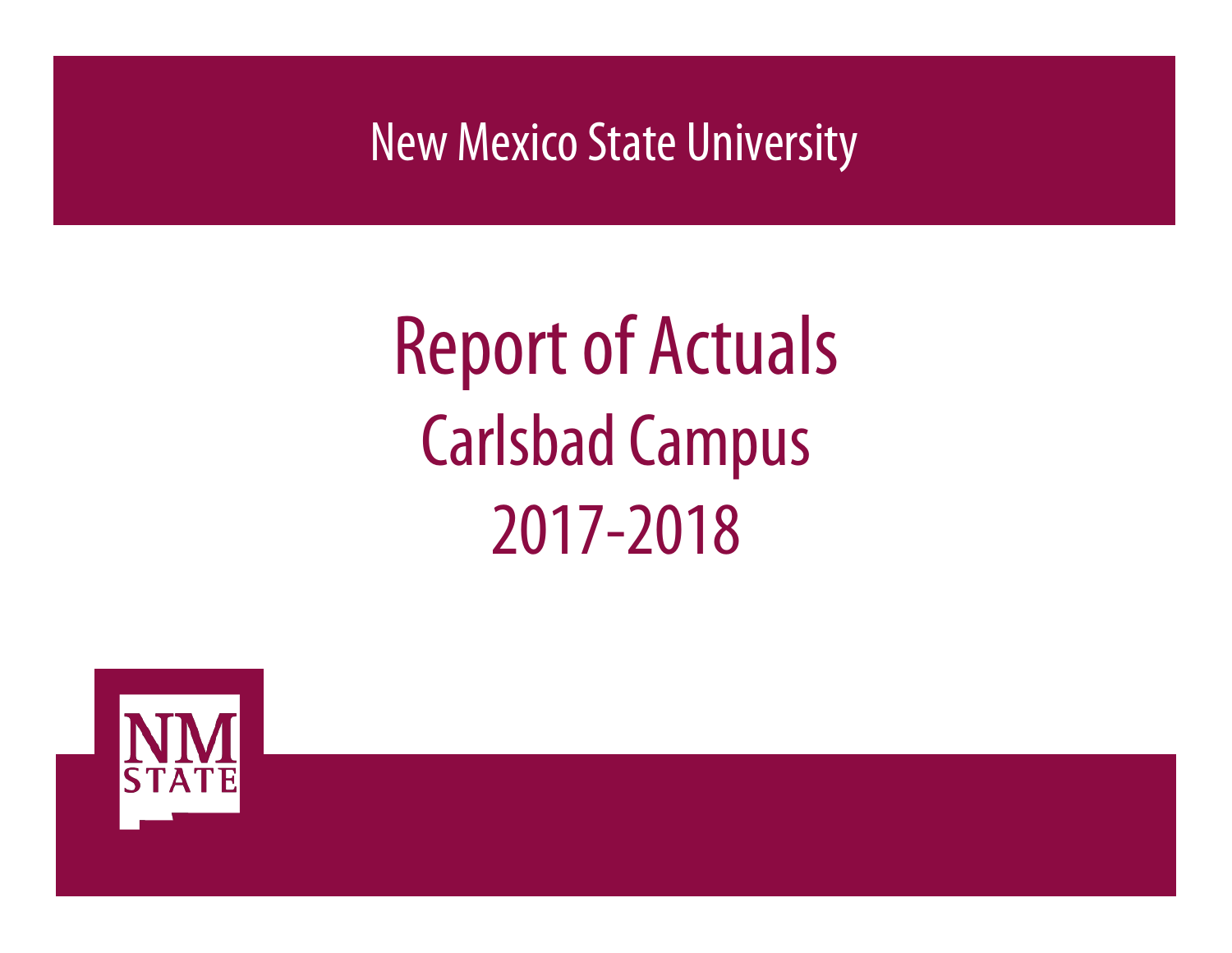### **Report of Actuals Carlsbad Campus 2017-2018**

### **Table of Contents**

| Exhibit 1:   |                                                                           |  |
|--------------|---------------------------------------------------------------------------|--|
| Exhibit 1A:  |                                                                           |  |
| Exhibit 2:   |                                                                           |  |
| Exhibit 3:   |                                                                           |  |
| Exhibit 4:   |                                                                           |  |
| Exhibit 5:   | Summary of Government Grants and Contracts for Instruction and General7   |  |
| Exhibit 6:   |                                                                           |  |
| Exhibit 7:   | Endowment, Land, and Permanent Fund Incomes for Instruction and General 8 |  |
| Exhibit 8:   |                                                                           |  |
| Exhibit 9:   |                                                                           |  |
| Exhibit 10:  |                                                                           |  |
| Exhibit 10:  |                                                                           |  |
| Exhibit 10:  |                                                                           |  |
| Exhibit 10A: |                                                                           |  |
| Exhibit 11:  |                                                                           |  |
| Exhibit 11:  |                                                                           |  |
| Exhibit 11:  |                                                                           |  |
| Exhibit 11A: |                                                                           |  |
| Exhibit 12:  |                                                                           |  |
| Exhibit 12:  |                                                                           |  |
| Exhibit 12:  |                                                                           |  |
| Exhibit 12A: |                                                                           |  |
| Exhibit 13:  |                                                                           |  |

i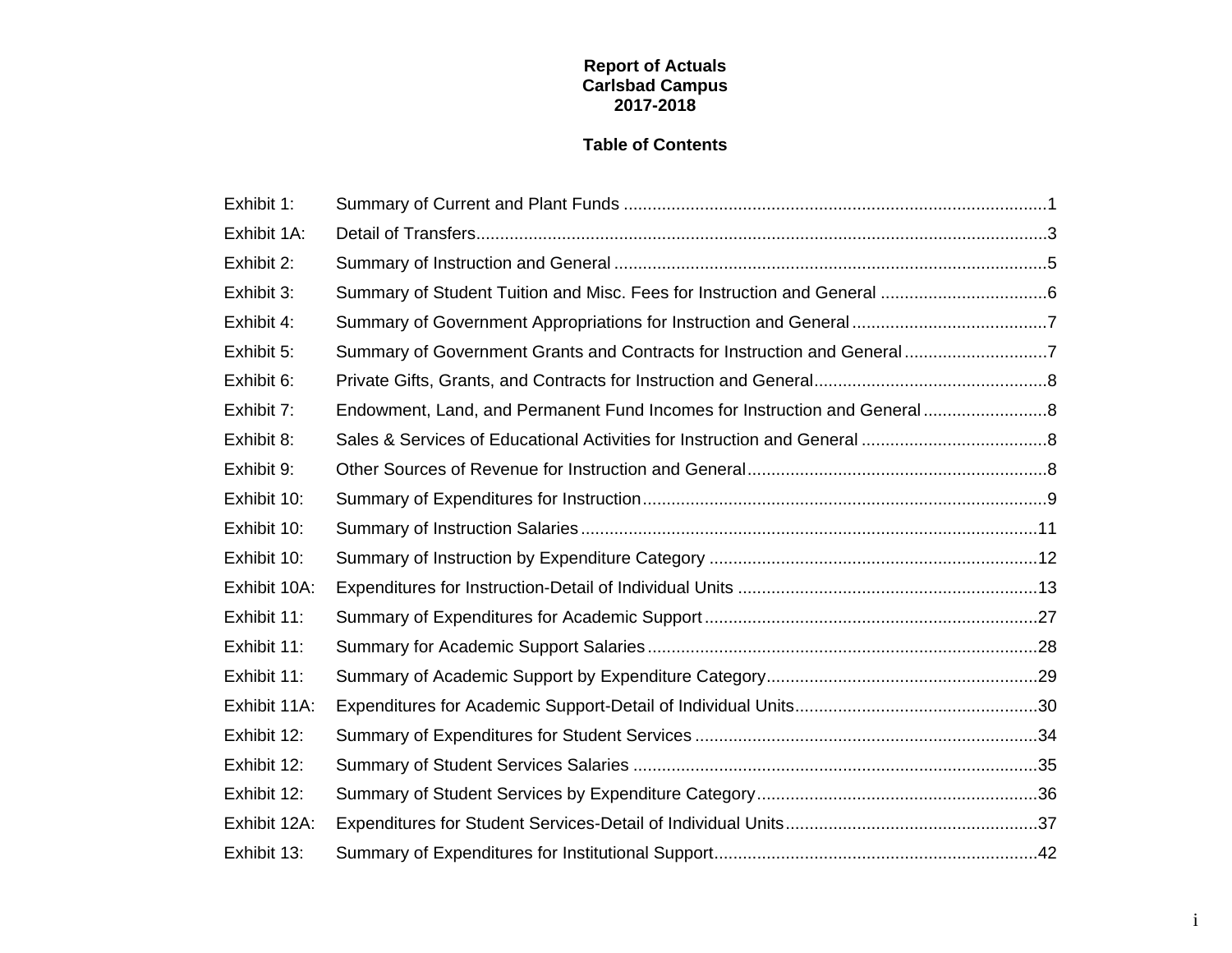### **Report of Actuals Carlsbad Campus 2017-2018**

### **Table of Contents**

| Exhibit 13:  |                                                                          |  |
|--------------|--------------------------------------------------------------------------|--|
| Exhibit 13:  |                                                                          |  |
| Exhibit 13A: |                                                                          |  |
| Exhibit 14:  |                                                                          |  |
| Exhibit 14:  |                                                                          |  |
| Exhibit 14:  | Summary of Operation and Maintenance of Plant by Expenditure Category 51 |  |
| Exhibit 14A: | Expenditures for Operation and Maintenance-Detail of Individual Units52  |  |
| Exhibit 15:  |                                                                          |  |
| Exhibit 15A: |                                                                          |  |
| Exhibit 17:  |                                                                          |  |
| Exhibit 17A: |                                                                          |  |
| Exhibit 18:  |                                                                          |  |
| Exhibit 18A: |                                                                          |  |
| Exhibit 19:  |                                                                          |  |
| Exhibit 20:  |                                                                          |  |
| Exhibit 20A: |                                                                          |  |
| Exhibit I:   |                                                                          |  |
| Exhibit II:  |                                                                          |  |
| Exhibit a:   |                                                                          |  |
| Exhibit b:   |                                                                          |  |
| Exhibit e:   |                                                                          |  |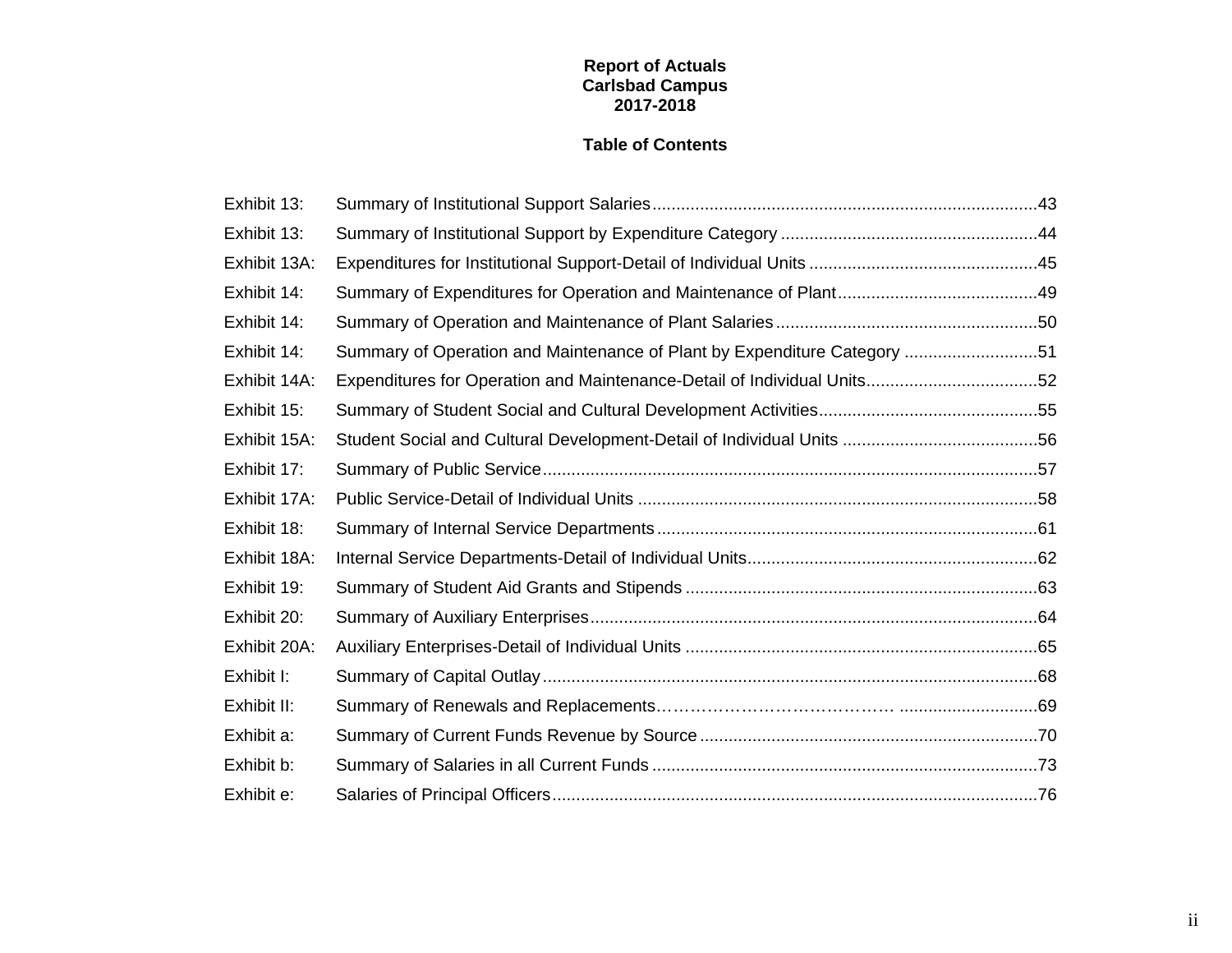#### **Exhibit 1. Summary of Current and Plant Funds New Mexico State University**

|                                                | <b>Operating Budget 2017-2018</b> |                          |  |     | Revised Budget 2017-2018 |                          |  | <b>Unaudited Actuals 2017-2018</b> |  |                          |  |
|------------------------------------------------|-----------------------------------|--------------------------|--|-----|--------------------------|--------------------------|--|------------------------------------|--|--------------------------|--|
|                                                | Unrestricted                      | Restricted               |  |     | Unrestricted             | Restricted               |  | Unrestricted                       |  | Restricted               |  |
|                                                |                                   |                          |  |     |                          |                          |  |                                    |  |                          |  |
| <b>Revenues</b>                                |                                   |                          |  |     |                          |                          |  |                                    |  |                          |  |
| Instruction and General (Exh 2)                | $11,025,156$ \$<br>\$.            | 1,292,711                |  | \$  | 12,578,724 \$            | 1,764,792                |  | \$<br>$13,460,943$ \$              |  | 1,537,653                |  |
| Student Soc & Cultural Dev Activities (Exh 15) | 112,386                           | 6,700                    |  |     | 101,820                  | $\sim$                   |  | 114,602                            |  | $\overline{\phantom{a}}$ |  |
| Research (Exh 16)                              |                                   |                          |  |     | ÷                        |                          |  |                                    |  |                          |  |
| Public Service (Exh 17)                        | 216,600                           | 182,970                  |  |     | 216,600                  | 153,931                  |  | 216,600                            |  | 152,298                  |  |
| <b>Internal Service Depts (Exh 18)</b>         | 112,386                           |                          |  |     | 101,386                  | $\overline{a}$           |  | 114,602                            |  |                          |  |
| Student Aid Grants & Stipends (Exh 19)         |                                   | 1,496,505                |  |     |                          | 1,496,505                |  |                                    |  | 1,358,166                |  |
| Auxiliary Enterprises (Exh 20)                 | 76,000                            |                          |  |     | 68,438                   |                          |  | 77,730                             |  |                          |  |
| <b>Subtotal Current Funds</b>                  | 11,542,528                        | 2,978,886                |  |     | 13,066,968               | 3,415,228                |  | 13,984,477                         |  | 3,048,117                |  |
| Capital Outlay (Exh I)                         | 500,000                           |                          |  |     | 745,422                  |                          |  | 1,029,865                          |  |                          |  |
| Renewal & Replacement (Exh II)                 | $\sim$                            | $\overline{\phantom{a}}$ |  |     | $\sim$                   | $\sim$                   |  | $\sim$                             |  | $\overline{\phantom{a}}$ |  |
| Debt Service (Exh III)                         |                                   |                          |  |     | $\overline{a}$           |                          |  |                                    |  |                          |  |
| <b>Total Revenues</b>                          | $12,042,528$ \$<br>\$             | 2,978,886                |  | \$  | $13,812,390$ \$          | 3,415,228                |  | $15,014,342$ \$<br>\$              |  | 3,048,117                |  |
|                                                |                                   |                          |  |     |                          |                          |  |                                    |  |                          |  |
| <b>Beginning Balances</b>                      |                                   |                          |  |     |                          |                          |  |                                    |  |                          |  |
| Instruction and General (Exh 2)                | \$.<br>$1,037,201$ \$             |                          |  | \$  |                          |                          |  | \$<br>$2,134,622$ \$               |  |                          |  |
| Student Soc & Cultural Dev Activities (Exh 15) | 33,024                            |                          |  |     | 8,914                    | $\sim$                   |  | 8,914                              |  |                          |  |
| Research (Exh 16)                              |                                   |                          |  |     |                          | $\overline{\phantom{a}}$ |  |                                    |  |                          |  |
| Public Service (Exh 17)                        | 156,633                           | $\sim$                   |  |     | 172,520                  | $\sim$                   |  | 172,520                            |  | $\overline{a}$           |  |
| Internal Service Depts (Exh 18)                |                                   |                          |  |     |                          | $\sim$                   |  |                                    |  |                          |  |
| Student Aid Grants & Stipends (Exh 19)         | 10,000                            | $\sim$                   |  |     | 22,107                   | $\sim$                   |  | 22,107                             |  | $\overline{\phantom{a}}$ |  |
| Auxiliary Enterprises (Exh 20)                 | 14,146                            | $\sim$                   |  |     | 56,360                   | $\sim$                   |  | 56,360                             |  | $\sim$                   |  |
| <b>Subtotal Current Funds</b>                  | 1,251,004                         | $\sim$                   |  |     | 2,394,523                | $\sim$                   |  | 2,394,523                          |  | $\sim$                   |  |
| Capital Outlay (Exh I)                         | 10,551,702                        | $\sim$                   |  |     | 12,029,817               | $\sim$                   |  | 12,029,817                         |  | $\sim$                   |  |
| Renewal & Replacement (Exh II)                 | 7,848,465                         | $\sim$                   |  |     | 8,050,522                | $\overline{\phantom{a}}$ |  | 8,050,522                          |  | $\sim$                   |  |
| Debt Service (Exh III)                         | $\sim$                            | $\sim$                   |  |     | $\sim$                   | $\sim$                   |  |                                    |  | $\overline{\phantom{a}}$ |  |
| <b>Total Balances</b>                          | \$<br>$19,651,171$ \$             |                          |  | \$  | $22,474,862$ \$          |                          |  | $22,474,862$ \$<br>\$              |  |                          |  |
|                                                |                                   |                          |  |     |                          |                          |  |                                    |  |                          |  |
| <b>Total Available</b>                         |                                   |                          |  |     |                          |                          |  |                                    |  |                          |  |
| Instruction and General (Exh 2)                | $12,062,357$ \$<br>$\mathcal{S}$  | 1,292,711                |  | \$. | $14,713,346$ \$          | 1,764,792                |  | \$.                                |  | 1,537,653                |  |
| Student Soc & Cultural Dev Activities (Exh 15) | 145,410                           | 6,700                    |  |     | 110,734                  | $\sim$                   |  | 123,516                            |  |                          |  |
| Research (Exh 16)                              | $\overline{a}$                    |                          |  |     | $\sim$                   | $\sim$                   |  | $\sim$                             |  |                          |  |
| Public Service (Exh 17)                        | 373,233                           | 182,970                  |  |     | 389,120                  | 153,931                  |  | 389,120                            |  | 152,298                  |  |
| Internal Service Depts (Exh 18)                | 112,386                           |                          |  |     | 101,386                  | -                        |  | 114,602                            |  |                          |  |
| Student Aid Grants & Stipends (Exh 19)         | 10,000                            | 1,496,505                |  |     | 22,107                   | 1,496,505                |  | 22,107                             |  | 1,358,166                |  |
| Auxiliary Enterprises (Exh 20)                 | 90,146                            |                          |  |     | 124,798                  |                          |  | 134,090                            |  |                          |  |
| <b>Subtotal Current Funds</b>                  | 12,793,532                        | 2,978,886                |  |     | 15,461,491               | 3,415,228                |  | 16,379,000                         |  | 3,048,117                |  |
| Capital Outlay (Exh I)                         | 11,051,702                        |                          |  |     | 12,775,239               |                          |  | 13,059,682                         |  |                          |  |
| Renewal & Replacement (Exh II)                 | 7,848,465                         | $\sim$                   |  |     | 8,050,522                | $\sim$                   |  | 8,050,522                          |  | $\sim$                   |  |
| Debt Service (Exh III)                         | $\overline{a}$                    |                          |  |     | $\sim$                   | $\sim$                   |  | ÷                                  |  |                          |  |
| <b>Total Available</b>                         | $31,693,699$ \$<br>\$             | 2,978,886                |  | \$  | $36,287,252$ \$          | 3,415,228                |  | 37,489,204 \$<br>\$                |  | 3,048,117                |  |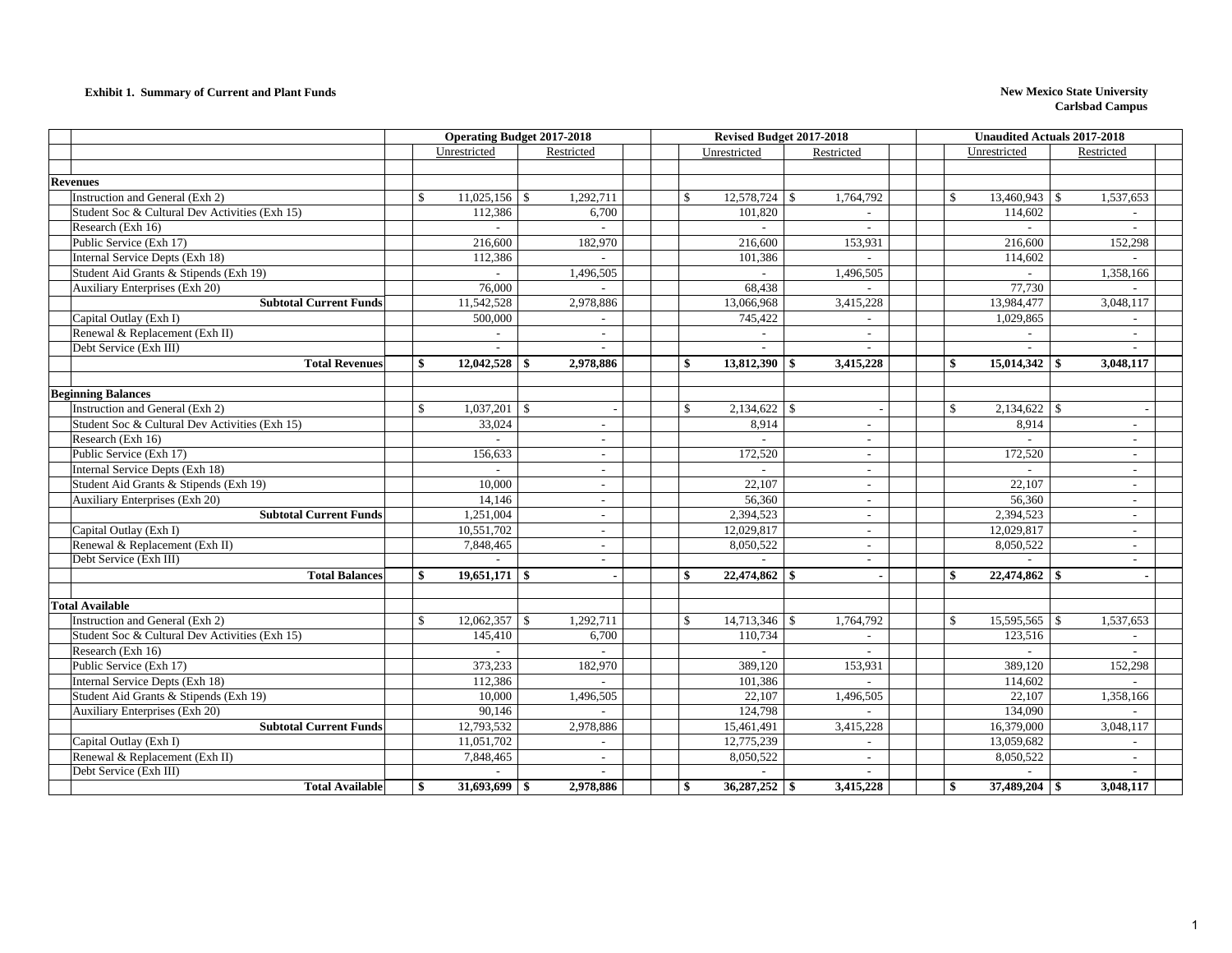#### **Exhibit 1. Summary of Current and Plant Funds New Mexico State University**

| Unrestricted<br>Restricted<br>Unrestricted<br>Restricted<br>Unrestricted                                                                                                                | Restricted               |
|-----------------------------------------------------------------------------------------------------------------------------------------------------------------------------------------|--------------------------|
|                                                                                                                                                                                         |                          |
| <b>Expenditures</b>                                                                                                                                                                     |                          |
| Instruction and General (Exh 2)<br>$9,523,122$ \$<br>1,292,711<br>$\mathbb{S}$<br>9,392,664<br>1,764,792<br>$\mathcal{S}$<br>$\mathbb{S}$<br><sup>\$</sup><br>9,119,100<br>$\mathbb{S}$ | 1,537,653                |
| Student Soc & Cultural Dev Activities (Exh 15)<br>95,520<br>44,350<br>6,700<br>56,643                                                                                                   |                          |
| Research (Exh 16)<br>$\overline{a}$                                                                                                                                                     |                          |
| 273,254<br>Public Service (Exh 17)<br>182,970<br>336,923<br>153,931<br>304,799                                                                                                          | 152,298                  |
| Internal Service Depts (Exh 18)<br>112,386<br>101,386<br>90,619<br>$\overline{a}$<br>$\sim$                                                                                             |                          |
| 75,522<br>1,496,505<br>Student Aid Grants & Stipends (Exh 19)<br>63,415<br>1,496,505<br>46,167                                                                                          | 1,358,166                |
| Auxiliary Enterprises (Exh 20)<br>262,810<br>213,596<br>200,892                                                                                                                         |                          |
| Intercollegiate Athletics (Exh 21)                                                                                                                                                      |                          |
| Independent Operations (Exh 22)<br>$\sim$<br>$\overline{a}$<br>$\sim$                                                                                                                   |                          |
| <b>Subtotal Current Funds</b><br>3,415,228<br>10,330,507<br>2,978,886<br>10,176,734<br>9,805,927                                                                                        | 3,048,117                |
| Capital Outlay (Exh I)<br>1,276,992<br>1,850,000<br>1,028,403<br>$\overline{a}$<br>$\sim$                                                                                               | $\sim$                   |
| Renewal & Replacement (Exh II)<br>1,000,000<br>35,000<br>111,839<br>$\overline{a}$<br>$\sim$                                                                                            |                          |
| Debt Service (Exh III)<br>$\sim$                                                                                                                                                        |                          |
| <b>Total Expenditures</b><br>$13,180,507$ \$<br>$11,488,726$ \$<br>\$<br>2.978.886<br>\$<br>3,415,228<br>$10,946,169$ \$<br>-\$                                                         | 3.048.117                |
| Transfers to or (from)                                                                                                                                                                  |                          |
| Instruction and General (Exh 2)<br>$\mathbf S$<br>$1,099,168$ \$<br>$\mathbb{S}$<br>4,333,860 \$<br><sup>\$</sup><br>4,333,859 \$                                                       |                          |
| Student Soc & Cultural Dev Activities (Exh 15)<br>$\overline{\phantom{a}}$<br>$\overline{\phantom{a}}$                                                                                  |                          |
| Research (Exh 16)<br>$\mathcal{L}$<br>$\sim$<br>$\sim$<br>$\sim$                                                                                                                        | $\blacksquare$           |
| (3,000)<br>(1,776)<br>(1,776)<br>Public Service (Exh 17)<br>$\sim$<br>$\overline{\phantom{a}}$                                                                                          |                          |
| Internal Service Depts (Exh 18)<br>$\sim$<br>$\sim$                                                                                                                                     | $\blacksquare$           |
| Student Aid Grants & Stipends (Exh 19)<br>(53, 415)<br>(53, 415)<br>(53, 415)<br>$\overline{\phantom{a}}$<br>$\sim$                                                                     | $\overline{a}$           |
| Auxiliary Enterprises (Exh 20)<br>(186, 810)<br>(88, 798)<br>(88, 797)<br>$\overline{a}$<br>$\sim$                                                                                      | $\overline{a}$           |
| <b>Subtotal Current Funds</b><br>855,943<br>4,189,871<br>4,189,871<br>$\overline{\phantom{a}}$<br>$\overline{\phantom{a}}$                                                              | $\sim$                   |
| Capital Outlay (Exh I)<br>(516.417)<br>(2,080,417)<br>(2,080,417)<br>$\overline{a}$<br>$\overline{a}$                                                                                   |                          |
| Renewal & Replacement (Exh II)<br>(339, 526)<br>(2,109,454)<br>(2,109,454)<br>$\sim$<br>$\sim$                                                                                          | $\overline{\phantom{a}}$ |
| Debt Service (Exh III)<br>$\overline{\phantom{a}}$<br>$\sim$                                                                                                                            |                          |
| <b>Total Net Transfers</b><br>\$<br>$-1$ \$<br>\$<br>l \$<br>\$<br>-S<br>$\sim$<br>$\sim$<br>$\blacksquare$                                                                             | ÷.                       |
| <b>Ending Balances</b>                                                                                                                                                                  |                          |
| Instruction and General (Exh 2)<br>986,822 \$<br>$\mathcal{S}$<br>$\mathcal{S}$<br>$\mathcal{S}$                                                                                        |                          |
| Student Soc & Cultural Dev Activities (Exh 15)<br>49,890<br>54,091<br>79,166<br>$\sim$<br>$\overline{\phantom{a}}$                                                                      | $\overline{\phantom{a}}$ |
| Research (Exh 16)<br>$\overline{a}$<br>$\overline{a}$<br>$\overline{\phantom{a}}$<br>$\sim$                                                                                             | $\blacksquare$           |
| Public Service (Exh 17)<br>102,979<br>53,973<br>86.097<br>$\sim$<br>$\sim$                                                                                                              | $\overline{a}$           |
| Internal Service Depts (Exh 18)<br>23,983<br>$\overline{a}$<br>$\mathcal{L}^{\pm}$<br>$\sim$<br>$\sim$                                                                                  | $\overline{a}$           |
| Student Aid Grants & Stipends (Exh 19)<br>29,355<br>$\overline{a}$<br>$\sim$<br>$\sim$<br>$\overline{\phantom{a}}$                                                                      | $\overline{a}$           |
| Auxiliary Enterprises (Exh 20)<br>14,146<br>21,995<br>$\sim$<br>$\overline{\phantom{a}}$                                                                                                |                          |
| 2,383,202<br><b>Subtotal Current Funds</b><br>1,607,082<br>1,094,886<br>$\sim$<br>$\sim$                                                                                                | $\blacksquare$           |
| Capital Outlay (Exh I)<br>9,718,119<br>13,578,664<br>14,111,696<br>$\sim$<br>$\sim$                                                                                                     | $\overline{a}$           |
| Renewal & Replacement (Exh II)<br>7.187.991<br>10,124,976<br>10,048,137<br>$\sim$<br>$\sim$                                                                                             | $\sim$                   |
| Debt Service (Exh III)<br>$\overline{\phantom{a}}$<br>$\overline{\phantom{a}}$                                                                                                          |                          |
| $18,513,192$ \$<br>24,798,526 \$<br>$26,543,035$ \$<br><b>Total Ending Balances</b><br>-\$<br>-\$<br>-\$<br>$\overline{a}$                                                              |                          |
| $31,693,699$ \$<br>$36,287,252$ \$<br>3,415,228<br>37,489,204<br><b>Total Expenditures, Transfers and Balances</b><br>\$<br>2,978,886<br>\$<br>\$<br>-\$                                | 3,048,117                |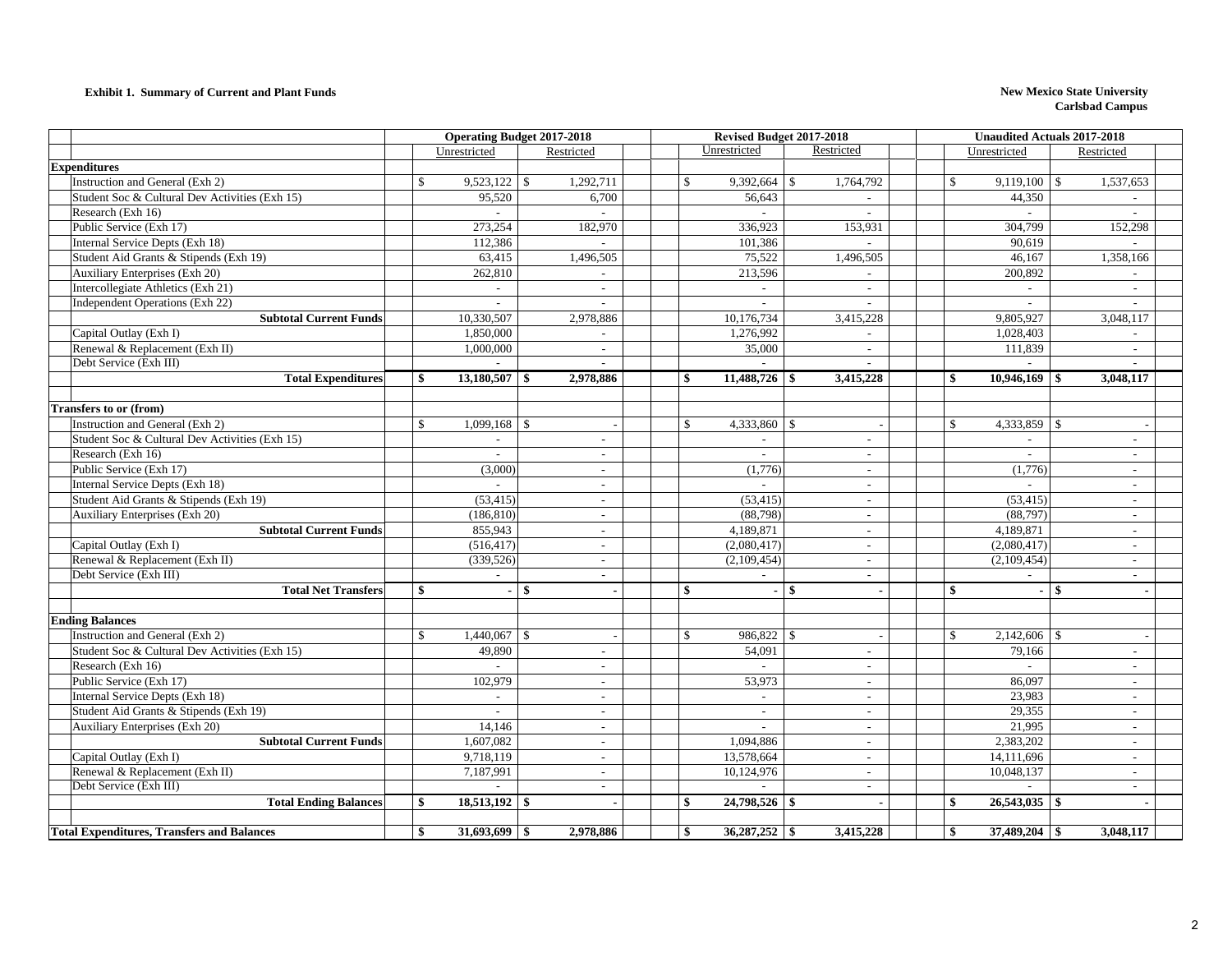#### **Exhibit 1A. Detail of Transfers**

#### **New Mexico State University Carlsbad Campus**

|                                                                    | <b>Operating Budget 2017-2018</b> |                          |  |  | <b>Revised Budget 2017-2018</b>        |                          | <b>Unaudited Actuals 2017-2018</b> |                                       |                          |  |  |
|--------------------------------------------------------------------|-----------------------------------|--------------------------|--|--|----------------------------------------|--------------------------|------------------------------------|---------------------------------------|--------------------------|--|--|
|                                                                    | Unrestricted                      | Restricted               |  |  | Unrestricted                           | Restricted               |                                    | Unrestricted                          | Restricted               |  |  |
|                                                                    |                                   |                          |  |  |                                        |                          |                                    |                                       |                          |  |  |
| A. Instruction & General Transfers                                 |                                   |                          |  |  |                                        |                          |                                    |                                       |                          |  |  |
| Non-Mandatory                                                      |                                   |                          |  |  |                                        |                          |                                    |                                       |                          |  |  |
| Public Service                                                     | $3,000$ \$<br>$\mathcal{S}$       | $\overline{\phantom{a}}$ |  |  | $\mathbb{S}$<br>1,776<br>$\mathcal{S}$ |                          |                                    | $\mathbb{S}$<br>1,776<br>$\mathbb{S}$ | $\overline{a}$           |  |  |
| <b>Auxiliary Enterprises</b>                                       | 186,810                           | $\overline{\phantom{a}}$ |  |  | 272,726                                | $\overline{\phantom{a}}$ |                                    | 272,725                               | $\overline{a}$           |  |  |
| Capital Outlay                                                     | 450,000                           | $\overline{\phantom{a}}$ |  |  | 2,014,000                              | $\overline{\phantom{a}}$ |                                    | 2,014,000                             |                          |  |  |
| Renewal and Replacement                                            | 200,000                           | $\overline{\phantom{a}}$ |  |  | 1,786,000                              | $\sim$                   |                                    | 1,786,000                             | $\sim$                   |  |  |
| Subtotal Non-Mandatory                                             | 839,810                           | $\overline{\phantom{a}}$ |  |  | 4,074,502                              | $\sim$                   |                                    | 4,074,501                             |                          |  |  |
| Required                                                           |                                   |                          |  |  |                                        |                          |                                    |                                       |                          |  |  |
| Student Aid                                                        | 53,415                            | $\overline{\phantom{a}}$ |  |  | 53,415                                 | $\sim$                   |                                    | 53,415                                | $\overline{a}$           |  |  |
| Capital Outlay                                                     | 66,417                            | $\sim$                   |  |  | 66,417                                 | $\sim$                   |                                    | 66,417                                | $\sim$                   |  |  |
| Renewal and Replacement                                            | 139,526                           | $\overline{\phantom{a}}$ |  |  | 139,526                                | $\overline{\phantom{a}}$ |                                    | 139,526                               | $\sim$                   |  |  |
| <b>Subtotal Required</b>                                           | 259,358                           | $\sim$                   |  |  | 259,358                                | $\sim$                   |                                    | 259,358                               | $\sim$                   |  |  |
| <b>Total Transfers (Exh 2)</b>                                     | 1,099,168                         | $\blacksquare$           |  |  | 4,333,860                              | $\sim$                   |                                    | 4,333,859                             | $\blacksquare$           |  |  |
| <b>B. Student Social &amp; Cultural Develop Activity Transfers</b> |                                   |                          |  |  |                                        |                          |                                    |                                       |                          |  |  |
| Non-Mandatory                                                      |                                   |                          |  |  |                                        |                          |                                    |                                       |                          |  |  |
| Student Social and Cultural                                        | $\sim$                            | $\overline{\phantom{a}}$ |  |  | $\sim$                                 | $\blacksquare$           |                                    | $\sim$                                | $\overline{\phantom{a}}$ |  |  |
| Subtotal Non-Mandatory                                             | $\sim$                            | $\overline{\phantom{a}}$ |  |  | $\overline{\phantom{a}}$               | $\overline{\phantom{a}}$ |                                    | $\overline{\phantom{a}}$              |                          |  |  |
| <b>Total Transfers (Exh 15)</b>                                    | $\mathbf{r}$                      | $\blacksquare$           |  |  | $\blacksquare$                         | $\blacksquare$           |                                    | $\blacksquare$                        | $\blacksquare$           |  |  |
| <b>C. Research Transfers</b>                                       |                                   |                          |  |  |                                        |                          |                                    |                                       |                          |  |  |
| Non-Mandatory                                                      |                                   |                          |  |  |                                        |                          |                                    |                                       |                          |  |  |
| Research                                                           | $\sim$                            | $\sim$                   |  |  | $\sim$                                 | $\sim$                   |                                    | $\blacksquare$                        | $\sim$                   |  |  |
| Subtotal Non-Mandatory                                             | $\sim$                            | $\sim$                   |  |  | $\sim$                                 | $\sim$                   |                                    | $\overline{\phantom{a}}$              | $\overline{a}$           |  |  |
| <b>Total Transfers (Exh 16)</b>                                    | $\mathbf{r}$                      | $\mathbf{r}$             |  |  | $\sim$                                 | $\mathbf{r}$             |                                    | $\mathbf{r}$                          | $\mathbf{r}$             |  |  |
|                                                                    |                                   |                          |  |  |                                        |                          |                                    |                                       |                          |  |  |
| <b>D. Public Service Transfers</b>                                 |                                   |                          |  |  |                                        |                          |                                    |                                       |                          |  |  |
| Non-Mandatory                                                      |                                   |                          |  |  |                                        |                          |                                    |                                       |                          |  |  |
| I & G                                                              | (3,000)                           | $\overline{\phantom{a}}$ |  |  | (1,776)                                | $\sim$                   |                                    | (1,776)                               | $\sim$                   |  |  |
| Subtotal Non-Mandatory                                             | (3,000)                           | $\sim$                   |  |  | (1,776)                                | $\sim$                   |                                    | (1,776)                               | $\sim$                   |  |  |
| <b>Total Transfers (Exh 17)</b>                                    | (3,000)                           | $\blacksquare$           |  |  | (1,776)                                | $\sim$                   |                                    | (1,776)                               | $\blacksquare$           |  |  |
| <b>E. Internal Service Transfers</b>                               |                                   |                          |  |  |                                        |                          |                                    |                                       |                          |  |  |
| Non-Mandatory                                                      |                                   |                          |  |  |                                        |                          |                                    |                                       |                          |  |  |
| <b>Internal Service</b>                                            | $\overline{a}$                    | $\overline{\phantom{a}}$ |  |  | $\overline{\phantom{a}}$               | $\overline{\phantom{a}}$ |                                    | $\overline{\phantom{a}}$              |                          |  |  |
| Subtotal Non-Mandatory                                             | $\overline{a}$                    | $\overline{\phantom{a}}$ |  |  | $\overline{\phantom{a}}$               | $\overline{\phantom{a}}$ |                                    | $\overline{\phantom{a}}$              |                          |  |  |
| <b>Total Transfers (Exh 18)</b>                                    | $\mathbf{r}$                      | $\sim$                   |  |  | $\blacksquare$                         | $\sim$                   |                                    | $\sim$                                | $\blacksquare$           |  |  |
|                                                                    |                                   |                          |  |  |                                        |                          |                                    |                                       |                          |  |  |
| F. Student Aid Grants & Stipends Transfers                         |                                   |                          |  |  |                                        |                          |                                    |                                       |                          |  |  |
| Non-Mandatory                                                      |                                   |                          |  |  |                                        |                          |                                    |                                       |                          |  |  |
| Required                                                           |                                   |                          |  |  |                                        |                          |                                    |                                       |                          |  |  |
| I & G                                                              | (53, 415)                         | $\sim$                   |  |  | (53, 415)                              | $\sim$                   |                                    | (53, 415)                             | $\overline{a}$           |  |  |
| <b>Subtotal Required</b>                                           | (53, 415)                         | $\sim$                   |  |  | (53, 415)                              | $\sim$                   |                                    | (53, 415)                             | $\overline{\phantom{a}}$ |  |  |
| <b>Total Transfers (Exh 19)</b>                                    | (53, 415)                         | $\blacksquare$           |  |  | (53, 415)                              | $\blacksquare$           |                                    | (53, 415)                             | $\blacksquare$           |  |  |
|                                                                    |                                   |                          |  |  |                                        |                          |                                    |                                       |                          |  |  |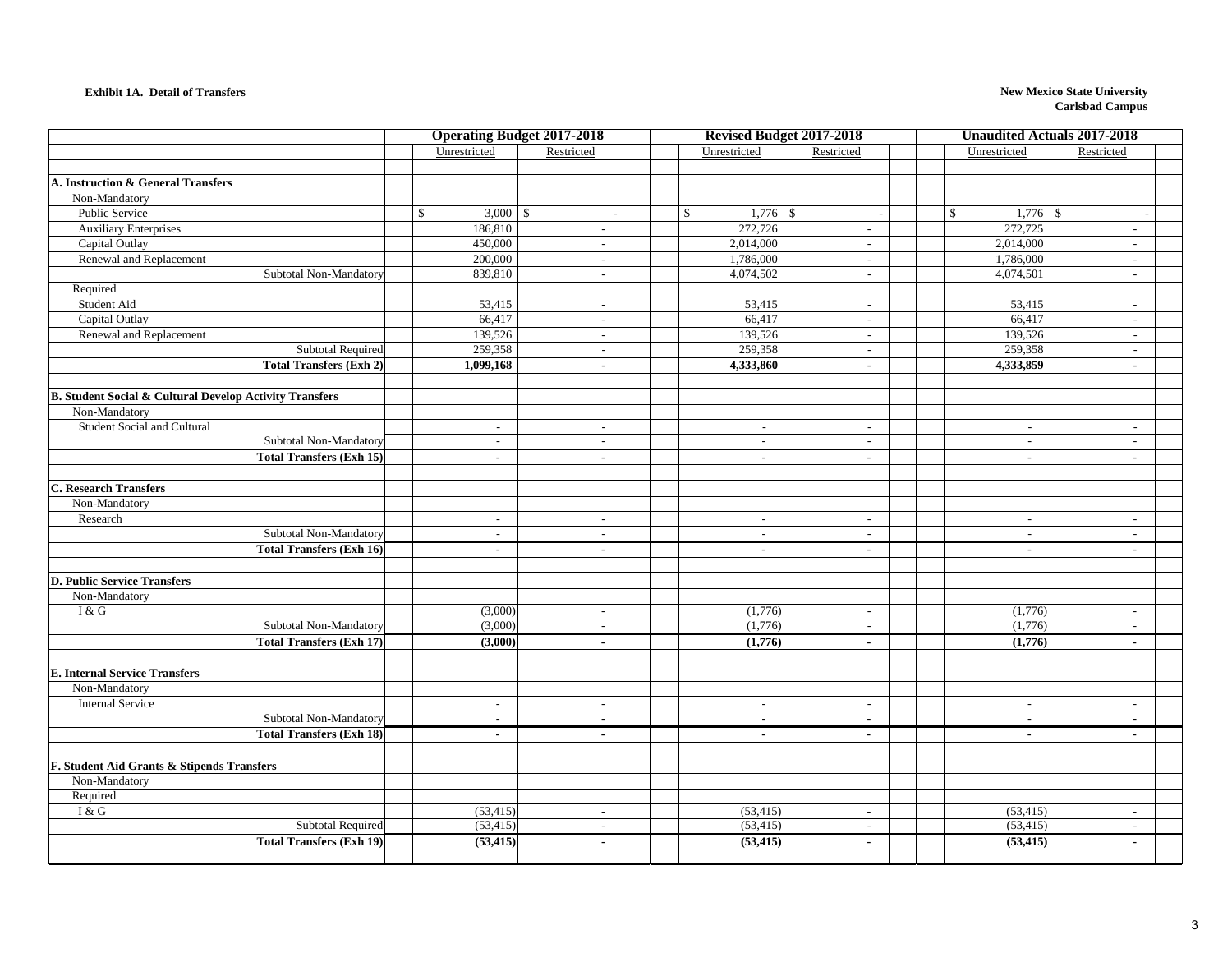#### **Exhibit 1A. Detail of Transfers**

#### **New Mexico State University Carlsbad Campus**

|                                                                  | <b>Operating Budget 2017-2018</b> |                             | Revised Budget 2017-2018 |                          | <b>Unaudited Actuals 2017-2018</b> |                          |  |  |
|------------------------------------------------------------------|-----------------------------------|-----------------------------|--------------------------|--------------------------|------------------------------------|--------------------------|--|--|
|                                                                  | Unrestricted                      | Restricted                  | Unrestricted             | Restricted               | Unrestricted                       | Restricted               |  |  |
| <b>G. Auxiliary Enterprises Transfers</b>                        |                                   |                             |                          |                          |                                    |                          |  |  |
| Non-Mandatory                                                    |                                   |                             |                          |                          |                                    |                          |  |  |
| I & G                                                            | (186, 810)                        | $\sim$                      | (272, 726)               | $\sim$                   | (272, 725)                         | $\overline{\phantom{a}}$ |  |  |
| Renewal and Replacement                                          | $\blacksquare$                    | $\sim$                      | 183,928                  | $\sim$                   | 183,928                            | $\overline{\phantom{a}}$ |  |  |
| Subtotal Non-Mandatory                                           | (186, 810)                        | $\sim$                      | (88, 798)                | $\sim$                   | (88,797)                           | $\overline{a}$           |  |  |
| <b>Total Transfers (Exh 20)</b>                                  | (186, 810)                        | $\sim$                      | (88,798)                 | $\sim$                   | (88,797)                           | $\blacksquare$           |  |  |
|                                                                  |                                   |                             |                          |                          |                                    |                          |  |  |
| H. Intercollegiate Transfers                                     |                                   |                             |                          |                          |                                    |                          |  |  |
| Non-Mandatory                                                    |                                   |                             |                          |                          |                                    |                          |  |  |
| Athletics                                                        | $\sim$                            | $\mathcal{L}_{\mathcal{A}}$ | $\overline{\phantom{a}}$ | $\sim$                   | $\overline{\phantom{a}}$           | $\sim$                   |  |  |
| Subtotal Non-Mandatory                                           | $\overline{\phantom{a}}$          | $\mathbb{L}$                | $\sim$                   | $\sim$                   | $\sim$                             | $\overline{\phantom{a}}$ |  |  |
| <b>Total Transfers (Exh 21)</b>                                  | $\sim$                            | $\sim$                      | $\sim$                   | $\sim$                   | $\sim$                             | $\sim$                   |  |  |
|                                                                  |                                   |                             |                          |                          |                                    |                          |  |  |
| <b>I. Independent Operations Transfers</b>                       |                                   |                             |                          |                          |                                    |                          |  |  |
| Non-Mandatory                                                    |                                   |                             |                          |                          |                                    |                          |  |  |
| <b>Independent Operations</b>                                    | $\overline{\phantom{a}}$          | $\sim$                      | $\sim$                   | $\sim$                   | $\sim$                             | $\overline{a}$           |  |  |
| Subtotal Non-Mandatory                                           | $\overline{a}$                    | $\sim$                      | $\overline{a}$           | $\overline{a}$           | $\overline{\phantom{a}}$           | $\overline{a}$           |  |  |
| <b>Total Transfers (Exh 22)</b>                                  | $\blacksquare$                    | $\sim$                      | $\mathbf{r}$             | $\blacksquare$           | $\mathbf{r}$                       | $\blacksquare$           |  |  |
|                                                                  |                                   |                             |                          |                          |                                    |                          |  |  |
| <b>J. Capital Outlay Transfers</b>                               |                                   |                             |                          |                          |                                    |                          |  |  |
| Non-Mandatory                                                    |                                   |                             |                          |                          | $\overline{\phantom{a}}$           | $\overline{a}$           |  |  |
| Unallocated                                                      |                                   |                             |                          |                          |                                    |                          |  |  |
| I & G                                                            | (450,000)                         | $\overline{\phantom{a}}$    | (2,014,000)              | $\overline{\phantom{a}}$ | (2,014,000)                        | $\overline{a}$           |  |  |
| Subtotal Non-Mandatory                                           | (450,000)                         | $\overline{\phantom{a}}$    | (2,014,000)              | $\overline{\phantom{a}}$ | (2,014,000)                        | $\overline{a}$           |  |  |
| Required<br>Allocated                                            |                                   |                             | $\overline{\phantom{a}}$ | $\overline{\phantom{a}}$ |                                    |                          |  |  |
| I & G                                                            | (66, 417)                         | $\sim$                      | (66, 417)                | $\sim$                   | (66, 417)                          | $\overline{a}$           |  |  |
| <b>Subtotal Required</b>                                         | (66, 417)                         | $\overline{a}$              | (66, 417)                | $\mathbf{r}$             | (66, 417)                          | $\overline{a}$           |  |  |
| <b>Total Transfers (Exh I)</b>                                   | (516, 417)                        | $\blacksquare$              | (2,080,417)              | $\blacksquare$           | (2,080,417)                        | $\blacksquare$           |  |  |
|                                                                  |                                   |                             |                          |                          |                                    |                          |  |  |
| K. Renewal and Replacement Transfers                             |                                   |                             |                          |                          |                                    |                          |  |  |
| Non-Mandatory                                                    |                                   |                             |                          |                          |                                    |                          |  |  |
| I & G                                                            | (200,000)                         | $\overline{\phantom{a}}$    | (1,786,000)              | $\overline{\phantom{a}}$ | (1,786,000)                        | $\overline{a}$           |  |  |
| <b>Auxiliary Enterprises</b>                                     |                                   |                             | (183,928)                | $\sim$                   | (183, 928)                         |                          |  |  |
| Subtotal Non-Mandatory                                           | (200,000)                         | $\overline{\phantom{a}}$    | (1,969,928)              | $\overline{a}$           | (1,969,928)                        | $\overline{\phantom{a}}$ |  |  |
| Required                                                         |                                   |                             |                          |                          |                                    |                          |  |  |
| I & G                                                            | (139, 526)                        | $\overline{\phantom{a}}$    | (139, 526)               | $\overline{\phantom{a}}$ | (139, 526)                         | $\overline{a}$           |  |  |
| Subtotal Required                                                | (139, 526)                        | $\overline{\phantom{a}}$    | (139, 526)               | $\blacksquare$           | (139, 526)                         | $\overline{a}$           |  |  |
| <b>Total Transfers (Exh II)</b>                                  | (339, 526)                        | $\sim$                      | (2,109,454)              | $\blacksquare$           | (2,109,454)                        | $\blacksquare$           |  |  |
|                                                                  |                                   |                             |                          |                          |                                    |                          |  |  |
| <b>L. Debt Service Transfers</b>                                 |                                   |                             |                          |                          |                                    |                          |  |  |
| Non-Mandatory                                                    |                                   |                             |                          |                          |                                    |                          |  |  |
| Debt Service                                                     | $\overline{\phantom{a}}$          | $\sim$                      | $\sim$                   | $\sim$                   | $\overline{\phantom{a}}$           | $\overline{\phantom{a}}$ |  |  |
| Subtotal Non-Mandatory                                           |                                   |                             | $\overline{a}$           | $\overline{a}$           | $\overline{\phantom{a}}$           |                          |  |  |
| <b>Total Transfers (Exh III)</b>                                 | $\sim$                            | $\sim$                      | $\blacksquare$           | $\sim$                   | $\blacksquare$                     | $\sim$                   |  |  |
|                                                                  |                                   |                             |                          |                          |                                    |                          |  |  |
| Net Transfers (should equal transfer to LC or other fund groups) | $\overline{a}$                    | $\overline{a}$              | $\sim$                   | $\sim$                   | $\overline{a}$                     | $\overline{a}$           |  |  |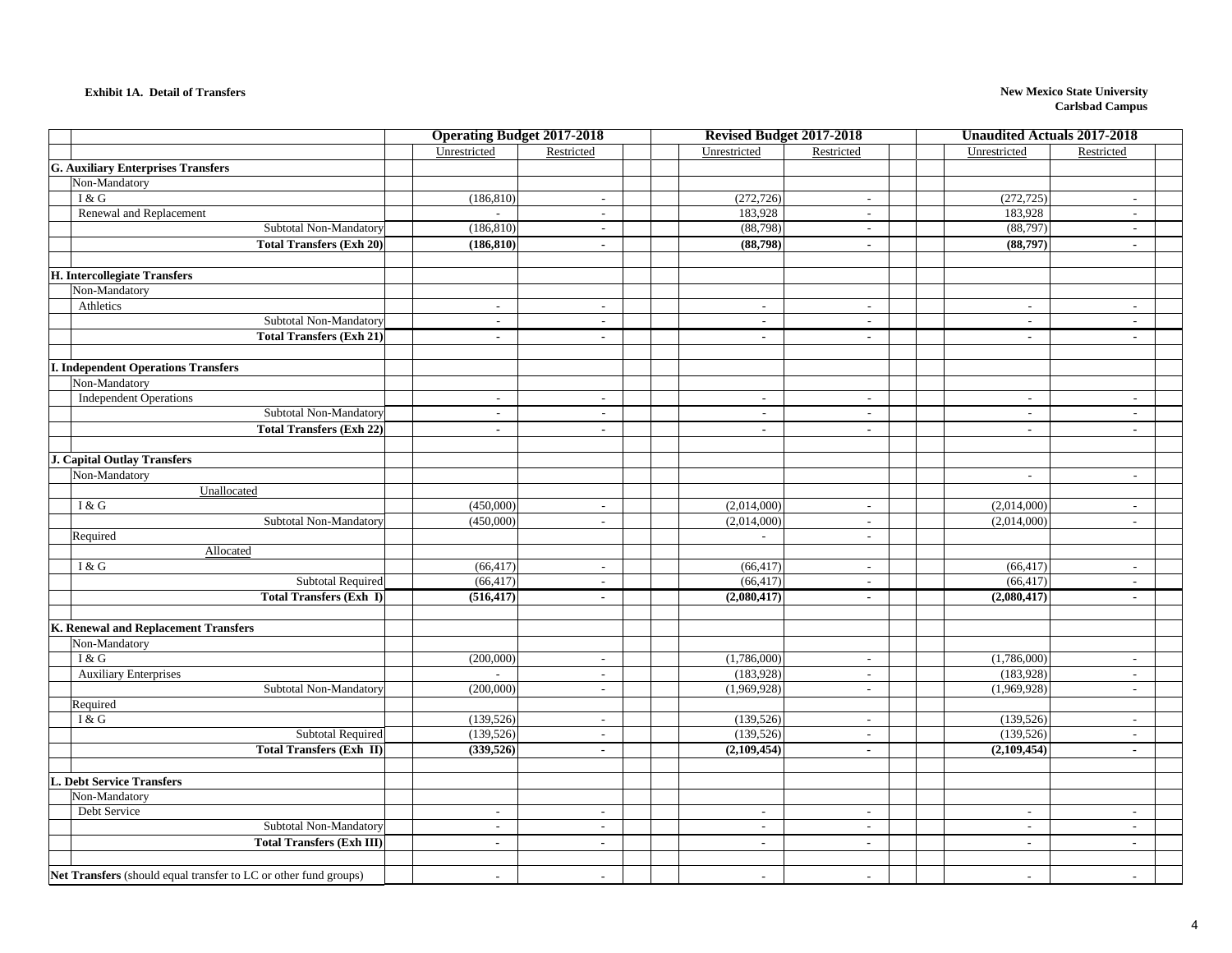#### **Exhibit 2. Summary of Instruction and General New Mexico State University**

|                                             |            | <b>Operating Budget 2017-2018</b> |            |                 |            | Revised Budget 2017-2018 |            |                 | <b>Unaudited Actuals 2017-2018</b> |                                          |        |                    |                          |  |  |  |
|---------------------------------------------|------------|-----------------------------------|------------|-----------------|------------|--------------------------|------------|-----------------|------------------------------------|------------------------------------------|--------|--------------------|--------------------------|--|--|--|
|                                             | <b>FTE</b> | Unrestricted                      | <b>FTE</b> | Restricted      | <b>FTE</b> | Unrestricted             | <b>FTE</b> | Restricted      | <b>FTE</b>                         | Unrestricted<br><b>FTE</b><br>Restricted |        |                    |                          |  |  |  |
|                                             |            |                                   |            |                 |            |                          |            |                 |                                    |                                          |        |                    |                          |  |  |  |
| <b>Revenues</b>                             |            |                                   |            |                 |            |                          |            |                 |                                    |                                          |        |                    |                          |  |  |  |
| Tuition and Fees Income (Exh 3)             |            | 1,507,986<br>$\mathbf{\hat{S}}$   |            | $\mathbb{S}$    |            | \$<br>1,114,024          |            | $\mathbb{S}$    |                                    | \$<br>1,354,455                          |        | $\mathbf{\hat{S}}$ |                          |  |  |  |
| Federal Govt Appropriations (Exh 4)         |            |                                   |            | $\sim$          |            |                          |            |                 |                                    |                                          |        |                    | $\sim$                   |  |  |  |
| State Govt Appropriations (Exh 4)           |            | 3,968,900                         |            | $\blacksquare$  |            | 3,971,380                |            | $\sim$          |                                    | 3,971,380                                |        |                    | $\sim$                   |  |  |  |
| Local Govt Appropriations (Exh 4)           |            | 5,500,000                         |            |                 |            | 7,375,846                |            |                 |                                    | 7,940,391                                |        |                    |                          |  |  |  |
| Federal Govt G & C (Exh 5)                  |            | $\sim$                            |            | 1.054.808       |            | $\blacksquare$           |            | 1.429.434       |                                    | 424                                      |        |                    | 1,341,074                |  |  |  |
| State Govt G & C (Exh 5)                    |            | $\overline{\phantom{a}}$          |            | 237,003         |            | $\overline{\phantom{a}}$ |            | 334,458         |                                    | $\sim$                                   |        |                    | 192,608                  |  |  |  |
| Local Govt G & C (Exh 5)                    |            |                                   |            |                 |            | $\sim$                   |            |                 |                                    |                                          |        |                    |                          |  |  |  |
| Private Gifts, G & C (Exh 6)                |            | $\sim$                            |            | 900             |            | $\sim$                   |            | 900             |                                    | $\sim$                                   |        |                    | 3,971                    |  |  |  |
| Endow, Land & Perm Fund Income (Exh 7)      |            | $\sim$                            |            | $\sim$          |            | $\overline{a}$           |            |                 |                                    | $\sim$                                   |        |                    | $\sim$                   |  |  |  |
| Sales & Services of Educ Activities (Exh 8) |            | 2,270                             |            | $\bar{a}$       |            | 2,180                    |            |                 |                                    |                                          |        |                    | $\overline{\phantom{a}}$ |  |  |  |
| Other Sources (Exh 9)                       |            | 46,000                            |            | $\sim$          |            | 115,294                  |            |                 |                                    | 194,293                                  |        |                    |                          |  |  |  |
| <b>Total Revenues (Exh 1)</b>               |            | 11,025,156                        |            | 1,292,711       |            | 12,578,724               |            | 1,764,792       |                                    | 13,460,943                               |        |                    | 1,537,653                |  |  |  |
| <b>Beginning Balance (Exh 1)</b>            |            | 1,037,201                         |            |                 |            | 2,134,622                |            |                 |                                    | 2,134,622                                |        |                    |                          |  |  |  |
| <b>Total Available (Exh 1)</b>              |            | \$<br>12,062,357                  |            | \$<br>1,292,711 |            | \$14,713,346             |            | \$<br>1,764,792 |                                    | \$15,595,565                             |        | \$                 | 1,537,653                |  |  |  |
| <b>Expenditures</b>                         |            |                                   |            |                 |            |                          |            |                 |                                    |                                          |        |                    |                          |  |  |  |
| Instruction (Exh 10)                        | 108.85     | 4,398,421                         | 7.13       | 354,257         | 128.47     | 4,787,193                | 8.32       | 792,438         | 114.34                             | 4,535,630                                | 7.20   |                    | 688,153                  |  |  |  |
| Academic Support (Exh 11)                   | 13.63      | 718,774                           | 7.22       | 924,654         | 11.34      | 689,926                  | 10.43      | 930,254         | 11.75                              | 698,571                                  | 10.40  |                    | 836,292                  |  |  |  |
| Student Services (Exh 12)                   | 21.32      | 1,130,431                         | 0.64       | 10,300          | 18.47      | 971,363                  | 0.65       | 10,500          | 18.64                              | 1,017,610                                | 0.34   |                    | 5,343                    |  |  |  |
| <b>Institutional Support (Exh 13)</b>       | 15.14      | 1,868,733                         | 0.09       | 2,400           | 14.41      | 1,776,355                | 1.92       | 31,600          | 14.76                              | 1,707,934                                | 0.49   |                    | 7,865                    |  |  |  |
| Operation & Maintenance (Exh 14)            | 18.11      | 1,406,763                         | 0.07       | 1,100           | 13.50      | 1,167,827                | $\sim$     | $\sim$          | 14.02                              | 1,159,355                                | $\sim$ |                    | $\sim$                   |  |  |  |
| <b>Total Expenditures (Exh 1)</b>           | 177.05     | 9,523,122                         | 15.15      | 1,292,711       | 186.19     | 9,392,664                | 21.32      | 1,764,792       | 173.51                             | 9,119,100                                | 18.43  |                    | 1,537,653                |  |  |  |
| <b>Transfers</b>                            |            |                                   |            |                 |            |                          |            |                 |                                    |                                          |        |                    |                          |  |  |  |
| Non-Mandatory                               |            |                                   |            |                 |            |                          |            |                 |                                    |                                          |        |                    |                          |  |  |  |
| <b>Public Service</b>                       |            | 3.000                             |            | $\sim$          |            | 1.776                    |            | $\sim$          |                                    | 1.776                                    |        |                    | $\sim$                   |  |  |  |
| <b>Auxiliary Enterprises</b>                |            | 186,810                           |            | $\sim$          |            | 272,726                  |            | $\sim$          |                                    | 272,725                                  |        |                    | $\sim$                   |  |  |  |
| Capital Outlay                              |            | 450,000                           |            | $\sim$          |            | 2,014,000                |            |                 |                                    | 2,014,000                                |        |                    | $\overline{a}$           |  |  |  |
| Renewal and Replacement                     |            | 200,000                           |            | $\sim$          |            | 1,786,000                |            | $\sim$          |                                    | 1,786,000                                |        |                    | $\sim$                   |  |  |  |
| Subtotal Non-Mandator                       |            | 839,810                           |            | $\sim$          |            | 4,074,502                |            | $\sim$          |                                    | 4,074,501                                |        |                    | $\sim$                   |  |  |  |
| Required                                    |            |                                   |            |                 |            |                          |            |                 |                                    |                                          |        |                    |                          |  |  |  |
| Student Aid                                 |            | 53,415                            |            | $\sim$          |            | 53,415                   |            | $\sim$          |                                    | 53,415                                   |        |                    | $\sim$                   |  |  |  |
| Capital Outlay                              |            | 66,417                            |            | $\sim$          |            | 66,417                   |            | $\sim$          |                                    | 66,417                                   |        |                    | $\sim$                   |  |  |  |
| Renewal and Replacement                     |            | 139,526                           |            | $\blacksquare$  |            | 139,526                  |            | $\sim$          |                                    | 139,526                                  |        |                    | $\blacksquare$           |  |  |  |
| <b>Subtotal Required</b>                    |            | 259,358                           |            | $\sim$          |            | 259,358                  |            |                 |                                    | 259,358                                  |        |                    | $\sim$                   |  |  |  |
| <b>Total Net Transfers (Exh 1)</b>          |            | 1,099,168                         |            | ÷               |            | 4,333,860                |            | $\sim$          |                                    | 4,333,859                                |        |                    | $\sim$                   |  |  |  |
| <b>Total Expenditures and Net Transfers</b> |            | 10,622,290<br>\$                  |            | \$<br>1,292,711 |            | 13,726,524<br>\$         |            | 1,764,792<br>\$ |                                    | \$<br>13,452,959                         |        | \$                 | 1,537,653                |  |  |  |
| <b>Ending Balance (Exh 1)</b>               |            | \$<br>1,440,067                   |            | \$              |            | 986,822<br>\$            |            | \$              |                                    | 2,142,606<br>\$                          |        | \$                 |                          |  |  |  |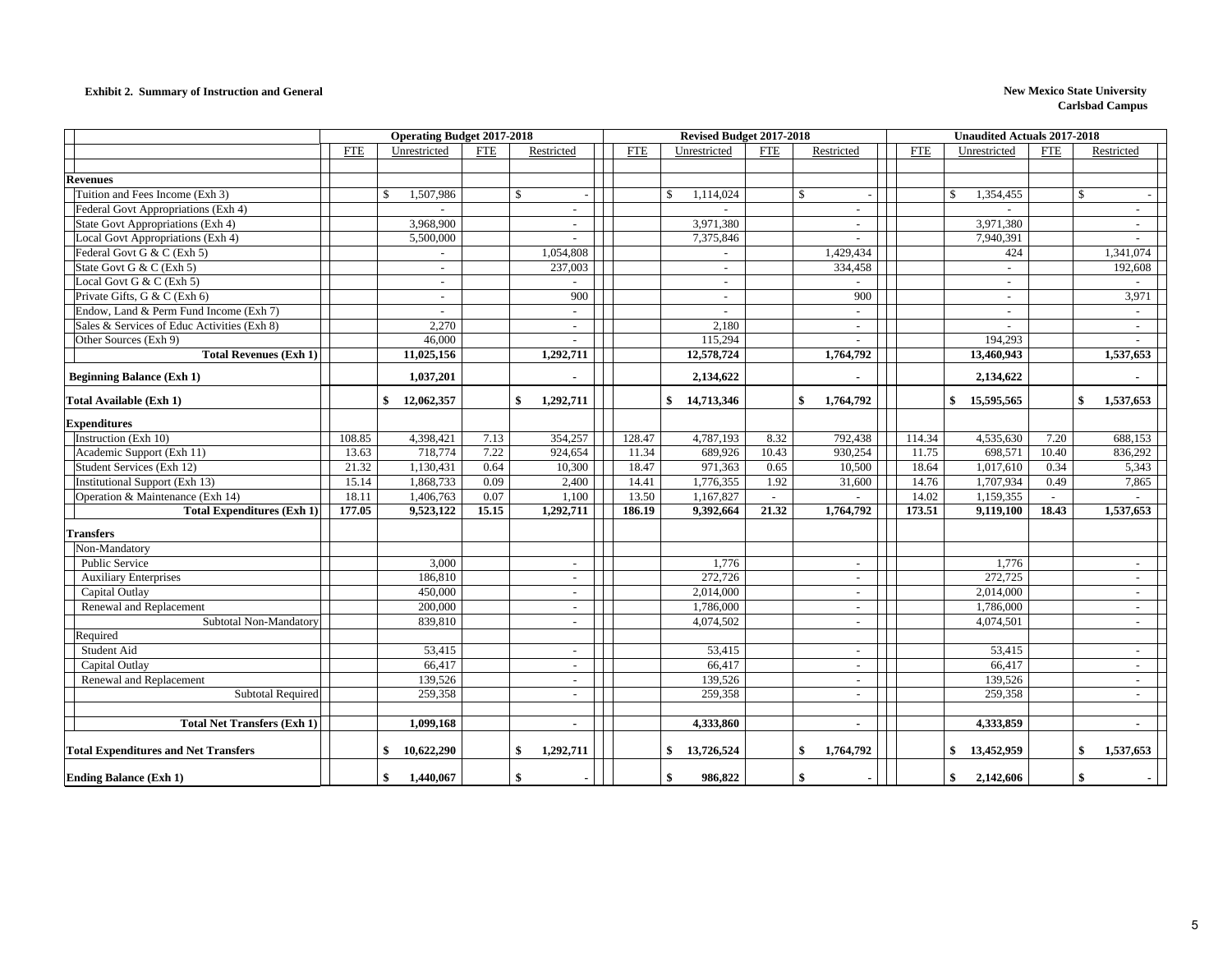#### **Exhibit 3. Summary of Student Tuition and Misc Fees for Instruction and General New Mexico State University**

|                                                 |                              | <b>Operating Budget 2017-2018</b> | Revised Budget 2017-2018                  |                          | Unaudited Actuals 2017-2018 |              |                          |  |  |
|-------------------------------------------------|------------------------------|-----------------------------------|-------------------------------------------|--------------------------|-----------------------------|--------------|--------------------------|--|--|
|                                                 | Unrestricted                 | Restricted                        | Unrestricted                              | Restricted               |                             | Unrestricted | Restricted               |  |  |
| <b>Tuition</b>                                  |                              |                                   |                                           |                          |                             |              |                          |  |  |
| <b>Resident Student/Full Time</b>               |                              |                                   |                                           |                          |                             |              |                          |  |  |
| Summer                                          | $21,115$ \$<br>$\mathcal{S}$ |                                   | $\mathbb{S}$<br>$17,186$ \$               |                          | \$                          | 26,081       | -S                       |  |  |
| Fall                                            | 294,274                      | $\overline{\phantom{a}}$          | 138,497                                   | $\sim$                   |                             | 136,628      | $\sim$                   |  |  |
| Spring                                          | 277,060                      | $\sim$                            | 104,873                                   | $\overline{\phantom{a}}$ |                             | 102,259      | $\sim$                   |  |  |
| <b>Resident Student/Part Time</b>               |                              |                                   |                                           |                          |                             |              |                          |  |  |
| Summer                                          | 164,960                      | $\sim$                            | 101,990                                   | $\overline{\phantom{a}}$ |                             | 143,494      |                          |  |  |
| Fall                                            | 122,058                      | $\sim$                            | 217,272                                   | $\sim$                   |                             | 216,515      | ÷.                       |  |  |
| Spring                                          | 125,807                      | $\sim$                            | 195,996                                   | $\sim$                   |                             | 195,848      | $\sim$                   |  |  |
| <b>Total Tuition from Resident Students</b>     | 1,005,274                    | $\sim$                            | 775,814                                   | $\sim$                   |                             | 820,825      | $\sim$                   |  |  |
| Non-Resident Student/Full Time                  |                              |                                   |                                           |                          |                             |              |                          |  |  |
| Summer                                          | $\overline{\phantom{a}}$     | $\sim$                            | $\sim$                                    | $\sim$                   |                             | 3,560        | $\sim$                   |  |  |
| Fall                                            | 29,888                       | $\sim$                            | 19,582                                    | $\sim$                   |                             | 19,582       | $\omega$                 |  |  |
| Spring                                          | 59,427                       | $\sim$                            | 19,183                                    | $\overline{\phantom{a}}$ |                             | 19,325       | $\sim$                   |  |  |
| Non-Resident Student/Part Time                  |                              |                                   |                                           |                          |                             |              |                          |  |  |
| Summer                                          |                              | $\sim$                            |                                           | $\sim$                   |                             | 25,669       |                          |  |  |
| Fall                                            | 32,062                       | $\sim$                            | 28,128                                    | $\sim$                   |                             | 28,128       | $\sim$                   |  |  |
| Spring                                          | $\sim$                       | $\sim$                            | 31,399                                    | $\sim$                   |                             | 34,202       | ÷.                       |  |  |
| <b>Total Tuition from Non-Resident Students</b> | 121,377                      | $\sim$                            | 98,292                                    | $\overline{\phantom{a}}$ |                             | 130,466      | $\sim$                   |  |  |
| <b>Total Tuition</b>                            | 1,126,651                    | $\sim$                            | 874,106                                   |                          |                             | 951,291      |                          |  |  |
| <b>Community Education/Contract Training</b>    | $\mathbb{S}$<br>46,370       | $\mathbb{S}$                      | \$<br>24,500                              | $\mathcal{S}$            | \$                          |              |                          |  |  |
| Fees                                            |                              |                                   |                                           |                          |                             |              |                          |  |  |
| <b>Application Fee</b>                          | \$                           | $\mathbb{S}$<br>$\sim$            | ${\mathbb S}$<br>$\overline{\phantom{a}}$ | $\mathbb{S}$             | \$                          |              | $\mathcal{S}$            |  |  |
| Counseling Center Fees (Testing)                | 4,250                        | $\sim$                            |                                           | $\sim$                   |                             |              | $\sim$                   |  |  |
| Deferred Payment Fee                            | 19,040                       | $\sim$                            | 20,270                                    | $\overline{\phantom{a}}$ |                             | 26,520       |                          |  |  |
| <b>Graduation Fee</b>                           | 3,925                        | $\mathbf{r}$                      | 2,930                                     | $\sim$                   |                             | 3,640        | ÷,                       |  |  |
| Laboratory/Course Fee                           | 302,000                      | $\sim$                            | 189,068                                   | $\sim$                   |                             | 331,698      | $\sim$                   |  |  |
| Late Registration Fee                           | 5,750                        | $\sim$                            | 3,150                                     | $\sim$                   |                             | 3,675        | $\sim$                   |  |  |
| <b>Total Fees</b>                               | 334,965                      | $\sim$                            | 215,418                                   | $\sim$                   |                             | 365,533      | $\sim$                   |  |  |
|                                                 |                              |                                   |                                           |                          |                             |              |                          |  |  |
| Total Tuition and Fees Income for I&G (Exh 2)   | 1,507,986                    | $\blacksquare$                    | 1,114,024                                 |                          |                             | 1,354,455    | $\overline{\phantom{a}}$ |  |  |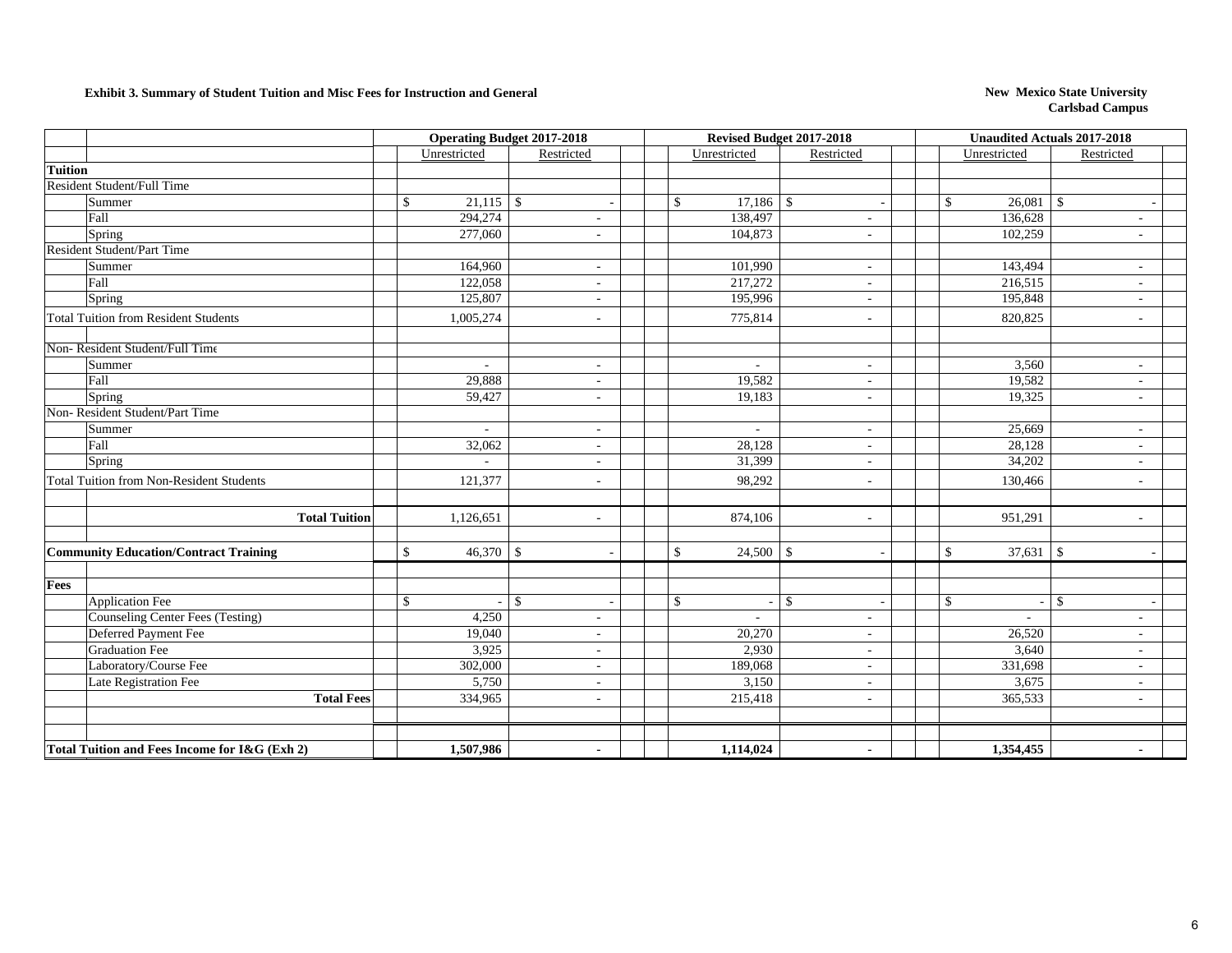#### **Exhibit 4. Summary of Government Appropriations for Instruction and General Exhibit 5. Summary of Government Grants and Contracts for Instruction and General**

#### **New Mexico State University Carlsbad Campus**

| <b>Exhibit 4. Government Appropriations</b>           | <b>Operating Budget 2017-2018</b> |                | Revised Budget 2017-2018 |                          | Unaudited Actuals 2017-2018        |               |  |  |  |  |
|-------------------------------------------------------|-----------------------------------|----------------|--------------------------|--------------------------|------------------------------------|---------------|--|--|--|--|
| <b>Instruction and General</b>                        | Unrestricted                      | Restricted     | Unrestricted             | Restricted               | Unrestricted                       | Restricted    |  |  |  |  |
|                                                       |                                   |                |                          |                          |                                    |               |  |  |  |  |
| Federal                                               |                                   |                |                          |                          |                                    |               |  |  |  |  |
| Land Grant Teaching Funds (Morrill)                   | $\mathcal{S}$                     | $\mathbb{S}$   | $\mathcal{S}$<br>a.      | $\mathbb{S}$             | $\mathbb{S}$                       | $\mathcal{S}$ |  |  |  |  |
| <b>Total Federal (Exh 2)</b>                          |                                   | ÷              |                          |                          |                                    |               |  |  |  |  |
|                                                       |                                   |                |                          |                          |                                    |               |  |  |  |  |
| <b>State</b>                                          |                                   |                |                          |                          |                                    |               |  |  |  |  |
| <b>General Appropriation</b>                          | 3,860,000                         | $\sim$         | 3,860,000                | $\sim$                   | 3,860,000                          | $\sim$        |  |  |  |  |
| I & G Line Item Appropriations                        | 108,900                           | $\sim$         | 108,900                  | $\overline{\phantom{a}}$ | 108,900                            | $\sim$        |  |  |  |  |
| <b>Non-Credit Work Force Training</b>                 |                                   | ÷              | 2,480                    |                          | 2,480                              | $\sim$        |  |  |  |  |
| <b>Total State (Exh 2)</b>                            | 3,968,900                         | $\sim$         | 3,971,380                | $\sim$                   | 3,971,380                          | $\sim$        |  |  |  |  |
|                                                       |                                   |                |                          |                          |                                    |               |  |  |  |  |
| Local                                                 |                                   |                |                          |                          |                                    |               |  |  |  |  |
| Total Local (Exh 2)                                   | 5,500,000                         | ÷.             | 7,375,846                |                          | 7,940,391                          |               |  |  |  |  |
| <b>Total Local (Exh 2)</b>                            | 5,500,000                         | $\sim$         | 7,375,846                | $\sim$                   | 7,940,391                          | ÷.            |  |  |  |  |
|                                                       |                                   |                |                          |                          |                                    |               |  |  |  |  |
| Total Government Appropriations for I&G (Exh 2)       | 9,468,900                         | $\blacksquare$ | 11,347,226               |                          | 11,911,771                         |               |  |  |  |  |
|                                                       |                                   |                |                          |                          |                                    |               |  |  |  |  |
|                                                       |                                   |                |                          |                          |                                    |               |  |  |  |  |
| <b>Exhibit 5. Government Grants and Contracts</b>     | <b>Operating Budget 2017-2018</b> |                | Revised Budget 2017-2018 |                          | <b>Unaudited Actuals 2017-2018</b> |               |  |  |  |  |
| <b>Instruction and General</b>                        | Unrestricted                      | Restricted     | Unrestricted             | Restricted               | Unrestricted                       | Restricted    |  |  |  |  |
|                                                       |                                   |                |                          |                          |                                    |               |  |  |  |  |
| Federal                                               |                                   |                |                          |                          |                                    |               |  |  |  |  |
| <b>Reporting Veterans</b>                             | <sup>\$</sup>                     | $\mathbb{S}$   | <sup>\$</sup>            | $\mathcal{S}$            | 424<br>\$.                         | <b>S</b>      |  |  |  |  |
| Federal Work Study Funds                              |                                   | 12,200         |                          | 15,000                   |                                    | 17,550        |  |  |  |  |
| <b>Instruction &amp; General</b>                      | $\sim$                            | 1,042,608      | $\sim$                   | 1,414,434                | $\sim$                             | 1,323,524     |  |  |  |  |
| <b>Total Federal (Exh 2)</b>                          | ÷.                                | 1.054.808      | $\sim$                   | 1,429,434                | 424                                | 1,341,074     |  |  |  |  |
|                                                       |                                   |                |                          |                          |                                    |               |  |  |  |  |
| <b>State</b>                                          |                                   |                |                          |                          |                                    |               |  |  |  |  |
| <b>State Work Study Funds</b>                         | $\sim$                            | 39,900         | $\sim$                   | 64,700                   | $\sim$                             | 21,296        |  |  |  |  |
| <b>Instruction &amp; General</b>                      | $\sim$                            | 197,103        | $\overline{\phantom{a}}$ | 269,758                  | $\overline{\phantom{a}}$           | 171,312       |  |  |  |  |
| <b>Total State (Exh 2)</b>                            | ÷.                                | 237,003        |                          | 334,458                  | $\overline{\phantom{a}}$           | 192,608       |  |  |  |  |
|                                                       |                                   |                |                          |                          |                                    |               |  |  |  |  |
| Local                                                 |                                   |                |                          |                          |                                    |               |  |  |  |  |
| <b>Instruction &amp; General</b>                      | ٠                                 | $\sim$         | $\overline{\phantom{a}}$ | $\sim$                   | $\overline{\phantom{a}}$           | $\sim$        |  |  |  |  |
| <b>Total Local (Exh 2)</b>                            | $\sim$                            | $\sim$         | $\sim$                   | $\overline{\phantom{a}}$ | $\overline{\phantom{a}}$           | $\sim$        |  |  |  |  |
|                                                       |                                   |                |                          |                          |                                    |               |  |  |  |  |
| Total Government Grants and Contracts for I&G (Exh 2) |                                   | 1,291,811      |                          | 1,763,892                | 424                                | 1,533,682     |  |  |  |  |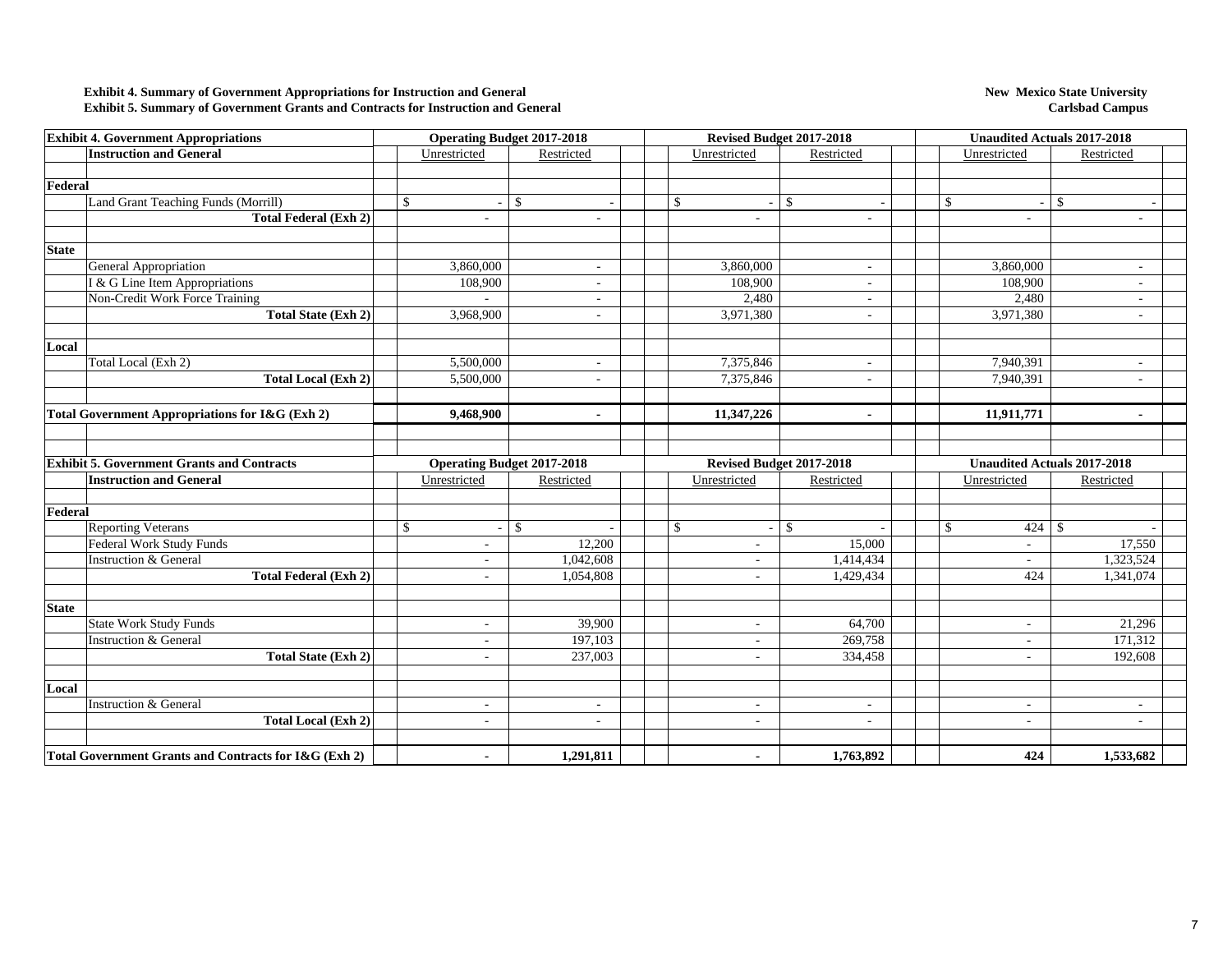#### **Exhibits 6 Through 9. Summary of Revenues for Instruction and General as Listed Below New Mexico State University**

| Exhibit 6. Private Gifts, Grants and                | <b>Operating Budget 2017-2018</b> |                     |                            | Revised Budget 2017-2018 | <b>Unaudited Actuals 2017-2018</b> |                                    |  |  |  |
|-----------------------------------------------------|-----------------------------------|---------------------|----------------------------|--------------------------|------------------------------------|------------------------------------|--|--|--|
| <b>Contracts for Instruction and General</b>        | Unrestricted                      | Restricted          | Unrestricted               | Restricted               | Unrestricted                       | Restricted                         |  |  |  |
|                                                     |                                   |                     |                            |                          |                                    |                                    |  |  |  |
| Instruction                                         | <sup>\$</sup>                     | $\mathbb{S}$<br>900 | \$.                        | $\mathcal{S}$<br>900     | \$                                 | 3,971<br>-S                        |  |  |  |
| Other I & G Programs                                |                                   |                     |                            |                          |                                    |                                    |  |  |  |
| Total Private For I & G (Exh 2)                     |                                   | 900                 |                            | 900                      | $\blacksquare$                     | 3,971                              |  |  |  |
|                                                     |                                   |                     |                            |                          |                                    |                                    |  |  |  |
| <b>Exhibit 7. Endowment, Land and Permanent</b>     | <b>Operating Budget 2017-2018</b> |                     |                            | Revised Budget 2017-2018 | <b>Unaudited Actuals 2017-2018</b> |                                    |  |  |  |
| <b>Fund Incomes for Instruction and General</b>     | Unrestricted                      | Restricted          | Unrestricted               | Restricted               | Unrestricted                       | Restricted                         |  |  |  |
| <b>Endowment Funds</b>                              | $\mathcal{S}$                     | $\mathbb{S}$        | $\mathcal{S}$              | $\mathcal{S}$            | $\mathcal{S}$                      | <sup>\$</sup>                      |  |  |  |
| <b>Permanent Funds</b>                              |                                   |                     |                            |                          |                                    |                                    |  |  |  |
| Total Endow, Land, and Perm Funds (Exh 2)           | $\blacksquare$                    | $\blacksquare$      | $\overline{\phantom{a}}$   | $\overline{\phantom{a}}$ | $\blacksquare$                     |                                    |  |  |  |
|                                                     |                                   |                     |                            |                          |                                    |                                    |  |  |  |
| <b>Exhibit 8. Sales and Services of Educational</b> | <b>Operating Budget 2017-2018</b> |                     |                            | Revised Budget 2017-2018 |                                    | <b>Unaudited Actuals 2017-2018</b> |  |  |  |
| <b>Activities for Instruction and General</b>       | Unrestricted                      | Restricted          | Unrestricted               | Restricted               | Unrestricted                       | Restricted                         |  |  |  |
| Other Sales and Service                             | $2,270$ \$<br><sup>\$</sup>       |                     | $\mathbb{S}$<br>$2,180$ \$ |                          | \$                                 | -S                                 |  |  |  |
| Total Sales & Services For I & G (Exh 2)            | 2,270                             | $\blacksquare$      | 2,180                      | $\overline{\phantom{a}}$ | $\blacksquare$                     |                                    |  |  |  |
|                                                     |                                   |                     |                            |                          |                                    |                                    |  |  |  |
| <b>Exhibit 9. Other Sources of Revenue for</b>      | <b>Operating Budget 2017-2018</b> |                     |                            | Revised Budget 2017-2018 | <b>Unaudited Actuals 2017-2018</b> |                                    |  |  |  |
| <b>Instruction and General</b>                      | Unrestricted                      | Restricted          | Unrestricted               | Restricted               | Unrestricted                       | Restricted                         |  |  |  |
|                                                     | $\mathcal{S}$                     |                     | $\mathcal{S}$              |                          | $\mathcal{S}$                      |                                    |  |  |  |
| <b>Interest on Current Fund Balances</b>            | $17,000$ \$                       |                     |                            |                          |                                    |                                    |  |  |  |
| <b>Library Fines</b><br>Miscellaneous               | 500<br>6,500                      |                     |                            |                          | 61,729                             |                                    |  |  |  |
|                                                     |                                   | $\sim$              | 4,300                      | ÷.                       |                                    |                                    |  |  |  |
| Recovery of IDC-Instruction                         | 15,000                            | $\sim$              | 85,941                     |                          | 24,147                             |                                    |  |  |  |
| Recovery of IDC-Other Instruction & General         |                                   | $\sim$              |                            |                          | 58,945                             |                                    |  |  |  |
| Recovery of IDC-Public Service                      | 2.000                             | $\sim$              |                            | ÷.                       |                                    |                                    |  |  |  |
| <b>GED</b> Income                                   | 1.000                             | $\sim$              | 1,580                      | a.                       | 1,487                              |                                    |  |  |  |
| <b>Testing Fees</b>                                 | 4,000                             | $\sim$              | 1,160                      |                          | 3,159                              |                                    |  |  |  |
| Total Other Revenues For I & G (Exh 2)              | 46,000                            | $\blacksquare$      | 115,294                    | $\blacksquare$           | 194,293                            |                                    |  |  |  |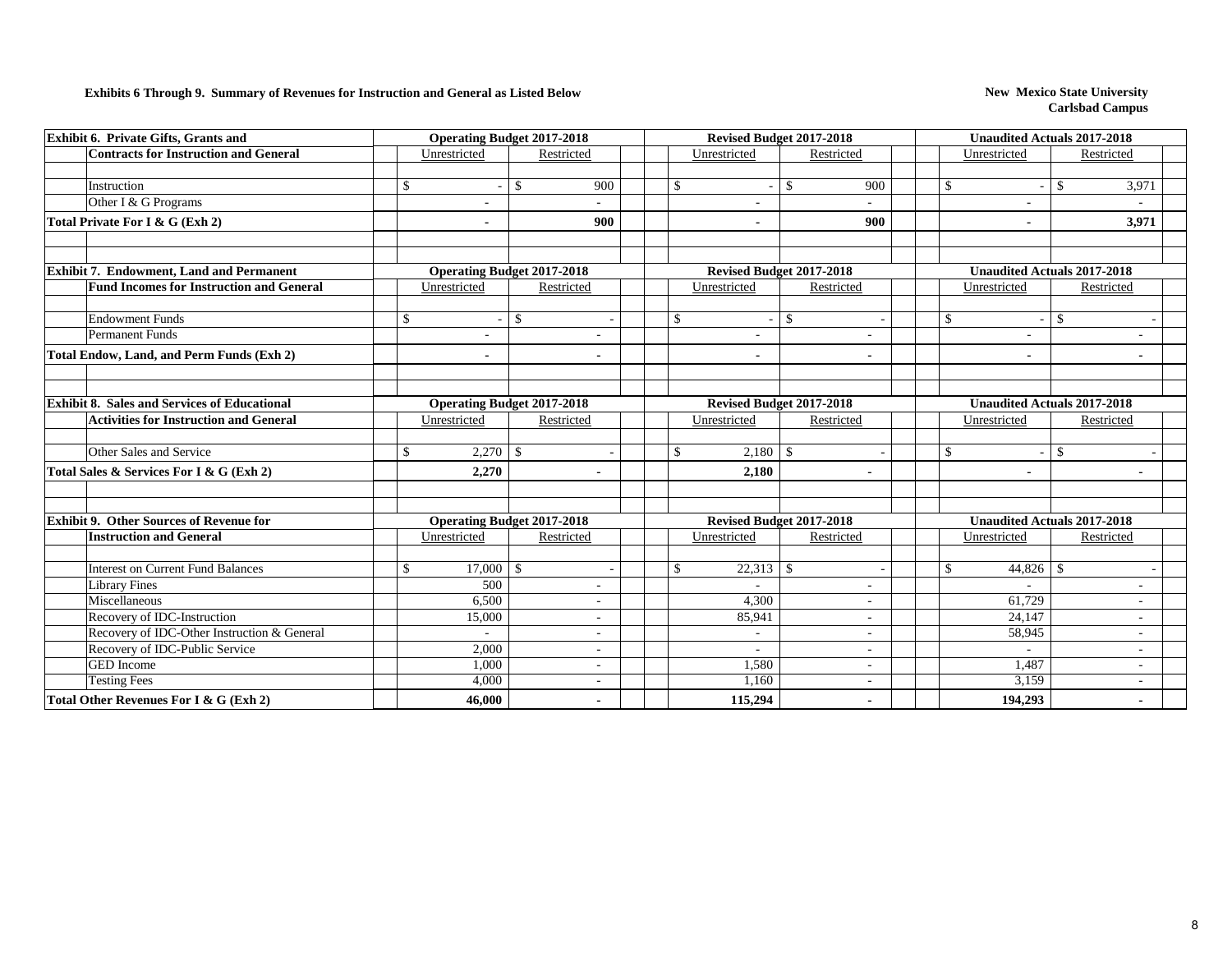#### **Exhibit 10. Summary of Expenditures for Instruction New Mexico State University**

|                                               |                          | <b>Operating Budget 2017-2018</b> |                          |                         |                          | <b>Revised Budget 2017-2018</b> |                          |                          |                          | <b>Unaudited Actuals 2017-2018</b> |                          |                    |            |
|-----------------------------------------------|--------------------------|-----------------------------------|--------------------------|-------------------------|--------------------------|---------------------------------|--------------------------|--------------------------|--------------------------|------------------------------------|--------------------------|--------------------|------------|
|                                               | <b>FTE</b>               | Unrestricted                      | <b>FTE</b>               | Restricted              | <b>FTE</b>               | Unrestricted                    | <b>FTE</b>               | Restricted               | <b>FTE</b>               | Unrestricted                       | <b>FTE</b>               |                    | Restricted |
| <b>General Academic Instruction</b>           |                          |                                   |                          |                         |                          |                                 |                          |                          |                          |                                    |                          |                    |            |
| <b>ABE</b> Instructional Materials            | $\overline{\phantom{a}}$ | \$                                | $\overline{\phantom{a}}$ | $\mathcal{S}$           |                          | $\mathbf{\hat{S}}$              |                          | $\mathbf{s}$<br>3,628    | $\overline{\phantom{a}}$ | $\mathcal{S}$                      | $\overline{\phantom{a}}$ | \$                 | 3,547      |
| Allied Health                                 | 3.28                     | 187.894                           | $\overline{\phantom{a}}$ |                         | 7.05                     | 218,561                         | $\sim$                   |                          | 7.09                     | 200.614                            | $\overline{a}$           |                    |            |
| <b>Business</b>                               | 1.01                     | 58,610                            | $\sim$                   |                         | 2.86                     | 79.653                          | $\sim$                   |                          | 2.57                     | 73.118                             | $\overline{\phantom{a}}$ |                    |            |
| Developmental                                 | 1.69                     | 98,493                            | $\sim$                   |                         | 6.34                     | 186,957                         | $\sim$                   | $\overline{\phantom{a}}$ | 5.80                     | 177,503                            | $\overline{\phantom{a}}$ |                    |            |
| <b>Education and College Studies</b>          | 3.23                     | 188,219                           | $\sim$                   |                         | 4.84                     | 110,898                         | $\sim$                   |                          | 4.55                     | 108,131                            | $\sim$                   |                    |            |
| English                                       | 3.15                     | 182,281                           | $\sim$                   |                         | 6.90                     | 240,125                         | $\sim$                   |                          | 6.42                     | 221,905                            | $\sim$                   |                    |            |
| Fine Arts                                     | $\sim$                   | 1,500                             | $\sim$                   |                         | 2.17                     | 21,176                          | $\sim$                   | $\overline{\phantom{a}}$ | 1.71                     | 17,464                             | $\overline{\phantom{a}}$ |                    |            |
| <b>Instructional Pool</b>                     | 23.30                    | 288,800                           | $\sim$                   |                         | 4.74                     | 195,806                         | $\sim$                   |                          | 1.51                     | 303,578                            | $\sim$                   |                    |            |
| Languages and Linguistics                     | 1.09                     | 63,237                            | $\sim$                   |                         | 1.52                     | 76,637                          | $\sim$                   | $\overline{a}$           | 1.45                     | 71,778                             | $\sim$                   |                    |            |
| Math                                          | 4.60                     | 261,667                           | $\sim$                   |                         | 6.02                     | 307,873                         | $\overline{\phantom{a}}$ | $\overline{\phantom{a}}$ | 5.56                     | 284,424                            | $\overline{\phantom{a}}$ |                    |            |
| Science                                       | 6.47                     | 366,948                           | $\sim$                   | $\overline{a}$          | 17.29                    | 488,863                         | $\sim$                   | $\sim$                   | 16.02                    | 461,714                            | $\sim$                   |                    |            |
| Social Science                                | 3.32                     | 190,161                           | $\sim$                   |                         | 7.73                     | 248,064                         | $\overline{\phantom{a}}$ |                          | 7.31                     | 234,724                            | $\sim$                   |                    |            |
| <b>Total General Academic Instruction</b>     | 51.14                    | 1,887,810<br>$\mathcal{S}$        | $\sim$                   | $\mathcal{S}$           | 67.46                    | 2,174,613<br>-\$                |                          | 3,628<br>$\mathcal{S}$   | 59.99                    | 2,154,953<br>$\mathbf{\hat{s}}$    | $\overline{\phantom{a}}$ | $\mathcal{S}$      | 3,547      |
| Vocational/Technical Instruction              |                          |                                   |                          |                         |                          |                                 |                          |                          |                          |                                    |                          |                    |            |
| Allied Health Title V                         | $\overline{\phantom{a}}$ | $\mathcal{S}$                     | $\sim$                   | $\mathcal{S}$           |                          | $\mathbf{\hat{S}}$              | 0.51                     | $\mathbf{s}$<br>368,362  | $\sim$                   | $\mathbf{\$}$                      | 0.18                     | -S                 | 319,322    |
| <b>Automotive Technology</b>                  | $\sim$                   | 5,000                             | $\sim$                   |                         | 1.68                     | 18,721                          | $\sim$                   |                          | 1.29                     | 15,212                             | $\overline{\phantom{a}}$ |                    |            |
| Business & Office Technologies                | $\sim$                   |                                   | $\overline{\phantom{a}}$ |                         | 1.40                     | 12,955                          | $\sim$                   |                          | 1.01                     | 9,303                              | $\sim$                   |                    |            |
| Computer Science                              | $\sim$                   | 1,000                             | $\sim$                   |                         | 0.41                     | 26,000                          | $\overline{a}$           |                          | 2.20                     | 21,988                             | $\overline{\phantom{a}}$ |                    |            |
| <b>Contract Training</b>                      | $\sim$                   | 15,000                            | $\sim$                   |                         |                          |                                 | $\sim$                   |                          | $\sim$                   |                                    | $\sim$                   |                    |            |
| Digital Media                                 | 2.00                     | 118,219                           | $\sim$                   |                         | 2.32                     | 125,119                         | $\overline{\phantom{a}}$ |                          | 2.09                     | 117,272                            | $\sim$                   |                    |            |
| <b>Industrial Maintenance Mechanic</b>        | 1.26                     | 85,928                            | $\sim$                   |                         | 0.43                     | 17,317                          | $\sim$                   | $\overline{\phantom{a}}$ | 0.29                     | 18,917                             | $\overline{\phantom{a}}$ |                    |            |
| Nursing Expansion                             | 0.91                     | 110,000                           | $\mathbb{Z}^2$           |                         | 0.98                     | 108,900                         | $\sim$                   |                          | 0.91                     | 127,002                            | $\sim$                   |                    |            |
| Nursing Program                               | 11.24                    | 649,718                           | $\sim$                   |                         | 10.87                    | 618,929                         | $\sim$                   |                          | 10.41                    | 588,294                            | $\sim$                   |                    | (1, 417)   |
| Other Instruction                             | $\sim$                   |                                   | $\overline{\phantom{a}}$ |                         | $\overline{\phantom{a}}$ |                                 | 1.06                     | 20,660                   | $\sim$                   |                                    | 1.24                     |                    | 25,328     |
| <b>Physical Education</b>                     | $\sim$                   | 1,000                             | $\sim$                   |                         | 0.16                     | 8,875                           | $\sim$                   |                          | 1.02                     | 9,429                              | $\sim$                   |                    |            |
| Welding Technician                            | 1.75                     | 84,757                            | $\overline{\phantom{a}}$ | 38,000                  | 2.28                     | 118,623                         | $\overline{\phantom{a}}$ | 89,831                   | 2.17                     | 112,148                            | $\sim$                   |                    | 51,552     |
| <b>Total Vocational/Technical Instruction</b> | 17.16                    | 1,070,622<br><sup>\$</sup>        | $\sim$                   | 38,000<br>$\mathbf{\$}$ | 20.53                    | 1,055,439<br>£.                 | 1.57                     | 478,853<br>-\$           | 21.39                    | 1,019,565<br>$\mathbf{\hat{s}}$    | 1.42                     | -8                 | 394,785    |
| <b>Special Session Instruction</b>            |                          |                                   |                          |                         |                          |                                 |                          |                          |                          |                                    |                          |                    |            |
| <b>Summer Session</b>                         | 38.49                    | 350,000<br><sup>\$</sup>          | $\overline{\phantom{a}}$ | $\mathbb{S}$            | 38.25                    | <sup>\$</sup><br>368,361        |                          | \$                       | 30.70                    | <sup>\$</sup><br>295,636           | $\overline{\phantom{a}}$ | <sup>\$</sup>      |            |
| <b>Total Special Session Instruction</b>      | 38.49                    | $\mathcal{S}$<br>350,000          | $\sim$                   | $\mathbf{\hat{S}}$      | 38.25                    | 368,361<br>$\mathcal{S}$        |                          | $\mathbf{\hat{S}}$       | 30.70                    | $\mathcal{S}$<br>295,636           |                          | $\mathbf{\hat{S}}$ |            |
| <b>Community Education</b>                    |                          |                                   |                          |                         |                          |                                 |                          |                          |                          |                                    |                          |                    |            |
| <b>Community Education</b>                    | 2.06                     | $\mathcal{S}$<br>120,745          | $\overline{\phantom{a}}$ | $\mathcal{S}$           | 2.18                     | 129,624<br>-\$                  |                          | $\mathbf{s}$             | 2.21                     | 120,778<br><sup>\$</sup>           | $\sim$                   | \$                 |            |
| <b>Contract Training</b>                      | $\sim$                   | 25,000                            | $\sim$                   |                         | $\sim$                   | 75                              | $\overline{\phantom{a}}$ | $\overline{\phantom{a}}$ | $\sim$                   | 50                                 | $\sim$                   |                    |            |
| Driver's Education                            | $\overline{\phantom{a}}$ | 6,750                             | $\sim$                   |                         | 0.05                     | 1,915                           | $\sim$                   | $\sim$                   | 0.05                     | 1,800                              | $\sim$                   |                    |            |
| <b>Total Community Education</b>              | 2.06                     | 152,495<br>$\mathbf{\$}$          | $\overline{\phantom{a}}$ | $\mathbf{\hat{S}}$      | 2.23                     | <sup>\$</sup><br>131,614        |                          | $\mathcal{S}$            | 2.26                     | $\mathbf{\hat{s}}$<br>122,628      |                          | $\mathcal{S}$      |            |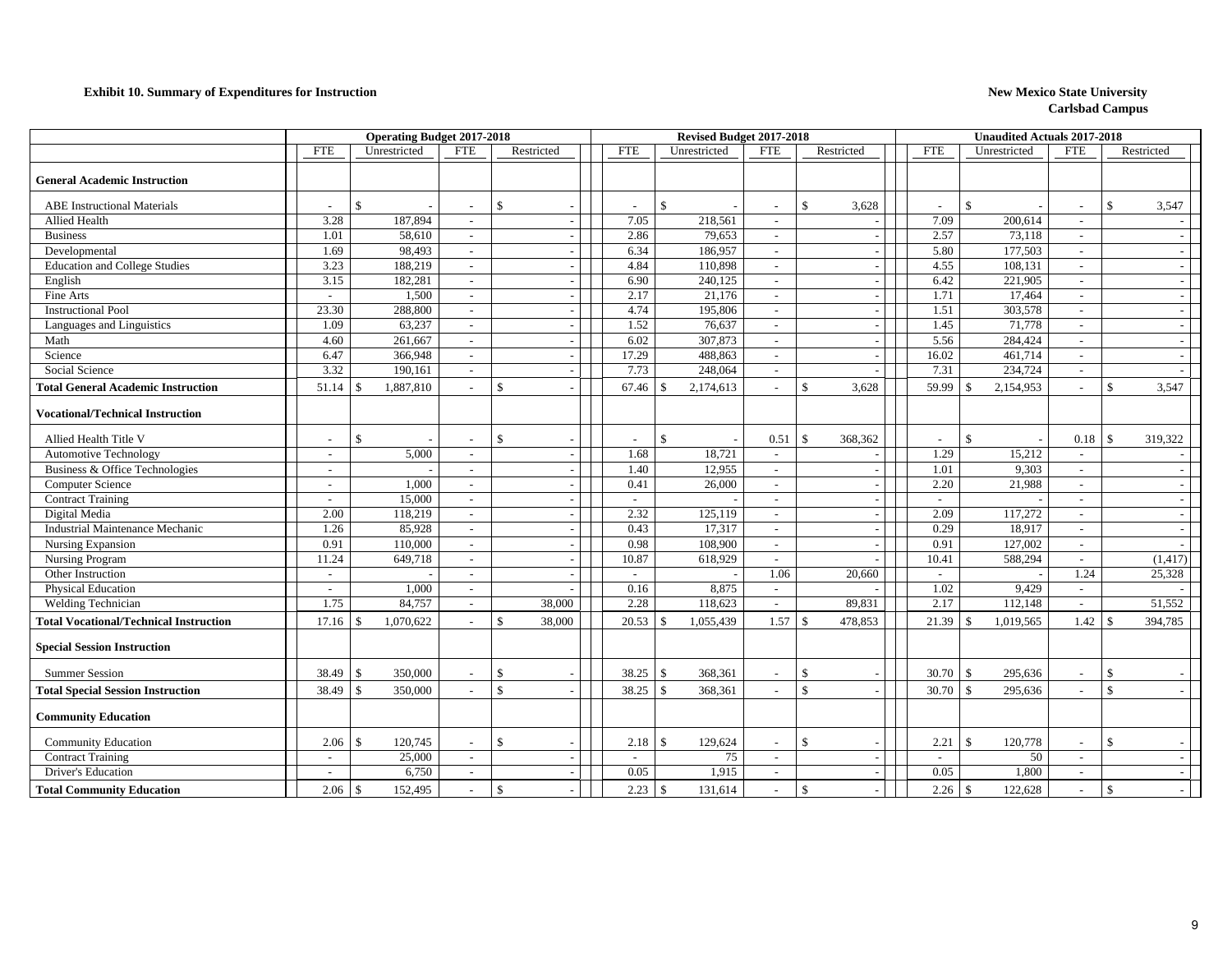#### **Exhibit 10. Summary of Expenditures for Instruction New Mexico State University**

|                                                                                         |            |  | <b>Operating Budget 2017-2018</b> |            |         |            |  |            | Revised Budget 2017-2018 |         |            | <b>Unaudited Actuals 2017-2018</b> |                          |  |              |            |         |            |  |
|-----------------------------------------------------------------------------------------|------------|--|-----------------------------------|------------|---------|------------|--|------------|--------------------------|---------|------------|------------------------------------|--------------------------|--|--------------|------------|---------|------------|--|
|                                                                                         | <b>FTE</b> |  | Unrestricted                      | <b>FTE</b> |         | Restricted |  | <b>FTE</b> | Unrestricted             | FTE     | Restricted |                                    | <b>FTE</b>               |  | Unrestricted | <b>FTE</b> |         | Restricted |  |
| <b>Preparation/Remedial Instruction</b>                                                 |            |  |                                   |            |         |            |  |            |                          |         |            |                                    |                          |  |              |            |         |            |  |
| <b>Adult Basic Education</b>                                                            |            |  | 5.48                              |            | 289,857 |            |  |            | 5.49                     | 289,857 |            |                                    |                          |  | 4.83         |            | 274,674 |            |  |
| <b>Total Preparation/Remedial Instruction</b>                                           |            |  |                                   | 5.48       |         | 289,857    |  |            |                          | 5.49    | 289,857    |                                    |                          |  |              | 4.83       |         | 274,674    |  |
| Other Items Not Included in Exhibit 10A's                                               |            |  |                                   |            |         |            |  |            |                          |         |            |                                    |                          |  |              |            |         |            |  |
| Federal Work-Study Salaries                                                             |            |  |                                   | 0.30       |         | 4.800      |  |            |                          | 0.82    | 13,100     |                                    | $\overline{\phantom{0}}$ |  |              | 0.81       |         | 12,898     |  |
| <b>State Work-Study Salaries</b>                                                        |            |  |                                   | 1.35       |         | 21,600     |  |            |                          | 0.44    | 7,000      |                                    | $\overline{\phantom{0}}$ |  |              | 0.14       |         | 2,249      |  |
| Fringe Benefits                                                                         |            |  | 937,494                           |            |         |            |  |            | 1.057.166                |         |            |                                    |                          |  | 942,848      |            |         |            |  |
| 26,400<br><b>Total Other Items Not Included in Exhibit 10A's</b><br>937,494<br>1.65     |            |  |                                   |            |         |            |  |            | 1,057,166                | 1.26    | 20,100     |                                    | <b>.</b>                 |  | 942.848      | 0.95       |         | 15,147     |  |
| 4,398,421<br>354,257<br>108.85<br>Net Expense for Instruction in $I\&G$ (Exh 2)<br>7.13 |            |  |                                   |            |         |            |  |            | 4,787,193                | 8.32    | 792,438    |                                    | 114.34                   |  | 4,535,630    | 7.20       |         | 688,153    |  |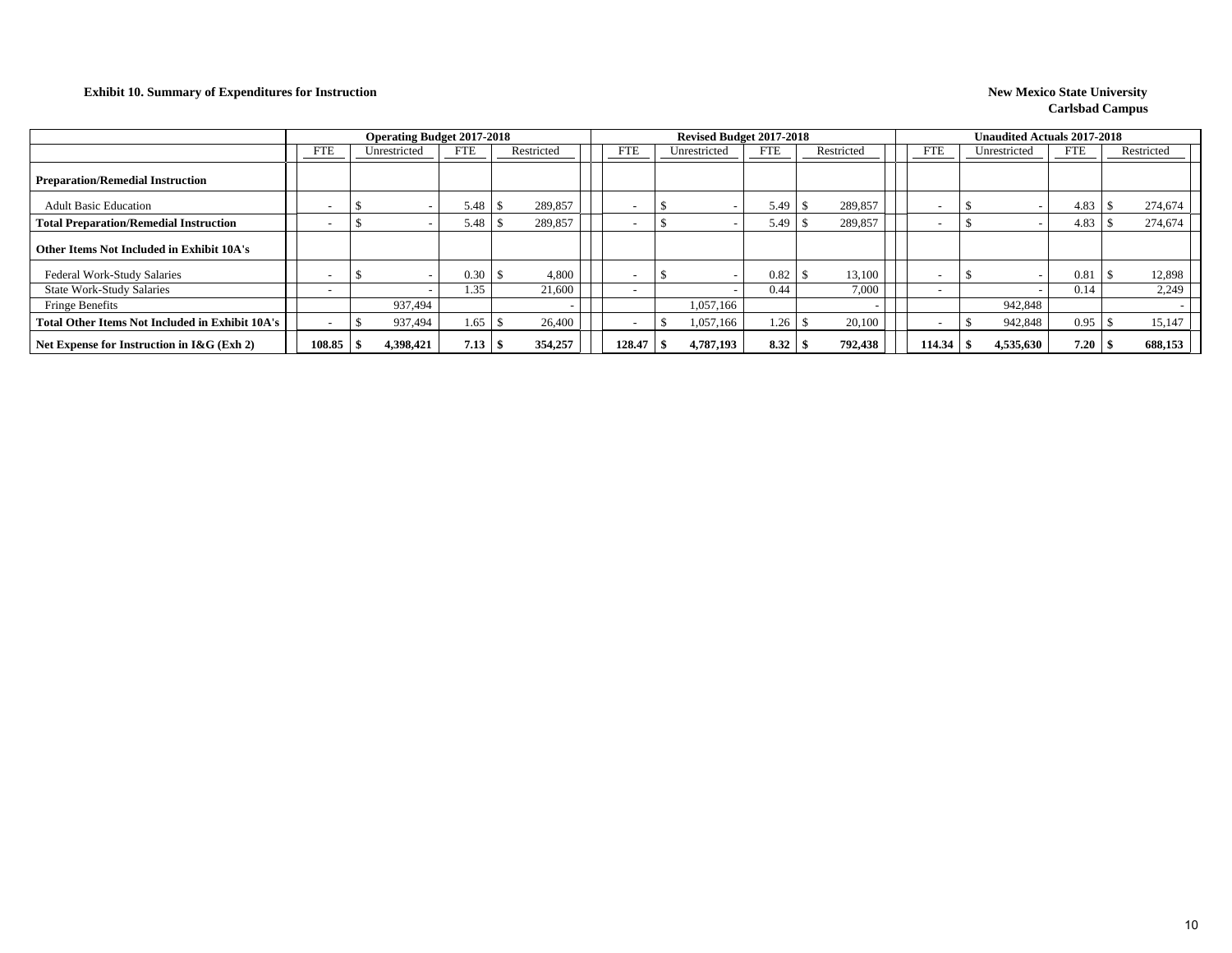#### **Exhibit 10. Summary of Instruction Salaries** New Mexico State University

|                                       |                          | <b>Operating Budget 2017-2018</b> |                          |            |            |       | Revised Budget 2017-2018 |            |            |            | <b>Unaudited Actuals 2017-2018</b> |            |            |
|---------------------------------------|--------------------------|-----------------------------------|--------------------------|------------|------------|-------|--------------------------|------------|------------|------------|------------------------------------|------------|------------|
| <b>Salaries for Instruction</b>       | FTE                      | Unrestricted                      | <b>FTE</b>               | Restricted | <b>FTE</b> |       | Unrestricted             | <b>FTE</b> | Restricted | <b>FTE</b> | Unrestricted                       | <b>FTE</b> | Restricted |
| <b>Faculty Salaries</b>               | 42.90                    | 2,351,604                         |                          |            | 41.22      |       | 2,262,080                |            |            | 37.70      | 2,068,198                          |            |            |
| Part-time Faculty Salaries            | 60.21                    | 547,500                           | $\overline{\phantom{0}}$ |            |            | 75.67 | 700,096                  | 0.37       | 3,437      | 65.18      | 603.263                            | 0.25       | 2,291      |
| <b>Professional Salaries</b>          | 2.86                     | 120,345                           | 2.99                     | 126,000    |            | 3.34  | 142,111                  | 3.17       | 135,212    | 2.81       | 119,794                            | 2.83       | 120,591    |
| <b>Support Staff Salaries</b>         | 1.98                     | 55,434                            | 2.33                     | 65,277     |            | 1.67  | 45,970                   | 2.39       | 65,792     | 1.86       | 51,233                             | 2.12       | 58,456     |
| GA/TA Salaries                        |                          |                                   | $\overline{\phantom{a}}$ |            |            |       |                          |            |            |            |                                    |            |            |
| <b>Student Salaries</b>               | 0.85                     | 13.632                            | 0.09                     | 1,376      |            | 0.11  | 1.778                    | 1.06       | 16.886     | 0.30       | 4,721                              | 1.16       | 18,600     |
| Federal Work-Study Salaries           | $\overline{\phantom{a}}$ |                                   | 0.30                     | 4.800      |            | 0.22  | 3.463                    | 0.82       | 13.100     | 0.20       | 3,182                              | 0.81       | 12,898     |
| <b>State Work-Study Salaries</b>      | $\overline{\phantom{0}}$ |                                   | 1.35                     | 21.600     |            | 0.04  | 674                      | 0.44       | 7,000      | 0.05       | 843                                | 0.14       | 2,249      |
| Other Salaries                        | 0.05                     | 1,500                             | 0.07                     | 2,000      |            | 6.20  | 170,794                  | 0.07       | 2,000      | 6.24       | 171,510                            | (0.11)     | (2,990)    |
| <b>Total Salaries for Instruction</b> | 108.85                   | 3,090,015                         | 7.13                     | 221,053    | 128.47     |       | 3,326,966                | 8.32       | 243.427    | 14.34      | 3,022,744                          | 7.20       | 212,095    |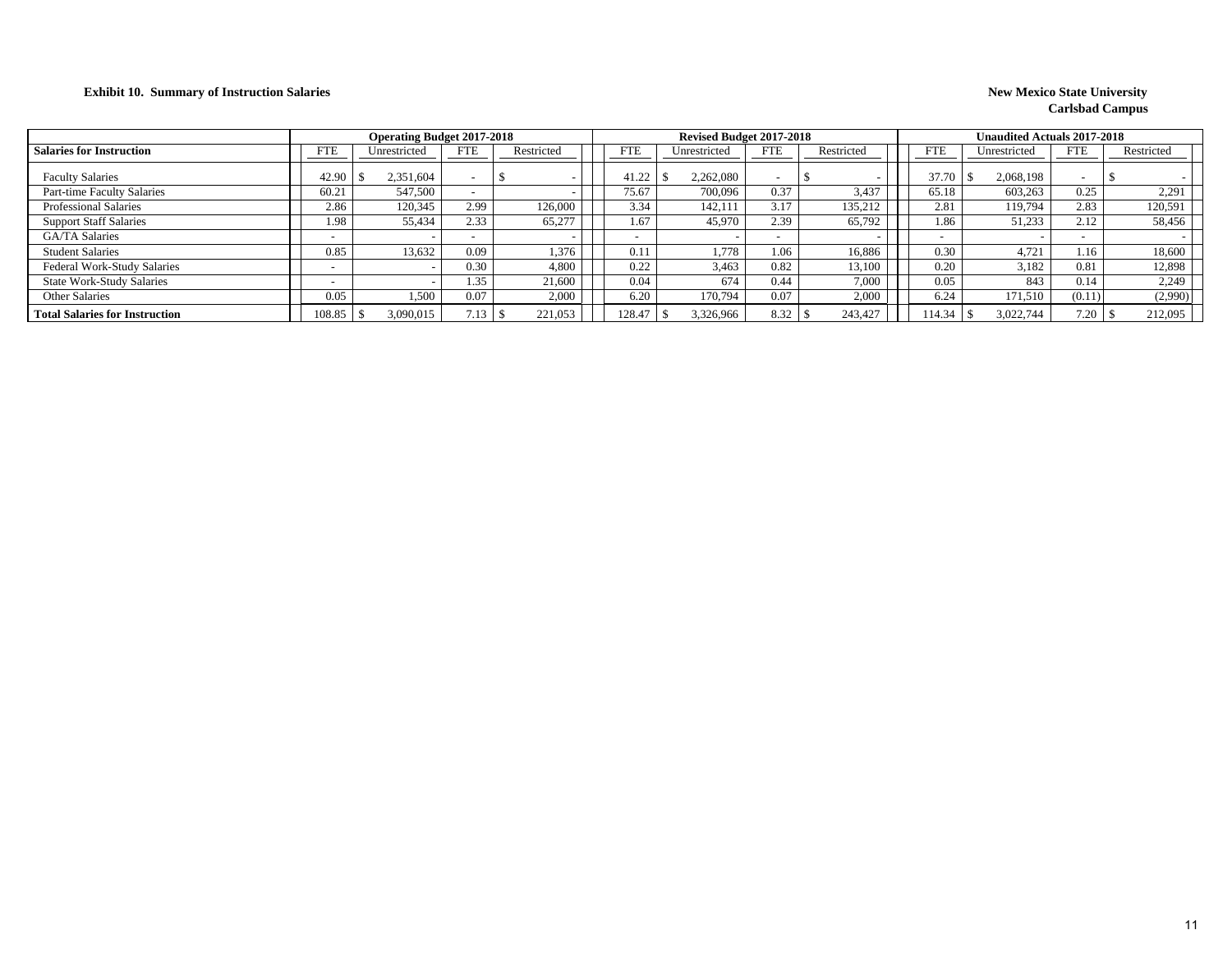### **Exhibit 10. Summary of Instruction by Expenditure Category New Mexico State University**

|                                              |            | <b>Operating Budget 2017-2018</b> |                          |            |            |      | Revised Budget 2017-2018 |                          |            |                          | <b>Unaudited Actuals 2017-2018</b> |                          |            |
|----------------------------------------------|------------|-----------------------------------|--------------------------|------------|------------|------|--------------------------|--------------------------|------------|--------------------------|------------------------------------|--------------------------|------------|
| <b>Summary by Expenditure Category</b>       | <b>FTE</b> | Unrestricted                      | <b>FTE</b>               | Restricted | <b>FTE</b> |      | Unrestricted             | <b>FTE</b>               | Restricted | <b>FTE</b>               | Unrestricted                       | <b>FTE</b>               | Restricted |
| <b>Faculty Salaries</b>                      | 42.90      | 2,351,604                         |                          |            | 41.22      |      | 2,262,080                |                          |            | 37.70                    | 2,068,198                          | $\overline{\phantom{a}}$ |            |
| Part-time Faculty Salaries                   | 60.21      | 547,500                           |                          |            | 75.67      |      | 700,096                  | 0.37                     | 3,437      | 65.18                    | 603,263                            | 0.25                     | 2,291      |
| <b>Professional Salaries</b>                 | 2.86       | 120,345                           | 2.99                     | 126,000    |            | 3.34 | 142,111                  | 3.17                     | 135,212    | 2.81                     | 119,794                            | 2.83                     | 120,591    |
| <b>Support Staff Salaries</b>                | 1.98       | 55,434                            | 2.33                     | 65,277     |            | 1.67 | 45,970                   | 2.39                     | 65,792     | 1.86                     | 51,233                             | 2.12                     | 58,456     |
| GA/TA Salaries                               |            |                                   |                          |            |            |      |                          |                          |            | $\overline{\phantom{0}}$ |                                    |                          |            |
| <b>Student Salaries</b>                      | 0.85       | 13,632                            | 0.09                     | 1,376      |            | 0.11 | 1.778                    | 1.06                     | 16,886     | 0.30                     | 4,721                              | 1.16                     | 18,600     |
| Federal Work-Study Salaries                  |            |                                   |                          |            |            | 0.22 | 3,463                    |                          |            | 0.20                     | 3,182                              | $\overline{\phantom{0}}$ |            |
| <b>State Work-Study Salaries</b>             |            |                                   | $\overline{\phantom{0}}$ |            |            | 0.04 | 674                      | $\overline{\phantom{0}}$ |            | 0.05                     | 843                                | $\overline{\phantom{0}}$ |            |
| Other Salaries                               | 0.05       | .500                              | 0.07                     | 2,000      |            | 6.20 | 170,794                  | 0.07                     | 2,000      | 6.24                     | 171,510                            | (0.11)                   | (2,990)    |
| Fringes                                      |            | 18,178                            |                          | 69,275     |            |      | 19,423                   |                          | 73,623     |                          | 18,219                             |                          | 52,460     |
| Travel                                       |            | 71.750                            |                          | 8,000      |            |      | 40,164                   |                          | 13,505     |                          | 53,964                             |                          | 9,283      |
| <b>Utilities</b>                             |            |                                   |                          |            |            |      |                          |                          |            |                          |                                    |                          |            |
| Other Supplies and Expenses                  |            | 280,984                           |                          | 55,929     |            |      | 343,474                  |                          | 227,808    |                          | 497,855                            |                          | 165,530    |
| Equipment                                    |            |                                   |                          |            |            |      |                          |                          | 234,075    |                          |                                    |                          | 248,785    |
| <b>Total Summary by Expenditure Category</b> | 108.85     | 3,460,927                         | 5.48                     | 327,857    | 128.47     |      | 3,730,027                | 7.06                     | 772,338    | 114.34                   | 3,592,782                          | 6.25                     | 673,006    |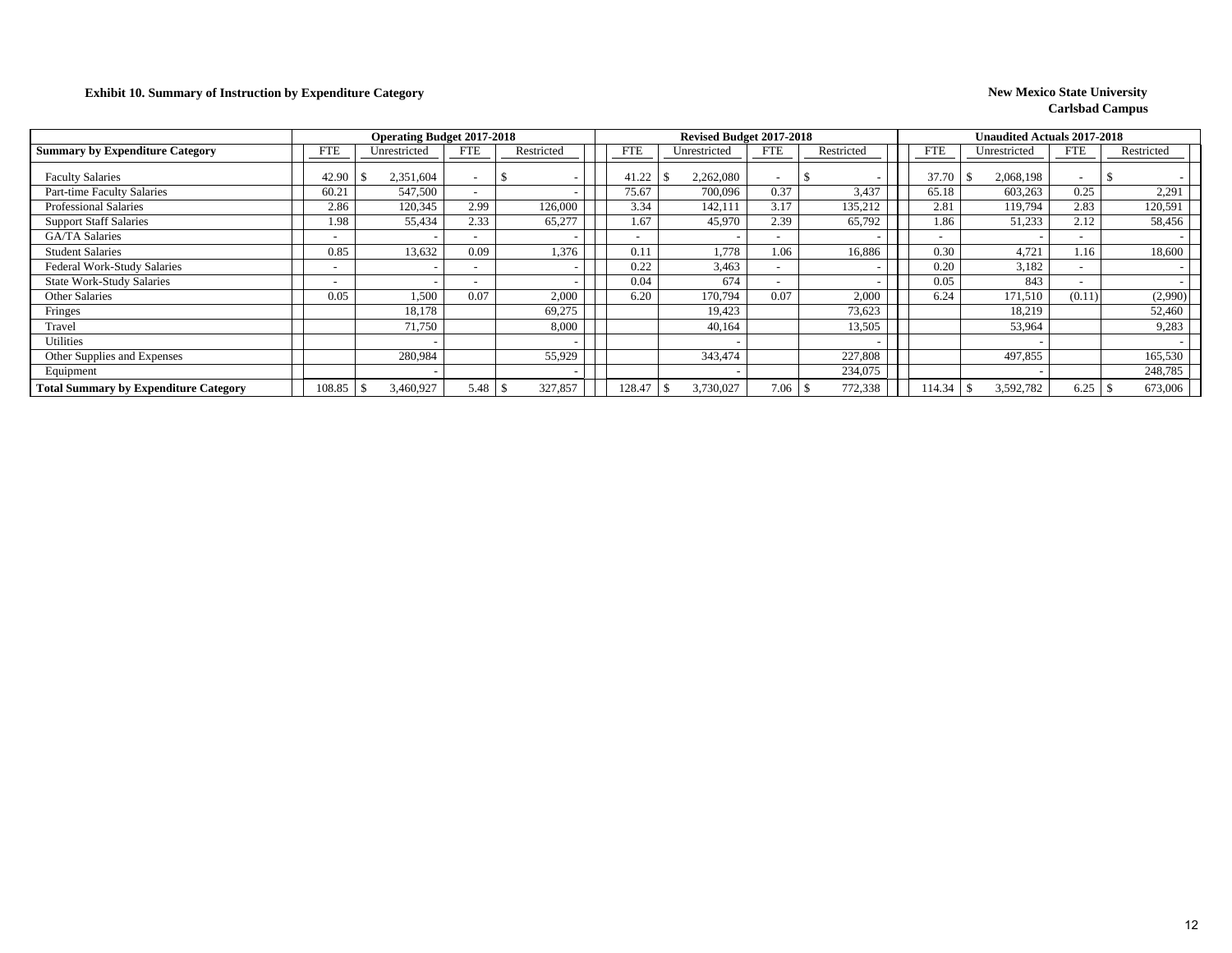|                                           |                          | <b>Operating Budget 2017-2018</b> |                          |                                |                          | Revised Budget 2017-2018                 |                          |                          |                | <b>Unaudited Actuals 2017-2018</b> |                          |              |                          |
|-------------------------------------------|--------------------------|-----------------------------------|--------------------------|--------------------------------|--------------------------|------------------------------------------|--------------------------|--------------------------|----------------|------------------------------------|--------------------------|--------------|--------------------------|
| <b>General Academic Instruction</b>       | ${\rm FTE}$              | Unrestricted                      | <b>FTE</b>               | Restricted                     | <b>FTE</b>               | Unrestricted                             | <b>FTE</b>               | Restricted               | <b>FTE</b>     | Unrestricted                       | <b>FTE</b>               | Restricted   |                          |
| <b>Faculty Salaries</b>                   | 28.46                    | 1,559,755<br>$\mathbb{S}$         | $\sim$                   | \$                             | 27.33                    | \$<br>1,499,464                          | $\overline{\phantom{a}}$ | $\mathbb{S}$             | 24.97          | \$<br>1,370,294                    | $\sim$                   | \$           |                          |
| Part-time Faculty Salaries                | 21.72                    | 197,500                           | $\blacksquare$           | $\sim$                         | 34.18                    | 316,174                                  | $\blacksquare$           | $\sim$                   | 29.24          | 270,585                            | $\blacksquare$           |              | $\sim$                   |
| Professional Salaries                     | 0.91                     | 38,340                            | $\omega$                 | $\sim$                         | 0.90                     | 38,340                                   | $\omega$                 | $\sim$                   | 0.90           | 38,340                             | $\omega$                 |              | $\overline{\phantom{a}}$ |
| <b>Support Staff Salaries</b>             | $\sim$                   |                                   | $\bar{\phantom{a}}$      |                                | 0.04                     | 1,100                                    | $\mathcal{L}$            | $\sim$                   | 0.06           | 1,650                              | $\sim$                   |              |                          |
| GA/TA Salaries                            | $\sim$                   | $\blacksquare$                    | $\blacksquare$           |                                | $\overline{\phantom{a}}$ |                                          | $\blacksquare$           | $\overline{\phantom{a}}$ | $\omega$       |                                    | $\blacksquare$           |              | $\sim$                   |
| <b>Student Salaries</b>                   | $\sim$                   | $\sim$                            | $\sim$                   | $\sim$                         | $\sim$                   | $\sim$                                   | $\omega$                 | $\mathcal{L}$            | $\sim$         | (1)                                | $\sim$                   |              | $\sim$                   |
| Federal Work-Study Salaries               | $\sim$                   | $\sim$                            | $\sim$                   | $\sim$                         | $\sim$                   |                                          | $\omega$                 | $\sim$                   | $\sim$         | $\overline{\phantom{a}}$           | $\sim$                   |              | $\sim$                   |
| State Work-Study Salaries                 | $\sim$                   | $\sim$                            | $\sim$                   | $\overline{\phantom{a}}$       | 0.04                     | 674                                      | $\sim$                   | $\sim$                   | 0.06           | 933                                | $\sim$                   |              | $\sim$                   |
| Other Salaries                            | 0.05                     | 1,500                             | $\overline{\phantom{a}}$ | $\overline{\phantom{a}}$       | 4.97                     | 136,980                                  | $\blacksquare$           | $\sim$                   | 4.76           | 130,664                            | $\blacksquare$           |              | $\sim$                   |
| Fringes                                   |                          | $\sim$                            |                          | $\blacksquare$                 |                          |                                          |                          | $\sim$                   |                |                                    |                          |              | $\overline{\phantom{a}}$ |
| Travel                                    |                          | 43,750                            |                          | $\sim$                         |                          | 23,915                                   |                          | $\sim$                   |                | 27,674                             |                          |              | $\sim$                   |
| <b>Utilities</b>                          |                          |                                   |                          | $\sim$                         |                          |                                          |                          | $\blacksquare$           |                |                                    |                          |              | $\sim$                   |
| Other Supplies and Expenses               |                          | 46,965                            |                          | $\overline{\phantom{a}}$       |                          | 157,966                                  |                          | 3,628                    |                | 314,814                            |                          |              | 3,547                    |
| Equipment                                 |                          |                                   |                          | $\sim$                         |                          |                                          |                          |                          |                |                                    |                          |              |                          |
| <b>Total General Academic Instruction</b> | 51.14                    | 1,887,810<br>-\$                  |                          | $\mathbb{S}$                   | 67.46                    | 2,174,613<br>$\mathbb{S}$                | $\bar{a}$                | 3,628<br>\$              | 59.99          | \$<br>2,154,953                    | $\sim$                   | $\mathbb{S}$ | 3,547                    |
| <b>ABE Instructional Materials</b>        |                          |                                   |                          |                                |                          |                                          |                          |                          |                |                                    |                          |              |                          |
| <b>Faculty Salaries</b>                   |                          | $\mathbb{S}$                      | ÷,                       | \$                             | $\sim$                   | $\$$                                     | $\bar{a}$                | $\mathbf{s}$<br>$\sim$   | $\sim$         | $\mathbb{S}$                       | $\blacksquare$           | $\mathbf{s}$ |                          |
| Part-time Faculty Salaries                | $\sim$                   | $\sim$                            | $\sim$                   | $\overline{\phantom{a}}$       | $\sim$                   | $\overline{\phantom{a}}$                 | $\sim$                   | $\sim$                   | $\sim$         | $\overline{\phantom{a}}$           | $\sim$                   |              | $\sim$                   |
| <b>Professional Salaries</b>              | $\sim$                   | $\blacksquare$                    | $\bar{\phantom{a}}$      |                                | $\sim$                   |                                          | $\blacksquare$           | $\sim$                   | $\sim$         |                                    | $\sim$                   |              | $\sim$                   |
| <b>Support Staff Salaries</b>             | $\sim$                   | $\sim$                            | $\overline{a}$           |                                | $\sim$                   | $\sim$                                   | $\overline{\phantom{a}}$ | $\sim$                   | $\blacksquare$ | $\overline{\phantom{a}}$           | $\sim$                   |              | $\sim$                   |
| GA/TA Salaries                            | $\sim$                   | $\omega$                          | $\sim$                   | $\sim$                         | $\sim$                   | $\sim$                                   | $\mathcal{L}$            | $\omega$                 | $\sim$         | $\overline{\phantom{a}}$           | $\sim$                   |              | $\sim$                   |
| <b>Student Salaries</b>                   | $\sim$                   | $\omega$                          | $\sim$                   | $\sim$                         | $\sim$                   | J.                                       | $\mathcal{L}$            | $\sim$                   | $\sim$         | $\overline{\phantom{a}}$           | $\sim$                   |              | $\overline{\phantom{a}}$ |
| Federal Work-Study Salaries               | $\sim$                   | $\sim$                            | $\bar{\phantom{a}}$      | $\sim$                         | $\sim$                   | $\sim$                                   | $\blacksquare$           | $\sim$                   | $\sim$         | $\overline{\phantom{a}}$           | $\sim$                   |              | $\overline{\phantom{a}}$ |
| State Work-Study Salaries                 | $\sim$                   | $\omega$                          | $\bar{\phantom{a}}$      | $\sim$                         | $\sim$                   |                                          | $\blacksquare$           | $\sim$                   | $\sim$         | $\overline{\phantom{a}}$           | $\sim$                   |              | $\sim$                   |
| Other Salaries                            | $\sim$                   | $\mathbb{Z}^2$                    | $\sim$                   | $\sim$                         | $\sim$                   | $\sim$                                   | $\sim$                   | $\sim$                   | $\sim$         | $\sim$                             | $\sim$                   |              | $\sim$                   |
| Fringes                                   |                          | $\blacksquare$                    |                          | $\sim$                         |                          | $\sim$                                   |                          | $\sim$                   |                | $\sim$                             |                          |              | $\overline{\phantom{a}}$ |
| Travel                                    |                          | $\blacksquare$                    |                          | $\sim$                         |                          | $\overline{\phantom{a}}$                 |                          | $\blacksquare$           |                | $\sim$                             |                          |              | $\overline{\phantom{a}}$ |
| <b>Utilities</b>                          |                          | $\sim$                            |                          |                                |                          |                                          |                          |                          |                |                                    |                          |              |                          |
| Other Supplies and Expenses               |                          | $\sim$                            |                          | $\overline{\phantom{a}}$       |                          | $\overline{\phantom{a}}$                 |                          | 3,628                    |                |                                    |                          |              | 3,547                    |
| Equipment                                 |                          | $\sim$                            |                          | $\sim$                         |                          | $\sim$                                   |                          |                          |                | $\overline{\phantom{a}}$           |                          |              |                          |
| <b>Total ABE Instructional Materials</b>  |                          | $\mathbb{S}$<br>$\sim$            | $\overline{a}$           | $\mathbb{S}$<br>$\overline{a}$ |                          | $\mathbb{S}$<br>$\overline{\phantom{a}}$ | $\overline{a}$           | \$<br>3,628              | $\blacksquare$ | $\mathbb{S}$                       | $\overline{\phantom{a}}$ | $\mathbb{S}$ | 3,547                    |
| <b>Allied Health</b>                      |                          |                                   |                          |                                |                          |                                          |                          |                          |                |                                    |                          |              |                          |
| <b>Faculty Salaries</b>                   | 3.28                     | $\mathbb{S}$<br>179,644           | $\blacksquare$           | \$                             | 3.15                     | \$<br>172,537                            | $\sim$                   | \$<br>$\sim$             | 2.67           | $\mathbb{S}$<br>146,527            | $\sim$                   | \$           |                          |
| Part-time Faculty Salaries                | $\overline{\phantom{a}}$ |                                   | $\blacksquare$           |                                | 3.56                     | 32,941                                   | $\overline{\phantom{a}}$ | $\sim$                   | 4.12           | 38,141                             | $\sim$                   |              | $\sim$                   |
| Professional Salaries                     | $\sim$                   | $\overline{\phantom{a}}$          | $\overline{\phantom{a}}$ |                                | $\overline{a}$           |                                          | $\blacksquare$           | $\blacksquare$           | $\omega$       |                                    | $\overline{\phantom{a}}$ |              | $\sim$                   |
| <b>Support Staff Salaries</b>             | $\sim$                   | $\sim$                            | $\sim$                   | $\sim$                         | 0.04                     | 1,100                                    | $\omega_{\rm c}$         | $\sim$                   | 0.06           | 1,650                              | $\omega$                 |              | $\sim$                   |
| GA/TA Salaries                            | $\sim$                   | $\omega$                          | $\sim$                   | $\sim$                         | $\sim$                   |                                          | $\sim$                   | $\sim$                   | $\sim$         |                                    | $\overline{a}$           |              | $\sim$                   |
| <b>Student Salaries</b>                   | $\sim$                   | $\omega$                          | $\sim$                   | $\sim$                         | $\sim$                   | $\sim$                                   | $\omega$                 | $\sim$                   | $\sim$         | $\overline{\phantom{a}}$           | $\omega$                 |              | $\sim$                   |
| Federal Work-Study Salaries               | $\overline{\phantom{a}}$ | $\blacksquare$                    | ÷,                       | $\overline{\phantom{a}}$       | $\overline{\phantom{a}}$ |                                          | $\blacksquare$           | $\sim$                   | $\sim$         | ÷,                                 | $\overline{\phantom{a}}$ |              | $\sim$                   |
| <b>State Work-Study Salaries</b>          | $\sim$                   | $\mathbb{Z}^2$                    | $\sim$                   | $\sim$                         | $\sim$                   | $\blacksquare$                           | $\omega$                 | $\sim$                   | $\sim$         | ÷,                                 | $\sim$                   |              | $\sim$                   |
| Other Salaries                            | $\sim$                   | $\sim$                            | $\sim$                   | $\sim$                         | 0.30                     | 8,172                                    | $\overline{a}$           | $\sim$                   | 0.24           | 6,576                              | $\sim$                   |              | $\sim$                   |
| Fringes                                   |                          | $\sim$                            |                          | $\sim$                         |                          |                                          |                          | $\sim$                   |                |                                    |                          |              | $\sim$                   |
| Travel                                    |                          | 5,250                             |                          | $\sim$                         |                          | 2,600                                    |                          | $\sim$                   |                | 3,703                              |                          |              | $\sim$                   |
| Utilities                                 |                          |                                   |                          | $\sim$                         |                          |                                          |                          | $\sim$                   |                |                                    |                          |              | $\sim$                   |
| Other Supplies and Expenses               |                          | 3,000                             |                          | $\sim$                         |                          | 1,211                                    |                          | $\sim$                   |                | 4,017                              |                          |              | $\sim$                   |
| Equipment                                 |                          |                                   |                          | $\sim$                         |                          |                                          |                          | $\sim$                   |                |                                    |                          |              | $\overline{\phantom{a}}$ |
| <b>Total Allied Health</b>                | 3.28                     | \$<br>187,894                     |                          | \$                             | 7.05                     | $\frac{1}{2}$<br>218,561                 |                          | \$                       | 7.09           | $\mathbb{S}$<br>200,614            |                          | \$           |                          |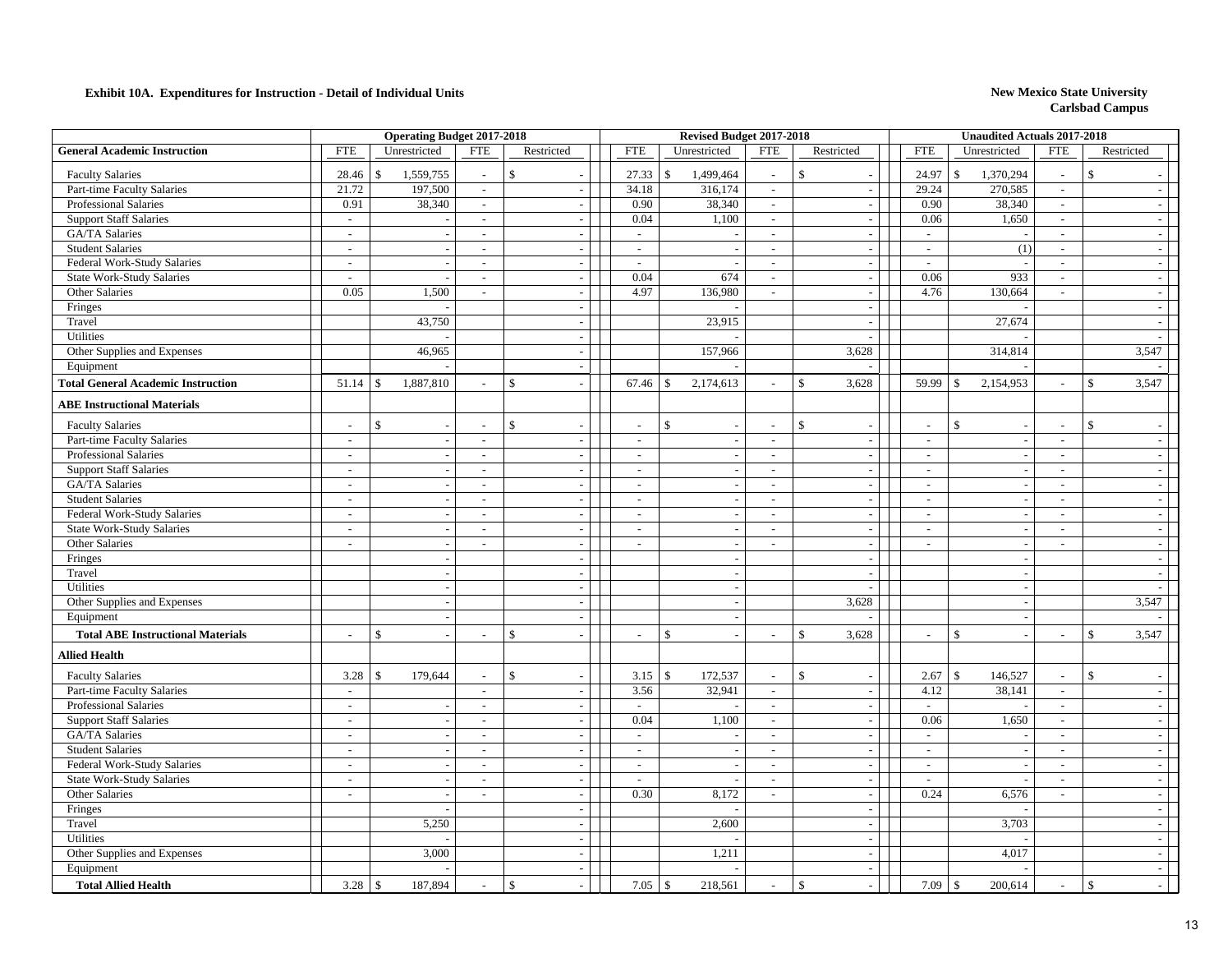|                                            |                | <b>Operating Budget 2017-2018</b> |                          |                                |                          |                    | Revised Budget 2017-2018 |                             |                |                          | <b>Unaudited Actuals 2017-2018</b> |                             |                          |
|--------------------------------------------|----------------|-----------------------------------|--------------------------|--------------------------------|--------------------------|--------------------|--------------------------|-----------------------------|----------------|--------------------------|------------------------------------|-----------------------------|--------------------------|
| <b>General Academic Instruction</b>        | <b>FTE</b>     | Unrestricted                      | <b>FTE</b>               | Restricted                     | <b>FTE</b>               |                    | Unrestricted             | <b>FTE</b>                  | Restricted     | <b>FTE</b>               | Unrestricted                       | <b>FTE</b>                  | Restricted               |
| <b>Business</b>                            |                |                                   |                          |                                |                          |                    |                          |                             |                |                          |                                    |                             |                          |
| <b>Faculty Salaries</b>                    | 1.01           | $\mathbf{\hat{S}}$<br>55,110      | ÷,                       | $\mathbb{S}$                   | 1.09                     | $\mathbb{S}$       | 59,703                   | $\blacksquare$              | $\mathbb{S}$   | 1.00                     | $\mathbf{\hat{S}}$<br>55,110       | $\blacksquare$              | \$                       |
| Part-time Faculty Salaries                 | $\omega$       |                                   | $\overline{a}$           | $\sim$                         | 1.65                     |                    | 15,248                   | $\sim$                      | $\sim$         | 1.49                     | 13,743                             | $\mathcal{L}$               |                          |
| <b>Professional Salaries</b>               | $\blacksquare$ |                                   | $\overline{\phantom{a}}$ | $\mathcal{L}_{\mathcal{A}}$    | $\sim$                   |                    |                          | $\overline{\phantom{a}}$    | $\mathbb{Z}^2$ | $\omega$                 |                                    | $\mathcal{L}_{\mathcal{A}}$ |                          |
| <b>Support Staff Salaries</b>              | $\sim$         |                                   | $\sim$                   | $\sim$                         | $\sim$                   |                    | $\overline{\phantom{a}}$ | $\sim$                      | $\sim$         | $\sim$                   | $\sim$                             | $\sim$                      | $\sim$                   |
| GA/TA Salaries                             | $\sim$         |                                   | $\blacksquare$           | $\sim$                         | $\sim$                   |                    |                          | $\sim$                      | $\sim$         | $\sim$                   |                                    | $\sim$                      | $\overline{\phantom{a}}$ |
| <b>Student Salaries</b>                    | $\blacksquare$ |                                   | ÷,                       | $\sim$                         | $\blacksquare$           |                    |                          | $\blacksquare$              | $\sim$         | $\blacksquare$           | $\overline{\phantom{a}}$           | $\blacksquare$              | $\sim$                   |
| Federal Work-Study Salaries                | $\sim$         |                                   | $\sim$                   | $\sim$                         | $\omega$                 |                    | $\overline{\phantom{a}}$ | $\sim$                      | $\sim$         | $\omega$                 | $\sim$                             | $\sim$                      | $\sim$                   |
| State Work-Study Salaries                  | $\sim$         | $\sim$                            | $\sim$                   | $\mathcal{L}$                  | $\overline{\phantom{a}}$ |                    |                          | $\mathcal{L}$               | $\sim$         | $\overline{\phantom{a}}$ |                                    | $\mathcal{L}$               | $\overline{\phantom{a}}$ |
| Other Salaries                             | $\sim$         | $\sim$                            | $\sim$                   | $\sim$                         | 0.12                     |                    | 3,407                    | $\sim$                      | $\sim$         | 0.08                     | 2,271                              | $\sim$                      | $\sim$                   |
| Fringes                                    |                |                                   |                          | $\sim$                         |                          |                    |                          |                             | $\sim$         |                          |                                    |                             | $\sim$                   |
| Travel                                     |                | 1,750                             |                          | $\sim$                         |                          |                    | 700                      |                             | $\sim$         |                          | 1,424                              |                             |                          |
| Utilities                                  |                |                                   |                          | $\sim$                         |                          |                    |                          |                             | $\sim$         |                          |                                    |                             | $\sim$                   |
| Other Supplies and Expenses                |                | 1,750                             |                          | $\mathbf{r}$                   |                          |                    | 595                      |                             | $\sim$         |                          | 570                                |                             | $\sim$                   |
| Equipment                                  |                |                                   |                          | $\sim$                         |                          |                    |                          |                             | $\sim$         |                          |                                    |                             | $\sim$                   |
| <b>Total Business</b>                      | 1.01           | 58,610<br>\$                      | $\bar{a}$                | $\mathbb{S}$                   | 2.86                     | $\mathbf{s}$       | 79,653                   | $\mathcal{L}$               | \$<br>$\sim$   | 2.57                     | 73,118<br>$\mathcal{S}$            | $\mathbf{r}$                | \$                       |
| Developmental                              |                |                                   |                          |                                |                          |                    |                          |                             |                |                          |                                    |                             |                          |
| <b>Faculty Salaries</b>                    | 1.69           | $\mathbf{\hat{S}}$<br>92,743      | ÷,                       | $\mathbb{S}$                   | 2.49                     | $\mathbb{S}$       | 136,835                  | $\blacksquare$              | \$             | 2.44                     | $\mathbb{S}$<br>133,600            | $\sim$                      | $\mathbb{S}$             |
| Part-time Faculty Salaries                 | $\blacksquare$ |                                   | $\Box$                   | $\mathbb{L}$                   | 3.17                     |                    | 29,292                   | $\mathbb{Z}^2$              | $\sim$         | 2.84                     | 26,250                             | $\sim$                      | $\sim$                   |
| Professional Salaries                      | $\sim$         |                                   | $\sim$                   | $\sim$                         | $\sim$                   |                    |                          | $\sim$                      | $\sim$         | $\sim$                   | $\overline{\phantom{a}}$           | $\sim$                      | $\sim$                   |
| <b>Support Staff Salaries</b>              | $\sim$         |                                   | $\overline{a}$           | $\sim$                         | $\overline{\phantom{a}}$ |                    | ÷,                       | $\overline{\phantom{a}}$    | $\sim$         | $\overline{\phantom{a}}$ | $\overline{\phantom{a}}$           | $\sim$                      | $\sim$                   |
| GA/TA Salaries                             | $\sim$         |                                   | $\bar{a}$                | $\sim$                         | $\overline{\phantom{a}}$ |                    |                          | $\sim$                      | $\blacksquare$ | $\sim$                   | $\sim$                             | $\sim$                      | $\sim$                   |
| <b>Student Salaries</b>                    | $\mathcal{L}$  | $\sim$                            | $\sim$                   | $\sim$                         | $\omega$                 |                    |                          | $\sim$                      | $\sim$         | $\omega$                 | $\sim$                             | $\sim$                      | $\sim$                   |
| Federal Work-Study Salaries                | $\blacksquare$ | $\overline{\phantom{a}}$          | $\overline{\phantom{a}}$ | $\mathbb{L}$                   | $\blacksquare$           |                    | $\overline{\phantom{a}}$ | $\sim$                      | $\sim$         | $\blacksquare$           | $\overline{\phantom{a}}$           | $\sim$                      |                          |
| State Work-Study Salaries                  | $\sim$         | $\overline{a}$                    | $\sim$                   | $\sim$                         | $\sim$                   |                    |                          | $\sim$                      | $\sim$         | $\sim$                   |                                    | $\sim$                      | $\sim$                   |
| Other Salaries                             | $\sim$         | $\sim$                            | $\sim$                   | $\mathcal{L}_{\mathcal{A}}$    | 0.68                     |                    | 18,625                   | $\omega$                    | $\mathbb{Z}^2$ | 0.52                     | 14,281                             | $\sim$                      | $\overline{\phantom{a}}$ |
| Fringes                                    |                |                                   |                          | $\sim$                         |                          |                    |                          |                             | $\blacksquare$ |                          |                                    |                             | $\sim$                   |
| Travel                                     |                | 1,750                             |                          | $\sim$                         |                          |                    | $\overline{\phantom{a}}$ |                             | $\blacksquare$ |                          | 1,003                              |                             | $\sim$                   |
| Utilities                                  |                |                                   |                          | $\blacksquare$                 |                          |                    | $\sim$                   |                             | $\sim$         |                          |                                    |                             | $\overline{\phantom{a}}$ |
| Other Supplies and Expenses                |                | 4,000                             |                          | $\mathcal{L}$                  |                          |                    | 2,205                    |                             | $\sim$         |                          | 2,369                              |                             | $\sim$                   |
| Equipment                                  |                |                                   |                          | $\sim$                         |                          |                    |                          |                             | $\sim$         |                          |                                    |                             | $\sim$                   |
| <b>Total Developmental</b>                 | 1.69           | 98,493<br>\$                      | $\overline{a}$           | \$                             | 6.34                     | $\mathbf{\hat{S}}$ | 186,957                  | $\sim$                      | \$<br>$\sim$   | 5.80                     | $\mathbb{S}$<br>177,503            | $\sim$                      | \$<br>$\sim$             |
| <b>Education and College Studies</b>       |                |                                   |                          |                                |                          |                    |                          |                             |                |                          |                                    |                             |                          |
| <b>Faculty Salaries</b>                    | 3.23           | \$<br>177,119                     | $\sim$                   | $\mathbb{S}$<br>$\overline{a}$ | 1.32                     | \$                 | 72,509                   | $\overline{a}$              | \$             | 1.20                     | \$<br>66,007                       | $\sim$                      | \$                       |
| Part-time Faculty Salaries                 | $\sim$         |                                   | $\sim$                   | $\sim$                         | 3.26                     |                    | 30,142                   | $\sim$                      | $\sim$         | 3.07                     | 28,441                             | $\sim$                      | $\sim$                   |
| <b>Professional Salaries</b>               | $\sim$         |                                   | $\sim$                   | $\sim$                         | $\overline{\phantom{a}}$ |                    |                          | $\bar{\phantom{a}}$         |                | $\sim$                   |                                    | $\sim$                      |                          |
| <b>Support Staff Salaries</b>              | $\sim$         |                                   | ÷,                       | $\sim$                         | $\overline{\phantom{a}}$ |                    |                          | $\blacksquare$              | $\blacksquare$ | $\sim$                   | $\sim$                             | $\sim$                      | $\sim$                   |
| GA/TA Salaries                             | $\mathbb{Z}^2$ |                                   | $\Box$                   | $\mathcal{L}$                  | $\omega$                 |                    | $\sim$                   | $\sim$                      | $\mathbb{Z}^2$ | $\omega$                 | $\overline{\phantom{a}}$           | $\sim$                      | $\overline{\phantom{a}}$ |
| <b>Student Salaries</b>                    | $\blacksquare$ | $\overline{\phantom{a}}$          | $\overline{\phantom{a}}$ | $\blacksquare$                 | $\blacksquare$           |                    |                          | $\blacksquare$              | $\sim$         | $\blacksquare$           |                                    | $\mathcal{L}_{\mathcal{A}}$ |                          |
| Federal Work-Study Salaries                | $\sim$         | $\overline{a}$                    | $\sim$                   | $\sim$                         | $\sim$                   |                    | $\sim$                   | $\sim$                      | $\sim$         | $\sim$                   | $\sim$                             | $\sim$                      | $\sim$                   |
| State Work-Study Salaries                  | $\sim$         |                                   | $\bar{a}$                | $\sim$                         | $\overline{\phantom{a}}$ |                    |                          | $\mathcal{L}$               | $\sim$         | $\overline{\phantom{a}}$ |                                    | $\sim$                      | $\sim$                   |
| Other Salaries                             | $\sim$         | ÷,                                | $\overline{a}$           | $\sim$                         | 0.26                     |                    | 7,247                    | $\mathcal{L}_{\mathcal{A}}$ | $\sim$         | 0.28                     | 7,621                              | $\sim$                      | $\sim$                   |
| Fringes                                    |                |                                   |                          | $\sim$                         |                          |                    |                          |                             | $\sim$         |                          |                                    |                             | $\sim$                   |
| Travel                                     |                | 5,250                             |                          | $\sim$                         |                          |                    |                          |                             |                |                          | 2,412                              |                             |                          |
| Utilities                                  |                |                                   |                          | $\omega$                       |                          |                    | $\overline{\phantom{a}}$ |                             | $\sim$         |                          |                                    |                             | $\sim$                   |
| Other Supplies and Expenses                |                | 5,850                             |                          | $\sim$                         |                          |                    | 1,000                    |                             | $\sim$         |                          | 3,650                              |                             | $\sim$                   |
| Equipment                                  |                |                                   |                          | $\sim$                         |                          |                    |                          |                             | $\sim$         |                          |                                    |                             | $\sim$                   |
| <b>Total Education and College Studies</b> | 3.23           | 188,219<br>\$                     | $\blacksquare$           | \$                             | 4.84                     | \$                 | 110,898                  |                             | \$             | 4.55                     | 108,131<br>\$                      | $\sim$                      | \$                       |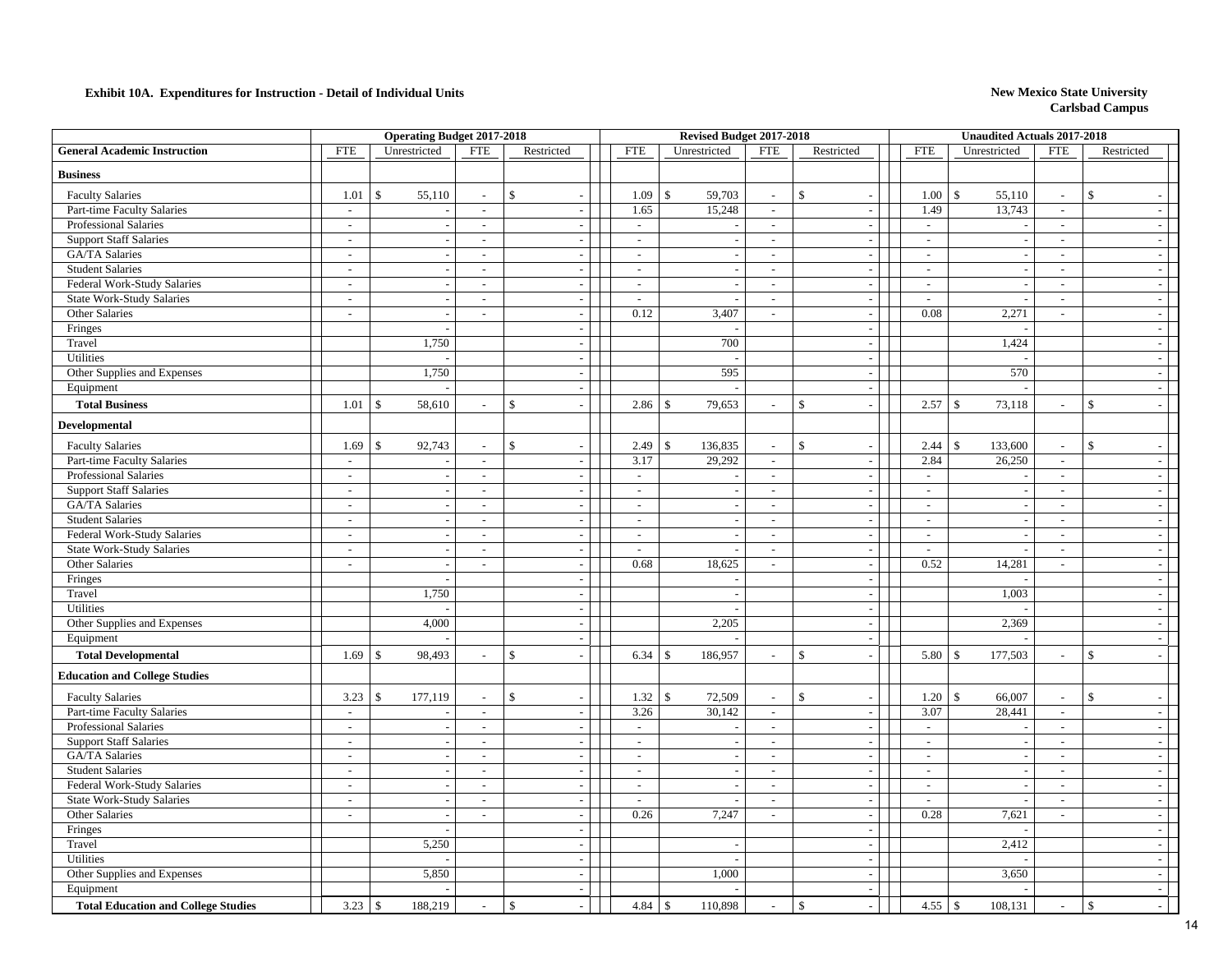|                                     |                          | <b>Operating Budget 2017-2018</b> |                          |                             |                          |                    | Revised Budget 2017-2018 |                             |                                |                          | <b>Unaudited Actuals 2017-2018</b> |                             |                                 |
|-------------------------------------|--------------------------|-----------------------------------|--------------------------|-----------------------------|--------------------------|--------------------|--------------------------|-----------------------------|--------------------------------|--------------------------|------------------------------------|-----------------------------|---------------------------------|
| <b>General Academic Instruction</b> | <b>FTE</b>               | Unrestricted                      | <b>FTE</b>               | Restricted                  | <b>FTE</b>               |                    | Unrestricted             | <b>FTE</b>                  | Restricted                     | <b>FTE</b>               | Unrestricted                       | <b>FTE</b>                  | Restricted                      |
| <b>English</b>                      |                          |                                   |                          |                             |                          |                    |                          |                             |                                |                          |                                    |                             |                                 |
| <b>Faculty Salaries</b>             | 3.15                     | $\mathbf{\hat{S}}$<br>172,666     | $\overline{a}$           | $\mathbb{S}$                | 3.43                     | $\mathbb{S}$       | 188,180                  | $\bar{\phantom{a}}$         | $\mathbb{S}$                   | 3.17                     | $\mathbf{\hat{S}}$<br>174,041      | $\blacksquare$              | $\mathbb{S}$                    |
| Part-time Faculty Salaries          | $\mathcal{L}$            |                                   | $\overline{a}$           | $\sim$                      | 2.59                     |                    | 23,942                   | $\sim$                      | $\sim$                         | 2.39                     | 22,100                             | $\mathcal{L}$               |                                 |
| <b>Professional Salaries</b>        | $\blacksquare$           |                                   | $\blacksquare$           | $\mathcal{L}_{\mathcal{A}}$ | $\sim$                   |                    |                          | $\overline{\phantom{a}}$    | $\sim$                         | $\omega$                 |                                    | $\mathcal{L}_{\mathcal{A}}$ |                                 |
| <b>Support Staff Salaries</b>       | $\sim$                   |                                   | $\blacksquare$           | $\sim$                      | $\sim$                   |                    | $\overline{\phantom{a}}$ | $\sim$                      | $\sim$                         | $\sim$                   | $\sim$                             | $\sim$                      | $\sim$                          |
| GA/TA Salaries                      | $\sim$                   |                                   | $\sim$                   | $\sim$                      | $\sim$                   |                    |                          | $\sim$                      | $\sim$                         | $\sim$                   |                                    | $\sim$                      | $\overline{\phantom{a}}$        |
| <b>Student Salaries</b>             | $\overline{\phantom{a}}$ | $\sim$                            | $\bar{a}$                | $\sim$                      | $\overline{\phantom{a}}$ |                    | $\overline{\phantom{a}}$ | $\omega$                    | $\blacksquare$                 | $\blacksquare$           | $\overline{\phantom{a}}$           | $\mathcal{L}_{\mathcal{A}}$ | $\sim$                          |
| Federal Work-Study Salaries         | $\sim$                   |                                   | $\bar{a}$                | $\sim$                      | $\sim$                   |                    | $\sim$                   | $\sim$                      | $\sim$                         | $\sim$                   | $\overline{\phantom{a}}$           | $\sim$                      | $\sim$                          |
| <b>State Work-Study Salaries</b>    | $\sim$                   | $\sim$                            | $\sim$                   | $\sim$                      | $\sim$                   |                    |                          | $\sim$                      | $\sim$                         | $\sim$                   | $\sim$                             | $\sim$                      |                                 |
| Other Salaries                      | $\sim$                   | $\sim$                            | $\blacksquare$           | $\sim$                      | 0.88                     |                    | 24,223                   | $\sim$                      | $\sim$                         | 0.86                     | 23,616                             | $\sim$                      | $\sim$                          |
| Fringes                             |                          |                                   |                          | $\sim$                      |                          |                    |                          |                             | $\sim$                         |                          |                                    |                             | $\sim$                          |
| Travel                              |                          | 5,250                             |                          | $\sim$                      |                          |                    | 2,059                    |                             | $\omega$                       |                          | 403                                |                             |                                 |
| Utilities                           |                          |                                   |                          | $\overline{\phantom{a}}$    |                          |                    |                          |                             | $\sim$                         |                          |                                    |                             | $\sim$                          |
| Other Supplies and Expenses         |                          | 4,365                             |                          | $\mathbb{L}$                |                          |                    | 1,721                    |                             | $\sim$                         |                          | 1,745                              |                             | $\sim$                          |
| Equipment                           |                          |                                   |                          | $\sim$                      |                          |                    |                          |                             | $\sim$                         |                          |                                    |                             | $\sim$                          |
| <b>Total English</b>                | 3.15                     | 182,281<br>\$                     | $\overline{a}$           | $\mathbb S$                 | 6.90                     | $\mathbb{S}$       | 240,125                  | $\mathcal{L}$               | \$<br>$\sim$                   | 6.42                     | $\mathbf{\hat{S}}$<br>221,905      | $\sim$                      | $\mathsf{\$}$<br>$\overline{a}$ |
| <b>Fine Arts</b>                    |                          |                                   |                          |                             |                          |                    |                          |                             |                                |                          |                                    |                             |                                 |
| <b>Faculty Salaries</b>             |                          | $\mathbf{\hat{S}}$                |                          | $\mathbb{S}$                |                          | $\mathbb{S}$       |                          |                             | $\mathbb{S}$                   |                          | $\mathbb{S}$                       |                             | $\mathbb{S}$                    |
| Part-time Faculty Salaries          | $\sim$                   | $\sim$                            | $\overline{\phantom{a}}$ | $\sim$                      | 2.11                     |                    | 19,500                   | $\sim$                      | $\blacksquare$                 | 1.62                     | 14,950                             | $\sim$                      | $\overline{\phantom{a}}$        |
| <b>Professional Salaries</b>        | $\sim$                   |                                   | $\blacksquare$           | $\mathcal{L}$               | $\sim$                   |                    |                          | $\sim$                      | $\mathbb{Z}^2$                 | $\sim$                   |                                    | $\sim$                      | $\overline{\phantom{a}}$        |
| <b>Support Staff Salaries</b>       | $\sim$                   |                                   | $\overline{a}$           | $\mathbb{Z}$                | $\overline{\phantom{a}}$ |                    | $\sim$                   | $\overline{\phantom{a}}$    | $\blacksquare$                 | $\overline{\phantom{a}}$ | $\overline{\phantom{a}}$           | $\mathcal{L}_{\mathcal{A}}$ |                                 |
| GA/TA Salaries                      | $\sim$                   |                                   | $\sim$                   | $\sim$                      | $\overline{a}$           |                    |                          | $\sim$                      | $\sim$                         | $\sim$                   | $\overline{\phantom{a}}$           | $\sim$                      | $\sim$                          |
| <b>Student Salaries</b>             | $\overline{\phantom{a}}$ | $\sim$                            | $\overline{a}$           | $\sim$                      | $\sim$                   |                    |                          | $\sim$                      | $\sim$                         | $\sim$                   |                                    | $\sim$                      | $\sim$                          |
| Federal Work-Study Salaries         | $\sim$                   | $\sim$                            | $\overline{\phantom{a}}$ | $\sim$                      | $\sim$                   |                    | $\overline{\phantom{a}}$ | $\sim$                      | $\blacksquare$                 | $\sim$                   | $\overline{\phantom{a}}$           | $\sim$                      | $\overline{\phantom{a}}$        |
| State Work-Study Salaries           | $\sim$                   |                                   | $\blacksquare$           | $\sim$                      | $\sim$                   |                    | $\overline{\phantom{a}}$ | $\sim$                      | $\sim$                         | $\sim$                   |                                    | $\sim$                      | $\sim$                          |
| Other Salaries                      | $\sim$                   | $\sim$                            | $\overline{\phantom{a}}$ | $\blacksquare$              | 0.06                     |                    | 1,676                    | $\mathcal{L}_{\mathcal{A}}$ | $\sim$                         | 0.09                     | 2,514                              | $\mathcal{L}_{\mathcal{A}}$ | $\overline{\phantom{a}}$        |
| Fringes                             |                          | $\sim$                            |                          | $\sim$                      |                          |                    |                          |                             | $\sim$                         |                          |                                    |                             |                                 |
| Travel                              |                          | $\overline{a}$                    |                          | $\omega$                    |                          |                    | $\overline{a}$           |                             | $\sim$                         |                          | $\overline{a}$                     |                             | $\sim$                          |
| Utilities                           |                          |                                   |                          | $\omega$                    |                          |                    | $\sim$                   |                             | $\sim$                         |                          | $\overline{\phantom{a}}$           |                             |                                 |
| Other Supplies and Expenses         |                          | 1,500                             |                          | $\sim$                      |                          |                    | $\sim$                   |                             | $\sim$                         |                          | $\sim$                             |                             | $\sim$                          |
| Equipment                           |                          |                                   |                          | $\sim$                      |                          |                    | ÷,                       |                             | $\sim$                         |                          |                                    |                             | $\overline{\phantom{a}}$        |
| <b>Total Fine Arts</b>              | $\sim$                   | $\mathbf{\hat{S}}$<br>1,500       | $\sim$                   | $\mathbb{S}$<br>$\sim$      | 2.17S                    |                    | 21,176                   | $\sim$                      | $\mathbb{S}$<br>$\sim$         | 1.71                     | $\mathbf{\hat{S}}$<br>17,464       | $\sim$                      | \$<br>$\sim$                    |
| <b>Instructional Pool</b>           |                          |                                   |                          |                             |                          |                    |                          |                             |                                |                          |                                    |                             |                                 |
| <b>Faculty Salaries</b>             | 1.53                     | $\mathcal{S}$<br>84,000           | $\overline{\phantom{a}}$ | $\mathbb S$                 | 0.15                     | \$                 | 8,250                    | $\blacksquare$              | \$<br>$\overline{\phantom{a}}$ | ٠                        | $\mathbf{\hat{S}}$                 | $\blacksquare$              | \$                              |
| Part-time Faculty Salaries          | 21.72                    | 197,500                           | $\sim$                   | $\sim$                      | 4.32                     |                    | 40,000                   | $\sim$                      | $\sim$                         | 1.24                     | 11,500                             | $\sim$                      | $\overline{\phantom{a}}$        |
| <b>Professional Salaries</b>        | $\blacksquare$           |                                   | $\overline{\phantom{a}}$ | $\overline{\phantom{a}}$    | $\omega$                 |                    |                          | $\frac{1}{2}$               | $\sim$                         | $\omega$                 |                                    | $\sim$                      |                                 |
| <b>Support Staff Salaries</b>       | $\mathcal{L}$            | $\overline{a}$                    | $\overline{a}$           | $\omega$                    | $\omega$                 |                    | $\overline{a}$           | $\mathbf{r}$                | $\overline{\phantom{a}}$       | $\omega$                 | $\overline{a}$                     | $\sim$                      | $\overline{a}$                  |
| GA/TA Salaries                      | $\sim$                   |                                   | $\sim$                   | $\sim$                      | $\sim$                   |                    | $\sim$                   | $\sim$                      | $\sim$                         | $\sim$                   | $\overline{\phantom{a}}$           | $\sim$                      | $\sim$                          |
| <b>Student Salaries</b>             | $\sim$                   | $\overline{\phantom{a}}$          | $\sim$                   | $\blacksquare$              | $\sim$                   |                    | ÷,                       | $\sim$                      | $\sim$                         | $\sim$                   | $\overline{\phantom{a}}$           | $\sim$                      |                                 |
| Federal Work-Study Salaries         | $\sim$                   |                                   | $\sim$                   | $\sim$                      | $\overline{\phantom{a}}$ |                    | $\sim$                   | $\omega$                    | $\sim$                         | $\sim$                   | $\sim$                             | $\sim$                      | $\overline{\phantom{a}}$        |
| State Work-Study Salaries           | $\sim$                   |                                   | $\overline{\phantom{a}}$ | $\sim$                      | $\sim$                   |                    |                          | $\blacksquare$              | $\sim$                         | $\blacksquare$           |                                    | $\sim$                      | $\overline{\phantom{a}}$        |
| Other Salaries                      | 0.05                     | 1,500                             | $\bar{a}$                | $\omega$                    | 0.27                     |                    | 7,560                    | $\sim$                      | $\mathbb{Z}^2$                 | 0.27                     | 7,420                              | $\sim$                      | $\sim$                          |
| Fringes                             |                          |                                   |                          | $\mathcal{L}$               |                          |                    |                          |                             | $\sim$                         |                          |                                    |                             | $\overline{\phantom{a}}$        |
| Travel                              |                          |                                   |                          | $\sim$                      |                          |                    | 5,915                    |                             | $\sim$                         |                          | 6,091                              |                             | $\overline{\phantom{a}}$        |
| Utilities                           |                          | $\overline{a}$                    |                          | $\sim$                      |                          |                    |                          |                             | $\sim$                         |                          |                                    |                             | $\sim$                          |
| Other Supplies and Expenses         |                          | 5,800                             |                          | $\sim$                      |                          |                    | 134,081                  |                             | $\sim$                         |                          | 278,567                            |                             |                                 |
| Equipment                           |                          |                                   |                          | $\omega$                    |                          |                    |                          |                             | $\sim$                         |                          |                                    |                             | $\sim$                          |
| <b>Total Instructional Pool</b>     | 23.30                    | 288,800<br>$\mathcal{S}$          | $\bar{a}$                | $\mathbf{\hat{S}}$          | 4.74                     | $\mathbf{\hat{S}}$ | 195,806                  |                             | $\mathbf{\hat{S}}$             | 1.51                     | $\mathbf{\hat{S}}$<br>303,578      |                             | $\mathbf{\hat{S}}$              |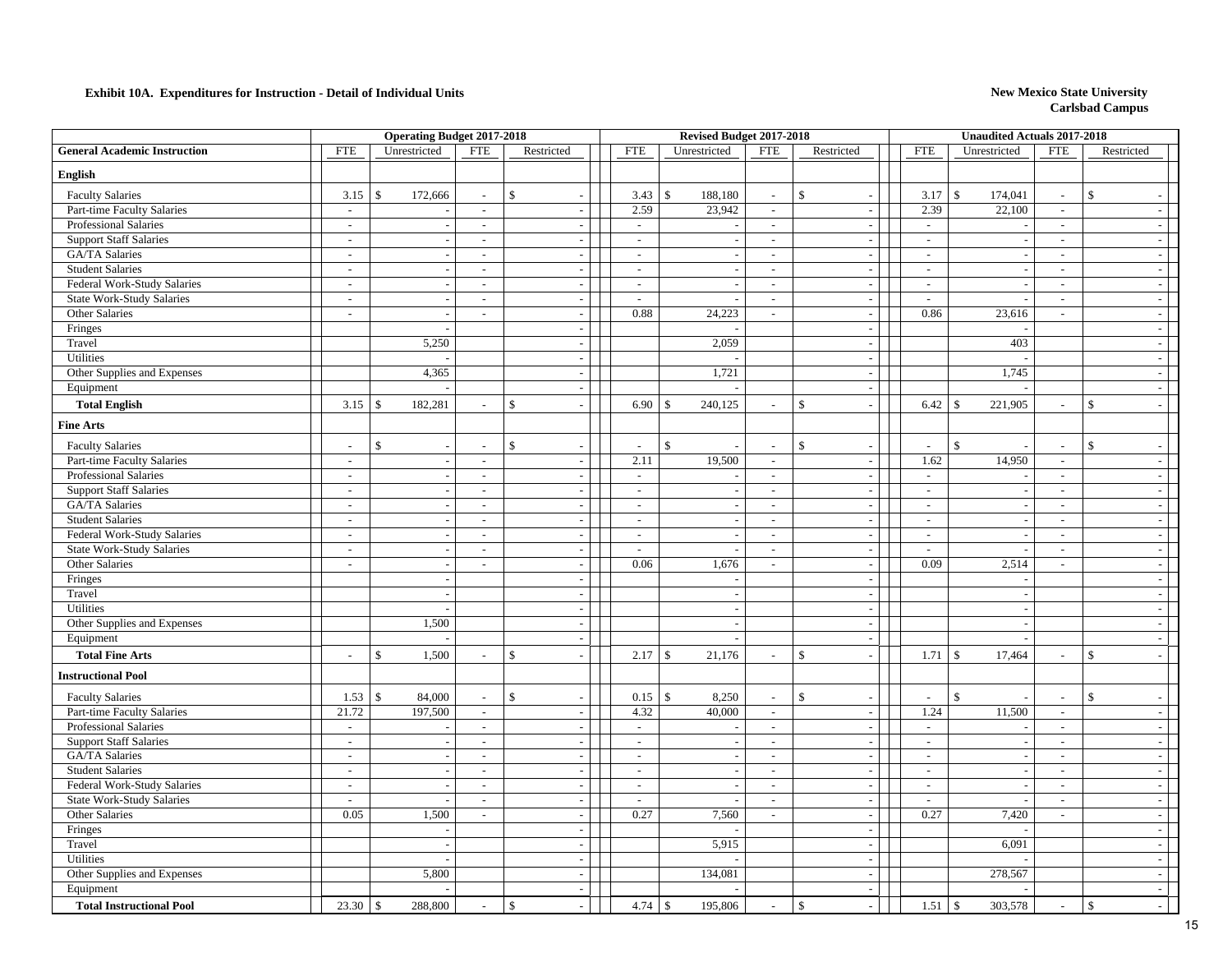|                                        |                          | <b>Operating Budget 2017-2018</b> |                          |                          |                            | Revised Budget 2017-2018 |                             |                                   |            |                             | <b>Unaudited Actuals 2017-2018</b> |                          |                                |  |
|----------------------------------------|--------------------------|-----------------------------------|--------------------------|--------------------------|----------------------------|--------------------------|-----------------------------|-----------------------------------|------------|-----------------------------|------------------------------------|--------------------------|--------------------------------|--|
| <b>General Academic Instruction</b>    | <b>FTE</b>               | Unrestricted                      | <b>FTE</b>               | Restricted               | <b>FTE</b>                 | Unrestricted             | <b>FTE</b>                  | Restricted                        | <b>FTE</b> |                             | Unrestricted                       | <b>FTE</b>               | Restricted                     |  |
| <b>Languages and Linguistics</b>       |                          |                                   |                          |                          |                            |                          |                             |                                   |            |                             |                                    |                          |                                |  |
| <b>Faculty Salaries</b>                | 1.09                     | 59,987<br>\$                      | $\overline{a}$           | $\mathbb{S}$             | $\mathbb{S}$<br>1.18       | 64,986                   | $\overline{\phantom{a}}$    | \$                                |            | 1.09                        | $\mathcal{S}$<br>59,987            | $\overline{\phantom{a}}$ | \$                             |  |
| Part-time Faculty Salaries             | $\overline{a}$           |                                   | $\sim$                   | $\overline{a}$           | $\sim$                     |                          | $\overline{a}$              | $\sim$                            |            | $\omega$                    |                                    | $\overline{a}$           |                                |  |
| <b>Professional Salaries</b>           | $\sim$                   | $\blacksquare$                    | $\sim$                   | $\sim$                   | $\sim$                     | $\sim$                   | $\blacksquare$              | $\sim$                            |            | $\mathcal{L}_{\mathcal{A}}$ |                                    | $\sim$                   |                                |  |
| <b>Support Staff Salaries</b>          | $\sim$                   | $\sim$                            | $\blacksquare$           | $\sim$                   | $\sim$                     | $\overline{\phantom{a}}$ | $\blacksquare$              | $\sim$                            |            | $\sim$                      | $\overline{\phantom{a}}$           | $\blacksquare$           | $\sim$                         |  |
| GA/TA Salaries                         | $\sim$                   | $\sim$                            | $\sim$                   | $\overline{\phantom{a}}$ | $\sim$                     | ÷,                       | $\sim$                      | $\sim$                            |            | $\sim$                      | ÷.                                 | $\sim$                   | $\overline{\phantom{a}}$       |  |
| <b>Student Salaries</b>                | $\sim$                   | $\blacksquare$                    | $\overline{a}$           | J.                       | $\sim$                     | L.                       | $\overline{\phantom{a}}$    | $\blacksquare$                    |            | $\overline{\phantom{a}}$    | $\sim$                             | $\sim$                   | $\sim$                         |  |
| Federal Work-Study Salaries            | $\sim$                   | $\sim$                            | $\overline{a}$           | $\overline{\phantom{a}}$ | $\overline{a}$             |                          | $\omega$                    | $\mathbb{L}$                      |            | $\sim$                      |                                    | $\sim$                   | $\overline{\phantom{a}}$       |  |
| <b>State Work-Study Salaries</b>       | $\sim$                   | $\sim$                            | $\overline{a}$           | $\sim$                   | $\overline{\phantom{a}}$   | L,                       | $\mathbf{r}$                | $\sim$                            |            | $\omega$                    |                                    | $\sim$                   | $\sim$                         |  |
| Other Salaries                         | $\sim$                   | $\omega$                          | $\bar{\phantom{a}}$      | $\sim$                   | 0.34                       | 9,311                    | $\omega$                    | $\sim$                            |            | 0.36                        | 9,841                              | $\sim$                   | $\sim$                         |  |
| Fringes                                |                          | $\sim$                            |                          | $\sim$                   |                            |                          |                             | $\sim$                            |            |                             |                                    |                          | $\overline{\phantom{a}}$       |  |
| Travel                                 |                          | 1,750                             |                          | $\sim$                   |                            | 1,733                    |                             | $\sim$                            |            |                             | 1,156                              |                          | $\overline{\phantom{a}}$       |  |
| <b>Utilities</b>                       |                          |                                   |                          |                          |                            |                          |                             | $\mathbb{Z}^2$                    |            |                             |                                    |                          |                                |  |
| Other Supplies and Expenses            |                          | 1,500                             |                          | $\sim$                   |                            | 607                      |                             | $\sim$                            |            |                             | 794                                |                          | $\sim$                         |  |
| Equipment                              |                          |                                   |                          | $\sim$                   |                            |                          |                             | $\sim$                            |            |                             |                                    |                          | $\sim$                         |  |
| <b>Total Languages and Linguistics</b> | 1.09                     | 63,237<br>$\mathbf{\hat{S}}$      | ÷,                       | $\mathbf{s}$             | 1.52<br>$\mathbf{\hat{S}}$ | 76,637                   | $\sim$                      | $\mathbf{s}$<br>$\sim$            |            | 1.45                        | $\mathbf{\hat{S}}$<br>71,778       | $\blacksquare$           | $\mathbf{s}$<br>$\sim$         |  |
| Math                                   |                          |                                   |                          |                          |                            |                          |                             |                                   |            |                             |                                    |                          |                                |  |
| <b>Faculty Salaries</b>                | 4.60                     | $\mathbb{S}$<br>251,967           |                          | $\mathbb{S}$             | $\mathbb{S}$<br>4.91       | 269,274                  | $\bar{a}$                   | \$                                |            | 4.53                        | $\mathcal{S}$<br>248,449           | $\blacksquare$           | \$                             |  |
| Part-time Faculty Salaries             | $\omega$                 | $\overline{a}$                    | $\omega$                 | $\overline{a}$           | $\omega$                   |                          | $\mathbf{r}$                | $\sim$                            |            | $\mathcal{L}$               |                                    | $\overline{a}$           | $\sim$                         |  |
| Professional Salaries                  | $\sim$                   | $\sim$                            | $\sim$                   | $\sim$                   | $\sim$                     |                          | $\sim$                      | $\sim$                            |            | $\sim$                      |                                    | $\sim$                   |                                |  |
| <b>Support Staff Salaries</b>          | $\sim$                   | $\sim$                            | $\sim$                   | $\sim$                   | $\sim$                     | $\bar{a}$                | $\sim$                      | $\sim$                            |            | $\sim$                      | $\sim$                             | $\blacksquare$           | $\overline{\phantom{a}}$       |  |
| GA/TA Salaries                         | $\overline{\phantom{a}}$ | $\sim$                            | $\overline{\phantom{a}}$ |                          | $\sim$                     |                          | $\sim$                      | $\sim$                            |            | $\sim$                      |                                    | $\blacksquare$           | $\sim$                         |  |
| <b>Student Salaries</b>                | $\sim$                   | $\overline{\phantom{a}}$          | $\overline{a}$           |                          | $\sim$                     |                          | $\overline{\phantom{a}}$    | $\mathbb{Z}^2$                    |            | $\overline{\phantom{a}}$    |                                    | $\overline{a}$           |                                |  |
| Federal Work-Study Salaries            | $\sim$                   | $\sim$                            | $\sim$                   | $\sim$                   | $\sim$                     | $\overline{a}$           | $\omega$                    | $\sim$                            |            | $\sim$                      | ÷,                                 | $\sim$                   | $\sim$                         |  |
| State Work-Study Salaries              | $\sim$                   | $\sim$                            | $\overline{a}$           | $\sim$                   | $\sim$                     |                          | $\blacksquare$              | $\sim$                            |            | $\sim$                      |                                    | $\sim$                   | $\overline{\phantom{a}}$       |  |
| Other Salaries                         | $\blacksquare$           | $\mathcal{L}_{\mathcal{A}}$       | $\overline{\phantom{a}}$ | $\sim$                   | 1.11                       | 30,589                   | $\mathcal{L}_{\mathcal{A}}$ | $\sim$                            |            | 1.03                        | 28,190                             | $\blacksquare$           | $\sim$                         |  |
| Fringes                                |                          | $\sim$                            |                          | $\sim$                   |                            |                          |                             | $\sim$                            |            |                             |                                    |                          | $\sim$                         |  |
| Travel                                 |                          | 7,000                             |                          |                          |                            | 7,160                    |                             | $\sim$                            |            |                             | 6,126                              |                          | $\overline{\phantom{a}}$       |  |
| Utilities                              |                          |                                   |                          | ÷,                       |                            |                          |                             | $\sim$                            |            |                             |                                    |                          | $\sim$                         |  |
| Other Supplies and Expenses            |                          | 2,700                             |                          | $\overline{a}$           |                            | 850                      |                             | $\sim$                            |            |                             | 1,659                              |                          | $\sim$                         |  |
| Equipment                              |                          |                                   |                          | $\sim$                   |                            |                          |                             | $\sim$                            |            |                             |                                    |                          | $\overline{\phantom{a}}$       |  |
| <b>Total Math</b>                      | 4.60                     | 261,667<br>-\$                    | $\sim$                   | \$<br>$\sim$             | 6.02<br>$\mathbb{S}$       | 307,873                  | $\blacksquare$              | \$<br>$\sim$                      |            | 5.56                        | 284,424<br>\$                      | $\sim$                   | \$<br>$\overline{\phantom{a}}$ |  |
| <b>Science</b>                         |                          |                                   |                          |                          |                            |                          |                             |                                   |            |                             |                                    |                          |                                |  |
| <b>Faculty Salaries</b>                | 5.56                     | $\mathcal{S}$<br>304,608          | ÷,                       | \$                       | $\mathbb{S}$<br>6.01       | 329,870                  | $\overline{\phantom{a}}$    | \$<br>$\blacksquare$              |            | 5.55                        | $\mathcal{S}$<br>304,495           | $\overline{\phantom{a}}$ | \$                             |  |
| Part-time Faculty Salaries             |                          |                                   | $\sim$                   | $\overline{a}$           | 9.84                       | 91,026                   | $\mathcal{L}_{\mathcal{A}}$ | $\sim$                            |            | 8.97                        | 83,032                             | $\sim$                   | $\sim$                         |  |
| Professional Salaries                  | 0.91                     | 38,340                            | $\omega$                 | $\sim$                   | 0.90                       | 38,340                   | $\omega_{\rm c}$            | $\omega$                          |            | 0.90                        | 38,340                             | $\overline{\phantom{a}}$ | $\sim$                         |  |
| <b>Support Staff Salaries</b>          | $\sim$                   | $\sim$                            | $\overline{a}$           | $\sim$                   | $\sim$                     |                          | $\sim$                      | $\sim$                            |            | $\sim$                      |                                    | $\sim$                   | $\sim$                         |  |
| GA/TA Salaries                         | $\sim$                   | $\mathcal{L}$                     | $\sim$                   | $\sim$                   | $\mathcal{L}$              | $\sim$                   | $\mathcal{L}^{\mathcal{A}}$ | $\sim$                            |            | $\mathcal{L}_{\mathcal{A}}$ | $\sim$                             | $\sim$                   | $\sim$                         |  |
| <b>Student Salaries</b>                | $\sim$                   | $\sim$                            | ÷,                       | $\sim$                   | $\blacksquare$             | $\sim$                   | $\sim$                      | $\sim$                            |            | $\sim$                      | (1)                                | $\blacksquare$           | $\sim$                         |  |
| Federal Work-Study Salaries            | $\sim$                   | $\blacksquare$                    | $\blacksquare$           | $\sim$                   | $\sim$                     | $\sim$                   | $\sim$                      | $\sim$                            |            | $\sim$                      |                                    | $\blacksquare$           | $\overline{\phantom{a}}$       |  |
| <b>State Work-Study Salaries</b>       | $\overline{\phantom{a}}$ | $\overline{\phantom{a}}$          | $\overline{\phantom{a}}$ |                          | 0.04                       | 674                      | $\blacksquare$              | $\sim$                            |            | 0.06                        | 933                                | $\sim$                   | $\sim$                         |  |
| Other Salaries                         | $\sim$                   | $\overline{\phantom{a}}$          | $\mathbf{r}$             | $\overline{\phantom{a}}$ | 0.50                       | 13,819                   | $\omega_{\rm c}$            | $\omega$                          |            | 0.54                        | 14,950                             | $\overline{a}$           | $\overline{\phantom{a}}$       |  |
| Fringes                                |                          | $\omega$                          |                          | $\sim$                   |                            |                          |                             | $\sim$                            |            |                             |                                    |                          | $\sim$                         |  |
| Travel                                 |                          | 10,500                            |                          | $\sim$                   |                            | 1,128                    |                             | $\sim$                            |            |                             | 3,472                              |                          | $\sim$                         |  |
| <b>Utilities</b>                       |                          |                                   |                          | $\sim$                   |                            |                          |                             | $\sim$                            |            |                             |                                    |                          | $\overline{\phantom{a}}$       |  |
| Other Supplies and Expenses            |                          | 13,500                            |                          | $\sim$                   |                            | 14,006                   |                             | $\sim$                            |            |                             | 16,493                             |                          | $\overline{\phantom{a}}$       |  |
| Equipment                              |                          |                                   |                          | $\overline{\phantom{a}}$ |                            |                          |                             | $\mathcal{L}_{\mathcal{A}}$       |            |                             |                                    |                          | $\sim$                         |  |
| <b>Total Science</b>                   | 6.47                     | 366,948<br>\$                     | $\overline{a}$           | $\mathcal{S}$            | 17.29<br>\$                | 488,863                  | $\overline{a}$              | \$<br>$\mathcal{L}_{\mathcal{A}}$ |            | 16.02                       | $\mathbb{S}$<br>461,714            | $\sim$                   | \$<br>$\overline{\phantom{a}}$ |  |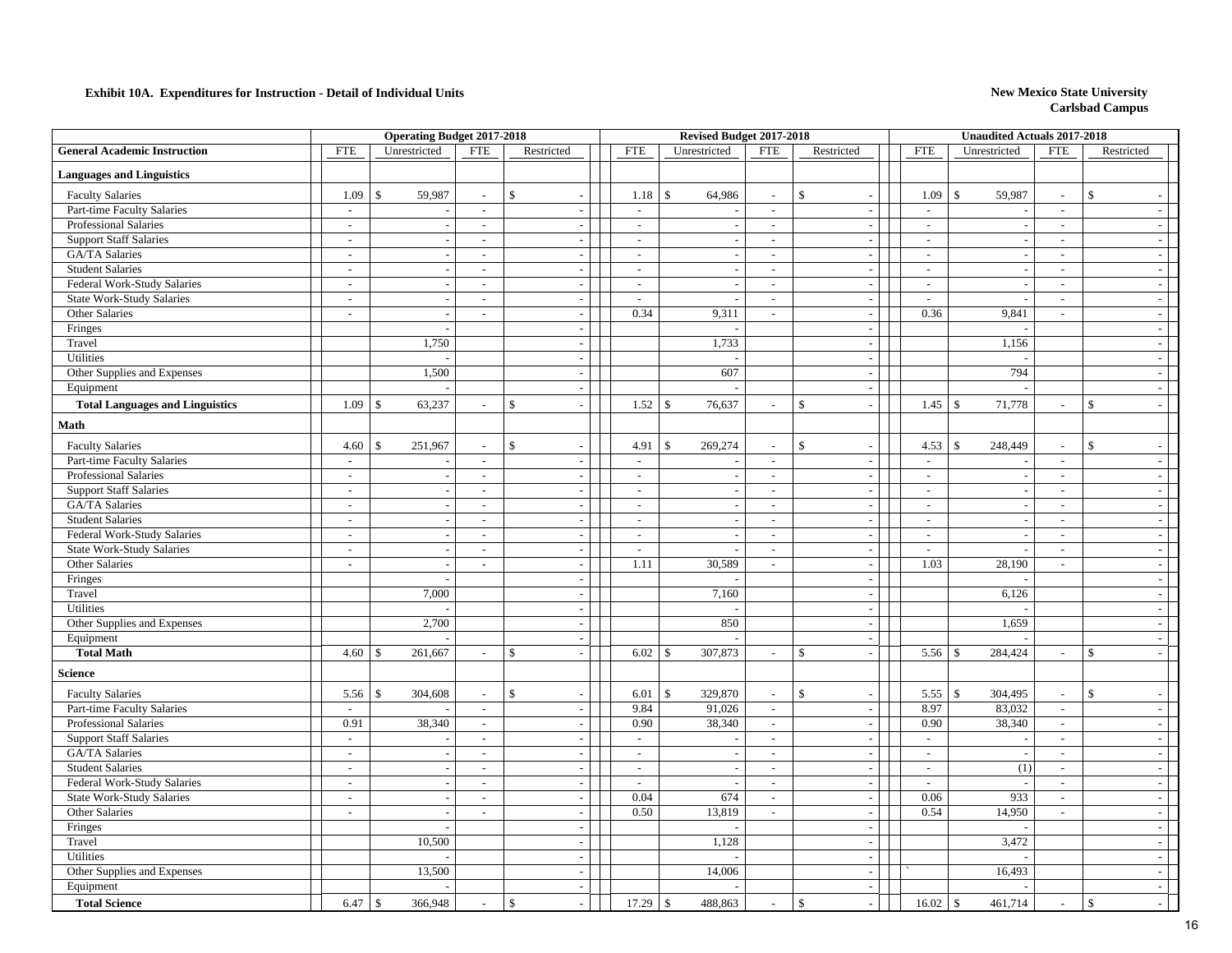|                                     |                          | <b>Operating Budget 2017-2018</b> |                          |            |                          | Revised Budget 2017-2018 |                          |                          |                          | <b>Unaudited Actuals 2017-2018</b> |                          |            |  |
|-------------------------------------|--------------------------|-----------------------------------|--------------------------|------------|--------------------------|--------------------------|--------------------------|--------------------------|--------------------------|------------------------------------|--------------------------|------------|--|
| <b>General Academic Instruction</b> | FTE                      | Unrestricted                      | <b>FTE</b>               | Restricted | FTE                      | Unrestricted             | FTE                      | Restricted               | <b>FTE</b>               | Unrestricted                       | FTE                      | Restricted |  |
| <b>Social Science</b>               |                          |                                   |                          |            |                          |                          |                          |                          |                          |                                    |                          |            |  |
| <b>Faculty Salaries</b>             | 3.32                     | 181,911                           | $\overline{\phantom{0}}$ |            | 3.60                     | 197,320<br>\$            | $\sim$                   |                          | 3.32                     | 182,078<br>- \$                    | $\sim$                   |            |  |
| Part-time Faculty Salaries          | $\overline{\phantom{0}}$ | -                                 | $\overline{\phantom{0}}$ |            | 3.68                     | 34,083                   | $\overline{\phantom{0}}$ | $\overline{\phantom{a}}$ | 3.50                     | 32,428                             | $\overline{\phantom{a}}$ |            |  |
| Professional Salaries               | $\overline{\phantom{a}}$ |                                   | $\overline{\phantom{0}}$ |            | $\overline{\phantom{0}}$ | $\overline{\phantom{a}}$ | $\sim$                   | $\overline{\phantom{a}}$ | $\sim$                   |                                    | $\overline{\phantom{0}}$ |            |  |
| <b>Support Staff Salaries</b>       | $\overline{\phantom{a}}$ |                                   | $\overline{\phantom{0}}$ |            | $\overline{\phantom{0}}$ |                          | $\overline{\phantom{0}}$ | $\overline{\phantom{a}}$ | $\sim$                   |                                    | $\overline{\phantom{a}}$ |            |  |
| GA/TA Salaries                      | $\overline{\phantom{a}}$ |                                   |                          |            | $\overline{\phantom{0}}$ |                          | $\overline{\phantom{0}}$ | $\sim$                   | $\overline{\phantom{0}}$ |                                    | $\sim$                   |            |  |
| <b>Student Salaries</b>             | $\overline{\phantom{a}}$ |                                   | $\overline{\phantom{0}}$ |            | ۰.                       |                          | $\overline{\phantom{0}}$ | $\overline{\phantom{a}}$ | $\overline{\phantom{a}}$ |                                    | $\overline{\phantom{a}}$ |            |  |
| Federal Work-Study Salaries         | $\overline{\phantom{a}}$ |                                   | $\overline{\phantom{0}}$ |            | -                        | -                        | $\overline{\phantom{0}}$ | $\overline{\phantom{a}}$ | $\overline{\phantom{0}}$ |                                    | $\sim$                   |            |  |
| <b>State Work-Study Salaries</b>    | $\overline{\phantom{a}}$ |                                   | $\overline{\phantom{a}}$ |            | $\overline{\phantom{0}}$ | $\overline{\phantom{a}}$ | $-$                      | $\overline{\phantom{a}}$ | $\overline{\phantom{0}}$ |                                    | $\overline{\phantom{a}}$ |            |  |
| Other Salaries                      | -                        | -                                 | $\overline{\phantom{0}}$ |            | 0.45                     | 12,351                   | $\overline{\phantom{0}}$ | $\overline{\phantom{a}}$ | 0.49                     | 13,384                             | $\overline{\phantom{0}}$ |            |  |
| Fringes                             |                          |                                   |                          |            |                          |                          |                          | $\overline{\phantom{a}}$ |                          |                                    |                          |            |  |
| Travel                              |                          | 5,250                             |                          |            |                          | 2,620                    |                          | $\overline{\phantom{a}}$ |                          | 1.884                              |                          |            |  |
| Utilities                           |                          |                                   |                          |            |                          | - 1                      |                          | $\overline{\phantom{a}}$ |                          |                                    |                          |            |  |
| Other Supplies and Expenses         |                          | 3,000                             |                          |            |                          | 1,690                    |                          | $\overline{\phantom{a}}$ |                          | 4,950                              |                          |            |  |
| Equipment                           |                          |                                   |                          |            |                          |                          |                          | $\overline{\phantom{a}}$ |                          |                                    |                          |            |  |
| <b>Total Social Science</b>         | 3.32                     | 190,161                           |                          |            | 7.73                     | 248,064                  |                          |                          | 7.31                     | 234,724                            | $\overline{\phantom{a}}$ |            |  |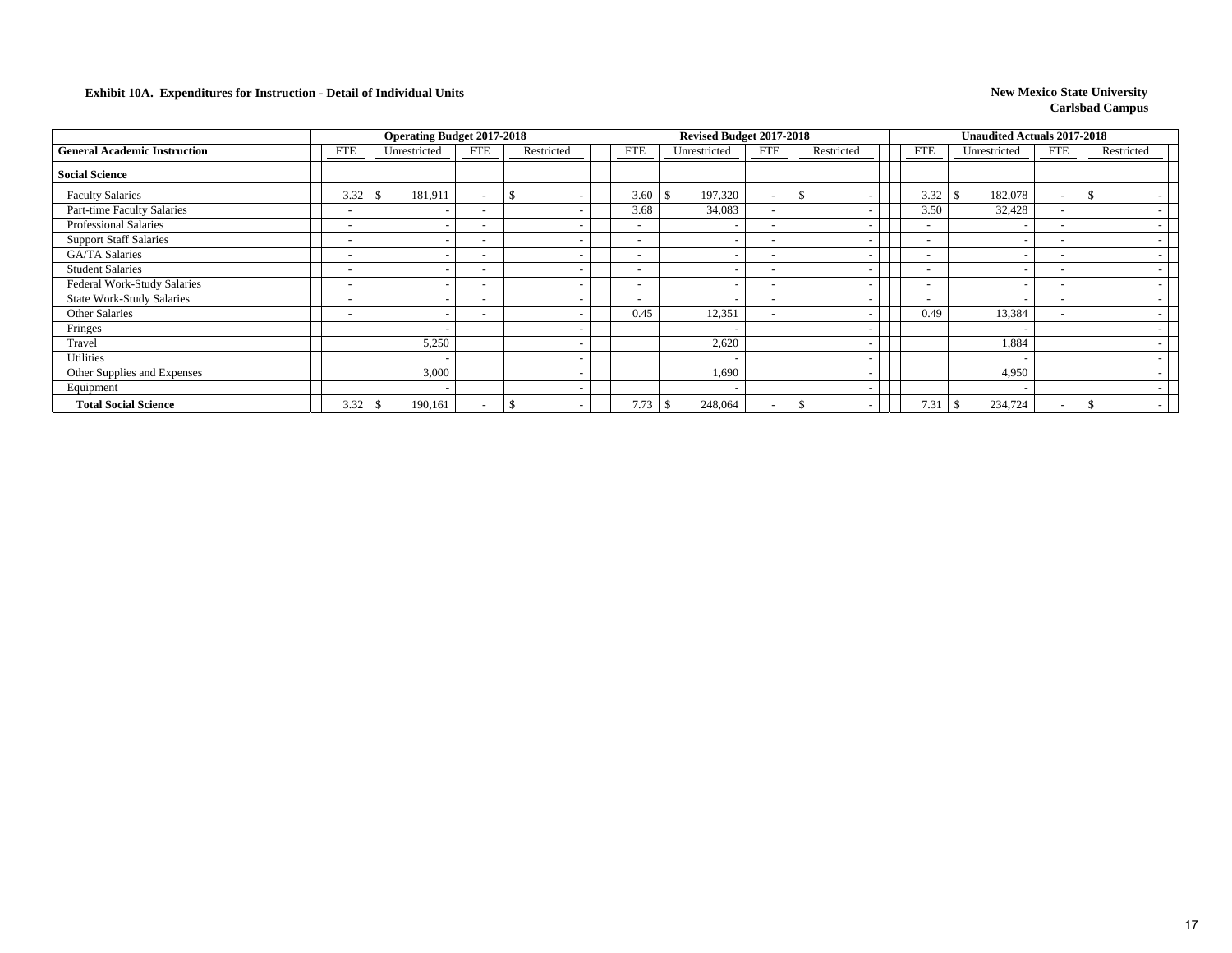|                                               |                             | <b>Operating Budget 2017-2018</b> |                          |                          |                          | Revised Budget 2017-2018 |                             |                          |                                 | <b>Unaudited Actuals 2017-2018</b> |                                |            |
|-----------------------------------------------|-----------------------------|-----------------------------------|--------------------------|--------------------------|--------------------------|--------------------------|-----------------------------|--------------------------|---------------------------------|------------------------------------|--------------------------------|------------|
| <b>Vocational/Technical Instruction</b>       | <b>FTE</b>                  | Unrestricted                      | <b>FTE</b>               | Restricted               | <b>FTE</b>               | Unrestricted             | <b>FTE</b>                  | Restricted               | <b>FTE</b>                      | Unrestricted                       | <b>FTE</b>                     | Restricted |
| <b>Faculty Salaries</b>                       | 14.44                       | 791,849<br>$\mathbb{S}$           |                          | $\mathbf{\hat{S}}$       | 13.89                    | \$<br>762,616            | $\sim$                      | \$                       | 12.73<br>\$                     | 697,904                            | \$<br>$\sim$                   |            |
| Part-time Faculty Salaries                    | $\sim$                      |                                   | $\overline{\phantom{a}}$ | $\sim$                   | 3.61                     | 33,402                   | 0.37                        | 3,437                    | 5.74                            | 53,147                             | 0.25                           | 2,291      |
| Professional Salaries                         | 0.91                        | 38,340                            | $\sim$                   | $\sim$                   | 0.90                     | 38,340                   | 0.21                        | 9,212                    | 0.90                            | 38,340                             | 0.16                           | 6,974      |
| <b>Support Staff Salaries</b>                 | 0.96                        | 26,854                            | $\sim$                   | $\sim$                   | 0.65                     | 18,000                   | 0.02                        | 515                      | 0.76                            | 21,004                             | 0.01                           | 343        |
| GA/TA Salaries                                | $\overline{a}$              |                                   | $\sim$                   | $\sim$                   | $\mathbf{r}$             |                          | $\sim$                      |                          | $\mathbb{Z}^2$                  |                                    | $\mathcal{L}$                  |            |
| <b>Student Salaries</b>                       | 0.85                        | 13,632                            | $\mathcal{L}$            | $\sim$                   | 0.11                     | 1,778                    | 0.97                        | 15,510                   | 0.30                            | 4,722                              | 1.16                           | 18,600     |
| Federal Work-Study Salaries                   | $\sim$                      |                                   | $\sim$                   | $\sim$                   | 0.22                     | 3,463                    | $\mathcal{L}_{\mathcal{A}}$ |                          | 0.20                            | 3,182                              | $\mathbb{L}$                   |            |
| <b>State Work-Study Salaries</b>              | $\mathcal{L}_{\mathcal{A}}$ | $\sim$                            | $\sim$                   | $\sim$                   | $\sim$                   |                          | $\sim$                      | $\sim$                   | (0.01)                          | (90)                               | $\sim$                         |            |
| Other Salaries                                | $\overline{a}$              |                                   | $\sim$                   | $\sim$                   | 1.15                     | 31,504                   | $\sim$                      | $\sim$                   | 0.77                            | 21,275                             | (0.16)                         | (4,257)    |
| Fringes                                       |                             | 18,178                            |                          | $\sim$                   |                          | 19,423                   | $\overline{\phantom{a}}$    | 2,428                    | $\overline{\phantom{a}}$        | 17,929                             | $\sim$                         | 1,758      |
| Travel                                        |                             | 24,500                            |                          | $\sim$                   | $\overline{a}$           | 16,249                   | $\overline{\phantom{a}}$    | 5,505                    | $\overline{\phantom{a}}$        | 26,202                             | $\mathcal{L}_{\mathcal{A}}$    | 586        |
| Utilities                                     |                             |                                   |                          | $\sim$                   | $\sim$                   |                          | $\overline{\phantom{a}}$    |                          | $\sim$                          |                                    | $\overline{\phantom{a}}$       |            |
| Other Supplies and Expenses                   |                             | 157,269                           |                          | 38,000                   | ÷.                       | 130,664                  | $\overline{\phantom{a}}$    | 208,171                  | $\overline{a}$                  | 135,950                            | $\sim$                         | 119,705    |
| Equipment                                     |                             |                                   |                          |                          |                          |                          | $\sim$                      | 234,075                  | $\sim$                          |                                    | $\sim$                         | 248,785    |
| <b>Total Vocational/Technical Instruction</b> | 17.16                       | 1,070,622<br>$\mathbf{\$}$        |                          | $\mathbb{S}$<br>38,000   | 20.53                    | \$<br>1,055,439          |                             | 478,853                  | 21.39<br><b>S</b>               | 1,019,565                          | 1.42<br>$\mathcal{S}$          | 394,785    |
| <b>Allied Health Title V</b>                  |                             |                                   |                          |                          |                          |                          |                             |                          |                                 |                                    |                                |            |
| <b>Faculty Salaries</b>                       | $\overline{a}$              | $\mathbb{S}$                      |                          | $\mathbf{\hat{S}}$       | $\sim$                   | $\mathsf{\$}$            |                             | $\mathbf{s}$             | $\mathsf{\$}$<br>$\overline{a}$ |                                    | $\mathcal{S}$                  |            |
| Part-time Faculty Salaries                    | $\sim$                      | $\sim$                            | $\sim$                   | $\sim$                   | $\sim$                   | $\sim$                   | 0.37                        | 3,437                    | $\sim$                          | $\overline{\phantom{a}}$           | 0.25                           | 2,291      |
| <b>Professional Salaries</b>                  | $\sim$                      | $\sim$                            |                          | $\sim$                   | $\sim$                   |                          | 0.12                        | 5,192                    | $\sim$                          |                                    | 0.08                           | 3,461      |
| <b>Support Staff Salaries</b>                 | $\sim$                      | $\sim$                            | $\sim$                   | $\sim$                   | $\sim$                   | $\sim$                   | 0.02                        | 515                      | $\overline{\phantom{a}}$        | $\sim$                             | 0.01                           | 343        |
| GA/TA Salaries                                | $\sim$                      | $\overline{\phantom{a}}$          | $\overline{a}$           | $\sim$                   | $\overline{\phantom{a}}$ | $\sim$                   | $\sim$                      | $\blacksquare$           | $\overline{\phantom{a}}$        | $\overline{\phantom{a}}$           | $\sim$                         |            |
| <b>Student Salaries</b>                       | $\overline{\phantom{a}}$    | $\sim$                            | $\sim$                   | $\sim$                   | $\mathbb{L}^+$           | $\overline{\phantom{a}}$ | $\sim$                      | $\blacksquare$           | $\sim$                          | $\overline{\phantom{a}}$           | $\sim$                         |            |
| Federal Work-Study Salaries                   | $\overline{a}$              | $\sim$                            | $\sim$                   | $\overline{\phantom{a}}$ | $\overline{\phantom{a}}$ |                          | $\sim$                      | $\sim$                   | $\overline{\phantom{a}}$        |                                    | $\overline{a}$                 |            |
| <b>State Work-Study Salaries</b>              | $\blacksquare$              | $\sim$                            | $\sim$                   | $\sim$                   | $\overline{\phantom{a}}$ | $\overline{\phantom{a}}$ | $\sim$                      | $\blacksquare$           | $\frac{1}{2}$                   | $\overline{\phantom{a}}$           | $\mathcal{L}$                  |            |
| Other Salaries                                | $\sim$                      | $\sim$                            | $\sim$                   | $\sim$                   | $\overline{a}$           |                          | $\sim$                      | $\overline{a}$           | $\overline{a}$                  | $\overline{\phantom{a}}$           | (0.16)                         | (4,277)    |
| Fringes                                       |                             | $\sim$                            |                          | $\sim$                   |                          | $\overline{\phantom{a}}$ |                             | 1,298                    |                                 | $\sim$                             |                                | 866        |
| Travel                                        |                             | $\sim$                            |                          | $\sim$                   |                          | $\overline{\phantom{a}}$ |                             | 3,005                    |                                 | $\sim$                             |                                | 2,003      |
| Utilities                                     |                             |                                   |                          | $\sim$                   |                          |                          |                             |                          |                                 |                                    |                                |            |
| Other Supplies and Expenses                   |                             | $\sim$                            |                          | $\sim$                   |                          | $\overline{\phantom{a}}$ |                             | 120,840                  |                                 | $\sim$                             |                                | 73,800     |
| Equipment                                     |                             | $\sim$                            |                          | $\sim$                   |                          | $\overline{\phantom{a}}$ |                             | 234,075                  |                                 | $\overline{\phantom{a}}$           |                                | 240,835    |
| <b>Total Allied Health Title V</b>            | $\overline{a}$              | \$<br>$\mathcal{L}$               | $\sim$                   | $\mathcal{S}$<br>$\sim$  | $\blacksquare$           | \$<br>$\overline{a}$     | 0.51                        | 368,362<br>-\$           | \$<br>$\overline{\phantom{a}}$  | $\overline{a}$                     | 0.18<br>$\mathbf{\$}$          | 319,322    |
| <b>Automotive Technology</b>                  |                             |                                   |                          |                          |                          |                          |                             |                          |                                 |                                    |                                |            |
| <b>Faculty Salaries</b>                       | $\overline{a}$              | $\mathbb{S}$<br>$\sim$            |                          | $\mathfrak{S}$           | $\overline{\phantom{a}}$ | \$                       | $\blacksquare$              | \$<br>$\sim$             | $\mathcal{S}$                   |                                    | \$<br>$\overline{\phantom{a}}$ |            |
| Part-time Faculty Salaries                    | $\sim$                      | $\overline{\phantom{a}}$          | $\sim$                   | $\sim$                   | 1.50                     | 13,845                   | $\sim$                      | $\mathcal{L}$            | 1.29                            | 11,961                             | $\sim$                         |            |
| <b>Professional Salaries</b>                  | $\sim$                      | $\sim$                            | $\sim$                   | $\sim$                   | $\sim$                   | $\overline{\phantom{a}}$ | $\sim$                      | $\sim$                   | $\overline{\phantom{a}}$        | $\overline{\phantom{a}}$           | $\sim$                         |            |
| <b>Support Staff Salaries</b>                 | $\overline{a}$              | $\sim$                            | $\sim$                   |                          | $\overline{\phantom{a}}$ |                          | $\sim$                      | $\sim$                   | $\overline{\phantom{a}}$        |                                    | $\overline{a}$                 |            |
| <b>GA/TA Salaries</b>                         | $\sim$                      | $\overline{\phantom{a}}$          |                          |                          | $\overline{\phantom{a}}$ | $\sim$                   | $\sim$                      | $\blacksquare$           | $\overline{\phantom{a}}$        | $\sim$                             | $\sim$                         |            |
| <b>Student Salaries</b>                       | $\sim$                      | $\sim$                            | $\sim$                   | $\sim$                   | $\sim$                   |                          | $\sim$                      | $\blacksquare$           | $\sim$                          | $\sim$                             | $\sim$                         |            |
| Federal Work-Study Salaries                   | $\overline{a}$              | $\sim$                            | $\sim$                   | $\sim$                   | $\sim$                   |                          | $\sim$                      | $\sim$                   | $\sim$                          | $\overline{\phantom{a}}$           | $\sim$                         |            |
| <b>State Work-Study Salaries</b>              | $\overline{a}$              | $\sim$                            | $\sim$                   | $\sim$                   | $\sim$                   |                          | $\mathcal{L}$               | $\overline{a}$           | $\overline{a}$                  | $\overline{a}$                     | $\mathcal{L}$                  |            |
| Other Salaries                                | $\sim$                      | $\sim$                            |                          | $\sim$                   | 0.18                     | 4,876                    | $\sim$                      | $\blacksquare$           | $\sim$                          |                                    | $\sim$                         |            |
| Fringes                                       |                             | $\sim$                            |                          | $\sim$                   |                          |                          |                             | $\sim$                   |                                 | $\overline{\phantom{a}}$           |                                |            |
| Travel                                        |                             | $\sim$                            |                          | $\sim$                   |                          | $\overline{\phantom{a}}$ |                             | $\sim$                   |                                 | $\overline{\phantom{a}}$           |                                |            |
| Utilities                                     |                             | $\sim$                            |                          | $\sim$                   |                          | $\overline{\phantom{a}}$ |                             | $\overline{\phantom{a}}$ |                                 |                                    |                                | $\sim$     |
| Other Supplies and Expenses                   |                             | 5,000                             |                          | $\sim$                   |                          |                          |                             | $\sim$                   |                                 | 3,251                              |                                |            |
| Equipment                                     |                             |                                   |                          | $\sim$                   |                          |                          |                             | $\blacksquare$           |                                 |                                    |                                |            |
| <b>Total Automotive Technology</b>            | $\sim$                      | 5,000<br><sup>\$</sup>            | $\sim$                   | -\$<br>$\sim$            |                          | 18,721                   | $\sim$                      | -\$<br>$\mathcal{L}$     | 1.29<br><b>S</b>                | 15,212                             | $\mathcal{S}$<br>$\sim$        |            |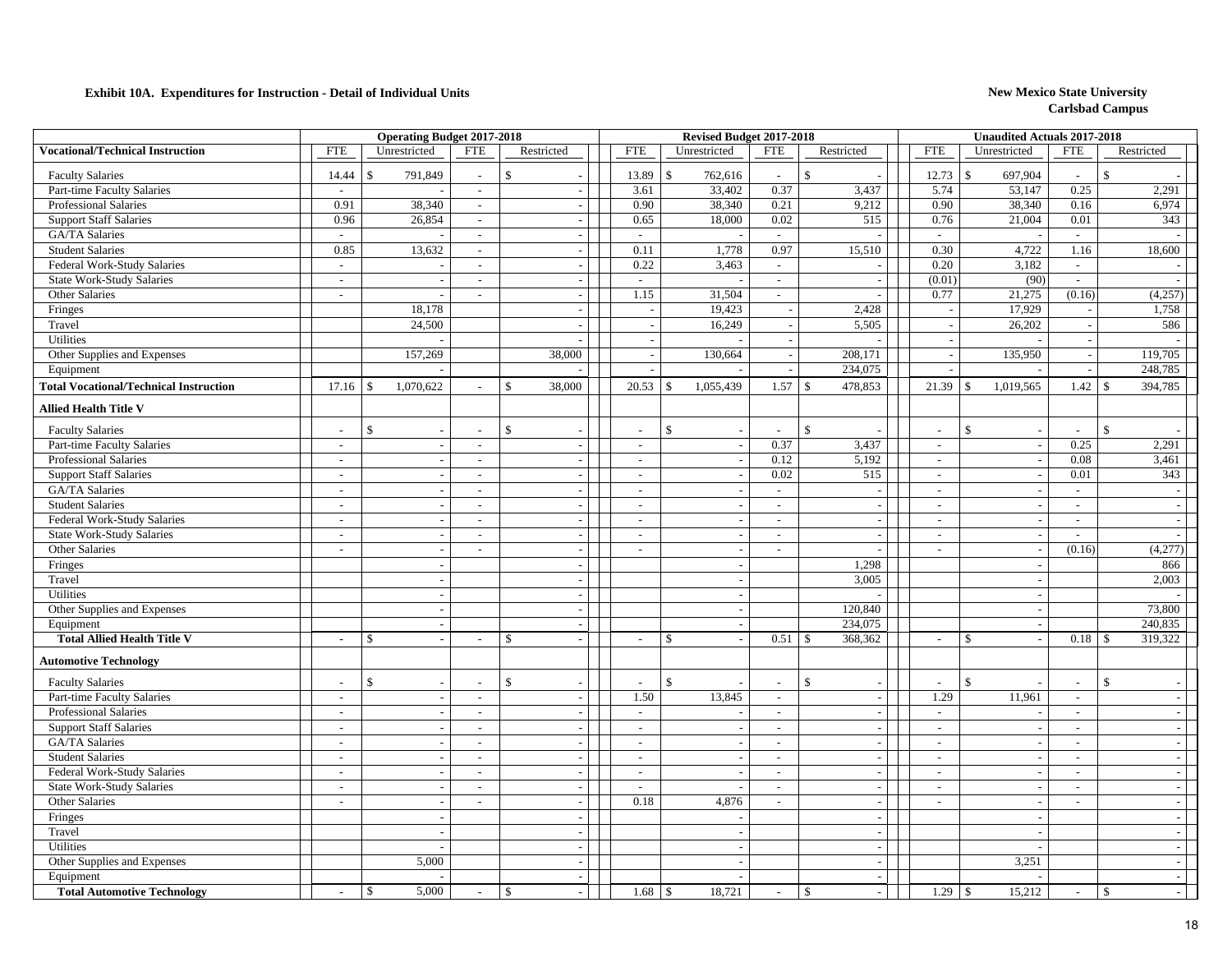### **Exhibit 10A. Expenditures for Instruction - Detail of Individual Units** New Mexico State University

|                                                 |                             | <b>Operating Budget 2017-2018</b> |                          |                          |                                | Revised Budget 2017-2018 |                             |                              |                          | Unaudited Actuals 2017-2018 |                          |                          |  |
|-------------------------------------------------|-----------------------------|-----------------------------------|--------------------------|--------------------------|--------------------------------|--------------------------|-----------------------------|------------------------------|--------------------------|-----------------------------|--------------------------|--------------------------|--|
| <b>Vocational/Technical Instruction</b>         | <b>FTE</b>                  | Unrestricted                      | <b>FTE</b>               | Restricted               | <b>FTE</b>                     | Unrestricted             | <b>FTE</b>                  | Restricted                   | <b>FTE</b>               | Unrestricted                | <b>FTE</b>               | Restricted               |  |
| <b>Business &amp; Office Technologies</b>       |                             |                                   |                          |                          |                                |                          |                             |                              |                          |                             |                          |                          |  |
| <b>Faculty Salaries</b>                         | $\overline{a}$              | $\mathbb S$<br>$\sim$             |                          | $\$$                     | \$<br>$\overline{\phantom{a}}$ |                          | $\overline{\phantom{a}}$    | \$                           | $\overline{a}$           | $\,$                        | $\overline{\phantom{a}}$ | $\mathsf{\$}$            |  |
| Part-time Faculty Salaries                      | $\frac{1}{2}$               | $\sim$                            | $\sim$                   |                          | 1.40                           | 12,955                   | $\overline{\phantom{a}}$    | $\sim$                       | 1.01                     | 9,303                       | $\sim$                   |                          |  |
| Professional Salaries                           | $\sim$                      | $\mathcal{L}_{\mathcal{A}}$       | $\sim$                   | $\sim$                   | $\sim$                         |                          | $\sim$                      | $\mathcal{L}_{\mathcal{A}}$  | $\sim$                   |                             | $\sim$                   |                          |  |
| <b>Support Staff Salaries</b>                   | $\sim$                      | $\sim$                            | $\sim$                   | $\sim$                   | $\sim$                         | $\overline{\phantom{a}}$ | $\sim$                      | $\mathcal{L}_{\mathcal{A}}$  | $\sim$                   | $\overline{\phantom{a}}$    | $\sim$                   |                          |  |
| GA/TA Salaries                                  | $\sim$                      | $\sim$                            | $\sim$                   | $\sim$                   | $\sim$                         |                          | $\sim$                      | $\mathcal{L}_{\mathcal{A}}$  | $\overline{\phantom{a}}$ | $\sim$                      | $\sim$                   |                          |  |
| <b>Student Salaries</b>                         | $\omega$                    | $\mathbb{Z}^2$                    | $\sim$                   | $\sim$                   | $\sim$                         | $\overline{a}$           | $\sim$                      | $\mathbb{L}^+$               | $\overline{\phantom{a}}$ | $\overline{\phantom{a}}$    | $\sim$                   | $\overline{a}$           |  |
| Federal Work-Study Salaries                     | $\mathbf{r}$                | $\overline{\phantom{a}}$          | $\sim$                   | $\sim$                   | $\overline{\phantom{a}}$       |                          | $\sim$                      | $\sim$                       | $\bar{\phantom{a}}$      |                             | $\sim$                   |                          |  |
| <b>State Work-Study Salaries</b>                | $\overline{\phantom{a}}$    | $\mathcal{L}_{\mathcal{A}}$       | $\sim$                   | $\sim$                   | $\sim$                         | $\overline{a}$           | $\sim$                      | $\mathcal{L}_{\mathcal{A}}$  | $\blacksquare$           | $\overline{\phantom{a}}$    | $\sim$                   |                          |  |
| Other Salaries                                  | $\sim$                      | $\sim$                            | $\sim$                   | $\sim$                   | $\sim$                         | $\sim$                   | $\sim$                      | $\sim$                       | $\sim$                   | $\overline{\phantom{a}}$    | $\sim$                   | $\sim$                   |  |
| Fringes                                         |                             | $\overline{\phantom{a}}$          |                          | $\sim$                   |                                |                          |                             | $\sim$                       |                          | $\overline{\phantom{a}}$    |                          |                          |  |
| Travel                                          |                             | $\sim$                            |                          | $\sim$                   |                                | $\overline{\phantom{a}}$ |                             | $\sim$                       |                          | $\overline{a}$              |                          |                          |  |
| Utilities                                       |                             | $\sim$                            |                          | $\sim$                   |                                |                          |                             | $\sim$                       |                          | $\overline{\phantom{a}}$    |                          |                          |  |
| Other Supplies and Expenses                     |                             | $\sim$                            |                          | $\sim$                   |                                | $\overline{a}$           |                             | $\sim$                       |                          | $\overline{\phantom{a}}$    |                          |                          |  |
| Equipment                                       |                             | $\sim$                            |                          | $\sim$                   |                                |                          |                             | $\sim$                       |                          |                             |                          |                          |  |
| <b>Total Business &amp; Office Technologies</b> | $\overline{\phantom{a}}$    | $\mathcal{S}$<br>$\sim$           | $\sim$                   | $\mathcal{S}$<br>$\sim$  | 1.40<br>\$                     | 12,955                   | $\sim$                      | $\mathbf{\hat{S}}$<br>$\sim$ | 1.01                     | $\mathcal{S}$<br>9,303      | $\sim$                   | $\mathbf{\hat{s}}$       |  |
| <b>Computer Science</b>                         |                             |                                   |                          |                          |                                |                          |                             |                              |                          |                             |                          |                          |  |
| <b>Faculty Salaries</b>                         | $\overline{a}$              | $\mathbb{S}$                      |                          | $\mathsf{\$}$            | $\mathbb{S}$<br>0.33           | 18,262                   | $\sim$                      | $\mathbb{S}$                 | $\overline{a}$           | $\mathbb{S}$                |                          | $\$$                     |  |
| Part-time Faculty Salaries                      | $\sim$                      | $\overline{\phantom{a}}$          | $\sim$                   | $\sim$                   | $\sim$                         |                          | $\sim$                      | $\sim$                       | 1.95                     | 18,057                      | $\sim$                   |                          |  |
| Professional Salaries                           | $\sim$                      | $\sim$                            | $\sim$                   | $\sim$                   | $\overline{\phantom{a}}$       |                          | $\sim$                      | $\overline{\phantom{a}}$     | $\sim$                   |                             | $\sim$                   |                          |  |
| <b>Support Staff Salaries</b>                   | $\sim$                      | $\sim$                            | $\sim$                   | $\sim$                   | $\mathcal{L}$                  | $\overline{\phantom{a}}$ | $\sim$                      | $\sim$                       | $\overline{\phantom{a}}$ | $\overline{\phantom{a}}$    | $\overline{\phantom{a}}$ |                          |  |
| GA/TA Salaries                                  | $\overline{\phantom{a}}$    | $\sim$                            | $\sim$                   | $\sim$                   | $\overline{\phantom{a}}$       |                          | $\sim$                      | $\sim$                       | $\overline{\phantom{a}}$ |                             | $\sim$                   |                          |  |
| <b>Student Salaries</b>                         | $\overline{a}$              | $\sim$                            | $\sim$                   | $\sim$                   | 0.06                           | 900                      | $\sim$                      | $\sim$                       | 0.21                     | 3,337                       | $\sim$                   | $\overline{a}$           |  |
| Federal Work-Study Salaries                     | $\overline{a}$              | $\mathcal{L}_{\mathcal{A}}$       | $\sim$                   | $\sim$                   | 0.02                           | 270                      | $\overline{\phantom{a}}$    | $\sim$                       | 0.04                     | 594                         | $\sim$                   |                          |  |
| <b>State Work-Study Salaries</b>                | $\sim$                      | $\sim$                            | $\sim$                   | $\sim$                   | $\sim$                         | $\overline{a}$           | $\sim$                      | $\sim$                       | $\overline{a}$           | $\overline{\phantom{a}}$    | $\sim$                   |                          |  |
| Other Salaries                                  | $\omega$                    | $\mathcal{L}$                     | $\sim$                   | $\sim$                   | $\sim$                         | $\sim$                   | $\sim$                      | $\mathcal{L}_{\mathcal{A}}$  | $\mathbb{Z}^2$           | $\sim$                      | $\sim$                   | $\sim$                   |  |
| Fringes                                         |                             | $\sim$                            |                          |                          |                                |                          |                             | $\sim$                       |                          |                             |                          |                          |  |
| Travel                                          |                             | $\sim$                            |                          | $\mathcal{L}$            |                                | $\overline{\phantom{a}}$ |                             | $\equiv$                     |                          | $\overline{\phantom{a}}$    |                          |                          |  |
| Utilities                                       |                             | $\sim$                            |                          | $\sim$                   |                                |                          |                             | $\mathcal{L}$                |                          | $\sim$                      |                          |                          |  |
| Other Supplies and Expenses                     |                             | 1,000                             |                          | $\sim$                   |                                | 6,568                    |                             | $\sim$                       |                          | $\overline{\phantom{a}}$    |                          |                          |  |
| Equipment                                       |                             |                                   |                          | $\sim$                   |                                |                          |                             | $\mathcal{L}_{\mathcal{A}}$  |                          |                             |                          |                          |  |
| <b>Total Computer Science</b>                   | $\overline{\phantom{a}}$    | \$<br>1,000                       | $\sim$                   | $\mathcal{S}$<br>$\sim$  | $\mathcal{S}$<br>0.41          | 26,000                   | $\sim$                      | $\mathbb{S}$<br>$\sim$       |                          | 21,988                      | $\overline{\phantom{a}}$ | \$                       |  |
| <b>Contract Training</b>                        |                             |                                   |                          |                          |                                |                          |                             |                              |                          |                             |                          |                          |  |
| <b>Faculty Salaries</b>                         |                             | \$<br>$\sim$                      |                          | \$                       | \$<br>$\blacksquare$           |                          |                             | \$<br>$\sim$                 |                          | \$                          |                          | $\mathbb{S}$             |  |
| Part-time Faculty Salaries                      | $\frac{1}{2}$               | $\mathcal{L}_{\mathcal{A}}$       | $\sim$                   | $\overline{\phantom{a}}$ | $\blacksquare$                 | $\overline{\phantom{a}}$ | $\sim$                      | $\sim$                       | $\blacksquare$           | $\overline{\phantom{a}}$    | $\overline{\phantom{a}}$ |                          |  |
| Professional Salaries                           | $\mathcal{L}_{\mathcal{A}}$ | $\mathbb{L}$                      | $\overline{\phantom{a}}$ | $\mathbb{Z}^2$           | $\mathcal{L}$                  |                          | $\mathcal{L}_{\mathcal{A}}$ | $\equiv$                     | $\frac{1}{2}$            | $\sim$                      | $\mathcal{L}$            |                          |  |
| <b>Support Staff Salaries</b>                   | $\mathbf{r}$                | $\sim$                            | $\sim$                   | $\sim$                   | $\overline{\phantom{a}}$       |                          | $\mathbb{Z}^2$              | $\mathcal{L}_{\mathcal{A}}$  | $\sim$                   | $\overline{\phantom{a}}$    | $\sim$                   |                          |  |
| GA/TA Salaries                                  | $\overline{\phantom{a}}$    | $\overline{\phantom{a}}$          | $\overline{\phantom{a}}$ | $\sim$                   | $\sim$                         |                          | $\sim$                      | $\sim$                       | $\sim$                   | $\overline{\phantom{a}}$    | $\sim$                   |                          |  |
| <b>Student Salaries</b>                         | $\sim$                      | $\sim$                            | $\sim$                   | $\sim$                   | $\overline{\phantom{a}}$       |                          | $\sim$                      | $\sim$                       | $\overline{\phantom{a}}$ |                             | $\sim$                   |                          |  |
| Federal Work-Study Salaries                     | $\sim$                      | $\sim$                            | $\sim$                   | $\sim$                   | $\sim$                         | $\overline{\phantom{a}}$ | $\sim$                      | $\mathcal{L}_{\mathcal{A}}$  | $\sim$                   | $\overline{\phantom{a}}$    | $\sim$                   | $\overline{\phantom{a}}$ |  |
| State Work-Study Salaries                       | $\overline{a}$              | $\sim$                            |                          |                          | $\overline{a}$                 |                          |                             | $\overline{\phantom{a}}$     | $\overline{\phantom{a}}$ |                             | $\overline{\phantom{a}}$ |                          |  |
| Other Salaries                                  | $\overline{a}$              | $\mathcal{L}$                     | $\sim$                   | $\sim$                   | $\overline{a}$                 | $\overline{\phantom{a}}$ | $\sim$                      | $\mathcal{L}$                | $\mathbb{Z}^2$           | $\sim$                      | $\sim$                   | $\sim$                   |  |
| Fringes                                         |                             | $\sim$                            |                          | $\sim$                   |                                | $\overline{\phantom{a}}$ |                             | $\sim$                       |                          | $\overline{\phantom{a}}$    |                          |                          |  |
| Travel                                          |                             | $\sim$                            |                          |                          |                                |                          |                             | $\sim$                       |                          |                             |                          |                          |  |
| Utilities                                       |                             | $\sim$                            |                          | $\sim$                   |                                | $\overline{\phantom{a}}$ |                             | $\mathbb{L}^+$               |                          | $\sim$                      |                          |                          |  |
| Other Supplies and Expenses                     |                             | 15,000                            |                          | $\sim$                   |                                | $\overline{\phantom{a}}$ |                             | $\sim$                       |                          | $\overline{\phantom{a}}$    |                          |                          |  |
| Equipment                                       |                             |                                   |                          | $\sim$                   |                                | $\overline{\phantom{a}}$ |                             | $\sim$                       |                          | $\sim$                      |                          |                          |  |
| <b>Total Contract Training</b>                  | $\omega$                    | 15,000<br>\$                      | $\sim$                   | $\mathbb{S}$<br>$\sim$   | \$<br>$\sim$                   | $\sim$                   | $\sim$                      | $\sqrt{3}$<br>$\sim$         | $\sim$                   | $\sqrt[6]{3}$<br>$\sim$     | $\mathcal{L}$            | $\mathbb{S}$<br>$\sim$   |  |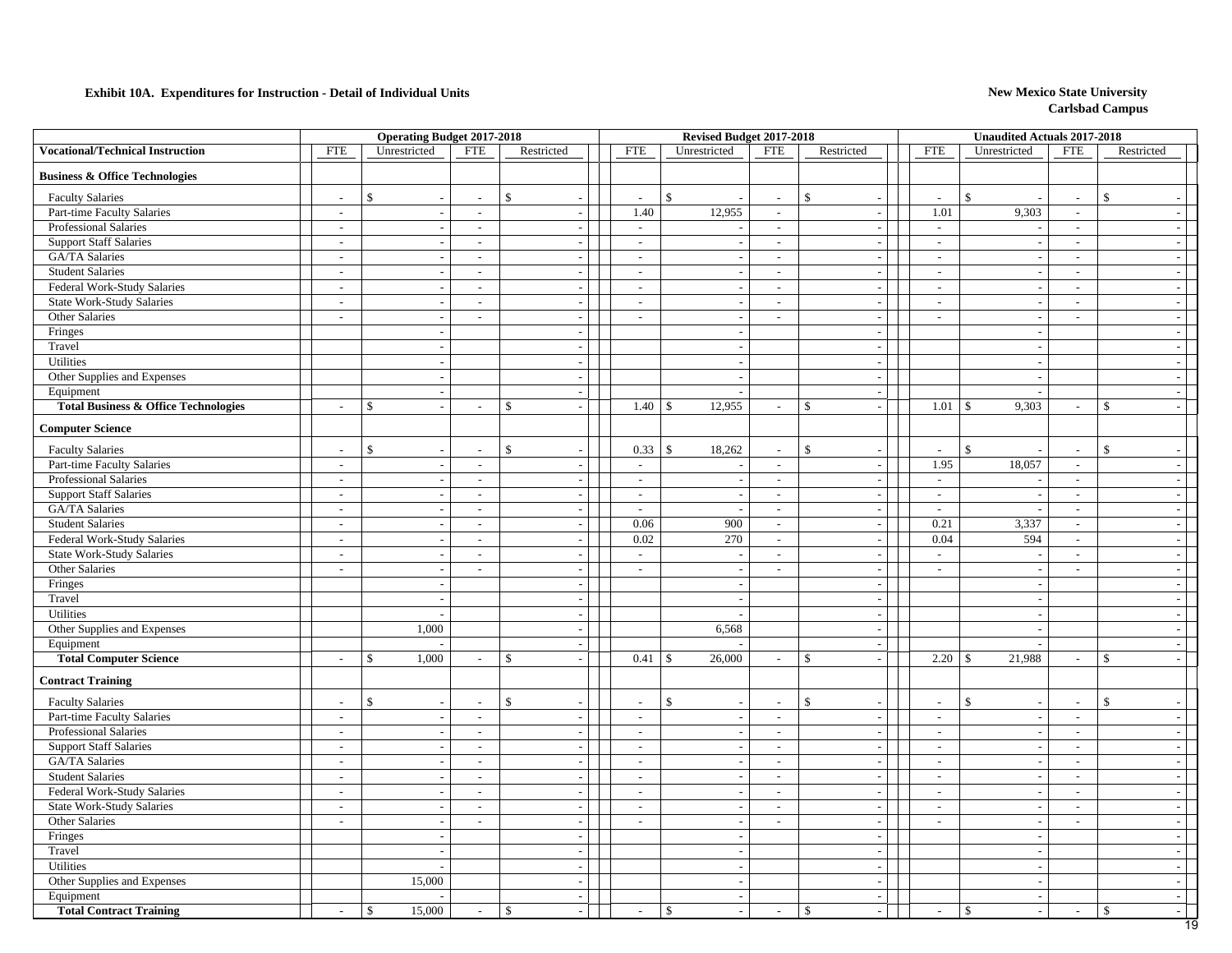### **Exhibit 10A. Expenditures for Instruction - Detail of Individual Units** New Mexico State University

|                                              |                | <b>Operating Budget 2017-2018</b> |                             |                                   |                             |              | Revised Budget 2017-2018 |                |                                           |                | <b>Unaudited Actuals 2017-2018</b> |                             |                                    |
|----------------------------------------------|----------------|-----------------------------------|-----------------------------|-----------------------------------|-----------------------------|--------------|--------------------------|----------------|-------------------------------------------|----------------|------------------------------------|-----------------------------|------------------------------------|
| <b>Vocational/Technical Instruction</b>      | <b>FTE</b>     | Unrestricted                      | FTE                         | Restricted                        | <b>FTE</b>                  |              | Unrestricted             | <b>FTE</b>     | Restricted                                | FTE            | Unrestricted                       | <b>FTE</b>                  | Restricted                         |
| <b>Digital Media</b>                         |                |                                   |                             |                                   |                             |              |                          |                |                                           |                |                                    |                             |                                    |
| <b>Faculty Salaries</b>                      | 2.00           | $\mathbf{s}$<br>109,719           | $\overline{a}$              | $\mathsf{\$}$                     | 2.11                        | $\mathbb{S}$ | 115,612                  | $\sim$         | $\mathbf{\hat{S}}$                        | 1.95           | $\mathbf{\hat{S}}$<br>106,718      | $\mathbf{r}$                | $\mathbb{S}$                       |
| Part-time Faculty Salaries                   | $\sim$         |                                   | $\mathcal{L}_{\mathcal{A}}$ | $\sim$                            | $\mathcal{L}_{\mathcal{A}}$ |              |                          | $\sim$         | $\mathbb{L}$                              | $\sim$         | $\overline{\phantom{a}}$           | $\mathcal{L}_{\mathcal{A}}$ | $\sim$                             |
| <b>Professional Salaries</b>                 | $\sim$         | $\sim$                            | $\overline{\phantom{a}}$    | $\mathcal{L}_{\mathcal{A}}$       | $\mathcal{L}_{\mathcal{A}}$ |              | $\sim$                   | $\sim$         | $\mathbb{L}$                              | $\sim$         | $\blacksquare$                     | $\overline{\phantom{a}}$    | $\sim$                             |
| <b>Support Staff Salaries</b>                | $\sim$         |                                   | $\blacksquare$              | $\sim$                            | $\overline{a}$              |              |                          | $\sim$         | $\overline{\phantom{a}}$                  | $\sim$         | $\overline{\phantom{a}}$           | $\overline{\phantom{a}}$    | $\sim$                             |
| GA/TA Salaries                               | $\sim$         |                                   | $\sim$                      | $\sim$                            | $\mathbf{r}$                |              |                          | $\sim$         | $\overline{\phantom{a}}$                  | $\sim$         | $\overline{\phantom{a}}$           | $\overline{\phantom{a}}$    | $\sim$                             |
| <b>Student Salaries</b>                      | $\sim$         | $\overline{a}$                    | $\sim$                      | $\sim$                            | $\overline{a}$              |              | $\sim$                   | $\sim$         | $\sim$                                    | $\sim$         | $\overline{\phantom{a}}$           | $\sim$                      | $\sim$                             |
| Federal Work-Study Salaries                  | $\sim$         | $\sim$                            | $\sim$                      | $\sim$                            | $\sim$                      |              |                          | $\sim$         | $\mathbb{L}$                              | $\sim$         | $\overline{\phantom{a}}$           | $\sim$                      | $\sim$                             |
| <b>State Work-Study Salaries</b>             | $\sim$         | $\overline{\phantom{a}}$          | $\sim$                      | $\sim$                            | $\sim$                      |              | $\overline{\phantom{a}}$ | $\sim$         | $\overline{\phantom{a}}$                  | $\overline{a}$ | $\sim$                             | $\sim$                      | $\sim$                             |
| Other Salaries                               | $\sim$         | $\sim$                            | $\sim$                      | $\sim$                            | 0.21                        |              | 5,850                    | $\sim$         | $\sim$                                    | 0.14           | 3,900                              | $\overline{\phantom{a}}$    | $\sim$                             |
| Fringes                                      |                |                                   |                             | $\sim$                            |                             |              |                          |                | $\blacksquare$                            |                | $\overline{\phantom{a}}$           |                             | $\sim$                             |
| Travel                                       |                | 3,500                             |                             | $\sim$                            |                             |              | 1,077                    |                | $\sim$                                    |                | 859                                |                             | $\sim$                             |
| Utilities                                    |                |                                   |                             | $\sim$                            |                             |              |                          |                | $\sim$                                    |                |                                    |                             | $\sim$                             |
| Other Supplies and Expenses                  |                | 5,000                             |                             | $\mathcal{L}_{\mathcal{A}}$       |                             |              | 2,580                    |                | $\overline{\phantom{a}}$                  |                | 5,795                              |                             | $\sim$                             |
| Equipment                                    |                |                                   |                             | $\overline{\phantom{a}}$          |                             |              |                          |                | $\overline{\phantom{a}}$                  |                |                                    |                             |                                    |
| <b>Total Digital Media</b>                   | 2.00           | 118,219<br>-\$                    | $\mathcal{L}_{\mathcal{A}}$ | \$<br>$\sim$                      | 2.32                        | \$           | 125,119                  | $\sim$         | -\$<br>$\mathcal{L}$                      |                | 117,272                            | $\mathcal{L}$               | \$<br>$\sim$                       |
| <b>Industrial Maintenance Mechanic</b>       |                |                                   |                             |                                   |                             |              |                          |                |                                           |                |                                    |                             |                                    |
| <b>Faculty Salaries</b>                      | 1.26           | $\mathbb{S}$<br>69,178            | $\overline{a}$              | $\mathsf{\$}$                     | $\overline{a}$              | \$           |                          | $\sim$         | $\mathcal{S}$<br>$\overline{\phantom{a}}$ |                | $\mathbb{S}$                       | $\overline{\phantom{a}}$    | \$                                 |
| Part-time Faculty Salaries                   | $\overline{a}$ |                                   | $\mathcal{L}$               | $\sim$                            | 0.35                        |              | 3,225                    | $\mathbb{Z}^2$ | $\overline{\phantom{a}}$                  | 0.23           | 2,150                              | $\overline{\phantom{a}}$    | $\overline{\phantom{a}}$           |
| <b>Professional Salaries</b>                 | $\sim$         | $\sim$                            | $\sim$                      | $\sim$                            | $\mathcal{L}_{\mathcal{A}}$ |              |                          | $\sim$         | $\sim$                                    | $\sim$         | $\overline{\phantom{a}}$           | $\overline{\phantom{a}}$    | $\sim$                             |
| <b>Support Staff Salaries</b>                | $\sim$         | $\overline{\phantom{a}}$          | $\sim$                      | $\overline{\phantom{a}}$          | $\sim$                      |              | $\overline{\phantom{a}}$ | $\sim$         | $\sim$                                    | $\sim$         | $\sim$                             | $\sim$                      | $\sim$                             |
| GA/TA Salaries                               | $\mathbb{Z}^2$ |                                   | $\overline{a}$              | $\overline{\phantom{a}}$          | $\overline{a}$              |              |                          | $\mathbb{Z}^2$ | $\bar{\phantom{a}}$                       | $\sim$         | $\bar{\phantom{a}}$                | $\overline{a}$              | $\mathcal{L}_{\mathcal{A}}$        |
| <b>Student Salaries</b>                      | $\sim$         | $\sim$                            | $\sim$                      | $\mathcal{L}_{\mathcal{A}}$       | $\mathbb{Z}^+$              |              |                          | $\sim$         | $\mathbb{Z}^2$                            | $\sim$         | $\sim$                             | $\mathbb{Z}^+$              | $\sim$                             |
| Federal Work-Study Salaries                  | $\sim$         | $\sim$                            | $\sim$                      | $\sim$                            | $\sim$                      |              |                          | $\sim$         | $\sim$                                    | $\sim$         | $\sim$                             | $\sim$                      | $\sim$                             |
| <b>State Work-Study Salaries</b>             | $\sim$         | $\sim$                            | $\overline{\phantom{a}}$    | $\blacksquare$                    | $\mathcal{L}_{\mathcal{A}}$ |              | $\sim$                   | $\sim$         | $\sim$                                    | $\sim$         | $\overline{\phantom{a}}$           | $\mathcal{L}_{\mathcal{A}}$ | $\sim$                             |
| Other Salaries                               | $\overline{a}$ | $\overline{a}$                    | $\sim$                      | $\sim$                            | 0.08                        |              | 2,271                    | $\mathbb{Z}^2$ | $\overline{a}$                            | 0.06           | 1,514                              | $\mathcal{L}$               | $\sim$                             |
| Fringes                                      |                |                                   |                             | $\overline{\phantom{a}}$          |                             |              |                          |                | $\sim$                                    |                |                                    |                             | $\sim$                             |
| Travel                                       |                | 1,750                             |                             | $\overline{\phantom{a}}$          |                             |              | $\overline{a}$           |                | $\overline{\phantom{a}}$                  |                | 2,166                              |                             | $\sim$                             |
| Utilities                                    |                |                                   |                             | $\sim$                            |                             |              |                          |                | $\mathbb{L}$                              |                |                                    |                             | $\sim$                             |
| Other Supplies and Expenses                  |                | 15,000                            |                             | $\blacksquare$                    |                             |              | 11,821                   |                | $\sim$                                    |                | 13,087                             |                             | $\sim$                             |
| Equipment                                    |                |                                   |                             | $\sim$                            |                             |              |                          |                | $\sim$                                    |                |                                    |                             | $\sim$                             |
| <b>Total Industrial Maintenance Mechanic</b> | 1.26           | 85,928<br>$\mathcal{S}$           | $\blacksquare$              | \$<br>$\mathcal{L}_{\mathcal{A}}$ | 0.43                        | \$           | 17,317                   | $\blacksquare$ | $\mathbf{\hat{S}}$<br>$\sim$              |                | 18,917                             | $\overline{\phantom{a}}$    | $\mathbf{s}$                       |
| <b>Nursing Expansion</b>                     |                |                                   |                             |                                   |                             |              |                          |                |                                           |                |                                    |                             |                                    |
| <b>Faculty Salaries</b>                      | 0.91           | $\mathbf{s}$<br>49,803            | $\sim$                      | $\mathbb{S}$                      | 0.98                        | $\mathbb{S}$ | 53,954                   | $\sim$         | $\mathbf{\hat{S}}$<br>÷,                  | 0.91           | $\mathbb{S}$<br>49,804             | $\overline{\phantom{a}}$    | $\mathbf{\hat{S}}$                 |
| Part-time Faculty Salaries                   | $\sim$         |                                   | $\overline{a}$              | $\sim$                            | $\mathbb{Z}^+$              |              |                          | $\sim$         | $\sim$                                    | $\sim$         |                                    | $\overline{a}$              | $\overline{\phantom{a}}$           |
| Professional Salaries                        | $\sim$         |                                   | $\sim$                      | $\sim$                            | $\overline{\phantom{a}}$    |              |                          | $\sim$         | $\overline{\phantom{a}}$                  | $\sim$         | $\sim$                             | $\sim$                      |                                    |
| <b>Support Staff Salaries</b>                | $\sim$         | $\sim$                            | $\overline{\phantom{a}}$    | $\overline{\phantom{a}}$          | $\omega_{\rm c}$            |              | $\sim$                   | $\sim$         | $\sim$                                    | $\sim$         | $\blacksquare$                     | $\sim$                      | $\sim$                             |
| GA/TA Salaries                               | $\mathbb{Z}^2$ |                                   | $\sim$                      | $\sim$                            | $\overline{\phantom{a}}$    |              |                          | $\mathbb{Z}^2$ | $\sim$                                    | $\sim$         | $\sim$                             | $\overline{\phantom{a}}$    | $\sim$                             |
| <b>Student Salaries</b>                      | $\sim$         | $\sim$                            | $\overline{a}$              | $\sim$                            | $\overline{\phantom{a}}$    |              |                          | $\sim$         | $\sim$                                    | $\sim$         | $\mathcal{L}_{\mathcal{A}}$        | $\overline{\phantom{a}}$    | $\sim$                             |
| Federal Work-Study Salaries                  | $\sim$         | $\overline{\phantom{a}}$          | $\sim$                      | $\sim$                            | $\sim$                      |              |                          | $\sim$         | $\sim$                                    | $\sim$         | $\sim$                             | $\sim$                      | $\sim$                             |
| <b>State Work-Study Salaries</b>             | $\sim$         | $\sim$                            | $\sim$                      | $\sim$                            | $\sim$                      |              |                          | $\sim$         | $\mathbb{L}$                              | $\sim$         | $\bar{\phantom{a}}$                | $\sim$                      |                                    |
| Other Salaries                               | $\sim$         | $\sim$                            | $\overline{\phantom{a}}$    | $\sim$                            | $\sim$                      |              |                          | $\sim$         | $\mathbb{L}$                              | $\sim$         | $\blacksquare$                     | $\sim$                      | $\sim$                             |
| Fringes                                      |                | 18,178                            |                             | $\sim$                            |                             |              | 19,423                   |                | $\overline{\phantom{a}}$                  |                | 17,929                             |                             | $\sim$                             |
| Travel                                       |                | 1,750                             |                             | $\overline{\phantom{a}}$          |                             |              | 387                      |                | $\overline{\phantom{a}}$                  |                | 258                                |                             |                                    |
| Utilities                                    |                |                                   |                             | $\sim$                            |                             |              |                          |                | $\mathcal{L}$                             |                |                                    |                             | $\sim$                             |
| Other Supplies and Expenses                  |                | 40,269                            |                             | $\sim$                            |                             |              | 35,136                   |                | $\overline{\phantom{a}}$                  |                | 59,011                             |                             | $\sim$                             |
| Equipment                                    |                |                                   |                             | $\sim$                            |                             |              |                          |                | $\mathbb{L}$                              |                |                                    |                             | $\sim$                             |
| <b>Total Nursing Expansion</b>               | 0.91           | 110,000<br><sup>\$</sup>          | $\sim$                      | $\mathsf{\$}$                     | 0.98                        | \$           | 108,900                  | $\sim$         | $\mathcal{S}$<br>$\overline{a}$           |                | 127,002                            | $\overline{\phantom{a}}$    | $\mathbf{\hat{S}}$<br>$\sim$<br>20 |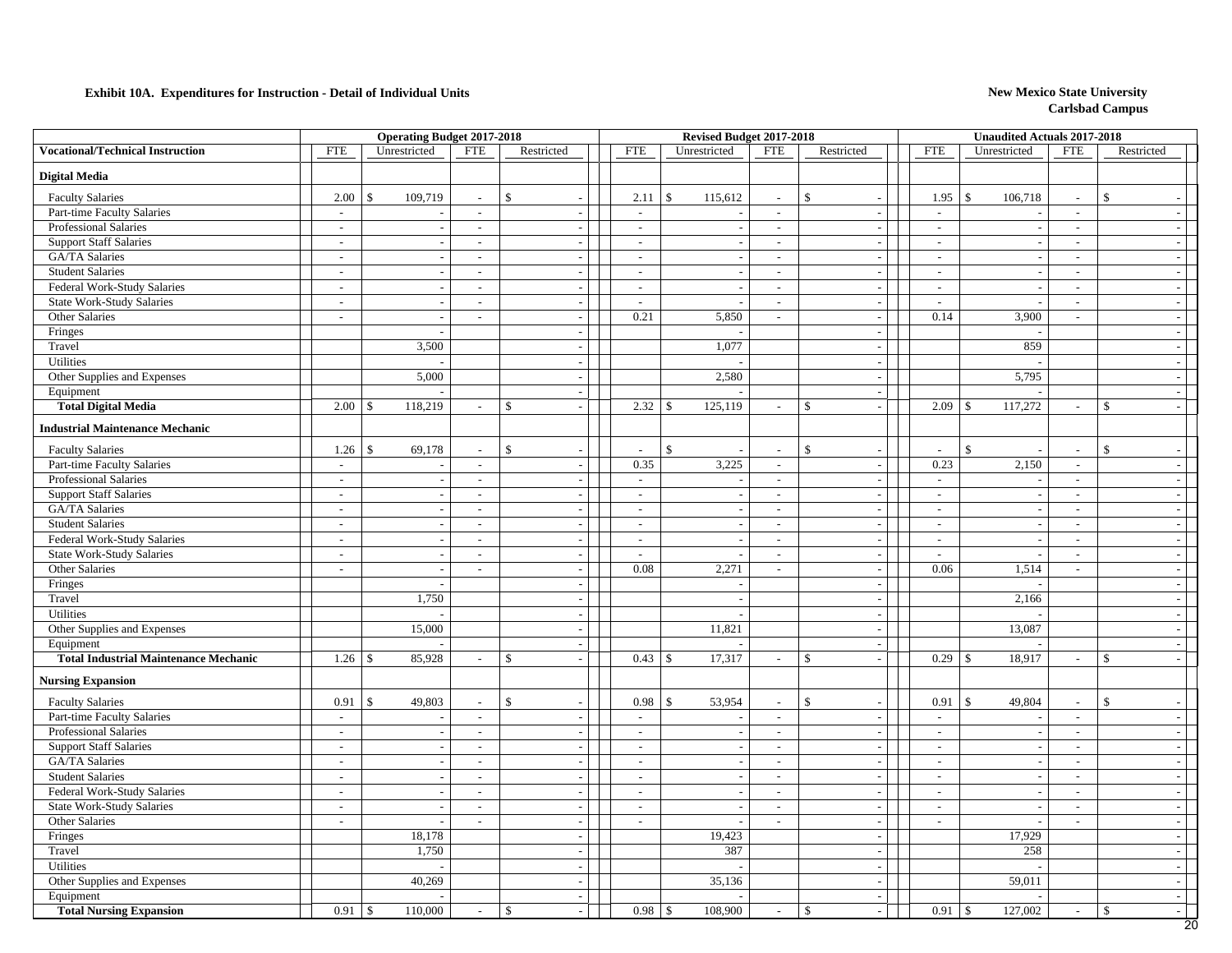### **Exhibit 10A. Expenditures for Instruction - Detail of Individual Units** New Mexico State University

|                                         |                          | <b>Operating Budget 2017-2018</b> |                             |                          |                          | Revised Budget 2017-2018       |                             |                                |                             | Unaudited Actuals 2017-2018   |                             |                    |                          |
|-----------------------------------------|--------------------------|-----------------------------------|-----------------------------|--------------------------|--------------------------|--------------------------------|-----------------------------|--------------------------------|-----------------------------|-------------------------------|-----------------------------|--------------------|--------------------------|
| <b>Vocational/Technical Instruction</b> | <b>FTE</b>               | Unrestricted                      | <b>FTE</b>                  | Restricted               | <b>FTE</b>               | Unrestricted                   | <b>FTE</b>                  | Restricted                     | <b>FTE</b>                  | Unrestricted                  | <b>FTE</b>                  | Restricted         |                          |
| <b>Nursing Program</b>                  |                          |                                   |                             |                          |                          |                                |                             |                                |                             |                               |                             |                    |                          |
| <b>Faculty Salaries</b>                 | 9.37                     | $\mathbb{S}$<br>513,774           | $\overline{\phantom{a}}$    | $\mathbf{\hat{s}}$       | 8.83                     | $\mathbf{\hat{s}}$<br>484,467  | $\sim$                      | $\mathcal{S}$                  | 8.39                        | $\mathbf{\hat{s}}$<br>460,057 | $\sim$                      | $\mathbf{\hat{S}}$ |                          |
| Part-time Faculty Salaries              | $\overline{a}$           |                                   | $\sim$                      |                          | 0.18                     | 1,680                          | $\omega$                    | $\overline{\phantom{a}}$       | 0.12                        | 1,120                         | $\mathcal{L}$               |                    |                          |
| <b>Professional Salaries</b>            | 0.91                     | 38,340                            | $\mathbb{Z}^2$              | $\sim$                   | 0.90                     | 38,340                         | $\sim$                      | $\sim$                         | $0.90\,$                    | 38,340                        | $\sim$                      |                    | $\overline{a}$           |
| <b>Support Staff Salaries</b>           | 0.96                     | 26,854                            | $\sim$                      | $\sim$                   | 0.65                     | 18,000                         | $\sim$                      | $\sim$                         | 0.76                        | 21,004                        | $\sim$                      |                    | $\sim$                   |
| GA/TA Salaries                          | $\sim$                   |                                   | $\sim$                      |                          | $\sim$                   | $\overline{\phantom{a}}$       | $\sim$                      | $\sim$                         | $\sim$                      | $\overline{\phantom{a}}$      | $\sim$                      |                    | $\overline{\phantom{a}}$ |
| <b>Student Salaries</b>                 | $\mathcal{L}$            | $\mathcal{L}_{\mathcal{A}}$       | $\sim$                      | $\overline{\phantom{a}}$ | $\mathbb{L}$             | $\sim$                         | $\overline{\phantom{a}}$    | $\blacksquare$                 | $\mathbb{L}$                | $\overline{\phantom{a}}$      | $\blacksquare$              |                    | $\overline{\phantom{a}}$ |
| Federal Work-Study Salaries             | $\blacksquare$           |                                   | $\blacksquare$              |                          | $\blacksquare$           |                                | $\overline{\phantom{a}}$    | $\overline{\phantom{a}}$       | $\mathbb{L}$                |                               | $\blacksquare$              |                    | $\overline{\phantom{a}}$ |
| <b>State Work-Study Salaries</b>        | $\overline{a}$           | $\sim$                            | $\sim$                      |                          | $\mathbb{Z}^2$           | $\sim$                         | $\sim$                      | $\mathbb{L}$                   | $\mathcal{L}$               | $\sim$                        | $\sim$                      |                    | $\overline{a}$           |
| Other Salaries                          | $\sim$                   | $\sim$                            | $\sim$                      | $\sim$                   | 0.31                     | 8,425                          | $\mathbb{Z}^+$              | $\mathcal{L}_{\mathcal{A}}$    | 0.24                        | 6,723                         | $\mathcal{L}$               |                    | $\sim$                   |
| Fringes                                 |                          | $\sim$                            |                             | $\sim$                   |                          | $\sim$                         |                             | $\sim$                         |                             | $\overline{\phantom{a}}$      |                             |                    | $\sim$                   |
| Travel                                  |                          | 15,750                            |                             | $\sim$                   |                          | 14,785                         |                             | $\mathcal{L}_{\mathcal{A}}$    |                             | 22,736                        |                             |                    | (1, 417)                 |
| <b>Utilities</b>                        |                          |                                   |                             |                          |                          |                                |                             | $\overline{\phantom{a}}$       |                             |                               |                             |                    |                          |
| Other Supplies and Expenses             |                          | 55,000                            |                             | $\sim$                   |                          | 53,232                         |                             | $\sim$                         |                             | 38,314                        |                             |                    |                          |
| Equipment                               |                          |                                   |                             | $\sim$                   |                          |                                |                             | $\sim$                         |                             |                               |                             |                    |                          |
| <b>Total Nursing Program</b>            | 11.24                    | 649,718<br>$\mathbf{\hat{s}}$     | $\sim$                      | $\mathcal{S}$<br>$\sim$  | 10.87                    | 618,929<br>$\mathbb{S}$        | $\sim$                      | $\mathbb{S}$<br>$\blacksquare$ | 10.41                       | 588,294<br>$\mathbb{S}$       | $\overline{\phantom{a}}$    | \$                 | (1, 417)                 |
| <b>Other Instruction</b>                |                          |                                   |                             |                          |                          |                                |                             |                                |                             |                               |                             |                    |                          |
| <b>Faculty Salaries</b>                 |                          | \$                                |                             | $\mathbf{\hat{s}}$       | $\overline{a}$           | \$                             |                             | $\mathbf{\hat{S}}$             |                             | $\mathbb{S}$                  | $\overline{\phantom{a}}$    | $\mathbb{S}$       |                          |
| Part-time Faculty Salaries              | $\sim$                   | $\overline{\phantom{a}}$          | $\overline{\phantom{a}}$    | $\sim$                   | $\overline{\phantom{a}}$ | $\overline{\phantom{a}}$       | $\sim$                      | $\overline{\phantom{a}}$       | $\sim$                      | $\sim$                        | $\sim$                      |                    |                          |
| Professional Salaries                   | $\sim$                   | $\overline{\phantom{a}}$          | $\sim$                      |                          | $\sim$                   | $\sim$                         | 0.09                        | 4,020                          | $\overline{\phantom{a}}$    | $\mathcal{L}_{\mathcal{A}}$   | 0.08                        |                    | 3,513                    |
| <b>Support Staff Salaries</b>           | $\overline{\phantom{a}}$ |                                   | $\overline{\phantom{a}}$    |                          | $\sim$                   | $\overline{\phantom{a}}$       | $\sim$                      |                                | $\overline{\phantom{a}}$    | $\overline{\phantom{a}}$      | $\blacksquare$              |                    |                          |
| GA/TA Salaries                          | $\mathcal{L}$            | $\sim$                            | $\sim$                      | $\sim$                   | $\sim$                   | $\sim$                         | $\sim$                      |                                | $\mathbb{Z}^2$              | $\sim$                        | $\mathcal{L}$               |                    |                          |
| <b>Student Salaries</b>                 | $\sim$                   | $\sim$                            | $\mathcal{L}_{\mathcal{A}}$ | $\sim$                   | $\sim$                   | $\sim$                         | 0.97                        | 15,510                         | $\sim$                      | $\sim$                        | 1.16                        |                    | 18,600                   |
| Federal Work-Study Salaries             | $\sim$                   | $\sim$                            | $\overline{\phantom{a}}$    | $\sim$                   | $\sim$                   | $\sim$                         | $\sim$                      | $\sim$                         | $\sim$                      | $\sim$                        | $\sim$                      |                    |                          |
| State Work-Study Salaries               | $\sim$                   | $\overline{\phantom{a}}$          | $\sim$                      | $\sim$                   | $\sim$                   | $\sim$                         | $\sim$                      | $\overline{\phantom{a}}$       | $\sim$                      | $\overline{\phantom{a}}$      | $\sim$                      |                    |                          |
| Other Salaries                          | $\overline{\phantom{a}}$ | $\mathcal{L}_{\mathcal{A}}$       | $\sim$                      | $\sim$                   | $\sim$                   | $\sim$                         | $\overline{\phantom{a}}$    | $\overline{a}$                 | $\mathcal{L}_{\mathcal{A}}$ | $\overline{\phantom{a}}$      | $\overline{\phantom{a}}$    |                    | $20\,$                   |
| Fringes                                 |                          |                                   |                             |                          |                          |                                |                             | 1,130                          |                             |                               |                             |                    | 892                      |
| Travel                                  |                          | $\mathcal{L}_{\mathcal{A}}$       |                             | $\sim$                   |                          | $\sim$                         |                             | $\overline{a}$                 |                             | $\sim$                        |                             |                    |                          |
| Utilities                               |                          | $\sim$                            |                             | $\sim$                   |                          | $\overline{a}$                 |                             | $\sim$                         |                             | $\sim$                        |                             |                    |                          |
| Other Supplies and Expenses             |                          | $\overline{\phantom{a}}$          |                             | $\sim$                   |                          | $\blacksquare$                 |                             |                                |                             | $\sim$                        |                             |                    | 2,303                    |
| Equipment                               |                          | $\overline{\phantom{a}}$          |                             | $\sim$                   |                          | $\sim$                         |                             |                                |                             | $\sim$                        |                             |                    |                          |
| <b>Total Other Instruction</b>          | $\sim$                   | \$<br>$\sim$                      | $\overline{\phantom{a}}$    | $\mathbf{\$}$            | $\sim$                   | \$<br>$\overline{\phantom{a}}$ | 1.06                        | 20,660<br>-S                   | $\sim$                      | $\mathcal{S}$<br>$\sim$       | 1.24                        | \$                 | 25,328                   |
| <b>Physical Education</b>               |                          |                                   |                             |                          |                          |                                |                             |                                |                             |                               |                             |                    |                          |
| <b>Faculty Salaries</b>                 |                          | \$                                |                             | \$                       | 0.16                     | $\mathbb{S}$<br>8,875          | $\overline{\phantom{a}}$    | \$                             |                             | $\$$                          | $\overline{\phantom{a}}$    | \$                 |                          |
| Part-time Faculty Salaries              | $\overline{a}$           | $\mathbb{Z}$                      | $\blacksquare$              |                          | $\overline{\phantom{a}}$ |                                | $\blacksquare$              | $\overline{\phantom{a}}$       | 1.02                        | 9,425                         | $\mathcal{L}_{\mathcal{A}}$ |                    |                          |
| Professional Salaries                   | $\sim$                   | $\overline{a}$                    | $\sim$                      | $\sim$                   | $\sim$                   | $\overline{\phantom{a}}$       | $\sim$                      | $\blacksquare$                 | $\mathbb{Z}^2$              |                               | $\overline{a}$              |                    | $\overline{a}$           |
| <b>Support Staff Salaries</b>           | $\sim$                   | $\sim$                            | $\sim$                      | $\overline{\phantom{a}}$ | $\sim$                   | $\sim$                         | $\sim$                      | $\sim$                         | $\mathbb{Z}^2$              | $\sim$                        | $\sim$                      |                    | $\sim$                   |
| <b>GA/TA Salaries</b>                   | $\sim$                   | $\overline{\phantom{a}}$          | $\overline{\phantom{a}}$    | $\overline{\phantom{a}}$ | $\sim$                   | $\sim$                         | $\sim$                      | $\sim$                         | $\sim$                      | $\sim$                        | $\sim$                      |                    | $\sim$                   |
| <b>Student Salaries</b>                 | $\overline{\phantom{a}}$ | $\overline{\phantom{a}}$          | $\sim$                      |                          | $\sim$                   | $\overline{\phantom{a}}$       | $\sim$                      | $\overline{\phantom{a}}$       | $\sim$                      | $\sim$                        | $\sim$                      |                    | $\sim$                   |
| Federal Work-Study Salaries             | $\overline{\phantom{a}}$ | $\overline{\phantom{a}}$          | $\sim$                      | $\overline{\phantom{a}}$ | $\sim$                   | $\overline{\phantom{a}}$       | $\overline{\phantom{a}}$    | $\overline{\phantom{a}}$       | $\sim$                      | $\overline{\phantom{a}}$      | $\sim$                      |                    | $\overline{\phantom{a}}$ |
| State Work-Study Salaries               | $\mathcal{L}$            | $\sim$                            | $\mathcal{L}_{\mathcal{A}}$ | $\sim$                   | $\sim$                   | $\sim$                         | $\sim$                      | $\sim$                         | $\mathbb{Z}^2$              | $\sim$                        | $\sim$                      |                    | $\sim$                   |
| Other Salaries                          | $\overline{\phantom{a}}$ | $\sim$                            | $\sim$                      | $\sim$                   | $\sim$                   | $\sim$                         | $\sim$                      | $\sim$                         | $\sim$                      | $\overline{\phantom{a}}$      | $\sim$                      |                    | $\sim$                   |
| Fringes                                 |                          | $\sim$                            |                             | $\sim$                   |                          | $\sim$                         |                             | $\overline{\phantom{a}}$       |                             | $\sim$                        |                             |                    | $\overline{\phantom{a}}$ |
| Travel                                  |                          | $\sim$                            |                             | $\sim$                   |                          | $\sim$                         |                             | $\sim$                         |                             | $\sim$                        |                             |                    | $\sim$                   |
| Utilities                               |                          | $\sim$                            |                             | $\sim$                   |                          | $\sim$                         |                             | $\overline{\phantom{a}}$       |                             | $\sim$                        |                             |                    | $\overline{\phantom{a}}$ |
| Other Supplies and Expenses             |                          | 1,000                             |                             | $\sim$                   |                          | $\sim$                         |                             | $\overline{\phantom{a}}$       |                             | $\overline{4}$                |                             |                    | $\overline{\phantom{a}}$ |
| Equipment                               |                          |                                   |                             | $\sim$                   |                          | $\sim$                         |                             | $\sim$                         |                             |                               |                             |                    | $\sim$                   |
| <b>Total Physical Education</b>         | $\sim$                   | 1,000<br>\$                       | $\sim$                      | \$<br>$\sim$             | 0.16                     | 8,875<br>$\mathbb{S}$          | $\mathcal{L}_{\mathcal{A}}$ | $\mathbb{S}$<br>$\sim$         | 1.02                        | 9,429<br>$\sqrt{5}$           | $\sim$                      | \$                 | $\sim$                   |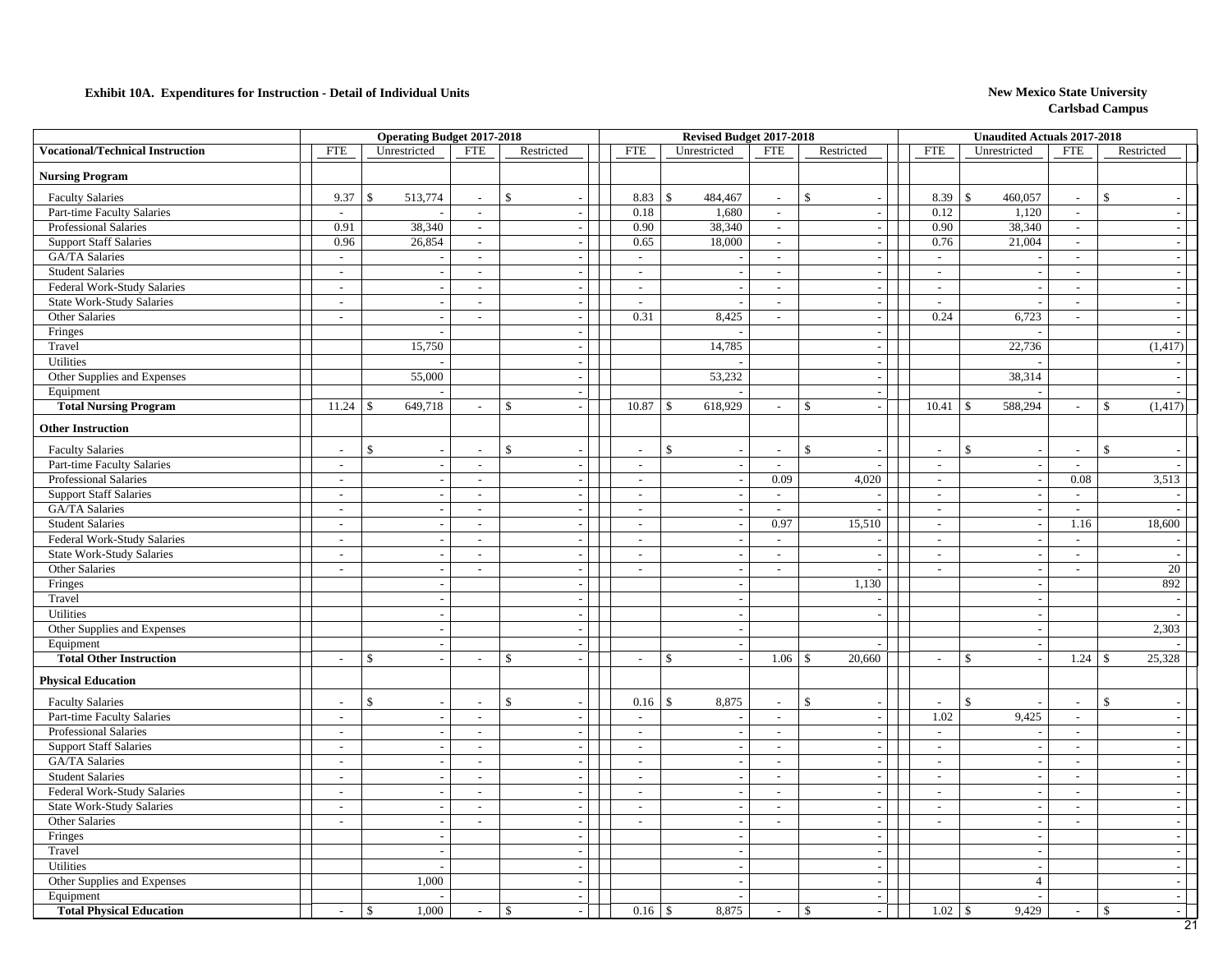|                                         |                          | <b>Operating Budget 2017-2018</b> |                          |            |                          | Revised Budget 2017-2018 |                          |                          |                          | <b>Unaudited Actuals 2017-2018</b> |                          |            |
|-----------------------------------------|--------------------------|-----------------------------------|--------------------------|------------|--------------------------|--------------------------|--------------------------|--------------------------|--------------------------|------------------------------------|--------------------------|------------|
| <b>Vocational/Technical Instruction</b> | <b>FTE</b>               | Unrestricted                      | <b>FTE</b>               | Restricted | FTE                      | Unrestricted             | <b>FTE</b>               | Restricted               | <b>FTE</b>               | Unrestricted                       | FTE                      | Restricted |
| <b>Welding Technician</b>               |                          |                                   |                          |            |                          |                          |                          |                          |                          |                                    |                          |            |
| <b>Faculty Salaries</b>                 | 0.90                     | 49,375                            |                          | S.         | 1.48                     | 81,446<br>\$             | $\overline{\phantom{0}}$ |                          | 1.48                     | 81,325<br>- 75                     | $\overline{\phantom{a}}$ |            |
| Part-time Faculty Salaries              | <b>.</b>                 | $\overline{\phantom{a}}$          |                          |            | 0.18                     | 1,697                    | $\sim$                   | $\overline{\phantom{a}}$ | 0.12                     | 1,131                              | <b>-</b>                 |            |
| <b>Professional Salaries</b>            | $\overline{\phantom{a}}$ | $\overline{\phantom{a}}$          | $\overline{\phantom{a}}$ |            | $\overline{\phantom{a}}$ |                          | $\overline{\phantom{a}}$ | $\overline{\phantom{a}}$ | $\overline{\phantom{a}}$ |                                    | $\overline{\phantom{a}}$ |            |
| <b>Support Staff Salaries</b>           | $\overline{\phantom{0}}$ | $\overline{\phantom{a}}$          | $\overline{\phantom{a}}$ |            | $\overline{\phantom{a}}$ |                          | $\overline{\phantom{0}}$ | $\overline{\phantom{a}}$ | $\overline{\phantom{a}}$ |                                    | $\overline{\phantom{a}}$ |            |
| <b>GA/TA Salaries</b>                   | $\overline{\phantom{0}}$ | $\overline{\phantom{a}}$          | $\overline{\phantom{0}}$ |            | $\overline{\phantom{a}}$ |                          | $\overline{\phantom{0}}$ | $\overline{\phantom{a}}$ | $\overline{\phantom{a}}$ |                                    | $\overline{\phantom{a}}$ |            |
| <b>Student Salaries</b>                 | 0.85                     | 13,632                            | $\overline{\phantom{0}}$ |            | 0.05                     | 878                      | $\overline{\phantom{0}}$ | $\overline{\phantom{a}}$ | 0.09                     | 1,385                              | $\overline{\phantom{0}}$ |            |
| Federal Work-Study Salaries             | $\overline{\phantom{0}}$ | $\overline{\phantom{0}}$          | $\overline{\phantom{0}}$ |            | 0.20                     | 3,193                    | $\overline{\phantom{a}}$ | $\overline{\phantom{a}}$ | 0.16                     | 2,588                              | $\overline{\phantom{a}}$ |            |
| <b>State Work-Study Salaries</b>        | $\overline{\phantom{0}}$ | $\overline{\phantom{0}}$          | $\overline{\phantom{a}}$ |            | $\overline{\phantom{a}}$ |                          | $\overline{\phantom{0}}$ | $\overline{\phantom{a}}$ | (0.01)                   | (90)                               | $\overline{\phantom{a}}$ |            |
| <b>Other Salaries</b>                   | $\overline{\phantom{a}}$ | $\overline{\phantom{a}}$          |                          |            | 0.37                     | 10,082                   | $\overline{\phantom{0}}$ | $\overline{\phantom{a}}$ | 0.33                     | 9,138                              | $\overline{\phantom{a}}$ |            |
| Fringes                                 |                          |                                   |                          |            |                          |                          |                          |                          |                          |                                    |                          |            |
| Travel                                  |                          | 1,750                             |                          |            |                          |                          |                          | 2,500                    |                          | 183                                |                          |            |
| Utilities                               |                          |                                   |                          |            |                          |                          |                          |                          |                          |                                    |                          |            |
| Other Supplies and Expenses             |                          | 20,000                            |                          | 38,000     |                          | 21,327                   |                          | 87,331                   |                          | 16,488                             |                          | 43,602     |
| Equipment                               |                          | $\overline{\phantom{a}}$          |                          |            |                          |                          |                          | $\overline{\phantom{a}}$ |                          |                                    |                          | 7,950      |
| <b>Total Welding Technician</b>         | .75                      | 84,757                            |                          | 38,000     | 2.28                     | \$<br>118,623            |                          | 89,831                   | 2.17                     | 112,148                            | $\overline{\phantom{0}}$ | 51,552     |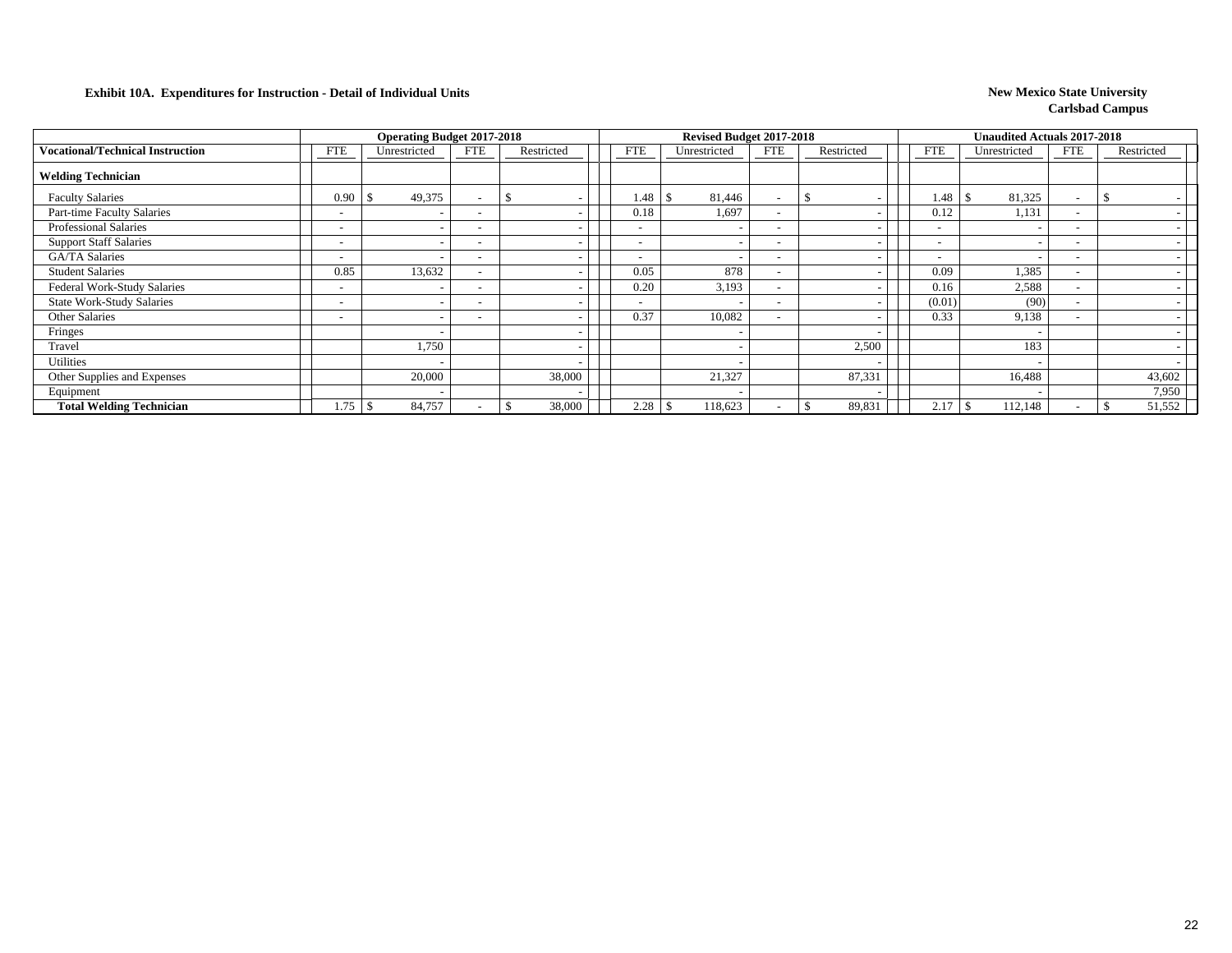|                                          |                          | <b>Operating Budget 2017-2018</b> |                          |              |                          |               | Revised Budget 2017-2018 |                          |              |                          |                          | <b>Unaudited Actuals 2017-2018</b> |                          |               |  |
|------------------------------------------|--------------------------|-----------------------------------|--------------------------|--------------|--------------------------|---------------|--------------------------|--------------------------|--------------|--------------------------|--------------------------|------------------------------------|--------------------------|---------------|--|
| <b>Special Session Instruction</b>       | <b>FTE</b>               | Unrestricted                      | <b>FTE</b>               | Restricted   | <b>FTE</b>               |               | Unrestricted             | <b>FTE</b>               |              | Restricted               | <b>FTE</b>               | Unrestricted                       | <b>FTE</b>               | Restricted    |  |
| <b>Faculty Salaries</b>                  |                          | \$.<br>$\overline{\phantom{a}}$   |                          | \$           | $\overline{\phantom{a}}$ | \$            |                          | $\sim$                   | $\mathbb{S}$ |                          |                          | $\mathbb{S}$                       | $\overline{\phantom{a}}$ | \$            |  |
| Part-time Faculty Salaries               | 38.49                    | 350,000                           |                          |              | 37.82                    |               | 350,000                  | $\sim$                   |              |                          | 30.07                    | 278,311                            | $\overline{\phantom{a}}$ |               |  |
| <b>Professional Salaries</b>             | $\overline{\phantom{a}}$ |                                   |                          |              | 0.43                     |               | 18,361                   | $\sim$                   |              |                          | $\sim$                   |                                    |                          |               |  |
| <b>Support Staff Salaries</b>            | $\overline{\phantom{a}}$ |                                   |                          |              | $\overline{\phantom{a}}$ |               |                          |                          |              |                          | $\overline{\phantom{a}}$ |                                    | $\overline{\phantom{a}}$ |               |  |
| <b>GA/TA Salaries</b>                    | $\overline{\phantom{a}}$ | $\overline{\phantom{a}}$          |                          |              | $\overline{\phantom{a}}$ |               |                          | $\overline{\phantom{a}}$ |              | $\overline{\phantom{a}}$ | $\overline{\phantom{a}}$ |                                    | $\overline{\phantom{a}}$ |               |  |
| <b>Student Salaries</b>                  | $\sim$                   |                                   |                          |              | $\sim$                   |               |                          |                          |              |                          | $\overline{\phantom{a}}$ |                                    |                          |               |  |
| Federal Work-Study Salaries              | $\overline{\phantom{a}}$ | $\overline{\phantom{a}}$          | $\overline{\phantom{0}}$ |              | $\overline{\phantom{a}}$ |               |                          | $\overline{\phantom{a}}$ |              | $\overline{\phantom{a}}$ | $\sim$                   |                                    | $\overline{\phantom{a}}$ |               |  |
| <b>State Work-Study Salaries</b>         | $\overline{\phantom{a}}$ | $\overline{\phantom{a}}$          | $\overline{\phantom{a}}$ |              | $\overline{\phantom{a}}$ |               | $\overline{\phantom{a}}$ | $\sim$                   |              | $\overline{\phantom{a}}$ | $\overline{\phantom{a}}$ |                                    | $\sim$                   |               |  |
| Other Salaries                           |                          |                                   |                          |              | $\overline{a}$           |               |                          |                          |              |                          | 0.63                     | 17,325                             | $\overline{\phantom{a}}$ |               |  |
| Fringes                                  |                          | $\overline{\phantom{a}}$          |                          |              |                          |               |                          |                          |              | $\overline{\phantom{a}}$ |                          |                                    |                          |               |  |
| Travel                                   |                          | $\overline{\phantom{a}}$          |                          |              |                          |               |                          |                          |              | $\overline{\phantom{a}}$ |                          |                                    |                          |               |  |
| Utilities                                |                          | $\overline{\phantom{a}}$          |                          |              |                          |               |                          |                          |              |                          |                          |                                    |                          |               |  |
| Other Supplies and Expenses              |                          |                                   |                          |              |                          |               |                          |                          |              |                          |                          |                                    |                          |               |  |
| Equipment                                |                          |                                   |                          |              |                          |               |                          |                          |              |                          |                          |                                    |                          |               |  |
| <b>Total Special Session Instruction</b> | 38.49                    | 350,000<br>l \$                   |                          | -\$          | 38.25                    | <sup>\$</sup> | 368,361                  | $\sim$                   | $\mathbb{S}$ | $\overline{\phantom{a}}$ | $30.70$ \$               | 295,636                            | $\sim$                   | \$            |  |
| <b>Summer Session</b>                    |                          |                                   |                          |              |                          |               |                          |                          |              |                          |                          |                                    |                          |               |  |
| <b>Faculty Salaries</b>                  | $\blacksquare$           | $\mathbf{\$}$                     | $\overline{\phantom{a}}$ | $\mathbb{S}$ | $\overline{\phantom{a}}$ | $\mathbb{S}$  |                          | $\overline{\phantom{a}}$ | $\mathbb{S}$ |                          | $\overline{\phantom{a}}$ | $\mathcal{S}$                      | $\sim$                   | $\mathbb{S}$  |  |
| Part-time Faculty Salaries               | 38.49                    | 350,000                           |                          |              | 37.82                    |               | 350,000                  | $\sim$                   |              | $\overline{\phantom{a}}$ | 30.07                    | 278,311                            | $\sim$                   |               |  |
| <b>Professional Salaries</b>             | $\sim$                   |                                   |                          |              | 0.43                     |               | 18,361                   | $\overline{\phantom{a}}$ |              |                          | $\overline{\phantom{a}}$ |                                    | $\overline{\phantom{a}}$ |               |  |
| <b>Support Staff Salaries</b>            | $\tilde{\phantom{a}}$    |                                   |                          |              |                          |               |                          |                          |              |                          | $\overline{\phantom{a}}$ |                                    |                          |               |  |
| <b>GA/TA Salaries</b>                    | $\overline{\phantom{a}}$ | $\overline{\phantom{a}}$          |                          |              | $\overline{\phantom{a}}$ |               |                          | $\sim$                   |              | $\overline{\phantom{a}}$ | $\sim$                   |                                    | $\overline{\phantom{a}}$ |               |  |
| <b>Student Salaries</b>                  | $\overline{\phantom{a}}$ | $\overline{\phantom{a}}$          |                          |              | $\overline{\phantom{a}}$ |               |                          |                          |              | $\overline{\phantom{a}}$ | $\overline{\phantom{a}}$ |                                    | $\overline{\phantom{a}}$ |               |  |
| Federal Work-Study Salaries              | $\tilde{\phantom{a}}$    |                                   |                          |              | ۰                        |               |                          | $\overline{\phantom{a}}$ |              | $\overline{\phantom{a}}$ | $\overline{\phantom{a}}$ |                                    | $\overline{\phantom{a}}$ |               |  |
| State Work-Study Salaries                | $\tilde{\phantom{a}}$    | $\overline{a}$                    |                          |              | $\overline{\phantom{a}}$ |               |                          | $\overline{\phantom{a}}$ |              | $\overline{\phantom{a}}$ | $\overline{\phantom{a}}$ |                                    | $\overline{\phantom{a}}$ |               |  |
| Other Salaries                           | $\overline{\phantom{a}}$ | $\overline{\phantom{a}}$          |                          |              | $\overline{\phantom{a}}$ |               |                          | $\sim$                   |              | $\overline{\phantom{a}}$ | 0.63                     | 17,325                             | $\overline{\phantom{a}}$ |               |  |
| Fringes                                  |                          |                                   |                          |              |                          |               |                          |                          |              |                          |                          |                                    |                          |               |  |
| Travel                                   |                          |                                   |                          |              |                          |               |                          |                          |              |                          |                          |                                    |                          |               |  |
| Utilities                                |                          | $\overline{\phantom{a}}$          |                          |              |                          |               |                          |                          |              |                          |                          |                                    |                          |               |  |
| Other Supplies and Expenses              |                          |                                   |                          |              |                          |               |                          |                          |              |                          |                          |                                    |                          |               |  |
| Equipment                                |                          |                                   |                          |              |                          |               |                          |                          |              |                          |                          |                                    |                          |               |  |
| <b>Total Summer Session</b>              |                          | 350,000                           | $\sim$                   | \$           |                          |               | 368,361                  | $\sim$                   | $\mathbb{S}$ | $\overline{\phantom{a}}$ | $30.70$ \$               | 295,636                            | $\overline{\phantom{a}}$ | $\mathcal{S}$ |  |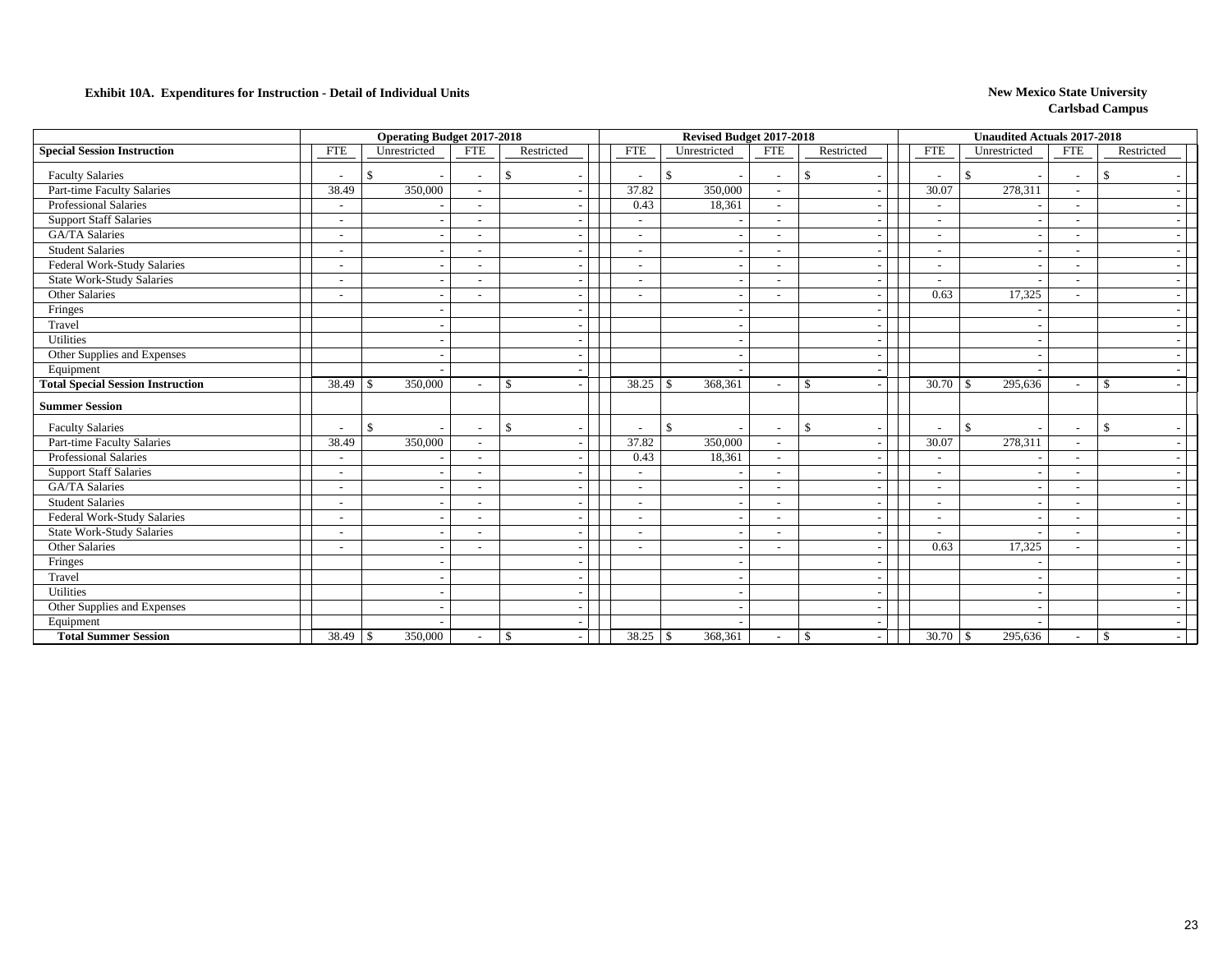|                                  |                             | <b>Operating Budget 2017-2018</b> |                          |                                           |                                          | Revised Budget 2017-2018 |                             |                                          |                             | <b>Unaudited Actuals 2017-2018</b> |                          |               |
|----------------------------------|-----------------------------|-----------------------------------|--------------------------|-------------------------------------------|------------------------------------------|--------------------------|-----------------------------|------------------------------------------|-----------------------------|------------------------------------|--------------------------|---------------|
| <b>Community Education</b>       | <b>FTE</b>                  | Unrestricted                      | <b>FTE</b>               | Restricted                                | <b>FTE</b>                               | Unrestricted             | <b>FTE</b>                  | Restricted                               | <b>FTE</b>                  | Unrestricted                       | <b>FTE</b>               | Restricted    |
| <b>Faculty Salaries</b>          | $\overline{\phantom{a}}$    | \$<br>$\overline{\phantom{a}}$    | $\sim$                   | $\mathcal{S}$                             | \$<br>$\sim$                             |                          | $\sim$                      | \$                                       | $\sim$                      | $\mathbb{S}$                       | $\overline{\phantom{a}}$ | $\mathcal{S}$ |
| Part-time Faculty Salaries       | $\sim$                      | $\sim$                            | $\sim$                   | $\sim$                                    | 0.06                                     | 520                      | $\sim$                      | $\mathbb{Z}^+$                           | 0.13                        | 1,220                              | $\sim$                   |               |
| Professional Salaries            | 1.04                        | 43,665                            | $\sim$                   | $\sim$                                    | 1.11                                     | 47,070                   | $\sim$                      | $\mathcal{L}_{\mathcal{A}}$              | 1.01                        | 43,114                             | $\sim$                   |               |
| <b>Support Staff Salaries</b>    | 1.02                        | 28,580                            | $\sim$                   | $\overline{\phantom{a}}$                  | 0.98                                     | 26,870                   | $\sim$                      | $\blacksquare$                           | 1.04                        | 28,579                             | $\sim$                   |               |
| GA/TA Salaries                   | $\omega$                    |                                   | $\overline{\phantom{a}}$ | $\sim$                                    | $\mathcal{L}$                            |                          | $\sim$                      | $\sim$                                   | $\overline{\phantom{a}}$    |                                    | $\sim$                   |               |
| <b>Student Salaries</b>          | $\omega$                    | $\sim$                            | $\mathcal{L}$            | $\sim$                                    | $\mathbb{Z}^+$                           | $\overline{\phantom{a}}$ | $\mathcal{L}_{\mathcal{A}}$ | $\blacksquare$                           | $\mathbb{L}$                |                                    | $\mathcal{L}$            |               |
| Federal Work-Study Salaries      | $\mathcal{L}_{\mathcal{A}}$ | $\sim$                            | $\sim$                   | $\sim$                                    | $\sim$                                   | $\overline{\phantom{a}}$ | $\sim$                      | $\mathcal{L}_{\mathcal{A}}$              | $\mathbf{r}$                | $\sim$                             | $\sim$                   |               |
| <b>State Work-Study Salaries</b> | $\overline{a}$              | $\mathcal{L}$                     | $\sim$                   | $\sim$                                    | $\sim$                                   |                          | $\sim$                      | $\mathbb{Z}^+$                           | $\mathcal{L}$               |                                    | $\mathcal{L}$            |               |
| Other Salaries                   | $\overline{\phantom{a}}$    | $\sim$                            | $\sim$                   | $\sim$                                    | 0.08                                     | 2,310                    | $\sim$                      | $\mathcal{L}$                            | 0.08                        | 2,246                              | $\sim$                   |               |
| Fringes                          |                             | $\overline{a}$                    |                          | $\sim$                                    |                                          | <b>.</b>                 |                             | $\mathcal{L}$                            |                             | 290                                |                          |               |
| Travel                           |                             | 3,500                             |                          | $\sim$                                    |                                          | $\overline{a}$           |                             | $\sim$                                   |                             | 88                                 |                          |               |
| <b>Utilities</b>                 |                             | $\sim$                            |                          | $\sim$                                    |                                          |                          |                             | $\mathcal{L}_{\mathcal{L}}$              |                             |                                    |                          |               |
| Other Supplies and Expenses      |                             | 76,750                            |                          | $\sim$                                    |                                          | 54,844                   |                             | $\overline{\phantom{a}}$                 |                             | 47,091                             |                          |               |
| Equipment                        |                             |                                   |                          | $\sim$                                    |                                          |                          |                             | $\mathcal{L}_{\mathcal{A}}$              |                             |                                    |                          |               |
| <b>Total Community Education</b> | 2.06                        | 152,495<br>$\mathbb{S}$           | $\sim$                   | $\mathcal{S}$                             |                                          | 131,614                  | $\sim$                      | $\mathbb{S}$<br>$\sim$                   | $2.26$ \$                   | 122,628                            | $\sim$                   | \$            |
| <b>Community Education</b>       |                             |                                   |                          |                                           |                                          |                          |                             |                                          |                             |                                    |                          |               |
| <b>Faculty Salaries</b>          |                             | $\mathbf{\hat{S}}$                |                          | $\mathbf{\hat{S}}$                        | $\mathbb{S}$<br>$\overline{\phantom{a}}$ |                          | $\sim$                      | $\mathsf{\$}$<br>$\sim$                  |                             | $\mathbf{\hat{S}}$                 | $\sim$                   | $\mathbf{s}$  |
| Part-time Faculty Salaries       | $\sim$                      | $\sim$                            | $\sim$                   | $\sim$                                    | 0.06                                     | 520                      | $\sim$                      | $\mathbb{Z}^{\mathbb{Z}}$                | 0.13                        | 1,220                              | $\sim$                   |               |
| Professional Salaries            | 1.04                        | 43,665                            | $\sim$                   | $\sim$                                    | 1.11                                     | 47,070                   | $\sim$                      | $\mathcal{L}_{\mathcal{A}}$              | 1.01                        | 43,114                             | $\sim$                   |               |
| <b>Support Staff Salaries</b>    | 1.02                        | 28,580                            | $\sim$                   | $\sim$                                    | 0.98                                     | 26,870                   | $\mathbb{Z}^+$              | $\overline{\phantom{a}}$                 | 1.04                        | 28,579                             | $\sim$                   |               |
| <b>GA/TA Salaries</b>            | $\mathbb{Z}^{\mathbb{Z}}$   |                                   | $\sim$                   |                                           | $\mathcal{L}_{\mathcal{A}}$              |                          | $\sim$                      | $\blacksquare$                           | $\frac{1}{2}$               |                                    | $\sim$                   |               |
| <b>Student Salaries</b>          | $\mathbb{Z}^{\mathbb{Z}}$   | $\sim$                            | $\mathcal{L}$            | $\sim$                                    | $\mathcal{L}$                            | $\overline{\phantom{a}}$ | $\mathbb{Z}^2$              | $\equiv$                                 | $\overline{\phantom{a}}$    | $\sim$                             | $\mathcal{L}$            |               |
| Federal Work-Study Salaries      | $\sim$                      | $\mathcal{L}_{\mathcal{A}}$       | $\overline{\phantom{a}}$ | $\sim$                                    | $\sim$                                   | $\overline{\phantom{a}}$ | $\sim$                      | $\mathcal{L}_{\mathcal{A}}$              | $\mathcal{L}_{\mathcal{A}}$ | $\overline{\phantom{a}}$           | $\sim$                   |               |
| <b>State Work-Study Salaries</b> | $\sim$                      | $\sim$                            | $\sim$                   | $\sim$                                    | $\sim$                                   | $\overline{\phantom{a}}$ | $\sim$                      | $\mathcal{L}$                            | $\sim$                      | $\sim$                             | $\sim$                   |               |
| Other Salaries                   | $\sim$                      | $\sim$                            | $\sim$                   | $\sim$                                    | 0.03                                     | 870                      | $\sim$                      | $\mathcal{L}$                            | 0.03                        | 806                                | $\sim$                   |               |
| Fringes                          |                             | $\sim$                            |                          | $\sim$                                    |                                          |                          |                             | $\sim$                                   |                             |                                    |                          |               |
| Travel                           |                             | 3,500                             |                          | $\sim$                                    |                                          | $\overline{\phantom{a}}$ |                             | $\sim$                                   |                             | 88                                 |                          |               |
| Utilities                        |                             | $\overline{\phantom{a}}$          |                          | $\sim$                                    |                                          |                          |                             | $\mathbb{Z}^2$                           |                             | $\overline{\phantom{a}}$           |                          |               |
| Other Supplies and Expenses      |                             | 45,000                            |                          | $\sim$                                    |                                          | 54,294                   |                             | $\sim$                                   |                             | 46,971                             |                          |               |
| Equipment                        |                             |                                   |                          | $\overline{a}$                            |                                          |                          |                             | $\sim$                                   |                             |                                    |                          |               |
| <b>Total Community Education</b> | 2.06                        | 120,745<br>\$                     | $\sim$                   | $\mathcal{S}$<br>$\sim$                   | $2.18$ \$                                | 129,624                  | $\overline{\phantom{a}}$    | $\mathcal{S}$<br>$\blacksquare$          | 2.21                        | 120,778<br>$\mathcal{S}$           | $\overline{\phantom{a}}$ | $\mathcal{S}$ |
| <b>Contract Training</b>         |                             |                                   |                          |                                           |                                          |                          |                             |                                          |                             |                                    |                          |               |
| <b>Faculty Salaries</b>          | $\overline{a}$              | \$<br>$\sim$                      | $\sim$                   | $\mathcal{S}$<br>$\overline{\phantom{a}}$ | \$<br>$\overline{\phantom{a}}$           |                          | $\sim$                      | $\mathbb{S}$<br>$\overline{\phantom{a}}$ | $\overline{a}$              | $\mathbb{S}$                       | $\sim$                   | $\mathbb{S}$  |
| Part-time Faculty Salaries       | $\sim$                      | $\mathcal{L}_{\mathcal{A}}$       | $\sim$                   | $\sim$                                    | $\overline{\phantom{a}}$                 |                          | $\sim$                      | $\sim$                                   | $\overline{\phantom{a}}$    | $\overline{\phantom{a}}$           | $\sim$                   |               |
| Professional Salaries            | $\omega$                    | $\mathbb{Z}^2$                    | $\mathcal{L}$            | $\sim$                                    | $\overline{\phantom{a}}$                 | $\overline{\phantom{a}}$ | $\sim$                      | $\overline{\phantom{a}}$                 | $\overline{\phantom{a}}$    | $\overline{\phantom{a}}$           | $\sim$                   |               |
| <b>Support Staff Salaries</b>    | $\overline{\phantom{a}}$    | $\sim$                            | $\sim$                   | $\sim$                                    | $\sim$                                   |                          | $\sim$                      | $\blacksquare$                           | $\sim$                      | $\overline{\phantom{a}}$           | $\sim$                   |               |
| GA/TA Salaries                   | $\overline{\phantom{a}}$    | $\sim$                            | $\overline{\phantom{a}}$ | $\sim$                                    | $\overline{\phantom{a}}$                 |                          | $\sim$                      | $\blacksquare$                           | $\overline{\phantom{a}}$    |                                    | $\sim$                   |               |
| <b>Student Salaries</b>          | $\omega$                    | $\mathcal{L}_{\mathcal{A}}$       | $\sim$                   | $\sim$                                    | $\overline{\phantom{a}}$                 |                          | $\sim$                      | $\mathcal{L}_{\mathcal{A}}$              | $\frac{1}{2}$               | $\sim$                             | $\mathcal{L}$            |               |
| Federal Work-Study Salaries      | $\sim$                      | $\mathcal{L}_{\mathcal{A}}$       | $\sim$                   | $\sim$                                    | $\sim$                                   | $\overline{\phantom{a}}$ | $\sim$                      | $\mathcal{L}_{\mathcal{A}}$              | $\overline{\phantom{a}}$    | $\sim$                             | $\sim$                   |               |
| <b>State Work-Study Salaries</b> | $\overline{a}$              | $\sim$                            | $\mathbb{Z}^2$           | $\sim$                                    | $\overline{a}$                           |                          | $\mathcal{L}$               | $\overline{a}$                           | $\sim$                      | $\overline{\phantom{a}}$           | $\mathcal{L}$            |               |
| Other Salaries                   | $\overline{\phantom{a}}$    | $\sim$                            | $\sim$                   | $\sim$                                    | $\overline{\phantom{a}}$                 | $\sim$                   | $\sim$                      | $\mathcal{L}$                            | $\sim$                      | $\overline{\phantom{a}}$           | $\sim$                   |               |
| Fringes                          |                             | $\sim$                            |                          | $\sim$                                    |                                          |                          |                             | $\sim$                                   |                             |                                    |                          |               |
| Travel                           |                             | $\overline{\phantom{a}}$          |                          | $\sim$                                    |                                          |                          |                             | $\sim$                                   |                             |                                    |                          |               |
| <b>Utilities</b>                 |                             | $\sim$                            |                          | $\sim$                                    |                                          | $\overline{\phantom{a}}$ |                             | $\sim$                                   |                             | $\sim$                             |                          | $\sim$        |
| Other Supplies and Expenses      |                             | 25,000                            |                          | $\sim$                                    |                                          | 75                       |                             | $\overline{a}$                           |                             | 50                                 |                          |               |
| Equipment                        |                             |                                   |                          | $\sim$                                    |                                          | $\overline{\phantom{a}}$ |                             | $\mathcal{L}$                            |                             | $\sim$                             |                          |               |
| <b>Total Contract Training</b>   |                             | 25,000<br>$\mathbf{\hat{S}}$      |                          | $\mathcal{S}$                             | $\mathbb{S}$                             | 75                       |                             | $\mathbb{S}$                             |                             | 50<br>\$                           |                          | \$            |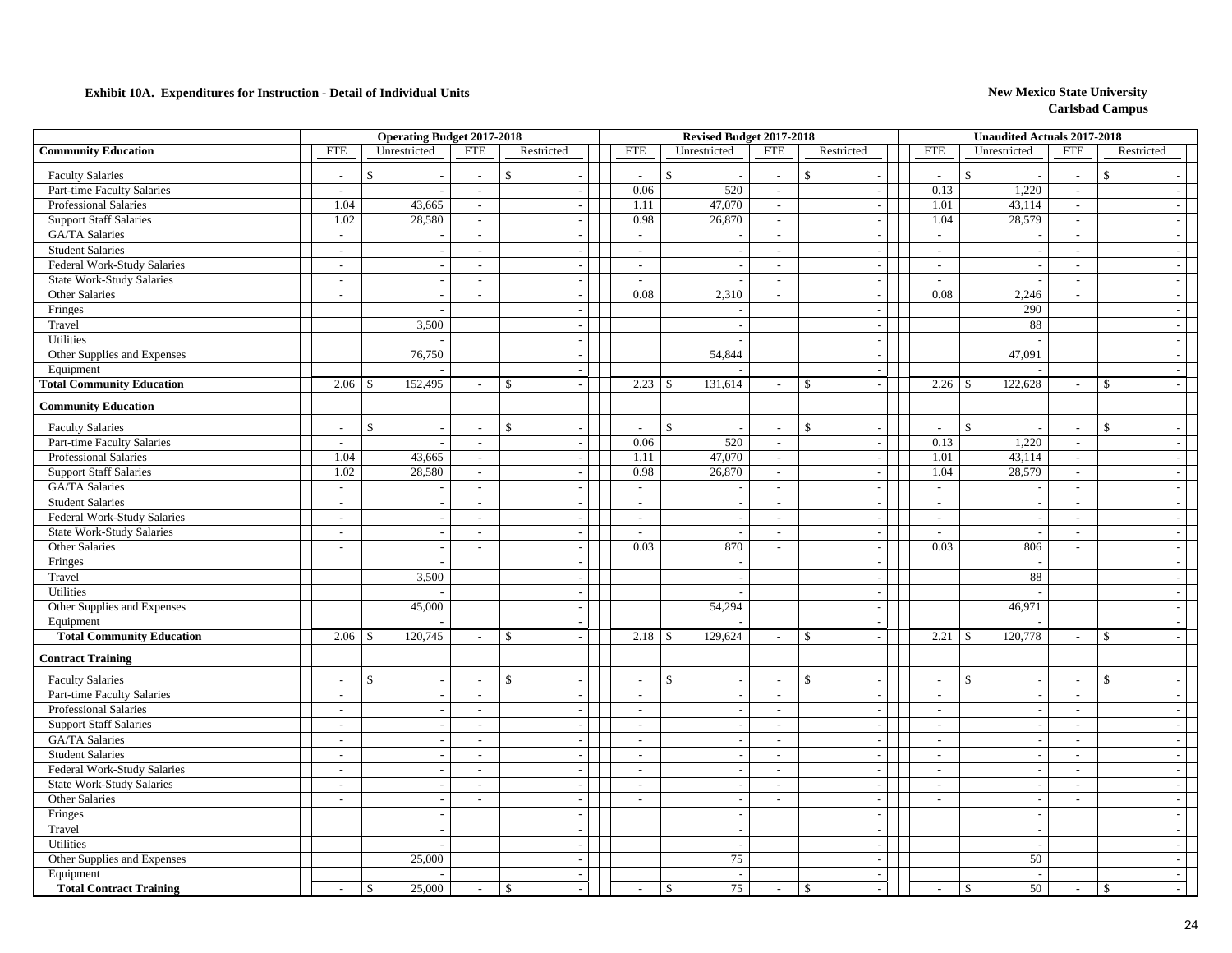|                                  |                          | <b>Operating Budget 2017-2018</b> |                          |            |                          | Revised Budget 2017-2018  |                          |                          |                          | Unaudited Actuals 2017-2018               |                          |            |
|----------------------------------|--------------------------|-----------------------------------|--------------------------|------------|--------------------------|---------------------------|--------------------------|--------------------------|--------------------------|-------------------------------------------|--------------------------|------------|
| <b>Community Education</b>       | <b>FTE</b>               | Unrestricted                      | FTE                      | Restricted | <b>FTE</b>               | Unrestricted              | FTE                      | Restricted               | <b>FTE</b>               | Unrestricted                              | <b>FTE</b>               | Restricted |
| <b>Driver's Education</b>        |                          |                                   |                          |            |                          |                           |                          |                          |                          |                                           |                          |            |
| <b>Faculty Salaries</b>          | $\overline{\phantom{a}}$ | $\overline{\phantom{a}}$<br>J.    | $\overline{\phantom{a}}$ | S.         | $\overline{\phantom{a}}$ | <sup>\$</sup><br><b>.</b> | $\overline{\phantom{0}}$ | $\overline{\phantom{0}}$ | $\overline{\phantom{a}}$ | $\mathcal{S}$<br>$\overline{\phantom{0}}$ | $\overline{\phantom{0}}$ |            |
| Part-time Faculty Salaries       | $\overline{\phantom{a}}$ | $\overline{\phantom{a}}$          | $\overline{\phantom{0}}$ |            | $\overline{\phantom{0}}$ | <b>.</b>                  | $\overline{\phantom{0}}$ | $\overline{\phantom{0}}$ | $\overline{\phantom{a}}$ |                                           | $\overline{\phantom{0}}$ |            |
| <b>Professional Salaries</b>     | $\overline{\phantom{a}}$ | $\overline{\phantom{a}}$          | $\overline{\phantom{a}}$ |            | $\overline{\phantom{a}}$ |                           | $\overline{\phantom{0}}$ |                          | $\overline{\phantom{a}}$ |                                           | $\overline{\phantom{0}}$ |            |
| <b>Support Staff Salaries</b>    | $\overline{\phantom{a}}$ | $\overline{\phantom{a}}$          | $\overline{\phantom{a}}$ |            | $\overline{\phantom{a}}$ | $\overline{\phantom{0}}$  | $\overline{\phantom{a}}$ | $\overline{\phantom{a}}$ | $\overline{\phantom{a}}$ |                                           | $\overline{\phantom{0}}$ |            |
| <b>GA/TA Salaries</b>            | $\sim$                   | $\overline{\phantom{a}}$          | $\overline{\phantom{a}}$ |            | $\overline{\phantom{a}}$ | $\overline{\phantom{0}}$  | $\sim$                   | $\overline{\phantom{a}}$ | $\overline{\phantom{a}}$ |                                           | $\overline{\phantom{0}}$ |            |
| <b>Student Salaries</b>          | $\overline{\phantom{a}}$ | $\overline{\phantom{a}}$          | $\overline{\phantom{a}}$ |            | $\overline{\phantom{a}}$ |                           | $\overline{\phantom{0}}$ | $\overline{\phantom{a}}$ | $\overline{\phantom{a}}$ |                                           | $\overline{\phantom{0}}$ |            |
| Federal Work-Study Salaries      | $\overline{\phantom{0}}$ | $\overline{\phantom{0}}$          | $\overline{\phantom{a}}$ |            | $\overline{\phantom{a}}$ | $\overline{\phantom{a}}$  | $\overline{\phantom{0}}$ | $\overline{\phantom{a}}$ | $\overline{\phantom{a}}$ | ۰                                         | $\overline{\phantom{0}}$ |            |
| <b>State Work-Study Salaries</b> | $\overline{\phantom{0}}$ | $\overline{\phantom{a}}$          | $\overline{\phantom{a}}$ |            | $\overline{\phantom{a}}$ |                           | $\overline{\phantom{0}}$ |                          | $\overline{\phantom{a}}$ |                                           | $\overline{\phantom{0}}$ |            |
| <b>Other Salaries</b>            | $\overline{\phantom{a}}$ | $\overline{\phantom{a}}$          | $\overline{\phantom{0}}$ |            | 0.05                     | 1.440                     | $\overline{\phantom{0}}$ |                          | 0.05                     | 1,440                                     | $\overline{\phantom{0}}$ |            |
| Fringes                          |                          | $\overline{\phantom{a}}$          |                          |            |                          |                           |                          | $\overline{\phantom{a}}$ |                          | 290                                       |                          |            |
| Travel                           |                          | $\overline{\phantom{0}}$          |                          |            |                          |                           |                          | $\overline{\phantom{a}}$ |                          |                                           |                          |            |
| Utilities                        |                          |                                   |                          |            |                          |                           |                          | $\overline{\phantom{a}}$ |                          |                                           |                          |            |
| Other Supplies and Expenses      |                          | 6,750                             |                          |            |                          | 475                       |                          |                          |                          | 70                                        |                          |            |
| Equipment                        |                          | $\overline{\phantom{a}}$          |                          |            |                          |                           |                          | $\overline{\phantom{a}}$ |                          |                                           |                          |            |
| <b>Total Driver's Education</b>  | $\sim$                   | 6,750                             |                          |            | 0.05                     | 1,915                     |                          |                          | 0.05                     | 1,800                                     | $\overline{\phantom{0}}$ |            |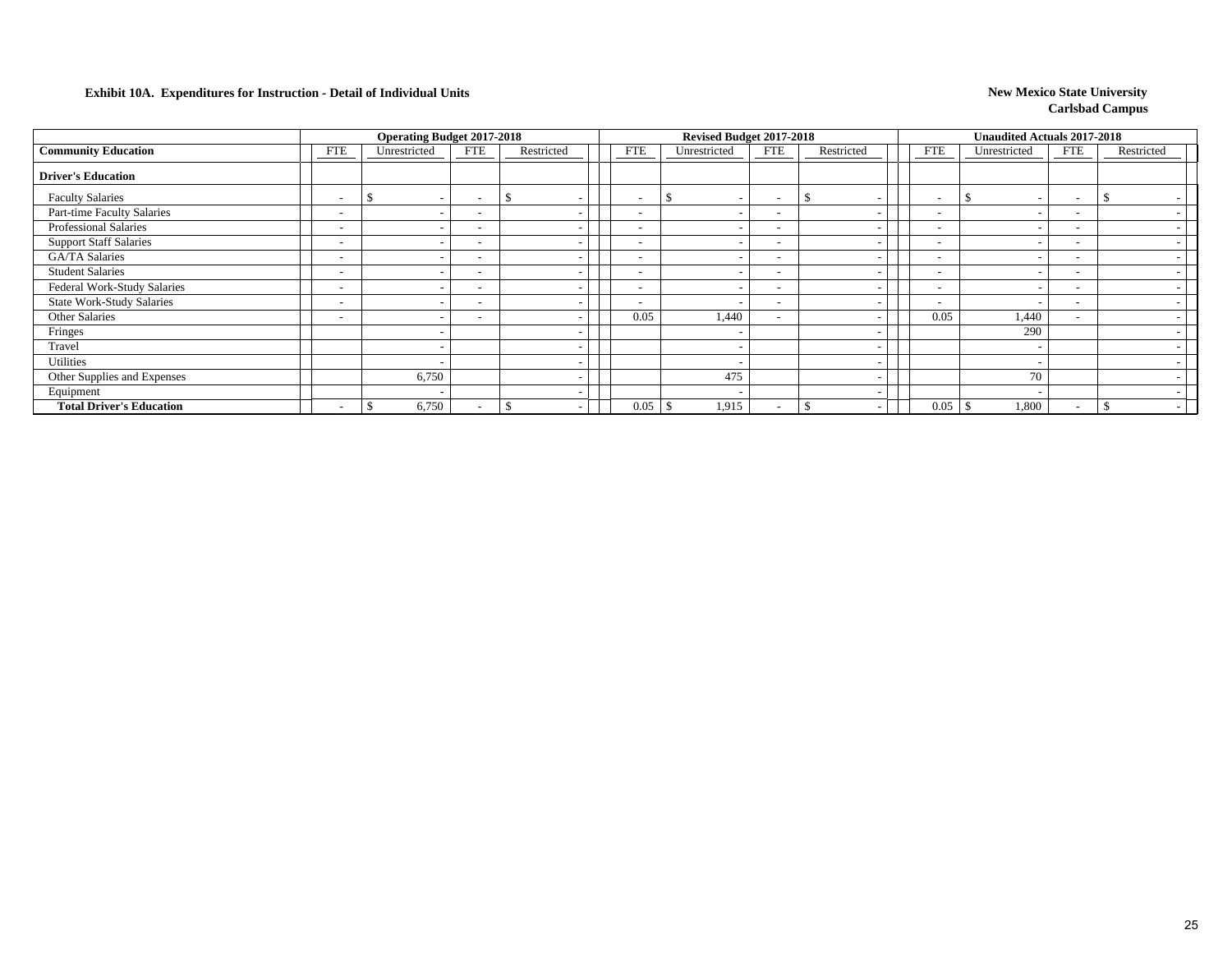|                                               |                          | <b>Operating Budget 2017-2018</b>         |                          |                |                              |              | Revised Budget 2017-2018 |                          |                          |                          | <b>Unaudited Actuals 2017-2018</b> |                          |               |  |
|-----------------------------------------------|--------------------------|-------------------------------------------|--------------------------|----------------|------------------------------|--------------|--------------------------|--------------------------|--------------------------|--------------------------|------------------------------------|--------------------------|---------------|--|
| <b>Preparation/Remedial Instruction</b>       | <b>FTE</b>               | Unrestricted                              | <b>FTE</b>               | Restricted     | <b>FTE</b>                   |              | Unrestricted             | <b>FTE</b>               | Restricted               | <b>FTE</b>               | Unrestricted                       | <b>FTE</b>               | Restricted    |  |
| <b>Faculty Salaries</b>                       |                          | <sup>\$</sup>                             |                          | -\$            | $\overline{\phantom{a}}$     | \$           |                          |                          | <sup>\$</sup>            |                          | \$                                 | $\overline{\phantom{a}}$ | \$            |  |
| Part-time Faculty Salaries                    | $\tilde{\phantom{a}}$    | $\sim$                                    |                          |                | $\overline{\phantom{a}}$     |              |                          | $\overline{\phantom{a}}$ |                          | $\overline{\phantom{a}}$ |                                    | $\overline{\phantom{a}}$ |               |  |
| <b>Professional Salaries</b>                  | $\overline{\phantom{a}}$ | $\overline{a}$                            | 2.99                     | 126,000        | $\overline{\phantom{a}}$     |              |                          | 2.96                     | 126,000                  | $\sim$                   |                                    | 2.67                     | 113.617       |  |
| <b>Support Staff Salaries</b>                 | $\overline{\phantom{a}}$ |                                           | 2.33                     | 65,277         | $\overline{\phantom{a}}$     |              |                          | 2.37                     | 65,277                   | $\overline{\phantom{a}}$ |                                    | 2.11                     | 58,113        |  |
| <b>GA/TA Salaries</b>                         | $\tilde{\phantom{a}}$    |                                           |                          |                | $\overline{\phantom{a}}$     |              |                          | $\sim$                   |                          | $\overline{\phantom{a}}$ |                                    | $\overline{\phantom{a}}$ |               |  |
| <b>Student Salaries</b>                       | $\sim$                   |                                           | 0.09                     | 1,376          | ٠                            |              |                          | 0.09                     | 1,376                    | $\overline{\phantom{a}}$ |                                    | $\overline{\phantom{a}}$ |               |  |
| Federal Work-Study Salaries                   | $\overline{\phantom{a}}$ |                                           |                          |                | $\qquad \qquad \blacksquare$ |              |                          | $\sim$                   |                          | $\overline{\phantom{a}}$ |                                    | $\overline{\phantom{a}}$ |               |  |
| <b>State Work-Study Salaries</b>              | $\tilde{\phantom{a}}$    |                                           |                          |                | ۰                            |              |                          |                          |                          | $\overline{\phantom{a}}$ |                                    | $\overline{\phantom{a}}$ |               |  |
| Other Salaries                                | $\tilde{\phantom{a}}$    |                                           | 0.07                     | 2.000          | $\overline{\phantom{a}}$     |              |                          | 0.07                     | 2.000                    | $\overline{\phantom{a}}$ |                                    | 0.05                     | 1.267         |  |
| Fringes                                       |                          |                                           |                          | 69,275         |                              |              |                          |                          | 71,195                   |                          |                                    |                          | 50,702        |  |
| Travel                                        |                          |                                           |                          | 8,000          |                              |              |                          |                          | 8,000                    |                          |                                    |                          | 8,697         |  |
| Utilities                                     |                          | $\overline{\phantom{a}}$                  |                          |                |                              |              |                          |                          |                          |                          |                                    |                          |               |  |
| Other Supplies and Expenses                   |                          |                                           |                          | 17,929         |                              |              |                          |                          | 16,009                   |                          |                                    |                          | 42,278        |  |
| Equipment                                     |                          |                                           |                          |                |                              |              |                          |                          |                          |                          |                                    |                          |               |  |
| <b>Total Preparation/Remedial Instruction</b> | $\overline{\phantom{a}}$ | $\mathbf{\$}$<br>$\overline{\phantom{a}}$ | 5.48                     | 289,857<br>-\$ | $\overline{\phantom{a}}$     | \$           |                          | 5.49                     | 289,857<br>-S            | $\overline{\phantom{a}}$ | $\mathcal{S}$                      | 4.83                     | 274,674<br>-S |  |
| <b>Adult Basic Education</b>                  |                          |                                           |                          |                |                              |              |                          |                          |                          |                          |                                    |                          |               |  |
| <b>Faculty Salaries</b>                       | $\tilde{\phantom{a}}$    | $\mathbf{\$}$<br>$\overline{\phantom{a}}$ | $\overline{\phantom{a}}$ | $\mathbb{S}$   | $\overline{\phantom{a}}$     | $\mathbb{S}$ |                          | $\overline{\phantom{a}}$ | $\mathbb{S}$             | $\overline{\phantom{a}}$ | $\mathbb{S}$                       | $\sim$                   | $\mathbb{S}$  |  |
| Part-time Faculty Salaries                    |                          |                                           |                          |                | $\qquad \qquad \blacksquare$ |              |                          |                          |                          | $\overline{\phantom{a}}$ |                                    | $\overline{\phantom{a}}$ |               |  |
| <b>Professional Salaries</b>                  | $\tilde{\phantom{a}}$    |                                           | 2.99                     | 126,000        | $\overline{a}$               |              |                          | 2.96                     | 126,000                  | $\overline{\phantom{a}}$ |                                    | 2.67                     | 113,617       |  |
| <b>Support Staff Salaries</b>                 |                          |                                           | 2.33                     | 65,277         | $\overline{\phantom{a}}$     |              |                          | 2.37                     | 65,277                   | $\overline{\phantom{a}}$ |                                    | 2.11                     | 58,113        |  |
| <b>GA/TA Salaries</b>                         | $\overline{\phantom{a}}$ |                                           |                          |                | $\overline{\phantom{a}}$     |              |                          | $\overline{\phantom{a}}$ |                          | $\overline{\phantom{a}}$ |                                    | $\overline{\phantom{a}}$ |               |  |
| <b>Student Salaries</b>                       | $\overline{\phantom{a}}$ |                                           | 0.09                     | 1,376          | $\overline{\phantom{a}}$     |              |                          | 0.09                     | 1,376                    | $\overline{\phantom{a}}$ |                                    | $\overline{\phantom{a}}$ |               |  |
| Federal Work-Study Salaries                   | $\tilde{\phantom{a}}$    |                                           |                          |                | ۰                            |              |                          | $\sim$                   |                          |                          |                                    | $\overline{\phantom{a}}$ |               |  |
| <b>State Work-Study Salaries</b>              | $\sim$                   |                                           |                          |                | $\overline{\phantom{a}}$     |              |                          | $\sim$                   |                          | $\sim$                   |                                    | $\sim$                   |               |  |
| Other Salaries                                | $\blacksquare$           |                                           | 0.07                     | 2,000          | $\overline{\phantom{0}}$     |              |                          | 0.07                     | 2,000                    | $\overline{\phantom{a}}$ |                                    | 0.05                     | 1,267         |  |
| Fringes                                       |                          |                                           |                          | 69,275         |                              |              |                          |                          | 71,195                   |                          |                                    |                          | 50,702        |  |
| Travel                                        |                          |                                           |                          | 8,000          |                              |              |                          |                          | 8,000                    |                          |                                    |                          | 8,697         |  |
| Utilities                                     |                          |                                           |                          |                |                              |              |                          |                          |                          |                          |                                    |                          |               |  |
| Other Supplies and Expenses                   |                          | $\overline{\phantom{a}}$                  |                          | 17,929         |                              |              |                          |                          | 16,009                   |                          |                                    |                          | 42,278        |  |
| Equipment                                     |                          |                                           |                          |                |                              |              |                          |                          |                          |                          |                                    |                          |               |  |
| <b>Total Adult Basic Education</b>            |                          | $\mathcal{S}$<br>$\overline{\phantom{a}}$ | $5.48$ \ \ \$            | 289,857        |                              | \$           |                          | 5.49                     | 289,857<br><sup>\$</sup> |                          | $\mathcal{S}$                      | $4.83 \t3$               | 274,674       |  |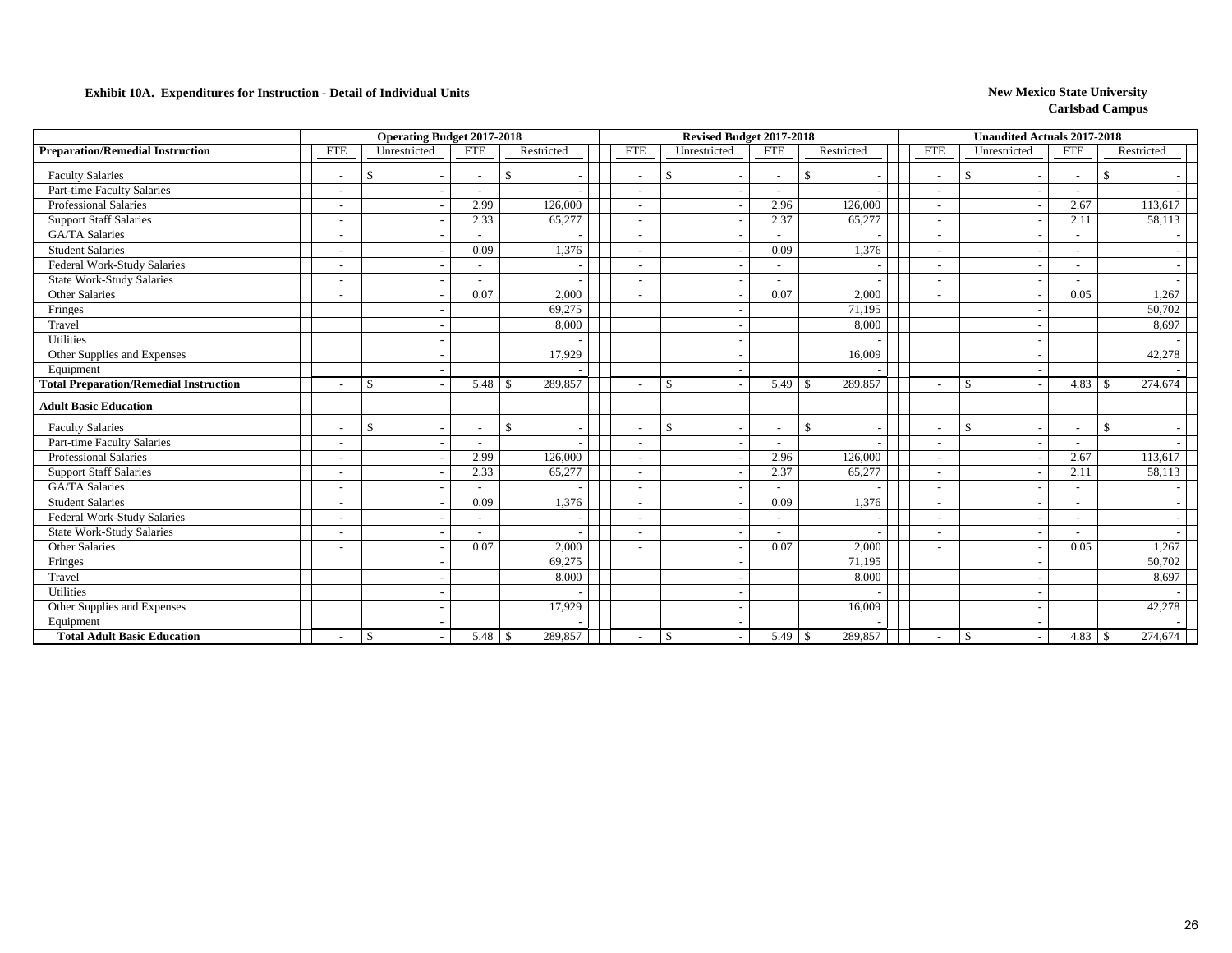### **Exhibit 11. Summary of Expenditures for Academic Support** New Mexico State University

|                                                        |                          |                    | <b>Operating Budget 2017-2018</b> |                          |                            |            |                          |      | Revised Budget 2017-2018 |            |               |            |                          |                    | <b>Unaudited Actuals 2017-2018</b> |                          |    |            |
|--------------------------------------------------------|--------------------------|--------------------|-----------------------------------|--------------------------|----------------------------|------------|--------------------------|------|--------------------------|------------|---------------|------------|--------------------------|--------------------|------------------------------------|--------------------------|----|------------|
|                                                        | <b>FTE</b>               |                    | Unrestricted                      | <b>FTE</b>               |                            | Restricted | <b>FTE</b>               |      | Unrestricted             | <b>FTE</b> |               | Restricted | <b>FTE</b>               |                    | Unrestricted                       | <b>FTE</b>               |    | Restricted |
| <b>Libraries</b>                                       |                          |                    |                                   |                          |                            |            |                          |      |                          |            |               |            |                          |                    |                                    |                          |    |            |
| Library Materials/Acquisitions                         |                          | \$.                | 72,000                            | $\blacksquare$           | \$                         |            |                          | \$   | 73,350                   |            | \$            |            |                          | \$                 | 59,469                             | $\overline{\phantom{a}}$ | -9 |            |
| Library/Media Center                                   | 8.54                     |                    | 243,679                           | $\overline{\phantom{a}}$ |                            |            | 5.59                     |      | 196,642                  |            |               |            | 5.86                     |                    | 207,856                            | $\overline{\phantom{a}}$ |    |            |
| <b>Total Libraries</b>                                 | 8.54                     | $\mathbf{\hat{S}}$ | 315,679                           | $\overline{\phantom{a}}$ | $\mathcal{S}$              |            | 5.59                     |      | 269.992                  | $\sim$     | <sup>\$</sup> |            | 5.86                     | $\mathbf{\hat{S}}$ | 267,325                            | $\overline{\phantom{a}}$ | -S |            |
| <b>Educational Media Services</b>                      |                          |                    |                                   |                          |                            |            |                          |      |                          |            |               |            |                          |                    |                                    |                          |    |            |
| Learning Technologies Center                           | 2.04                     | -\$                | 82,422                            | $\blacksquare$           | \$.                        |            | 2.64                     | £.   | 113,302                  |            | -S            |            | 2.64                     | \$                 | 117,961                            | $\overline{\phantom{a}}$ | -8 |            |
| <b>Total Educational Media Services</b>                | 2.04                     | <sup>\$</sup>      | 82,422                            | $\overline{\phantom{a}}$ | \$                         |            | 2.64                     | \$   | 113,302                  |            | $\mathcal{S}$ |            | 2.64                     | \$                 | 117,961                            | $\overline{\phantom{a}}$ | \$ |            |
| <b>Academic Personnel Development</b>                  |                          |                    |                                   |                          |                            |            |                          |      |                          |            |               |            |                          |                    |                                    |                          |    |            |
| <b>Faculty Development</b>                             |                          | \$                 |                                   | 6.42                     | S.                         | 911,854    | ٠                        | £.   |                          | 9.28       | -8            | 911,854    |                          | \$                 |                                    | 9.75                     |    | 825,801    |
| Roundup                                                |                          |                    |                                   |                          |                            |            |                          |      |                          |            |               |            |                          |                    | 300                                |                          |    |            |
| <b>Total Academic Personnel Development</b>            | $\blacksquare$           | \$                 |                                   | 6.42                     | S                          | 911,854    | ٠                        | \$   |                          | 9.28       |               | 911,854    |                          | \$                 | 300                                | 9.75                     |    | 825,801    |
| <b>Course &amp; Curriculum Development</b>             |                          |                    |                                   |                          |                            |            |                          |      |                          |            |               |            |                          |                    |                                    |                          |    |            |
| Coordinator-Instruction                                | 3.05                     | -\$                | 182,191                           | $\blacksquare$           | <sup>\$</sup>              |            | 3.11                     | . \$ | 168,503                  |            | <sup>\$</sup> |            | 3.25                     | \$                 | 174,450                            |                          | -8 |            |
| <b>Total Course &amp; Curriculum Development</b>       | 3.05                     |                    | 182,191                           | $\overline{\phantom{a}}$ | <sup>\$</sup>              |            | 3.11                     |      | 168,503                  |            | <sup>\$</sup> |            | 3.25                     |                    | 174,450                            |                          | -S |            |
| Other Items Not Included in Exhibit 11A's              |                          |                    |                                   |                          |                            |            |                          |      |                          |            |               |            |                          |                    |                                    |                          |    |            |
| Federal Work-Study Salaries                            | $\overline{\phantom{a}}$ | $\cdot$ \$         |                                   | 0.23                     | -\$                        | 3,700      | $\overline{\phantom{a}}$ | \$.  |                          | 0.11       | l \$          | 1.700      | $\blacksquare$           | \$                 |                                    | 0.28                     |    | 4,515      |
| <b>State Work-Study Salaries</b>                       | $\overline{\phantom{a}}$ |                    |                                   | 0.57                     |                            | 9,100      | ٠                        |      |                          | 1.04       |               | 16,700     | $\overline{\phantom{a}}$ |                    |                                    | 0.37                     |    | 5,976      |
| <b>Fringe Benefits</b>                                 |                          |                    | 138,482                           |                          |                            |            |                          |      | 138,129                  |            |               |            |                          |                    | 138,535                            |                          |    |            |
| <b>Total Other Items Not Included in Exhibit 11A's</b> |                          |                    | 138,482                           | 0.80                     | $\overline{\phantom{0}}$ 5 | 12,800     |                          |      | 138,129                  | 1.15       | l \$          | 18,400     |                          |                    | 138,535                            | 0.65                     |    | 10,491     |
| Net Expense for Academic Support in I&G (Exh 2)        |                          |                    | 718,774                           |                          |                            | 924,654    | 11.34                    |      | 689.926                  |            |               | 930,254    | 11.75                    | \$                 | 698,571                            | $10.40$ \$               |    | 836,292    |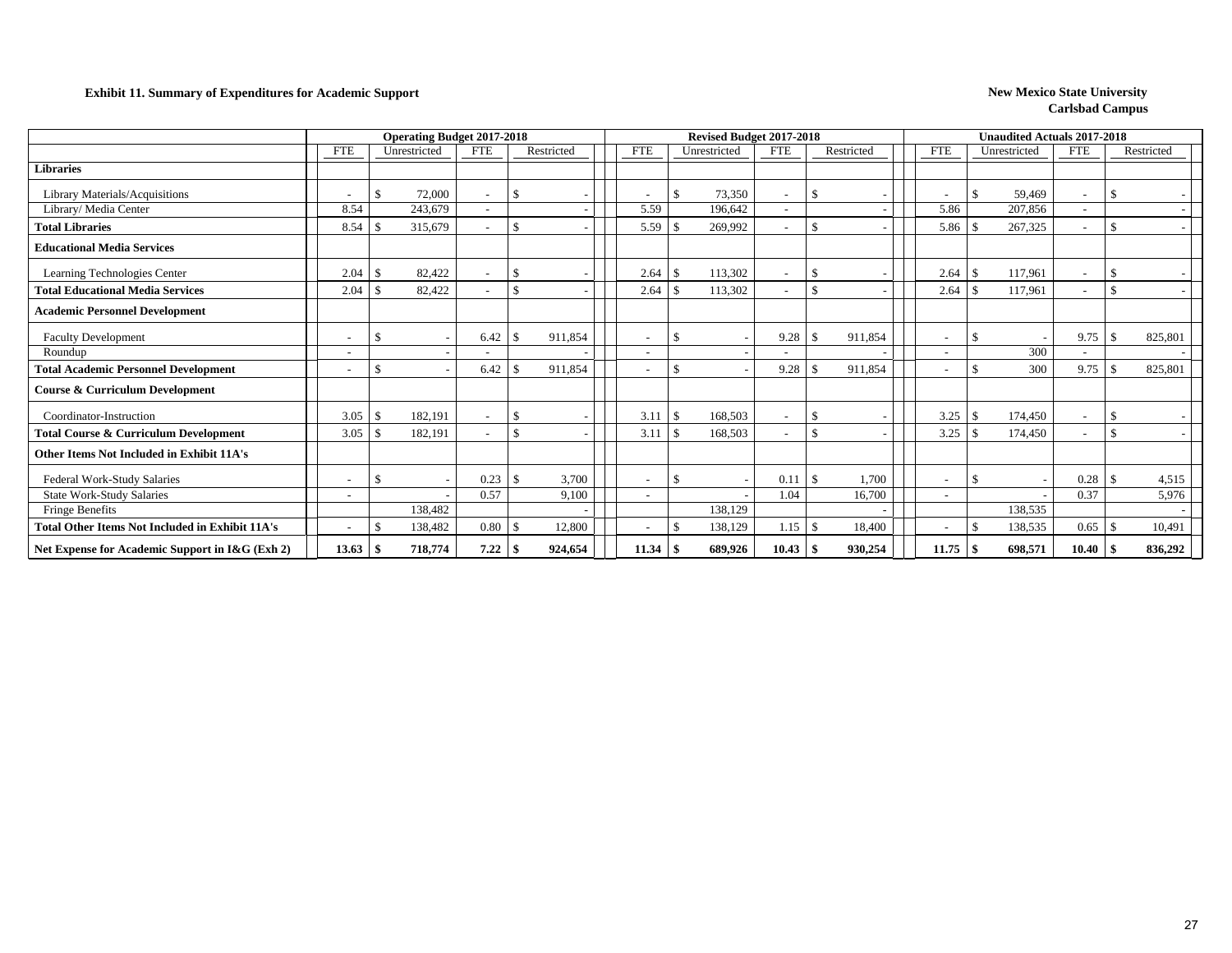### **Exhibit 11. Summary of Academic Support Salaries New Mexico State University New Mexico State University**

|                                            |            | <b>Operating Budget 2017-2018</b> |            |            |            | <b>Revised Budget 2017-2018</b> |            |            |            | <b>Unaudited Actuals 2017-2018</b> |            |            |
|--------------------------------------------|------------|-----------------------------------|------------|------------|------------|---------------------------------|------------|------------|------------|------------------------------------|------------|------------|
| <b>Salaries for Academic Support</b>       | <b>FTE</b> | Unrestricted                      | <b>FTE</b> | Restricted | <b>FTE</b> | Unrestricted                    | <b>FTE</b> | Restricted | <b>FTE</b> | Unrestricted                       | <b>FTE</b> | Restricted |
| <b>Faculty Salaries</b>                    | . 20       | 65.644                            |            |            | 1.25       | 68.194                          |            |            | 1.20       | 65.644                             |            |            |
| Part-time Faculty Salaries                 | 3.25       | 29,526                            |            |            |            |                                 | 0.97       | 9,000      | 0.24       | 2,250                              | 0.96       | 8,892      |
| <b>Professional Salaries</b>               | 4.01       | 168.57                            | 5.23       | 220.108    | 3.99       | 169.621                         | 7.49       | 318,576    | 4.01       | 170.624                            | 7.71       | 328,203    |
| <b>Support Staff Salaries</b>              | 4.77       | 133,793                           | 0.91       | 25,564     | 5.22       | 143,589                         | 0.59       | 16,109     | 5.61       | 154,326                            | 0.74       | 20,413     |
| GA/TA Salaries                             |            |                                   |            |            | 0.05       | 1,785                           |            |            |            |                                    |            |            |
| <b>Student Salaries</b>                    | 0.40       | 6.400                             |            |            | 0.60       | 9.705                           |            |            | 0.37       | 6.020                              |            |            |
| Federal Work-Study Salaries                |            |                                   | 0.23       | 3.700      | 0.03       | 454                             | 0.1        | .700       | 0.07       | 1,114                              | 0.28       | 4,515      |
| <b>State Work-Study Salaries</b>           |            |                                   | 0.57       | 9.100      | 0.08       | 1.292                           | 1.04       | 16,700     | 0.14       | 2,241                              | 0.37       | 5,976      |
| <b>Other Salaries</b>                      |            |                                   | 0.28       | 7.749      | 0.12       | 3,436                           | 0.23       | 6,232      | 0.11       | 3,030                              | 0.34       | 9,215      |
| <b>Total Salaries for Academic Support</b> | 13.63      | 403,934                           | 7.22       | 266,221    | 11.34      | 398,076                         | 10.43      | 368,317    |            | 405,249                            | 10.40      | 377,214    |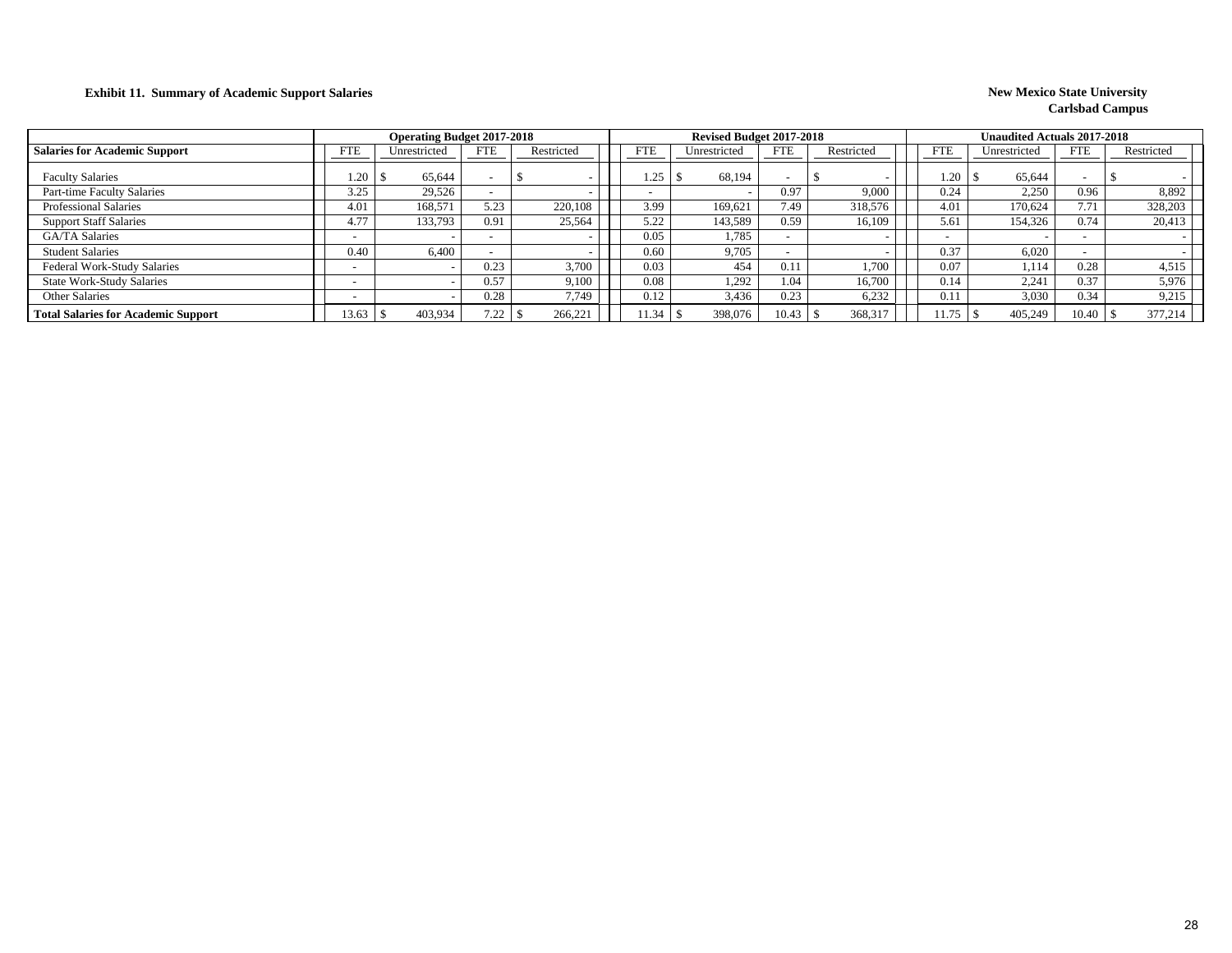### **Exhibit 11. Summary of Academic Support by Expenditure Category New Mexico State University**

|                                              |                          | <b>Operating Budget 2017-2018</b> |            |            |            | Revised Budget 2017-2018 |                          |                 |            | <b>Unaudited Actuals 2017-2018</b> |                          |            |  |
|----------------------------------------------|--------------------------|-----------------------------------|------------|------------|------------|--------------------------|--------------------------|-----------------|------------|------------------------------------|--------------------------|------------|--|
| <b>Summary by Expenditure Category</b>       | <b>FTE</b>               | Unrestricted                      | <b>FTE</b> | Restricted | <b>FTE</b> | Unrestricted             | <b>FTE</b>               | Restricted      | <b>FTE</b> | Unrestricted                       | <b>FTE</b>               | Restricted |  |
| <b>Faculty Salaries</b>                      | .20                      | 65,644                            |            |            | .25        | 68,194                   | $\overline{\phantom{0}}$ |                 | . 20       | 65,644                             | $\overline{\phantom{a}}$ |            |  |
| Part-time Faculty Salaries                   | 3.25                     | 29,526                            |            |            |            |                          | 0.97                     | 9,000           | 0.24       | 2,250                              | 0.96                     | 8,892      |  |
| <b>Professional Salaries</b>                 | 4.01                     | 168,571                           | 5.23       | 220,108    | 3.99       | 169,621                  | 7.49                     | 318,576         | 4.01       | 170,624                            | 7.71                     | 328,203    |  |
| <b>Support Staff Salaries</b>                | 4.77                     | 133,793                           | 0.91       | 25,564     | 5.22       | 143,589                  | 0.59                     | 16,109          | 5.61       | 154,326                            | 0.74                     | 20,413     |  |
| <b>GA/TA Salaries</b>                        |                          |                                   |            |            | 0.05       | 1,785                    |                          |                 |            |                                    | $\overline{\phantom{0}}$ |            |  |
| <b>Student Salaries</b>                      | 0.40                     | 6,400                             |            |            | 0.60       | 9,705                    | $\overline{\phantom{0}}$ |                 | 0.37       | 6,020                              | $\overline{\phantom{0}}$ |            |  |
| Federal Work-Study Salaries                  | -                        |                                   |            |            | 0.03       | 454                      | $\overline{\phantom{a}}$ |                 | 0.07       | 1,114                              | $\overline{\phantom{a}}$ |            |  |
| <b>State Work-Study Salaries</b>             | $\overline{\phantom{0}}$ |                                   |            |            | 0.08       | 1,292                    | $\overline{\phantom{0}}$ |                 | 0.14       | 2,241                              | $\overline{\phantom{a}}$ |            |  |
| <b>Other Salaries</b>                        | ٠                        |                                   | 0.28       | 7,749      | 0.12       | 3,436                    | 0.23                     | 6,232           | 0.11       | 3,030                              | 0.34                     | 9,215      |  |
| Fringes                                      |                          |                                   |            | 89,999     |            |                          |                          | 123,548         |            |                                    |                          | 127,669    |  |
| Travel                                       |                          | 22,000                            |            | 50,000     |            | 10.690                   |                          | 63,290          |            | 11,973                             |                          | 89,005     |  |
| <b>Utilities</b>                             |                          |                                   |            |            |            |                          |                          |                 |            |                                    |                          |            |  |
| Other Supplies and Expenses                  |                          | 154,358                           |            | 518,434    |            | 143,031                  |                          | 307,704         |            | 142,814                            |                          | 212,356    |  |
| Equipment                                    |                          |                                   |            |            |            |                          |                          | 67,395          |            |                                    |                          | 30,048     |  |
| <b>Total Summary by Expenditure Category</b> | 13.63                    | 580,292                           | 6.42       | 911,854    | 11.34      | 551,797                  | 9.28                     | 911,854<br>- 75 | 11.75      | 560,036                            | 9.75                     | 825,801    |  |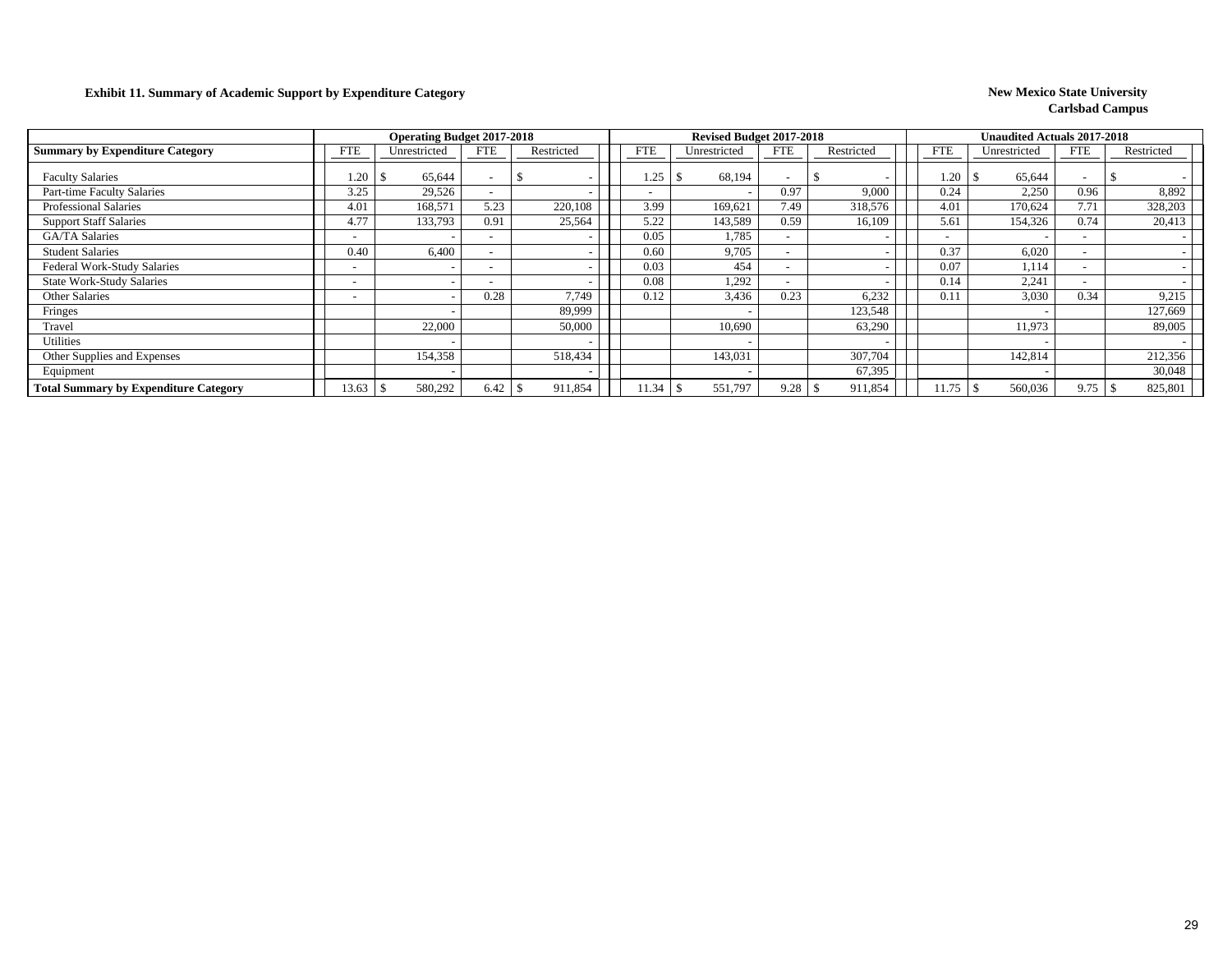|                                             |                          | <b>Operating Budget 2017-2018</b> |                          |                                         |                             | Revised Budget 2017-2018 |                          |                                |                          | <b>Unaudited Actuals 2017-2018</b> |                             |                          |
|---------------------------------------------|--------------------------|-----------------------------------|--------------------------|-----------------------------------------|-----------------------------|--------------------------|--------------------------|--------------------------------|--------------------------|------------------------------------|-----------------------------|--------------------------|
| <b>Libraries</b>                            | <b>FTE</b>               | Unrestricted                      | <b>FTE</b>               | Restricted                              | <b>FTE</b>                  | Unrestricted             | <b>FTE</b>               | Restricted                     | <b>FTE</b>               | Unrestricted                       | <b>FTE</b>                  | Restricted               |
| <b>Faculty Salaries</b>                     | 1.20                     | 65,644<br>$\mathcal{S}$           | $\sim$                   | $\mathbf S$                             | 1.20                        | 65,644<br>\$             | $\overline{\phantom{a}}$ | \$<br>$\sim$                   | $1.20 \pm$ \$            | 65,644                             | $\sim$                      | $\mathcal{S}$            |
| Part-time Faculty Salaries                  | 3.25                     | 29,526                            | $\mathbb{Z}^2$           | $\sim$                                  | $\mathbb{Z}^+$              |                          | $\overline{\phantom{a}}$ | $\sim$                         | $\sim$                   |                                    | $\overline{\phantom{a}}$    |                          |
| Professional Salaries                       | $\sim$                   |                                   | $\blacksquare$           | $\sim$                                  | $\sim$                      |                          | $\sim$                   | $\blacksquare$                 | $\blacksquare$           |                                    | $\sim$                      |                          |
| <b>Support Staff Salaries</b>               | 3.69                     | 103,609                           | $\mathcal{L}$            | $\sim$                                  | 4.27                        | 117,384                  | $\sim$                   | $\blacksquare$                 | 4.53                     | 124,437                            | $\sim$                      |                          |
| <b>GA/TA Salaries</b>                       | $\overline{a}$           |                                   | $\overline{a}$           | $\sim$                                  | $\mathcal{L}^{\mathcal{A}}$ |                          | $\sim$                   | $\sim$                         | $\sim$                   |                                    | $\sim$                      |                          |
| <b>Student Salaries</b>                     | 0.40                     | 6,400                             | $\mathbb{Z}^+$           | $\sim$                                  | 0.09                        | 1,485                    | $\sim$                   | $\sim$                         | 0.06                     | 990                                | $\mathbb{Z}^2$              |                          |
| Federal Work-Study Salaries                 | $\overline{\phantom{a}}$ |                                   | $\overline{\phantom{a}}$ | $\sim$                                  | 0.03                        | 454                      | $\overline{\phantom{a}}$ | $\blacksquare$                 | 0.07                     | 1,114                              | $\overline{\phantom{a}}$    |                          |
| <b>State Work-Study Salaries</b>            | $\sim$                   | $\sim$                            | $\sim$                   | $\sim$                                  | $\sim$                      | $\overline{\phantom{a}}$ | $\sim$                   | $\overline{\phantom{a}}$       | $\overline{\phantom{a}}$ |                                    | $\sim$                      | $\sim$                   |
| Other Salaries                              | $\overline{a}$           | $\sim$                            | $\overline{\phantom{a}}$ | $\overline{\phantom{a}}$                | $\sim$                      | $\overline{\phantom{a}}$ | $\sim$                   | $\sim$                         | $\overline{a}$           | 91                                 | $\sim$                      | $\overline{\phantom{a}}$ |
| Fringes                                     |                          |                                   |                          | $\overline{\phantom{a}}$                |                             |                          |                          | $\overline{\phantom{a}}$       |                          |                                    |                             |                          |
| Travel                                      |                          | 7,000                             |                          | $\sim$                                  |                             | 4,912                    |                          | $\overline{\phantom{a}}$       |                          | 3,762                              |                             |                          |
| Utilities                                   |                          |                                   |                          | $\sim$                                  |                             |                          |                          | $\sim$                         |                          |                                    |                             |                          |
| Other Supplies and Expenses                 |                          | 103,500                           |                          | $\sim$                                  |                             | 80,113                   |                          | $\sim$                         |                          | 71,287                             |                             |                          |
| Equipment                                   |                          |                                   |                          | $\sim$                                  |                             |                          |                          | $\mathcal{L}_{\mathcal{A}}$    |                          |                                    |                             | $\sim$                   |
| <b>Total Libraries</b>                      | 8.54                     | 315,679<br>-S                     | $\overline{a}$           | \$.                                     | 5.59                        | 269,992<br>\$            | $\sim$                   | \$<br>$\overline{a}$           | 5.86                     | 267,325<br>-\$                     | $\sim$                      | $\mathcal{S}$            |
| <b>Library Materials/Acquisitions</b>       |                          |                                   |                          |                                         |                             |                          |                          |                                |                          |                                    |                             |                          |
| <b>Faculty Salaries</b>                     |                          | $\mathbb{S}$                      |                          | \$                                      | $\overline{a}$              | \$                       | $\overline{a}$           | \$<br>$\overline{\phantom{a}}$ |                          | \$                                 |                             | $\mathbf{s}$             |
| Part-time Faculty Salaries                  | $\sim$                   | $\sim$                            | $\sim$                   | $\sim$                                  | $\sim$                      | $\overline{\phantom{a}}$ | $\sim$                   | $\mathbb{Z}^2$                 | $\sim$                   | $\sim$                             | $\sim$                      | $\sim$                   |
| <b>Professional Salaries</b>                | $\mathcal{L}$            | $\sim$                            | $\overline{\phantom{a}}$ | $\sim$                                  | $\overline{\phantom{a}}$    |                          | $\sim$                   | $\sim$                         | $\overline{\phantom{a}}$ |                                    | $\sim$                      |                          |
| <b>Support Staff Salaries</b>               | $\sim$                   | $\overline{\phantom{a}}$          | $\mathbf{r}$             | $\sim$                                  | $\overline{\phantom{a}}$    | $\overline{\phantom{a}}$ | $\sim$                   | $\blacksquare$                 | $\bar{a}$                | $\overline{a}$                     | $\sim$                      |                          |
| GA/TA Salaries                              | $\overline{a}$           | $\mathcal{L}_{\mathcal{A}}$       | $\blacksquare$           | $\sim$                                  | $\sim$                      |                          | $\sim$                   | $\overline{\phantom{a}}$       | $\overline{a}$           | $\sim$                             | $\sim$                      |                          |
| <b>Student Salaries</b>                     | $\sim$                   | $\overline{\phantom{a}}$          | $\sim$                   | $\sim$                                  | $\sim$                      |                          | $\sim$                   | $\sim$                         | $\sim$                   | $\sim$                             | $\sim$                      |                          |
| Federal Work-Study Salaries                 | $\sim$                   | $\sim$                            | $\sim$                   | $\sim$                                  | $\mathbb{L}^+$              |                          | $\sim$                   | $\sim$                         | $\sim$                   |                                    | $\sim$                      |                          |
| <b>State Work-Study Salaries</b>            | $\overline{\phantom{a}}$ | $\overline{\phantom{a}}$          | $\sim$                   | $\sim$                                  | $\overline{\phantom{a}}$    |                          | $\sim$                   | $\mathcal{L}_{\mathcal{A}}$    | $\overline{a}$           |                                    | $\overline{\phantom{a}}$    | $\sim$                   |
| Other Salaries                              | $\sim$                   | $\sim$                            | $\overline{\phantom{a}}$ | $\sim$                                  | $\sim$                      | $\overline{\phantom{a}}$ | $\sim$                   | $\mathcal{L}_{\mathcal{A}}$    | $\blacksquare$           | $\overline{\phantom{a}}$           | $\sim$                      | $\sim$                   |
| Fringes                                     |                          | $\sim$                            |                          |                                         |                             |                          |                          | $\sim$                         |                          |                                    |                             |                          |
| Travel                                      |                          | $\sim$                            |                          |                                         |                             |                          |                          | $\blacksquare$                 |                          |                                    |                             |                          |
| Utilities                                   |                          | $\overline{a}$                    |                          | $\sim$                                  |                             |                          |                          | $\blacksquare$                 |                          |                                    |                             |                          |
| Other Supplies and Expenses                 |                          | 72,000                            |                          | $\sim$                                  |                             | 73,350                   |                          | $\sim$                         |                          | 59,469                             |                             |                          |
| Equipment                                   |                          |                                   |                          | $\sim$                                  |                             |                          |                          | $\mathcal{L}_{\mathcal{A}}$    |                          |                                    |                             |                          |
| <b>Total Library Materials/Acquisitions</b> | $\overline{\phantom{a}}$ | 72,000<br>$\mathcal{S}$           | $\sim$                   | $\mathbf S$<br>$\overline{\phantom{a}}$ | $\overline{\phantom{a}}$    | $\mathbb{S}$<br>73,350   | $\overline{\phantom{a}}$ | \$<br>$\blacksquare$           | $\overline{a}$           | $\mathbf{\hat{S}}$<br>59,469       | $\mathcal{L}_{\mathcal{A}}$ | $\mathbf{\hat{s}}$       |
| <b>Library/Media Center</b>                 |                          |                                   |                          |                                         |                             |                          |                          |                                |                          |                                    |                             |                          |
| <b>Faculty Salaries</b>                     | 1.20                     | $\mathbf{\hat{S}}$<br>65,644      | $\sim$                   | $\mathbb{S}$                            | 1.20                        | \$<br>65,644             | $\sim$                   | \$                             | 1.20                     | $\vert$ \$<br>65,644               | $\sim$                      | $\mathbf S$              |
| Part-time Faculty Salaries                  | 3.25                     | 29,526                            | $\overline{\phantom{a}}$ |                                         | $\sim$                      |                          | $\sim$                   | $\sim$                         | $\overline{\phantom{a}}$ |                                    | $\overline{\phantom{a}}$    |                          |
| <b>Professional Salaries</b>                | $\sim$                   |                                   | $\sim$                   | $\sim$                                  | $\sim$                      |                          | $\sim$                   | $\mathbb{L}$                   | $\sim$                   | $\overline{\phantom{a}}$           | $\sim$                      | $\sim$                   |
| <b>Support Staff Salaries</b>               | 3.69                     | 103,609                           | $\overline{\phantom{a}}$ | $\overline{\phantom{a}}$                | 4.27                        | 117,384                  | $\sim$                   | $\blacksquare$                 | 4.53                     | 124,437                            | $\sim$                      |                          |
| GA/TA Salaries                              | $\overline{\phantom{a}}$ |                                   | $\overline{\phantom{a}}$ | $\sim$                                  | $\overline{a}$              |                          | $\overline{\phantom{a}}$ | $\blacksquare$                 | $\overline{a}$           |                                    | $\sim$                      |                          |
| <b>Student Salaries</b>                     | 0.40                     | 6,400                             | $\mathcal{L}$            | $\sim$                                  | 0.09                        | 1,485                    | $\sim$                   | $\bar{\phantom{a}}$            | 0.06                     | 990                                | $\mathbb{Z}^2$              | $\overline{\phantom{a}}$ |
| Federal Work-Study Salaries                 | $\overline{a}$           |                                   | $\overline{a}$           | $\sim$                                  | 0.03                        | 454                      | $\sim$                   | $\sim$                         | 0.07                     | 1,114                              | $\mathbb{Z}^2$              |                          |
| <b>State Work-Study Salaries</b>            | $\overline{\phantom{a}}$ | $\sim$                            | $\sim$                   | $\sim$                                  | $\sim$                      | $\overline{\phantom{a}}$ | $\sim$                   | $\blacksquare$                 | $\sim$                   |                                    | $\overline{\phantom{a}}$    |                          |
| Other Salaries                              | $\sim$                   | $\sim$                            | $\sim$                   | $\overline{\phantom{a}}$                | $\sim$                      | $\overline{\phantom{a}}$ | $\overline{\phantom{a}}$ | $\mathbb{Z}^2$                 | $\sim$                   | 91                                 | $\sim$                      | $\sim$                   |
| Fringes                                     |                          | $\sim$                            |                          | $\sim$                                  |                             |                          |                          | $\sim$                         |                          |                                    |                             |                          |
| Travel                                      |                          | 7,000                             |                          |                                         |                             | 4,912                    |                          | $\blacksquare$                 |                          | 3,762                              |                             |                          |
| Utilities                                   |                          |                                   |                          |                                         |                             |                          |                          | $\sim$                         |                          |                                    |                             |                          |
| Other Supplies and Expenses                 |                          | 31,500                            |                          | $\sim$                                  |                             | 6,763                    |                          | $\sim$                         |                          | 11,818                             |                             |                          |
| Equipment                                   |                          |                                   |                          | $\sim$                                  |                             |                          |                          | $\sim$                         |                          |                                    |                             | $\sim$                   |
| <b>Total Library/Media Center</b>           | 8.54                     | 243,679<br>-8                     |                          | $\mathbf{\hat{S}}$                      | 5.59                        | 196,642<br>\$            |                          | \$<br>$\sim$                   | 5.86                     | 207,856<br><sup>\$</sup>           |                             | $\mathbf{s}$             |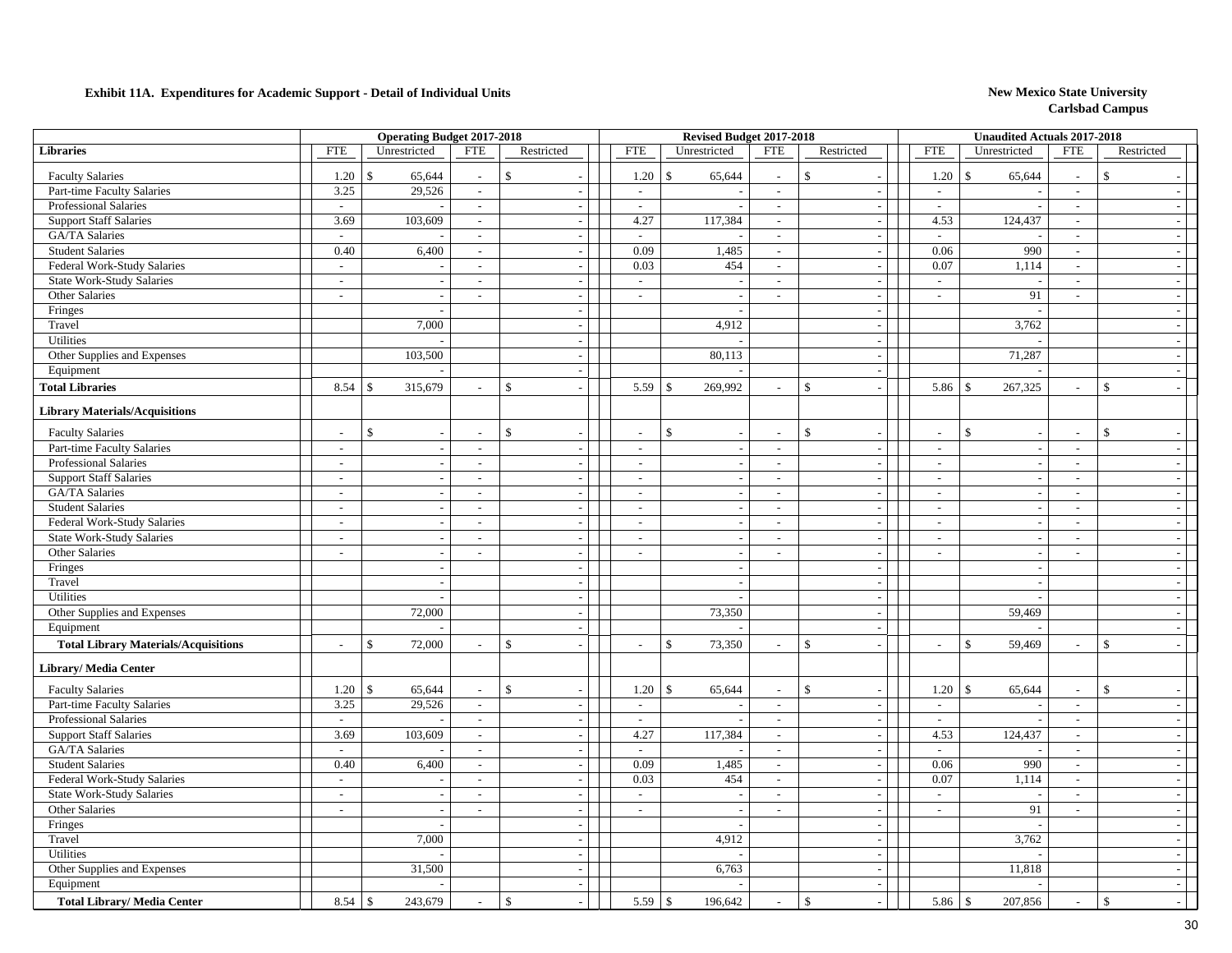|                                           |                          | <b>Operating Budget 2017-2018</b> |                          |               |                          | Revised Budget 2017-2018 |                          |                          |                          | <b>Unaudited Actuals 2017-2018</b> |                          |               |
|-------------------------------------------|--------------------------|-----------------------------------|--------------------------|---------------|--------------------------|--------------------------|--------------------------|--------------------------|--------------------------|------------------------------------|--------------------------|---------------|
| <b>Educational Media Services</b>         | <b>FTE</b>               | Unrestricted                      | <b>FTE</b>               | Restricted    | <b>FTE</b>               | Unrestricted             | <b>FTE</b>               | Restricted               | <b>FTE</b>               | Unrestricted                       | <b>FTE</b>               | Restricted    |
| <b>Faculty Salaries</b>                   |                          | \$                                |                          | $\mathcal{S}$ | 0.01                     | 300<br>\$                |                          | \$                       |                          | <sup>\$</sup>                      | $\overline{\phantom{a}}$ | -\$           |
| Part-time Faculty Salaries                |                          |                                   |                          |               | $\sim$                   |                          |                          | $\overline{\phantom{a}}$ | 0.08                     | 750                                | $\sim$                   |               |
| <b>Professional Salaries</b>              | 0.96                     | 40,238                            |                          |               | 0.97                     | 41,288                   | $\sim$                   | $\overline{\phantom{a}}$ | 0.97                     | 41,404                             | $\sim$                   |               |
| <b>Support Staff Salaries</b>             | 1.08                     | 30,184                            |                          |               | 0.95                     | 26,205                   | $\sim$                   |                          | 1.04                     | 28,700                             | $\sim$                   |               |
| <b>GA/TA Salaries</b>                     | $\sim$                   |                                   |                          |               | $\overline{a}$           |                          | $\overline{\phantom{a}}$ |                          |                          |                                    | $\sim$                   |               |
| <b>Student Salaries</b>                   | $\overline{\phantom{a}}$ |                                   |                          |               | 0.51                     | 8,220                    | $\sim$                   |                          | 0.31                     | 5,030                              | $\sim$                   |               |
| Federal Work-Study Salaries               | $\overline{\phantom{a}}$ | $\overline{\phantom{a}}$          |                          |               | $\overline{\phantom{0}}$ |                          | $\overline{\phantom{a}}$ | $\overline{\phantom{a}}$ |                          |                                    | $\overline{\phantom{0}}$ |               |
| <b>State Work-Study Salaries</b>          | $\sim$                   |                                   |                          |               | 0.08                     | 1,292                    | $\sim$                   |                          | 0.14                     | 2,241                              | $\overline{\phantom{a}}$ |               |
| Other Salaries                            |                          |                                   |                          |               | 0.12                     | 3,436                    |                          |                          | 0.10                     | 2,639                              |                          |               |
| Fringes                                   |                          |                                   |                          |               |                          |                          |                          | $\overline{\phantom{a}}$ |                          |                                    |                          |               |
| Travel                                    |                          | 3,500                             |                          |               |                          | 1,628                    |                          | $\overline{\phantom{a}}$ |                          | 1,909                              |                          |               |
| Utilities                                 |                          |                                   |                          |               |                          |                          |                          |                          |                          |                                    |                          |               |
| Other Supplies and Expenses               |                          | 8,500                             |                          |               |                          | 30,933                   |                          | $\overline{\phantom{a}}$ |                          | 35,288                             |                          |               |
| Equipment                                 |                          |                                   |                          |               |                          |                          |                          |                          |                          |                                    |                          |               |
| <b>Total Educational Media Services</b>   | 2.04                     | 82,422<br><sup>\$</sup>           |                          | \$            | 2.64                     | 113,302<br>$\mathbb{S}$  | $\overline{\phantom{a}}$ | $\mathbb{S}$             | 2.64                     | 117,961<br>-\$                     | $\overline{\phantom{a}}$ | $\mathcal{S}$ |
| <b>Learning Technologies Center</b>       |                          |                                   |                          |               |                          |                          |                          |                          |                          |                                    |                          |               |
| <b>Faculty Salaries</b>                   |                          | <sup>\$</sup>                     |                          | <sup>\$</sup> | 0.01                     | $\mathbb{S}$<br>300      |                          | \$                       | $\overline{\phantom{a}}$ | <sup>\$</sup>                      | $\overline{\phantom{a}}$ | \$            |
| Part-time Faculty Salaries                |                          |                                   |                          |               |                          |                          |                          | $\overline{\phantom{a}}$ | 0.08                     | 750                                | $\sim$                   |               |
| <b>Professional Salaries</b>              | 0.96                     | 40,238                            |                          |               | 0.97                     | 41,288                   | $\sim$                   | $\overline{\phantom{a}}$ | 0.97                     | 41,404                             | $\overline{\phantom{a}}$ |               |
| <b>Support Staff Salaries</b>             | 1.08                     | 30,184                            |                          |               | 0.95                     | 26,205                   | $\sim$                   |                          | 1.04                     | 28,700                             | $\sim$                   |               |
| <b>GA/TA Salaries</b>                     | $\overline{\phantom{a}}$ |                                   |                          |               | $\overline{\phantom{a}}$ |                          | $\overline{\phantom{a}}$ |                          |                          |                                    | $\overline{\phantom{a}}$ |               |
| <b>Student Salaries</b>                   | $\overline{\phantom{a}}$ | $\overline{\phantom{a}}$          |                          |               | 0.51                     | 8,220                    | $\sim$                   |                          | 0.31                     | 5,030                              | $\sim$                   |               |
| Federal Work-Study Salaries               | $\overline{\phantom{a}}$ | $\overline{\phantom{a}}$          | $\overline{\phantom{a}}$ |               | $\overline{\phantom{a}}$ |                          | $\overline{\phantom{a}}$ | $\overline{\phantom{a}}$ | $\overline{\phantom{a}}$ |                                    | $\overline{\phantom{a}}$ |               |
| <b>State Work-Study Salaries</b>          | $\overline{\phantom{a}}$ | $\overline{\phantom{a}}$          | ۰                        |               | 0.08                     | 1,292                    | $\sim$                   | $\overline{\phantom{a}}$ | 0.14                     | 2,241                              | $\sim$                   |               |
| Other Salaries                            |                          |                                   |                          |               | 0.12                     | 3,436                    |                          | $\overline{a}$           | 0.10                     | 2,639                              | $\sim$                   |               |
| Fringes                                   |                          |                                   |                          |               |                          |                          |                          | $\overline{\phantom{a}}$ |                          |                                    |                          |               |
| Travel                                    |                          | 3,500                             |                          |               |                          | 1.628                    |                          | $\overline{\phantom{a}}$ |                          | 1,909                              |                          |               |
| <b>Utilities</b>                          |                          |                                   |                          |               |                          |                          |                          | $\overline{\phantom{a}}$ |                          |                                    |                          |               |
| Other Supplies and Expenses               |                          | 8,500                             |                          |               |                          | 30,933                   |                          |                          |                          | 35,288                             |                          |               |
| Equipment                                 |                          |                                   |                          |               |                          |                          |                          |                          |                          |                                    |                          |               |
| <b>Total Learning Technologies Center</b> |                          | 82,422                            |                          | \$            |                          | 113,302                  |                          | $\mathbb{S}$             | 2.64                     | $\mathcal{S}$<br>117,961           |                          | \$            |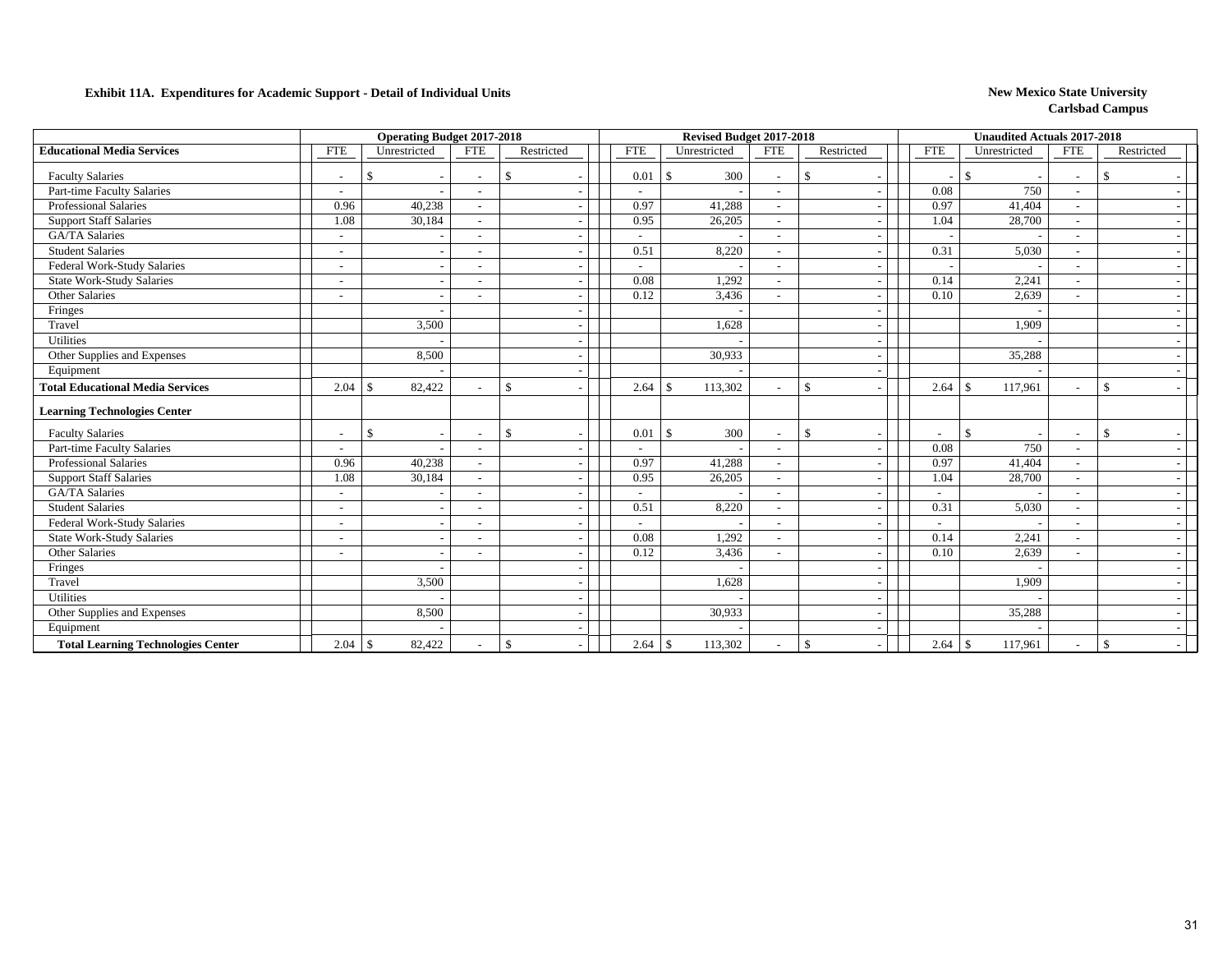|                                             |                             | <b>Operating Budget 2017-2018</b> |                             |                          |                          | Revised Budget 2017-2018       |                             |                               |                             | <b>Unaudited Actuals 2017-2018</b> |                          |                               |
|---------------------------------------------|-----------------------------|-----------------------------------|-----------------------------|--------------------------|--------------------------|--------------------------------|-----------------------------|-------------------------------|-----------------------------|------------------------------------|--------------------------|-------------------------------|
| <b>Academic Personnel Development</b>       | <b>FTE</b>                  | Unrestricted                      | <b>FTE</b>                  | Restricted               | <b>FTE</b>               | Unrestricted                   | <b>FTE</b>                  | Restricted                    | <b>FTE</b>                  | Unrestricted                       | <b>FTE</b>               | Restricted                    |
| <b>Faculty Salaries</b>                     | $\overline{\phantom{a}}$    | \$<br>$\overline{\phantom{a}}$    | $\overline{\phantom{a}}$    | $\mathbf{\hat{S}}$       | $\overline{\phantom{a}}$ | \$                             | $\overline{\phantom{a}}$    | \$                            | $\overline{\phantom{a}}$    | \$                                 | $\sim$                   | $\mathcal{S}$                 |
| Part-time Faculty Salaries                  | $\overline{a}$              | $\sim$                            | $\sim$                      |                          | $\overline{\phantom{a}}$ | $\sim$                         | 0.97                        | 9,000                         | $\sim$                      | $\overline{a}$                     | 0.96                     | 8,892                         |
| Professional Salaries                       | $\overline{\phantom{a}}$    | $\mathcal{L}_{\mathcal{A}}$       | 5.23                        | 220,108                  | $\blacksquare$           | $\overline{\phantom{a}}$       | 7.49                        | 318,576                       | $\sim$                      | $\sim$                             | 7.71                     | 328,203                       |
| <b>Support Staff Salaries</b>               | $\sim$                      | $\sim$                            | 0.91                        | 25,564                   | $\sim$                   |                                | 0.59                        | 16,109                        | $\sim$                      | $\overline{\phantom{a}}$           | 0.74                     | 20,413                        |
| GA/TA Salaries                              | $\mathbb{Z}^2$              | $\sim$                            | $\sim$                      |                          | $\overline{a}$           |                                | $\mathbb{Z}^2$              |                               | $\sim$                      | $\sim$                             | $\sim$                   |                               |
| <b>Student Salaries</b>                     | $\mathcal{L}_{\mathcal{A}}$ | $\sim$                            | $\sim$                      | $\sim$                   | $\sim$                   | $\overline{\phantom{a}}$       | $\sim$                      | $\sim$                        | $\sim$                      | $\overline{\phantom{a}}$           | $\sim$                   |                               |
| Federal Work-Study Salaries                 | $\sim$                      | $\sim$                            | $\overline{\phantom{a}}$    | $\overline{\phantom{a}}$ | $\overline{\phantom{a}}$ | $\overline{\phantom{a}}$       | $\sim$                      | $\sim$                        | $\sim$                      | $\sim$                             | $\sim$                   |                               |
| <b>State Work-Study Salaries</b>            | $\sim$                      | $\mathbb{Z}^2$                    | $\sim$                      | $\sim$                   | $\sim$                   | $\overline{a}$                 | $\sim$                      | $\sim$                        | $\sim$                      | $\sim$                             | $\sim$                   |                               |
| Other Salaries                              | $\overline{a}$              | $\sim$                            | 0.28                        | 7,749                    | $\overline{a}$           | $\overline{\phantom{a}}$       | 0.23                        | 6,232                         | $\sim$                      | $\sim$                             | 0.34                     | 9,215                         |
| Fringes                                     |                             | $\overline{\phantom{a}}$          |                             | 89,999                   |                          | $\overline{\phantom{a}}$       |                             | 123,548                       |                             | $\sim$                             |                          | 127,669                       |
| Travel                                      |                             | $\sim$                            |                             | 50,000                   |                          |                                |                             | 63,290                        |                             | $\sim$                             |                          | 89,005                        |
| Utilities                                   |                             | $\mathcal{L}$                     |                             |                          |                          | $\overline{\phantom{a}}$       |                             |                               |                             | $\sim$                             |                          |                               |
| Other Supplies and Expenses                 |                             | $\sim$                            |                             | 518,434                  |                          | $\overline{\phantom{a}}$       |                             | 307,704                       |                             | 300                                |                          | 212,356                       |
| Equipment                                   |                             | $\mathcal{L}_{\mathcal{A}}$       |                             |                          |                          |                                |                             | 67,395                        |                             | $\overline{\phantom{a}}$           |                          | 30,048                        |
| <b>Total Academic Personnel Development</b> | $\overline{a}$              | $\mathbf{\$}$<br>$\overline{a}$   | 6.42                        | 911,854<br>$\mathcal{S}$ | $\sim$                   | $\mathbb{S}$                   | 9.28                        | $\mathbb{S}$<br>911,854       | $\sim$                      | 300<br>\$                          | 9.75                     | 825,801<br><sup>\$</sup>      |
| <b>Faculty Development</b>                  |                             |                                   |                             |                          |                          |                                |                             |                               |                             |                                    |                          |                               |
| <b>Faculty Salaries</b>                     | $\overline{a}$              | \$<br>$\sim$                      |                             | \$                       | ÷.                       | \$                             |                             | $\mathbb{S}$                  |                             | $\mathbf{\hat{S}}$                 |                          | \$                            |
| Part-time Faculty Salaries                  | $\overline{\phantom{a}}$    | $\sim$                            | $\sim$                      |                          | $\overline{\phantom{a}}$ | $\overline{\phantom{a}}$       | 0.97                        | 9,000                         | $\sim$                      | $\overline{\phantom{a}}$           | 0.96                     | 8,892                         |
| Professional Salaries                       | $\overline{\phantom{a}}$    | $\blacksquare$                    | 5.23                        | 220,108                  | $\sim$                   | $\overline{a}$                 | 7.49                        | 318,576                       | $\overline{\phantom{a}}$    | $\overline{\phantom{a}}$           | 7.71                     | 328,203                       |
| <b>Support Staff Salaries</b>               | $\mathcal{L}_{\mathcal{A}}$ | $\overline{\phantom{a}}$          | 0.91                        | 25,564                   | $\blacksquare$           | $\overline{\phantom{a}}$       | 0.59                        | 16,109                        | $\mathcal{L}_{\mathcal{A}}$ | $\sim$                             | 0.74                     | 20,413                        |
| GA/TA Salaries                              | $\overline{\phantom{a}}$    | $\sim$                            | $\mathbb{Z}^2$              |                          | $\mathcal{L}$            |                                | $\mathbb{L}$                | $\sim$                        | $\sim$                      | $\sim$                             | $\mathcal{L}$            |                               |
| <b>Student Salaries</b>                     | $\sim$                      | $\blacksquare$                    | $\sim$                      | $\overline{\phantom{a}}$ | $\sim$                   | $\overline{a}$                 | $\sim$                      | $\overline{\phantom{a}}$      | $\blacksquare$              | $\sim$                             | $\sim$                   |                               |
| Federal Work-Study Salaries                 | $\sim$                      | $\sim$                            | $\sim$                      | $\sim$                   | $\sim$                   | $\overline{\phantom{a}}$       | $\mathbb{Z}^2$              | $\mathbf{r}$                  | $\sim$                      | $\overline{\phantom{a}}$           | $\sim$                   |                               |
| State Work-Study Salaries                   | $\overline{\phantom{a}}$    | $\sim$                            | $\sim$                      | $\sim$                   | $\sim$                   |                                | $\sim$                      | $\sim$                        | $\sim$                      | $\sim$                             | $\sim$                   |                               |
| Other Salaries                              | $\sim$                      | $\mathcal{L}_{\mathcal{A}}$       | 0.28                        | 7,749                    | $\mathcal{L}$            | $\overline{\phantom{a}}$       | 0.23                        | 6,232                         | $\sim$                      | $\overline{\phantom{a}}$           | 0.34                     | 9,215                         |
| Fringes                                     |                             | $\sim$                            |                             | 89,999                   |                          | $\overline{\phantom{a}}$       |                             | 123,548                       |                             | $\sim$                             |                          | 127,669                       |
| Travel                                      |                             | $\mathcal{L}_{\mathcal{A}}$       |                             | 50,000                   |                          | $\overline{a}$                 |                             | 63,290                        |                             | $\overline{\phantom{a}}$           |                          | 89,005                        |
| <b>Utilities</b>                            |                             | $\sim$                            |                             |                          |                          |                                |                             |                               |                             | $\sim$                             |                          |                               |
| Other Supplies and Expenses                 |                             | $\overline{\phantom{a}}$          |                             | 518,434                  |                          | $\overline{\phantom{a}}$       |                             | 307,704                       |                             | $\overline{\phantom{a}}$           |                          | 212,356                       |
| Equipment                                   |                             | $\sim$                            |                             |                          |                          | $\overline{a}$                 |                             | 67,395                        |                             | $\sim$                             |                          | 30,048                        |
| <b>Total Faculty Development</b>            |                             | $\mathbf S$<br>$\sim$             | 6.42                        | 911,854<br>$\mathcal{S}$ | $\sim$                   | $\mathsf{\$}$                  | 9.28                        | 911,854<br>$\mathbf{\hat{S}}$ | $\overline{\phantom{a}}$    | $\mathbb{S}$<br>$\sim$             | 9.75                     | $\mathbf{\hat{S}}$<br>825,801 |
| Roundup                                     |                             |                                   |                             |                          |                          |                                |                             |                               |                             |                                    |                          |                               |
| <b>Faculty Salaries</b>                     | $\overline{a}$              | \$<br>$\sim$                      |                             | $\mathsf{\$}$            | $\sim$                   | \$                             |                             | $\mathbb{S}$                  | $\overline{a}$              | $\mathsf{\$}$                      | $\overline{\phantom{a}}$ | $\mathbb{S}$                  |
| Part-time Faculty Salaries                  | $\sim$                      | $\mathcal{L}_{\mathcal{A}}$       | $\sim$                      | $\sim$                   | $\sim$                   |                                | $\sim$                      | $\mathcal{L}$                 | $\sim$                      | $\sim$                             | $\sim$                   |                               |
| Professional Salaries                       | $\overline{\phantom{a}}$    | $\sim$                            | $\mathcal{L}_{\mathcal{A}}$ | $\sim$                   | $\mathcal{L}$            |                                | $\mathcal{L}_{\mathcal{A}}$ | $\overline{\phantom{a}}$      | $\overline{\phantom{a}}$    | $\sim$                             | $\overline{\phantom{a}}$ |                               |
| <b>Support Staff Salaries</b>               | $\sim$                      | $\sim$                            | $\sim$                      | $\sim$                   | $\overline{\phantom{a}}$ |                                | $\sim$                      | $\blacksquare$                | $\overline{\phantom{a}}$    | $\sim$                             | $\sim$                   | $\sim$                        |
| GA/TA Salaries                              | $\mathbb{Z}^2$              | $\mathcal{L}_{\mathcal{A}}$       | $\sim$                      | $\sim$                   | $\overline{\phantom{a}}$ | $\overline{a}$                 | $\sim$                      | $\overline{\phantom{a}}$      | $\sim$                      | $\overline{\phantom{a}}$           | $\sim$                   | $\overline{\phantom{a}}$      |
| <b>Student Salaries</b>                     | $\overline{a}$              | $\sim$                            | $\overline{\phantom{a}}$    | $\overline{a}$           | $\blacksquare$           |                                | $\overline{\phantom{a}}$    | $\overline{\phantom{a}}$      | $\sim$                      | $\sim$                             | $\overline{\phantom{a}}$ | $\overline{\phantom{a}}$      |
| Federal Work-Study Salaries                 | $\mathcal{L}$               | $\blacksquare$                    | $\overline{\phantom{a}}$    | $\sim$                   | $\mathcal{L}$            | $\sim$                         | $\sim$                      | $\overline{\phantom{a}}$      | $\overline{\phantom{a}}$    | $\sim$                             | $\sim$                   | $\overline{\phantom{a}}$      |
| <b>State Work-Study Salaries</b>            | $\sim$                      | $\sim$                            | $\sim$                      | $\sim$                   | $\sim$                   | $\overline{\phantom{a}}$       | $\sim$                      | $\mathcal{L}_{\mathcal{A}}$   | $\sim$                      | $\overline{a}$                     | $\sim$                   | $\overline{\phantom{a}}$      |
| Other Salaries                              | $\mathcal{L}$               | $\sim$                            | $\sim$                      | $\sim$                   | $\mathcal{L}$            | $\sim$                         | $\sim$                      | $\mathbb{L}$                  | $\sim$                      | $\overline{\phantom{a}}$           | $\sim$                   | $\sim$                        |
| Fringes                                     |                             | $\sim$                            |                             | $\sim$                   |                          |                                |                             | $\sim$                        |                             | $\sim$                             |                          |                               |
| Travel                                      |                             | $\overline{\phantom{a}}$          |                             | $\sim$                   |                          | $\overline{\phantom{a}}$       |                             | $\overline{\phantom{a}}$      |                             | $\overline{\phantom{a}}$           |                          | $\sim$                        |
| Utilities                                   |                             | $\mathcal{L}_{\mathcal{A}}$       |                             | $\sim$                   |                          | $\overline{\phantom{a}}$       |                             | $\overline{\phantom{a}}$      |                             | $\sim$                             |                          | $\overline{\phantom{a}}$      |
| Other Supplies and Expenses                 |                             | $\sim$                            |                             | $\sim$                   |                          |                                |                             | $\bar{\phantom{a}}$           |                             | 300                                |                          | $\overline{\phantom{a}}$      |
| Equipment                                   |                             | $\sim$                            |                             | $\sim$                   |                          | $\overline{\phantom{a}}$       |                             | $\blacksquare$                |                             |                                    |                          |                               |
| <b>Total Roundup</b>                        |                             | $\mathcal{S}$<br>$\mathcal{L}$    | $\overline{a}$              | \$                       | $\sim$                   | \$<br>$\overline{\phantom{a}}$ | $\sim$                      | $\$$<br>$\sim$                |                             | \$<br>300                          | $\sim$                   | \$                            |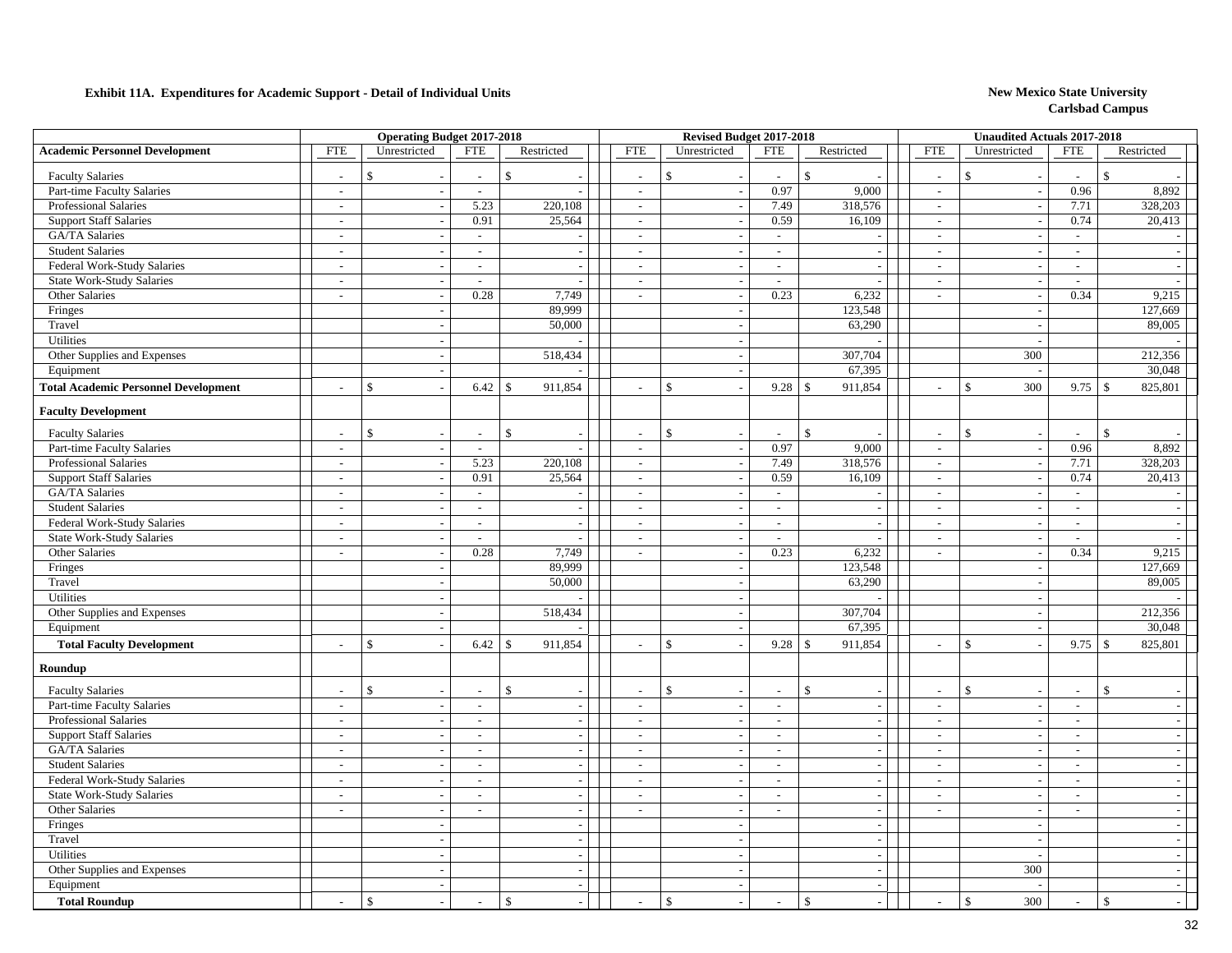|                                                  |                          | <b>Operating Budget 2017-2018</b> |                          |               |                          |                    |         | Revised Budget 2017-2018 |              |                          | <b>Unaudited Actuals 2017-2018</b> |                              |                    |  |
|--------------------------------------------------|--------------------------|-----------------------------------|--------------------------|---------------|--------------------------|--------------------|---------|--------------------------|--------------|--------------------------|------------------------------------|------------------------------|--------------------|--|
| <b>Course &amp; Curriculum Development</b>       | <b>FTE</b>               | Unrestricted                      | <b>FTE</b>               | Restricted    | <b>FTE</b>               | Unrestricted       |         | <b>FTE</b>               | Restricted   | <b>FTE</b>               | Unrestricted                       | <b>FTE</b>                   | Restricted         |  |
| <b>Faculty Salaries</b>                          |                          | \$                                | $\overline{\phantom{a}}$ | <sup>\$</sup> | 0.04                     | -\$                | 2,250   | $\overline{\phantom{a}}$ | \$           | $\overline{\phantom{a}}$ | -\$                                | $\overline{\phantom{a}}$     | <sup>\$</sup>      |  |
| Part-time Faculty Salaries                       | $\overline{\phantom{a}}$ |                                   |                          |               |                          |                    |         | $\overline{\phantom{a}}$ |              | 0.16                     | 1,500                              | $\overline{\phantom{a}}$     |                    |  |
| <b>Professional Salaries</b>                     | 3.05                     | 128,333                           | $\overline{\phantom{a}}$ |               | 3.02                     |                    | 128,333 | $\sim$                   |              | 3.04                     | 129,220                            | $\overline{\phantom{a}}$     |                    |  |
| <b>Support Staff Salaries</b>                    | $\overline{\phantom{a}}$ |                                   |                          |               | $\overline{\phantom{a}}$ |                    |         | $\sim$                   |              | 0.04                     | 1,189                              | $\overline{\phantom{a}}$     |                    |  |
| GA/TA Salaries                                   | $\tilde{\phantom{a}}$    |                                   |                          |               | 0.05                     |                    | 1,785   | $\sim$                   |              |                          |                                    |                              |                    |  |
| <b>Student Salaries</b>                          | $\overline{\phantom{a}}$ |                                   | $\overline{\phantom{a}}$ |               | $\overline{\phantom{a}}$ |                    |         | $\sim$                   |              | $\overline{\phantom{a}}$ |                                    | $\overline{\phantom{a}}$     |                    |  |
| Federal Work-Study Salaries                      | $\overline{\phantom{a}}$ |                                   | $\overline{\phantom{a}}$ |               | $\overline{\phantom{a}}$ |                    |         | $\sim$                   |              | $\overline{\phantom{a}}$ |                                    | $\overline{\phantom{a}}$     |                    |  |
| State Work-Study Salaries                        | $\overline{\phantom{a}}$ |                                   | $\overline{\phantom{a}}$ |               | $\overline{\phantom{a}}$ |                    |         | $\overline{\phantom{a}}$ |              |                          |                                    | $\overline{a}$               |                    |  |
| Other Salaries                                   |                          |                                   |                          |               |                          |                    |         | $\overline{\phantom{a}}$ |              | 0.01                     | 300                                |                              |                    |  |
| Fringes                                          |                          |                                   |                          |               |                          |                    |         |                          |              |                          |                                    |                              |                    |  |
| Travel                                           |                          | 11,500                            |                          |               |                          |                    | 4,150   |                          |              |                          | 6,302                              |                              |                    |  |
| Utilities                                        |                          |                                   |                          |               |                          |                    |         |                          |              |                          |                                    |                              |                    |  |
| Other Supplies and Expenses                      |                          | 42,358                            |                          |               |                          |                    | 31,985  |                          |              |                          | 35,939                             |                              |                    |  |
| Equipment                                        |                          |                                   |                          |               |                          |                    |         |                          |              |                          |                                    |                              |                    |  |
| <b>Total Course &amp; Curriculum Development</b> | 3.05                     | 182,191<br><sup>\$</sup>          |                          | $\mathcal{S}$ | 3.11                     | -\$                | 168,503 | $\overline{\phantom{a}}$ | \$           | 3.25                     | 174,450<br>$\mathbf{\hat{s}}$      | $\qquad \qquad \blacksquare$ | $\mathbf{\hat{S}}$ |  |
| <b>Coordinator-Instruction</b>                   |                          |                                   |                          |               |                          |                    |         |                          |              |                          |                                    |                              |                    |  |
| <b>Faculty Salaries</b>                          |                          | \$                                | $\sim$                   | $\mathcal{S}$ | 0.04                     | $\mathbf{\hat{s}}$ | 2,250   | $\overline{\phantom{a}}$ | \$           |                          | <sup>\$</sup>                      | $\sim$                       | $\mathbf{s}$       |  |
| Part-time Faculty Salaries                       | $\overline{\phantom{a}}$ |                                   | $\overline{\phantom{a}}$ |               | $\overline{\phantom{a}}$ |                    |         | $\sim$                   |              | 0.16                     | 1,500                              | $\overline{\phantom{a}}$     |                    |  |
| Professional Salaries                            | 3.05                     | 128,333                           | $\overline{\phantom{a}}$ |               | 3.02                     |                    | 128,333 | $\sim$                   |              | 3.04                     | 129,220                            | $\overline{\phantom{a}}$     |                    |  |
| <b>Support Staff Salaries</b>                    | $\overline{\phantom{a}}$ |                                   |                          |               |                          |                    |         | $\overline{\phantom{a}}$ |              | 0.04                     | 1,189                              | ٠                            |                    |  |
| <b>GA/TA Salaries</b>                            | $\overline{\phantom{a}}$ |                                   | $\overline{\phantom{a}}$ |               | 0.05                     |                    | 1,785   | $\overline{\phantom{a}}$ |              | $\overline{\phantom{a}}$ |                                    | $\overline{\phantom{a}}$     |                    |  |
| <b>Student Salaries</b>                          | $\overline{\phantom{a}}$ |                                   | $\overline{\phantom{a}}$ |               | $\overline{\phantom{a}}$ |                    |         | $\overline{\phantom{a}}$ |              | $\overline{\phantom{a}}$ |                                    | $\overline{\phantom{a}}$     |                    |  |
| Federal Work-Study Salaries                      | $\overline{\phantom{a}}$ |                                   | $\overline{\phantom{a}}$ |               | $\overline{\phantom{a}}$ |                    |         | $\sim$                   |              | $\overline{\phantom{a}}$ |                                    | $\overline{\phantom{a}}$     |                    |  |
| <b>State Work-Study Salaries</b>                 | $\overline{\phantom{a}}$ |                                   | $\overline{\phantom{a}}$ |               | $\overline{\phantom{a}}$ |                    |         | $\overline{\phantom{a}}$ |              |                          |                                    | $\overline{\phantom{a}}$     |                    |  |
| Other Salaries                                   | $\overline{\phantom{a}}$ |                                   | $\overline{\phantom{a}}$ |               | $\overline{\phantom{a}}$ |                    |         | $\overline{\phantom{a}}$ |              | 0.01                     | 300                                | $\sim$                       |                    |  |
| Fringes                                          |                          |                                   |                          |               |                          |                    |         |                          |              |                          |                                    |                              |                    |  |
| Travel                                           |                          | 11,500                            |                          |               |                          |                    | 4,150   |                          |              |                          | 6,302                              |                              |                    |  |
| <b>Utilities</b>                                 |                          |                                   |                          |               |                          |                    |         |                          |              |                          |                                    |                              |                    |  |
| Other Supplies and Expenses                      |                          | 42,358                            |                          |               |                          |                    | 31,985  |                          |              |                          | 35,939                             |                              |                    |  |
| Equipment                                        |                          |                                   |                          |               |                          |                    |         |                          |              |                          |                                    |                              |                    |  |
| <b>Total Coordinator-Instruction</b>             | 3.05                     | 182,191<br>-\$                    |                          | $\mathcal{S}$ | 3.11                     | $\mathbb{S}$       | 168,503 |                          | $\mathbb{S}$ |                          | 174,450                            | $\overline{\phantom{a}}$     | \$                 |  |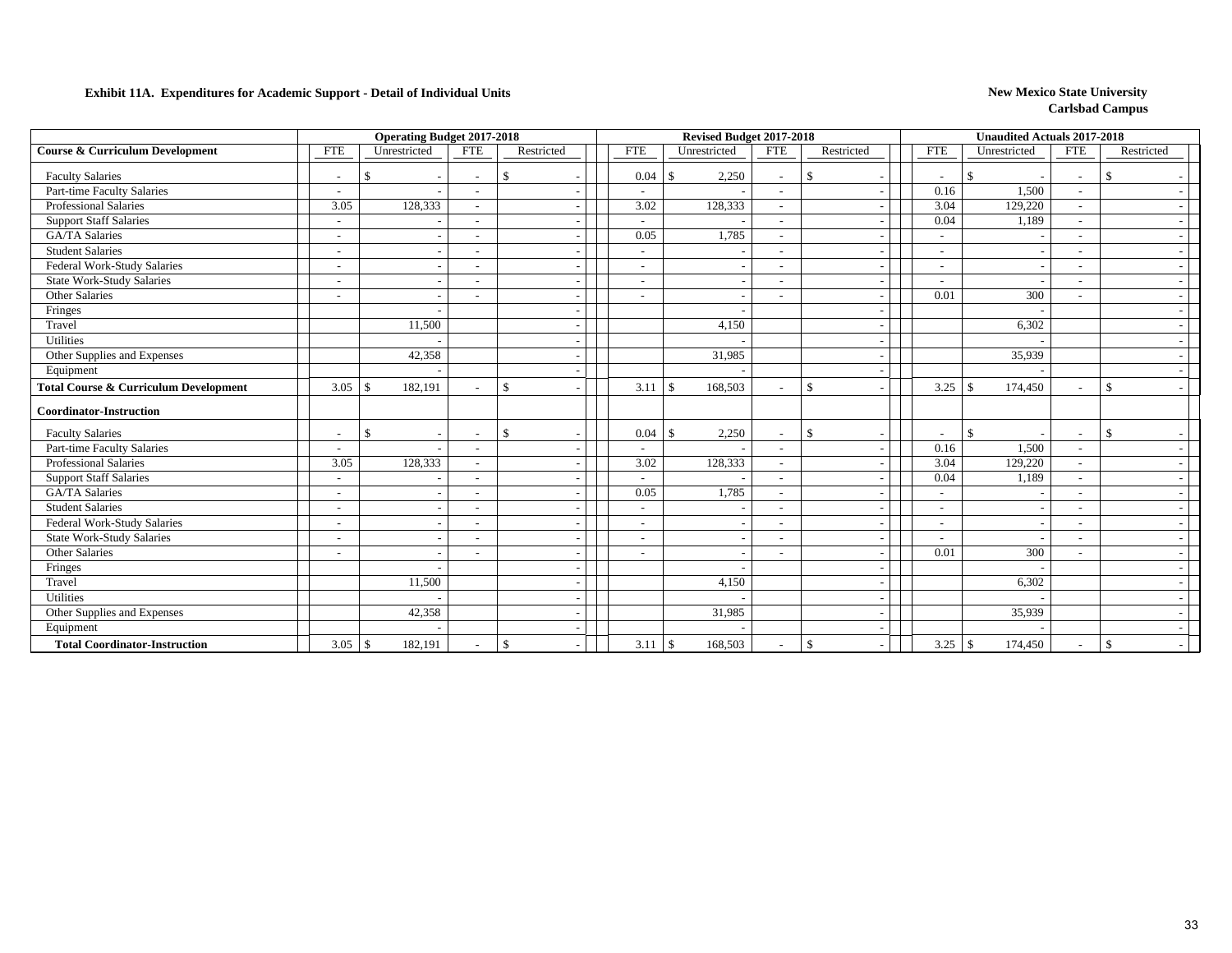#### **Exhibit 12. Summary of Expenditures for Student Services New Mexico State University New Mexico State University**

|                                                        |            |              |           | <b>Operating Budget 2017-2018</b> |                    |            |            |      | Revised Budget 2017-2018 |                          |                    |        |                          |                          | <b>Unaudited Actuals 2017-2018</b> |                          |                    |            |
|--------------------------------------------------------|------------|--------------|-----------|-----------------------------------|--------------------|------------|------------|------|--------------------------|--------------------------|--------------------|--------|--------------------------|--------------------------|------------------------------------|--------------------------|--------------------|------------|
|                                                        | <b>FTE</b> | Unrestricted |           | <b>FTE</b>                        |                    | Restricted | <b>FTE</b> |      | Unrestricted             | <b>FTE</b>               | Restricted         |        | <b>FTE</b>               |                          | Unrestricted                       | <b>FTE</b>               |                    | Restricted |
| <b>Student Services Administration</b>                 |            |              |           |                                   |                    |            |            |      |                          |                          |                    |        |                          |                          |                                    |                          |                    |            |
| <b>GED</b> Testing                                     | 1.10       | -S           | 46.192    | $\blacksquare$                    | -\$                |            | 0.97       | \$   | 62,031                   | $\overline{\phantom{a}}$ | -\$                |        | 0.97                     | -S                       | 86,923                             | $\overline{\phantom{a}}$ | -\$                |            |
| <b>TEAM Center</b>                                     | 5.69       |              | 191,024   | $\overline{\phantom{a}}$          |                    |            | 4.97       |      | 168,755                  | $\overline{\phantom{a}}$ |                    |        | 4.64                     |                          | 174,631                            |                          |                    |            |
| <b>Total Student Services Administration</b>           | 6.79       |              | 237,216   | $\overline{\phantom{a}}$          | $\mathcal{S}$      |            | 5.94       | -\$  | 230,786                  | $\overline{\phantom{a}}$ | <sup>\$</sup>      |        | 5.61                     | -8                       | 261,554                            | $\overline{\phantom{a}}$ | $\mathbf{\hat{S}}$ |            |
| <b>Counseling &amp; Career Guidance</b>                |            |              |           |                                   |                    |            |            |      |                          |                          |                    |        |                          |                          |                                    |                          |                    |            |
| Counseling & Student Development                       | 4.32       | -S           | 185.024   |                                   | \$                 |            | 3.85       | \$   | 164.037                  |                          | -\$                |        | 3.48                     | -8                       | 159,222                            |                          | $\mathcal{S}$      |            |
| Dual Credit Program                                    | 0.90       |              | 54,048    | $\overline{\phantom{a}}$          |                    |            | 0.89       |      | 47.409                   | $\sim$                   |                    |        | 0.89                     |                          | 47.520                             | $\overline{\phantom{a}}$ |                    |            |
| Nursing Testing                                        |            |              | 1,500     | $\sim$                            |                    |            |            |      | 1,138                    | $\blacksquare$           |                    |        |                          |                          | 2,545                              |                          |                    |            |
| <b>Total Counseling &amp; Career Guidance</b>          | 5.22       |              | 240.572   | $\overline{\phantom{a}}$          | \$                 |            | 4.74       |      | 212,584                  | $\overline{\phantom{a}}$ | $\mathcal{S}$      |        | 4.37                     |                          | 209,287                            | $\overline{\phantom{a}}$ | $\mathcal{S}$      |            |
| <b>Financial Aid Administration</b>                    |            |              |           |                                   |                    |            |            |      |                          |                          |                    |        |                          |                          |                                    |                          |                    |            |
| Financial Aid                                          | 4.05       | -S           | 160,816   | $\overline{a}$                    | <sup>\$</sup>      |            | 3.79       | \$   | 129,752                  | $\overline{\phantom{a}}$ | $\mathcal{S}$      |        | 3.85                     | -\$                      | 136,570                            |                          | -\$                |            |
| <b>Total Financial Aid Administration</b>              | 4.05       | -\$          | 160,816   | $\sim$                            | $\mathbf{\hat{S}}$ |            | 3.79       | \$   | 129,752                  | $\sim$                   | $\mathcal{S}$      |        | 3.85                     | -8                       | 136,570                            | $\overline{\phantom{a}}$ | $\mathcal{S}$      |            |
| <b>Student Admissions</b>                              |            |              |           |                                   |                    |            |            |      |                          |                          |                    |        |                          |                          |                                    |                          |                    |            |
| Registration & Recruitment                             | 5.26       | -\$          | 221,849   | $\overline{\phantom{a}}$          | \$                 |            | 4.00       | -\$  | 172,284                  | $\overline{\phantom{a}}$ | $\mathbf{\hat{s}}$ |        | 4.81                     | $\overline{\phantom{a}}$ | 210,075                            | $\overline{\phantom{a}}$ | $\mathbf{\hat{s}}$ |            |
| <b>Total Student Admissions</b>                        | 5.26       | -\$          | 221.849   | $\overline{\phantom{a}}$          | $\mathcal{S}$      |            | 4.00       | -\$  | 172,284                  | $\overline{\phantom{a}}$ | \$.                |        | 4.81                     | -S                       | 210,075                            | $\overline{\phantom{a}}$ | $\mathbf{s}$       |            |
| Other Items Not Included in Exhibit 12A's              |            |              |           |                                   |                    |            |            |      |                          |                          |                    |        |                          |                          |                                    |                          |                    |            |
| Federal Work-Study Salaries                            |            | $\mathbb{S}$ |           | 0.16                              | <sup>\$</sup>      | 2,600      |            | \$   |                          | 0.01                     | -\$                | 200    | $\overline{\phantom{a}}$ | -S                       |                                    | 0.01                     | $\mathbf{\hat{S}}$ | 137        |
| <b>State Work-Study Salaries</b>                       |            |              |           | 0.48                              |                    | 7,700      |            |      |                          | 0.64                     |                    | 10,300 | $\overline{\phantom{a}}$ |                          |                                    | 0.33                     |                    | 5,206      |
| <b>Fringe Benefits</b>                                 |            |              | 269,978   |                                   |                    |            |            |      | 225,957                  |                          |                    |        |                          |                          | 200,124                            |                          |                    |            |
| <b>Total Other Items Not Included in Exhibit 12A's</b> |            |              | 269,978   | 0.64                              | l \$               | 10,300     |            |      | 225,957                  | 0.65                     | -\$                | 10,500 |                          |                          | 200,124                            | 0.34                     |                    | 5,343      |
| Net Expense for Student Services in I&G (Exh 2)        | 21.32      | - \$         | 1,130,431 |                                   |                    | 10,300     | 18.47      | - \$ | 971,363                  | 0.65                     | - \$               | 10,500 | 18.64                    | -8                       | 1,017,610                          | 0.34                     | l S                | 5,343      |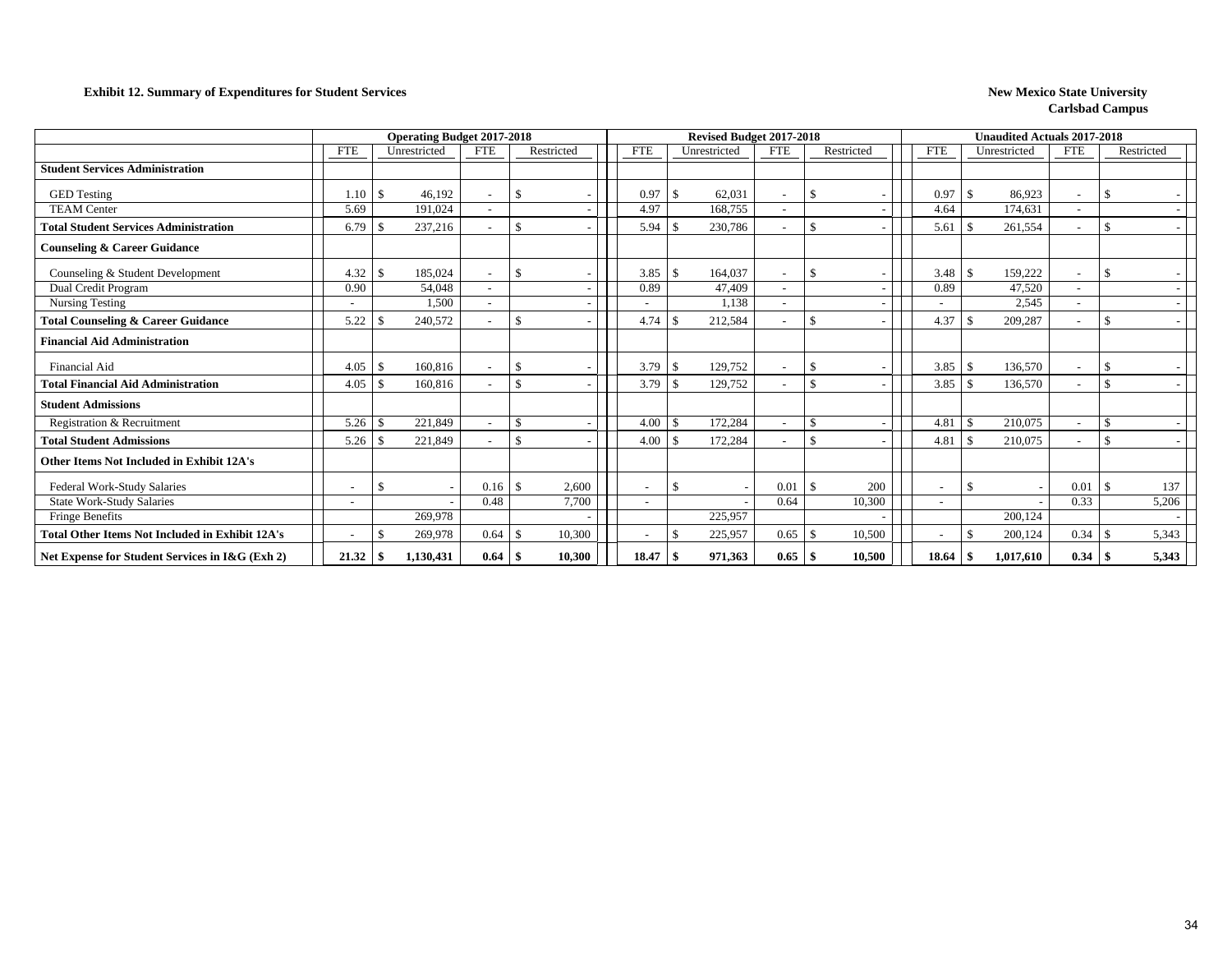## **Exhibit 12. Summary of Student Services Salaries New Mexico State University New Mexico State University**

|                                            |                          | <b>Operating Budget 2017-2018</b> |            |            |            | <b>Revised Budget 2017-2018</b> |                          |            |                          | <b>Unaudited Actuals 2017-2018</b> |            |            |
|--------------------------------------------|--------------------------|-----------------------------------|------------|------------|------------|---------------------------------|--------------------------|------------|--------------------------|------------------------------------|------------|------------|
| <b>Salaries for Student Services</b>       | <b>FTE</b>               | Unrestricted                      | <b>FTE</b> | Restricted | <b>FTE</b> | Unrestricted                    | <b>FTE</b>               | Restricted | <b>FTE</b>               | Unrestricted                       | <b>FTE</b> | Restricted |
| <b>Faculty Salaries</b>                    |                          |                                   |            |            |            |                                 | $\overline{\phantom{a}}$ |            | $\overline{\phantom{0}}$ |                                    |            |            |
| Part-time Faculty Salaries                 | $\overline{\phantom{0}}$ |                                   |            |            |            |                                 | $\overline{\phantom{a}}$ |            | $\overline{\phantom{0}}$ |                                    |            |            |
| <b>Professional Salaries</b>               | 11.91                    | 502.162                           |            |            | 9.41       | 400.652                         | $\overline{\phantom{0}}$ |            | 9.75                     | 415.429                            |            |            |
| <b>Support Staff Salaries</b>              | 8.88                     | 249.391                           |            |            | 8.16       | 224,140                         |                          |            | 7.43                     | 204.245                            |            |            |
| <b>GA/TA Salaries</b>                      | $\sim$                   |                                   |            |            |            |                                 | $\overline{\phantom{a}}$ |            |                          |                                    |            |            |
| <b>Student Salaries</b>                    | 0.53                     | 8.400                             |            |            | 0.46       | 7.427                           | $\overline{\phantom{0}}$ |            | 1.22                     | 19.481                             |            |            |
| Federal Work-Study Salaries                |                          |                                   | 0.16       | 2,600      | 0.23       | 3.634                           | 0.01                     | 200        |                          | 34                                 | 0.01       | 137        |
| <b>State Work-Study Salaries</b>           | $\overline{\phantom{a}}$ |                                   | 0.48       | 7.700      | 0.06       | 996                             | 0.64                     | 10.300     | 0.13                     | 1,952                              | 0.33       | 5,206      |
| <b>Other Salaries</b>                      | $\sim$                   |                                   |            |            | 0.15       | 4,316                           | $\overline{\phantom{0}}$ |            | 0.1                      | 2,994                              |            |            |
| <b>Total Salaries for Student Services</b> | 21.32                    | 759.953                           |            | 10,300     | 18.47      | 641,165                         | 0.65                     | 10,500     | 18.64                    | 644,135                            | 0.34       | 5,343      |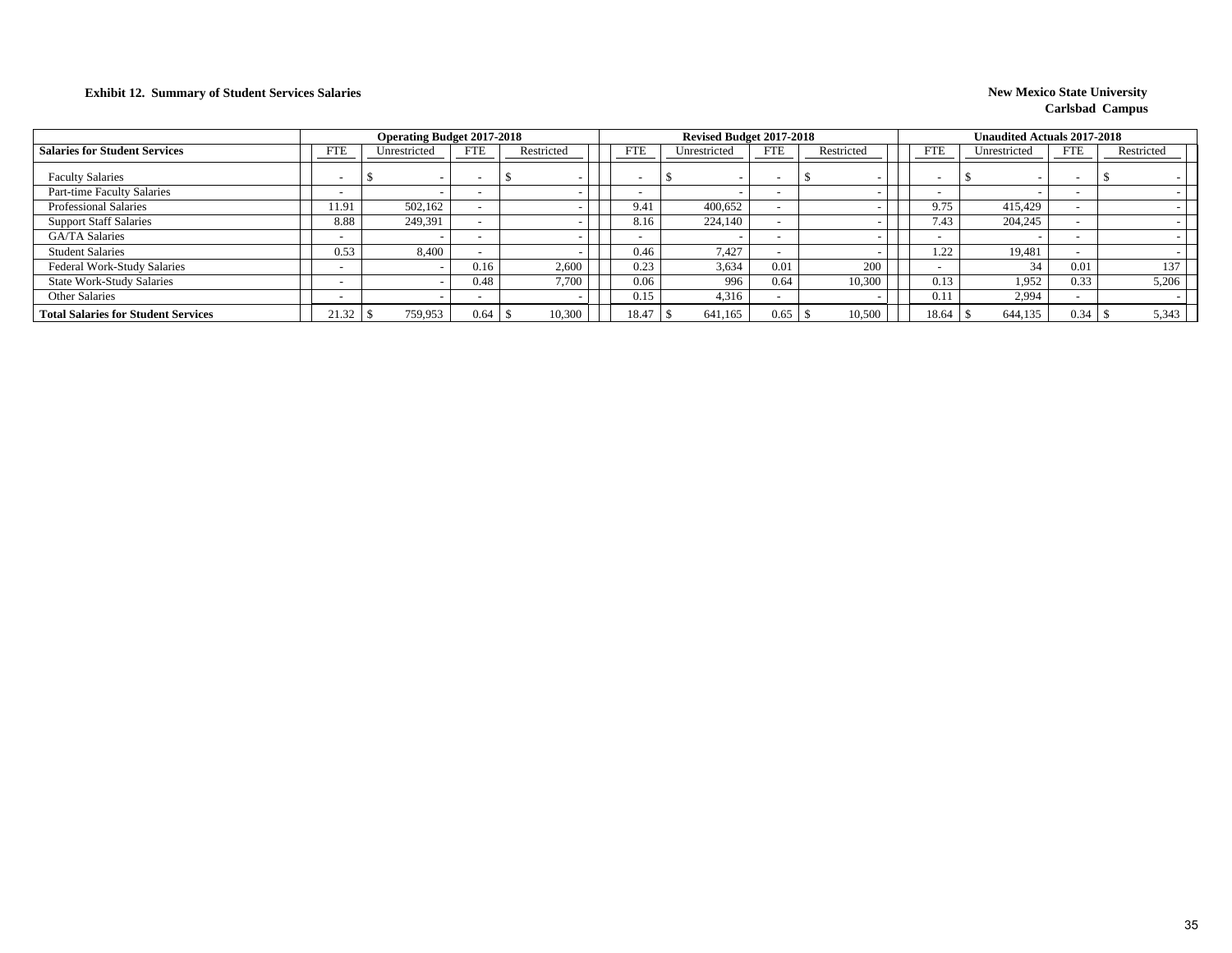## **Exhibit 12. Summary of Student Services by Expenditure Category New Mexico State University**

|                                              |                          | <b>Operating Budget 2017-2018</b> |                          |            |            | Revised Budget 2017-2018 |                          |                          |                          | Unaudited Actuals 2017-2018 |                          |            |  |
|----------------------------------------------|--------------------------|-----------------------------------|--------------------------|------------|------------|--------------------------|--------------------------|--------------------------|--------------------------|-----------------------------|--------------------------|------------|--|
| <b>Summary by Expenditure Category</b>       | <b>FTE</b>               | Unrestricted                      | <b>FTE</b>               | Restricted | <b>FTE</b> | Unrestricted             | <b>FTE</b>               | Restricted               | <b>FTE</b>               | Unrestricted                | <b>FTE</b>               | Restricted |  |
| <b>Faculty Salaries</b>                      |                          | $\overline{\phantom{a}}$          |                          | J.         |            | ъ                        | $\overline{\phantom{0}}$ |                          | $\overline{\phantom{a}}$ |                             | $\overline{\phantom{0}}$ |            |  |
| Part-time Faculty Salaries                   | $\sim$                   | $\overline{\phantom{a}}$          | $\overline{\phantom{a}}$ |            | <b>-</b>   |                          | $\overline{\phantom{0}}$ |                          | $\overline{\phantom{a}}$ |                             | $\overline{\phantom{0}}$ |            |  |
| <b>Professional Salaries</b>                 | 11.91                    | 502,162                           |                          |            | 9.41       | 400,652                  | $\overline{\phantom{0}}$ |                          | 9.75                     | 415,429                     | $\overline{\phantom{0}}$ |            |  |
| <b>Support Staff Salaries</b>                | 8.88                     | 249,391                           |                          |            | 8.16       | 224,140                  | $\overline{\phantom{a}}$ |                          | 7.43                     | 204,245                     | $\overline{\phantom{0}}$ |            |  |
| <b>GA/TA Salaries</b>                        | $\overline{\phantom{a}}$ |                                   | $\overline{\phantom{0}}$ |            |            |                          | $\overline{\phantom{a}}$ |                          | $\overline{\phantom{0}}$ |                             | $\sim$                   |            |  |
| <b>Student Salaries</b>                      | 0.53                     | 8,400                             | $\overline{\phantom{0}}$ |            | 0.46       | 7,427                    | $\overline{\phantom{a}}$ |                          | 1.22                     | 19,481                      | $\sim$                   |            |  |
| Federal Work-Study Salaries                  | $\overline{\phantom{0}}$ | $\overline{\phantom{a}}$          | $\overline{\phantom{0}}$ |            | 0.23       | 3.634                    | $\overline{\phantom{a}}$ |                          | $\overline{\phantom{0}}$ | 34                          |                          |            |  |
| <b>State Work-Study Salaries</b>             | $\overline{\phantom{0}}$ | $\overline{\phantom{a}}$          | $\overline{\phantom{0}}$ |            | 0.06       | 996                      | $\overline{\phantom{a}}$ |                          | 0.13                     | 1,952                       | $\overline{\phantom{0}}$ |            |  |
| <b>Other Salaries</b>                        | $\overline{\phantom{0}}$ | $\overline{\phantom{a}}$          | $\overline{\phantom{a}}$ |            | 0.15       | 4,316                    | $\overline{\phantom{a}}$ |                          | 0.1                      | 2,994                       | $\overline{\phantom{0}}$ |            |  |
| Fringes                                      |                          | $\overline{\phantom{a}}$          |                          |            |            | 14,919                   |                          | $\overline{\phantom{a}}$ |                          | 14,919                      |                          |            |  |
| Travel                                       |                          | 44,000                            |                          |            |            | 21,104                   |                          |                          |                          | 20,205                      |                          |            |  |
| Utilities                                    |                          |                                   |                          |            |            |                          |                          |                          |                          |                             |                          |            |  |
| Other Supplies and Expenses                  |                          | 56,500                            |                          |            |            | 68,218                   |                          |                          |                          | 138,227                     |                          |            |  |
| Equipment                                    |                          | $\overline{\phantom{a}}$          |                          |            |            |                          |                          |                          |                          |                             |                          |            |  |
| <b>Total Summary by Expenditure Category</b> | 21.32                    | 860,453                           |                          |            | 18.47      | 745,406<br>£.            | $\overline{\phantom{0}}$ |                          | 18.64                    | 817,486                     |                          |            |  |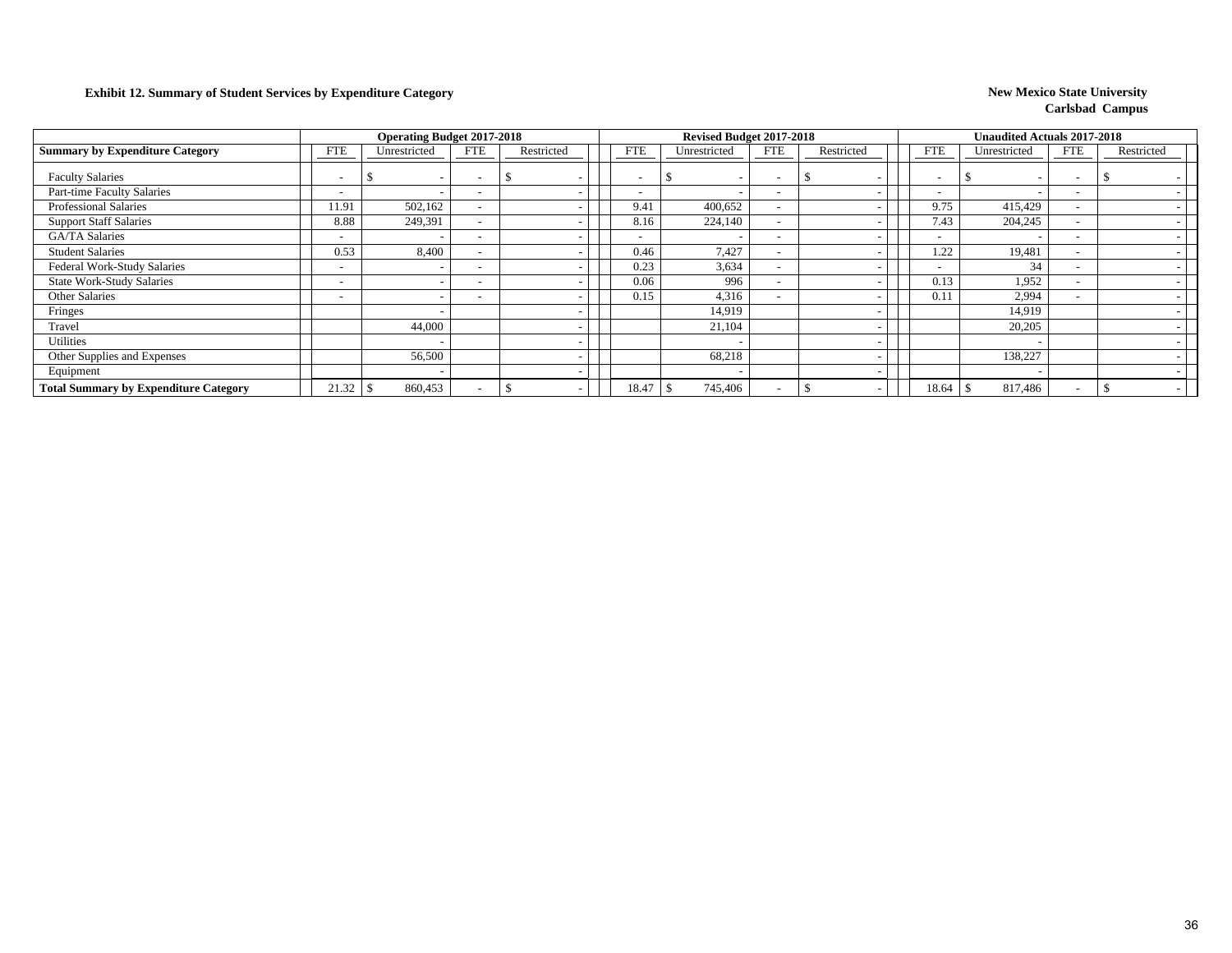|                                              |                             | <b>Operating Budget 2017-2018</b>        |                             |                          |                          | Revised Budget 2017-2018                   |                          |                                |                          | <b>Unaudited Actuals 2017-2018</b> |                             |                                          |
|----------------------------------------------|-----------------------------|------------------------------------------|-----------------------------|--------------------------|--------------------------|--------------------------------------------|--------------------------|--------------------------------|--------------------------|------------------------------------|-----------------------------|------------------------------------------|
| <b>Student Services Administration</b>       | <b>FTE</b>                  | Unrestricted                             | <b>FTE</b>                  | Restricted               | <b>FTE</b>               | Unrestricted                               | <b>FTE</b>               | Restricted                     | <b>FTE</b>               | Unrestricted                       | <b>FTE</b>                  | Restricted                               |
| <b>Faculty Salaries</b>                      | $\overline{\phantom{a}}$    | $\mathbf{\hat{S}}$                       | $\overline{\phantom{a}}$    | \$                       | $\overline{\phantom{a}}$ | $\mathcal{S}$                              |                          | \$<br>$\sim$                   | $\sim$                   | $\mathcal{S}$                      | $\overline{\phantom{a}}$    | \$                                       |
| Part-time Faculty Salaries                   | $\mathcal{L}$               |                                          | $\sim$                      | $\sim$                   | $\omega$                 |                                            | $\overline{\phantom{a}}$ | $\sim$                         | $\sim$                   |                                    | $\sim$                      | $\sim$                                   |
| Professional Salaries                        | 1.75                        | 74,457                                   | $\overline{\phantom{a}}$    | $\overline{\phantom{a}}$ | 1.75                     | 74,457                                     | $\sim$                   | $\sim$                         | 1.75                     | 74,457                             | $\overline{\phantom{a}}$    | $\blacksquare$                           |
| <b>Support Staff Salaries</b>                | 4.91                        | 137,759                                  | $\mathbb{Z}^2$              |                          | 3.68                     | 101,113                                    | $\sim$                   | $\mathcal{L}_{\mathcal{A}}$    | 2.80                     | 77,078                             | $\sim$                      | $\overline{\phantom{a}}$                 |
| GA/TA Salaries                               | $\sim$                      |                                          | $\sim$                      | $\sim$                   | $\sim$                   |                                            | $\sim$                   | $\sim$                         | $\sim$                   |                                    | $\sim$                      | $\sim$                                   |
| <b>Student Salaries</b>                      | 0.13                        | 2,000                                    | $\mathbb{Z}^2$              |                          | 0.46                     | 7,359                                      | $\sim$                   | $\mathcal{L}_{\mathcal{A}}$    | 1.01                     | 16,174                             | $\omega$                    | $\sim$                                   |
| Federal Work-Study Salaries                  | $\mathcal{L}_{\mathcal{A}}$ |                                          | $\sim$                      |                          | $\sim$                   |                                            | $\sim$                   | $\overline{\phantom{a}}$       | $\sim$                   |                                    | $\sim$                      | $\sim$                                   |
| <b>State Work-Study Salaries</b>             | $\sim$                      | $\overline{\phantom{a}}$                 | $\sim$                      | $\sim$                   | 0.05                     | 793                                        | $\sim$                   | $\sim$                         | 0.05                     | 732                                | $\sim$                      | $-1$                                     |
| Other Salaries                               | $\sim$                      | $\overline{\phantom{a}}$                 | $\overline{a}$              | $\sim$                   | $\sim$                   | 39                                         | $\sim$                   | $\sim$                         | $\sim$                   | 20                                 | $\overline{a}$              | $\sim$                                   |
| Fringes                                      |                             | $\sim$                                   |                             | $\sim$                   |                          | 14,919                                     |                          | $\sim$                         |                          | 14,919                             |                             | $\sim$                                   |
| Travel                                       |                             | 7,000                                    |                             | $\sim$                   |                          | 7,126                                      |                          | $\sim$                         |                          | 4,269                              |                             | $\overline{\phantom{a}}$                 |
| Utilities                                    |                             |                                          |                             | $\sim$                   |                          |                                            |                          | $\sim$                         |                          |                                    |                             | $\overline{\phantom{a}}$                 |
| Other Supplies and Expenses                  |                             | 16,000                                   |                             | $\overline{\phantom{a}}$ |                          | 24,980                                     |                          | $\sim$                         |                          | 73,905                             |                             | $\sim$                                   |
| Equipment                                    |                             |                                          |                             |                          |                          |                                            |                          | $\mathcal{L}_{\mathcal{A}}$    |                          |                                    |                             | $\sim$                                   |
| <b>Total Student Services Administration</b> | 6.79                        | 237,216<br><sup>\$</sup>                 | $\sim$                      | \$<br>$\sim$             | 5.94                     | 230,786<br>\$                              | $\sim$                   | \$<br>$\sim$                   | 5.61                     | 261,554<br>-\$                     | $\mathbb{Z}^2$              | $\mathbb{S}$<br>$\sim$                   |
| <b>GED Testing</b>                           |                             |                                          |                             |                          |                          |                                            |                          |                                |                          |                                    |                             |                                          |
| <b>Faculty Salaries</b>                      |                             | \$                                       | $\overline{a}$              | $\mathbf S$              |                          | $\mathcal{S}$                              |                          | $\mathbf{\hat{S}}$<br>$\sim$   | $\sim$                   | $\mathbf{\hat{s}}$                 |                             | $\mathcal{S}$                            |
| Part-time Faculty Salaries                   | $\sim$                      |                                          | $\sim$                      |                          | $\sim$                   | $\sim$                                     | $\sim$                   | $\blacksquare$                 | $\sim$                   |                                    | $\sim$                      | $\sim$                                   |
| Professional Salaries                        | 0.97                        | 41,442                                   | $\sim$                      | $\sim$                   | 0.97                     | 41,442                                     | $\sim$                   | $\sim$                         | 0.97                     | 41,442                             | $\sim$                      | $\sim$                                   |
| <b>Support Staff Salaries</b>                | $\sim$                      |                                          | $\sim$                      | $\sim$                   | $\sim$                   | $\sim$                                     | $\overline{\phantom{a}}$ | $\sim$                         | $\sim$                   |                                    | $\sim$                      | $\sim$                                   |
| GA/TA Salaries                               | $\overline{\phantom{a}}$    |                                          | $\overline{\phantom{a}}$    |                          | $\sim$                   | $\overline{\phantom{a}}$                   | $\sim$                   | $\sim$                         | $\sim$                   | $\overline{\phantom{a}}$           | $\sim$                      | $\sim$                                   |
| <b>Student Salaries</b>                      | 0.13                        | 2,000                                    | $\sim$                      | $\sim$                   | $\sim$                   | $\sim$                                     | $\sim$                   | $\sim$                         | $\sim$                   | $\overline{\phantom{a}}$           | $\sim$                      | $\sim$                                   |
| Federal Work-Study Salaries                  | $\sim$                      | $\sim$                                   | $\sim$                      | $\sim$                   | $\sim$                   | $\overline{\phantom{a}}$                   | $\sim$                   | $\sim$                         | $\sim$                   | $\overline{\phantom{a}}$           | $\sim$                      | $\sim$                                   |
| <b>State Work-Study Salaries</b>             | $\sim$                      |                                          | $\overline{\phantom{a}}$    |                          |                          |                                            | $\sim$                   | $\overline{\phantom{a}}$       | $\overline{\phantom{a}}$ |                                    | $\sim$                      | $\sim$                                   |
| Other Salaries                               | $\overline{\phantom{a}}$    | $\overline{\phantom{a}}$                 | $\mathcal{L}_{\mathcal{A}}$ | $\overline{\phantom{a}}$ | $\mathbf{r}$             | $\overline{\phantom{a}}$                   | $\mathbb{Z}^2$           | $\mathcal{L}_{\mathcal{A}}$    | $\mathcal{L}$            |                                    | $\sim$                      | $\sim$                                   |
| Fringes                                      |                             | $\overline{\phantom{a}}$                 |                             | $\sim$                   |                          | 14,919                                     |                          | $\sim$                         |                          | 14,919                             |                             | $\sim$                                   |
| Travel                                       |                             | 1,750                                    |                             | $\sim$                   |                          | $\sim$                                     |                          | $\sim$                         |                          |                                    |                             | $\sim$                                   |
| <b>Utilities</b>                             |                             |                                          |                             | $\overline{\phantom{a}}$ |                          | $\sim$                                     |                          | $\sim$                         |                          |                                    |                             | $\sim$                                   |
| Other Supplies and Expenses                  |                             | 1,000                                    |                             | $\sim$                   |                          | 5,670                                      |                          | $\sim$                         |                          | 30,562                             |                             | $\sim$                                   |
| Equipment                                    |                             |                                          |                             | $\sim$                   |                          | $\sim$                                     |                          | $\sim$                         |                          |                                    |                             | $\sim$                                   |
| <b>Total GED Testing</b>                     | 1.10                        | 46,192<br>$\mathbf{\$}$                  | $\overline{\phantom{a}}$    | $\mathbb{S}$             | 0.97                     | 62,031<br>$\mathbf{\hat{S}}$               |                          | $\mathcal{S}$<br>$\sim$        | 0.97                     | $\mathcal{S}$<br>86,923            |                             | $\mathbf{s}$                             |
| <b>TEAM Center</b>                           |                             |                                          |                             |                          |                          |                                            |                          |                                |                          |                                    |                             |                                          |
| <b>Faculty Salaries</b>                      | $\sim$                      | $\mathbb{S}$<br>$\overline{\phantom{a}}$ | $\overline{\phantom{a}}$    | \$                       | $\sim$                   | $\mathfrak{S}$<br>$\overline{\phantom{a}}$ | $\overline{\phantom{a}}$ | \$<br>$\overline{\phantom{a}}$ | $\sim$                   | $\mathcal{S}$                      | $\sim$                      | $\mathbb{S}$<br>$\overline{\phantom{a}}$ |
| Part-time Faculty Salaries                   |                             |                                          | $\overline{\phantom{a}}$    |                          |                          |                                            | $\sim$                   | $\overline{\phantom{a}}$       |                          |                                    | $\overline{\phantom{a}}$    | $\sim$                                   |
| <b>Professional Salaries</b>                 | 0.78                        | 33,015                                   | $\sim$                      |                          | 0.78                     | 33,015                                     | $\sim$                   | $\blacksquare$                 | 0.78                     | 33,015                             | $\overline{\phantom{a}}$    | $\blacksquare$                           |
| <b>Support Staff Salaries</b>                | 4.91                        | 137,759                                  | $\sim$                      | $\sim$                   | 3.68                     | 101,113                                    | $\sim$                   | $\sim$                         | 2.80                     | 77,078                             | $\sim$                      | $\sim$                                   |
| <b>GA/TA Salaries</b>                        | $\sim$                      |                                          | $\sim$                      | $\sim$                   | $\sim$                   |                                            | $\sim$                   | $\sim$                         | $\sim$                   |                                    | $\sim$                      | $\sim$                                   |
| <b>Student Salaries</b>                      | $\mathcal{L}_{\mathcal{A}}$ | $\overline{\phantom{a}}$                 | $\sim$                      | $\overline{\phantom{a}}$ | 0.46                     | 7,359                                      | $\sim$                   | $\sim$                         | 1.01                     | 16,174                             | $\mathcal{L}_{\mathcal{A}}$ | $\sim$                                   |
| Federal Work-Study Salaries                  | $\overline{\phantom{a}}$    | $\overline{\phantom{a}}$                 | $\sim$                      | $\sim$                   | $\sim$                   | $\sim$                                     | $\sim$                   | $\sim$                         | $\sim$                   |                                    | $\sim$                      | $\sim$                                   |
| <b>State Work-Study Salaries</b>             | $\sim$                      | $\overline{\phantom{a}}$                 | $\sim$                      | $\sim$                   | 0.05                     | 793                                        | $\sim$                   | $\sim$                         | 0.05                     | 732                                | $\sim$                      | $\sim$                                   |
| Other Salaries                               | $\sim$                      | $\overline{\phantom{a}}$                 | $\sim$                      | $\overline{\phantom{a}}$ |                          | 39                                         | $\sim$                   | $\overline{\phantom{a}}$       | $\sim$                   | 20                                 | $\sim$                      | $\sim$                                   |
| Fringes                                      |                             | $\sim$                                   |                             | $\sim$                   |                          | $\overline{\phantom{a}}$                   |                          | $\mathbb{L}$                   |                          |                                    |                             | $\mathbb{Z}^{\mathbb{Z}}$                |
| Travel                                       |                             | 5,250                                    |                             | $\sim$                   |                          | 7,126                                      |                          | $\sim$                         |                          | 4,269                              |                             | $\sim$                                   |
| Utilities                                    |                             |                                          |                             | $\sim$                   |                          |                                            |                          | $\sim$                         |                          |                                    |                             | $\sim$                                   |
| Other Supplies and Expenses                  |                             | 15,000                                   |                             | $\sim$                   |                          | 19,310                                     |                          | $\sim$                         |                          | 43,343                             |                             | $\sim$                                   |
| Equipment                                    |                             |                                          |                             | $\overline{\phantom{0}}$ |                          |                                            |                          | $\sim$                         |                          |                                    |                             | $\sim$                                   |
| <b>Total TEAM Center</b>                     | 5.69                        | 191,024<br>$\mathcal{S}$                 | $\mathbb{Z}^2$              | $\mathbb{S}$             | 4.97                     | 168,755<br>$\mathcal{S}$                   | $\overline{a}$           | $\mathcal{S}$<br>$\sim$        | 4.64                     | 174,631<br>$\mathcal{S}$           | $\sim$                      | $\mathcal{S}$                            |
|                                              |                             |                                          |                             |                          |                          |                                            |                          |                                |                          |                                    |                             |                                          |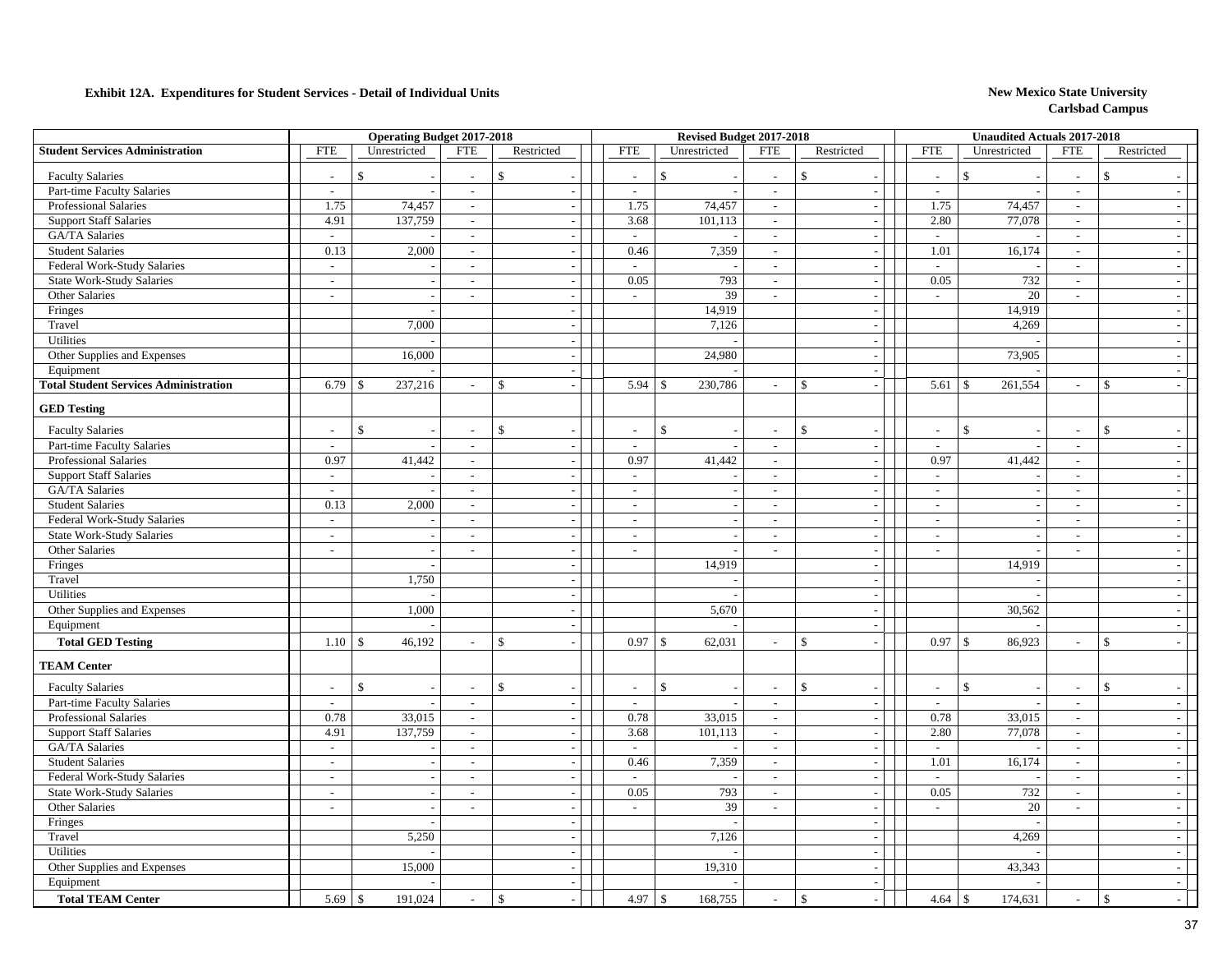|                                                   |                          | <b>Operating Budget 2017-2018</b> |                          |                          |                          | Revised Budget 2017-2018 |                          |                                                   |                          |                    | Unaudited Actuals 2017-2018 |                             |                                          |
|---------------------------------------------------|--------------------------|-----------------------------------|--------------------------|--------------------------|--------------------------|--------------------------|--------------------------|---------------------------------------------------|--------------------------|--------------------|-----------------------------|-----------------------------|------------------------------------------|
| <b>Counseling &amp; Career Guidance</b>           | <b>FTE</b>               | Unrestricted                      | <b>FTE</b>               | Restricted               | <b>FTE</b>               | Unrestricted             | <b>FTE</b>               | Restricted                                        | <b>FTE</b>               |                    | Unrestricted                | <b>FTE</b>                  | Restricted                               |
| <b>Faculty Salaries</b>                           | $\overline{\phantom{a}}$ | \$                                | $\overline{\phantom{a}}$ | \$                       | $\overline{\phantom{a}}$ | $\mathcal{S}$            |                          | \$<br>$\sim$                                      | $\sim$                   | \$                 |                             | $\sim$                      | \$                                       |
| Part-time Faculty Salaries                        | $\overline{\phantom{a}}$ |                                   | $\sim$                   | $\sim$                   | $\sim$                   | $\sim$                   | $\sim$                   | $\sim$                                            | $\sim$                   |                    |                             | $\sim$                      | $\sim$                                   |
| Professional Salaries                             | 4.31                     | 181,512                           | $\overline{\phantom{a}}$ | $\sim$                   | 4.40                     | 187,429                  | $\overline{\phantom{a}}$ | $\sim$                                            | 4.04                     |                    | 172,276                     | $\sim$                      | $\sim$                                   |
| <b>Support Staff Salaries</b>                     | 0.91                     | 25,560                            | $\blacksquare$           |                          |                          |                          |                          | $\sim$                                            | 0.18                     |                    | 4,847                       | $\sim$                      |                                          |
| GA/TA Salaries                                    | $\sim$                   |                                   | $\mathbb{L}$             |                          | $\sim$                   | $\sim$                   | $\sim$                   | $\mathcal{L}_{\mathcal{A}}$                       | $\mathcal{L}$            |                    |                             | $\sim$                      | $\mathbb{L}^+$                           |
| <b>Student Salaries</b>                           | $\sim$                   | $\overline{a}$                    | $\sim$                   | $\sim$                   | $\sim$                   | $\sim$                   | $\sim$                   | $\sim$                                            | 0.15                     |                    | 2,423                       | $\sim$                      | $\sim$                                   |
| Federal Work-Study Salaries                       | $\sim$                   | $\sim$                            | $\sim$                   | $\sim$                   | 0.23                     | 3,634                    | $\sim$                   | $\sim$                                            | $\mathcal{L}$            |                    |                             | $\sim$                      | $\sim$                                   |
| <b>State Work-Study Salaries</b>                  | $\overline{\phantom{a}}$ | $\overline{\phantom{a}}$          | $\sim$                   | $\sim$                   | $\sim$                   | $\overline{\phantom{a}}$ | $\sim$                   | $\sim$                                            | $\overline{\phantom{a}}$ |                    | $\overline{\phantom{a}}$    | $\sim$                      | $\sim$                                   |
| Other Salaries                                    | $\sim$                   | $\overline{\phantom{a}}$          | $\sim$                   | $\sim$                   | 0.11                     | 3,150                    | $\sim$                   | $\sim$                                            | $\sim$                   |                    | $\overline{\phantom{a}}$    | $\sim$                      | $\sim$                                   |
| Fringes                                           |                          | $\overline{\phantom{a}}$          |                          | $\sim$                   |                          |                          |                          | $\sim$                                            |                          |                    |                             |                             | $=$                                      |
| Travel                                            |                          | 15,000                            |                          | $\sim$                   |                          | 10,023                   |                          | $\sim$                                            |                          |                    | 8,656                       |                             | $\sim$                                   |
| <b>Utilities</b>                                  |                          |                                   |                          |                          |                          |                          |                          | $\sim$                                            |                          |                    |                             |                             | $\sim$                                   |
| Other Supplies and Expenses                       |                          | 18,500                            |                          | $\sim$                   |                          | 8,348                    |                          | $\sim$                                            |                          |                    | 21,085                      |                             | $\sim$                                   |
| Equipment                                         |                          |                                   |                          | $\sim$                   |                          |                          |                          | $\sim$                                            |                          |                    |                             |                             | $\sim$                                   |
| <b>Total Counseling &amp; Career Guidance</b>     | 5.22                     | 240,572<br>-\$                    | $\sim$                   | \$<br>$\sim$             | 4.74                     | 212,584<br>-S            | $\sim$                   | <sup>\$</sup><br>$\sim$                           | 4.37                     | -S                 | 209,287                     | $\sim$                      | <sup>\$</sup><br>$\sim$                  |
| <b>Counseling &amp; Student Development</b>       |                          |                                   |                          |                          |                          |                          |                          |                                                   |                          |                    |                             |                             |                                          |
| <b>Faculty Salaries</b>                           |                          | \$                                | $\blacksquare$           | $\mathbf S$              |                          | $\mathbf{\hat{s}}$       |                          | \$<br>$\overline{\phantom{a}}$                    | $\overline{\phantom{a}}$ | $\mathbf{\hat{s}}$ |                             |                             | $\mathbf{\hat{S}}$                       |
| Part-time Faculty Salaries                        | $\overline{a}$           |                                   | $\overline{\phantom{a}}$ |                          |                          |                          | $\overline{\phantom{a}}$ | $\sim$                                            | $\sim$                   |                    |                             | $\sim$                      | $\sim$                                   |
| Professional Salaries                             | 3.41                     | 143,464                           | $\sim$                   | $\overline{\phantom{a}}$ | 3.51                     | 149,381                  | $\sim$                   | $\sim$                                            | 3.15                     |                    | 134,228                     | $\sim$                      | $\sim$                                   |
| <b>Support Staff Salaries</b>                     | 0.91                     | 25,560                            | $\sim$                   | $\sim$                   | $\sim$                   |                          | $\sim$                   | $\sim$                                            | 0.18                     |                    | 4,847                       | $\sim$                      | $\sim$                                   |
| GA/TA Salaries                                    | $\sim$                   | $\sim$                            | $\sim$                   |                          | $\sim$                   | $\sim$                   | $\sim$                   | $\sim$                                            | $\sim$                   |                    |                             | $\sim$                      | $\sim$                                   |
| <b>Student Salaries</b>                           | $\overline{\phantom{a}}$ |                                   | $\overline{\phantom{a}}$ |                          | $\sim$                   | $\overline{\phantom{a}}$ | $\sim$                   | $\sim$                                            | 0.15                     |                    | 2,423                       | $\sim$                      | $\sim$                                   |
| Federal Work-Study Salaries                       | $\overline{\phantom{a}}$ | $\overline{\phantom{a}}$          | $\sim$                   | $\sim$                   | 0.23                     | 3,634                    | $\sim$                   | $\sim$                                            | $\sim$                   |                    | $\overline{\phantom{a}}$    | $\sim$                      | $\sim$ 1                                 |
| <b>State Work-Study Salaries</b>                  | $\sim$                   | $\overline{\phantom{a}}$          | $\overline{\phantom{a}}$ | $\sim$                   | $\sim$                   | $\sim$                   | $\sim$                   | $\sim$                                            | $\overline{\phantom{a}}$ |                    | ÷.                          | $\sim$                      | $\sim$                                   |
| Other Salaries                                    | $\sim$                   | $\sim$                            | $\blacksquare$           | $\sim$                   | 0.11                     | 3,150                    | $\mathbb{Z}^2$           | $\sim$                                            | $\sim$                   |                    | $\overline{\phantom{a}}$    | $\overline{a}$              | $\sim$                                   |
| Fringes                                           |                          |                                   |                          |                          |                          |                          |                          | $\sim$                                            |                          |                    |                             |                             | $\sim$                                   |
| Travel                                            |                          | 7,000                             |                          | $\overline{\phantom{a}}$ |                          | 2,862                    |                          | $\sim$                                            |                          |                    | 2,603                       |                             | $\sim$                                   |
| Utilities                                         |                          |                                   |                          | $\sim$                   |                          |                          |                          | $\sim$                                            |                          |                    |                             |                             | $\sim$                                   |
| Other Supplies and Expenses                       |                          | 9,000                             |                          |                          |                          | 5,010                    |                          | $\sim$                                            |                          |                    | 15,121                      |                             | $\sim$                                   |
| Equipment                                         |                          |                                   |                          | $\sim$                   |                          |                          |                          | $\sim$                                            |                          |                    |                             |                             | $\sim$                                   |
| <b>Total Counseling &amp; Student Development</b> | 4.32                     | 185,024<br>$\mathcal{S}$          | $\mathbb{L}$             | $\mathbb{S}$             | 3.85                     | 164,037<br>\$            | $\sim$                   | $\mathbf{\hat{S}}$<br>$\mathcal{L}_{\mathcal{A}}$ | 3.48                     | $\mathcal{S}$      | 159,222                     | $\sim$                      | $\mathbf{s}$                             |
| <b>Dual Credit Program</b>                        |                          |                                   |                          |                          |                          |                          |                          |                                                   |                          |                    |                             |                             |                                          |
| <b>Faculty Salaries</b>                           | $\overline{\phantom{a}}$ | $\mathsf{\$}$                     | $\sim$                   | \$                       | $\overline{\phantom{a}}$ | $\frac{1}{2}$            | $\overline{\phantom{a}}$ | \$<br>$\sim$                                      | $\overline{\phantom{a}}$ | \$                 |                             | $\sim$                      | $\mathbb{S}$<br>$\overline{\phantom{a}}$ |
| Part-time Faculty Salaries                        | $\overline{a}$           |                                   | $\overline{\phantom{a}}$ | $\overline{\phantom{a}}$ | $\overline{\phantom{a}}$ |                          | $\overline{\phantom{a}}$ | $\sim$                                            | $\overline{\phantom{a}}$ |                    |                             | $\overline{\phantom{a}}$    | $\sim$                                   |
| Professional Salaries                             | 0.90                     | 38,048                            | $\blacksquare$           |                          | 0.89                     | 38,048                   | $\overline{\phantom{a}}$ | $\omega$                                          | 0.89                     |                    | 38,048                      | $\mathcal{L}_{\mathcal{A}}$ | $\overline{\phantom{a}}$                 |
| <b>Support Staff Salaries</b>                     | $\sim$                   |                                   | $\mathbb{Z}^2$           |                          | $\sim$                   |                          | $\sim$                   | $\mathbb{Z}^2$                                    | $\mathbb{Z}^2$           |                    |                             | $\omega$                    | $\sim$                                   |
| GA/TA Salaries                                    | $\sim$                   |                                   | $\sim$                   |                          | $\sim$                   |                          | $\sim$                   | $\overline{\phantom{a}}$                          | $\mathcal{L}$            |                    |                             | $\sim$                      | $\sim$                                   |
| <b>Student Salaries</b>                           | $\sim$                   | $\overline{\phantom{a}}$          | $\sim$                   | $\sim$                   | $\sim$                   |                          | $\sim$                   | $\sim$                                            | $\sim$                   |                    |                             | $\sim$                      | $\sim$                                   |
| Federal Work-Study Salaries                       | $\sim$                   |                                   | $\sim$                   |                          | $\sim$                   |                          | $\overline{\phantom{a}}$ | $\overline{\phantom{a}}$                          | $\sim$                   |                    |                             | $\sim$                      | $\sim$                                   |
| <b>State Work-Study Salaries</b>                  | $\overline{\phantom{a}}$ | $\overline{\phantom{a}}$          | $\sim$                   | $\sim$                   | $\sim$                   | $\sim$                   | $\sim$                   | $\sim$                                            | $\sim$                   |                    | $\overline{\phantom{a}}$    | $\sim$                      | $\sim$                                   |
| Other Salaries                                    | $\overline{\phantom{a}}$ | $\overline{\phantom{a}}$          | $\overline{a}$           | $\sim$                   | $\sim$                   | $\sim$                   | $\overline{\phantom{a}}$ | $\sim$                                            | $\sim$                   |                    | $\overline{\phantom{a}}$    | $\sim$                      | $\sim$                                   |
| Fringes                                           |                          |                                   |                          | $\sim$                   |                          | $\sim$                   |                          | $\sim$                                            |                          |                    |                             |                             | $\sim$                                   |
| Travel                                            |                          | 8,000                             |                          |                          |                          | 7,161                    |                          | $\sim$                                            |                          |                    | 6,053                       |                             | $\sim$                                   |
| Utilities                                         |                          |                                   |                          | $\overline{\phantom{a}}$ |                          |                          |                          | $\mathcal{L}_{\mathcal{A}}$                       |                          |                    |                             |                             | $\sim$                                   |
| Other Supplies and Expenses                       |                          | 8,000                             |                          | $\sim$                   |                          | 2,200                    |                          | $\sim$                                            |                          |                    | 3,419                       |                             | $\sim$                                   |
| Equipment                                         |                          |                                   |                          | $\sim$                   |                          |                          |                          | $\sim$                                            |                          |                    |                             |                             | $\sim$                                   |
| <b>Total Dual Credit Program</b>                  | 0.90                     | 54,048<br>$\mathcal{S}$           |                          | $\mathbb{S}$             | 0.89                     | $\mathcal{S}$<br>47,409  |                          | $\mathcal{S}$                                     | 0.89                     | $\mathcal{S}$      | 47,520                      |                             | $\mathcal{S}$                            |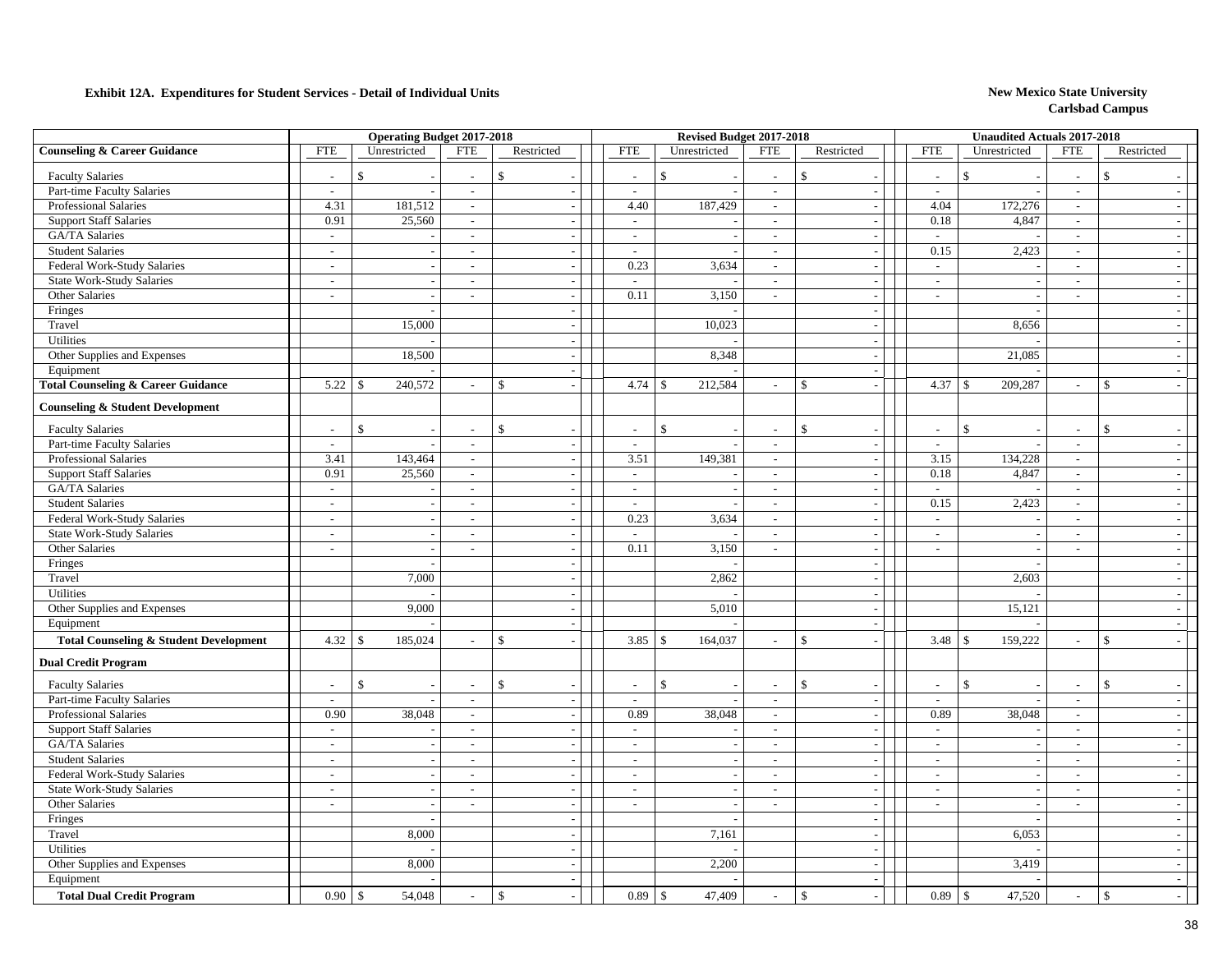|                                         |                          | <b>Operating Budget 2017-2018</b> |                          |               |                          | Revised Budget 2017-2018 |                          |            |                          | Unaudited Actuals 2017-2018 |                          |            |  |
|-----------------------------------------|--------------------------|-----------------------------------|--------------------------|---------------|--------------------------|--------------------------|--------------------------|------------|--------------------------|-----------------------------|--------------------------|------------|--|
| <b>Counseling &amp; Career Guidance</b> | <b>FTE</b>               | Unrestricted                      | <b>FTE</b>               | Restricted    | FTE                      | Unrestricted             | FTE                      | Restricted | FTE                      | Unrestricted                | <b>FTE</b>               | Restricted |  |
| <b>Nursing Testing</b>                  |                          |                                   |                          |               |                          |                          |                          |            |                          |                             |                          |            |  |
| <b>Faculty Salaries</b>                 | $\overline{\phantom{a}}$ | s                                 | $\overline{\phantom{a}}$ | <sup>\$</sup> | $\overline{\phantom{0}}$ | -S                       | $\overline{\phantom{a}}$ | S.         | $\overline{\phantom{a}}$ |                             | $\overline{\phantom{0}}$ |            |  |
| Part-time Faculty Salaries              | $\overline{\phantom{a}}$ |                                   | $\overline{\phantom{a}}$ | -             | $\overline{\phantom{0}}$ |                          | $\overline{\phantom{0}}$ |            | $\overline{\phantom{0}}$ | ۰.                          | $\overline{\phantom{a}}$ |            |  |
| <b>Professional Salaries</b>            | $\overline{\phantom{a}}$ |                                   | $\overline{\phantom{a}}$ |               |                          |                          | $\overline{\phantom{0}}$ |            | $\overline{\phantom{0}}$ |                             | $\overline{\phantom{a}}$ |            |  |
| <b>Support Staff Salaries</b>           | $\overline{\phantom{a}}$ |                                   | $\overline{\phantom{a}}$ |               | $\sim$                   |                          | $\overline{\phantom{0}}$ |            | $\overline{\phantom{0}}$ |                             | $\sim$                   |            |  |
| <b>GA/TA Salaries</b>                   | $\overline{\phantom{a}}$ |                                   | $\overline{\phantom{a}}$ |               | $\overline{\phantom{0}}$ |                          | $\overline{\phantom{a}}$ |            | $\overline{\phantom{a}}$ |                             | $-$                      |            |  |
| <b>Student Salaries</b>                 | $\overline{\phantom{a}}$ |                                   | $\overline{\phantom{a}}$ |               | $\overline{\phantom{0}}$ |                          | $\overline{\phantom{0}}$ |            | $\overline{\phantom{0}}$ |                             | $\overline{\phantom{0}}$ |            |  |
| Federal Work-Study Salaries             | $\overline{\phantom{a}}$ |                                   | $\overline{\phantom{a}}$ |               | $\overline{\phantom{0}}$ |                          | $\overline{\phantom{a}}$ |            | $\overline{\phantom{0}}$ |                             | $-$                      |            |  |
| <b>State Work-Study Salaries</b>        | $\overline{\phantom{a}}$ |                                   | $\overline{\phantom{a}}$ |               |                          |                          | $\overline{\phantom{a}}$ |            | $\overline{\phantom{0}}$ |                             | $\overline{\phantom{a}}$ |            |  |
| Other Salaries                          | $\overline{\phantom{a}}$ |                                   | $\overline{\phantom{a}}$ |               |                          |                          | $\overline{\phantom{0}}$ |            | $\overline{\phantom{a}}$ |                             | $\overline{\phantom{a}}$ |            |  |
| Fringes                                 |                          |                                   |                          |               |                          |                          |                          |            |                          |                             |                          |            |  |
| Travel                                  |                          |                                   |                          |               |                          |                          |                          |            |                          |                             |                          |            |  |
| Utilities                               |                          |                                   |                          |               |                          |                          |                          |            |                          |                             |                          |            |  |
| Other Supplies and Expenses             |                          | 1,500                             |                          |               |                          | 1,138                    |                          |            |                          | 2,545                       |                          |            |  |
| Equipment                               |                          |                                   |                          |               |                          |                          |                          |            |                          |                             |                          |            |  |
| <b>Total Nursing Testing</b>            | <b>.</b>                 | 1,500                             | $\overline{\phantom{a}}$ | \$            |                          | 1,138                    |                          |            | $\overline{\phantom{0}}$ | 2,545                       | $\overline{\phantom{0}}$ |            |  |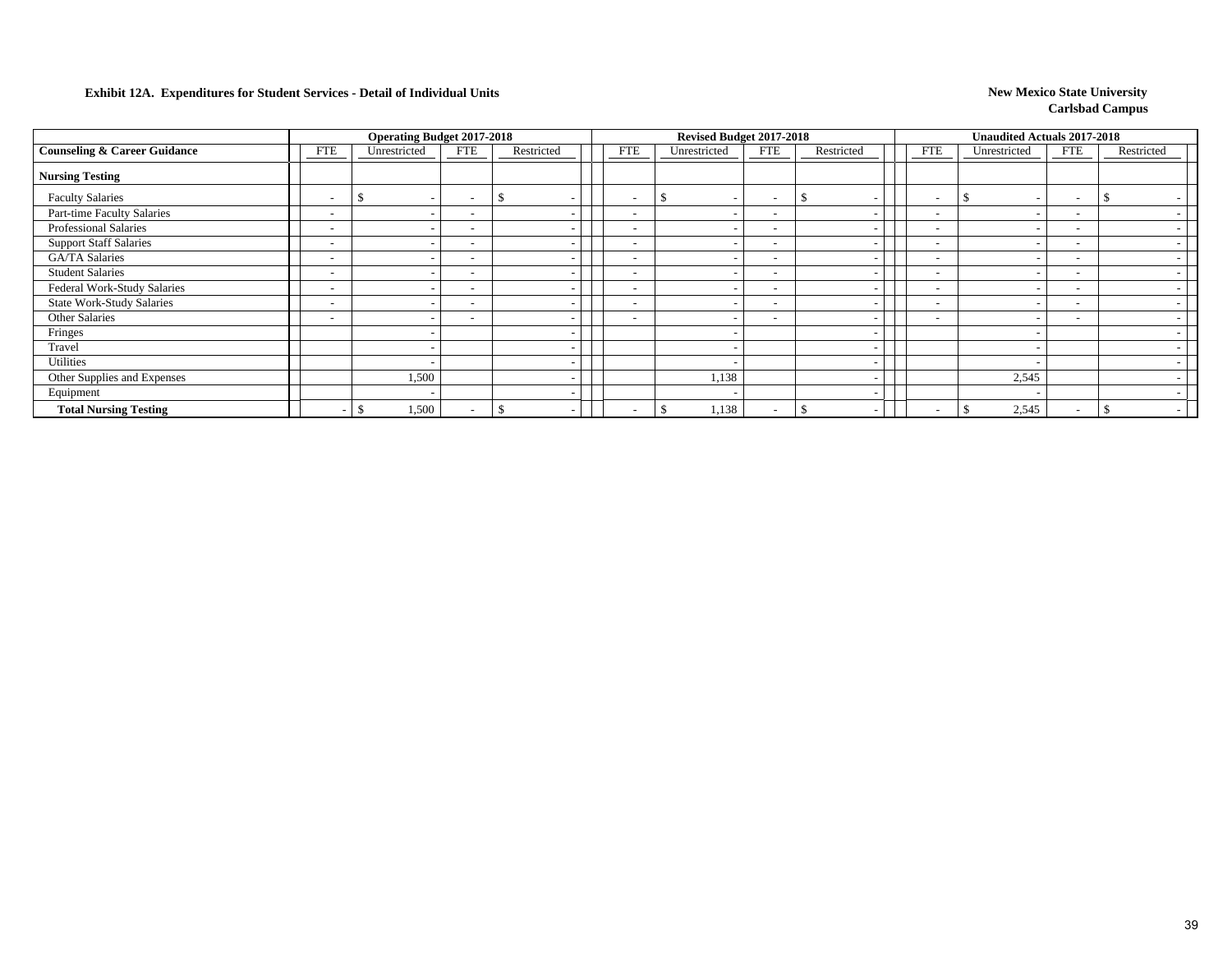|                                           |                          | <b>Operating Budget 2017-2018</b> |                          |               |            | Revised Budget 2017-2018      |                          |                          |                          | <b>Unaudited Actuals 2017-2018</b> |                          |                    |  |
|-------------------------------------------|--------------------------|-----------------------------------|--------------------------|---------------|------------|-------------------------------|--------------------------|--------------------------|--------------------------|------------------------------------|--------------------------|--------------------|--|
| <b>Financial Aid Administration</b>       | <b>FTE</b>               | Unrestricted                      | ${\rm FTE}$              | Restricted    | <b>FTE</b> | Unrestricted                  | <b>FTE</b>               | Restricted               | <b>FTE</b>               | Unrestricted                       | <b>FTE</b>               | Restricted         |  |
| <b>Faculty Salaries</b>                   | $\overline{\phantom{a}}$ | \$                                | $\overline{\phantom{a}}$ | <sup>\$</sup> |            | -\$                           | $\overline{\phantom{a}}$ | <sup>\$</sup>            | $\overline{\phantom{a}}$ | <sup>\$</sup>                      | $\overline{\phantom{a}}$ | <sup>\$</sup>      |  |
| Part-time Faculty Salaries                | $\sim$                   |                                   | $\overline{\phantom{a}}$ |               |            |                               | $\overline{\phantom{a}}$ |                          | $\sim$                   |                                    | $\overline{\phantom{a}}$ |                    |  |
| Professional Salaries                     | 2.00                     | 84,135                            | $\overline{\phantom{a}}$ |               | 1.26       | 53,470                        | $\overline{\phantom{a}}$ |                          | 1.36                     | 57,854                             | $\overline{\phantom{a}}$ |                    |  |
| <b>Support Staff Salaries</b>             | 2.05                     | 57,681                            | $\overline{\phantom{a}}$ |               | 2.53       | 69,529                        | $\overline{\phantom{a}}$ |                          | 2.49                     | 68,529                             | $\overline{\phantom{a}}$ |                    |  |
| GA/TA Salaries                            | $\sim$                   |                                   | $\overline{\phantom{a}}$ |               |            |                               | $\overline{\phantom{a}}$ |                          | $\sim$                   |                                    | $\overline{\phantom{a}}$ |                    |  |
| <b>Student Salaries</b>                   | $\blacksquare$           |                                   | $\overline{\phantom{a}}$ |               |            |                               | $\overline{\phantom{a}}$ |                          | $\sim$                   |                                    | $\overline{\phantom{a}}$ |                    |  |
| Federal Work-Study Salaries               | $\overline{\phantom{a}}$ |                                   | $\overline{\phantom{a}}$ |               |            |                               | $\overline{\phantom{a}}$ |                          | $\sim$                   |                                    | $\overline{\phantom{a}}$ |                    |  |
| <b>State Work-Study Salaries</b>          | $\overline{\phantom{a}}$ |                                   | $\overline{\phantom{a}}$ |               |            |                               | $\overline{\phantom{a}}$ |                          | $\overline{\phantom{a}}$ |                                    |                          |                    |  |
| Other Salaries                            | $\blacksquare$           |                                   | $\overline{\phantom{a}}$ |               |            | 13                            | $\overline{\phantom{a}}$ |                          | $\overline{\phantom{a}}$ | 13                                 | $\overline{\phantom{a}}$ |                    |  |
| Fringes                                   |                          |                                   |                          |               |            |                               |                          |                          |                          |                                    |                          |                    |  |
| Travel                                    |                          | 7,000                             |                          |               |            | 1,140                         |                          |                          |                          | 3,528                              |                          |                    |  |
| Utilities                                 |                          |                                   |                          |               |            |                               |                          |                          |                          |                                    |                          |                    |  |
| Other Supplies and Expenses               |                          | 12,000                            |                          |               |            | 5,600                         |                          |                          |                          | 6,646                              |                          |                    |  |
| Equipment                                 |                          |                                   |                          |               |            |                               |                          |                          |                          |                                    |                          |                    |  |
| <b>Total Financial Aid Administration</b> | 4.05                     | 160,816<br>-\$                    | $\overline{\phantom{a}}$ | \$            | 3.79       | 129,752<br>-\$                | $\overline{\phantom{a}}$ | $\mathcal{S}$            | 3.85                     | 136,570<br>-\$                     | $\overline{\phantom{a}}$ | $\mathbf{\$}$      |  |
| <b>Financial Aid</b>                      |                          |                                   |                          |               |            |                               |                          |                          |                          |                                    |                          |                    |  |
| <b>Faculty Salaries</b>                   | $\overline{\phantom{a}}$ | $\mathbf{\hat{S}}$                | $\overline{\phantom{a}}$ | \$            |            | $\mathcal{S}$                 | $\overline{\phantom{a}}$ | $\mathbb{S}$             | $\sim$                   | $\mathcal{S}$                      | $\overline{\phantom{a}}$ | \$                 |  |
| Part-time Faculty Salaries                | $\sim$                   |                                   | $\overline{\phantom{a}}$ |               |            |                               | $\sim$                   |                          | $\sim$                   |                                    | $\overline{\phantom{a}}$ |                    |  |
| <b>Professional Salaries</b>              | 2.00                     | 84,135                            | $\overline{\phantom{a}}$ |               | 1.26       | 53,470                        | $\overline{\phantom{a}}$ |                          | 1.36                     | 57,854                             | $\sim$                   |                    |  |
| <b>Support Staff Salaries</b>             | 2.05                     | 57,681                            | $\overline{\phantom{a}}$ |               | 2.53       | 69,529                        | $\overline{\phantom{0}}$ |                          | 2.49                     | 68,529                             | $\sim$                   |                    |  |
| <b>GA/TA Salaries</b>                     | $\sim$                   |                                   | $\overline{\phantom{a}}$ |               |            |                               | $\overline{\phantom{0}}$ |                          | $\sim$                   |                                    |                          |                    |  |
| <b>Student Salaries</b>                   | $\overline{\phantom{a}}$ |                                   | $\overline{\phantom{a}}$ |               |            |                               | $\overline{\phantom{a}}$ |                          | $\sim$                   |                                    |                          |                    |  |
| Federal Work-Study Salaries               | $\overline{\phantom{a}}$ |                                   | $\overline{\phantom{a}}$ |               |            |                               | $\overline{\phantom{a}}$ |                          | $\sim$                   |                                    | $\overline{\phantom{a}}$ |                    |  |
| <b>State Work-Study Salaries</b>          | $\overline{\phantom{0}}$ |                                   | $\overline{\phantom{a}}$ |               |            |                               | ۰                        |                          | $\overline{\phantom{a}}$ |                                    | $\overline{\phantom{a}}$ |                    |  |
| Other Salaries                            | $\blacksquare$           |                                   | $\overline{\phantom{a}}$ |               |            | 13                            | $\overline{\phantom{a}}$ |                          | $\overline{\phantom{a}}$ | 13                                 | $\overline{\phantom{a}}$ |                    |  |
| Fringes                                   |                          |                                   |                          |               |            |                               |                          | $\overline{\phantom{a}}$ |                          |                                    |                          |                    |  |
| Travel                                    |                          | 7,000                             |                          |               |            | 1,140                         |                          |                          |                          | 3,528                              |                          |                    |  |
| Utilities                                 |                          |                                   |                          |               |            |                               |                          |                          |                          |                                    |                          |                    |  |
| Other Supplies and Expenses               |                          | 12,000                            |                          |               |            | 5,600                         |                          |                          |                          | 6,646                              |                          |                    |  |
| Equipment                                 |                          |                                   |                          |               |            |                               |                          |                          |                          |                                    |                          |                    |  |
| <b>Total Financial Aid</b>                | 4.05                     | 5 <sup>5</sup><br>160,816         | $\overline{\phantom{a}}$ | $\mathbb{S}$  | 3.79       | 129,752<br>$\mathbf{\hat{s}}$ | $\overline{\phantom{0}}$ | <sup>\$</sup>            | 3.85                     | $\mathbf{\hat{S}}$<br>136,570      | $\overline{\phantom{a}}$ | $\mathbf{\hat{S}}$ |  |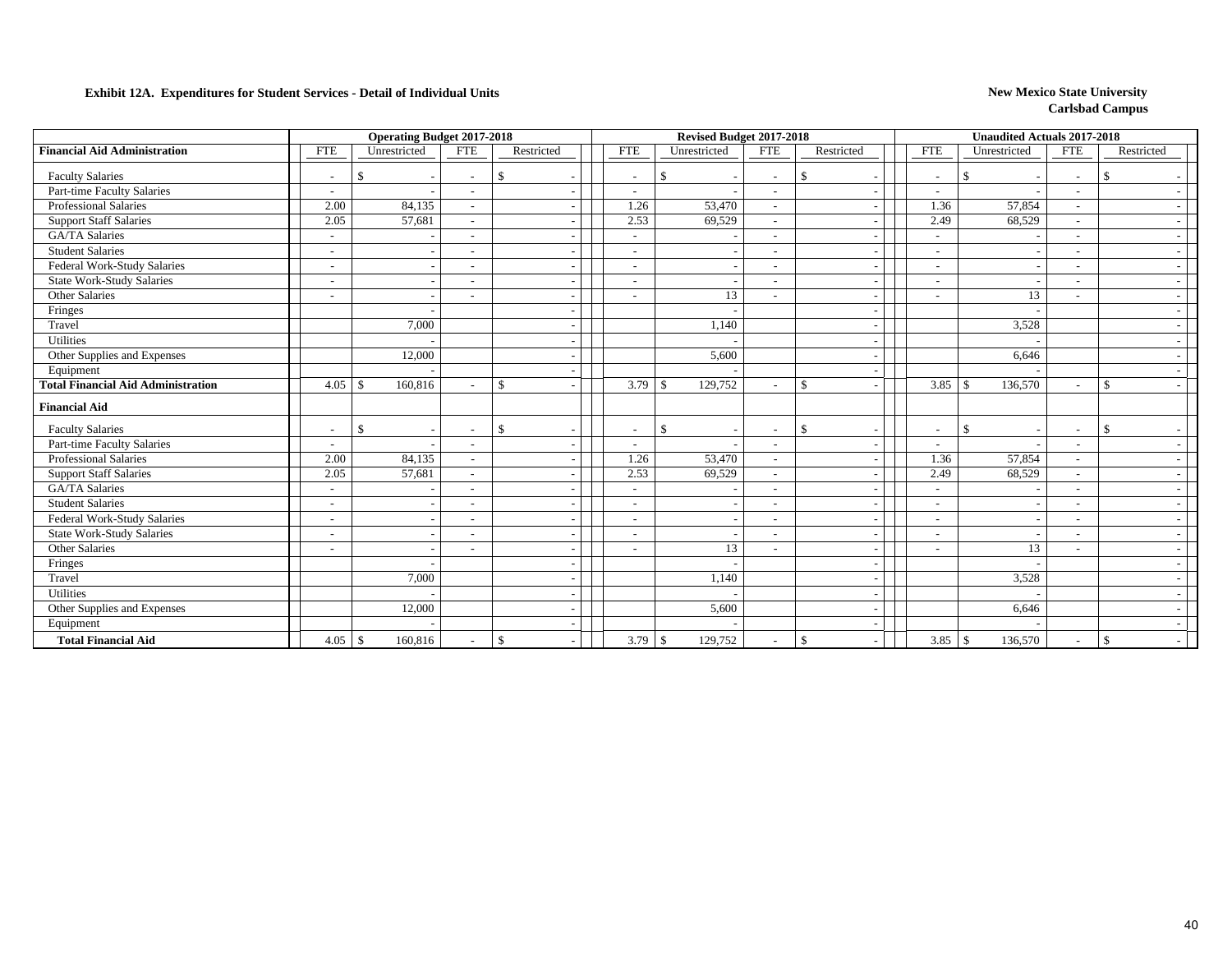|                                             |                          | <b>Operating Budget 2017-2018</b> |                          |               |            |      | Revised Budget 2017-2018 |                          |                                                |                          | <b>Unaudited Actuals 2017-2018</b> |                          |               |
|---------------------------------------------|--------------------------|-----------------------------------|--------------------------|---------------|------------|------|--------------------------|--------------------------|------------------------------------------------|--------------------------|------------------------------------|--------------------------|---------------|
| <b>Student Admissions</b>                   | <b>FTE</b>               | Unrestricted                      | <b>FTE</b>               | Restricted    | <b>FTE</b> |      | Unrestricted             | <b>FTE</b>               | Restricted                                     | <b>FTE</b>               | Unrestricted                       | <b>FTE</b>               | Restricted    |
| <b>Faculty Salaries</b>                     |                          | \$                                | $\overline{\phantom{a}}$ | \$            |            |      | -S                       |                          | <sup>\$</sup>                                  | $\overline{\phantom{a}}$ | S.                                 | $\overline{\phantom{a}}$ | -S            |
| Part-time Faculty Salaries                  | $\blacksquare$           |                                   | $\overline{\phantom{a}}$ |               |            |      |                          |                          |                                                | $\overline{\phantom{a}}$ |                                    | $\overline{\phantom{a}}$ |               |
| <b>Professional Salaries</b>                | 3.85                     | 162,058                           | $\sim$                   |               |            | 2.00 | 85,296                   |                          | $\overline{\phantom{a}}$                       | 2.60                     | 110,842                            | $\sim$                   |               |
| <b>Support Staff Salaries</b>               | 1.01                     | 28,391                            | $\overline{\phantom{a}}$ |               |            | 1.95 | 53,498                   | $\sim$                   | $\overline{\phantom{a}}$                       | 1.96                     | 53,791                             | $\overline{\phantom{a}}$ |               |
| GA/TA Salaries                              | $\overline{\phantom{a}}$ |                                   | $\overline{\phantom{a}}$ |               |            |      |                          | $\overline{\phantom{a}}$ |                                                | $\overline{\phantom{a}}$ |                                    | $\overline{\phantom{a}}$ |               |
| <b>Student Salaries</b>                     | 0.40                     | 6,400                             | $\overline{\phantom{a}}$ |               |            |      | 68                       | $\overline{\phantom{0}}$ |                                                | 0.06                     | 884                                | $\overline{\phantom{a}}$ |               |
| Federal Work-Study Salaries                 | $\overline{\phantom{a}}$ |                                   | $\overline{\phantom{a}}$ |               |            |      |                          |                          |                                                |                          | 34                                 |                          |               |
| <b>State Work-Study Salaries</b>            | $\overline{\phantom{a}}$ |                                   | $\overline{\phantom{a}}$ |               |            | 0.01 | 203                      | $\sim$                   | $\overline{\phantom{a}}$                       | 0.08                     | 1,220                              | $\sim$                   |               |
| <b>Other Salaries</b>                       | $\blacksquare$           |                                   | $\overline{\phantom{a}}$ |               |            | 0.04 | 1,114                    |                          |                                                | 0.11                     | 2,961                              | $\overline{\phantom{a}}$ |               |
| Fringes                                     |                          |                                   |                          |               |            |      |                          |                          |                                                |                          |                                    |                          |               |
| Travel                                      |                          | 15,000                            |                          |               |            |      | 2,815                    |                          | $\overline{\phantom{a}}$                       |                          | 3,752                              |                          |               |
| Utilities                                   |                          |                                   |                          |               |            |      |                          |                          | $\overline{\phantom{a}}$                       |                          |                                    |                          |               |
| Other Supplies and Expenses                 |                          | 10,000                            |                          |               |            |      | 29,290                   |                          |                                                |                          | 36,591                             |                          |               |
| Equipment                                   |                          |                                   |                          |               |            |      |                          |                          |                                                |                          |                                    |                          |               |
| <b>Total Student Admissions</b>             | 5.26                     | 221,849<br>-\$                    | $\overline{\phantom{a}}$ | <sup>\$</sup> |            | 4.00 | 172,284<br>-\$           |                          | $\mathbf{\$}$<br>$\overline{\phantom{a}}$      | 4.81                     | 210,075<br>-S                      | $\overline{\phantom{a}}$ | $\mathcal{S}$ |
| <b>Registration &amp; Recruitment</b>       |                          |                                   |                          |               |            |      |                          |                          |                                                |                          |                                    |                          |               |
| <b>Faculty Salaries</b>                     |                          | <sup>\$</sup>                     | $\blacksquare$           | <sup>\$</sup> |            |      | <sup>\$</sup>            |                          | \$                                             | $\overline{\phantom{a}}$ | $\mathcal{S}$                      | $\overline{\phantom{a}}$ | <sup>\$</sup> |
| Part-time Faculty Salaries                  | $\overline{\phantom{a}}$ |                                   | $\overline{\phantom{a}}$ |               |            |      |                          |                          |                                                |                          |                                    | $\overline{\phantom{a}}$ |               |
| Professional Salaries                       | 3.85                     | 162,058                           | $\overline{\phantom{a}}$ |               |            | 2.00 | 85,296                   | $\overline{\phantom{a}}$ |                                                | 2.60                     | 110,842                            | $\sim$                   |               |
| <b>Support Staff Salaries</b>               | 1.01                     | 28,391                            | $\overline{\phantom{a}}$ |               |            | 1.95 | 53,498                   | $\overline{\phantom{0}}$ |                                                | 1.96                     | 53,791                             | $\overline{\phantom{a}}$ |               |
| <b>GA/TA Salaries</b>                       |                          |                                   | $\overline{\phantom{a}}$ |               |            |      |                          |                          |                                                |                          |                                    |                          |               |
| <b>Student Salaries</b>                     | 0.40                     | 6,400                             | $\overline{\phantom{a}}$ |               |            |      | 68                       |                          |                                                | 0.06                     | 884                                | $\overline{\phantom{a}}$ |               |
| Federal Work-Study Salaries                 | $\sim$                   |                                   | $\overline{\phantom{a}}$ |               |            |      |                          |                          |                                                | $\sim$                   | 34                                 | $\sim$                   |               |
| <b>State Work-Study Salaries</b>            | $\sim$                   |                                   | $\overline{\phantom{a}}$ |               |            | 0.01 | 203                      |                          |                                                | 0.08                     | 1,220                              | $\sim$                   |               |
| Other Salaries                              |                          |                                   | $\overline{\phantom{a}}$ |               |            | 0.04 | 1,114                    |                          | $\overline{\phantom{a}}$                       | 0.11                     | 2,961                              | $\overline{\phantom{a}}$ |               |
| Fringes                                     |                          |                                   |                          |               |            |      |                          |                          | $\overline{\phantom{a}}$                       |                          |                                    |                          |               |
| Travel                                      |                          | 15,000                            |                          |               |            |      | 2,815                    |                          |                                                |                          | 3,752                              |                          |               |
| <b>Utilities</b>                            |                          |                                   |                          |               |            |      |                          |                          |                                                |                          |                                    |                          |               |
| Other Supplies and Expenses                 |                          | 10,000                            |                          |               |            |      | 29,290                   |                          |                                                |                          | 36,591                             |                          |               |
| Equipment                                   |                          |                                   |                          |               |            |      |                          |                          | $\overline{\phantom{a}}$                       |                          |                                    |                          |               |
| <b>Total Registration &amp; Recruitment</b> | 5.26                     | \$<br>221,849                     | $\overline{\phantom{a}}$ | $\sqrt{5}$    |            | 4.00 | 172,284<br>-\$           |                          | $\mathbf{\hat{S}}$<br>$\overline{\phantom{a}}$ | 4.81                     | 210,075<br>$\mathcal{S}$           | $\overline{\phantom{a}}$ | $\mathcal{S}$ |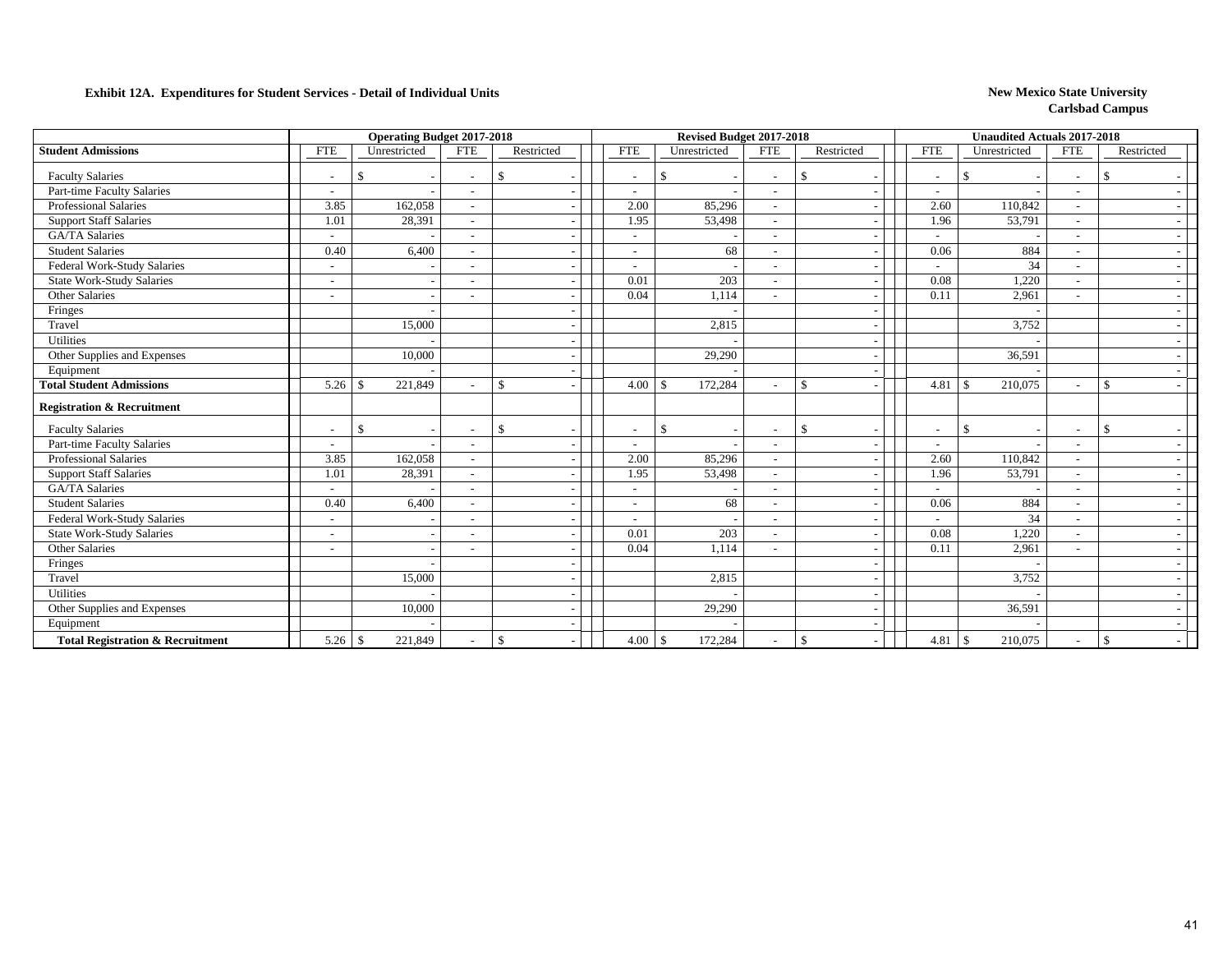#### **Exhibit 13. Summary of Expenditures for Institutional Support** New Mexico State University

|                                                        |                          | <b>Operating Budget 2017-2018</b> |            |               |                          |     | Revised Budget 2017-2018 |            |            |        |            | <b>Unaudited Actuals 2017-2018</b> |                          |                    |       |
|--------------------------------------------------------|--------------------------|-----------------------------------|------------|---------------|--------------------------|-----|--------------------------|------------|------------|--------|------------|------------------------------------|--------------------------|--------------------|-------|
|                                                        | <b>FTE</b>               | Unrestricted                      | <b>FTE</b> | Restricted    | <b>FTE</b>               |     | Unrestricted             | <b>FTE</b> | Restricted |        | <b>FTE</b> | Unrestricted                       | <b>FTE</b>               | Restricted         |       |
| <b>Executive Management</b>                            |                          |                                   |            |               |                          |     |                          |            |            |        |            |                                    |                          |                    |       |
| <b>Institutional Research</b>                          | 1.58                     | 82,045<br>-S                      |            | <sup>\$</sup> | 1.56                     | -\$ | 79,793                   |            | £.         |        | 1.56       | 73,107<br>-\$                      |                          | \$                 |       |
| President's Office                                     | 5.82                     | 357,400                           |            |               | 5.74                     |     | 349,829                  |            |            |        | 5.72       | 351,494                            |                          |                    |       |
| <b>Total Executive Management</b>                      | 7.40                     | 439,445<br>-S                     |            | \$.           | 7.30                     |     | 429,622                  |            | -\$        |        | 7.28       | 424,601<br>-8                      |                          | \$                 |       |
| <b>Fiscal Operations</b>                               |                          |                                   |            |               |                          |     |                          |            |            |        |            |                                    |                          |                    |       |
| <b>Business Office</b>                                 | 6.59                     | 342,090<br>-S                     |            | \$.           | 6.29                     |     | 294,460                  |            | £.         |        | 6.55       | 274,536<br>-S                      | $\overline{\phantom{a}}$ | \$                 |       |
| <b>Uncollectible Accounts</b>                          |                          | 90,000                            |            |               |                          |     | 110,000                  |            |            |        |            | 74,631                             |                          |                    |       |
| <b>Total Fiscal Operations</b>                         | 6.59                     | 432,090<br>-\$                    |            | <sup>\$</sup> | 6.29                     |     | 404,460                  |            | -\$        |        | 6.55       | 349,167<br>-8                      |                          | \$                 |       |
| <b>General Admin &amp; Logistical Services</b>         |                          |                                   |            |               |                          |     |                          |            |            |        |            |                                    |                          |                    |       |
| <b>Administrative Services</b>                         | $\overline{\phantom{a}}$ | 590,100<br>$\mathcal{S}$          |            | <sup>\$</sup> |                          | -\$ | 557,300                  |            |            |        |            | $\mathcal{S}$<br>557,300           | $\overline{\phantom{a}}$ | \$                 |       |
| Marketing                                              | 1.15                     | 193,105                           |            |               | 0.82                     |     | 181,928                  |            |            |        | 0.93       | 169,451                            |                          |                    |       |
| <b>Total General Admin &amp; Logistical Services</b>   | 1.15                     | 783,205<br>-\$                    |            | £.            | 0.82                     |     | 739,228                  |            | -\$        |        | 0.93       | 726,751<br>-8                      |                          | $\mathbf{\hat{S}}$ |       |
| <b>Public Relations/Development</b>                    |                          |                                   |            |               |                          |     |                          |            |            |        |            |                                    |                          |                    |       |
| <b>Public Relations</b>                                | $\overline{\phantom{a}}$ | $\mathcal{S}$                     |            | 900<br>\$     |                          | -\$ |                          |            | £.         | 900    |            | -\$                                |                          | \$                 |       |
| <b>Total Public Relations/Development</b>              |                          | $\hat{\mathbf{S}}$                |            | 900<br>£.     |                          |     |                          |            |            | 900    |            | $\mathcal{S}$                      |                          | $\mathbb{S}$       |       |
| Other Items Not Included in Exhibit 13A's              |                          |                                   |            |               |                          |     |                          |            |            |        |            |                                    |                          |                    |       |
| Federal Work-Study Salaries                            | $\overline{\phantom{a}}$ | -\$                               |            | <sup>\$</sup> | $\sim$                   | -\$ |                          |            | -\$        |        |            | -\$                                |                          | <sup>\$</sup>      |       |
| <b>State Work-Study Salaries</b>                       | $\overline{\phantom{a}}$ |                                   | 0.09       | 1,500         | $\overline{\phantom{0}}$ |     |                          | 1.92       |            | 30,700 |            |                                    | 0.49                     |                    | 7,865 |
| Fringe Benefits                                        |                          | 213,993                           |            |               |                          |     | 203,045                  |            |            |        |            | 207,415                            |                          |                    |       |
| <b>Total Other Items Not Included in Exhibit 13A's</b> |                          | 213,993                           | 0.09       | 1,500<br>-S   |                          |     | 203,045                  | 1.92       | -\$        | 30,700 |            | 207,415<br>-\$                     | 0.49                     |                    | 7,865 |
| Net Expense for Institutional Support in I&G (Exh 2)   | 15.14                    | 1.868.733<br>-8                   | 0.09       | 2,400<br>-\$  | 14.41                    |     | 1.776.355                | 1.92       | - \$       | 31,600 | 14.76      | 1,707,934<br>-\$                   | 0.49                     |                    | 7,865 |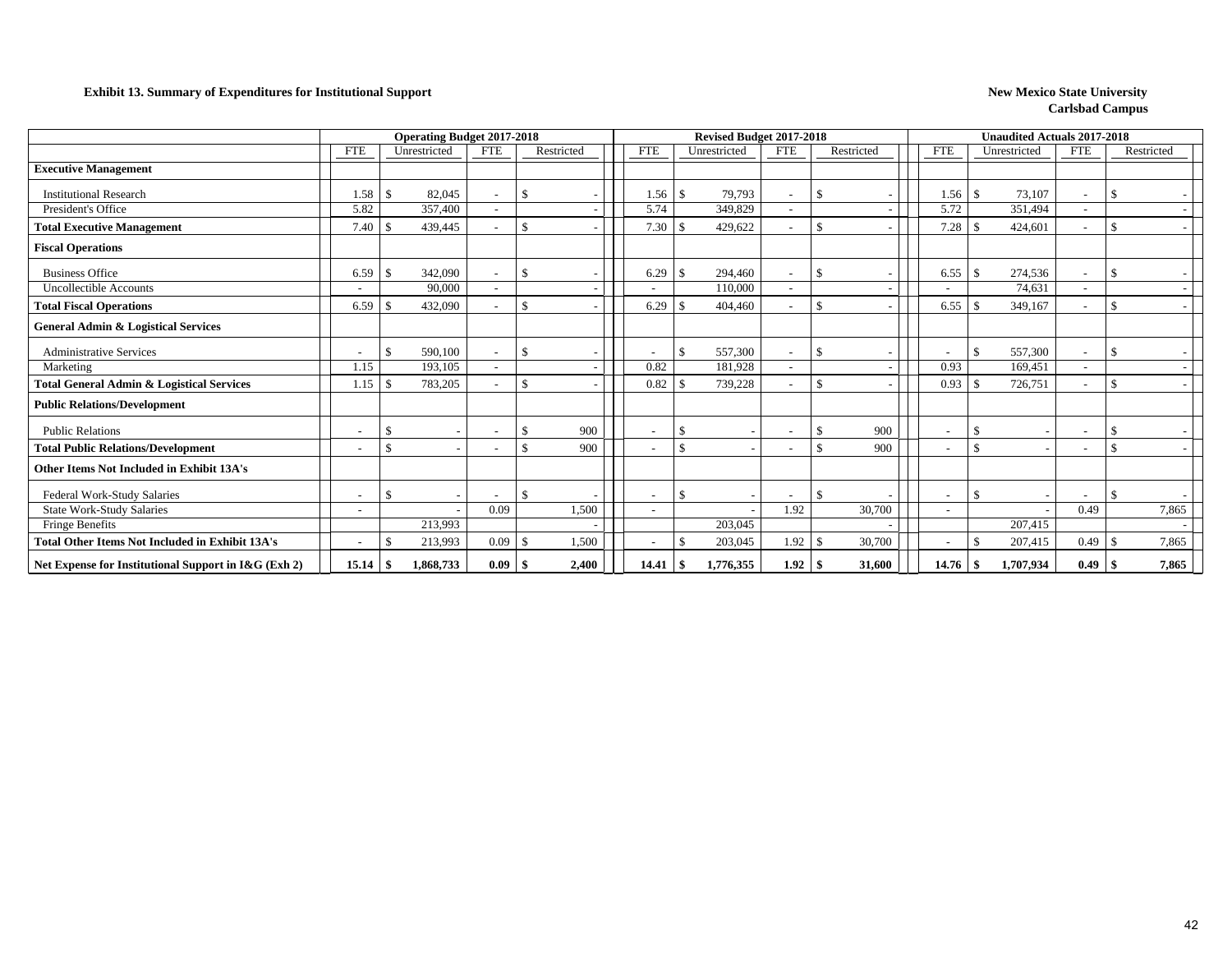## **Exhibit 13. Summary of Institutional Support Salaries New Mexico State University**

|                                                 |                          | <b>Operating Budget 2017-2018</b> |            |            |            | Revised Budget 2017-2018 |                          |            |            | <b>Unaudited Actuals 2017-2018</b> |                          |            |  |
|-------------------------------------------------|--------------------------|-----------------------------------|------------|------------|------------|--------------------------|--------------------------|------------|------------|------------------------------------|--------------------------|------------|--|
| <b>Salaries for Institutional Support</b>       | <b>FTE</b>               | Unrestricted                      | <b>FTE</b> | Restricted | <b>FTE</b> | Unrestricted             | <b>FTE</b>               | Restricted | <b>FTE</b> | Unrestricted                       | <b>FTE</b>               | Restricted |  |
| <b>Faculty Salaries</b>                         |                          | $\sim$                            |            |            |            |                          | $\overline{\phantom{a}}$ |            |            |                                    | $\overline{\phantom{0}}$ |            |  |
| Part-time Faculty Salaries                      |                          |                                   |            |            |            |                          | $\overline{\phantom{a}}$ |            |            |                                    |                          |            |  |
| <b>Professional Salaries</b>                    | 12.38                    | 521.469                           |            |            | 11.58      | 493.128                  |                          |            | 11.77      | 501.020                            |                          |            |  |
| <b>Support Staff Salaries</b>                   | 2.60                     | 72,889                            |            |            | 2.57       | 70,771                   |                          |            | 2.69       | 73,912                             | $\overline{\phantom{0}}$ |            |  |
| <b>GA/TA Salaries</b>                           |                          |                                   |            |            |            |                          |                          |            |            |                                    |                          |            |  |
| <b>Student Salaries</b>                         | 0.16                     | 2,400                             |            |            | 0.26       | 4.096                    |                          |            | 0.04       | 534                                |                          |            |  |
| <b>Federal Work-Study Salaries</b>              | $\overline{\phantom{0}}$ |                                   |            |            |            |                          |                          |            |            |                                    |                          |            |  |
| <b>State Work-Study Salaries</b>                |                          |                                   | 0.09       | 1,500      |            |                          | 1.92                     | 30,700     | 0.19       | 2,950                              | 0.49                     | 7,865      |  |
| Other Salaries                                  |                          |                                   |            |            |            |                          |                          |            | 0.07       | 1.985                              |                          |            |  |
| <b>Total Salaries for Institutional Support</b> | 15.14                    | 596,758                           |            | 1,500      | 14.41      | 567,995                  | 1.92                     | 30,700     | 14.76      | 580,401                            | 0.49                     | 7,865      |  |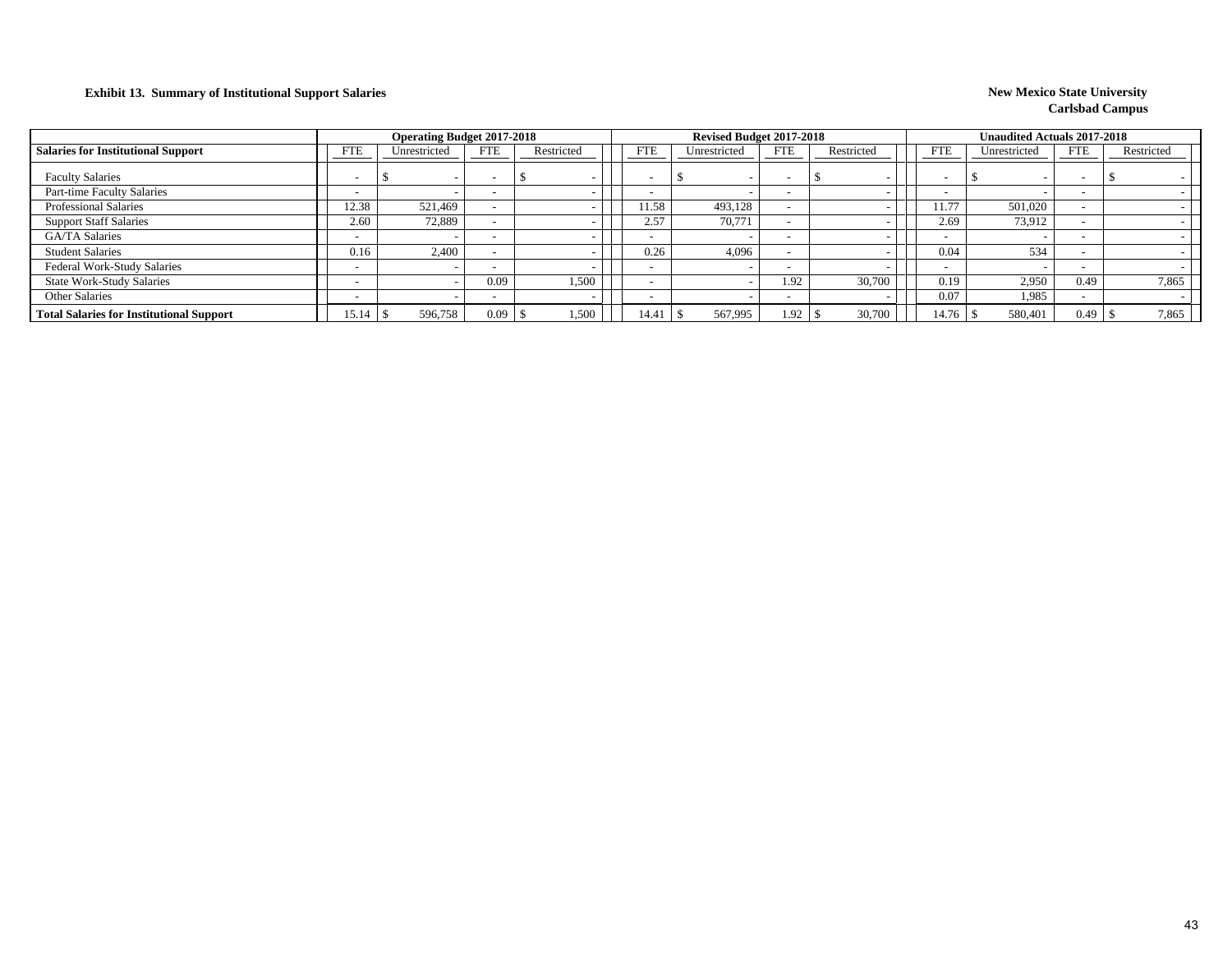## **Exhibit 13. Summary of Institutional Support by Expenditure Category New Mexico State University New Mexico State University**

|                                              |                          | <b>Operating Budget 2017-2018</b> |            |            |                          | Revised Budget 2017-2018 |                          |            |       | <b>Unaudited Actuals 2017-2018</b> |                          |            |  |
|----------------------------------------------|--------------------------|-----------------------------------|------------|------------|--------------------------|--------------------------|--------------------------|------------|-------|------------------------------------|--------------------------|------------|--|
| <b>Summary by Expenditure Category</b>       | FTE                      | Unrestricted                      | <b>FTE</b> | Restricted | <b>FTE</b>               | Unrestricted             | <b>FTE</b>               | Restricted | FTE   | Unrestricted                       | <b>FTE</b>               | Restricted |  |
| <b>Faculty Salaries</b>                      |                          | $\overline{\phantom{a}}$          |            |            |                          |                          | $\overline{\phantom{a}}$ |            |       |                                    | $\overline{\phantom{a}}$ |            |  |
| Part-time Faculty Salaries                   | $\overline{\phantom{0}}$ |                                   |            |            | -                        |                          | $\overline{\phantom{0}}$ |            |       |                                    | $\overline{\phantom{a}}$ |            |  |
| <b>Professional Salaries</b>                 | 12.38                    | 521,469                           |            |            | 11.58                    | 493,128                  |                          |            | 11.77 | 501,020                            | $\overline{\phantom{a}}$ |            |  |
| <b>Support Staff Salaries</b>                | 2.60                     | 72,889                            |            |            | 2.57                     | 70,771                   |                          |            | 2.69  | 73,912                             | $\overline{\phantom{a}}$ |            |  |
| GA/TA Salaries                               |                          |                                   |            |            |                          |                          | -                        |            |       |                                    | $\overline{\phantom{0}}$ |            |  |
| <b>Student Salaries</b>                      | 0.16                     | 2,400                             |            |            | 0.26                     | 4,096                    |                          |            | 0.04  | 534                                | $\overline{\phantom{0}}$ |            |  |
| Federal Work-Study Salaries                  | $\overline{\phantom{a}}$ |                                   |            |            | $\overline{\phantom{0}}$ |                          | $\overline{\phantom{0}}$ |            |       |                                    | $\overline{\phantom{a}}$ |            |  |
| <b>State Work-Study Salaries</b>             | $\overline{\phantom{0}}$ |                                   |            |            | $\overline{\phantom{0}}$ |                          | $\overline{\phantom{0}}$ |            | 0.19  | 2,950                              | $\overline{\phantom{a}}$ |            |  |
| Other Salaries                               | $\overline{\phantom{0}}$ |                                   |            |            | $\overline{\phantom{a}}$ |                          | $\overline{\phantom{a}}$ |            | 0.07  | 1,985                              | $\overline{\phantom{a}}$ |            |  |
| Fringes                                      |                          |                                   |            |            |                          |                          |                          |            |       |                                    |                          |            |  |
| Travel                                       |                          | 43,065                            |            |            |                          | 32,991                   |                          |            |       | 18,230                             |                          |            |  |
| <b>Utilities</b>                             |                          |                                   |            |            |                          |                          |                          |            |       |                                    |                          |            |  |
| Other Supplies and Expenses                  |                          | 1,014,917                         |            | 900        |                          | 972,324                  |                          | 900        |       | 901,888                            |                          |            |  |
| Equipment                                    |                          |                                   |            |            |                          |                          |                          |            |       |                                    |                          |            |  |
| <b>Total Summary by Expenditure Category</b> | 15.14                    | 1,654,740<br>\$                   |            | 900        | 14.41                    | 1,573,310                |                          | 900        | 14.76 | 1,500,519                          | $\overline{\phantom{a}}$ |            |  |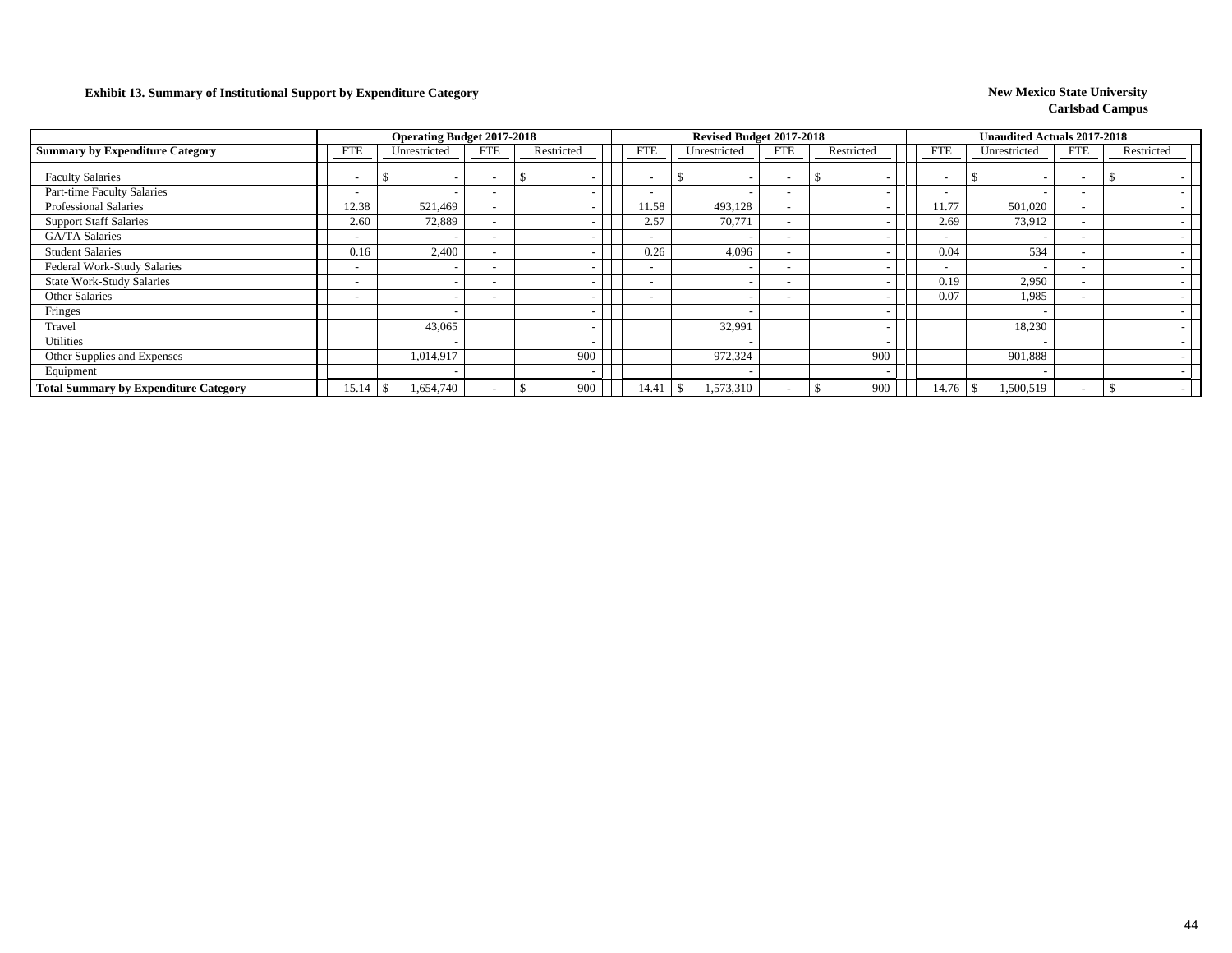|                                                          |                          | <b>Operating Budget 2017-2018</b> |                          |                                          |                             | Revised Budget 2017-2018       |                             |                                          |                             | <b>Unaudited Actuals 2017-2018</b>        |                             |                                          |
|----------------------------------------------------------|--------------------------|-----------------------------------|--------------------------|------------------------------------------|-----------------------------|--------------------------------|-----------------------------|------------------------------------------|-----------------------------|-------------------------------------------|-----------------------------|------------------------------------------|
| <b>Executive Management</b>                              | <b>FTE</b>               | Unrestricted                      | <b>FTE</b>               | Restricted                               | <b>FTE</b>                  | Unrestricted                   | <b>FTE</b>                  | Restricted                               | <b>FTE</b>                  | Unrestricted                              | <b>FTE</b>                  | Restricted                               |
| <b>Faculty Salaries</b>                                  | $\overline{\phantom{a}}$ | \$                                | $\overline{a}$           | $\mathcal{S}$                            | $\sim$                      | \$                             | $\sim$                      | $\mathbf S$                              | $\sim$                      | $\mathcal{S}$                             | $\overline{\phantom{a}}$    | \$                                       |
| Part-time Faculty Salaries                               | $\overline{a}$           |                                   | $\sim$                   |                                          | $\sim$                      | $\overline{a}$                 | $\sim$                      | $\sim$                                   | $\sim$                      |                                           | $\sim$                      |                                          |
| <b>Professional Salaries</b>                             | 7.32                     | 308,245                           | $\sim$                   | $\overline{\phantom{a}}$                 | 7.24                        | 308,246                        | $\overline{\phantom{a}}$    | $\overline{\phantom{a}}$                 | 7.25                        | 308,631                                   | $\sim$                      |                                          |
| <b>Support Staff Salaries</b>                            | $\sim$                   |                                   | $\overline{\phantom{a}}$ | $\sim$                                   | $\sim$                      | $\overline{\phantom{a}}$       | $\sim$                      | $\overline{\phantom{a}}$                 | $\sim$                      | $\sim$                                    | $\sim$                      | $\sim$                                   |
| GA/TA Salaries                                           | $\sim$                   | $\overline{\phantom{a}}$          | $\sim$                   |                                          | $\sim$                      | $\overline{\phantom{a}}$       | $\sim$                      |                                          | $\sim$                      | $\sim$                                    |                             | $\sim$                                   |
| <b>Student Salaries</b>                                  | 0.08                     | 1,200                             | $\overline{\phantom{a}}$ | $\sim$<br>$\sim$                         | 0.06                        | 884                            | $\sim$                      | $\sim$<br>$\sim$                         | 0.03                        | 442                                       | $\sim$<br>$\sim$            |                                          |
|                                                          |                          |                                   |                          |                                          |                             |                                |                             |                                          |                             |                                           |                             | $\overline{a}$                           |
| Federal Work-Study Salaries<br>State Work-Study Salaries | $\mathcal{L}$            | $\sim$                            | $\sim$                   | $\sim$                                   | $\mathcal{L}$               | $\sim$                         | $\mathcal{L}_{\mathcal{A}}$ | $\sim$                                   | $\mathbb{Z}^2$              | $\sim$<br>$\sim$                          | $\overline{\phantom{a}}$    | $\overline{\phantom{a}}$                 |
| Other Salaries                                           | $\mathcal{L}$            | $\sim$                            | $\mathbb{Z}^2$           |                                          | $\mathcal{L}_{\mathcal{A}}$ | $\overline{a}$                 | $\mathcal{L}_{\mathcal{A}}$ | $\overline{a}$                           | $\sim$                      |                                           | $\mathcal{L}_{\mathcal{A}}$ | $\overline{\phantom{a}}$                 |
|                                                          | $\overline{\phantom{a}}$ | $\overline{\phantom{a}}$          | $\sim$                   | $\sim$                                   | $\sim$                      | $\overline{\phantom{a}}$       | $\sim$                      | $\blacksquare$                           | $\sim$                      | 35                                        | $\sim$                      | $\sim$                                   |
| Fringes                                                  |                          | $\overline{a}$                    |                          | $\sim$                                   |                             | $\overline{a}$                 |                             | $\sim$                                   |                             | $\overline{a}$                            |                             | $\overline{\phantom{a}}$                 |
| Travel                                                   |                          | 21,000                            |                          | $\sim$                                   |                             | 17,812                         |                             | $\sim$                                   |                             | 15,504                                    |                             | $\overline{\phantom{a}}$                 |
| Utilities                                                |                          |                                   |                          | $\sim$                                   |                             |                                |                             | $\sim$                                   |                             |                                           |                             |                                          |
| Other Supplies and Expenses                              |                          | 109,000                           |                          | $\sim$                                   |                             | 102,680                        |                             | $\overline{\phantom{a}}$                 |                             | 99,989                                    |                             | $\sim$                                   |
| Equipment                                                |                          |                                   |                          | $\sim$                                   |                             |                                |                             | $\sim$                                   |                             |                                           |                             | $\sim$                                   |
| <b>Total Executive Management</b>                        | 7.40                     | 439,445<br>$\mathbf{\hat{s}}$     | $\sim$                   | $\mathbf{\hat{S}}$                       | 7.30                        | $\mathbb{S}$<br>429,622        | $\sim$                      | $\mathbb{S}$<br>$\overline{a}$           | 7.28                        | $\vert$ \$<br>424,601                     | $\overline{\phantom{a}}$    | $\mathbf S$                              |
| <b>Institutional Research</b>                            |                          |                                   |                          |                                          |                             |                                |                             |                                          |                             |                                           |                             |                                          |
| <b>Faculty Salaries</b>                                  | $\overline{\phantom{a}}$ | \$<br>$\overline{\phantom{a}}$    | $\overline{\phantom{a}}$ | $\mathbb{S}$<br>$\overline{\phantom{a}}$ | $\sim$                      | \$<br>$\overline{\phantom{a}}$ | $\sim$                      | \$<br>$\overline{\phantom{a}}$           | $\sim$                      | $\mathcal{S}$<br>$\overline{\phantom{a}}$ | $\sim$                      | \$<br>$\sim$                             |
| Part-time Faculty Salaries                               | $\sim$                   | $\overline{a}$                    | $\sim$                   | $\overline{\phantom{a}}$                 | $\sim$                      | $\sim$                         | $\sim$                      | $\sim$                                   | $\sim$                      | $\overline{\phantom{a}}$                  | $\sim$                      | $\sim$                                   |
| Professional Salaries                                    | 1.58                     | 66,545                            | $\sim$                   |                                          | 1.56                        | 66,546                         | $\sim$                      | $\overline{\phantom{a}}$                 | 1.56                        | 66,546                                    | $\sim$                      | $\sim$                                   |
| <b>Support Staff Salaries</b>                            | $\overline{\phantom{a}}$ |                                   | $\sim$                   | $\sim$                                   | $\mathcal{L}_{\mathcal{A}}$ |                                | $\overline{\phantom{a}}$    | $\overline{\phantom{a}}$                 | $\sim$                      | $\overline{\phantom{a}}$                  | $\sim$                      |                                          |
| GA/TA Salaries                                           | $\overline{\phantom{a}}$ | $\sim$                            | $\sim$                   | $\sim$                                   | $\sim$                      | $\sim$                         | $\sim$                      | $\overline{a}$                           | $\mathbb{Z}^2$              | $\sim$                                    | $\mathcal{L}$               | $\sim$                                   |
| <b>Student Salaries</b>                                  | $\sim$                   | $\overline{\phantom{a}}$          | $\sim$                   | $\sim$                                   | $\overline{\phantom{a}}$    | $\sim$                         | $\sim$                      | $\overline{\phantom{a}}$                 | $\sim$                      | $\overline{\phantom{a}}$                  | $\sim$                      | $\overline{\phantom{a}}$                 |
| Federal Work-Study Salaries                              | $\sim$                   | $\sim$                            | $\sim$                   | $\sim$                                   | $\sim$                      | $\sim$                         | $\sim$                      | $\sim$                                   | $\sim$                      | $\sim$                                    | $\sim$                      | $\sim$                                   |
| <b>State Work-Study Salaries</b>                         | $\overline{a}$           | $\overline{\phantom{a}}$          | $\sim$                   | $\sim$                                   | $\sim$                      | $\overline{\phantom{a}}$       | $\sim$                      | $\sim$                                   | $\sim$                      | $\sim$                                    | $\sim$                      | $\overline{\phantom{a}}$                 |
| Other Salaries                                           | $\sim$                   | $\sim$                            | $\overline{\phantom{a}}$ | $\sim$                                   | $\overline{\phantom{a}}$    | $\overline{\phantom{a}}$       | $\sim$                      | $\sim$                                   | $\sim$                      | $\sim$                                    | $\sim$                      |                                          |
| Fringes                                                  |                          | $\sim$                            |                          | $\sim$                                   |                             | $\sim$                         |                             | $\sim$                                   |                             | $\sim$                                    |                             | $\sim$                                   |
| Travel                                                   |                          | 6,500                             |                          | $\sim$                                   |                             | 6,000                          |                             | $\sim$                                   |                             | 4,199                                     |                             | $\sim$                                   |
| Utilities                                                |                          |                                   |                          | $\sim$                                   |                             |                                |                             | $\sim$                                   |                             |                                           |                             | $\overline{\phantom{a}}$                 |
| Other Supplies and Expenses                              |                          | 9,000                             |                          | $\overline{\phantom{a}}$                 |                             | 7,247                          |                             | $\mathcal{L}_{\mathcal{A}}$              |                             | 2,362                                     |                             | $\sim$                                   |
| Equipment                                                |                          |                                   |                          |                                          |                             |                                |                             | $\overline{\phantom{a}}$                 |                             |                                           |                             | $\sim$                                   |
|                                                          |                          |                                   |                          |                                          |                             |                                |                             |                                          |                             |                                           |                             |                                          |
| <b>Total Institutional Research</b>                      | 1.58                     | 82,045<br>$\mathcal{S}$           | $\sim$                   | $\mathbf{\hat{S}}$<br>$\sim$             | 1.56                        | \$<br>79,793                   | $\sim$                      | $\mathbf{\hat{S}}$<br>$\sim$             | 1.56                        | $\mathbf{\hat{S}}$<br>73,107              | $\sim$                      | $\mathbb{S}$<br>$\overline{a}$           |
| <b>President's Office</b>                                |                          |                                   |                          |                                          |                             |                                |                             |                                          |                             |                                           |                             |                                          |
| <b>Faculty Salaries</b>                                  | $\overline{\phantom{a}}$ | $\mathbb{S}$<br>$\sim$            | $\mathbb{L}$             | $\mathbb{S}$                             | $\blacksquare$              | \$<br>$\overline{\phantom{a}}$ | $\sim$                      | $\mathbb{S}$<br>$\overline{\phantom{a}}$ | $\mathcal{L}_{\mathcal{A}}$ | $\mathcal{S}$<br>$\sim$                   | $\sim$                      | $\mathbb{S}$<br>$\overline{\phantom{a}}$ |
| Part-time Faculty Salaries                               | $\sim$                   | $\overline{\phantom{a}}$          | $\sim$                   | $\overline{\phantom{a}}$                 | $\sim$                      | $\overline{\phantom{a}}$       | $\sim$                      | $\blacksquare$                           | $\sim$                      |                                           | $\sim$                      | $\sim$                                   |
| <b>Professional Salaries</b>                             | 5.74                     | 241,700                           | $\sim$                   | $\sim$                                   | 5.68                        | 241,700                        | $\sim$                      | $\sim$                                   | 5.69                        | 242,085                                   | $\sim$                      |                                          |
| <b>Support Staff Salaries</b>                            | $\sim$                   |                                   | $\sim$                   | $\sim$                                   | $\sim$                      |                                | $\sim$                      | $\sim$                                   | $\sim$                      | $\overline{\phantom{a}}$                  | $\sim$                      | $\sim$                                   |
| GA/TA Salaries                                           | $\mathcal{L}$            |                                   | $\overline{\phantom{a}}$ | $\sim$                                   | $\sim$                      |                                | $\sim$                      | $\overline{\phantom{a}}$                 | $\sim$                      |                                           | $\sim$                      | $\sim$                                   |
| <b>Student Salaries</b>                                  | 0.08                     | 1,200                             | $\sim$                   | $\sim$                                   | 0.06                        | 884                            | $\overline{\phantom{a}}$    | $\overline{\phantom{a}}$                 | 0.03                        | 442                                       | $\sim$                      | $\sim$                                   |
| Federal Work-Study Salaries                              | $\sim$                   | $\overline{\phantom{a}}$          | $\sim$                   | $\sim$                                   | $\sim$                      | $\overline{\phantom{a}}$       | $\sim$                      | $\mathcal{L}_{\mathcal{A}}$              | $\sim$                      | $\sim$                                    | $\sim$                      | $\sim$                                   |
| State Work-Study Salaries                                | $\sim$                   | $\overline{\phantom{a}}$          | $\sim$                   | $\sim$                                   | $\sim$                      | $\sim$                         | $\sim$                      | $\sim$                                   | $\sim$                      | $\sim$                                    | $\sim$                      | $\sim$                                   |
| Other Salaries                                           | $\overline{\phantom{a}}$ | $\overline{\phantom{a}}$          | $\sim$                   | $\sim$                                   | $\sim$                      | $\overline{\phantom{a}}$       | $\sim$                      | $\sim$                                   | $\sim$                      | 35                                        | $\sim$                      | $\overline{\phantom{a}}$                 |
| Fringes                                                  |                          |                                   |                          | $\sim$                                   |                             | $\overline{\phantom{a}}$       |                             | $\overline{\phantom{a}}$                 |                             |                                           |                             |                                          |
| Travel                                                   |                          | 14,500                            |                          | $\sim$                                   |                             | 11,812                         |                             | $\overline{a}$                           |                             | 11,305                                    |                             |                                          |
| Utilities                                                |                          |                                   |                          | $\sim$                                   |                             |                                |                             | $\blacksquare$                           |                             |                                           |                             | $\overline{\phantom{a}}$                 |
| Other Supplies and Expenses                              |                          | 100,000                           |                          | $\sim$                                   |                             | 95,433                         |                             | $\sim$                                   |                             | 97,627                                    |                             | $\sim$                                   |
| Equipment                                                |                          |                                   |                          | $\sim$                                   |                             |                                |                             | $\sim$                                   |                             |                                           |                             | $\sim$                                   |
| <b>Total President's Office</b>                          | 5.82                     | 357,400<br>$\mathbb{S}$           |                          | $\mathcal{S}$                            | 5.74                        | $\mathbb{S}$<br>349,829        |                             | $\mathcal{S}$                            | 5.72                        | $\mathbf{\hat{s}}$<br>351,494             |                             | $\mathbb{S}$                             |
|                                                          |                          |                                   |                          |                                          |                             |                                |                             |                                          |                             |                                           |                             |                                          |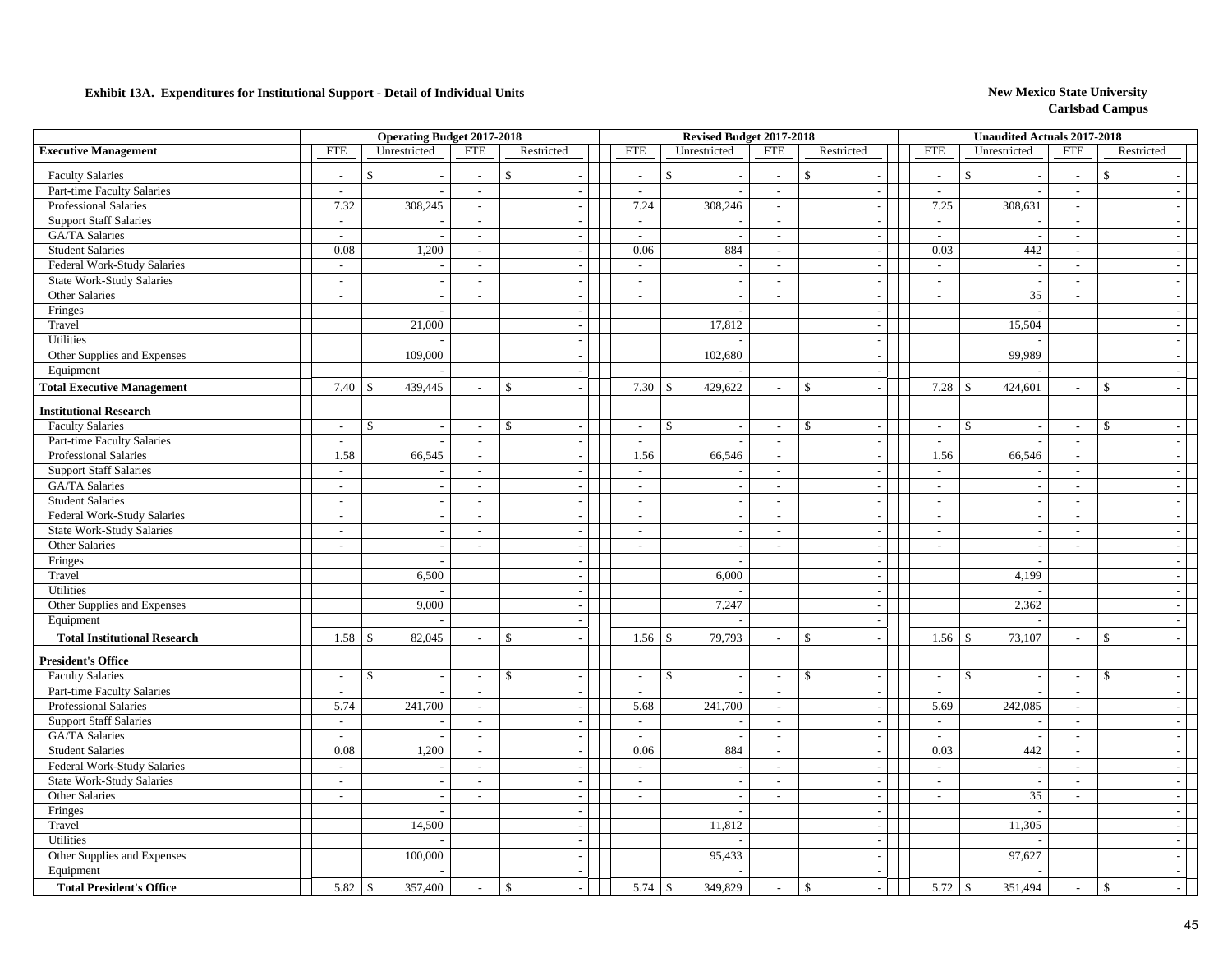|                                     |                          | <b>Operating Budget 2017-2018</b> |                |                         |                          | Revised Budget 2017-2018 |                             |                                           |                          | <b>Unaudited Actuals 2017-2018</b> |                             |                          |  |
|-------------------------------------|--------------------------|-----------------------------------|----------------|-------------------------|--------------------------|--------------------------|-----------------------------|-------------------------------------------|--------------------------|------------------------------------|-----------------------------|--------------------------|--|
| <b>Fiscal Operations</b>            | <b>FTE</b>               | Unrestricted                      | <b>FTE</b>     | Restricted              | <b>FTE</b>               | Unrestricted             | <b>FTE</b>                  | Restricted                                | <b>FTE</b>               | Unrestricted                       | <b>FTE</b>                  | Restricted               |  |
| <b>Faculty Salaries</b>             | $\sim$                   | $\mathbb{S}$<br>$\sim$            | $\sim$         | $\mathcal{S}$           | $\sim$                   | \$                       | $\sim$                      | $\mathbb{S}$                              |                          | $\mathcal{S}$                      | $\overline{\phantom{a}}$    | $\mathbb{S}$             |  |
| Part-time Faculty Salaries          | $\overline{\phantom{a}}$ | $\overline{\phantom{a}}$          | $\sim$         | $\sim$                  | $\sim$                   | $\sim$                   | $\sim$                      | $\overline{\phantom{a}}$                  |                          | $\sim$                             | $\sim$                      |                          |  |
| <b>Professional Salaries</b>        | 3.99                     | 168,019                           | $\sim$         | $\sim$                  | 3.57                     | 152,000                  | $\mathbb{L}^{\mathbb{N}}$   | $\blacksquare$                            | 3.69                     | 156,978                            | $\mathcal{L}_{\mathcal{A}}$ |                          |  |
| <b>Support Staff Salaries</b>       | 2.60                     | 72,889                            | $\sim$         |                         | 2.57                     | 70,771                   | $\mathcal{L}_{\mathcal{A}}$ | $\sim$                                    | 2.69                     | 73,912                             | $\overline{\phantom{a}}$    |                          |  |
| <b>GA/TA Salaries</b>               | $\equiv$                 | $\overline{\phantom{a}}$          | $\blacksquare$ | $\sim$                  | $\mathbb{Z}^2$           |                          | $\overline{\phantom{a}}$    | $\overline{\phantom{a}}$                  |                          |                                    | $\blacksquare$              |                          |  |
| <b>Student Salaries</b>             | $\sim$                   | $\sim$                            | $\sim$         | $\sim$                  | 0.15                     | 2,372                    | $\sim$                      | $\sim$                                    | 0.01                     | 92                                 | $\sim$                      | $\overline{\phantom{a}}$ |  |
| Federal Work-Study Salaries         | $\sim$                   | $\overline{a}$                    | $\sim$         | $\sim$                  | $\sim$                   |                          | $\sim$                      | $\sim$                                    |                          |                                    | $\sim$                      |                          |  |
| <b>State Work-Study Salaries</b>    | $\sim$                   | $\overline{\phantom{a}}$          | $\sim$         | $\sim$                  | $\sim$                   | $\sim$                   | $\sim$                      | $\overline{\phantom{a}}$                  | 0.16                     | 2,549                              | $\sim$                      |                          |  |
| Other Salaries                      | $\overline{\phantom{a}}$ | $\sim$                            | $\sim$         | $\sim$                  | $\overline{\phantom{a}}$ | $\overline{\phantom{a}}$ | $\sim$                      | $\overline{\phantom{a}}$                  |                          | $\overline{\phantom{a}}$           | $\sim$                      | $\overline{\phantom{a}}$ |  |
| Fringes                             |                          | $\sim$                            |                | $\sim$                  |                          | $\overline{\phantom{a}}$ |                             | $\sim$                                    |                          | $\sim$                             |                             | $\overline{\phantom{a}}$ |  |
| Travel                              |                          | 18,065                            |                |                         |                          | 13,227                   |                             | $\sim$                                    |                          | 1,425                              |                             |                          |  |
| Utilities                           |                          |                                   |                | $\sim$                  |                          |                          |                             | $\mathcal{L}$                             |                          |                                    |                             |                          |  |
| Other Supplies and Expenses         |                          | 173,117                           |                | $\sim$                  |                          | 166,090                  |                             | $\sim$                                    |                          | 114,211                            |                             |                          |  |
| Equipment                           |                          |                                   |                | $\sim$                  |                          |                          |                             | $\sim$                                    |                          |                                    |                             | $\sim$                   |  |
| <b>Total Fiscal Operations</b>      | 6.59                     | 432,090<br>$\mathcal{S}$          |                | $\mathcal{S}$           | 6.29                     | \$<br>404,460            |                             | $\mathcal{S}$<br>$\overline{\phantom{a}}$ | 6.55                     | 349,167<br>$\mathbf{\hat{s}}$      | $\sim$                      | $\mathcal{S}$            |  |
| <b>Business Office</b>              |                          |                                   |                |                         |                          |                          |                             |                                           |                          |                                    |                             |                          |  |
| <b>Faculty Salaries</b>             | $\overline{a}$           | $\mathbb{S}$                      | $\sim$         | $\mathcal{S}$           | $\overline{a}$           | $\mathbb{S}$             | $\sim$                      | $\mathbb{S}$                              | $\overline{\phantom{a}}$ | $\mathcal{S}$                      | $\mathbb{Z}^2$              | $\mathbb{S}$             |  |
| Part-time Faculty Salaries          | $\sim$                   | $\sim$                            | $\sim$         | $\sim$                  | $\sim$                   |                          | $\sim$                      | $\sim$                                    |                          |                                    | $\sim$                      |                          |  |
| <b>Professional Salaries</b>        | 3.99                     | 168,019                           | $\sim$         | $\sim$                  | 3.57                     | 152,000                  | $\sim$                      | $\blacksquare$                            | 3.69                     | 156,978                            | $\sim$                      | $\overline{\phantom{a}}$ |  |
| <b>Support Staff Salaries</b>       | 2.60                     | 72,889                            | $\sim$         | $\sim$                  | 2.57                     | 70,771                   | $\mathcal{L}^{\pm}$         | $\sim$                                    | 2.69                     | 73,912                             | $\sim$                      | $\sim$                   |  |
| GA/TA Salaries                      | $\sim$                   | $\sim$                            | $\sim$         | $\sim$                  | $\sim$                   |                          | $\sim$                      | $\sim$                                    |                          |                                    | $\sim$                      | $\overline{\phantom{a}}$ |  |
| <b>Student Salaries</b>             | $\overline{\phantom{a}}$ | $\overline{\phantom{a}}$          | $\sim$         |                         | 0.15                     | 2,372                    | $\overline{\phantom{a}}$    | $\blacksquare$                            | 0.01                     | 92                                 | $\mathcal{L}$               |                          |  |
| Federal Work-Study Salaries         | $\omega$                 | $\sim$                            | $\sim$         | $\sim$                  | $\sim$                   |                          | $\mathcal{L}_{\mathcal{A}}$ | $\overline{\phantom{a}}$                  |                          |                                    | $\overline{\phantom{a}}$    | $\overline{\phantom{a}}$ |  |
| <b>State Work-Study Salaries</b>    | $\omega$                 | $\overline{a}$                    | $\mathcal{L}$  | $\sim$                  | $\sim$                   |                          | $\sim$                      | $\sim$                                    | 0.16                     | 2,549                              | $\sim$                      |                          |  |
| Other Salaries                      | $\overline{a}$           | $\sim$                            | $\sim$         | $\sim$                  | $\mathcal{L}$            | ÷.                       | $\sim$                      | $\sim$                                    |                          |                                    | $\overline{a}$              |                          |  |
| Fringes                             |                          | $\sim$                            |                | $\sim$                  |                          |                          |                             | $\sim$                                    |                          |                                    |                             |                          |  |
| Travel                              |                          | 18,065                            |                | $\sim$                  |                          | 13,227                   |                             | $\sim$                                    |                          | 1,425                              |                             | $\sim$                   |  |
| Utilities                           |                          |                                   |                | $\sim$                  |                          |                          |                             | $\overline{a}$                            |                          |                                    |                             |                          |  |
| Other Supplies and Expenses         |                          | 83,117                            |                |                         |                          | 56,090                   |                             | $\blacksquare$                            |                          | 39,580                             |                             |                          |  |
| Equipment                           |                          |                                   |                | $\sim$                  |                          |                          |                             | $\blacksquare$                            |                          |                                    |                             | $\sim$                   |  |
| <b>Total Business Office</b>        | 6.59                     | 342,090<br>\$                     | $\sim$         | $\mathcal{S}$<br>$\sim$ | 6.29                     | \$<br>294,460            | $\sim$                      | $\mathbf{s}$<br>$\sim$                    | 6.55                     | \$<br>274,536                      | $\sim$                      | $\mathbf{\hat{S}}$       |  |
| <b>Uncollectible Accounts</b>       |                          |                                   |                |                         |                          |                          |                             |                                           |                          |                                    |                             |                          |  |
| <b>Faculty Salaries</b>             |                          | $\mathbf{s}$                      |                | $\mathcal{S}$           |                          | $\mathsf{\$}$            |                             | $\mathbb{S}$                              |                          | $\mathcal{S}$                      |                             | $\mathbb{S}$             |  |
| Part-time Faculty Salaries          | $\overline{a}$           | $\mathbb{L}$                      | $\sim$         | $\sim$                  | $\sim$                   | $\overline{\phantom{a}}$ | $\sim$                      | $\sim$                                    |                          | $\sim$                             | $\sim$                      | $\sim$                   |  |
| Professional Salaries               | $\omega$                 | $\sim$                            | $\sim$         | $\sim$                  | $\sim$                   | $\overline{a}$           | $\mathcal{L}^{\pm}$         | $\sim$                                    | $\overline{a}$           | $\sim$                             | $\sim$                      | $\sim$                   |  |
| <b>Support Staff Salaries</b>       | $\sim$                   | $\sim$                            | $\sim$         | $\sim$                  | $\overline{a}$           |                          | $\sim$                      | $\sim$                                    |                          | $\sim$                             | $\sim$                      |                          |  |
| GA/TA Salaries                      | $\sim$                   | $\sim$                            | $\sim$         | $\sim$                  | $\sim$                   | $\sim$                   | $\sim$                      | $\overline{\phantom{a}}$                  | $\sim$                   | $\sim$                             | $\sim$                      | $\sim$                   |  |
| <b>Student Salaries</b>             | $\sim$                   | $\sim$                            | $\sim$         | $\sim$                  | $\sim$                   | $\overline{\phantom{a}}$ | $\sim$                      | $\sim$                                    | $\overline{\phantom{a}}$ | $\overline{\phantom{a}}$           | $\sim$                      | $\overline{\phantom{a}}$ |  |
| Federal Work-Study Salaries         | $\overline{\phantom{a}}$ | $\mathcal{L}_{\mathcal{A}}$       | $\sim$         | $\sim$                  | $\overline{\phantom{a}}$ | $\sim$                   | $\sim$                      | $\sim$                                    |                          | $\sim$                             | $\mathcal{L}$               | $\overline{\phantom{a}}$ |  |
| State Work-Study Salaries           | $\overline{\phantom{a}}$ |                                   |                |                         | $\sim$                   |                          | $\overline{\phantom{a}}$    | $\overline{\phantom{a}}$                  |                          |                                    | $\sim$                      |                          |  |
| Other Salaries                      | $\omega$                 | $\mathcal{L}_{\mathcal{A}}$       | $\sim$         | $\sim$                  | $\mathcal{L}$            | $\overline{\phantom{a}}$ | $\sim$                      | $\overline{\phantom{a}}$                  |                          | $\sim$                             | $\sim$                      | $\sim$                   |  |
| Fringes                             |                          | $\sim$                            |                | $\sim$                  |                          | $\overline{\phantom{a}}$ |                             | $\overline{a}$                            |                          | $\overline{a}$                     |                             |                          |  |
| Travel                              |                          | $\sim$                            |                | $\sim$                  |                          | $\overline{\phantom{a}}$ |                             | $\sim$                                    |                          | $\sim$                             |                             |                          |  |
| Utilities                           |                          | $\sim$                            |                | $\sim$                  |                          | $\overline{\phantom{a}}$ |                             | $\overline{\phantom{a}}$                  |                          | $\sim$                             |                             | $\sim$                   |  |
| Other Supplies and Expenses         |                          | 90,000                            |                | $\sim$                  |                          | 110,000                  |                             | $\overline{\phantom{a}}$                  |                          | 74,631                             |                             | $\overline{\phantom{a}}$ |  |
| Equipment                           |                          | $\overline{a}$                    |                | $\sim$ 1                |                          |                          |                             | $\mathcal{L}_{\mathcal{A}}$               |                          |                                    |                             | $\sim$                   |  |
| <b>Total Uncollectible Accounts</b> |                          | $\mathsf{I}$<br>90,000            | $\sim$         | $\mathbf{\hat{S}}$      | $\mathcal{L}$            | $\mathbf{s}$<br>110,000  | $\mathcal{L}$               | $\mathcal{S}$<br>$\mathcal{L}$            | $\sim$                   | $\mathbf{\hat{S}}$<br>74,631       | $\overline{\phantom{a}}$    | $\mathbf{s}$             |  |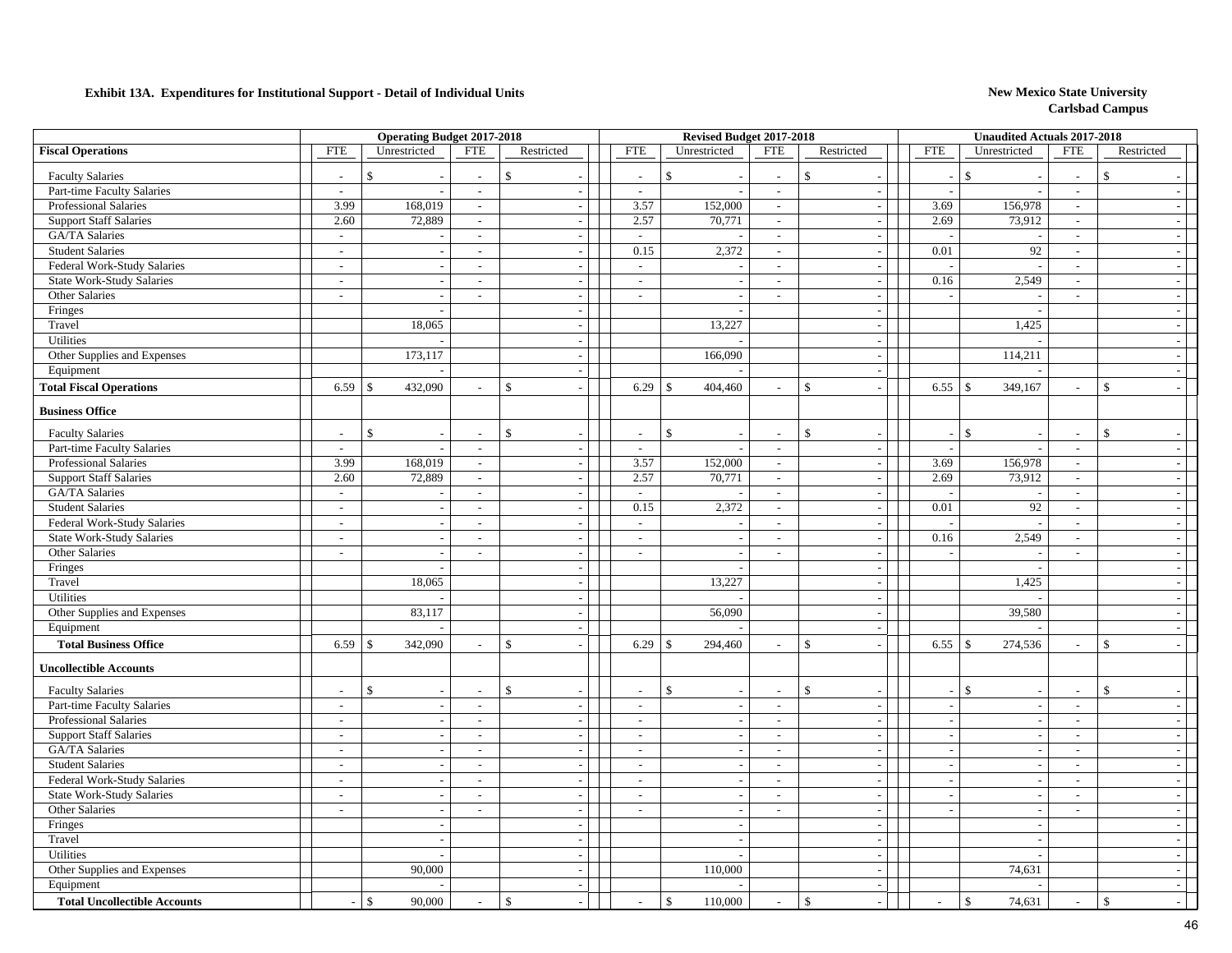|                                                      |                             | <b>Operating Budget 2017-2018</b> |                          |                          |                             |      | Revised Budget 2017-2018 |                             |                                |                          | <b>Unaudited Actuals 2017-2018</b> |                          |                          |  |
|------------------------------------------------------|-----------------------------|-----------------------------------|--------------------------|--------------------------|-----------------------------|------|--------------------------|-----------------------------|--------------------------------|--------------------------|------------------------------------|--------------------------|--------------------------|--|
| <b>General Admin &amp; Logistical Services</b>       | <b>FTE</b>                  | Unrestricted                      | <b>FTE</b>               | Restricted               | <b>FTE</b>                  |      | Unrestricted             | <b>FTE</b>                  | Restricted                     | <b>FTE</b>               | Unrestricted                       | <b>FTE</b>               | Restricted               |  |
| <b>Faculty Salaries</b>                              | $\overline{\phantom{a}}$    | \$<br>$\overline{a}$              | $\overline{\phantom{a}}$ | \$                       | $\mathcal{L}_{\mathcal{A}}$ |      | \$                       | $\overline{\phantom{a}}$    | \$<br>$\overline{\phantom{a}}$ | $\bar{a}$                | \$                                 | $\overline{\phantom{a}}$ | $\mathbf{\hat{s}}$       |  |
| Part-time Faculty Salaries                           |                             |                                   | $\bar{\phantom{a}}$      |                          | $\sim$                      |      |                          | $\sim$                      | $\blacksquare$                 | $\sim$                   |                                    | $\sim$                   |                          |  |
| <b>Professional Salaries</b>                         | 1.07                        | 45,205                            | $\overline{\phantom{a}}$ | $\sim$                   |                             | 0.77 | 32,882                   | $\mathcal{L}_{\mathcal{A}}$ | $\sim$                         | 0.83                     | 35,411                             | $\mathbb{Z}^2$           |                          |  |
| <b>Support Staff Salaries</b>                        | $\sim$                      |                                   | $\mathbb{L}^+$           | $\sim$                   | $\sim$                      |      |                          | $\sim$                      | $\sim$                         | $\sim$                   |                                    | $\sim$                   |                          |  |
| GA/TA Salaries                                       | $\mathbb{Z}^2$              |                                   | $\mathbf{r}$             | $\overline{\phantom{a}}$ | $\mathbb{Z}^+$              |      |                          | $\sim$                      | $\sim$                         | $\mathcal{L}$            |                                    | $\mathbb{Z}^2$           |                          |  |
| <b>Student Salaries</b>                              | 0.08                        | 1,200                             | $\mathbb{L}^+$           | $\sim$                   |                             | 0.05 | 840                      | $\sim$                      | $\sim$                         | $\sim$                   |                                    | $\sim$                   |                          |  |
| Federal Work-Study Salaries                          | $\sim$                      |                                   | $\sim$                   | $\sim$                   | $\sim$                      |      | $\overline{\phantom{a}}$ | $\sim$                      | $\mathcal{L}_{\mathcal{A}}$    | $\sim$                   |                                    | $\sim$                   |                          |  |
| <b>State Work-Study Salaries</b>                     | $\sim$                      | $\sim$                            | $\sim$                   | $\sim$                   | $\sim$                      |      | $\overline{a}$           | $\sim$                      | $\sim$                         | 0.03                     | 401                                | $\sim$                   |                          |  |
| Other Salaries                                       | $\sim$                      | $\overline{\phantom{a}}$          | $\sim$                   |                          | $\overline{a}$              |      |                          | $\sim$                      | $\blacksquare$                 | 0.07                     | 1,950                              | $\sim$                   |                          |  |
| Fringes                                              |                             |                                   |                          |                          |                             |      |                          |                             | $\sim$                         |                          |                                    |                          |                          |  |
| Travel                                               |                             | 4,000                             |                          | $\sim$                   |                             |      | 1,952                    |                             | $\sim$                         |                          | 1,301                              |                          |                          |  |
| <b>Utilities</b>                                     |                             |                                   |                          | $\sim$                   |                             |      |                          |                             | $\sim$                         |                          |                                    |                          |                          |  |
| Other Supplies and Expenses                          |                             | 732,800                           |                          | $\sim$                   |                             |      | 703,554                  |                             | $\mathcal{L}_{\mathcal{A}}$    |                          | 687,688                            |                          |                          |  |
| Equipment                                            |                             |                                   |                          | $\sim$                   |                             |      |                          |                             | $\mathcal{L}$                  |                          |                                    |                          |                          |  |
| <b>Total General Admin &amp; Logistical Services</b> | 1.15                        | 783,205<br>$\mathcal{S}$          | $\overline{a}$           | $\mathbb{S}$             |                             | 0.82 | 739,228<br>\$            | $\sim$                      | \$<br>$\overline{a}$           | 0.93                     | 726,751<br>\$                      | $\sim$                   | \$                       |  |
| <b>Administrative Services</b>                       |                             |                                   |                          |                          |                             |      |                          |                             |                                |                          |                                    |                          |                          |  |
| <b>Faculty Salaries</b>                              | $\overline{\phantom{a}}$    | \$                                |                          | $\mathbb{S}$             | $\overline{a}$              |      | \$                       | $\sim$                      | \$<br>$\sim$                   | $\overline{a}$           | \$                                 |                          | \$                       |  |
| Part-time Faculty Salaries                           | $\sim$                      | $\blacksquare$                    | $\sim$                   | $\sim$                   | $\sim$                      |      | $\overline{\phantom{a}}$ | $\sim$                      | $\mathbb{L}$                   | $\overline{\phantom{a}}$ |                                    | $\overline{a}$<br>$\sim$ |                          |  |
| <b>Professional Salaries</b>                         | $\sim$                      | $\sim$                            | $\sim$                   |                          | $\sim$                      |      |                          | $\sim$                      | $\blacksquare$                 | $\sim$                   |                                    | $\overline{\phantom{a}}$ |                          |  |
| <b>Support Staff Salaries</b>                        | $\overline{\phantom{a}}$    | $\sim$                            | $\blacksquare$           |                          | $\sim$                      |      |                          | $\sim$                      | $\overline{\phantom{a}}$       | $\bar{a}$                | $\overline{\phantom{a}}$           | $\sim$                   |                          |  |
| GA/TA Salaries                                       | $\mathcal{L}_{\mathcal{A}}$ | $\overline{\phantom{a}}$          | $\bar{\mathcal{L}}$      | $\mathcal{L}$            | $\mathcal{L}$               |      |                          | $\mathcal{L}_{\mathcal{A}}$ | $\sim$                         | $\frac{1}{2}$            |                                    | $\mathbb{Z}^2$           |                          |  |
| <b>Student Salaries</b>                              | $\sim$                      | $\sim$                            | $\sim$                   | $\sim$                   | $\sim$                      |      | $\overline{\phantom{a}}$ | $\sim$                      | $\sim$                         | $\overline{a}$           | $\sim$                             | $\sim$                   |                          |  |
| Federal Work-Study Salaries                          | $\sim$                      | $\sim$                            | $\sim$                   | $\sim$                   | $\sim$                      |      |                          | $\sim$                      | $\sim$                         | $\sim$                   |                                    | $\sim$                   |                          |  |
| <b>State Work-Study Salaries</b>                     | $\overline{\phantom{a}}$    | $\overline{\phantom{a}}$          | $\sim$                   | $\overline{\phantom{a}}$ | $\overline{\phantom{a}}$    |      | $\overline{\phantom{a}}$ | $\overline{\phantom{a}}$    | $\sim$                         | $\bar{a}$                |                                    | $\overline{\phantom{a}}$ | $\overline{\phantom{a}}$ |  |
| Other Salaries                                       | $\sim$                      | $\sim$                            | $\sim$                   | $\sim$                   | $\sim$                      |      | $\overline{\phantom{a}}$ | $\sim$                      | $\mathbb{L}$                   | $\sim$                   |                                    | $\overline{a}$<br>$\sim$ | $\sim$                   |  |
| Fringes                                              |                             | $\overline{\phantom{a}}$          |                          | $\sim$                   |                             |      |                          |                             | $\sim$                         |                          | $\overline{\phantom{a}}$           |                          |                          |  |
| Travel                                               |                             | $\overline{\phantom{a}}$          |                          |                          |                             |      |                          |                             | $\overline{\phantom{a}}$       |                          |                                    |                          |                          |  |
| Utilities                                            |                             |                                   |                          | $\overline{\phantom{a}}$ |                             |      |                          |                             | $\overline{\phantom{a}}$       |                          |                                    |                          |                          |  |
| Other Supplies and Expenses                          |                             | 590,100                           |                          | $\sim$                   |                             |      | 557,300                  |                             | $\sim$                         |                          | 557,300                            |                          |                          |  |
| Equipment                                            |                             |                                   |                          | $\sim$                   |                             |      |                          |                             | $\sim$                         |                          |                                    |                          |                          |  |
| <b>Total Administrative Services</b>                 |                             | 590,100<br>$\mathcal{L}$          | ÷,                       | \$                       | $\sim$                      |      | 557,300<br>\$            | $\sim$                      | \$<br>$\sim$                   | $\bar{a}$                | 557,300<br>$\mathcal{S}$           | $\sim$                   | $\mathcal{S}$            |  |
| <b>Marketing</b>                                     |                             |                                   |                          |                          |                             |      |                          |                             |                                |                          |                                    |                          |                          |  |
| <b>Faculty Salaries</b>                              | $\overline{a}$              | \$                                | $\sim$                   | $\mathbb{S}$             | $\overline{a}$              |      | $\mathbb{S}$             | $\sim$                      | \$                             | $\overline{a}$           | $\mathbb{S}$                       | $\overline{\phantom{a}}$ | $\mathbb{S}$             |  |
| Part-time Faculty Salaries                           | $\overline{\phantom{a}}$    | $\overline{a}$                    | $\sim$                   | $\sim$                   | $\sim$                      |      |                          | $\overline{\phantom{a}}$    | $\sim$                         | $\sim$                   |                                    | $\sim$                   |                          |  |
| <b>Professional Salaries</b>                         | 1.07                        | 45,205                            | $\sim$                   | $\sim$                   |                             | 0.77 | 32,882                   | $\sim$                      | $\mathbb{Z}^2$                 | 0.83                     | 35,411                             | $\sim$                   | $\sim$                   |  |
| <b>Support Staff Salaries</b>                        | $\sim$                      | $\overline{a}$                    | $\sim$                   | $\sim$                   | $\sim$                      |      |                          | $\sim$                      | $\overline{\phantom{a}}$       | $\overline{\phantom{a}}$ |                                    | $\sim$                   |                          |  |
| GA/TA Salaries                                       | $\blacksquare$              |                                   | $\blacksquare$           | $\overline{\phantom{a}}$ | $\overline{\phantom{a}}$    |      | $\overline{\phantom{a}}$ | $\sim$                      | $\overline{\phantom{a}}$       | $\blacksquare$           | $\overline{\phantom{a}}$           | $\overline{\phantom{a}}$ | $\overline{\phantom{a}}$ |  |
| <b>Student Salaries</b>                              | 0.08                        | 1,200                             | $\mathbf{r}$             |                          |                             | 0.05 | 840                      | $\overline{\phantom{a}}$    | $\blacksquare$                 | $\overline{a}$           |                                    | $\sim$                   |                          |  |
| Federal Work-Study Salaries                          | $\sim$                      |                                   | $\overline{a}$           | $\sim$                   | $\overline{a}$              |      |                          | $\sim$                      | $\blacksquare$                 | $\sim$                   |                                    | $\sim$                   |                          |  |
| <b>State Work-Study Salaries</b>                     | $\mathbb{Z}^2$              | $\sim$                            | $\sim$                   | $\sim$                   | $\mathbb{Z}^+$              |      | $\sim$                   | $\sim$                      | $\sim$                         | 0.03                     | 401                                | $\mathbb{Z}^2$           |                          |  |
| Other Salaries                                       | $\sim$                      | $\overline{a}$                    | $\sim$                   | $\sim$                   | $\overline{a}$              |      |                          | $\sim$                      | $\mathcal{L}_{\mathcal{A}}$    | 0.07                     | 1,950                              | $\sim$                   |                          |  |
| Fringes                                              |                             | $\sim$                            |                          | $\sim$                   |                             |      | $\overline{\phantom{a}}$ |                             | $\mathbb{Z}^2$                 |                          |                                    |                          | $\sim$                   |  |
| Travel                                               |                             | 4,000                             |                          | $\sim$                   |                             |      | 1,952                    |                             | $\sim$                         |                          | 1,301                              |                          |                          |  |
| Utilities                                            |                             |                                   |                          | $\sim$                   |                             |      |                          |                             | $\overline{\phantom{a}}$       |                          |                                    |                          |                          |  |
| Other Supplies and Expenses                          |                             | 142,700                           |                          |                          |                             |      | 146,254                  |                             | $\sim$                         |                          | 130,388                            |                          |                          |  |
| Equipment                                            |                             |                                   |                          | $\sim$                   |                             |      |                          |                             | $\blacksquare$                 |                          |                                    |                          |                          |  |
|                                                      |                             |                                   |                          |                          |                             |      |                          |                             |                                |                          |                                    |                          |                          |  |
| <b>Total Marketing</b>                               | 1.15                        | 193,105<br>-\$                    |                          | $\sqrt[6]{3}$            |                             | 0.82 | \$<br>181,928            | $\sim$                      | \$<br>$\sim$                   | 0.93                     | $\mathcal{S}$<br>169,451           | $\sim$                   | $\mathcal{S}$            |  |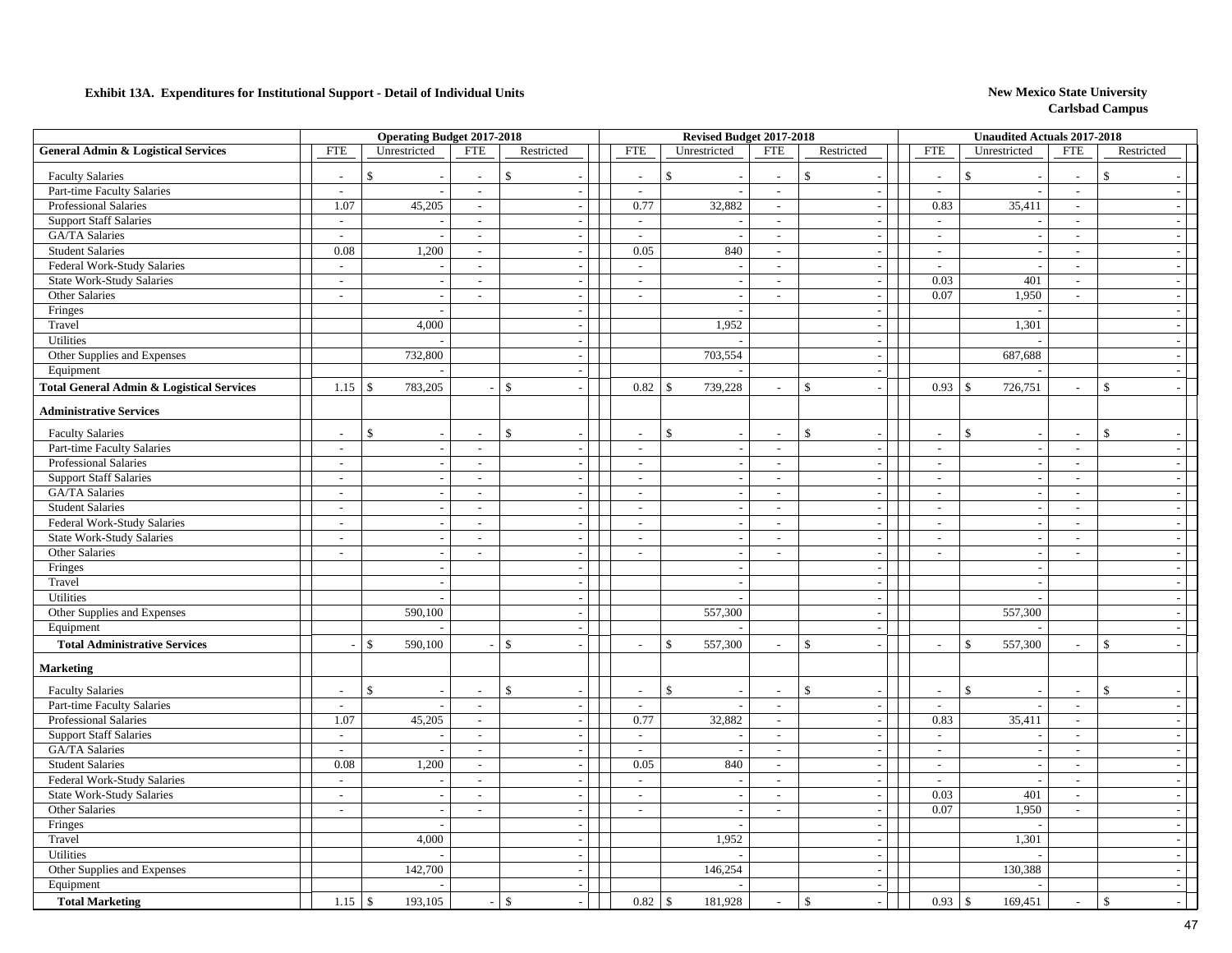|                                           |                          | <b>Operating Budget 2017-2018</b> |                                                      |                     |                          | Revised Budget 2017-2018                 |                          |                                          |                          |               | <b>Unaudited Actuals 2017-2018</b>        |  |
|-------------------------------------------|--------------------------|-----------------------------------|------------------------------------------------------|---------------------|--------------------------|------------------------------------------|--------------------------|------------------------------------------|--------------------------|---------------|-------------------------------------------|--|
| <b>Public Relations/Development</b>       | <b>FTE</b>               | Unrestricted                      | <b>FTE</b>                                           | Restricted          | <b>FTE</b>               | Unrestricted                             | <b>FTE</b>               | Restricted                               | <b>FTE</b>               | Unrestricted  | <b>FTE</b><br>Restricted                  |  |
| <b>Faculty Salaries</b>                   | $\overline{\phantom{a}}$ | \$                                | $\overline{\phantom{a}}$<br>$\overline{\phantom{a}}$ | \$                  | $\overline{\phantom{a}}$ | \$                                       | $\overline{\phantom{a}}$ | $\mathbb{S}$                             | $\overline{\phantom{a}}$ | $\mathbb{S}$  | $\mathcal{S}$<br>$\overline{\phantom{a}}$ |  |
| Part-time Faculty Salaries                | $\overline{a}$           |                                   | $\overline{\phantom{a}}$<br>$\overline{\phantom{a}}$ |                     | $\overline{\phantom{a}}$ |                                          | $\overline{\phantom{a}}$ | $\overline{\phantom{a}}$                 | $\overline{\phantom{a}}$ |               | $\overline{\phantom{a}}$                  |  |
| Professional Salaries                     | $\overline{\phantom{a}}$ |                                   | $\overline{\phantom{a}}$<br>$\sim$                   |                     | $\overline{\phantom{a}}$ | $\overline{\phantom{a}}$                 | $\sim$                   | $\overline{\phantom{a}}$                 | $\overline{\phantom{a}}$ |               | $\overline{\phantom{a}}$                  |  |
| <b>Support Staff Salaries</b>             | $\overline{\phantom{a}}$ |                                   | $\sim$<br>$\overline{\phantom{0}}$                   |                     | $\sim$                   | $\overline{\phantom{a}}$                 | $\overline{\phantom{a}}$ | $\sim$                                   | $\blacksquare$           |               | $\overline{\phantom{a}}$                  |  |
| <b>GA/TA Salaries</b>                     | $\overline{\phantom{a}}$ |                                   | $\sim$<br>۰                                          |                     | $\sim$                   |                                          | $\sim$                   | $\overline{\phantom{a}}$                 | $\overline{\phantom{a}}$ |               | $\overline{\phantom{a}}$                  |  |
| <b>Student Salaries</b>                   | $\overline{\phantom{a}}$ |                                   | $\overline{\phantom{a}}$<br>$\overline{\phantom{a}}$ |                     | $\overline{\phantom{a}}$ |                                          | $\sim$                   | $\overline{\phantom{a}}$                 | $\overline{\phantom{a}}$ |               | $\overline{\phantom{a}}$                  |  |
| Federal Work-Study Salaries               | $\overline{\phantom{a}}$ |                                   | $\overline{\phantom{a}}$<br>$\overline{\phantom{a}}$ |                     | $\overline{\phantom{a}}$ |                                          | $\sim$                   | $\overline{\phantom{a}}$                 | $\overline{\phantom{a}}$ |               | $\overline{\phantom{a}}$                  |  |
| <b>State Work-Study Salaries</b>          | $\overline{\phantom{a}}$ |                                   | $\overline{\phantom{a}}$<br>$\overline{a}$           |                     | $\sim$                   |                                          | $\sim$                   | $\overline{\phantom{a}}$                 | $\overline{\phantom{a}}$ |               | $\overline{a}$                            |  |
| Other Salaries                            | $\overline{\phantom{a}}$ |                                   | $\overline{\phantom{a}}$<br>$\sim$                   |                     | $\sim$                   |                                          | $\overline{\phantom{0}}$ | $\overline{\phantom{a}}$                 | $\overline{\phantom{a}}$ |               |                                           |  |
| Fringes                                   |                          |                                   | $\overline{\phantom{a}}$                             |                     |                          |                                          |                          | $\overline{\phantom{a}}$                 |                          |               |                                           |  |
| Travel                                    |                          |                                   | $\overline{\phantom{a}}$                             |                     |                          |                                          |                          | $\overline{\phantom{a}}$                 |                          |               |                                           |  |
| Utilities                                 |                          |                                   | $\overline{\phantom{a}}$                             |                     |                          |                                          |                          | $\overline{\phantom{a}}$                 |                          |               |                                           |  |
| Other Supplies and Expenses               |                          |                                   | $\overline{\phantom{a}}$                             | 900                 |                          |                                          |                          | 900                                      |                          |               |                                           |  |
| Equipment                                 |                          |                                   | $\overline{\phantom{a}}$                             |                     |                          |                                          |                          |                                          |                          |               |                                           |  |
| <b>Total Public Relations/Development</b> |                          | $\mathbf{\$}$                     | $\overline{a}$                                       | 900<br>\$           | $\sim$                   | $\mathbb{S}$<br>$\overline{\phantom{a}}$ | $\overline{\phantom{a}}$ | 900<br>\$                                | $\overline{\phantom{a}}$ | $\mathbb{S}$  | $\mathbf{s}$<br>$\overline{\phantom{a}}$  |  |
| <b>Public Relations</b>                   |                          |                                   |                                                      |                     |                          |                                          |                          |                                          |                          |               |                                           |  |
| <b>Faculty Salaries</b>                   | $\overline{\phantom{a}}$ | <sup>\$</sup>                     | $\sim$<br>$\overline{\phantom{a}}$                   | \$                  | $\overline{\phantom{a}}$ | \$                                       | $\overline{\phantom{a}}$ | $\mathbb{S}$<br>$\overline{\phantom{a}}$ | $\overline{\phantom{a}}$ | \$            | \$<br>$\sim$                              |  |
| Part-time Faculty Salaries                | $\overline{\phantom{a}}$ |                                   | $\overline{\phantom{a}}$<br>$\overline{\phantom{a}}$ |                     | $\overline{\phantom{a}}$ |                                          | $\overline{\phantom{a}}$ | $\overline{\phantom{a}}$                 | $\overline{\phantom{a}}$ |               | $\overline{\phantom{a}}$                  |  |
| Professional Salaries                     | $\overline{\phantom{a}}$ |                                   | $\overline{\phantom{a}}$<br>$\overline{\phantom{a}}$ |                     | $\overline{\phantom{a}}$ |                                          | $\overline{\phantom{a}}$ | $\overline{\phantom{a}}$                 | $\overline{\phantom{a}}$ |               | $\overline{\phantom{a}}$                  |  |
| <b>Support Staff Salaries</b>             | $\overline{\phantom{a}}$ |                                   | $\overline{\phantom{a}}$<br>$\overline{\phantom{0}}$ |                     | $\overline{\phantom{a}}$ |                                          | $\overline{\phantom{a}}$ | $\overline{\phantom{a}}$                 | $\overline{\phantom{a}}$ |               | $\overline{\phantom{a}}$                  |  |
| GA/TA Salaries                            | $\overline{\phantom{a}}$ |                                   | $\overline{\phantom{a}}$<br>$\overline{\phantom{a}}$ |                     | $\sim$                   | $\sim$                                   | $\sim$                   | $\overline{\phantom{a}}$                 | $\sim$                   |               | $\overline{\phantom{0}}$                  |  |
| <b>Student Salaries</b>                   | $\overline{\phantom{a}}$ |                                   | $\overline{\phantom{a}}$<br>$\overline{\phantom{a}}$ |                     | $\overline{\phantom{a}}$ | $\overline{\phantom{a}}$                 | $\sim$                   | $\overline{\phantom{a}}$                 | $\sim$                   |               | $\overline{\phantom{a}}$                  |  |
| Federal Work-Study Salaries               | $\overline{\phantom{a}}$ |                                   | $\overline{\phantom{a}}$<br>$\overline{\phantom{a}}$ |                     | $\overline{\phantom{a}}$ | $\overline{\phantom{a}}$                 | $\sim$                   | $\overline{\phantom{a}}$                 | $\overline{\phantom{a}}$ |               | $\overline{\phantom{0}}$                  |  |
| <b>State Work-Study Salaries</b>          | $\overline{\phantom{a}}$ |                                   | $\overline{\phantom{a}}$<br>$\overline{\phantom{a}}$ |                     | $\overline{\phantom{a}}$ | $\overline{\phantom{a}}$                 | $\sim$                   | $\overline{\phantom{a}}$                 | $\overline{\phantom{a}}$ |               | $\overline{\phantom{0}}$                  |  |
| Other Salaries                            |                          |                                   | $\sim$<br>$\blacksquare$                             |                     | $\sim$                   |                                          | $\overline{a}$           | $\overline{\phantom{a}}$                 | $\overline{\phantom{a}}$ |               |                                           |  |
| Fringes                                   |                          |                                   | $\overline{\phantom{a}}$                             |                     |                          |                                          |                          | $\overline{\phantom{a}}$                 |                          |               |                                           |  |
| Travel                                    |                          |                                   | $\sim$                                               |                     |                          |                                          |                          | $\overline{\phantom{a}}$                 |                          |               |                                           |  |
| <b>Utilities</b>                          |                          |                                   | $\overline{\phantom{a}}$                             |                     |                          |                                          |                          | $\overline{\phantom{a}}$                 |                          |               |                                           |  |
| Other Supplies and Expenses               |                          |                                   | $\sim$                                               | 900                 |                          |                                          |                          | 900                                      |                          |               |                                           |  |
| Equipment                                 |                          |                                   | $\overline{a}$                                       |                     |                          |                                          |                          |                                          |                          |               |                                           |  |
| <b>Total Public Relations</b>             |                          | $\mathbb{S}$                      | $\overline{\phantom{a}}$<br>$\overline{\phantom{a}}$ | $\mathbb{S}$<br>900 | $\overline{\phantom{a}}$ | \$<br>$\overline{\phantom{a}}$           | $\sim$                   | $\mathbb{S}$<br>900                      | $\overline{\phantom{a}}$ | $\mathcal{S}$ | \$<br>$\overline{\phantom{a}}$            |  |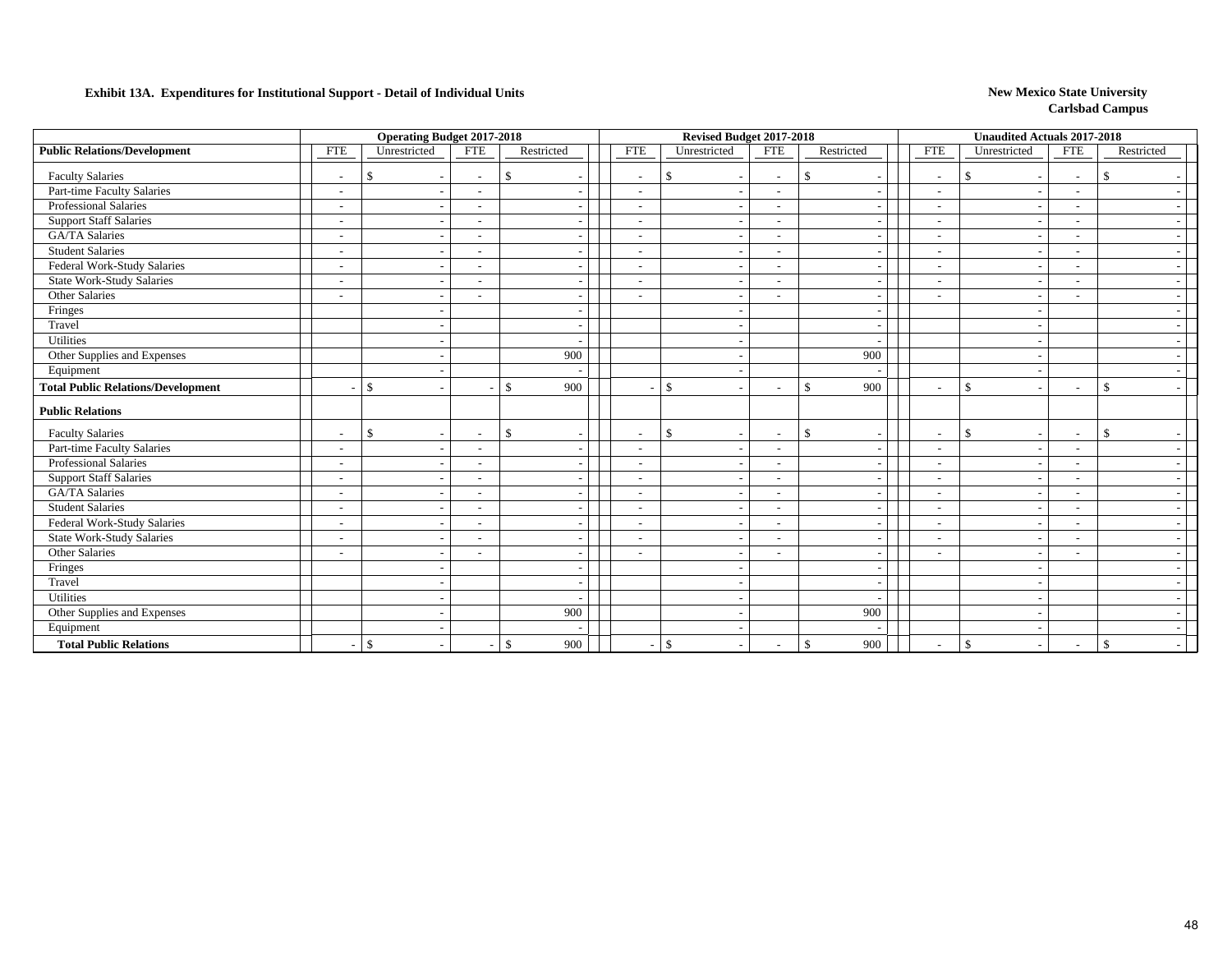#### **Exhibit 14. Summary of Expenditures for Operation and Maintenance of Plant New Mexico State University New Mexico State University**

|                                                 |                          | <b>Operating Budget 2017-2018</b> |                                  |               |       |                          |    | Revised Budget 2017-2018 |                          |            |            |     | <b>Unaudited Actuals 2017-2018</b> |                          |               |   |
|-------------------------------------------------|--------------------------|-----------------------------------|----------------------------------|---------------|-------|--------------------------|----|--------------------------|--------------------------|------------|------------|-----|------------------------------------|--------------------------|---------------|---|
|                                                 | <b>FTE</b>               | Unrestricted                      | <b>FTE</b>                       | Restricted    |       | <b>FTE</b>               |    | Unrestricted             | <b>FTE</b>               | Restricted | <b>FTE</b> |     | Unrestricted                       | <b>FTE</b>               | Restricted    |   |
| <b>Physical Plant Administration</b>            |                          |                                   |                                  |               |       |                          |    |                          |                          |            |            |     |                                    |                          |               |   |
| <b>Operation/Maintenance</b>                    | 18.11                    | 885,907<br>-\$                    | -                                | S             |       | 13.50                    |    | 686,866                  |                          |            | 14.02      |     | 724,884                            | $\overline{\phantom{0}}$ |               |   |
| <b>Total Physical Plant Administration</b>      | 18.11                    | 885,907<br>\$                     | $\overline{\phantom{a}}$         | S             |       | 13.50                    |    | 686,866                  | $\overline{\phantom{0}}$ |            | 14.02      |     | 724,884                            | $\overline{\phantom{0}}$ | -S            |   |
| <b>Utilities</b>                                |                          |                                   |                                  |               |       |                          |    |                          |                          |            |            |     |                                    |                          |               |   |
| Electricity                                     | $\overline{\phantom{a}}$ | 247,500<br>\$                     | $\overline{\phantom{a}}$         | <sup>\$</sup> |       | $\overline{\phantom{a}}$ | č. | 225,776                  | $\sim$                   |            |            | -\$ | 202,593                            | $\overline{\phantom{0}}$ | $\mathcal{S}$ |   |
| Fuel                                            | $\overline{\phantom{a}}$ | 50,000                            | $\overline{\phantom{a}}$         |               |       | $\overline{\phantom{a}}$ |    | 33,738                   |                          |            |            |     | 18,775                             |                          |               |   |
| Garbage Disposal                                | $\overline{\phantom{a}}$ | 10,500                            | $\overline{\phantom{a}}$         |               |       | $\overline{\phantom{a}}$ |    | 10,445                   |                          |            |            |     | 10,506                             |                          |               |   |
| Sewer                                           | $\overline{\phantom{a}}$ | 15,000                            | $\overline{\phantom{0}}$         |               |       | $\overline{\phantom{a}}$ |    | 13,625                   | $\sim$                   |            | $\sim$     |     | 12,949                             |                          |               |   |
| Water                                           | $\overline{\phantom{a}}$ | 15,000                            | $\overline{\phantom{a}}$         |               |       | $\overline{\phantom{0}}$ |    | 12,500                   | $\overline{\phantom{a}}$ |            |            |     | 7,907                              |                          |               |   |
| <b>Total Utilities</b>                          | $\overline{\phantom{0}}$ | 338,000<br>\$                     |                                  | \$            |       |                          |    | 296,084                  |                          |            |            |     | 252,730                            | $\overline{\phantom{0}}$ |               |   |
| Other Items Not Included in Exhibit 14A's       |                          |                                   |                                  |               |       |                          |    |                          |                          |            |            |     |                                    |                          |               |   |
| Federal Work-Study Salaries                     | $\overline{\phantom{a}}$ | \$                                | 0.07<br>$\overline{\phantom{a}}$ | -S            | 1,100 | $\overline{\phantom{a}}$ | .S |                          |                          |            |            |     |                                    | $\overline{\phantom{0}}$ | $\mathcal{S}$ |   |
| <b>State Work-Study Salaries</b>                | $\overline{\phantom{a}}$ |                                   | $\overline{\phantom{0}}$         |               |       |                          |    |                          |                          |            |            |     |                                    |                          |               |   |
| Fringe Benefits                                 |                          | 154,227                           |                                  |               |       |                          |    | 139,877                  |                          |            |            |     | 140,142                            |                          |               |   |
| Property Insurance                              |                          | 28,629                            |                                  |               |       |                          |    | 45,000                   |                          |            |            |     | 41,599                             |                          |               |   |
| Total Other Items Not Included in Exhibit 14A's | $\overline{\phantom{a}}$ | 182,856<br><sup>\$</sup>          | 0.07                             | -S            | 1,100 |                          |    | 184,877                  |                          |            |            |     | 181,741                            | $\overline{\phantom{a}}$ | $\mathcal{S}$ |   |
| Net Expense for O&M of Plant in $I\&G$ (Exh 2)  | 18.11                    | 1,406,763<br>-\$                  | 0.07                             | - \$          | 1,100 | 13.50                    | -S | 1,167,827                |                          |            | 14.02      | \$  | 1,159,355                          |                          |               | ۰ |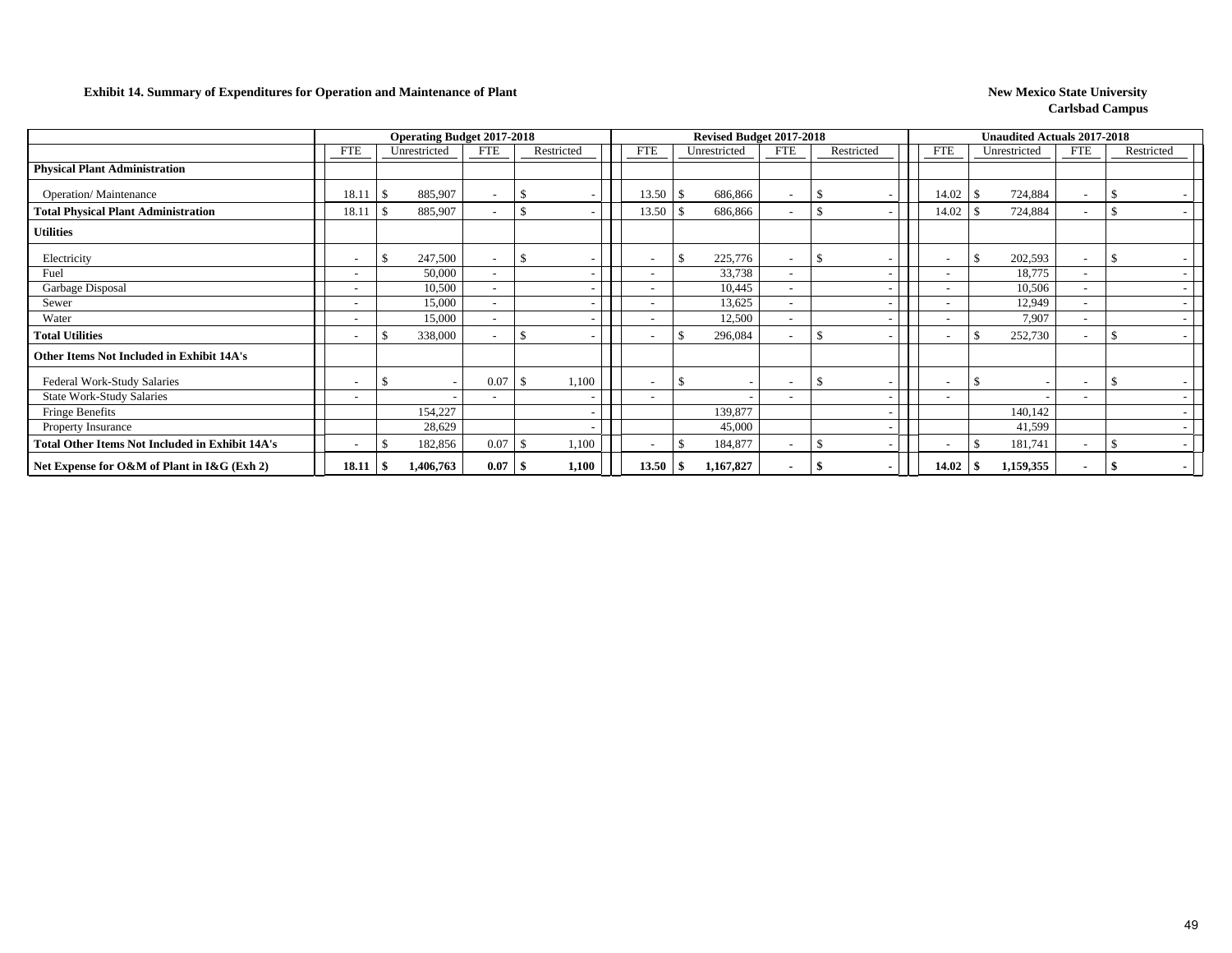## **Exhibit 14. Summary of Operation and Maintenance of Plant Salaries New Mexico State University New Mexico State University**

|                                                              |                          | <b>Operating Budget 2017-2018</b> |                          |            |                          | Revised Budget 2017-2018 |            |            |            | Unaudited Actuals 2017-2018 |            |            |
|--------------------------------------------------------------|--------------------------|-----------------------------------|--------------------------|------------|--------------------------|--------------------------|------------|------------|------------|-----------------------------|------------|------------|
| <b>Salaries for Operation and Maintenance of Plant</b>       | <b>FTE</b>               | Unrestricted                      | <b>FTE</b>               | Restricted | <b>FTE</b>               | Unrestricted             | <b>FTE</b> | Restricted | <b>FTE</b> | Unrestricted                | <b>FTE</b> | Restricted |
| <b>Faculty Salaries</b>                                      |                          |                                   | $\overline{\phantom{0}}$ |            |                          |                          |            |            |            |                             |            |            |
| Part-time Faculty Salaries                                   | 4.23                     | 38,438                            |                          |            | $\overline{\phantom{0}}$ |                          |            |            |            |                             |            |            |
| <b>Professional Salaries</b>                                 | 1.22                     | 51,420                            |                          |            | 1.20                     | 51,120                   |            |            | 1.20       | 51,120                      |            |            |
| <b>Support Staff Salaries</b>                                | 12.66                    | 355,528                           |                          |            | 12.23                    | 336,360                  |            |            | 12.75      | 350,544                     |            |            |
| GA/TA Salaries                                               | $\overline{\phantom{0}}$ |                                   | $\overline{\phantom{0}}$ |            | $\overline{\phantom{0}}$ |                          |            |            |            |                             |            |            |
| <b>Student Salaries</b>                                      |                          |                                   |                          |            |                          |                          |            |            |            |                             |            |            |
| Federal Work-Study Salaries                                  | $\overline{\phantom{0}}$ |                                   | 0.07                     | 1.100      | $\overline{\phantom{0}}$ |                          |            |            |            |                             |            |            |
| <b>State Work-Study Salaries</b>                             | -                        |                                   | $\overline{\phantom{0}}$ |            | $\overline{\phantom{0}}$ |                          |            |            |            |                             |            |            |
| Other Salaries                                               | $\overline{\phantom{a}}$ |                                   | <b>.</b>                 |            | 0.07                     | 1,821                    |            |            | 0.07       | 1,915                       |            |            |
| <b>Total Salaries for Operation and Maintenance of Plant</b> | 18.11                    | 445,386                           | 0.07                     | 1,100      | 13.50                    | 389,301                  |            |            | 14.02      | 403,579                     |            |            |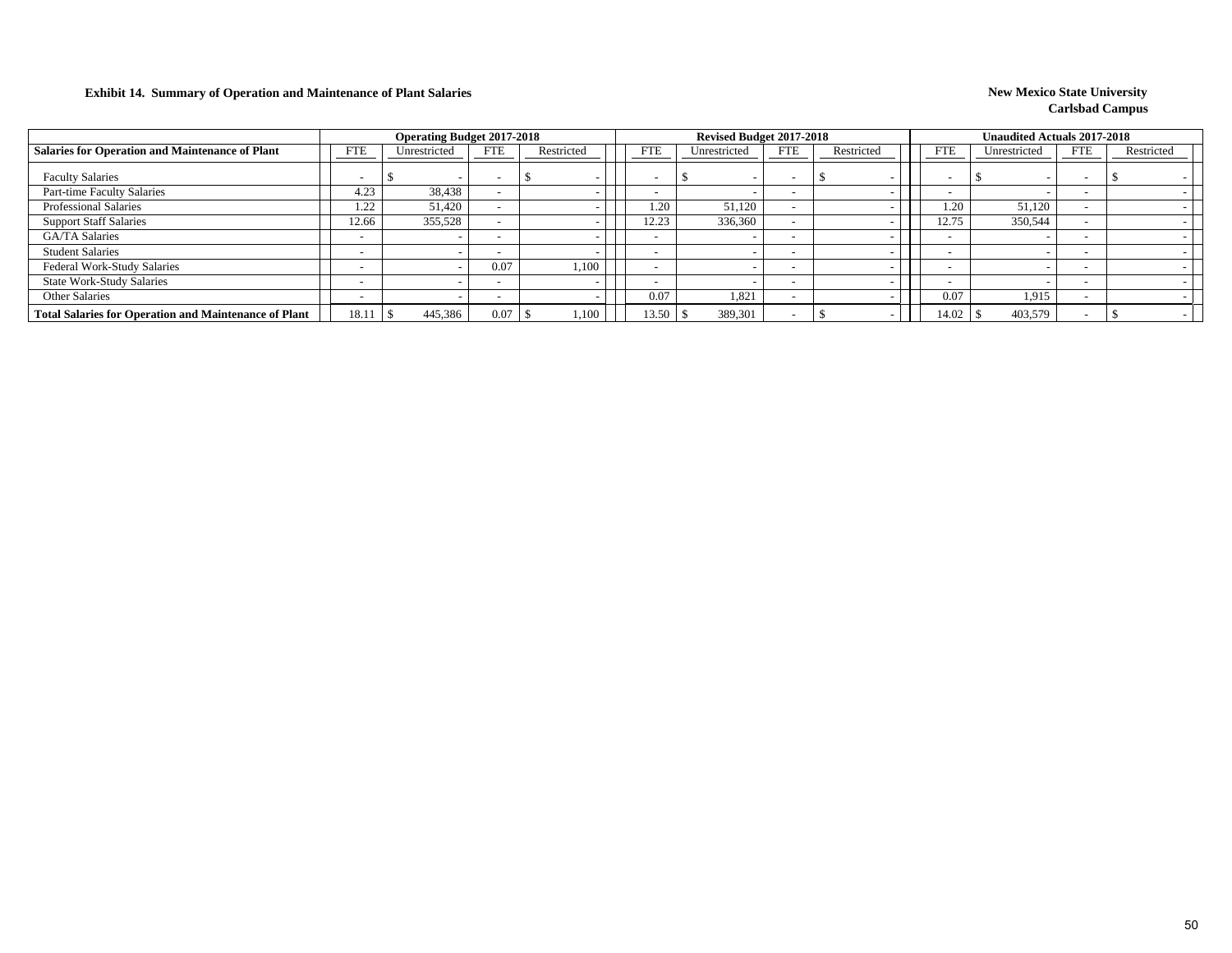## **Exhibit 14. Summary of Operation and Maintenance of Plant by Expenditure Category New Mexico State University**

|                                              |                          | <b>Operating Budget 2017-2018</b> |                          |            |                          | Revised Budget 2017-2018 |                          |            |                          | <b>Unaudited Actuals 2017-2018</b> |     |            |
|----------------------------------------------|--------------------------|-----------------------------------|--------------------------|------------|--------------------------|--------------------------|--------------------------|------------|--------------------------|------------------------------------|-----|------------|
| <b>Summary by Expenditure Category</b>       | <b>FTE</b>               | Unrestricted                      | <b>FTE</b>               | Restricted | FTE                      | Unrestricted             | <b>FTE</b>               | Restricted | <b>FTE</b>               | Unrestricted                       | FTE | Restricted |
| <b>Faculty Salaries</b>                      |                          |                                   | $\overline{\phantom{0}}$ |            | $\overline{\phantom{0}}$ | $\overline{\phantom{0}}$ |                          |            |                          |                                    |     |            |
| Part-time Faculty Salaries                   | 4.23                     | 38,438                            | $\overline{\phantom{a}}$ |            | $\overline{\phantom{a}}$ | $\overline{\phantom{0}}$ | $\overline{\phantom{0}}$ |            | $\overline{\phantom{0}}$ |                                    |     |            |
| Professional Salaries                        | 1.22                     | 51,420                            | $\overline{\phantom{a}}$ |            | 1.20                     | 51,120                   |                          |            | 1.20                     | 51,120                             |     |            |
| <b>Support Staff Salaries</b>                | 12.66                    | 355,528                           | $\overline{\phantom{a}}$ |            | 12.23                    | 336,360                  |                          |            | 12.75                    | 350,544                            |     |            |
| <b>GA/TA Salaries</b>                        |                          |                                   | $\overline{\phantom{a}}$ |            | $\overline{\phantom{0}}$ |                          |                          |            |                          |                                    |     |            |
| <b>Student Salaries</b>                      |                          |                                   | $\overline{\phantom{a}}$ |            | $\overline{\phantom{a}}$ |                          |                          |            |                          |                                    |     |            |
| Federal Work-Study Salaries                  | $\overline{\phantom{0}}$ |                                   | $\overline{\phantom{0}}$ |            | $\overline{\phantom{0}}$ |                          | $\overline{\phantom{0}}$ |            | $\sim$                   |                                    |     |            |
| <b>State Work-Study Salaries</b>             | $\overline{\phantom{0}}$ |                                   | $\overline{\phantom{0}}$ |            | $\overline{\phantom{a}}$ |                          | $\overline{\phantom{0}}$ |            | $\overline{\phantom{0}}$ |                                    |     |            |
| Other Salaries                               | $\overline{\phantom{a}}$ |                                   | $\overline{\phantom{a}}$ |            | 0.07                     | 1,821                    |                          |            | 0.07                     | 1,915                              |     |            |
| Fringes                                      |                          |                                   |                          |            |                          |                          |                          |            |                          |                                    |     |            |
| Travel                                       |                          | 24,500                            |                          |            |                          | 1,910                    |                          |            |                          | 2,190                              |     |            |
| <b>Utilities</b>                             |                          | 338,000                           |                          |            |                          | 296,084                  |                          |            |                          | 252,730                            |     |            |
| Other Supplies and Expenses                  |                          | 416,021                           |                          |            |                          | 225,655                  |                          |            |                          | 319,115                            |     |            |
| Equipment                                    |                          |                                   |                          |            |                          | 70,000                   |                          |            |                          |                                    |     |            |
| <b>Total Summary by Expenditure Category</b> | 18.11                    | 1,223,907<br>-\$                  | $\overline{\phantom{a}}$ |            | 13.50                    | 982,950                  |                          |            | 14.02                    | 977,614                            |     |            |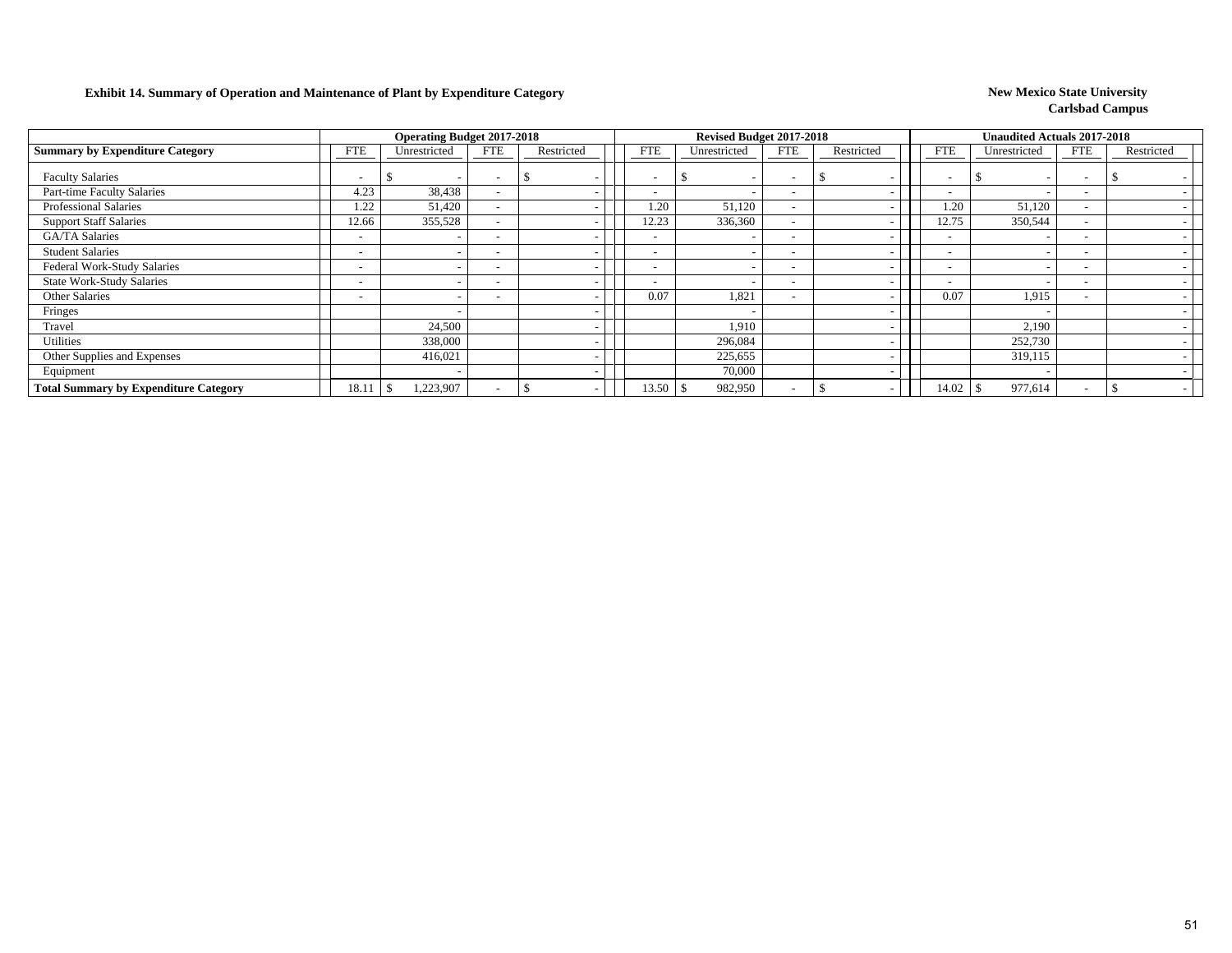## **Exhibit 14A. Expenditures for Operation and Maintenance - Detail of Individual Units** New Mexico State University

|                                            |                          | <b>Operating Budget 2017-2018</b> |                          |               |                          | Revised Budget 2017-2018 |                          |                                 |                          | <b>Unaudited Actuals 2017-2018</b> |                          |              |
|--------------------------------------------|--------------------------|-----------------------------------|--------------------------|---------------|--------------------------|--------------------------|--------------------------|---------------------------------|--------------------------|------------------------------------|--------------------------|--------------|
| <b>Physical Plant Administration</b>       | <b>FTE</b>               | Unrestricted                      | <b>FTE</b>               | Restricted    | <b>FTE</b>               | Unrestricted             | <b>FTE</b>               | Restricted                      | <b>FTE</b>               | Unrestricted                       | <b>FTE</b>               | Restricted   |
| <b>Faculty Salaries</b>                    |                          | \$.                               | $\overline{\phantom{0}}$ | $\mathcal{S}$ | $\overline{a}$           | \$.                      | $\overline{\phantom{a}}$ | $\mathbb{S}$                    | $\overline{\phantom{a}}$ | <sup>\$</sup>                      | $\overline{\phantom{a}}$ | \$           |
| Part-time Faculty Salaries                 | 4.23                     | 38,438                            |                          |               |                          |                          | $\overline{\phantom{a}}$ |                                 |                          |                                    |                          |              |
| <b>Professional Salaries</b>               | 1.22                     | 51,420                            | $\overline{\phantom{a}}$ |               | 1.20                     | 51,120                   | $\sim$                   |                                 | 1.20                     | 51,120                             | $\overline{\phantom{a}}$ |              |
| <b>Support Staff Salaries</b>              | 12.66                    | 355,528                           | $\sim$                   |               | 12.23                    | 336,360                  | $\sim$                   | $\overline{\phantom{0}}$        | 12.75                    | 350,544                            | $\overline{\phantom{a}}$ |              |
| <b>GA/TA Salaries</b>                      |                          |                                   |                          |               |                          |                          | $\overline{\phantom{a}}$ |                                 | $\overline{a}$           |                                    |                          |              |
| <b>Student Salaries</b>                    | $\overline{\phantom{a}}$ |                                   |                          |               |                          |                          | $\sim$                   |                                 | $\sim$                   |                                    |                          |              |
| Federal Work-Study Salaries                | $\overline{\phantom{a}}$ |                                   |                          |               | $\overline{\phantom{a}}$ |                          | $\sim$                   |                                 | $\overline{\phantom{a}}$ |                                    | $\overline{\phantom{a}}$ |              |
| <b>State Work-Study Salaries</b>           | $\overline{\phantom{a}}$ |                                   | $\overline{\phantom{0}}$ |               | $\overline{\phantom{a}}$ |                          | $\sim$                   | $\overline{\phantom{a}}$        | $\overline{a}$           |                                    | ÷                        |              |
| Other Salaries                             | $\sim$                   |                                   |                          |               | 0.07                     | 1,821                    | $\overline{\phantom{a}}$ |                                 | 0.07                     | 1,915                              |                          |              |
| Fringes                                    |                          |                                   |                          |               |                          |                          |                          |                                 |                          |                                    |                          |              |
| Travel                                     |                          | 24,500                            |                          |               |                          | 1,910                    |                          |                                 |                          | 2,190                              |                          |              |
| <b>Utilities</b>                           |                          |                                   |                          |               |                          |                          |                          | $\overline{\phantom{0}}$        |                          |                                    |                          |              |
| Other Supplies and Expenses                |                          | 416,021                           |                          |               |                          | 225,655                  |                          |                                 |                          | 319,115                            |                          |              |
| Equipment                                  |                          |                                   |                          |               |                          | 70,000                   |                          |                                 |                          |                                    |                          |              |
| <b>Total Physical Plant Administration</b> | 18.11                    | 885,907<br>-\$                    |                          | \$            | 13.50                    | 686,866<br><sup>\$</sup> | $\overline{\phantom{a}}$ | $\mathbb{S}$                    | 14.02                    | 724,884<br>$\mathbf{\$}$           |                          | $\mathbf{s}$ |
| <b>Operation/Maintenance</b>               |                          |                                   |                          |               |                          |                          |                          |                                 |                          |                                    |                          |              |
| <b>Faculty Salaries</b>                    |                          | \$                                | $\overline{\phantom{a}}$ | $\mathbb{S}$  | $\overline{\phantom{a}}$ | \$.                      | $\overline{\phantom{a}}$ | $\frac{1}{2}$<br>$\overline{a}$ | $\overline{\phantom{a}}$ | \$                                 | $\overline{\phantom{a}}$ | \$           |
| Part-time Faculty Salaries                 | 4.23                     | 38,438                            | $\sim$                   |               |                          |                          | $\overline{\phantom{a}}$ |                                 |                          |                                    |                          |              |
| <b>Professional Salaries</b>               | 1.22                     | 51,420                            | $\overline{\phantom{a}}$ |               | 1.20                     | 51,120                   | $\sim$                   | $\overline{\phantom{a}}$        | 1.20                     | 51,120                             | $\overline{\phantom{a}}$ |              |
| <b>Support Staff Salaries</b>              | 12.66                    | 355,528                           | ۰                        |               | 12.23                    | 336,360                  | $\sim$                   | $\overline{\phantom{a}}$        | 12.75                    | 350,544                            | $\tilde{\phantom{a}}$    |              |
| <b>GA/TA Salaries</b>                      | $\overline{\phantom{a}}$ |                                   |                          |               |                          |                          | $\overline{\phantom{a}}$ |                                 | $\sim$                   |                                    |                          |              |
| <b>Student Salaries</b>                    | $\overline{\phantom{a}}$ |                                   | $\overline{\phantom{a}}$ |               | $\overline{\phantom{a}}$ |                          | $\sim$                   |                                 | $\sim$                   |                                    | $\overline{\phantom{a}}$ |              |
| Federal Work-Study Salaries                | $\overline{\phantom{a}}$ |                                   | $\overline{\phantom{a}}$ |               | $\overline{\phantom{a}}$ | $\overline{\phantom{a}}$ | $\sim$                   | $\overline{\phantom{0}}$        | $\overline{\phantom{a}}$ |                                    | $\tilde{\phantom{a}}$    |              |
| <b>State Work-Study Salaries</b>           | $\overline{\phantom{a}}$ |                                   | ۰                        |               | $\overline{\phantom{a}}$ |                          | $\sim$                   | $\overline{\phantom{0}}$        | $\overline{\phantom{a}}$ |                                    | $\overline{\phantom{a}}$ |              |
| Other Salaries                             |                          |                                   |                          |               | 0.07                     | 1,821                    | $\sim$                   |                                 | 0.07                     | 1,915                              | L,                       |              |
| Fringes                                    |                          |                                   |                          |               |                          |                          |                          |                                 |                          |                                    |                          |              |
| Travel                                     |                          | 24,500                            |                          |               |                          | 1,910                    |                          | $\overline{\phantom{a}}$        |                          | 2,190                              |                          |              |
| <b>Utilities</b>                           |                          |                                   |                          |               |                          |                          |                          | $\overline{\phantom{a}}$        |                          |                                    |                          |              |
| Other Supplies and Expenses                |                          | 416,021                           |                          |               |                          | 225,655                  |                          |                                 |                          | 319,115                            |                          |              |
| Equipment                                  |                          |                                   |                          |               |                          | 70,000                   |                          |                                 |                          |                                    |                          |              |
| <b>Total Operation/Maintenance</b>         | 18.11                    | 885,907<br>$\vert$ \$             |                          | $\mathbb{S}$  | 13.50                    | \$<br>686,866            | $\overline{\phantom{a}}$ | $\mathbb{S}$                    | 14.02                    | 724,884<br>$\mathbb{S}$            | $\overline{a}$           | \$           |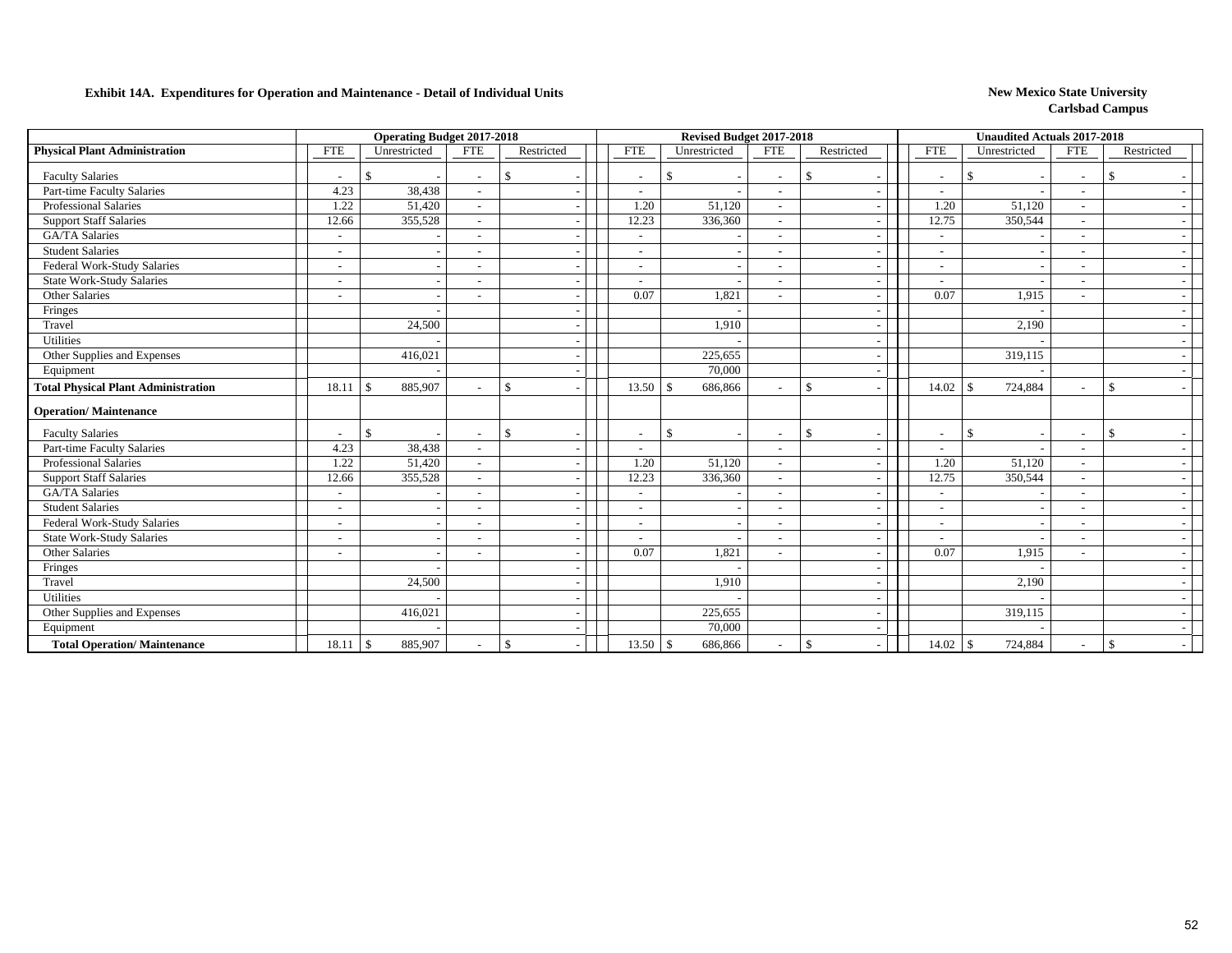## **Exhibit 14A. Expenditures for Operation and Maintenance - Detail of Individual Units** New Mexico State University

|                                  |                          |               | <b>Operating Budget 2017-2018</b> |                             |                                |                          | Revised Budget 2017-2018 |                             |                                           |                          |                          | <b>Unaudited Actuals 2017-2018</b> |                          |                                                |
|----------------------------------|--------------------------|---------------|-----------------------------------|-----------------------------|--------------------------------|--------------------------|--------------------------|-----------------------------|-------------------------------------------|--------------------------|--------------------------|------------------------------------|--------------------------|------------------------------------------------|
| <b>Utilities</b>                 | <b>FTE</b>               |               | Unrestricted                      | <b>FTE</b>                  | Restricted                     | <b>FTE</b>               | Unrestricted             | <b>FTE</b>                  | Restricted                                | <b>FTE</b>               |                          | Unrestricted                       | ${\rm FTE}$              | Restricted                                     |
| <b>Faculty Salaries</b>          | $\overline{\phantom{a}}$ | \$            |                                   | $\overline{a}$              | \$                             | $\overline{\phantom{a}}$ | \$                       | $\sim$                      | \$<br>$\overline{\phantom{a}}$            | $\overline{\phantom{a}}$ |                          | \$                                 | $\sim$                   | $\mathbb{S}$                                   |
| Part-time Faculty Salaries       | $\sim$                   |               | $\overline{\phantom{a}}$          | $\overline{\phantom{a}}$    |                                | $\sim$                   | $\overline{\phantom{a}}$ | $\sim$                      | $\sim$                                    | $\overline{\phantom{a}}$ |                          | $\overline{\phantom{a}}$           | $\overline{\phantom{a}}$ |                                                |
| <b>Professional Salaries</b>     | $\overline{\phantom{a}}$ |               | $\sim$                            | $\overline{\phantom{a}}$    |                                | $\blacksquare$           | $\sim$                   | $\overline{\phantom{a}}$    | $\blacksquare$                            | $\sim$                   |                          | $\sim$                             | $\sim$                   |                                                |
| <b>Support Staff Salaries</b>    | $\sim$                   |               | $\sim$                            | $\blacksquare$              |                                | $\overline{\phantom{a}}$ | $\overline{\phantom{a}}$ | $\overline{\phantom{a}}$    | $\blacksquare$                            |                          | $\sim$                   | $\overline{\phantom{a}}$           | $\sim$                   |                                                |
| <b>GA/TA Salaries</b>            | $\sim$                   |               | $\mathcal{L}$                     | $\sim$                      |                                | $\sim$                   | $\sim$                   | $\sim$                      | $\mathbb{L}$                              | $\sim$                   |                          | $\sim$                             | $\sim$                   |                                                |
| <b>Student Salaries</b>          | $\sim$                   |               | $\sim$                            | $\sim$                      |                                | $\sim$                   | $\overline{\phantom{a}}$ | $\mathcal{L}^{\mathcal{A}}$ | $\overline{a}$                            |                          | $\sim$                   | $\overline{\phantom{a}}$           | $\sim$                   |                                                |
| Federal Work-Study Salaries      | $\sim$                   |               | $\overline{\phantom{a}}$          | $\overline{\phantom{a}}$    |                                | $\sim$                   | $\overline{\phantom{a}}$ | $\mathcal{L}_{\mathcal{A}}$ | $\sim$                                    |                          | $\sim$                   | $\sim$                             | $\sim$                   | $\sim$                                         |
| <b>State Work-Study Salaries</b> | $\sim$                   |               | $\sim$                            | $\overline{\phantom{a}}$    | $\sim$                         | $\sim$                   | $\sim$                   | $\mathcal{L}_{\mathcal{A}}$ | $\sim$                                    |                          | $\sim$                   | $\sim$                             | $\sim$                   |                                                |
| Other Salaries                   | $\overline{\phantom{a}}$ |               | $\sim$                            | $\overline{\phantom{a}}$    | $\overline{a}$                 | $\overline{\phantom{a}}$ | $\sim$                   | $\overline{\phantom{a}}$    | $\mathbb{Z}^2$                            | $\sim$                   |                          | $\sim$                             | $\overline{\phantom{a}}$ | $\sim$                                         |
| Fringes                          |                          |               | $\sim$                            |                             | $\sim$                         |                          | $\overline{\phantom{a}}$ |                             | $\mathbb{L}$                              |                          |                          | $\overline{\phantom{a}}$           |                          | $\sim$                                         |
| Travel                           |                          |               | $\sim$                            |                             | $\overline{\phantom{a}}$       |                          | $\overline{\phantom{a}}$ |                             | $\mathbb{L}$                              |                          |                          |                                    |                          | $\sim$                                         |
| Utilities                        |                          |               | 338,000                           |                             | $\overline{\phantom{a}}$       |                          | 296,084                  |                             | $\mathbb{Z}^2$                            |                          |                          | 252,730                            |                          | $\sim$                                         |
| Other Supplies and Expenses      |                          |               | $\sim$                            |                             |                                |                          |                          |                             | $\blacksquare$                            |                          |                          |                                    |                          |                                                |
| Equipment                        |                          |               | $\overline{a}$                    |                             |                                |                          |                          |                             | $\sim$                                    |                          |                          |                                    |                          |                                                |
| <b>Total Utilities</b>           | $\overline{\phantom{a}}$ | <sup>\$</sup> | 338,000                           | $\blacksquare$              | <sup>\$</sup><br>$\sim$        | $\overline{\phantom{a}}$ | 296,084<br>\$            | $\overline{\phantom{a}}$    | \$<br>$\mathbb{L}$                        | $\sim$                   |                          | 252,730<br><sup>\$</sup>           | $\sim$                   | $\mathbf{\hat{s}}$<br>$\overline{\phantom{a}}$ |
| Electricity                      |                          |               |                                   |                             |                                |                          |                          |                             |                                           |                          |                          |                                    |                          |                                                |
| <b>Faculty Salaries</b>          | $\overline{\phantom{a}}$ | \$            |                                   | ٠                           | \$                             | $\overline{a}$           | $\$$                     | $\sim$                      | \$<br>$\overline{\phantom{a}}$            |                          |                          | $\mathbb S$                        |                          | $\mathbb{S}$                                   |
| Part-time Faculty Salaries       | $\overline{\phantom{a}}$ |               | $\sim$                            | $\overline{\phantom{a}}$    | $\overline{\phantom{a}}$       | $\sim$                   | $\overline{\phantom{a}}$ | $\mathbb{L}^+$              | $\sim$                                    | $\overline{\phantom{a}}$ |                          | $\sim$                             | $\overline{\phantom{a}}$ | $\overline{\phantom{a}}$                       |
| <b>Professional Salaries</b>     | $\sim$                   |               | $\sim$                            | $\overline{a}$              |                                | $\overline{\phantom{a}}$ | $\overline{\phantom{a}}$ | $\overline{\phantom{a}}$    | $\sim$                                    | $\overline{\phantom{a}}$ |                          | $\overline{\phantom{a}}$           | $\overline{\phantom{a}}$ |                                                |
| <b>Support Staff Salaries</b>    | $\overline{\phantom{a}}$ |               | $\overline{\phantom{a}}$          | $\blacksquare$              |                                | $\sim$                   | $\overline{\phantom{a}}$ | $\sim$                      | $\overline{\phantom{a}}$                  |                          | $\sim$                   | $\overline{\phantom{a}}$           | $\sim$                   | $\sim$                                         |
| GA/TA Salaries                   | $\sim$                   |               | $\mathbb{Z}^2$                    | $\overline{\phantom{a}}$    | J.                             | $\sim$                   | $\overline{\phantom{a}}$ | $\omega$                    | $\mathbb{L}$                              | $\sim$                   |                          | $\sim$                             | $\sim$                   | $\sim$                                         |
| <b>Student Salaries</b>          | $\sim$                   |               | $\sim$                            | $\sim$                      | $\overline{a}$                 | $\sim$                   | $\overline{\phantom{a}}$ | $\sim$                      | $\overline{\phantom{a}}$                  | $\sim$                   |                          | $\sim$                             | $\sim$                   | $\sim$                                         |
| Federal Work-Study Salaries      | $\sim$                   |               | $\sim$                            | $\overline{\phantom{a}}$    | $\overline{a}$                 | $\sim$                   | $\overline{\phantom{a}}$ | $\mathcal{L}_{\mathcal{A}}$ | $\sim$                                    |                          | $\sim$                   | $\overline{\phantom{a}}$           | $\sim$                   |                                                |
| <b>State Work-Study Salaries</b> | $\sim$                   |               | $\sim$                            | $\overline{a}$              | $\overline{\phantom{a}}$       | $\sim$                   | $\overline{\phantom{a}}$ | $\sim$                      | $\sim$                                    | $\sim$                   |                          | $\overline{a}$                     | $\overline{\phantom{a}}$ | $\overline{\phantom{a}}$                       |
| Other Salaries                   | $\sim$                   |               | $\overline{\phantom{a}}$          | $\overline{\phantom{a}}$    | $\overline{\phantom{a}}$       | $\sim$                   | $\overline{\phantom{a}}$ | $\overline{\phantom{a}}$    | $\mathbb{Z}^+$                            |                          | $\sim$                   | $\overline{\phantom{a}}$           | $\sim$                   | $\overline{\phantom{a}}$                       |
| Fringes                          |                          |               | $\sim$                            |                             | $\sim$                         |                          | $\sim$                   |                             | $\mathbb{Z}^2$                            |                          |                          | $\sim$                             |                          | $\overline{\phantom{a}}$                       |
| Travel                           |                          |               | $\sim$                            |                             | $\overline{\phantom{a}}$       |                          | $\overline{\phantom{a}}$ |                             | $\mathbb{Z}^2$                            |                          |                          | $\overline{a}$                     |                          | $\sim$                                         |
| Utilities                        |                          |               | 247,500                           |                             | $\overline{\phantom{a}}$       |                          | 225,776                  |                             | $\overline{\phantom{a}}$                  |                          |                          | 202,593                            |                          | $\sim$                                         |
| Other Supplies and Expenses      |                          |               | $\sim$                            |                             |                                |                          |                          |                             | $\sim$                                    |                          |                          |                                    |                          |                                                |
| Equipment                        |                          |               | $\sim$                            |                             |                                |                          |                          |                             | $\blacksquare$                            |                          |                          |                                    |                          |                                                |
| <b>Total Electricity</b>         | $\overline{\phantom{a}}$ | \$            | 247,500                           | $\mathcal{L}_{\mathcal{A}}$ | <sup>\$</sup><br>$\sim$        | $\sim$                   | 225,776<br>\$            | $\overline{\phantom{a}}$    | <sup>\$</sup><br>$\overline{\phantom{a}}$ |                          | $\sim$                   | 202,593<br><sup>\$</sup>           | $\overline{\phantom{a}}$ | $\mathcal{S}$<br>$\sim$                        |
| <b>Fuel</b>                      |                          |               |                                   |                             |                                |                          |                          |                             |                                           |                          |                          |                                    |                          |                                                |
|                                  |                          |               |                                   |                             |                                |                          |                          |                             |                                           |                          |                          |                                    |                          |                                                |
| <b>Faculty Salaries</b>          | $\overline{\phantom{a}}$ | \$            | $\overline{\phantom{a}}$          | $\sim$                      | \$                             | $\sim$                   | $\$$                     | $\overline{\phantom{a}}$    | \$<br>$\overline{\phantom{a}}$            | $\overline{\phantom{a}}$ |                          | $\mathbb S$<br>$\sim$              | $\overline{\phantom{a}}$ | $\mathbb{S}$                                   |
| Part-time Faculty Salaries       | $\overline{\phantom{a}}$ |               | $\sim$                            | $\overline{\phantom{a}}$    |                                | $\sim$                   | $\sim$                   | $\sim$                      | $\mathcal{L}_{\mathcal{A}}$               | $\overline{\phantom{a}}$ |                          | $\sim$                             | $\overline{\phantom{a}}$ | $\sim$                                         |
| Professional Salaries            | $\sim$                   |               | $\overline{\phantom{a}}$          | $\blacksquare$              |                                | $\sim$                   | $\overline{\phantom{a}}$ | $\sim$                      | $\blacksquare$                            | $\overline{\phantom{a}}$ |                          | $\overline{\phantom{a}}$           | $\overline{\phantom{a}}$ |                                                |
| <b>Support Staff Salaries</b>    | $\overline{\phantom{a}}$ |               |                                   | $\overline{\phantom{a}}$    |                                | $\overline{\phantom{a}}$ |                          | $\mathcal{L}_{\mathcal{A}}$ | $\sim$                                    | $\sim$                   |                          | $\sim$                             | $\sim$                   |                                                |
| GA/TA Salaries                   | $\sim$                   |               | $\sim$                            | $\sim$                      | $\sim$                         | $\sim$                   | $\overline{\phantom{a}}$ | $\overline{\phantom{a}}$    | $\overline{\phantom{a}}$                  |                          | $\sim$                   | $\overline{\phantom{a}}$           | $\overline{\phantom{a}}$ | $\sim$                                         |
| <b>Student Salaries</b>          | $\sim$                   |               | $\sim$                            | $\overline{\phantom{a}}$    | $\sim$                         | $\sim$                   | $\overline{\phantom{a}}$ | $\mathcal{L}_{\mathcal{A}}$ | $\sim$                                    | $\sim$                   |                          | $\sim$                             | $\sim$                   | $\overline{\phantom{a}}$                       |
| Federal Work-Study Salaries      | $\sim$                   |               | $\sim$                            | $\overline{\phantom{a}}$    | $\overline{\phantom{a}}$       | $\sim$                   | $\overline{\phantom{a}}$ | $\overline{\phantom{a}}$    | $\sim$                                    | $\sim$                   |                          | $\sim$                             | $\sim$                   | $\overline{\phantom{a}}$                       |
| <b>State Work-Study Salaries</b> | $\overline{\phantom{a}}$ |               | $\sim$                            | $\overline{\phantom{a}}$    | $\sim$                         | $\sim$                   | $\sim$                   | $\sim$                      | $\mathcal{L}_{\mathcal{A}}$               | $\sim$                   |                          | $\overline{\phantom{a}}$           | $\sim$                   |                                                |
| Other Salaries                   | $\sim$                   |               | $\sim$                            | $\sim$                      | $\sim$                         | $\sim$                   | $\sim$                   | $\sim$                      | $\overline{\phantom{a}}$                  | $\sim$                   |                          | $\sim$                             | $\sim$                   |                                                |
| Fringes                          |                          |               | $\sim$                            |                             | $\sim$                         |                          | $\overline{\phantom{a}}$ |                             | $\sim$                                    |                          |                          | $\sim$                             |                          | $\sim$                                         |
| Travel                           |                          |               | $\sim$                            |                             | $\overline{\phantom{a}}$       |                          | $\overline{\phantom{a}}$ |                             | $\mathbb{Z}^2$                            |                          |                          |                                    |                          | $\sim$                                         |
| Utilities                        |                          |               | 50,000                            |                             | $\overline{a}$                 |                          | 33,738                   |                             | $\sim$                                    |                          |                          | 18,775                             |                          | $\sim$                                         |
| Other Supplies and Expenses      |                          |               | $\overline{\phantom{a}}$          |                             | $\overline{\phantom{a}}$       |                          |                          |                             | $\sim$                                    |                          |                          |                                    |                          |                                                |
| Equipment                        |                          |               |                                   |                             |                                |                          |                          |                             | $\sim$                                    |                          |                          |                                    |                          |                                                |
| <b>Total Fuel</b>                | $\overline{\phantom{a}}$ | $\mathbb{S}$  | 50,000                            | $\sim$                      | \$<br>$\overline{\phantom{a}}$ | $\omega$                 | $\mathbb{S}$<br>33,738   | $\mathbb{Z}^+$              | \$<br>$\sim$                              |                          | $\overline{\phantom{a}}$ | $\mathcal{S}$<br>18,775            | $\overline{\phantom{a}}$ | -\$                                            |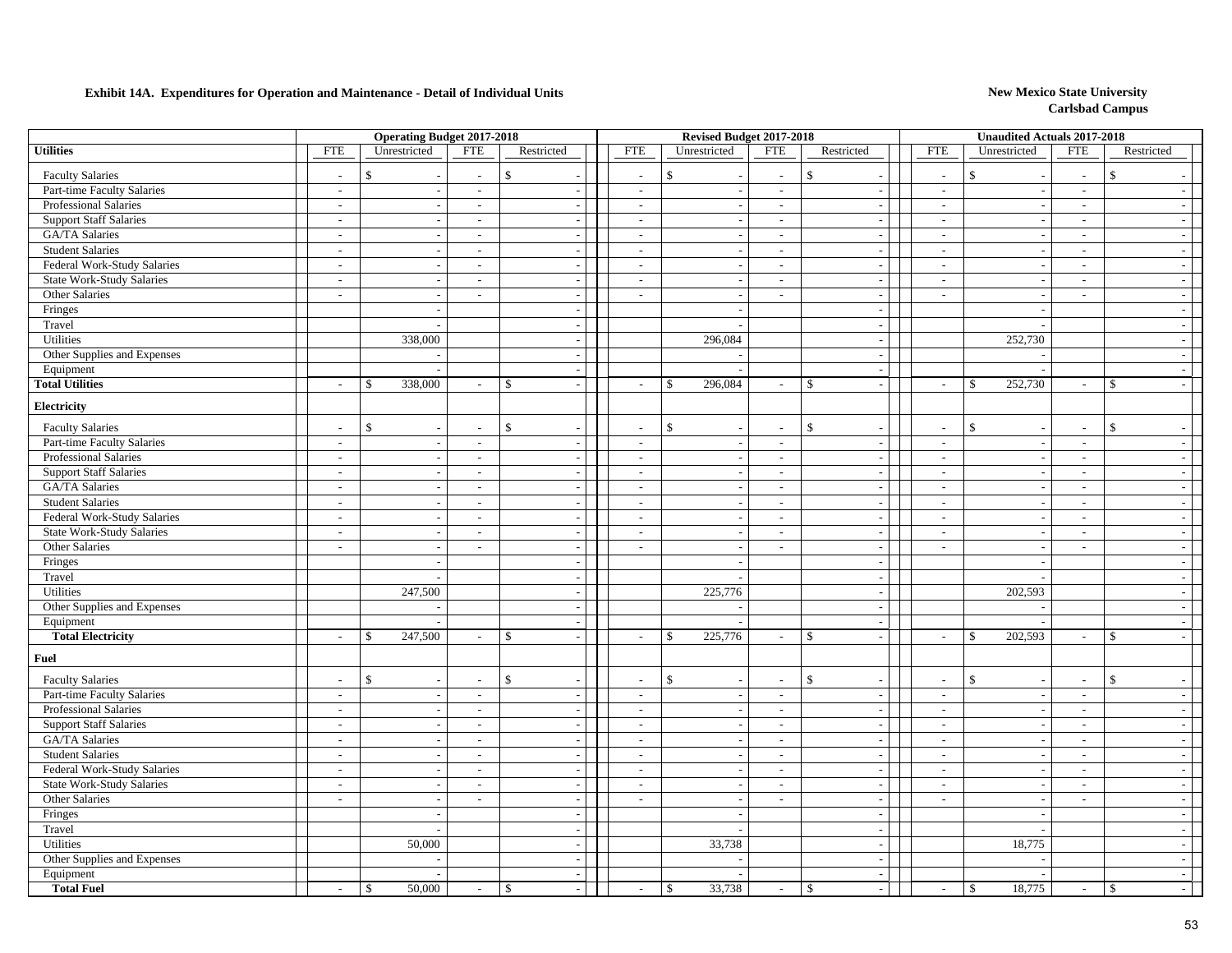## **Exhibit 14A. Expenditures for Operation and Maintenance - Detail of Individual Units** New Mexico State University

|                                  |                             | <b>Operating Budget 2017-2018</b>        |                          |                                 |                             |                              | Revised Budget 2017-2018                    |                                                |                          | <b>Unaudited Actuals 2017-2018</b>             |                             |                                  |
|----------------------------------|-----------------------------|------------------------------------------|--------------------------|---------------------------------|-----------------------------|------------------------------|---------------------------------------------|------------------------------------------------|--------------------------|------------------------------------------------|-----------------------------|----------------------------------|
| <b>Utilities</b>                 | <b>FTE</b>                  | Unrestricted                             | <b>FTE</b>               | Restricted                      | FTE                         | Unrestricted                 | <b>FTE</b>                                  | Restricted                                     | <b>FTE</b>               | Unrestricted                                   | <b>FTE</b>                  | Restricted                       |
| <b>Garbage Disposal</b>          |                             |                                          |                          |                                 |                             |                              |                                             |                                                |                          |                                                |                             |                                  |
| <b>Faculty Salaries</b>          | $\sim$                      | $\mathbb{S}$                             |                          | $\mathbf{\hat{S}}$              |                             | $\mathbf{s}$                 | $\overline{\phantom{a}}$<br>$\sim$          | $\mathbf{\hat{S}}$<br>$\overline{\phantom{a}}$ | $\sim$                   | $\mathbf{\hat{S}}$<br>$\overline{\phantom{a}}$ | $\sim$                      | $\mathbf{\hat{s}}$               |
| Part-time Faculty Salaries       | $\sim$                      | $\overline{a}$                           | $\sim$                   | $\sim$                          | $\sim$                      |                              | $\sim$<br>$\sim$                            | $\sim$                                         | $\sim$                   | $\sim$                                         | $\sim$                      | $\sim$                           |
| Professional Salaries            | $\sim$                      | $\overline{\phantom{a}}$                 | $\sim$                   | $\sim$                          | $\sim$                      |                              | $\sim$                                      | $\sim$                                         | $\sim$                   | $\overline{\phantom{a}}$                       | $\sim$                      | $\overline{\phantom{a}}$         |
| <b>Support Staff Salaries</b>    | $\overline{\phantom{a}}$    | $\sim$                                   | $\sim$                   | $\overline{\phantom{a}}$        | $\sim$                      |                              | $\sim$<br>$\sim$                            | $\sim$                                         | $\overline{\phantom{a}}$ | $\sim$                                         | $\sim$                      | $\overline{\phantom{a}}$         |
| GA/TA Salaries                   | $\overline{\phantom{a}}$    | $\sim$                                   | $\sim$                   | $\overline{\phantom{a}}$        | $\overline{\phantom{a}}$    |                              | $\sim$<br>$\overline{\phantom{a}}$          | $\sim$                                         | $\overline{\phantom{a}}$ | $\overline{\phantom{a}}$                       | $\overline{\phantom{a}}$    | $\sim$                           |
| <b>Student Salaries</b>          | $\mathcal{L}_{\mathcal{A}}$ | $\overline{a}$                           | $\overline{\phantom{a}}$ | $\mathbb{L}$                    | $\overline{\phantom{a}}$    |                              | $\mathbb{L}^{\mathbb{N}}$<br>$\overline{a}$ | $\mathbb{L}$                                   | $\mathcal{L}$            | $\overline{a}$                                 | $\mathcal{L}$               | $\sim$                           |
| Federal Work-Study Salaries      | $\sim$                      | $\mathbb{Z}^2$                           | $\sim$                   | $\sim$                          | $\sim$                      |                              | $\mathcal{L}^{\pm}$<br>$\sim$               | $\sim$                                         | $\sim$                   | $\overline{\phantom{a}}$                       | $\sim$                      | $\mathbb{Z}^2$                   |
| <b>State Work-Study Salaries</b> | $\overline{\phantom{a}}$    | $\sim$                                   | $\mathcal{L}$            | $\sim$                          | $\sim$                      |                              | $\mathcal{L}$                               | $\sim$                                         | $\sim$                   | $\overline{\phantom{a}}$                       | $\blacksquare$              | $\sim$                           |
| Other Salaries                   | $\mathcal{L}_{\mathcal{A}}$ | $\sim$                                   | $\overline{\phantom{a}}$ | $\sim$                          | $\mathcal{L}_{\mathcal{A}}$ |                              | $\sim$<br>$\sim$                            | $\sim$                                         | $\overline{\phantom{a}}$ | $\sim$                                         | $\sim$                      | $\mathcal{L}$                    |
| Fringes                          |                             | $\overline{\phantom{a}}$                 |                          | $\overline{\phantom{a}}$        |                             |                              | $\overline{\phantom{a}}$                    | $\sim$                                         |                          | $\overline{\phantom{a}}$                       |                             | $\overline{\phantom{a}}$         |
| Travel                           |                             |                                          |                          | $\overline{\phantom{a}}$        |                             |                              | $\overline{a}$                              | $\sim$                                         |                          | $\overline{\phantom{a}}$                       |                             | $\sim$                           |
| Utilities                        |                             | 10,500                                   |                          | $\mathbb{Z}^+$                  |                             | 10,445                       |                                             | $\mathbb{Z}^+$                                 |                          | 10,506                                         |                             | $\sim$                           |
| Other Supplies and Expenses      |                             | $\overline{a}$                           |                          | $\sim$                          |                             |                              | $\sim$                                      | $\sim$                                         |                          |                                                |                             | $\sim$                           |
| Equipment                        |                             |                                          |                          | $\sim$                          |                             |                              | $\overline{\phantom{a}}$                    | $\overline{a}$                                 |                          | $\sim$                                         |                             | $\overline{\phantom{a}}$         |
| <b>Total Garbage Disposal</b>    | $\sim$                      | 10,500<br><sup>\$</sup>                  | $\sim$                   | $\mathbf{\$}$<br>$\mathbb{Z}^+$ | $\sim$                      | 10,445<br><sup>\$</sup>      | $\sim$                                      | $\mathcal{S}$<br>$\sim$                        | $\overline{\phantom{a}}$ | 10,506<br>\$                                   | $\sim$                      | <sup>\$</sup><br>$\mathbb{Z}^2$  |
| <b>Sewer</b>                     |                             |                                          |                          |                                 |                             |                              |                                             |                                                |                          |                                                |                             |                                  |
| <b>Faculty Salaries</b>          | $\overline{a}$              | \$<br>$\overline{\phantom{a}}$           |                          | $\mathbf{\hat{S}}$              | $\sim$                      | $\mathbb{S}$                 | $\sim$                                      | $\mathbb{S}$<br>$\overline{\phantom{a}}$       |                          | $\mathcal{S}$<br>$\overline{\phantom{a}}$      | $\sim$                      | $\mathbb{S}$                     |
| Part-time Faculty Salaries       | $\sim$                      | $\sim$                                   | $\sim$                   | $\sim$                          | $\sim$                      |                              | $\sim$<br>$\sim$                            | $\sim$                                         | $\sim$                   | $\overline{\phantom{a}}$                       | $\overline{\phantom{a}}$    | $\sim$                           |
| Professional Salaries            | $\overline{\phantom{a}}$    | $\overline{\phantom{a}}$                 | $\sim$                   | $\mathcal{L}$                   | $\sim$                      |                              | $\sim$<br>$\sim$                            | $\sim$                                         | $\sim$                   | $\overline{\phantom{a}}$                       | $\mathcal{L}$               | $\sim$                           |
| <b>Support Staff Salaries</b>    | $\overline{\phantom{a}}$    | $\sim$                                   | $\sim$                   | $\sim$                          | $\sim$                      |                              | $\sim$<br>$\sim$                            | $\sim$                                         | $\mathcal{L}$            | $\sim$                                         | $\sim$                      | $\overline{\phantom{a}}$         |
| GA/TA Salaries                   | $\sim$                      | $\sim$                                   | $\sim$                   | $\sim$                          | $\sim$                      |                              | $\sim$<br>$\sim$                            | $\sim$                                         | $\sim$                   | $\sim$                                         | $\sim$                      | $\sim$                           |
| <b>Student Salaries</b>          | $\overline{\phantom{a}}$    | $\overline{\phantom{a}}$                 | $\overline{\phantom{a}}$ | $\sim$                          | $\sim$                      |                              | $\overline{\phantom{a}}$                    | $\sim$                                         | $\overline{\phantom{a}}$ | $\overline{\phantom{a}}$                       | $\overline{\phantom{a}}$    | $\overline{\phantom{a}}$         |
| Federal Work-Study Salaries      | $\sim$                      | $\sim$                                   | $\sim$                   | $\sim$                          | $\sim$                      |                              | $\sim$<br>$\overline{\phantom{a}}$          | $\sim$                                         | $\overline{\phantom{a}}$ | $\sim$                                         | $\sim$                      | $\mathbb{Z}^2$                   |
| State Work-Study Salaries        | $\blacksquare$              | $\overline{a}$                           | $\overline{\phantom{a}}$ | $\overline{\phantom{a}}$        | $\sim$                      |                              | $\sim$<br>$\overline{\phantom{a}}$          | $\overline{\phantom{a}}$                       | $\overline{\phantom{a}}$ | $\overline{a}$                                 | $\overline{\phantom{a}}$    | $\mathcal{L}$                    |
| Other Salaries                   | $\mathcal{L}_{\mathcal{A}}$ | $\mathcal{L}_{\mathcal{A}}$              | $\mathcal{L}$            | $\mathbb{L}$                    | $\mathcal{L}$               |                              | $\mathcal{L}_{\mathcal{A}}$<br>$\sim$       | $\overline{\phantom{a}}$                       | $\mathcal{L}$            | $\overline{\phantom{a}}$                       | $\mathcal{L}_{\mathcal{A}}$ | $\sim$                           |
| Fringes                          |                             | $\overline{a}$                           |                          | $\sim$                          |                             |                              | $\sim$                                      | $\sim$                                         |                          | $\sim$                                         |                             | $\sim$                           |
| Travel                           |                             | $\sim$                                   |                          | $\sim$                          |                             |                              | $\sim$                                      | $\sim$                                         |                          | $\sim$                                         |                             | $\overline{\phantom{a}}$         |
| Utilities                        |                             | 15,000                                   |                          | $\sim$                          |                             | 13,625                       |                                             | $\sim$                                         |                          | 12,949                                         |                             | $\sim$                           |
| Other Supplies and Expenses      |                             | $\sim$                                   |                          | $\mathbb{L}^{\mathbb{N}}$       |                             |                              | $\overline{\phantom{a}}$                    | $\overline{a}$                                 |                          | $\overline{\phantom{a}}$                       |                             | $\sim$                           |
| Equipment                        |                             |                                          |                          | $\sim$                          |                             |                              | $\sim$                                      | $\sim$                                         |                          |                                                |                             | $\sim$                           |
| <b>Total Sewer</b>               | $\sim$                      | 15,000<br>\$                             | $\sim$                   | \$<br>$\sim$                    | $\sim$                      | 13,625<br>$\mathbb{S}$       | $\sim$                                      | \$<br>$\sim$                                   | $\sim$                   | 12,949<br>\$                                   | $\sim$                      | \$<br>$\blacksquare$             |
| Water                            |                             |                                          |                          |                                 |                             |                              |                                             |                                                |                          |                                                |                             |                                  |
| <b>Faculty Salaries</b>          |                             | $\mathbb{S}$<br>$\overline{\phantom{a}}$ |                          | $\mathbf{\hat{S}}$              |                             | $\mathbb{S}$                 | $\sim$<br>$\sim$                            | $\mathbf{\hat{S}}$<br>$\sim$                   |                          | $\mathbf{s}$<br>$\overline{\phantom{a}}$       | $\sim$                      | $\mathbf{\hat{S}}$               |
| Part-time Faculty Salaries       | $\sim$                      | $\sim$                                   | $\sim$                   | $\sim$                          | $\sim$                      |                              | $\sim$<br>$\sim$                            | $\sim$                                         | $\sim$                   | $\overline{\phantom{a}}$                       | $\sim$                      | $\sim$                           |
| <b>Professional Salaries</b>     | $\sim$                      | $\sim$                                   | $\sim$                   | $\sim$                          | $\sim$                      |                              | $\mathcal{L}^{\pm}$<br>$\sim$               | $\sim$                                         | $\sim$                   | $\sim$                                         | $\sim$                      | $\sim$                           |
| <b>Support Staff Salaries</b>    | $\overline{\phantom{a}}$    | $\blacksquare$                           | $\sim$                   | $\sim$                          | $\sim$                      |                              | $\sim$<br>$\overline{\phantom{a}}$          | $\sim$                                         | $\blacksquare$           | $\overline{\phantom{a}}$                       | $\sim$                      | $\blacksquare$                   |
| GA/TA Salaries                   | $\sim$                      | $\overline{\phantom{a}}$                 | $\sim$                   | $\mathbb{Z}^+$                  | $\sim$                      |                              | $\sim$<br>$\overline{\phantom{a}}$          | $\sim$                                         | $\sim$                   | $\overline{\phantom{a}}$                       | $\sim$                      | $\mathbb{Z}^2$                   |
| <b>Student Salaries</b>          | $\bar{\phantom{a}}$         | $\overline{a}$                           | $\blacksquare$           | $\mathbb{L}$                    | $\sim$                      |                              | $\blacksquare$<br>$\sim$                    | $\mathbb{L}$                                   | $\mathcal{L}$            | $\overline{a}$                                 | $\blacksquare$              | $\sim$                           |
| Federal Work-Study Salaries      | $\blacksquare$              | $\mathcal{L}_{\mathcal{A}}$              | $\sim$                   | $\mathbb{Z}^+$                  | $\sim$                      |                              | $\sim$<br>$\overline{\phantom{a}}$          | $\overline{\phantom{a}}$                       | $\sim$                   | $\sim$                                         | $\sim$                      | $\overline{\phantom{a}}$         |
| <b>State Work-Study Salaries</b> | $\sim$                      | $\sim$                                   | $\mathcal{L}$            | $\sim$                          | $\sim$                      |                              | $\sim$<br>$\mathcal{L}^{\pm}$               | $\sim$                                         | $\sim$                   | $\sim$                                         | $\sim$                      | $\sim$                           |
| Other Salaries                   | $\blacksquare$              | $\sim$                                   | $\overline{\phantom{a}}$ | $\sim$                          | $\overline{\phantom{a}}$    |                              | $\sim$<br>$\overline{\phantom{a}}$          | $\sim$                                         | $\overline{\phantom{a}}$ | $\overline{\phantom{a}}$                       | $\overline{\phantom{a}}$    | $\overline{\phantom{a}}$         |
| Fringes                          |                             | $\overline{\phantom{a}}$                 |                          | $\sim$                          |                             |                              | $\overline{\phantom{a}}$                    | $\sim$                                         |                          | $\overline{\phantom{a}}$                       |                             | $\mathbb{Z}^2$                   |
| Travel                           |                             |                                          |                          | $\sim$                          |                             |                              | $\sim$                                      | $\sim$                                         |                          |                                                |                             | $\mathcal{L}$                    |
| Utilities                        |                             | 15,000                                   |                          | $\mathbb{L}$                    |                             | 12,500                       |                                             | $\sim$                                         |                          | 7,907                                          |                             | $\mathcal{L}_{\mathcal{A}}$      |
| Other Supplies and Expenses      |                             | $\overline{\phantom{a}}$                 |                          | $\sim$                          |                             |                              | $\sim$                                      | $\sim$                                         |                          |                                                |                             | $\sim$                           |
| Equipment                        |                             | $\sim$                                   |                          | $\sim$                          |                             |                              |                                             | $\sim$                                         |                          | $\sim$                                         |                             | $\overline{\phantom{a}}$         |
| <b>Total Water</b>               | $\sim$                      | $\mathbf{\hat{S}}$<br>15,000             | $\sim$                   | $\mathbf{\$}$<br>$\sim$         | $\sim$                      | $\mathbf{\hat{S}}$<br>12,500 | $\sim$                                      | \$<br>$\sim$                                   | $\mathcal{L}$            | 7,907<br>\$                                    | $\sim$                      | <sup>\$</sup><br>$\sim$<br>$E^A$ |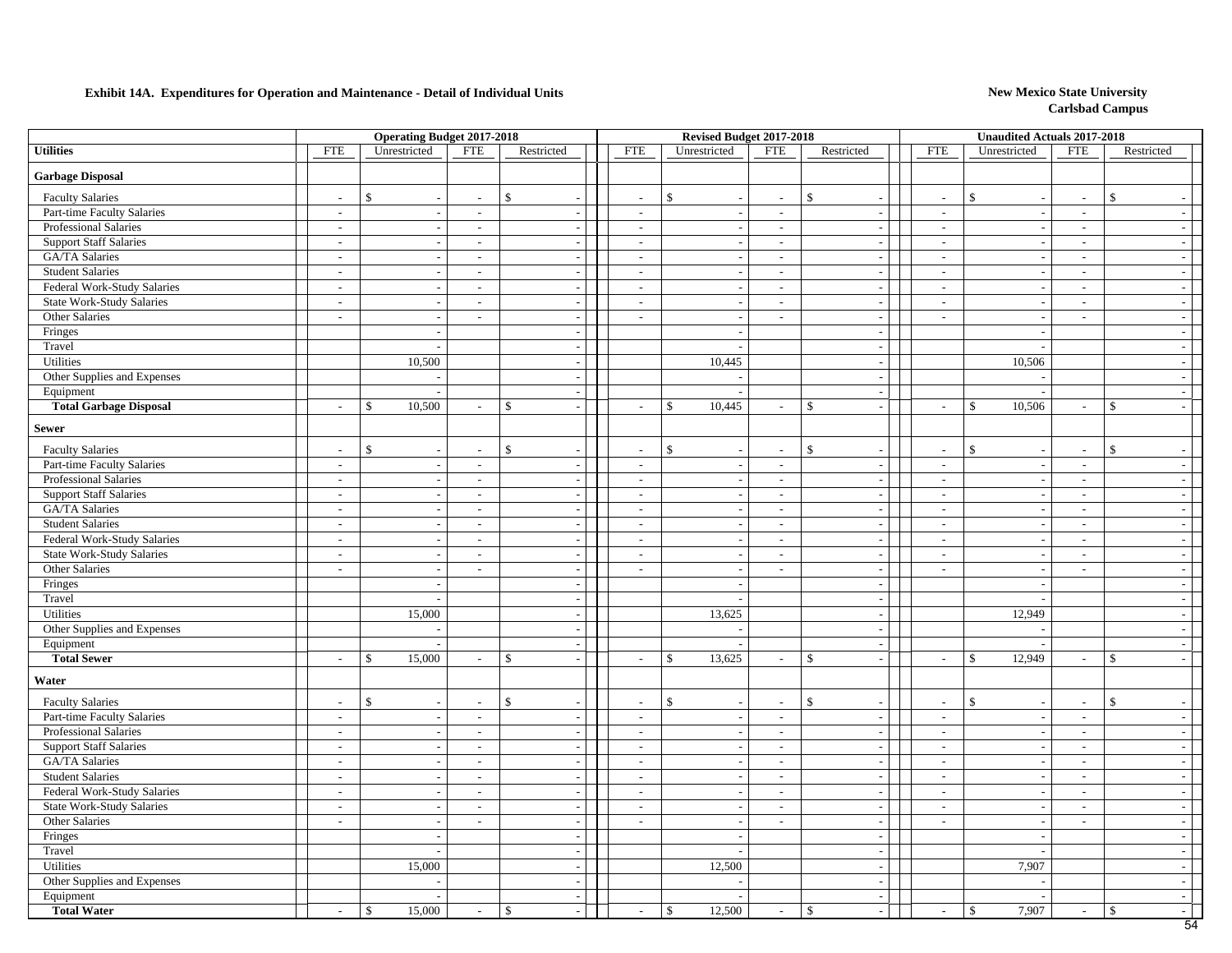#### **Exhibit 15. Summary of Student Social and Cultural Development Activities New Mexico State University New Mexico State University**

|                                        |                          | <b>Operating Budget 2017-2018</b> |                          |                          |                          | Revised Budget 2017-2018 |                          |                          |                          | <b>Unaudited Actuals 2017-2018</b> |            |                |  |
|----------------------------------------|--------------------------|-----------------------------------|--------------------------|--------------------------|--------------------------|--------------------------|--------------------------|--------------------------|--------------------------|------------------------------------|------------|----------------|--|
|                                        | <b>FTE</b>               | Unrestricted                      | <b>FTE</b>               | Restricted               | <b>FTE</b>               | Unrestricted             | <b>FTE</b>               | Restricted               | <b>FTE</b>               | Unrestricted                       | <b>FTE</b> | Restricted     |  |
| <b>Revenues:</b>                       |                          |                                   |                          |                          |                          |                          |                          |                          |                          |                                    |            |                |  |
| Tuition and Fees                       |                          | \$<br>112,386                     |                          | $\mathbb{S}$             |                          | $\mathbf{s}$<br>101,820  |                          | $\mathbb{S}$<br>$\sim$   |                          | 114,602<br>$\mathbb{S}$            |            | $\mathbb{S}$   |  |
| Govt Appropriations - Federal          |                          |                                   |                          |                          |                          |                          |                          | $\overline{\phantom{a}}$ |                          |                                    |            |                |  |
| Govt Appropriations - State            |                          | $\sim$                            |                          | $\sim$                   |                          |                          |                          | $\sim$                   |                          |                                    |            |                |  |
| Govt Appropriations - Local            |                          | $\overline{\phantom{a}}$          |                          | $\overline{\phantom{a}}$ |                          |                          |                          | $\overline{a}$           |                          |                                    |            |                |  |
| Govt Grants and Contracts - Federal    |                          |                                   |                          |                          |                          |                          |                          | $\sim$                   |                          |                                    |            |                |  |
| Govt Grants and Contracts - State      |                          | $\sim$                            |                          | 6,700                    |                          |                          |                          | $\overline{\phantom{a}}$ |                          |                                    |            |                |  |
| Govt Grants and Contracts - Local      |                          |                                   |                          |                          |                          |                          |                          | $\sim$                   |                          | $\overline{\phantom{a}}$           |            |                |  |
| Private Gifts, Grants and Contracts    |                          | $\overline{\phantom{a}}$          |                          | $\overline{\phantom{a}}$ |                          |                          |                          | $\sim$                   |                          | $\overline{\phantom{a}}$           |            |                |  |
| Endowment, Land, Permanent Fund Income |                          |                                   |                          |                          |                          |                          |                          | $\overline{\phantom{a}}$ |                          |                                    |            |                |  |
| Sales and Services                     |                          |                                   |                          |                          |                          |                          |                          |                          |                          |                                    |            |                |  |
| Other Sources                          |                          |                                   |                          |                          |                          |                          |                          | $\overline{\phantom{a}}$ |                          |                                    |            |                |  |
| <b>Total Revenue</b>                   |                          | 112,386                           |                          | 6,700                    |                          | 101,820                  |                          | $\overline{a}$           |                          | 114,602                            |            |                |  |
| <b>Beginning Balance</b>               |                          | 33,024                            |                          |                          |                          | 8,914                    |                          |                          |                          | 8,914                              |            |                |  |
| <b>Total Available</b>                 |                          | 145,410                           |                          | 6,700                    |                          | 110,734                  |                          |                          |                          | 123,516                            |            |                |  |
| <b>Expenditures:</b>                   |                          |                                   |                          |                          |                          |                          |                          |                          |                          |                                    |            |                |  |
| <b>Faculty Salaries</b>                | $\sim$                   |                                   | $\sim$                   |                          | $\sim$                   |                          | $\overline{a}$           | $\overline{\phantom{a}}$ | $\sim$                   |                                    | $\sim$     |                |  |
| Part-Time Instructor Salaries          | $\overline{a}$           |                                   |                          |                          | $\sim$                   |                          | $\blacksquare$           | $\overline{\phantom{a}}$ | $\overline{\phantom{a}}$ |                                    | $\sim$     |                |  |
| Professional Salaries                  | $\blacksquare$           |                                   | $\overline{\phantom{a}}$ | $\sim$                   | $\overline{\phantom{a}}$ | $\sim$                   | $\overline{\phantom{a}}$ | $\sim$                   | $\sim$                   | $\sim$                             | $\sim$     | $\sim$         |  |
| <b>Support Staff Salaries</b>          | $\sim$                   |                                   | $\overline{\phantom{a}}$ | $\overline{\phantom{a}}$ | $\sim$                   |                          | $\sim$                   | $\sim$                   | $\sim$                   |                                    | $\sim$     |                |  |
| <b>GA/TA Salaries</b>                  | $\sim$                   |                                   | $\overline{\phantom{a}}$ |                          | $\overline{\phantom{a}}$ |                          | $\overline{\phantom{a}}$ | $\overline{\phantom{a}}$ | $\sim$                   |                                    | $\sim$     |                |  |
| <b>Student Salaries</b>                | 1.00                     | 16,000                            | $\overline{\phantom{a}}$ |                          | 0.90                     | 14,397                   | $\mathbf{r}$             | $\overline{\phantom{a}}$ | 0.80                     | 12,817                             | $\sim$     |                |  |
| Federal Work-Study Salaries            | $\overline{\phantom{a}}$ |                                   |                          |                          | $\sim$                   |                          | $\sim$                   | $\sim$                   | $\sim$                   | $\overline{\phantom{a}}$           | $\sim$     |                |  |
| <b>State Work-Study Salaries</b>       | $\sim$                   |                                   | 0.42                     | 6,700                    | $\mathcal{L}$            | $\overline{a}$           | $\sim$                   | $\overline{\phantom{a}}$ | $\sim$                   | $\sim$                             | $\sim$     |                |  |
| Other Salaries                         | $\sim$                   |                                   | $\sim$                   |                          | $\overline{a}$           | $\sim$                   | $\overline{\phantom{a}}$ | $\blacksquare$           | $\sim$                   | $\sim$                             | $\sim$     |                |  |
| <b>Total Salaries</b>                  | 1.00                     | 16,000                            | 0.42                     | 6,700                    | 0.90                     | 14,397                   | ÷.                       | $\blacksquare$           | 0.80                     | 12,817                             | $\sim$     |                |  |
| Fringes                                |                          | 160                               |                          |                          |                          | 146                      |                          | $\overline{\phantom{a}}$ |                          | 129                                |            |                |  |
| Travel                                 |                          | 15,000                            |                          | $\overline{a}$           |                          | 2,000                    |                          | $\sim$                   |                          | 520                                |            | $\overline{a}$ |  |
| Utilities                              |                          |                                   |                          |                          |                          |                          |                          | $\sim$                   |                          |                                    |            |                |  |
| <b>Institutional Support Charges</b>   |                          |                                   |                          |                          |                          |                          |                          | $\overline{\phantom{a}}$ |                          |                                    |            |                |  |
| Purchase for Resale                    |                          |                                   |                          | $\overline{\phantom{a}}$ |                          |                          |                          | $\sim$                   |                          |                                    |            |                |  |
| Other Supplies and Expenses            |                          | 64,360                            |                          | $\overline{\phantom{a}}$ |                          | 40,100                   |                          | $\sim$                   |                          | 30,884                             |            |                |  |
| Equipment                              |                          |                                   |                          |                          |                          |                          |                          | $\overline{\phantom{a}}$ |                          |                                    |            |                |  |
| <b>Total Expenditures</b>              |                          | 95,520                            |                          | 6,700                    |                          | 56,643                   |                          |                          |                          | 44,350                             |            |                |  |
| <b>Transfer To or (From):</b>          |                          |                                   |                          |                          |                          |                          |                          |                          |                          |                                    |            |                |  |
| Non-Mandatory                          |                          |                                   |                          |                          |                          |                          |                          |                          |                          |                                    |            |                |  |
| Student Social and Cultural            |                          |                                   |                          | $\overline{\phantom{a}}$ |                          |                          |                          | $\sim$                   |                          |                                    |            |                |  |
| <b>Total Non-Mandatory</b>             |                          |                                   |                          |                          |                          |                          |                          |                          |                          |                                    |            |                |  |
| <b>Total Transfers</b>                 |                          |                                   |                          |                          |                          |                          |                          |                          |                          |                                    |            |                |  |
| <b>Ending Balance</b>                  |                          | 49,890                            |                          |                          |                          | 54,091                   |                          |                          |                          | 79,166                             |            |                |  |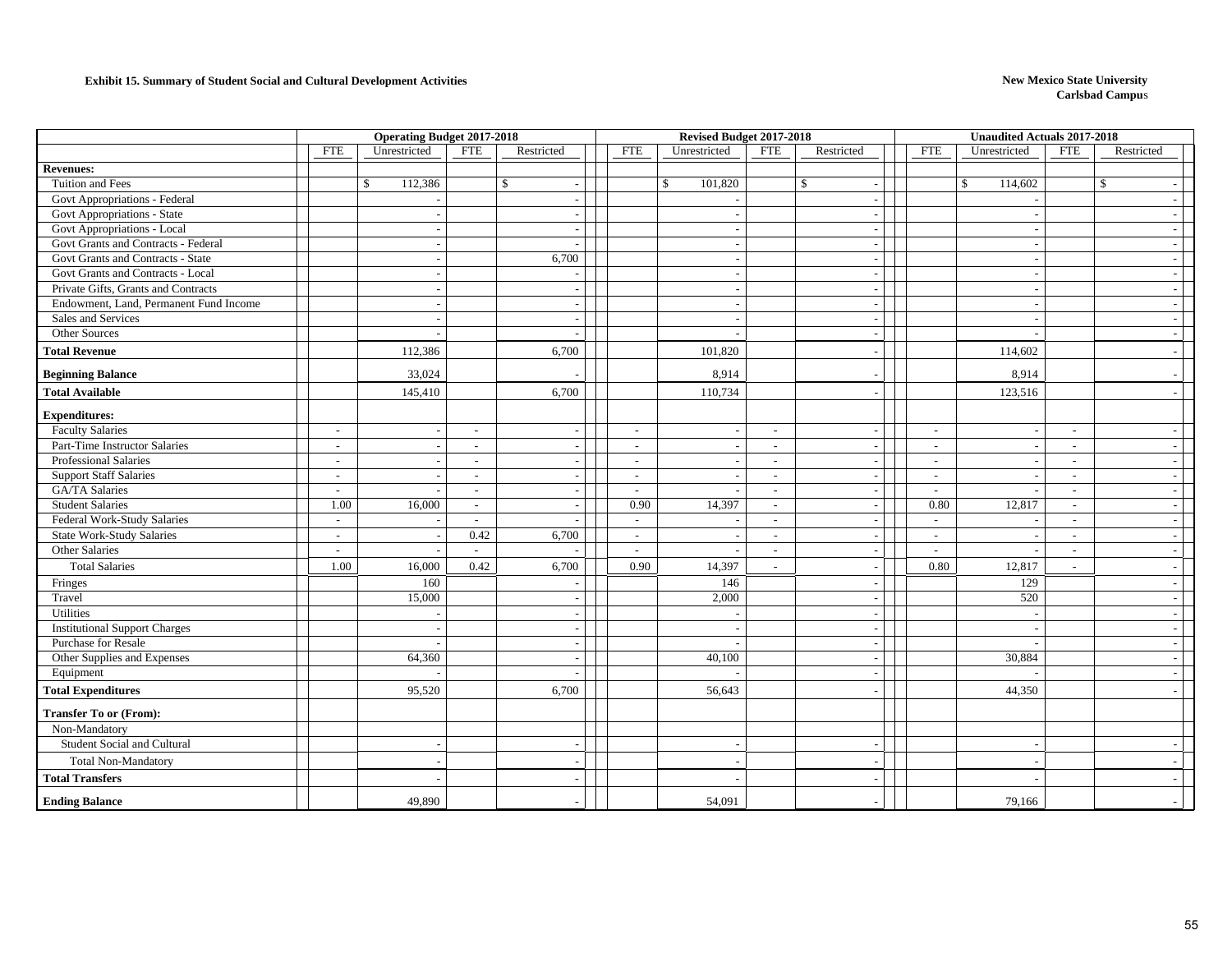#### **Exhibit 15A. Student Social and Cultural Development - Detail of Individual Units New Mexico State University**

|                                        |                          | <b>Operating Budget 2017-2018</b> |                          |                    |                          |                          | Revised Budget 2017-2018 |                          | <b>Unaudited Actuals 2017-2018</b> |                          |                          |  |
|----------------------------------------|--------------------------|-----------------------------------|--------------------------|--------------------|--------------------------|--------------------------|--------------------------|--------------------------|------------------------------------|--------------------------|--------------------------|--|
| <b>Student Activities</b>              | <b>FTE</b>               | Unrestricted                      | <b>FTE</b>               | Restricted         | <b>FTE</b>               | Unrestricted             | <b>FTE</b><br>Restricted | <b>FTE</b>               | Unrestricted                       | <b>FTE</b>               | Restricted               |  |
| <b>Revenues:</b>                       |                          |                                   |                          |                    |                          |                          |                          |                          |                                    |                          |                          |  |
| Tuition and Fees                       |                          | 112,386<br>$\mathbb{S}$           |                          | $\mathbf{\hat{S}}$ |                          | \$<br>101,820            | $\mathcal{S}$            | \$                       | 114,602                            |                          | $\mathbb{S}$             |  |
| Govt Appropriations - Federal          |                          |                                   |                          |                    |                          |                          |                          |                          |                                    |                          |                          |  |
| Govt Appropriations - State            |                          |                                   |                          |                    |                          | $\overline{\phantom{a}}$ |                          |                          |                                    |                          |                          |  |
| Govt Appropriations - Local            |                          |                                   |                          |                    |                          |                          |                          |                          |                                    |                          |                          |  |
| Govt Grants and Contracts - Federal    |                          |                                   |                          |                    |                          |                          |                          |                          |                                    |                          |                          |  |
| Govt Grants and Contracts - State      |                          |                                   |                          |                    |                          |                          |                          |                          |                                    |                          |                          |  |
| Govt Grants and Contracts - Local      |                          |                                   |                          |                    |                          |                          |                          |                          |                                    |                          |                          |  |
| Private Gifts, Grants and Contracts    |                          |                                   |                          |                    |                          | $\overline{\phantom{a}}$ |                          |                          |                                    |                          |                          |  |
| Endowment, Land, Permanent Fund Income |                          |                                   |                          |                    |                          |                          |                          |                          |                                    |                          |                          |  |
| Sales and Services                     |                          |                                   |                          |                    |                          |                          |                          |                          |                                    |                          |                          |  |
| Other Sources                          |                          |                                   |                          |                    |                          |                          |                          |                          |                                    |                          |                          |  |
| <b>Total Revenue</b>                   |                          | 112,386                           |                          |                    |                          | 101,820                  |                          |                          | 114,602                            |                          |                          |  |
| <b>Beginning Balance</b>               |                          | 33,024                            |                          |                    |                          | 8,914                    |                          |                          | 8,914                              |                          |                          |  |
| <b>Total Available</b>                 |                          | 145,410                           |                          |                    |                          | 110,734                  |                          |                          | 123,516                            |                          |                          |  |
| <b>Expenditures:</b>                   |                          |                                   |                          |                    |                          |                          |                          |                          |                                    |                          |                          |  |
| <b>Faculty Salaries</b>                | $\sim$                   |                                   |                          |                    | $\sim$                   |                          | $\sim$                   | $\sim$                   |                                    | $\sim$                   | $\sim$                   |  |
| Part-Time Instructor Salaries          |                          |                                   |                          |                    | $\sim$                   |                          | $\sim$                   | $\sim$                   |                                    | $\sim$                   |                          |  |
| Professional Salaries                  | $\overline{\phantom{a}}$ |                                   |                          |                    | $\overline{\phantom{a}}$ | $\overline{\phantom{a}}$ | $\overline{\phantom{a}}$ | $\overline{a}$           |                                    | $\sim$                   | $\overline{\phantom{a}}$ |  |
| <b>Support Staff Salaries</b>          | $\overline{\phantom{a}}$ |                                   |                          |                    | $\sim$                   | $\overline{\phantom{a}}$ | $\sim$                   | $\overline{\phantom{a}}$ |                                    | $\overline{\phantom{a}}$ |                          |  |
| <b>GA/TA Salaries</b>                  | $\overline{\phantom{a}}$ |                                   |                          |                    | $\sim$                   |                          | $\overline{\phantom{a}}$ | $\sim$                   |                                    | $\sim$                   |                          |  |
| <b>Student Salaries</b>                | 1.00                     | 16,000                            | $\sim$                   |                    | 0.90                     | 14,397                   | $\sim$                   | 0.80                     | 12,817                             | $\sim$                   | $\sim$                   |  |
| Federal Work-Study Salaries            |                          |                                   |                          |                    | $\sim$                   |                          | $\overline{\phantom{a}}$ |                          |                                    |                          |                          |  |
| <b>State Work-Study Salaries</b>       | $\overline{\phantom{a}}$ |                                   | $\overline{\phantom{a}}$ |                    | $\sim$                   | $\overline{a}$           | $\sim$                   | $\sim$                   | $\overline{a}$                     | $\overline{\phantom{a}}$ |                          |  |
| Other Salaries                         |                          |                                   |                          |                    | $\sim$                   |                          | $\blacksquare$           | $\sim$                   |                                    | $\overline{\phantom{a}}$ |                          |  |
| <b>Total Salaries</b>                  | 1.00                     | 16,000                            | $\overline{\phantom{a}}$ |                    | 0.90                     | 14,397                   | $\overline{\phantom{a}}$ | 0.80                     | 12,817                             | $\overline{a}$           |                          |  |
| Fringes                                |                          | 160                               |                          |                    |                          | 146                      |                          |                          | 129                                |                          |                          |  |
| Travel                                 |                          | 15,000                            |                          |                    |                          | 2,000                    | $\overline{\phantom{a}}$ |                          | 520                                |                          | $\overline{\phantom{a}}$ |  |
| Utilities                              |                          |                                   |                          |                    |                          |                          |                          |                          |                                    |                          |                          |  |
| <b>Institutional Support Charges</b>   |                          |                                   |                          |                    |                          |                          |                          |                          |                                    |                          |                          |  |
| Purchase for Resale                    |                          |                                   |                          |                    |                          |                          |                          |                          |                                    |                          |                          |  |
| Other Supplies and Expenses            |                          | 64,360                            |                          |                    |                          | 40,100                   |                          |                          | 30,884                             |                          | $\overline{\phantom{a}}$ |  |
| Equipment                              |                          |                                   |                          |                    |                          |                          |                          |                          |                                    |                          |                          |  |
| <b>Total Expenditures</b>              |                          | 95,520                            |                          |                    |                          | 56,643                   |                          |                          | 44,350                             |                          |                          |  |
| <b>Transfer To or (From):</b>          |                          |                                   |                          |                    |                          |                          |                          |                          |                                    |                          |                          |  |
| Non-Mandatory                          |                          |                                   |                          |                    |                          |                          |                          |                          |                                    |                          |                          |  |
| Student Social and Cultural            |                          |                                   |                          |                    |                          | $\overline{\phantom{a}}$ |                          |                          |                                    |                          |                          |  |
| <b>Total Non-Mandatory</b>             |                          |                                   |                          |                    |                          |                          |                          |                          |                                    |                          |                          |  |
| <b>Total Transfers</b>                 |                          |                                   |                          |                    |                          |                          |                          |                          |                                    |                          |                          |  |
| <b>Ending Balance</b>                  |                          | 49,890                            |                          |                    |                          | 54,091                   |                          |                          | 79,166                             |                          |                          |  |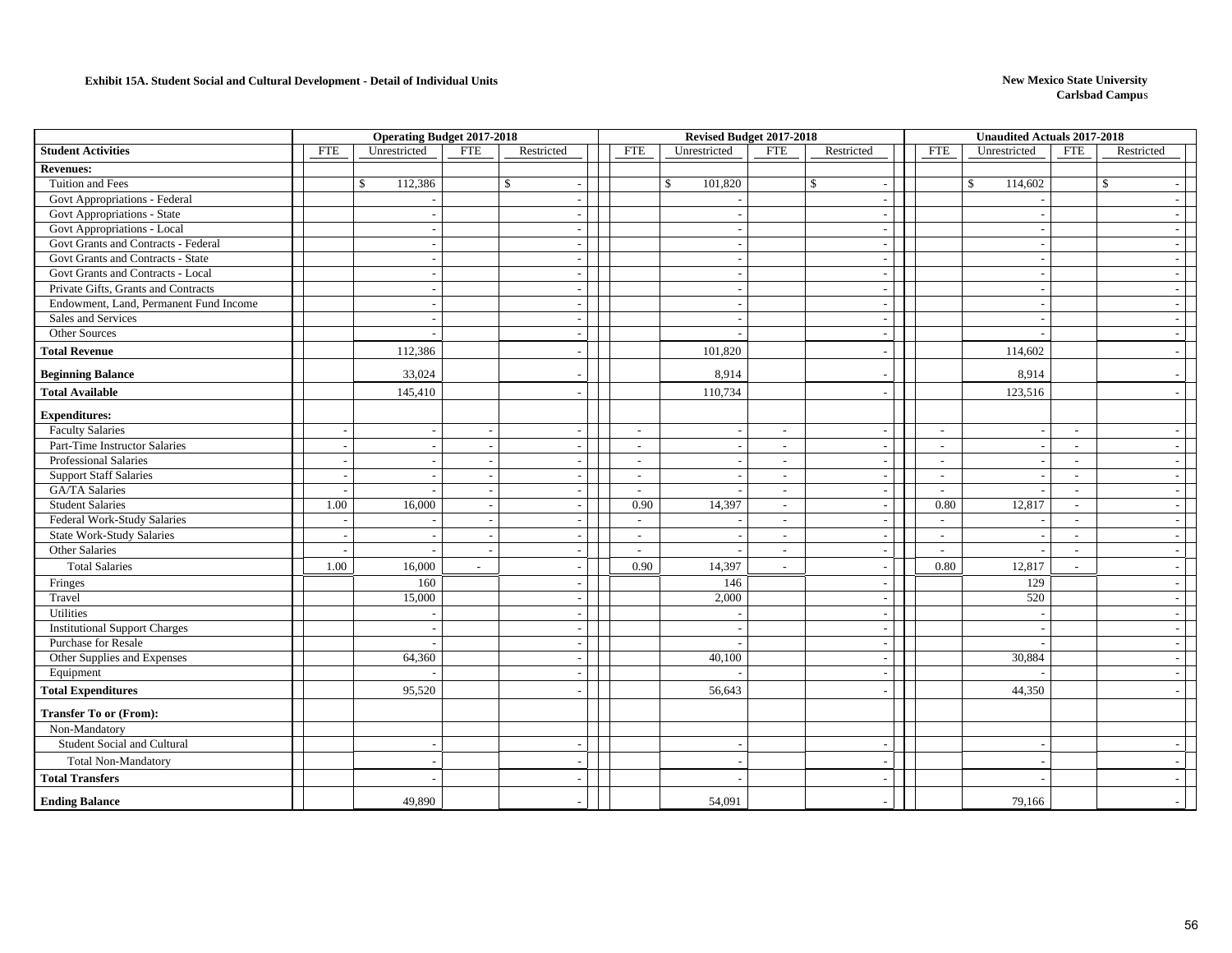|                                        |                          | <b>Operating Budget 2017-2018</b> |              |                |                          | Revised Budget 2017-2018                 |                          |                          |                          | <b>Unaudited Actuals 2017-2018</b> |                          |             |  |
|----------------------------------------|--------------------------|-----------------------------------|--------------|----------------|--------------------------|------------------------------------------|--------------------------|--------------------------|--------------------------|------------------------------------|--------------------------|-------------|--|
|                                        | <b>FTE</b>               | Unrestricted                      | <b>FTE</b>   | Restricted     | <b>FTE</b>               | Unrestricted                             | <b>FTE</b>               | Restricted               | <b>FTE</b>               | Unrestricted                       | <b>FTE</b>               | Restricted  |  |
| <b>Revenues:</b>                       |                          |                                   |              |                |                          |                                          |                          |                          |                          |                                    |                          |             |  |
| Tuition and Fees                       |                          | $\mathcal{S}$                     | $\mathbb{S}$ |                |                          | $\mathbf{s}$<br>$\overline{\phantom{a}}$ |                          | $\mathbf{\hat{S}}$       |                          | $\mathbf{\hat{S}}$                 |                          | $\mathbf S$ |  |
| Govt Appropriations - Federal          |                          |                                   |              |                |                          |                                          |                          |                          |                          |                                    |                          |             |  |
| Govt Appropriations - State            |                          | 216,600                           |              |                |                          | 216,600                                  |                          | $\sim$                   |                          | 216,600                            |                          |             |  |
| Govt Appropriations - Local            |                          |                                   |              |                |                          |                                          |                          |                          |                          |                                    |                          |             |  |
| Govt Grants and Contracts - Federal    |                          | $\overline{\phantom{a}}$          |              | 32,159         |                          | $\sim$                                   |                          | 33,320                   |                          |                                    |                          | 24,604      |  |
| Govt Grants and Contracts - State      |                          |                                   |              | 150,811        |                          | $\overline{\phantom{a}}$                 |                          | 120,611                  |                          |                                    |                          | 125,526     |  |
| Govt Grants and Contracts - Local      |                          |                                   |              |                |                          | $\overline{\phantom{a}}$                 |                          |                          |                          |                                    |                          |             |  |
| Private Gifts, Grants and Contracts    |                          | $\overline{\phantom{a}}$          |              |                |                          | $\overline{\phantom{a}}$                 |                          | $\overline{\phantom{a}}$ |                          |                                    |                          | 2,168       |  |
| Endowment, Land, Permanent Fund Income |                          |                                   |              |                |                          | $\overline{\phantom{a}}$                 |                          |                          |                          |                                    |                          |             |  |
| Sales and Services                     |                          |                                   |              |                |                          |                                          |                          |                          |                          |                                    |                          |             |  |
| Other Sources                          |                          | $\overline{\phantom{a}}$          |              |                |                          | $\overline{\phantom{a}}$                 |                          |                          |                          |                                    |                          |             |  |
| <b>Total Revenue</b>                   |                          | 216,600                           |              | 182,970        |                          | 216,600                                  |                          | 153,931                  |                          | 216,600                            |                          | 152,298     |  |
| <b>Beginning Balance</b>               |                          | 156,633                           |              |                |                          | 172,520                                  |                          |                          |                          | 172,520                            |                          |             |  |
| <b>Total Available</b>                 |                          | 373,233                           |              | 182,970        |                          | 389,120                                  |                          | 153,931                  |                          | 389,120                            |                          | 152,298     |  |
| <b>Expenditures:</b>                   |                          |                                   |              |                |                          |                                          |                          |                          |                          |                                    |                          |             |  |
| <b>Faculty Salaries</b>                | 2.63                     | 144,118                           | $\sim$       |                | 3.63                     | 199,140                                  | $\sim$                   |                          | 3.33                     | 182,603                            | $\sim$                   |             |  |
| Part-Time Instructor Salaries          | $\sim$                   |                                   |              |                | $\sim$                   |                                          | $\sim$                   |                          |                          |                                    |                          |             |  |
| <b>Professional Salaries</b>           | $\sim$                   | $\sim$                            | 1.47         | 61,770         | $\sim$                   | $\sim$                                   | 1.46                     | 62,422                   | (0.05)                   | (2,130)                            | 1.45                     | 61,770      |  |
| <b>Support Staff Salaries</b>          | 1.02                     | 28,622                            | 0.96         | 26,854         | 0.87                     | 23,870                                   | 0.88                     | 24,268                   | 1.04                     | 28,621                             | 0.98                     | 26,872      |  |
| <b>GA/TA Salaries</b>                  | $\sim$                   |                                   | $\sim$       |                | $\sim$                   |                                          | $\sim$                   |                          | $\sim$                   |                                    | $\sim$                   |             |  |
| <b>Student Salaries</b>                | 0.03                     | 500                               | $\sim$       |                |                          | $\overline{\phantom{a}}$                 | $\sim$                   | $\overline{\phantom{a}}$ | $\sim$                   |                                    | $\sim$                   |             |  |
| Federal Work-Study Salaries            | $\overline{\phantom{a}}$ |                                   | $\sim$       |                | $\overline{\phantom{a}}$ | $\overline{\phantom{a}}$                 | $\overline{\phantom{a}}$ |                          | $\overline{\phantom{a}}$ |                                    | $\overline{\phantom{a}}$ |             |  |
| <b>State Work-Study Salaries</b>       | $\sim$                   | $\overline{\phantom{a}}$          | 0.03         | 500            | $\sim$                   |                                          | $\sim$                   |                          | $\overline{\phantom{a}}$ |                                    | $\sim$                   |             |  |
| Other Salaries                         | $\sim$                   | $\overline{\phantom{a}}$          | $\sim$       |                | 0.54                     | 14,944                                   | $\sim$                   | $\overline{a}$           | 0.36                     | 9,962                              | $\overline{\phantom{a}}$ |             |  |
| <b>Total Salaries</b>                  | 3.68                     | 173,240                           | 2.46         | 89,124         | 5.04                     | 237,954                                  | 2.34                     | 86,690                   | 4.68                     | 219,056                            | 2.43                     | 88,642      |  |
| Fringes                                |                          | 62,191                            |              | 31,905         |                          | 83,547                                   |                          | 31,208                   |                          | 77,266                             |                          | 31,911      |  |
| Travel                                 |                          | 7,000                             |              | 9,500          |                          | $\overline{\phantom{a}}$                 |                          | 6,885                    |                          | 3,054                              |                          | 7,004       |  |
| Utilities                              |                          |                                   |              |                |                          | $\overline{\phantom{a}}$                 |                          |                          |                          |                                    |                          |             |  |
| <b>Institutional Support Charges</b>   |                          |                                   |              |                |                          |                                          |                          |                          |                          |                                    |                          |             |  |
| Other Supplies and Expenses            |                          | 30,823                            |              | 52,441         |                          | 15,422                                   |                          | 29,148                   |                          | 5,423                              |                          | 24,741      |  |
| Equipment                              |                          |                                   |              |                |                          |                                          |                          |                          |                          |                                    |                          |             |  |
| <b>Total Expenditures</b>              |                          | 273,254                           |              | 182,970        |                          | 336,923                                  |                          | 153,931                  |                          | 304,799                            |                          | 152,298     |  |
| <b>Transfer To or (From):</b>          |                          |                                   |              |                |                          |                                          |                          |                          |                          |                                    |                          |             |  |
| Non-Mandatory                          |                          |                                   |              |                |                          |                                          |                          |                          |                          |                                    |                          |             |  |
| <b>Instruction and General</b>         |                          | (3,000)                           |              |                |                          | (1,776)                                  |                          |                          |                          | (1,776)                            |                          |             |  |
| <b>Public Service</b>                  |                          |                                   |              | $\blacksquare$ |                          |                                          |                          | $\sim$                   |                          |                                    |                          |             |  |
| Total Non-Mandatory                    |                          | (3,000)                           |              |                |                          | (1,776)                                  |                          |                          |                          | (1,776)                            |                          |             |  |
| <b>Total Transfers</b>                 |                          | (3,000)                           |              |                |                          | (1,776)                                  |                          |                          |                          | (1,776)                            |                          |             |  |
| <b>Ending Balance</b>                  |                          | 102,979                           |              |                |                          | 53,973                                   |                          |                          |                          | 86,097                             |                          |             |  |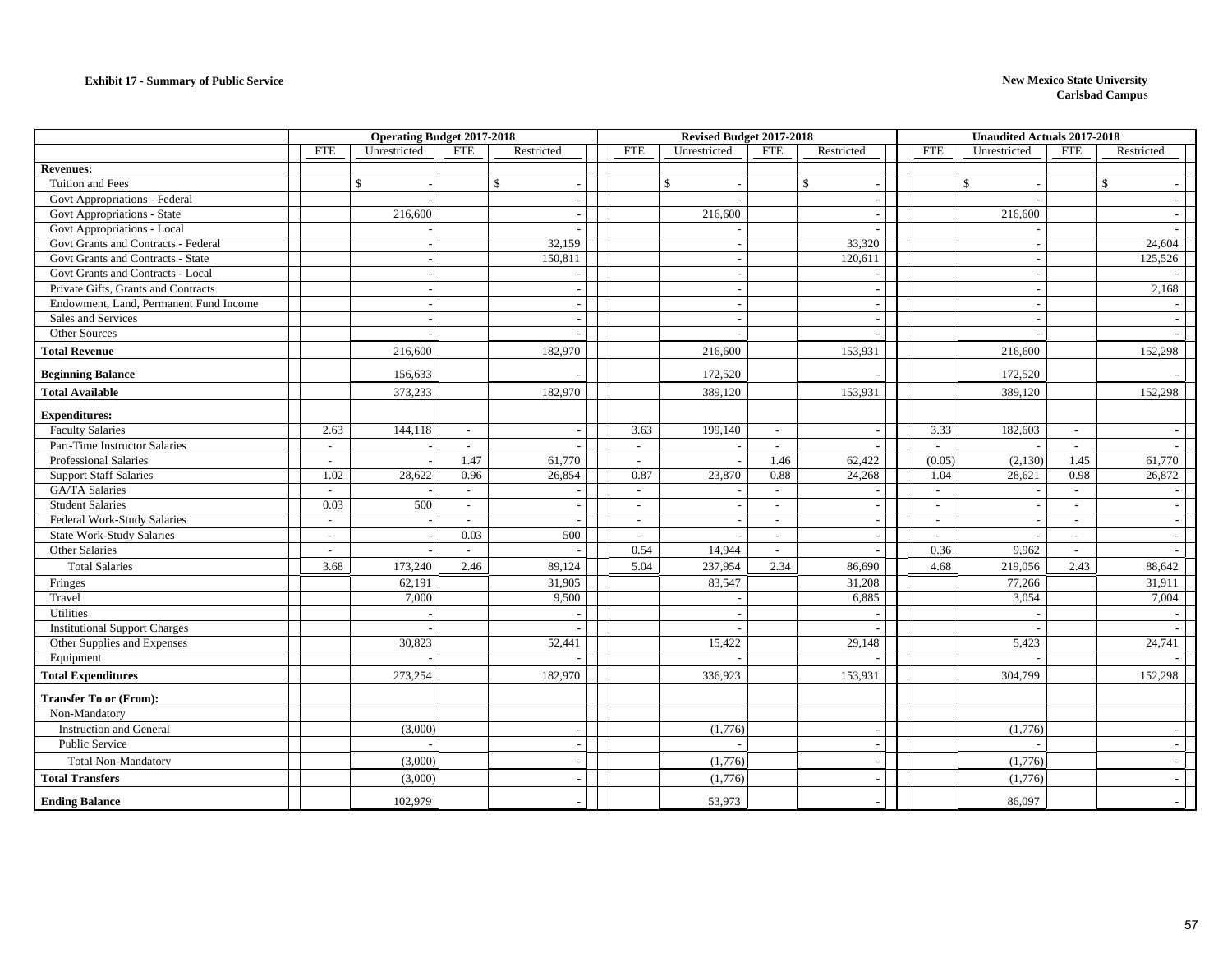|                                        |                          |              | <b>Operating Budget 2017-2018</b> | Revised Budget 2017-2018   |                          |                          |                | Unaudited Actuals 2017-2018 |                          |              |
|----------------------------------------|--------------------------|--------------|-----------------------------------|----------------------------|--------------------------|--------------------------|----------------|-----------------------------|--------------------------|--------------|
| <b>MFG Sector Development Program</b>  | <b>FTE</b>               | Unrestricted | <b>FTE</b><br>Restricted          | <b>FTE</b><br>Unrestricted | <b>FTE</b>               | Restricted               | <b>FTE</b>     | Unrestricted                | <b>FTE</b>               | Restricted   |
| <b>Revenues:</b>                       |                          |              |                                   |                            |                          |                          |                |                             |                          |              |
| Tuition and Fees                       |                          | $\mathbb{S}$ | $\mathbb{S}$                      | $\mathbb{S}$               |                          | $\mathbb{S}$             |                | $\mathbb{S}$                |                          | $\mathbb{S}$ |
| Govt Appropriations - Federal          |                          |              |                                   |                            |                          | $\overline{\phantom{a}}$ |                |                             |                          |              |
| Govt Appropriations - State            |                          | 216,600      |                                   | 216,600                    |                          | $\overline{\phantom{a}}$ |                | 216,600                     |                          |              |
| Govt Appropriations - Local            |                          |              |                                   |                            |                          | $\overline{\phantom{a}}$ |                |                             |                          |              |
| Govt Grants and Contracts - Federal    |                          |              |                                   |                            |                          | $\overline{\phantom{a}}$ |                |                             |                          |              |
| Govt Grants and Contracts - State      |                          |              |                                   |                            |                          | $\overline{\phantom{a}}$ |                |                             |                          | $\sim$       |
| Govt Grants and Contracts - Local      |                          |              |                                   |                            |                          | $\overline{a}$           |                |                             |                          |              |
| Private Gifts, Grants and Contracts    |                          |              |                                   |                            |                          | $\overline{\phantom{a}}$ |                |                             |                          |              |
| Endowment, Land, Permanent Fund Income |                          |              |                                   |                            |                          | $\overline{a}$           |                |                             |                          |              |
| Sales and Services                     |                          |              |                                   |                            |                          | $\overline{\phantom{a}}$ |                |                             |                          |              |
| Other Sources                          |                          |              |                                   |                            |                          | $\overline{\phantom{a}}$ |                |                             |                          |              |
| <b>Total Revenue</b>                   |                          | 216,600      |                                   | 216,600                    |                          | . —                      |                | 216,600                     |                          |              |
| <b>Beginning Balance</b>               |                          | 151,646      |                                   | 164,309                    |                          |                          |                | 164,309                     |                          |              |
| <b>Total Available</b>                 |                          | 368,246      |                                   | 380,909                    |                          |                          |                | 380,909                     |                          |              |
| <b>Expenditures:</b>                   |                          |              |                                   |                            |                          |                          |                |                             |                          |              |
| <b>Faculty Salaries</b>                | 2.63                     | 144,118      | $\sim$                            | 3.63<br>199,140            | $\sim$                   | $\overline{\phantom{a}}$ | 3.33           | 182,603                     | $\overline{a}$           |              |
| Part-Time Instructor Salaries          | $\sim$                   |              | $\sim$                            | $\sim$                     | $\sim$                   | $\overline{\phantom{a}}$ | $\sim$         |                             | $\overline{a}$           | $\sim$       |
| <b>Professional Salaries</b>           | $\blacksquare$           |              | $\overline{\phantom{a}}$          | $\overline{\phantom{a}}$   | $\overline{\phantom{a}}$ | $\overline{a}$           | (0.05)         | (2,130)                     | $\overline{\phantom{a}}$ |              |
| <b>Support Staff Salaries</b>          | 1.02                     | 28,622       | $\sim$                            | 0.87<br>23,870             | $\sim$                   | $\overline{\phantom{a}}$ | 1.04           | 28,621                      | $\sim$                   | $\sim$       |
| GA/TA Salaries                         | $\sim$                   |              | $\sim$                            | $\sim$                     | $\sim$                   |                          | $\sim$         |                             | $\overline{a}$           |              |
| <b>Student Salaries</b>                | 0.03                     | 500          | $\sim$                            | $\overline{\phantom{a}}$   | $\sim$                   | $\overline{\phantom{a}}$ | $\sim$         |                             | $\overline{a}$           |              |
| Federal Work-Study Salaries            | $\overline{\phantom{a}}$ |              | $\sim$                            | $\sim$                     | $\sim$                   | $\overline{\phantom{a}}$ | $\overline{a}$ |                             | ٠                        |              |
| <b>State Work-Study Salaries</b>       | $\sim$                   |              | $\sim$                            | $\sim$                     | $\sim$                   | $\overline{\phantom{a}}$ | $\overline{a}$ |                             | ÷,                       |              |
| Other Salaries                         | $\sim$                   |              | $\overline{\phantom{a}}$          | 0.54<br>14,944             | $\overline{\phantom{a}}$ | $\overline{\phantom{a}}$ | 0.36           | 9,962                       | ÷                        |              |
| <b>Total Salaries</b>                  | 3.68                     | 173,240      | $\sim$                            | 5.04<br>237,954            | $\sim$                   |                          | 4.68           | 219,056                     | $\overline{a}$           |              |
| Fringes                                |                          | 62,191       |                                   | 83,547                     |                          | $\overline{\phantom{a}}$ |                | 77,266                      |                          |              |
| Travel                                 |                          | 7,000        |                                   |                            |                          |                          |                | 113                         |                          |              |
| Utilities                              |                          |              |                                   |                            |                          |                          |                |                             |                          | $\sim$       |
| <b>Institutional Support Charges</b>   |                          |              |                                   |                            |                          |                          |                |                             |                          |              |
| Other Supplies and Expenses            |                          | 27,823       |                                   | 10,422                     |                          |                          |                | 4,382                       |                          |              |
| Equipment                              |                          |              | $\overline{\phantom{a}}$          |                            |                          | $\overline{\phantom{a}}$ |                |                             |                          | $\sim$       |
| <b>Total Expenditures</b>              |                          | 270,254      |                                   | 331,923                    |                          |                          |                | 300,817                     |                          |              |
| <b>Transfer To or (From):</b>          |                          |              |                                   |                            |                          |                          |                |                             |                          |              |
| Non-Mandatory                          |                          |              |                                   |                            |                          |                          |                |                             |                          |              |
| Public Service                         |                          |              |                                   |                            |                          |                          |                |                             |                          |              |
| Total Non-Mandatory                    |                          |              |                                   |                            |                          |                          |                |                             |                          |              |
| <b>Total Transfers</b>                 |                          |              |                                   |                            |                          |                          |                |                             |                          |              |
| <b>Ending Balance</b>                  |                          | 97,992       |                                   | 48,986                     |                          |                          |                | 80,092                      |                          |              |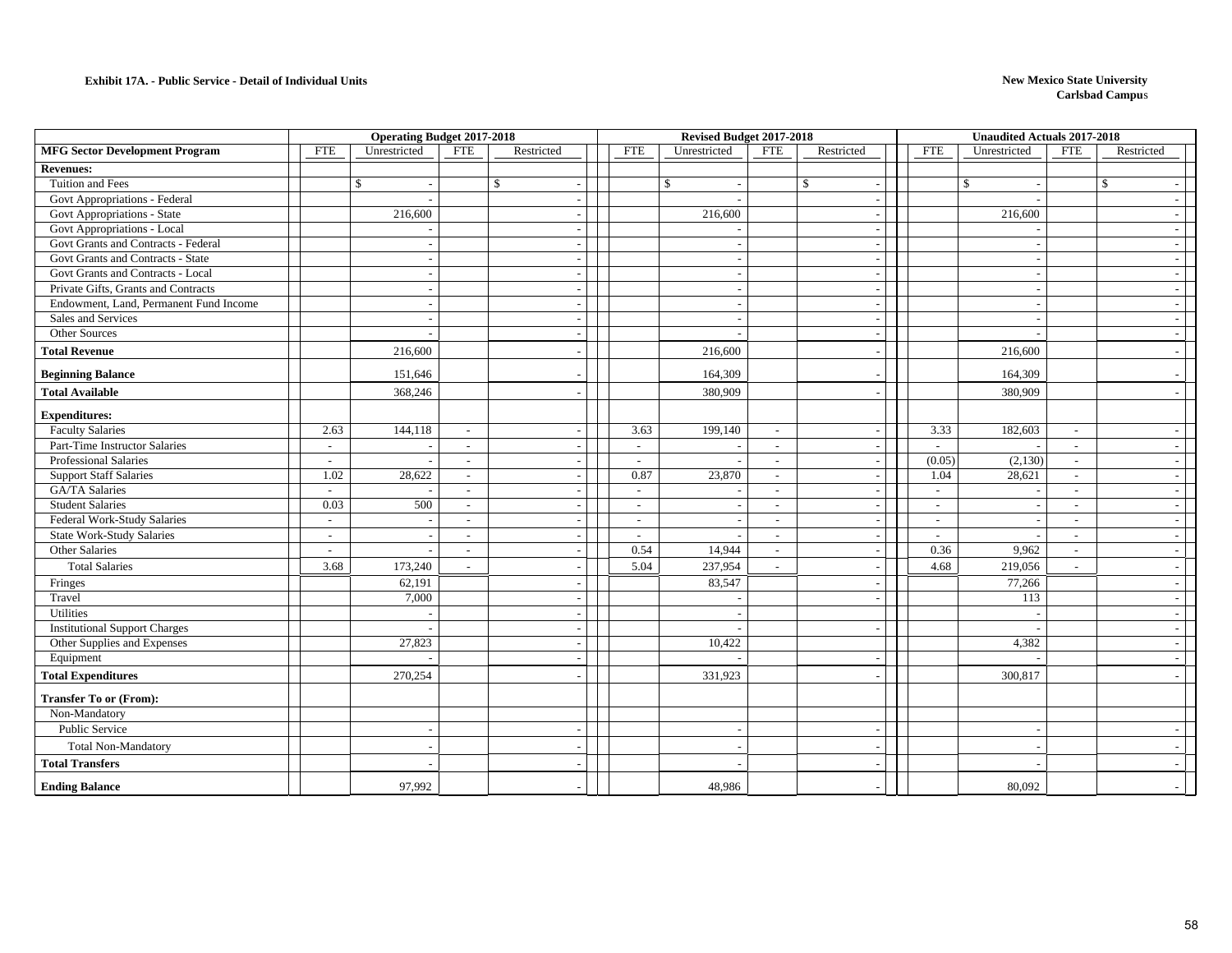#### **Exhibit 17A. - Public Service - Detail of Individual Units**

#### **New Mexico State University Carlsbad Campu**<sup>s</sup>

|                                        | <b>Operating Budget 2017-2018</b> |                          |                          |                          |                          | Revised Budget 2017-2018 |                          |                              |                          | <b>Unaudited Actuals 2017-2018</b> |                          |                          |  |
|----------------------------------------|-----------------------------------|--------------------------|--------------------------|--------------------------|--------------------------|--------------------------|--------------------------|------------------------------|--------------------------|------------------------------------|--------------------------|--------------------------|--|
| <b>Other Public Service</b>            | <b>FTE</b>                        | Unrestricted             | <b>FTE</b>               | Restricted               | <b>FTE</b>               | Unrestricted             | <b>FTE</b>               | Restricted                   | <b>FTE</b>               | Unrestricted                       | <b>FTE</b>               | Restricted               |  |
| <b>Revenues:</b>                       |                                   |                          |                          |                          |                          |                          |                          |                              |                          |                                    |                          |                          |  |
| Tuition and Fees                       |                                   | $\mathbb{S}$             |                          | $\mathbb{S}$             |                          | \$<br>$\sim$             |                          | $\mathbf{\hat{S}}$<br>$\sim$ |                          | $\mathbb{S}$                       |                          | $\mathbf{\hat{S}}$       |  |
| Govt Appropriations - Federal          |                                   |                          |                          |                          |                          | $\overline{\phantom{a}}$ |                          |                              |                          |                                    |                          |                          |  |
| Govt Appropriations - State            |                                   |                          |                          |                          |                          | $\overline{\phantom{a}}$ |                          | $\overline{\phantom{a}}$     |                          |                                    |                          | $\overline{\phantom{a}}$ |  |
| Govt Appropriations - Local            |                                   |                          |                          |                          |                          | $\overline{\phantom{a}}$ |                          | $\overline{\phantom{a}}$     |                          |                                    |                          |                          |  |
| Govt Grants and Contracts - Federal    |                                   |                          |                          | 11,470                   |                          | $\overline{\phantom{a}}$ |                          | 11,470                       |                          |                                    |                          | 2,757                    |  |
| Govt Grants and Contracts - State      |                                   |                          |                          |                          |                          | $\overline{\phantom{a}}$ |                          |                              |                          |                                    |                          |                          |  |
| Govt Grants and Contracts - Local      |                                   |                          |                          |                          |                          | $\overline{\phantom{a}}$ |                          | $\overline{\phantom{a}}$     |                          |                                    |                          |                          |  |
| Private Gifts, Grants and Contracts    |                                   | $\overline{\phantom{a}}$ |                          | $\sim$                   |                          | $\overline{\phantom{a}}$ |                          | $\overline{\phantom{a}}$     |                          | $\overline{\phantom{a}}$           |                          | 2,168                    |  |
| Endowment, Land, Permanent Fund Income |                                   |                          |                          |                          |                          | $\overline{\phantom{a}}$ |                          | $\sim$                       |                          |                                    |                          |                          |  |
| Sales and Services                     |                                   |                          |                          |                          |                          |                          |                          | $\overline{a}$               |                          |                                    |                          |                          |  |
| Other Sources                          |                                   | <b>.</b>                 |                          |                          |                          | $\overline{\phantom{a}}$ |                          | $\overline{\phantom{a}}$     |                          |                                    |                          |                          |  |
| <b>Total Revenue</b>                   |                                   |                          |                          | 11,470                   |                          |                          |                          | 11,470                       |                          |                                    |                          | 4,925                    |  |
| <b>Beginning Balance</b>               |                                   |                          |                          |                          |                          | 3,224                    |                          |                              |                          | 3,224                              |                          |                          |  |
| <b>Total Available</b>                 |                                   |                          |                          | 11,470                   |                          | 3,224                    |                          | 11,470                       |                          | 3,224                              |                          | 4,925                    |  |
| <b>Expenditures:</b>                   |                                   |                          |                          |                          |                          |                          |                          |                              |                          |                                    |                          |                          |  |
| <b>Faculty Salaries</b>                | $\overline{\phantom{a}}$          |                          | $\sim$                   |                          | $\sim$                   | $\overline{a}$           | $\sim$                   |                              | $\overline{\phantom{a}}$ |                                    | $\sim$                   |                          |  |
| Part-Time Instructor Salaries          | $\blacksquare$                    |                          | $\overline{\phantom{a}}$ |                          | $\sim$                   | $\overline{a}$           | $\sim$                   |                              | $\sim$                   |                                    | $\sim$                   |                          |  |
| <b>Professional Salaries</b>           | $\sim$                            | . .                      | $\sim$                   | $\overline{\phantom{a}}$ | $\sim$                   | $\sim$                   | 0.01                     | 600                          | $\sim$                   | $\overline{\phantom{a}}$           | $\sim$                   | $\overline{a}$           |  |
| <b>Support Staff Salaries</b>          | $\overline{\phantom{a}}$          |                          | $\sim$                   |                          | $\overline{\phantom{a}}$ | $\overline{a}$           | $\sim$                   | $\sim$                       | $\overline{\phantom{a}}$ | $\overline{\phantom{a}}$           | $\sim$                   | $\overline{a}$           |  |
| GA/TA Salaries                         | $\sim$                            |                          | $\sim$                   |                          | $\sim$                   | $\overline{\phantom{a}}$ | $\sim$                   | $\overline{\phantom{a}}$     | $\sim$                   |                                    | $\sim$                   | $\overline{\phantom{a}}$ |  |
| <b>Student Salaries</b>                | $\overline{\phantom{a}}$          | $\overline{\phantom{a}}$ | $\sim$                   |                          | $\sim$                   | $\overline{\phantom{a}}$ | $\sim$                   | $\overline{\phantom{a}}$     | $\sim$                   | $\overline{\phantom{a}}$           | $\sim$                   | $\sim$                   |  |
| Federal Work-Study Salaries            | $\overline{\phantom{a}}$          |                          | $\sim$                   |                          | $\overline{\phantom{a}}$ | $\overline{\phantom{a}}$ | $\sim$                   | $\overline{\phantom{a}}$     | $\overline{\phantom{a}}$ |                                    | $\overline{\phantom{a}}$ | $\overline{a}$           |  |
| <b>State Work-Study Salaries</b>       | $\sim$                            |                          | $\sim$                   |                          | $\sim$                   |                          | $\sim$                   | $\sim$                       | $\sim$                   |                                    | $\sim$                   | $\sim$                   |  |
| <b>Other Salaries</b>                  | $\sim$                            | $\overline{\phantom{a}}$ | $\sim$                   |                          | $\sim$                   | $\overline{\phantom{a}}$ | $\overline{\phantom{a}}$ | $\sim$                       | $\overline{\phantom{a}}$ | $\overline{\phantom{a}}$           | $\sim$                   | $\sim$                   |  |
| <b>Total Salaries</b>                  | $\blacksquare$                    |                          | $\overline{\phantom{a}}$ |                          | $\overline{a}$           |                          | 0.01                     | 600                          | $\overline{\phantom{a}}$ |                                    | $\sim$                   | $\sim$                   |  |
| Fringes                                |                                   |                          |                          |                          |                          |                          |                          |                              |                          |                                    |                          |                          |  |
| Travel                                 |                                   | $\overline{\phantom{a}}$ |                          | $\overline{\phantom{a}}$ |                          | $\overline{\phantom{a}}$ |                          | 216                          |                          | 2,941                              |                          | 251                      |  |
| Utilities                              |                                   |                          |                          |                          |                          | $\overline{\phantom{a}}$ |                          | $\overline{\phantom{a}}$     |                          |                                    |                          |                          |  |
| <b>Institutional Support Charges</b>   |                                   |                          |                          |                          |                          |                          |                          |                              |                          |                                    |                          |                          |  |
| Other Supplies and Expenses            |                                   | 3,000                    |                          | 11,470                   |                          | 5,000                    |                          | 10,654                       |                          | 1,041                              |                          | 4,674                    |  |
| Equipment                              |                                   |                          |                          |                          |                          | $\overline{\phantom{a}}$ |                          | $\sim$                       |                          |                                    |                          |                          |  |
| <b>Total Expenditures</b>              |                                   | 3,000                    |                          | 11,470                   |                          | 5,000                    |                          | 11,470                       |                          | 3,982                              |                          | 4,925                    |  |
| <b>Transfer To or (From):</b>          |                                   |                          |                          |                          |                          |                          |                          |                              |                          |                                    |                          |                          |  |
| Non-Mandatory                          |                                   |                          |                          |                          |                          |                          |                          |                              |                          |                                    |                          |                          |  |
| <b>Instruction and General</b>         |                                   | (3,000)                  |                          |                          |                          | (1,776)                  |                          | $\overline{\phantom{a}}$     |                          | (1,776)                            |                          | $\overline{\phantom{a}}$ |  |
| Public Service                         |                                   |                          |                          | $\overline{\phantom{a}}$ |                          |                          |                          | $\sim$                       |                          |                                    |                          | $\sim$                   |  |
| <b>Total Non-Mandatory</b>             |                                   | (3,000)                  |                          |                          |                          | (1,776)                  |                          | $\overline{\phantom{a}}$     |                          | (1,776)                            |                          |                          |  |
| <b>Total Transfers</b>                 |                                   | (3,000)                  |                          |                          |                          | (1,776)                  |                          |                              |                          | (1,776)                            |                          |                          |  |
| <b>Ending Balance</b>                  |                                   |                          |                          |                          |                          |                          |                          |                              |                          | 1,018                              |                          |                          |  |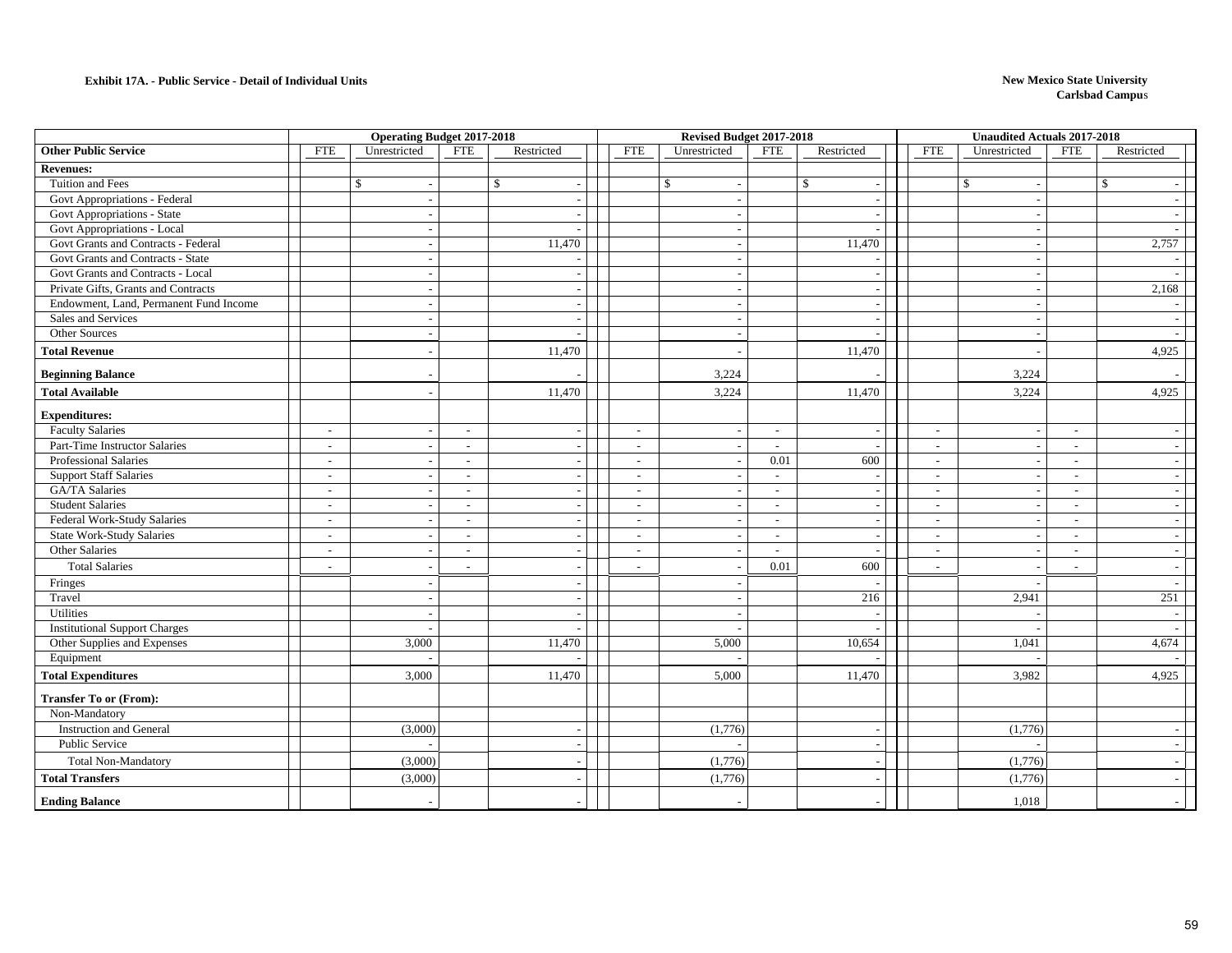|                                        | <b>Operating Budget 2017-2018</b> |                          |                          |              | Revised Budget 2017-2018 |                          |                          |                          | <b>Unaudited Actuals 2017-2018</b> |              |                          |              |
|----------------------------------------|-----------------------------------|--------------------------|--------------------------|--------------|--------------------------|--------------------------|--------------------------|--------------------------|------------------------------------|--------------|--------------------------|--------------|
| <b>Small Business Assistance</b>       | <b>FTE</b>                        | Unrestricted             | <b>FTE</b>               | Restricted   | <b>FTE</b>               | Unrestricted             | <b>FTE</b>               | Restricted               | <b>FTE</b>                         | Unrestricted | <b>FTE</b>               | Restricted   |
| <b>Revenues:</b>                       |                                   |                          |                          |              |                          |                          |                          |                          |                                    |              |                          |              |
| Tuition and Fees                       |                                   | \$                       |                          | $\mathbb{S}$ |                          | \$                       |                          | $\mathbb{S}$<br>$\sim$   |                                    | $\mathbb{S}$ |                          | $\mathbb{S}$ |
| Govt Appropriations - Federal          |                                   |                          |                          |              |                          |                          |                          | $\overline{\phantom{a}}$ |                                    |              |                          |              |
| Govt Appropriations - State            |                                   |                          |                          |              |                          | $\overline{\phantom{a}}$ |                          | $\sim$                   |                                    |              |                          |              |
| Govt Appropriations - Local            |                                   |                          |                          |              |                          |                          |                          | $\overline{\phantom{a}}$ |                                    |              |                          |              |
| Govt Grants and Contracts - Federal    |                                   |                          |                          | 20,689       |                          |                          |                          | 21,850                   |                                    |              |                          | 21,847       |
| Govt Grants and Contracts - State      |                                   |                          |                          | 150,311      |                          |                          |                          | 120,611                  |                                    |              |                          | 125,526      |
| Govt Grants and Contracts - Local      |                                   |                          |                          |              |                          |                          |                          |                          |                                    |              |                          |              |
| Private Gifts, Grants and Contracts    |                                   |                          |                          |              |                          |                          |                          | $\overline{\phantom{a}}$ |                                    |              |                          |              |
| Endowment, Land, Permanent Fund Income |                                   |                          |                          |              |                          |                          |                          | $\sim$                   |                                    |              |                          |              |
| Sales and Services                     |                                   |                          |                          |              |                          |                          |                          | $\sim$                   |                                    |              |                          |              |
| Other Sources                          |                                   |                          |                          |              |                          |                          |                          | $\overline{\phantom{a}}$ |                                    |              |                          |              |
| <b>Total Revenue</b>                   |                                   |                          |                          | 171,000      |                          |                          |                          | 142,461                  |                                    |              |                          | 147,373      |
| <b>Beginning Balance</b>               |                                   | 4,987                    |                          |              |                          | 4,987                    |                          |                          |                                    | 4,987        |                          |              |
| <b>Total Available</b>                 |                                   | 4,987                    |                          | 171,000      |                          | 4,987                    |                          | 142,461                  |                                    | 4,987        |                          | 147,373      |
| <b>Expenditures:</b>                   |                                   |                          |                          |              |                          |                          |                          |                          |                                    |              |                          |              |
| <b>Faculty Salaries</b>                | $\sim$                            |                          | $\overline{\phantom{a}}$ |              | $\sim$                   |                          | $\sim$                   | $\overline{\phantom{a}}$ | $\overline{a}$                     |              | $\sim$                   |              |
| Part-Time Instructor Salaries          | $\overline{\phantom{a}}$          | $\overline{\phantom{a}}$ | $\sim$                   |              | $\sim$                   | $\overline{\phantom{a}}$ | $\sim$                   | $\overline{a}$           | $\overline{\phantom{a}}$           | $\sim$       | $\overline{\phantom{a}}$ |              |
| <b>Professional Salaries</b>           | $\overline{\phantom{a}}$          |                          | 1.47                     | 61,770       | $\sim$                   |                          | 1.45                     | 61,822                   | $\overline{\phantom{a}}$           |              | 1.45                     | 61,770       |
| <b>Support Staff Salaries</b>          | $\sim$                            |                          | 0.96                     | 26,854       | $\sim$                   |                          | 0.88                     | 24,268                   | $\overline{\phantom{a}}$           |              | 0.98                     | 26,872       |
| GA/TA Salaries                         | $\sim$                            |                          | $\sim$                   |              | $\sim$                   |                          | $\sim$                   |                          | $\overline{\phantom{a}}$           |              | $\sim$                   |              |
| <b>Student Salaries</b>                | $\overline{\phantom{a}}$          |                          | $\sim$                   |              | $\blacksquare$           |                          | $\overline{\phantom{a}}$ |                          | $\overline{\phantom{a}}$           |              | $\overline{\phantom{a}}$ |              |
| Federal Work-Study Salaries            | $\overline{\phantom{a}}$          |                          | $\overline{\phantom{a}}$ |              | $\overline{\phantom{a}}$ |                          | $\overline{\phantom{a}}$ | $\overline{\phantom{a}}$ | $\sim$                             |              | $\sim$                   |              |
| <b>State Work-Study Salaries</b>       | $\sim$                            |                          | $\sim$                   |              | $\sim$                   |                          | $\sim$                   | $\overline{a}$           | $\overline{a}$                     |              | $\sim$                   |              |
| <b>Other Salaries</b>                  | $\overline{\phantom{a}}$          |                          | $\overline{\phantom{a}}$ |              |                          |                          | $\overline{\phantom{a}}$ | $\overline{\phantom{a}}$ | $\overline{\phantom{a}}$           |              | $\overline{\phantom{a}}$ |              |
| <b>Total Salaries</b>                  | $\overline{a}$                    |                          | 2.43                     | 88,624       |                          |                          | 2.33                     | 86,090                   | $\overline{a}$                     |              | 2.43                     | 88,642       |
| Fringes                                |                                   |                          |                          | 31,905       |                          |                          |                          | 31,208                   |                                    |              |                          | 31,911       |
| Travel                                 |                                   |                          |                          | 9,500        |                          |                          |                          | 6,669                    |                                    |              |                          | 6,753        |
| Utilities                              |                                   |                          |                          |              |                          |                          |                          |                          |                                    |              |                          |              |
| <b>Institutional Support Charges</b>   |                                   |                          |                          |              |                          |                          |                          | $\sim$                   |                                    |              |                          |              |
| Other Supplies and Expenses            |                                   |                          |                          | 40,971       |                          |                          |                          | 18,494                   |                                    |              |                          | 20,067       |
| Equipment                              |                                   | $\overline{\phantom{a}}$ |                          |              |                          | $\overline{\phantom{a}}$ |                          |                          |                                    |              |                          |              |
| <b>Total Expenditures</b>              |                                   |                          |                          | 171,000      |                          |                          |                          | 142,461                  |                                    |              |                          | 147,373      |
| <b>Transfer To or (From):</b>          |                                   |                          |                          |              |                          |                          |                          |                          |                                    |              |                          |              |
| Non-Mandatory                          |                                   |                          |                          |              |                          |                          |                          |                          |                                    |              |                          |              |
| Public Service                         |                                   |                          |                          |              |                          |                          |                          | $\overline{\phantom{a}}$ |                                    |              |                          |              |
| Total Non-Mandatory                    |                                   |                          |                          |              |                          |                          |                          |                          |                                    |              |                          |              |
| <b>Total Transfers</b>                 |                                   |                          |                          |              |                          |                          |                          |                          |                                    |              |                          |              |
| <b>Ending Balance</b>                  |                                   | 4,987                    |                          |              |                          | 4,987                    |                          |                          |                                    | 4,987        |                          |              |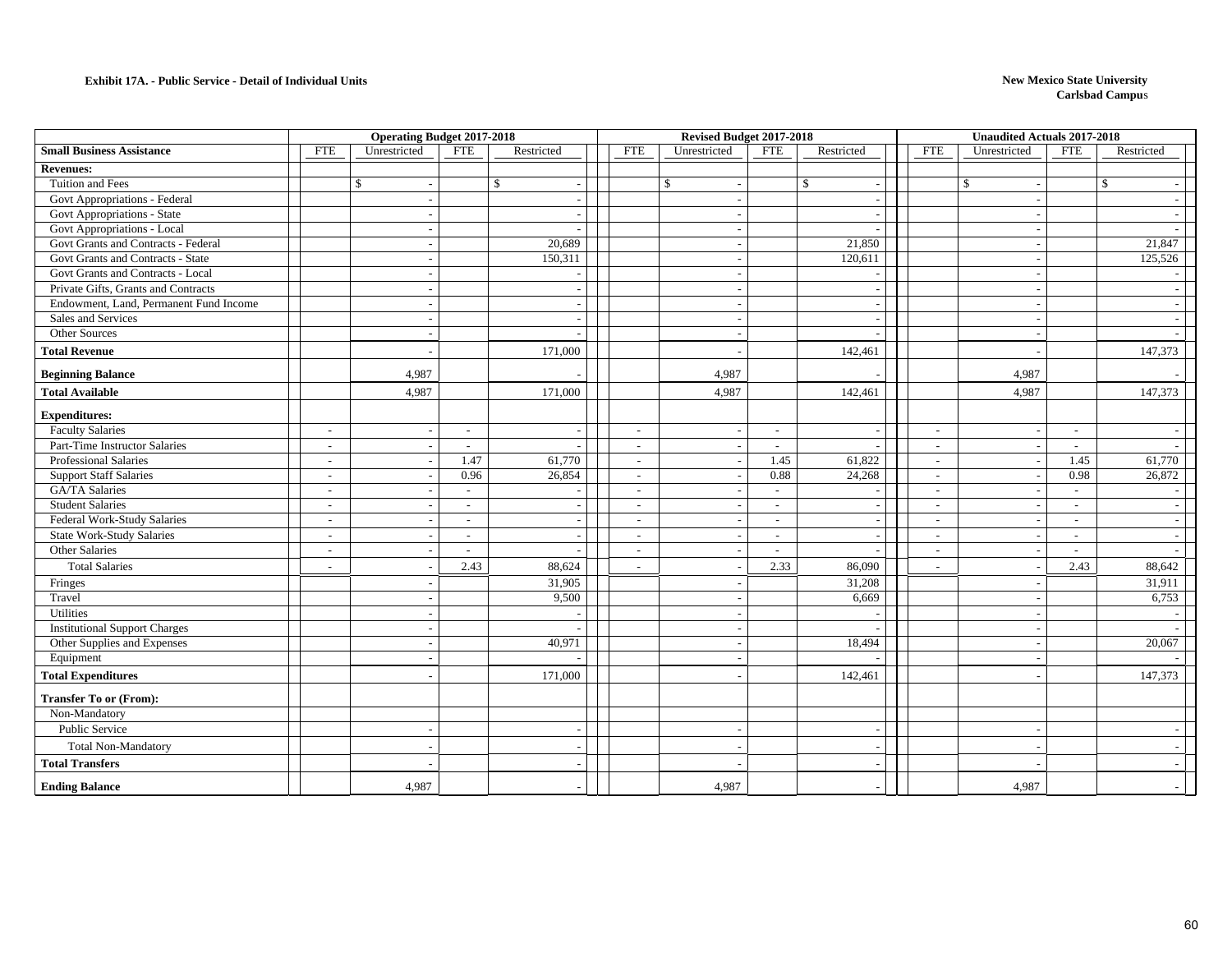#### **Exhibit 18. Summary of Internal Service Departments New Mexico State University**

|                                                   | <b>Operating Budget 2017-2018</b> |                          |                             | Revised Budget 2017-2018 |                          |                          |                             | <b>Unaudited Actuals 2017-2018</b>          |                          |               |                |            |  |
|---------------------------------------------------|-----------------------------------|--------------------------|-----------------------------|--------------------------|--------------------------|--------------------------|-----------------------------|---------------------------------------------|--------------------------|---------------|----------------|------------|--|
|                                                   | <b>FTE</b>                        | Unrestricted             | <b>FTE</b>                  | Restricted               | <b>FTE</b>               | Unrestricted             | <b>FTE</b>                  | Restricted                                  | FTE                      | Unrestricted  | <b>FTE</b>     | Restricted |  |
| <b>Revenues:</b>                                  |                                   |                          |                             |                          |                          |                          |                             |                                             |                          |               |                |            |  |
| Tuition and Fees                                  |                                   | 112,386<br>\$            |                             | $\frac{1}{2}$            |                          | 101,386<br>\$            |                             | $\mathbb{S}$<br>$\mathcal{L}_{\mathcal{A}}$ |                          | 114,602<br>\$ |                | $\$\,$     |  |
| Govt Appropriations - Federal                     |                                   |                          |                             |                          |                          |                          |                             | $\sim$                                      |                          |               |                |            |  |
| Govt Appropriations - State                       |                                   |                          |                             |                          |                          |                          |                             | $\sim$                                      |                          |               |                |            |  |
| Govt Appropriations - Local                       |                                   |                          |                             |                          |                          |                          |                             | $\sim$                                      |                          |               |                |            |  |
| Govt Grants and Contracts - Federal               |                                   |                          |                             |                          |                          |                          |                             | $\sim$                                      |                          |               |                |            |  |
| Govt Grants and Contracts - State                 |                                   |                          |                             |                          |                          |                          |                             | $\overline{a}$                              |                          |               |                |            |  |
| Govt Grants and Contracts - Local                 |                                   | $\overline{a}$           |                             | $\overline{\phantom{a}}$ |                          |                          |                             | $\sim$                                      |                          | $\sim$        |                |            |  |
| Private Gifts, Grants and Contracts               |                                   |                          |                             |                          |                          |                          |                             | $\sim$                                      |                          |               |                |            |  |
| Endowment, Land, Permanent Fund Income            |                                   |                          |                             |                          |                          |                          |                             | $\sim$                                      |                          |               |                |            |  |
| Sales and Services                                |                                   |                          |                             | $\overline{\phantom{a}}$ |                          |                          |                             | $\overline{a}$                              |                          |               |                |            |  |
| Other Sources                                     |                                   |                          |                             |                          |                          |                          |                             | $\sim$                                      |                          |               |                |            |  |
| <b>Total Revenue</b>                              |                                   | 112,386                  |                             |                          |                          | 101,386                  |                             | $\sim$                                      |                          | 114,602       |                |            |  |
| <b>Beginning Balance</b>                          |                                   |                          |                             |                          |                          |                          |                             | $\sim$                                      |                          |               |                |            |  |
| <b>Total Available</b>                            |                                   | 112,386                  |                             |                          |                          | 101,386                  |                             | $\sim$                                      |                          | 114,602       |                |            |  |
|                                                   |                                   |                          |                             |                          |                          |                          |                             |                                             |                          |               |                |            |  |
| <b>Expenditures:</b>                              |                                   |                          |                             |                          |                          |                          |                             |                                             |                          |               |                |            |  |
| <b>Faculty Salaries</b>                           | $\sim$                            |                          | $\mathcal{L}_{\mathcal{A}}$ |                          | $\overline{\phantom{a}}$ | $\sim$                   | $\overline{\phantom{a}}$    | $\sim$                                      | $\overline{\phantom{a}}$ |               | $\mathbb{L}^+$ |            |  |
| Part-Time Instructor Salaries                     | $\sim$                            |                          | $\sim$                      |                          | $\sim$                   | $\sim$                   | $\sim$                      | $\sim$                                      | $\sim$                   |               | $\sim$         |            |  |
| <b>Professional Salaries</b>                      | 1.76                              | 74,085                   | $\mathbb{L}$                |                          | 1.83                     | 78,078                   | $\mathcal{L}_{\mathcal{A}}$ | $\sim$                                      | 1.73                     | 73,485        | $\mathcal{L}$  |            |  |
| <b>Support Staff Salaries</b>                     | 4.00                              | 112,434                  | $\sim$                      |                          | 4.14                     | 113,867                  | $\sim$                      | $\overline{\phantom{a}}$                    | 4.15                     | 114,248       | $\sim$         |            |  |
| GA/TA Salaries                                    | $\sim$                            |                          | $\overline{\phantom{a}}$    |                          | $\sim$                   |                          | $\overline{\phantom{a}}$    | $\sim$                                      | $\mathcal{L}$            |               | $\sim$         |            |  |
| <b>Student Salaries</b>                           | $\sim$                            | $\overline{\phantom{a}}$ | $\sim$                      | $\overline{\phantom{a}}$ | 0.39                     | 6,204                    | $\sim$                      | $\sim$                                      | 0.37                     | 5,870         | $\sim$         |            |  |
| Federal Work-Study Salaries                       | $\sim$                            |                          | $\overline{\phantom{a}}$    |                          | $\sim$                   | $\overline{\phantom{a}}$ | $\sim$                      | $\overline{\phantom{a}}$                    | $\sim$                   |               | $\sim$         |            |  |
| <b>State Work-Study Salaries</b>                  | $\sim$                            |                          | $\sim$                      |                          | $\sim$                   |                          | $\sim$                      | $\sim$                                      | $\sim$                   |               | $\sim$         |            |  |
| Other Salaries                                    | 0.37                              | 10,300                   | $\sim$                      |                          | 0.03                     | 882                      | $\sim$                      | $\sim$                                      | 0.04                     | 998           | $\sim$         |            |  |
| <b>Total Salaries</b>                             | 6.13                              | 196,819                  | $\sim$                      |                          | 6.39                     | 199,031                  | $\sim$                      | $\sim$                                      | 6.29                     | 194,601       |                |            |  |
| Fringes                                           |                                   | 70,775                   |                             |                          |                          | 70,775                   |                             | $\sim$                                      |                          | 68,001        |                |            |  |
| Travel                                            |                                   | 7,000                    |                             | $\overline{\phantom{a}}$ |                          | 3,520                    |                             | $\sim$                                      |                          | 947           |                |            |  |
| Utilities                                         |                                   |                          |                             |                          |                          |                          |                             | $\overline{\phantom{a}}$                    |                          |               |                |            |  |
| <b>Institutional Support Charges</b>              |                                   |                          |                             |                          |                          |                          |                             | $\sim$                                      |                          |               |                |            |  |
| Other Supplies and Expenses                       |                                   | 150,000                  |                             | $\sim$                   |                          | 225,463                  |                             | $\sim$                                      |                          | 176,947       |                |            |  |
| Equipment                                         |                                   |                          |                             | $\sim$                   |                          |                          |                             | $\sim$                                      |                          |               |                |            |  |
| <b>Total Expenditures</b>                         |                                   | 424,594                  |                             |                          |                          | 498,789                  |                             | $\overline{\phantom{a}}$                    |                          | 440,496       |                |            |  |
| <b>Internal Departmental Credits</b>              |                                   | (312, 208)               |                             |                          |                          | (397, 403)               |                             | $\overline{\phantom{a}}$                    |                          | (349, 877)    |                |            |  |
| <b>Total Expenditures net of Internal Credits</b> |                                   | 112,386                  |                             |                          |                          | 101,386                  |                             | $\sim$                                      |                          | 90,619        |                |            |  |
| <b>Transfer To or (From):</b>                     |                                   |                          |                             |                          |                          |                          |                             |                                             |                          |               |                |            |  |
| Non-Mandatory                                     |                                   |                          |                             |                          |                          |                          |                             |                                             |                          |               |                |            |  |
| <b>Internal Service</b>                           |                                   |                          |                             |                          |                          |                          |                             | $\overline{\phantom{a}}$                    |                          |               |                |            |  |
| <b>Total Non-Mandatory</b>                        |                                   |                          |                             |                          |                          |                          |                             | $\sim$                                      |                          |               |                |            |  |
| <b>Total Transfers</b>                            |                                   |                          |                             |                          |                          |                          |                             | $\sim$                                      |                          |               |                |            |  |
| <b>Ending Balance</b>                             |                                   |                          |                             |                          |                          |                          |                             |                                             |                          | 23,983        |                |            |  |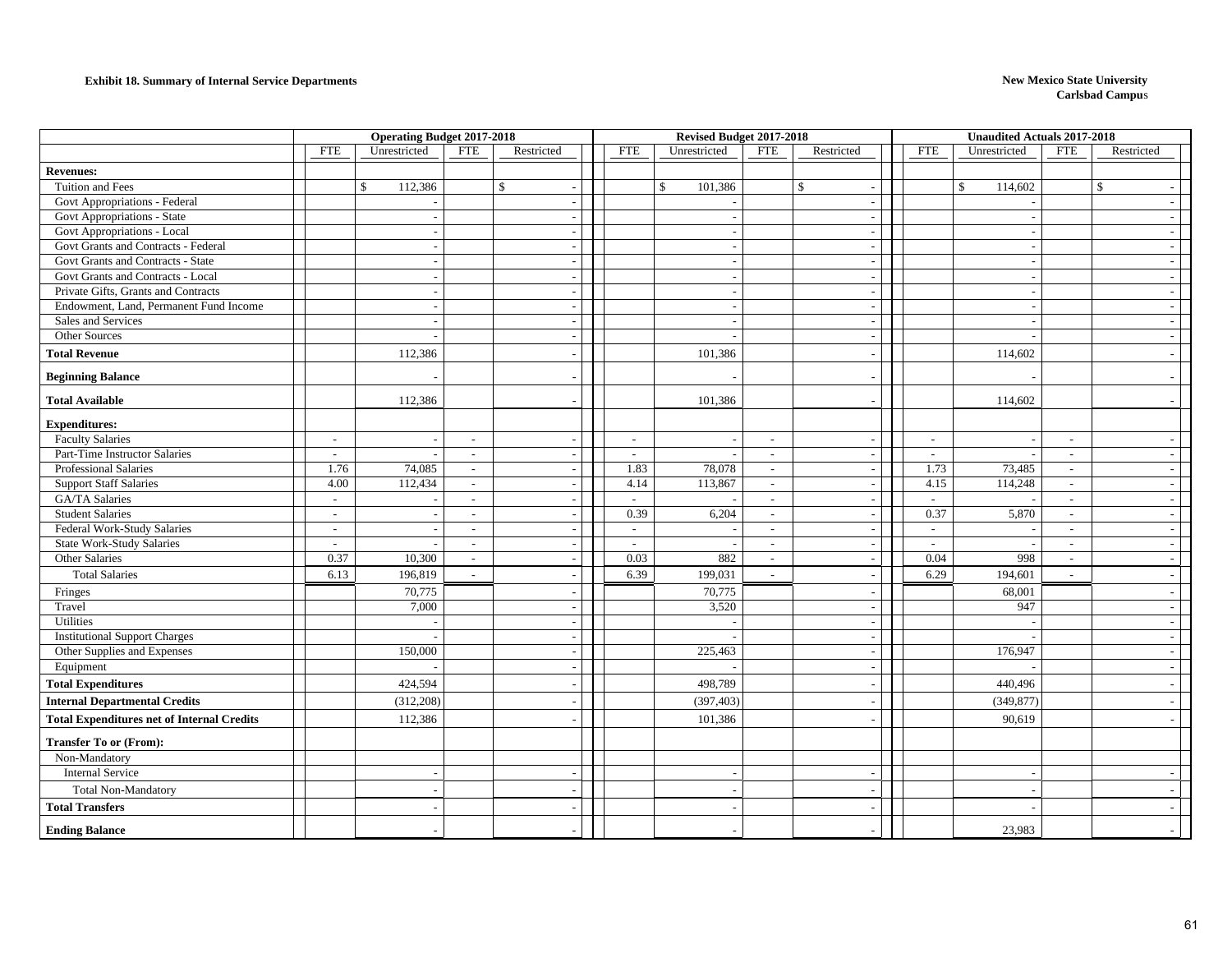#### **Exhibit 18A. Internal Service Departments - Detail of Individual Units New Mexico State University New Mexico State University**

|                                                   | <b>Operating Budget 2017-2018</b> |                          |                             |                          | Revised Budget 2017-2018 |                          |                          |                          | <b>Unaudited Actuals 2017-2018</b> |                          |                          |              |
|---------------------------------------------------|-----------------------------------|--------------------------|-----------------------------|--------------------------|--------------------------|--------------------------|--------------------------|--------------------------|------------------------------------|--------------------------|--------------------------|--------------|
| <b>Information Systems</b>                        | <b>FTE</b>                        | Unrestricted             | <b>FTE</b>                  | Restricted               | <b>FTE</b>               | Unrestricted             | <b>FTE</b>               | Restricted               | <b>FTE</b>                         | Unrestricted             | <b>FTE</b>               | Restricted   |
| <b>Revenues:</b>                                  |                                   |                          |                             |                          |                          |                          |                          |                          |                                    |                          |                          |              |
| Tuition and Fees                                  |                                   | $\mathbb{S}$<br>112,386  |                             | $\mathbf{\hat{S}}$       |                          | $\mathbb{S}$<br>101,386  |                          | $\mathbf{\$}$<br>$\sim$  | \$                                 | 114,602                  |                          | $\mathbb{S}$ |
| Govt Appropriations - Federal                     |                                   |                          |                             |                          |                          |                          |                          | $\sim$                   |                                    |                          |                          |              |
| Govt Appropriations - State                       |                                   |                          |                             |                          |                          |                          |                          | $\sim$                   |                                    |                          |                          |              |
| Govt Appropriations - Local                       |                                   |                          |                             |                          |                          |                          |                          | $\sim$                   |                                    |                          |                          |              |
| Govt Grants and Contracts - Federal               |                                   |                          |                             |                          |                          |                          |                          | $\sim$                   |                                    |                          |                          |              |
| Govt Grants and Contracts - State                 |                                   |                          |                             |                          |                          |                          |                          | $\sim$                   |                                    |                          |                          |              |
| Govt Grants and Contracts - Local                 |                                   | $\overline{\phantom{a}}$ |                             | $\overline{\phantom{a}}$ |                          | $\overline{\phantom{a}}$ |                          | $\sim$                   |                                    |                          |                          |              |
| Private Gifts, Grants and Contracts               |                                   |                          |                             | $\sim$                   |                          | $\overline{\phantom{a}}$ |                          | $\sim$                   |                                    |                          |                          |              |
| Endowment, Land, Permanent Fund Income            |                                   |                          |                             |                          |                          |                          |                          | $\sim$                   |                                    |                          |                          |              |
| Sales and Services                                |                                   |                          |                             |                          |                          |                          |                          | $\sim$                   |                                    |                          |                          |              |
| Other Sources                                     |                                   |                          |                             |                          |                          |                          |                          | $\sim$                   |                                    |                          |                          |              |
| <b>Total Revenue</b>                              |                                   | 112,386                  |                             |                          |                          | 101,386                  |                          |                          |                                    | 114,602                  |                          |              |
| <b>Beginning Balance</b>                          |                                   |                          |                             |                          |                          |                          |                          |                          |                                    |                          |                          |              |
| <b>Total Available</b>                            |                                   | 112,386                  |                             |                          |                          | 101,386                  |                          |                          |                                    | 114,602                  |                          |              |
| <b>Expenditures:</b>                              |                                   |                          |                             |                          |                          |                          |                          |                          |                                    |                          |                          |              |
| <b>Faculty Salaries</b>                           | $\sim$                            |                          | $\sim$                      | $\sim$                   | $\sim$                   | $\sim$                   | $\sim$                   | $\sim$                   | $\sim$                             | $\overline{\phantom{a}}$ | $\overline{\phantom{a}}$ |              |
| Part-Time Instructor Salaries                     | $\sim$                            |                          | $\sim$                      |                          | $\mathbb{L}^+$           |                          | $\sim$                   | $\sim$                   | $\overline{\phantom{a}}$           |                          | $\sim$                   |              |
| <b>Professional Salaries</b>                      | 1.76                              | 74,085                   | $\sim$                      | $\overline{\phantom{a}}$ | 1.83                     | 78,078                   | $\sim$                   | $\sim$                   | 1.73                               | 73,485                   | $\sim$                   |              |
| <b>Support Staff Salaries</b>                     | 4.00                              | 112,434                  | $\mathcal{L}_{\mathcal{A}}$ |                          | 4.14                     | 113,867                  | $\sim$                   | $\sim$                   | 4.15                               | 114,248                  | $\overline{\phantom{a}}$ |              |
| GA/TA Salaries                                    | $\overline{a}$                    |                          | $\sim$                      |                          | $\sim$                   |                          | $\sim$                   | $\sim$                   | $\mathbb{Z}^+$                     |                          | $\overline{\phantom{a}}$ |              |
| <b>Student Salaries</b>                           | $\mathcal{L}_{\mathcal{A}}$       | $\overline{\phantom{a}}$ | $\mathcal{L}_{\mathcal{A}}$ | $\sim$                   | 0.39                     | 6,204                    | $\sim$                   | $\sim$                   | 0.37                               | 5,870                    | $\overline{\phantom{a}}$ |              |
| Federal Work-Study Salaries                       | $\sim$                            |                          | $\sim$                      |                          | $\sim$                   |                          | $\overline{\phantom{a}}$ | $\sim$                   | $\sim$                             |                          | $\overline{\phantom{a}}$ |              |
| <b>State Work-Study Salaries</b>                  | $\overline{a}$                    |                          | $\sim$                      |                          | $\sim$                   |                          | $\sim$                   | $\sim$                   | $\overline{a}$                     |                          | $\overline{a}$           |              |
| Other Salaries                                    | 0.37                              | 10,300                   | $\sim$                      |                          | 0.03                     | 882                      | $\sim$                   | $\sim$                   | 0.04                               | 998                      | $\sim$                   |              |
| <b>Total Salaries</b>                             | 6.13                              | 196,819                  | $\sim$                      |                          | 6.39                     | 199,031                  | $\sim$                   | $\sim$                   | 6.29                               | 194,601                  | $\overline{a}$           |              |
| Fringes                                           |                                   | 70,775                   |                             |                          |                          | 70,775                   |                          | $\sim$                   |                                    | 68,001                   |                          |              |
| Travel                                            |                                   | 7,000                    |                             | $\sim$                   |                          | 3,520                    |                          | $\sim$                   |                                    | 947                      |                          |              |
| Utilities                                         |                                   |                          |                             |                          |                          |                          |                          | $\sim$                   |                                    |                          |                          |              |
| <b>Institutional Support Charges</b>              |                                   |                          |                             |                          |                          |                          |                          | $\sim$                   |                                    |                          |                          |              |
| Other Supplies and Expenses                       |                                   | 150,000                  |                             | $\overline{a}$           |                          | 225,463                  |                          | $\sim$                   |                                    | 176,947                  |                          |              |
| Equipment                                         |                                   |                          |                             | $\overline{\phantom{0}}$ |                          |                          |                          | $\sim$                   |                                    |                          |                          |              |
| <b>Total Expenditures</b>                         |                                   | 424,594                  |                             |                          |                          | 498,789                  |                          | $\overline{\phantom{a}}$ |                                    | 440,496                  |                          |              |
| <b>Internal Departmental Credits</b>              |                                   | (312, 208)               |                             |                          |                          | (397, 403)               |                          |                          |                                    | (349, 877)               |                          |              |
| <b>Total Expenditures net of Internal Credits</b> |                                   | 112,386                  |                             |                          |                          | 101,386                  |                          |                          |                                    | 90,619                   |                          |              |
| <b>Transfer To or (From):</b>                     |                                   |                          |                             |                          |                          |                          |                          |                          |                                    |                          |                          |              |
| Non-Mandatory                                     |                                   |                          |                             |                          |                          |                          |                          |                          |                                    |                          |                          |              |
| <b>Internal Service</b>                           |                                   |                          |                             |                          |                          |                          |                          | $\sim$                   |                                    |                          |                          |              |
| <b>Total Non-Mandatory</b>                        |                                   |                          |                             |                          |                          |                          |                          | $\sim$                   |                                    |                          |                          |              |
| <b>Total Transfers</b>                            |                                   |                          |                             |                          |                          |                          |                          |                          |                                    |                          |                          |              |
| <b>Ending Balance</b>                             |                                   |                          |                             |                          |                          |                          |                          |                          |                                    | 23,983                   |                          |              |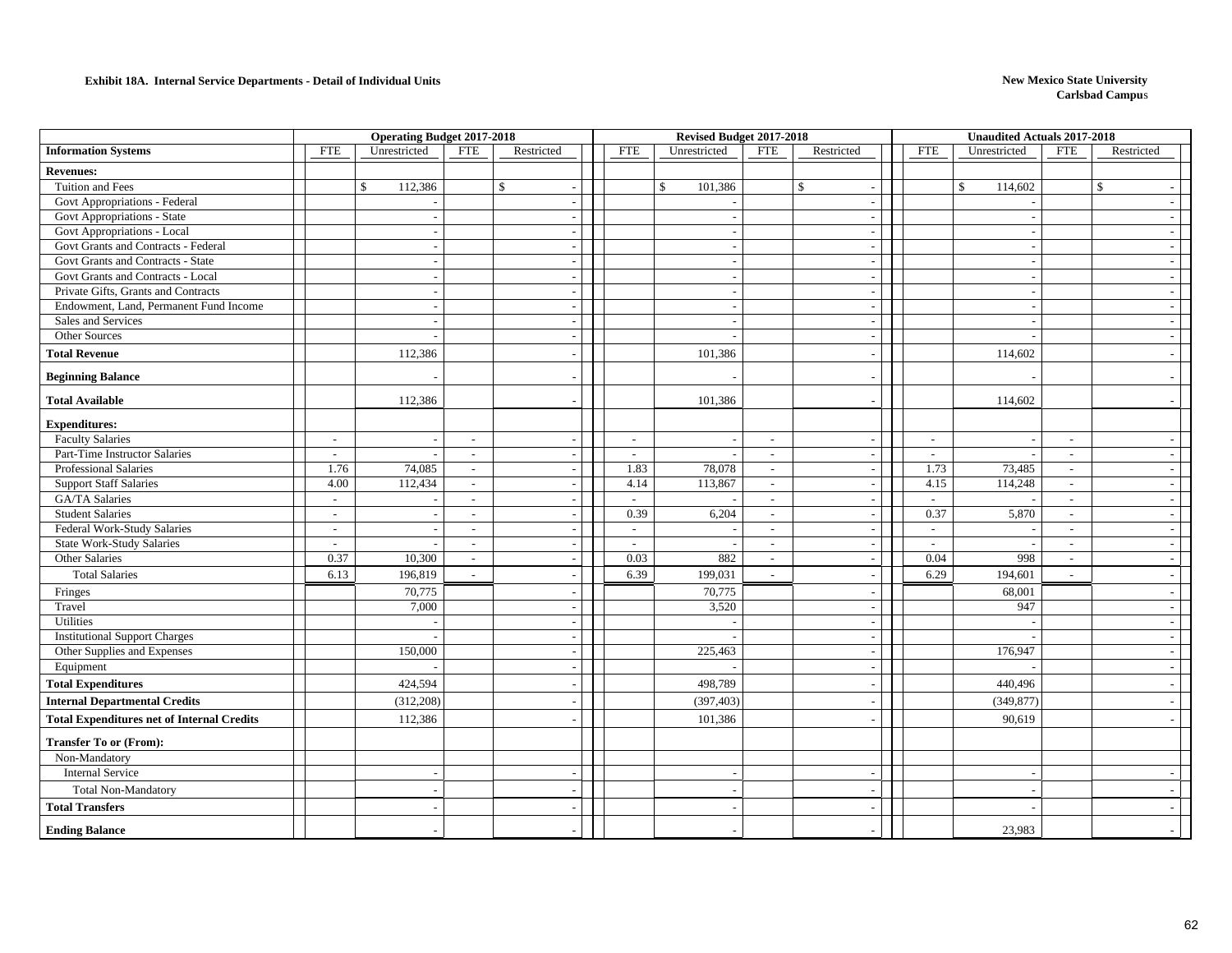#### **Exhibit 19. Summary of Student Aid Grants And Stipends New Mexico State University**

|                                                           |                              | <b>Operating Budget 2017-2018</b>         | Revised Budget 2017-2018    |                         |                                          | <b>Unaudited Actuals 2017-2018</b> |
|-----------------------------------------------------------|------------------------------|-------------------------------------------|-----------------------------|-------------------------|------------------------------------------|------------------------------------|
|                                                           | Unrestricted                 | Restricted                                | Unrestricted                | Restricted              | Unrestricted                             | Restricted                         |
| <b>Revenues</b>                                           |                              |                                           |                             |                         |                                          |                                    |
| Govt Grants & Contracts - Federal:                        |                              |                                           |                             |                         |                                          |                                    |
| <b>Instruction and General Program Stipends</b>           | <sup>\$</sup>                | <sup>\$</sup><br>$\overline{\phantom{a}}$ | $\mathbb{S}$<br>$\sim$      | $\mathcal{S}$<br>$\sim$ | $\mathbb{S}$<br>$\overline{\phantom{a}}$ | $\mathbb{S}$                       |
| Work Study - External                                     | $\overline{\phantom{a}}$     | $\sim$                                    | $\overline{\phantom{a}}$    | $\sim$                  | $\sim$                                   | $\sim$                             |
| Supplemental Educational Opportunity Grants               | $\overline{\phantom{a}}$     | 12,500                                    | $\overline{\phantom{a}}$    | 12,500                  | $\sim$                                   | 9,075                              |
| Pell Grants                                               | $\overline{\phantom{a}}$     | 1,200,000                                 | $\overline{\phantom{a}}$    | 1,200,000               | $\overline{\phantom{a}}$                 | 1,159,517                          |
| Other Federal Programs                                    | $\qquad \qquad \blacksquare$ |                                           | $\overline{\phantom{a}}$    |                         | $\sim$                                   |                                    |
| Govt Grants & Contracts - State:                          |                              |                                           |                             |                         |                                          |                                    |
| <b>Instruction and General Program Stipends</b>           | $\sim$                       | $\sim$                                    | $\sim$                      | $\overline{a}$          | $\sim$                                   | $\sim$                             |
| Work Study - External                                     | $\sim$                       | $\sim$                                    | $\sim$                      |                         | $\sim$                                   | $\sim$                             |
| NM Leveraging Ed Assist Prgm (LEAP)                       | $\overline{\phantom{a}}$     | 150,000                                   | $\sim$                      | 150,000                 | $\sim$                                   | 110,182                            |
| Other State Programs                                      | $\sim$                       | 97,830                                    | $\sim$                      | 97,830                  | $\sim$                                   | 73,656                             |
| Private Gifts, Grants & Contracts:                        |                              |                                           |                             |                         |                                          |                                    |
| <b>Instruction and General Program Stipends</b>           | $\sim$                       | $\sim$                                    | $\sim$                      |                         | $\sim$                                   | $\sim$                             |
| Work Study - External                                     | $\overline{\phantom{a}}$     | $\overline{a}$                            | $\sim$                      |                         | $\sim$                                   | $\sim$                             |
| Gifts for Scholarships and Fellowships                    | $\overline{\phantom{a}}$     | 30,000                                    | $\sim$                      | 30,000                  | $\sim$                                   | $\sim$                             |
| Endowment, Land, & Perm Income                            |                              |                                           |                             |                         |                                          |                                    |
| <b>Instruction and General Program Stipends</b>           | $\overline{\phantom{a}}$     | $\blacksquare$                            | $\overline{\phantom{a}}$    | $\sim$                  | $\sim$                                   | $\sim$                             |
| Other Endowment Funded Aid                                | $\sim$                       | 6,175                                     | $\sim$                      | 6,175                   | $\sim$                                   | 5,736                              |
| Other Sources                                             | $\sim$                       |                                           | $\sim$                      |                         | $\sim$                                   |                                    |
| <b>Total Revenue</b>                                      | $\overline{a}$               | 1,496,505                                 | $\sim$                      | 1,496,505               | $\sim$                                   | 1,358,166                          |
|                                                           |                              |                                           |                             |                         |                                          |                                    |
| <b>Beginning Balance</b>                                  | 10,000                       |                                           | 22,107                      |                         | 22,107                                   |                                    |
| <b>Total Available</b>                                    | 10,000                       | 1,496,505                                 | 22,107                      | 1,496,505               | 22,107                                   | 1,358,166                          |
| <b>Expenditures</b>                                       |                              |                                           |                             |                         |                                          |                                    |
| <b>Instruction and General Program Stipends - Federal</b> | $\sim$                       | $\sim$                                    | $\sim$                      | $\sim$                  | $\sim$                                   | $\sim$                             |
| Federal Work Study - External                             | $\sim$                       |                                           | $\sim$                      |                         | $\sim$                                   | $\sim$                             |
| Supplemental Educational Opportunity Grants               | $\overline{\phantom{a}}$     | 12,500                                    | $\mathcal{L}_{\mathcal{A}}$ | 12.500                  | $\sim$                                   | 9.075                              |
| Pell Grants                                               | $\mathbf{r}$                 | 1,200,000                                 | $\mathcal{L}$               | 1,200,000               | $\sim$                                   | 1,159,517                          |
| Other Federal Programs (NSF, ONR)                         | $\sim$                       | $\overline{\phantom{a}}$                  | $\mathcal{L}$               |                         | $\sim$                                   | $\overline{a}$                     |
| <b>Instruction and General Program Stipends - State</b>   | $\overline{\phantom{a}}$     | $\sim$                                    | $\sim$                      | $\sim$                  | $\sim$                                   | $\sim$                             |
| State Work Study - External                               | $\overline{\phantom{a}}$     | $\sim$                                    | $\sim$                      | $\sim$                  | $\sim$                                   | $\sim$                             |
| NM Leveraging Ed Assist Prgm (LEAP)                       | $\overline{\phantom{a}}$     | 150,000                                   | $\sim$                      | 150,000                 | $\sim$                                   | 110,182                            |
| <b>NMSU</b> Scholarships                                  | $\overline{\phantom{a}}$     |                                           | $\mathcal{L}_{\mathcal{A}}$ |                         | $\sim$                                   |                                    |
| NM Lottery (Success) Scholarships                         |                              | 75,000                                    |                             | 75,000                  |                                          | 57,386                             |
| State 3% Scholarships                                     | 63,415                       |                                           | 75,522                      |                         | 46,167                                   |                                    |
| Other State Prgms (Affordability/Day Care/Grad/Nursing)   | $\overline{\phantom{a}}$     | 22,830                                    | $\sim$                      | 22,830                  | $\sim$                                   | 16,270                             |
| Private Instruction and General Program Stipends          | $\sim$                       | $\sim$                                    | $\sim$                      | $\sim$                  | $\sim$                                   | $\sim$                             |
| Private Work Study - External                             | $\overline{\phantom{a}}$     | $\sim$                                    | $\overline{\phantom{a}}$    | $\sim$                  | $\sim$                                   | $\sim$                             |
| Scholarships from Private Gifts                           | $\overline{\phantom{a}}$     | 30,000                                    | $\sim$                      | 30,000                  | $\sim$                                   | $\sim$                             |
| <b>Endowment Instruction and General Program Stipends</b> | $\sim$                       |                                           | $\mathcal{L}_{\mathcal{A}}$ |                         | $\sim$                                   | $\sim$                             |
| Scholarships from Endowments                              |                              | 6,175                                     | $\overline{\phantom{a}}$    | 6,175                   |                                          | 5,736                              |
| <b>Total Expenditures</b>                                 | 63,415                       | 1,496,505                                 | 75,522                      | 1,496,505               | 46,167                                   | 1,358,166                          |
| <b>Transfer To or (From)</b>                              |                              |                                           |                             |                         |                                          |                                    |
| Required                                                  |                              |                                           |                             |                         |                                          |                                    |
| I & G                                                     | (53, 415)                    | $\overline{\phantom{a}}$                  | (53, 415)                   | $\sim$                  | (53, 415)                                | $\overline{\phantom{a}}$           |
| <b>Subtotal Required</b>                                  | (53, 415)                    | $\sim$                                    | (53, 415)                   | $\sim$                  | (53, 415)                                | $\sim$                             |
| <b>Total Transfers</b>                                    | (53, 415)                    | $\sim$                                    | (53, 415)                   |                         | (53, 415)                                | $\overline{\phantom{a}}$           |
|                                                           |                              |                                           |                             |                         |                                          |                                    |
| <b>Ending Balance</b>                                     |                              |                                           |                             |                         | 29,355                                   |                                    |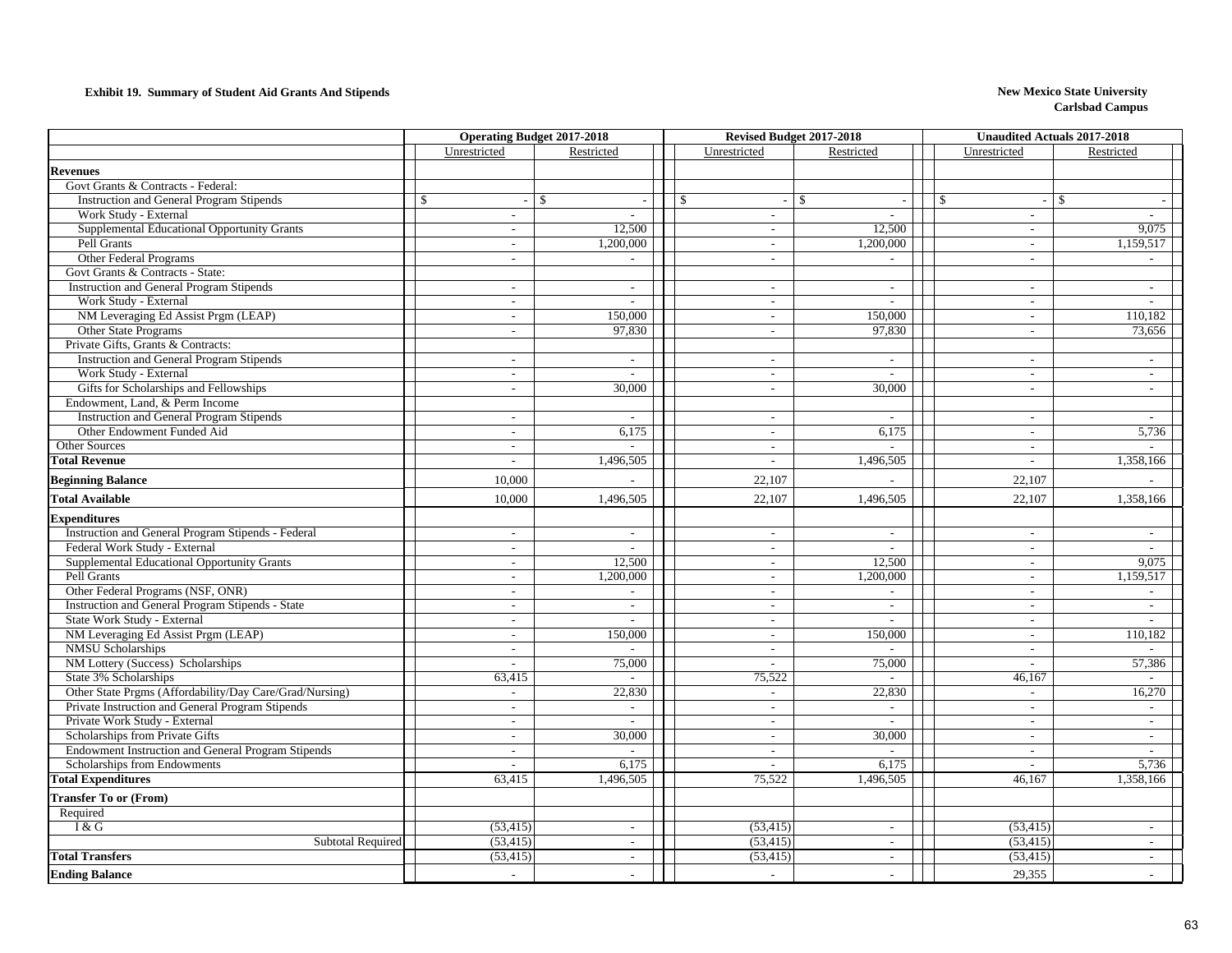#### **Exhibit 20. Summary of Auxiliary Enterprises New Mexico State University**

|                                        | <b>Operating Budget 2017-2018</b> |                          |                          |                          | Revised Budget 2017-2018 |                          |                             |                                          | <b>Unaudited Actuals 2017-2018</b> |                          |                          |                          |  |
|----------------------------------------|-----------------------------------|--------------------------|--------------------------|--------------------------|--------------------------|--------------------------|-----------------------------|------------------------------------------|------------------------------------|--------------------------|--------------------------|--------------------------|--|
|                                        | <b>FTE</b>                        | Unrestricted             | <b>FTE</b>               | Restricted               | <b>FTE</b>               | Unrestricted             | ${\rm FTE}$                 | Restricted                               | <b>FTE</b>                         | Unrestricted             | <b>FTE</b>               | Restricted               |  |
| <b>Revenues:</b>                       |                                   |                          |                          |                          |                          |                          |                             |                                          |                                    |                          |                          |                          |  |
| Tuition and Fees                       |                                   | 41,000<br>\$             |                          | $\mathbb{S}$<br>$\sim$   |                          | 33,700<br>\$             |                             | $\mathbb{S}$<br>$\overline{\phantom{a}}$ |                                    | $\mathbb{S}$<br>36,325   |                          | $\mathbb{S}$             |  |
| Govt Appropriations - Federal          |                                   |                          |                          | $\sim$                   |                          |                          |                             | $\blacksquare$                           |                                    |                          |                          |                          |  |
| Govt Appropriations - State            |                                   |                          |                          | $\sim$                   |                          |                          |                             | $\sim$                                   |                                    |                          |                          |                          |  |
| Govt Appropriations - Local            |                                   | $\overline{\phantom{a}}$ |                          | $\sim$                   |                          |                          |                             | $\sim$                                   |                                    | $\overline{\phantom{a}}$ |                          |                          |  |
| Govt Grants and Contracts - Federal    |                                   |                          |                          | $\sim$                   |                          |                          |                             | $\sim$                                   |                                    | . –                      |                          |                          |  |
| Govt Grants and Contracts - State      |                                   | $\sim$                   |                          | $\sim$                   |                          | $\overline{a}$           |                             | $\sim$                                   |                                    | $\sim$                   |                          | $\sim$                   |  |
| Govt Grants and Contracts - Local      |                                   |                          |                          |                          |                          |                          |                             | $\sim$                                   |                                    |                          |                          |                          |  |
| Private Gifts, Grants and Contracts    |                                   |                          |                          |                          |                          |                          |                             | $\sim$                                   |                                    |                          |                          |                          |  |
| Endowment, Land, Permanent Fund Income |                                   |                          |                          | $\sim$                   |                          | $\overline{a}$           |                             | $\sim$                                   |                                    |                          |                          |                          |  |
| Sales and Services                     |                                   | 35,000                   |                          |                          |                          | 34,738                   |                             |                                          |                                    | 41,405                   |                          |                          |  |
| Other Sources                          |                                   |                          |                          | $\sim$                   |                          |                          |                             | $\overline{\phantom{a}}$                 |                                    |                          |                          |                          |  |
| <b>Total Revenue</b>                   |                                   | 76,000                   |                          |                          |                          | 68,438                   |                             |                                          |                                    | 77,730                   |                          |                          |  |
| <b>Beginning Balance</b>               |                                   | 14,146                   |                          |                          |                          | 56,360                   |                             |                                          |                                    | 56,360                   |                          |                          |  |
| <b>Total Available</b>                 |                                   | 90,146                   |                          |                          |                          | 124,798                  |                             |                                          |                                    | 134,090                  |                          |                          |  |
| <b>Expenditures:</b>                   |                                   |                          |                          |                          |                          |                          |                             |                                          |                                    |                          |                          |                          |  |
| <b>Faculty Salaries</b>                | $\sim$                            |                          | $\sim$                   |                          | $\sim$                   |                          | $\sim$                      | $\overline{\phantom{a}}$                 | $\sim$                             |                          | $\sim$                   |                          |  |
| Part-Time Instructor Salaries          | 2.20                              | 20,000                   | $\sim$                   | $\sim$                   | $\overline{\phantom{a}}$ |                          | $\mathbb{Z}^2$              | $\sim$                                   | $\mathbb{Z}^2$                     |                          | $\sim$                   |                          |  |
| Professional Salaries                  | 2.08                              | 87,330                   | $\overline{\phantom{a}}$ | $\sim$                   | 2.57                     | 109,546                  | $\mathcal{L}_{\mathcal{A}}$ | $\sim$                                   | 2.58                               | 109,601                  | $\sim$                   | $\sim$                   |  |
| <b>Support Staff Salaries</b>          | 0.96                              | 26,854                   | $\overline{\phantom{a}}$ |                          | 0.94                     | 25,980                   | $\overline{\phantom{a}}$    | $\sim$                                   | 1.00                               | 27,498                   | $\sim$                   |                          |  |
| GA/TA Salaries                         | $\sim$                            |                          |                          |                          | $\overline{\phantom{a}}$ |                          | $\overline{a}$              | $\overline{\phantom{a}}$                 | $\mathbb{L}$                       |                          | $\sim$                   | $\sim$                   |  |
| <b>Student Salaries</b>                | $\overline{\phantom{a}}$          |                          |                          | $\sim$                   | $\overline{a}$           |                          | $\overline{\phantom{a}}$    | $\sim$                                   | $\sim$                             | $\overline{\phantom{a}}$ | $\sim$                   | $\overline{\phantom{a}}$ |  |
| Federal Work-Study Salaries            | $\overline{\phantom{a}}$          | $\overline{\phantom{a}}$ | $\overline{\phantom{a}}$ | $\sim$                   | $\sim$                   | $\overline{\phantom{a}}$ | $\overline{\phantom{a}}$    | $\sim$                                   | $\sim$                             | $\sim$                   | $\sim$                   | $\sim$                   |  |
| State Work-Study Salaries              | $\sim$                            | $\overline{\phantom{a}}$ | $\sim$                   | $\sim$                   | $\sim$                   | $\overline{a}$           | $\sim$                      | $\sim$                                   | $\sim$                             | $\overline{\phantom{a}}$ | $\overline{\phantom{a}}$ | $\sim$                   |  |
| Other Salaries                         | $\sim$                            |                          | $\sim$                   | $\sim$                   | $\sim$                   |                          | $\sim$                      | $\sim$                                   | $\sim$                             | 57                       | $\sim$                   |                          |  |
| <b>Total Salaries</b>                  | 5.24                              | 134,184                  | $\overline{\phantom{a}}$ | $\overline{\phantom{a}}$ | 3.51                     | 135,526                  | $\blacksquare$              | $\overline{\phantom{a}}$                 | 3.58                               | 137,156                  | $\sim$                   |                          |  |
| Fringes                                |                                   | 45,126                   |                          | $\sim$                   |                          | 49,470                   |                             | $\sim$                                   |                                    | 45,835                   |                          | $\sim$                   |  |
| Travel                                 |                                   | 3,500                    |                          | $\sim$                   |                          |                          |                             | $\sim$                                   |                                    |                          |                          | $\sim$                   |  |
| Utilities                              |                                   |                          |                          | $\sim$                   |                          |                          |                             | $\sim$                                   |                                    |                          |                          |                          |  |
| <b>Institutional Support Charges</b>   |                                   |                          |                          | $\sim$                   |                          |                          |                             | $\sim$                                   |                                    |                          |                          |                          |  |
| <b>Purchase for Resale</b>             |                                   |                          |                          |                          |                          |                          |                             | $\overline{\phantom{a}}$                 |                                    |                          |                          |                          |  |
| Other Supplies and Expenses            |                                   | 80,000                   |                          | $\sim$                   |                          | 28,600                   |                             | $\overline{\phantom{a}}$                 |                                    | 17,901                   |                          |                          |  |
| Equipment                              |                                   |                          |                          |                          |                          |                          |                             | $\sim$                                   |                                    |                          |                          |                          |  |
| <b>Total Expenditures</b>              |                                   | 262,810                  |                          |                          |                          | 213,596                  |                             |                                          |                                    | 200,892                  |                          |                          |  |
| <b>Transfer To or (From):</b>          |                                   |                          |                          |                          |                          |                          |                             |                                          |                                    |                          |                          |                          |  |
| Non-Mandatory                          |                                   |                          |                          |                          |                          |                          |                             |                                          |                                    |                          |                          |                          |  |
| <b>Instruction and General</b>         |                                   | (186, 810)               |                          | $\sim$                   |                          | (272, 726)               |                             | $\overline{a}$                           |                                    | (272, 725)               |                          |                          |  |
| <b>Auxiliary Enterprises</b>           |                                   |                          |                          | $\sim$                   |                          |                          |                             |                                          |                                    |                          |                          |                          |  |
| Renewal and Replacement                |                                   |                          |                          | $\overline{\phantom{a}}$ |                          | 183,928                  |                             | $\overline{\phantom{a}}$                 |                                    | 183,928                  |                          |                          |  |
| <b>Total Non-Mandatory</b>             |                                   | (186, 810)               |                          | $\sim$                   |                          | (88,798)                 |                             | $\sim$                                   |                                    | (88,797)                 |                          | $\sim$                   |  |
| <b>Total Transfers</b>                 |                                   | (186, 810)               |                          |                          |                          | (88, 798)                |                             |                                          |                                    | (88, 797)                |                          |                          |  |
| <b>Ending Balance</b>                  |                                   | 14,146                   |                          |                          |                          |                          |                             |                                          |                                    | 21,995                   |                          |                          |  |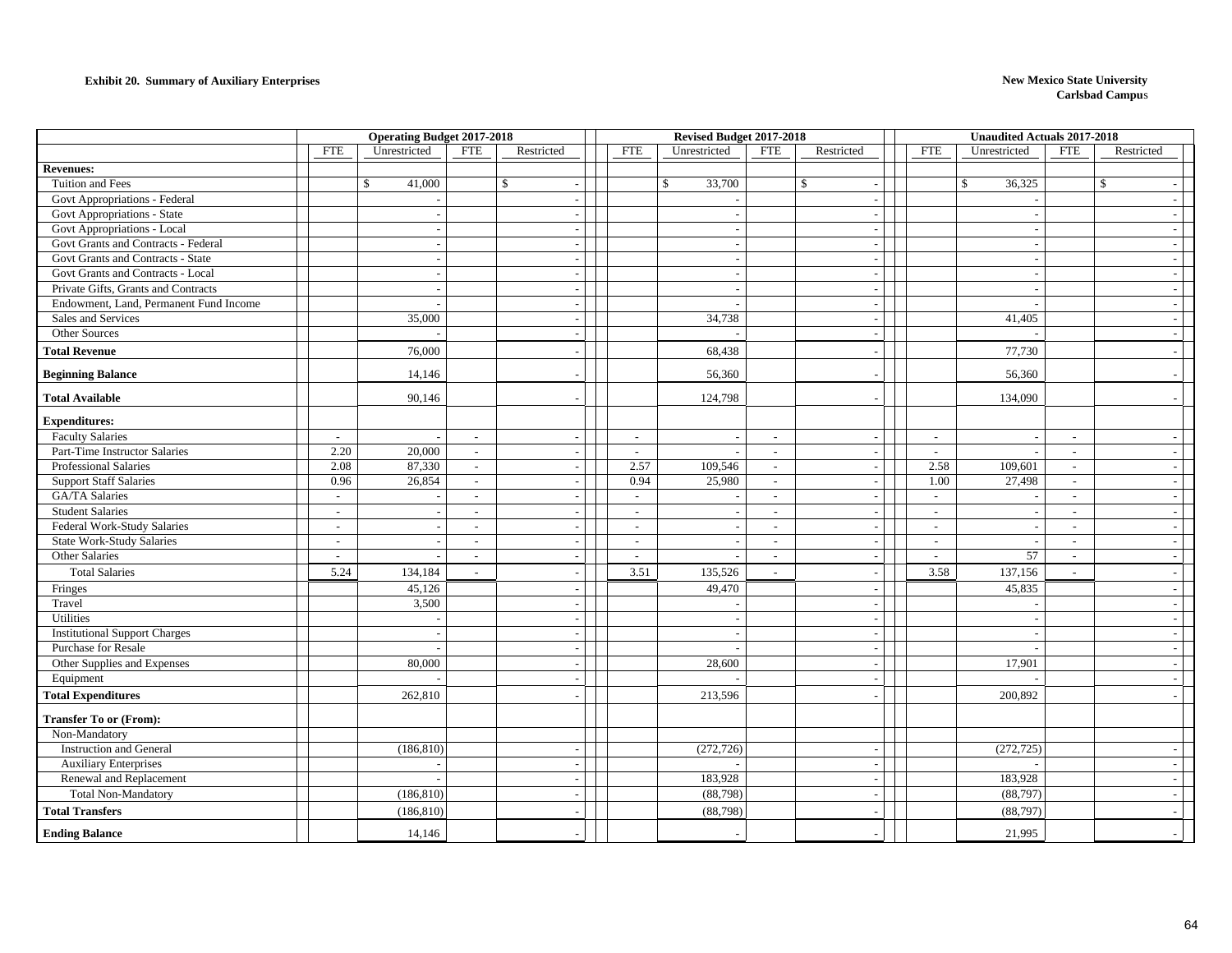#### **Exhibit 20A. Auxiliary Enterprises - Detail of Individual Units New Mexico State University**

|                                        | <b>Operating Budget 2017-2018</b> |                          |                          |                          | Revised Budget 2017-2018 |                          |                          |                                | <b>Unaudited Actuals 2017-2018</b> |                          |            |            |                          |
|----------------------------------------|-----------------------------------|--------------------------|--------------------------|--------------------------|--------------------------|--------------------------|--------------------------|--------------------------------|------------------------------------|--------------------------|------------|------------|--------------------------|
| <b>Bookstore</b>                       | <b>FTE</b>                        | Unrestricted             | <b>FTE</b>               | Restricted               | <b>FTE</b>               | Unrestricted             | <b>FTE</b>               | Restricted                     | <b>FTE</b>                         | Unrestricted             | <b>FTE</b> | Restricted |                          |
| <b>Revenues:</b>                       |                                   |                          |                          |                          |                          |                          |                          |                                |                                    |                          |            |            |                          |
| Tuition and Fees                       |                                   | \$                       | $\mathbb{S}$             |                          |                          | \$                       |                          | \$<br>$\overline{\phantom{a}}$ |                                    | $\mathbb{S}$             |            | \$         |                          |
| Govt Appropriations - Federal          |                                   | $\overline{\phantom{a}}$ |                          | $\overline{\phantom{a}}$ |                          | $\overline{a}$           |                          | $\sim$                         |                                    | $\overline{\phantom{a}}$ |            |            |                          |
| Govt Appropriations - State            |                                   | $\sim$                   |                          | $\sim$                   |                          |                          |                          | $\sim$                         |                                    |                          |            |            |                          |
| Govt Appropriations - Local            |                                   |                          |                          |                          |                          |                          |                          | $\overline{\phantom{a}}$       |                                    |                          |            |            |                          |
| Govt Grants and Contracts - Federal    |                                   | $\sim$                   |                          |                          |                          |                          |                          | $\sim$                         |                                    | $\overline{\phantom{a}}$ |            |            |                          |
| Govt Grants and Contracts - State      |                                   |                          |                          |                          |                          |                          |                          | $\overline{\phantom{a}}$       |                                    |                          |            |            |                          |
| Govt Grants and Contracts - Local      |                                   | $\overline{\phantom{a}}$ |                          | $\overline{\phantom{a}}$ |                          | $\overline{\phantom{a}}$ |                          | $\sim$                         |                                    | $\overline{\phantom{a}}$ |            |            | $\sim$                   |
| Private Gifts, Grants and Contracts    |                                   | $\sim$                   |                          | $\sim$                   |                          |                          |                          | $\overline{\phantom{a}}$       |                                    |                          |            |            |                          |
| Endowment, Land, Permanent Fund Income |                                   |                          |                          |                          |                          |                          |                          | $\overline{\phantom{a}}$       |                                    |                          |            |            |                          |
| Sales and Services                     |                                   | 26,000                   |                          | $\sim$                   |                          | 26,723                   |                          | $\overline{\phantom{a}}$       |                                    | 33,404                   |            |            |                          |
| Other Sources                          |                                   |                          |                          |                          |                          |                          |                          | $\overline{\phantom{a}}$       |                                    |                          |            |            |                          |
| <b>Total Revenue</b>                   |                                   | 26,000                   |                          |                          |                          | 26,723                   |                          | $\overline{a}$                 |                                    | 33,404                   |            |            |                          |
| <b>Beginning Balance</b>               |                                   | 14,146                   |                          |                          |                          | 141,405                  |                          |                                |                                    | 141,405                  |            |            |                          |
| <b>Total Available</b>                 |                                   | 40,146                   |                          |                          |                          | 168,128                  |                          |                                |                                    | 174,809                  |            |            |                          |
| <b>Expenditures:</b>                   |                                   |                          |                          |                          |                          |                          |                          |                                |                                    |                          |            |            |                          |
| <b>Faculty Salaries</b>                | $\overline{\phantom{a}}$          | $\overline{a}$           | $\overline{\phantom{a}}$ |                          | $\blacksquare$           |                          | $\overline{\phantom{a}}$ | $\overline{\phantom{a}}$       | $\sim$                             | $\overline{\phantom{a}}$ | $\sim$     |            |                          |
| Part-Time Instructor Salaries          | $\overline{\phantom{a}}$          | $\sim$                   | $\overline{\phantom{a}}$ | $\overline{\phantom{a}}$ | $\sim$                   | $\overline{\phantom{a}}$ | $\sim$                   | $\sim$                         | $\sim$                             | $\sim$                   | $\sim$     |            | $\sim$                   |
| Professional Salaries                  | $\overline{\phantom{a}}$          | $\sim$                   | $\sim$                   | $\overline{\phantom{a}}$ | $\sim$                   |                          | $\sim$                   | $\overline{\phantom{a}}$       | $\sim$                             | $\sim$                   | $\sim$     |            | $\sim$                   |
| <b>Support Staff Salaries</b>          | $\sim$                            | $\overline{\phantom{a}}$ | $\overline{\phantom{a}}$ |                          | $\sim$                   |                          | $\sim$                   | $\sim$                         | $\sim$                             | $\overline{\phantom{a}}$ | $\sim$     |            |                          |
| <b>GA/TA Salaries</b>                  | $\blacksquare$                    | $\overline{\phantom{a}}$ | $\sim$                   |                          | $\sim$                   | $\overline{a}$           | $\sim$                   | $\overline{\phantom{a}}$       | $\sim$                             | $\overline{\phantom{a}}$ | $\sim$     |            | $\sim$                   |
| <b>Student Salaries</b>                | $\overline{a}$                    |                          | $\overline{\phantom{a}}$ |                          | $\overline{a}$           |                          | ÷.                       | $\overline{\phantom{a}}$       | $\sim$                             | $\overline{\phantom{a}}$ | $\sim$     |            |                          |
| Federal Work-Study Salaries            | $\overline{a}$                    | $\overline{\phantom{a}}$ | $\sim$                   | $\overline{\phantom{a}}$ | $\sim$                   | $\overline{\phantom{a}}$ | $\sim$                   | $\sim$                         | $\sim$                             | $\overline{\phantom{a}}$ | $\sim$     |            | $\sim$                   |
| <b>State Work-Study Salaries</b>       | $\sim$                            | $\sim$                   | $\overline{\phantom{a}}$ |                          | $\sim$                   |                          | $\sim$                   | $\overline{\phantom{a}}$       | $\sim$                             | $\sim$                   | $\sim$     |            | $\sim$                   |
| Other Salaries                         | $\sim$                            | $\overline{\phantom{a}}$ | $\sim$                   |                          | $\overline{a}$           |                          | $\sim$                   | $\sim$                         | $\sim$                             | $\sim$                   | $\sim$     |            |                          |
| <b>Total Salaries</b>                  | $\overline{a}$                    | $\sim$                   | $\overline{\phantom{a}}$ |                          |                          | L,                       | $\overline{a}$           | $\sim$                         | $\sim$                             | $\overline{\phantom{a}}$ | $\sim$     |            | $\sim$                   |
| Fringes                                |                                   | $\sim$                   |                          |                          |                          |                          |                          | $\sim$                         |                                    | $\overline{\phantom{a}}$ |            |            |                          |
| Travel                                 |                                   | $\overline{\phantom{a}}$ |                          | $\overline{\phantom{a}}$ |                          |                          |                          | $\overline{\phantom{a}}$       |                                    | $\overline{\phantom{a}}$ |            |            |                          |
| Utilities                              |                                   | $\overline{\phantom{a}}$ |                          | $\overline{\phantom{a}}$ |                          | $\overline{a}$           |                          | $\sim$                         |                                    | $\overline{\phantom{a}}$ |            |            | $\sim$                   |
| <b>Institutional Support Charges</b>   |                                   |                          |                          | $\overline{\phantom{a}}$ |                          |                          |                          | $\overline{\phantom{a}}$       |                                    | $\overline{\phantom{a}}$ |            |            | $\overline{\phantom{a}}$ |
| Purchase for Resale                    |                                   |                          |                          | $\overline{\phantom{a}}$ |                          |                          |                          | $\sim$                         |                                    |                          |            |            | $\sim$                   |
| Other Supplies and Expenses            |                                   | 26,000                   |                          | $\sim$                   |                          | 3,600                    |                          | $\overline{\phantom{a}}$       |                                    | 3,600                    |            |            |                          |
| Equipment                              |                                   |                          |                          |                          |                          |                          |                          | $\overline{\phantom{a}}$       |                                    |                          |            |            |                          |
| <b>Total Expenditures</b>              |                                   | 26,000                   |                          |                          |                          | 3,600                    |                          | $\overline{a}$                 |                                    | 3,600                    |            |            |                          |
| <b>Transfer To or (From):</b>          |                                   |                          |                          |                          |                          |                          |                          |                                |                                    |                          |            |            |                          |
| Non-Mandatory                          |                                   |                          |                          |                          |                          |                          |                          |                                |                                    |                          |            |            |                          |
| <b>Auxiliary Enterprises</b>           |                                   | $\overline{\phantom{a}}$ |                          |                          |                          |                          |                          | $\overline{a}$                 |                                    |                          |            |            |                          |
| Renewal and Replacement                |                                   |                          |                          | $\overline{\phantom{a}}$ |                          | 164,528                  |                          | $\overline{\phantom{a}}$       |                                    | 164,528                  |            |            | $\sim$                   |
| <b>Total Non-Mandatory</b>             |                                   | $\overline{\phantom{a}}$ |                          | $\overline{\phantom{a}}$ |                          | 164,528                  |                          | $\overline{\phantom{a}}$       |                                    | 164,528                  |            |            | $\sim$                   |
| <b>Total Transfers</b>                 |                                   |                          |                          |                          |                          | 164,528                  |                          | $\overline{a}$                 |                                    | 164,528                  |            |            |                          |
| <b>Ending Balance</b>                  |                                   | 14,146                   |                          |                          |                          |                          |                          |                                |                                    | 6,681                    |            |            |                          |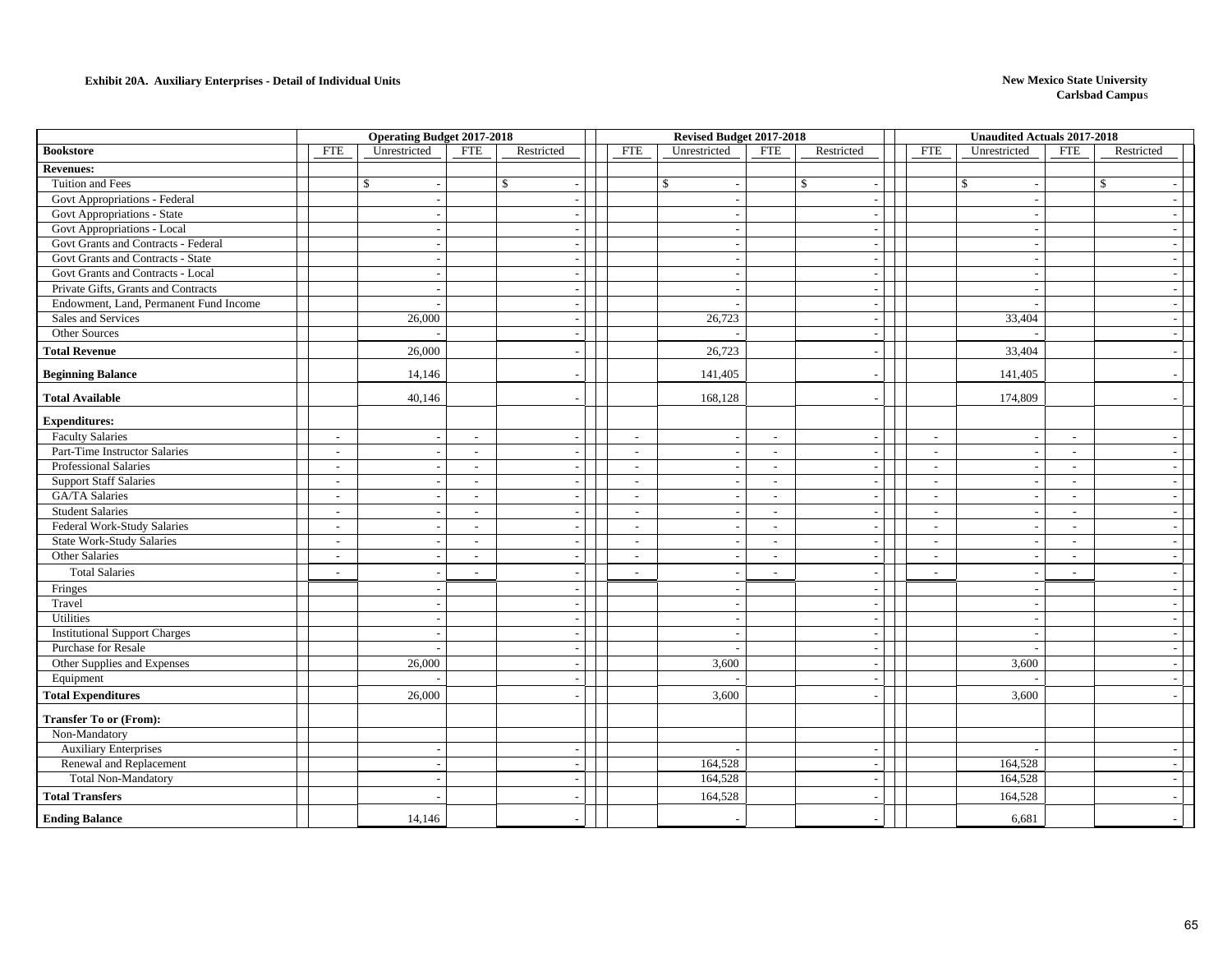#### **Exhibit 20A. Auxiliary Enterprises - Detail of Individual Units New Mexico State University**

|                                        |                          | <b>Operating Budget 2017-2018</b> |                          |                          |                          |              | Revised Budget 2017-2018 |                          |                          |                | <b>Unaudited Actuals 2017-2018</b> |                          |            |        |
|----------------------------------------|--------------------------|-----------------------------------|--------------------------|--------------------------|--------------------------|--------------|--------------------------|--------------------------|--------------------------|----------------|------------------------------------|--------------------------|------------|--------|
| <b>Health Clinic</b>                   | <b>FTE</b>               | Unrestricted                      | <b>FTE</b>               | Restricted               | <b>FTE</b>               |              | Unrestricted             | <b>FTE</b>               | Restricted               | <b>FTE</b>     | Unrestricted                       | <b>FTE</b>               | Restricted |        |
| <b>Revenues:</b>                       |                          |                                   |                          |                          |                          |              |                          |                          |                          |                |                                    |                          |            |        |
| Tuition and Fees                       |                          | \$<br>41,000                      |                          | $\mathbb{S}$             |                          | $\mathbb{S}$ | 33,700                   |                          | $\mathbb{S}$             |                | 36,325<br>$\mathbb{S}$             |                          | \$         |        |
| Govt Appropriations - Federal          |                          |                                   |                          | $\sim$                   |                          |              |                          |                          | $\sim$                   |                |                                    |                          |            |        |
| <b>Govt Appropriations - State</b>     |                          |                                   |                          | $\sim$                   |                          |              |                          |                          | $\sim$                   |                |                                    |                          |            |        |
| Govt Appropriations - Local            |                          |                                   |                          |                          |                          |              |                          |                          | $\sim$                   |                |                                    |                          |            |        |
| Govt Grants and Contracts - Federal    |                          | $\overline{\phantom{a}}$          |                          | $\overline{a}$           |                          |              |                          |                          | $\sim$                   |                | $\overline{\phantom{a}}$           |                          |            |        |
| Govt Grants and Contracts - State      |                          |                                   |                          |                          |                          |              |                          |                          | $\sim$                   |                |                                    |                          |            |        |
| Govt Grants and Contracts - Local      |                          | $\sim$                            |                          | $\overline{\phantom{a}}$ |                          |              |                          |                          | $\overline{\phantom{a}}$ |                | $\overline{\phantom{a}}$           |                          |            | $\sim$ |
| Private Gifts, Grants and Contracts    |                          | $\overline{a}$                    |                          | $\sim$                   |                          |              |                          |                          | $\sim$                   |                |                                    |                          |            |        |
| Endowment, Land, Permanent Fund Income |                          |                                   |                          |                          |                          |              |                          |                          | $\overline{\phantom{a}}$ |                |                                    |                          |            |        |
| Sales and Services                     |                          | 9,000                             |                          | $\overline{\phantom{a}}$ |                          |              | 8,015                    |                          | $\overline{\phantom{a}}$ |                | 8,001                              |                          |            |        |
| Other Sources                          |                          |                                   |                          |                          |                          |              |                          |                          | $\overline{\phantom{a}}$ |                |                                    |                          |            |        |
| <b>Total Revenue</b>                   |                          | 50,000                            |                          |                          |                          |              | 41,715                   |                          | $\overline{\phantom{a}}$ |                | 44,326                             |                          |            |        |
| <b>Beginning Balance</b>               |                          |                                   |                          |                          |                          |              | (104, 445)               |                          |                          |                | (104, 445)                         |                          |            |        |
| <b>Total Available</b>                 |                          | 50,000                            |                          |                          |                          |              | (62,730)                 |                          |                          |                | (60, 119)                          |                          |            |        |
| <b>Expenditures:</b>                   |                          |                                   |                          |                          |                          |              |                          |                          |                          |                |                                    |                          |            |        |
| <b>Faculty Salaries</b>                |                          |                                   |                          | $\overline{\phantom{a}}$ | $\overline{a}$           |              |                          |                          | $\overline{\phantom{a}}$ | $\sim$         |                                    | $\sim$                   |            |        |
| Part-Time Instructor Salaries          | 2.20                     | 20,000                            | $\overline{a}$           | $\sim$                   | $\sim$                   |              |                          | $\overline{\phantom{a}}$ | $\sim$                   | $\sim$         | $\overline{\phantom{a}}$           | $\sim$                   |            | $\sim$ |
| Professional Salaries                  | 2.08                     | 87,330                            | $\sim$                   | $\overline{a}$           | 2.57                     |              | 109,546                  | $\sim$                   | $\sim$                   | 2.58           | 109,601                            | $\sim$                   |            | $\sim$ |
| <b>Support Staff Salaries</b>          | 0.96                     | 26,854                            | $\sim$                   | $\sim$                   | 0.94                     |              | 25,980                   | $\mathbb{Z}^2$           | $\sim$                   | 1.00           | 27,498                             | $\overline{\phantom{a}}$ |            |        |
| GA/TA Salaries                         | $\sim$                   |                                   | $\overline{\phantom{a}}$ |                          | $\sim$                   |              |                          | $\blacksquare$           | $\overline{\phantom{a}}$ | $\sim$         |                                    | $\sim$                   |            | $\sim$ |
| <b>Student Salaries</b>                | $\overline{a}$           |                                   |                          |                          | $\overline{\phantom{a}}$ |              |                          | $\overline{\phantom{a}}$ | $\overline{\phantom{a}}$ | $\mathbb{Z}^2$ |                                    | $\sim$                   |            |        |
| Federal Work-Study Salaries            | $\overline{\phantom{a}}$ |                                   |                          | $\overline{\phantom{a}}$ | $\overline{\phantom{a}}$ |              | $\overline{\phantom{a}}$ | $\overline{\phantom{a}}$ | $\sim$                   | $\sim$         | $\overline{\phantom{a}}$           | $\sim$                   |            | $\sim$ |
| <b>State Work-Study Salaries</b>       | $\overline{\phantom{a}}$ |                                   |                          |                          | $\overline{\phantom{a}}$ |              |                          | $\blacksquare$           | $\sim$                   | $\sim$         |                                    | $\overline{\phantom{a}}$ |            | $\sim$ |
| Other Salaries                         | $\sim$                   |                                   | $\sim$                   | $\overline{\phantom{a}}$ | $\sim$                   |              |                          | $\overline{a}$           | $\sim$                   | $\sim$         | 57                                 | $\overline{\phantom{a}}$ |            | $\sim$ |
| <b>Total Salaries</b>                  | 5.24                     | 134,184                           |                          | $\sim$                   | 3.51                     |              | 135,526                  | $\sim$                   | $\sim$                   | 3.58           | 137,156                            | $\sim$                   |            | $\sim$ |
| Fringes                                |                          | 45,126                            |                          | $\overline{a}$           |                          |              | 49,470                   |                          | $\overline{\phantom{a}}$ |                | 45,835                             |                          |            | $\sim$ |
| Travel                                 |                          | 3,500                             |                          | $\overline{a}$           |                          |              |                          |                          | $\sim$                   |                |                                    |                          |            |        |
| Utilities                              |                          |                                   |                          | $\overline{a}$           |                          |              |                          |                          | $\overline{\phantom{a}}$ |                |                                    |                          |            | $\sim$ |
| <b>Institutional Support Charges</b>   |                          |                                   |                          | $\overline{a}$           |                          |              |                          |                          | $\sim$                   |                |                                    |                          |            |        |
| Purchase for Resale                    |                          |                                   |                          | $\overline{\phantom{a}}$ |                          |              |                          |                          | $\sim$                   |                |                                    |                          |            | $\sim$ |
| Other Supplies and Expenses            |                          | 54,000                            |                          |                          | $\sim$                   |              | 25,000                   |                          | $\sim$                   |                | 14,301                             |                          |            | $\sim$ |
| Equipment                              |                          |                                   |                          | $\overline{\phantom{a}}$ |                          |              |                          |                          | $\overline{\phantom{a}}$ |                |                                    |                          |            |        |
| <b>Total Expenditures</b>              |                          | 236,810                           |                          |                          |                          |              | 209,996                  |                          | $\overline{a}$           |                | 197,292                            |                          |            |        |
| <b>Transfer To or (From):</b>          |                          |                                   |                          |                          |                          |              |                          |                          |                          |                |                                    |                          |            |        |
| Non-Mandatory                          |                          |                                   |                          |                          |                          |              |                          |                          |                          |                |                                    |                          |            |        |
| <b>Instruction and General</b>         |                          | (186, 810)                        |                          |                          |                          |              | (272, 726)               |                          | $\overline{\phantom{a}}$ |                | (272, 725)                         |                          |            |        |
| <b>Auxiliary Enterprises</b>           |                          |                                   |                          |                          |                          |              |                          |                          | $\overline{a}$           |                |                                    |                          |            |        |
| <b>Total Non-Mandatory</b>             |                          | (186, 810)                        |                          | $\overline{\phantom{a}}$ |                          |              | (272, 726)               |                          | $\blacksquare$           |                | (272, 725)                         |                          |            |        |
| <b>Total Transfers</b>                 |                          | (186, 810)                        |                          |                          |                          |              | (272, 726)               |                          |                          |                | (272, 725)                         |                          |            |        |
| <b>Ending Balance</b>                  |                          |                                   |                          |                          |                          |              |                          |                          |                          |                | 15,314                             |                          |            |        |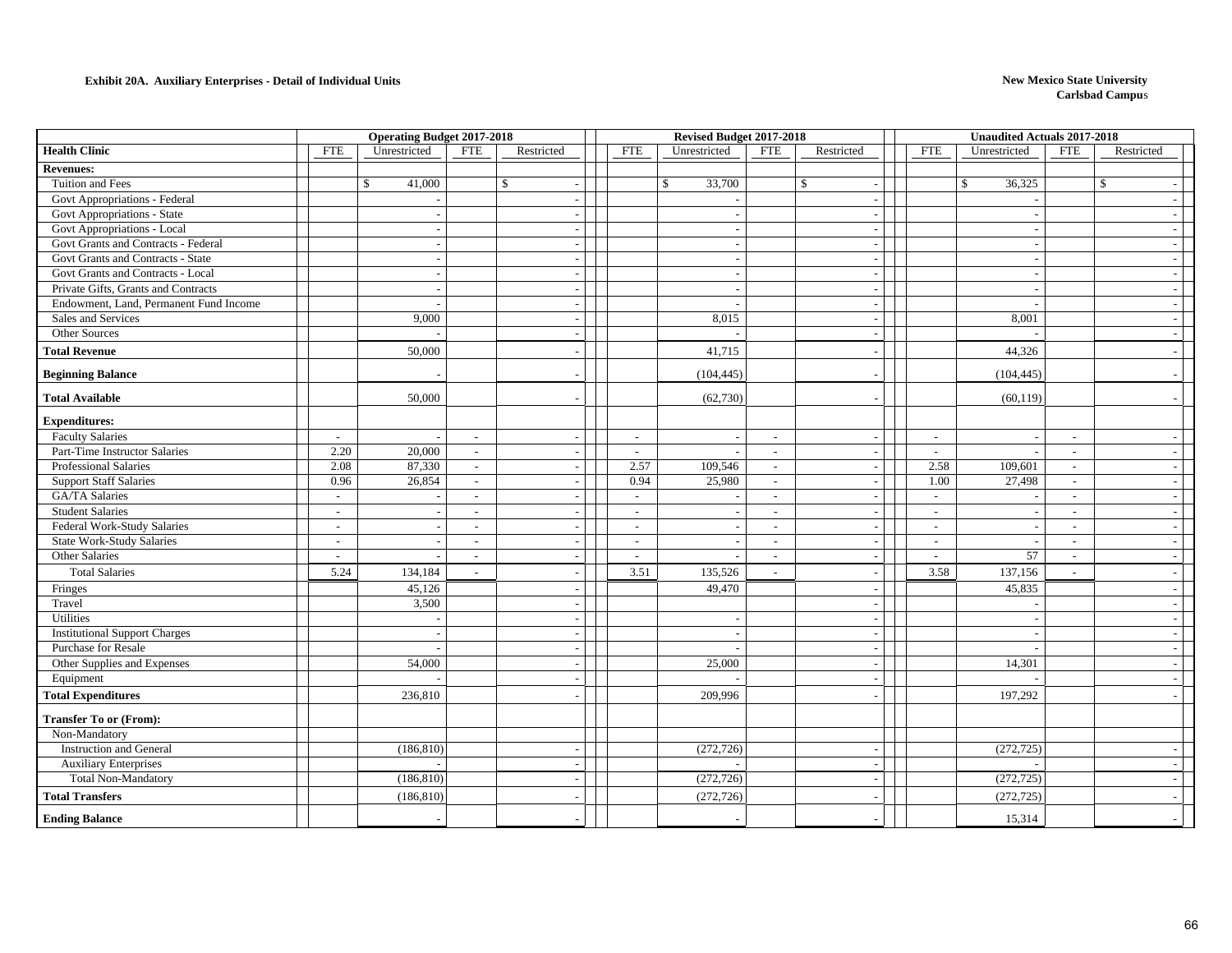#### **Exhibit 20A. Auxiliary Enterprises - Detail of Individual Units New Mexico State University**

|                                        | <b>Operating Budget 2017-2018</b> |                          |                          |                          | Revised Budget 2017-2018 |                          |                          |                | <b>Unaudited Actuals 2017-2018</b> |            |                          |            |                          |
|----------------------------------------|-----------------------------------|--------------------------|--------------------------|--------------------------|--------------------------|--------------------------|--------------------------|----------------|------------------------------------|------------|--------------------------|------------|--------------------------|
| Pay To Print                           | <b>FTE</b>                        | Unrestricted             | <b>FTE</b>               | Restricted               |                          | <b>FTE</b>               | Unrestricted             | <b>FTE</b>     | Restricted                         | <b>FTE</b> | Unrestricted             | <b>FTE</b> | Restricted               |
| <b>Revenues:</b>                       |                                   |                          |                          |                          |                          |                          |                          |                |                                    |            |                          |            |                          |
| Tuition and Fees                       |                                   | \$                       |                          | \$                       |                          |                          | \$                       |                | \$<br>$\overline{\phantom{a}}$     |            | $\mathcal{S}$            |            | $\mathbb{S}$             |
| Govt Appropriations - Federal          |                                   | $\overline{\phantom{a}}$ |                          | $\overline{\phantom{a}}$ |                          |                          | $\overline{\phantom{a}}$ |                | $\overline{\phantom{a}}$           |            | $\overline{\phantom{a}}$ |            | $\sim$                   |
| Govt Appropriations - State            |                                   |                          |                          | $\sim$                   |                          |                          |                          |                | $\sim$                             |            |                          |            |                          |
| Govt Appropriations - Local            |                                   |                          |                          |                          |                          |                          |                          |                | $\overline{\phantom{a}}$           |            |                          |            |                          |
| Govt Grants and Contracts - Federal    |                                   | $\sim$                   |                          | $\sim$                   |                          |                          |                          |                | $\overline{\phantom{a}}$           |            | $\sim$                   |            | $\sim$                   |
| Govt Grants and Contracts - State      |                                   | $\sim$                   |                          |                          |                          |                          |                          |                | $\overline{\phantom{a}}$           |            | $\sim$                   |            | $\sim$                   |
| Govt Grants and Contracts - Local      |                                   | $\overline{\phantom{a}}$ |                          | $\overline{\phantom{a}}$ |                          |                          | $\overline{\phantom{a}}$ |                | $\sim$                             |            | $\sim$                   |            | $\overline{a}$           |
| Private Gifts, Grants and Contracts    |                                   | $\sim$                   |                          | $\sim$                   |                          |                          |                          |                | $\sim$                             |            |                          |            | $\sim$                   |
| Endowment, Land, Permanent Fund Income |                                   | $\sim$                   |                          |                          |                          |                          |                          |                | $\overline{\phantom{a}}$           |            | . —                      |            | $\overline{\phantom{a}}$ |
| Sales and Services                     |                                   | $\sim$                   |                          | $\sim$                   |                          |                          |                          |                | $\sim$                             |            | $\sim$                   |            | $\sim$                   |
| Other Sources                          |                                   |                          |                          |                          |                          |                          |                          |                | $\sim$                             |            |                          |            | $\sim$                   |
| <b>Total Revenue</b>                   |                                   |                          |                          |                          |                          |                          |                          |                | $\overline{a}$                     |            |                          |            |                          |
| <b>Beginning Balance</b>               |                                   |                          |                          |                          |                          |                          | 19,400                   |                |                                    |            | 19,400                   |            |                          |
| <b>Total Available</b>                 |                                   |                          |                          |                          |                          |                          | 19,400                   |                |                                    |            | 19,400                   |            |                          |
| <b>Expenditures:</b>                   |                                   |                          |                          |                          |                          |                          |                          |                |                                    |            |                          |            |                          |
| <b>Faculty Salaries</b>                | $\sim$                            | $\overline{\phantom{a}}$ | $\overline{\phantom{a}}$ |                          |                          | $\sim$                   | $\overline{a}$           | ÷.             | $\overline{\phantom{a}}$           | $\sim$     | $\sim$                   | $\sim$     | $\sim$                   |
| Part-Time Instructor Salaries          | $\overline{\phantom{a}}$          | $\overline{\phantom{a}}$ | $\overline{\phantom{a}}$ | $\sim$                   |                          | $\sim$                   | $\sim$                   | $\sim$         | $\sim$                             | $\sim$     | $\sim$                   | $\sim$     | $\sim$                   |
| Professional Salaries                  | $\blacksquare$                    |                          |                          |                          |                          | $\overline{\phantom{a}}$ |                          | $\blacksquare$ | $\sim$                             | $\sim$     | $\overline{\phantom{a}}$ | $\sim$     | $\sim$                   |
| <b>Support Staff Salaries</b>          | $\overline{a}$                    |                          | $\sim$                   |                          |                          | $\sim$                   |                          | $\sim$         | $\sim$                             | $\sim$     | $\overline{\phantom{a}}$ | $\sim$     | $\overline{\phantom{a}}$ |
| GA/TA Salaries                         | $\blacksquare$                    | $\overline{a}$           | $\overline{a}$           |                          |                          | $\overline{\phantom{a}}$ | $\overline{a}$           | $\blacksquare$ | $\overline{\phantom{a}}$           | $\sim$     | $\overline{\phantom{a}}$ | $\sim$     | $\overline{\phantom{a}}$ |
| <b>Student Salaries</b>                | $\sim$                            |                          |                          |                          |                          | $\sim$                   |                          | $\overline{a}$ | $\overline{\phantom{a}}$           | $\sim$     | $\sim$                   | $\sim$     | $\sim$                   |
| Federal Work-Study Salaries            | $\sim$                            | $\overline{\phantom{a}}$ | $\sim$                   | $\overline{\phantom{a}}$ |                          | $\sim$                   | $\sim$                   | $\sim$         | $\sim$                             | $\sim$     | $\sim$                   | $\sim$     | $\sim$                   |
| <b>State Work-Study Salaries</b>       | $\sim$                            | $\overline{a}$           | $\sim$                   | $\sim$                   |                          | $\sim$                   |                          | $\sim$         | $\sim$                             | $\sim$     | $\overline{\phantom{a}}$ | $\sim$     | $\sim$                   |
| Other Salaries                         | $\sim$                            |                          | $\overline{a}$           |                          |                          | $\overline{\phantom{a}}$ | $\overline{\phantom{a}}$ | $\sim$         | $\overline{\phantom{a}}$           | $\sim$     |                          | $\sim$     | $\overline{\phantom{a}}$ |
| <b>Total Salaries</b>                  | $\sim$                            | $\sim$                   | $\overline{\phantom{a}}$ |                          |                          | $\sim$                   | $\sim$                   | $\overline{a}$ | $\overline{\phantom{a}}$           | $\sim$     | $\overline{\phantom{a}}$ | $\sim$     | $\sim$                   |
| Fringes                                |                                   | $\overline{\phantom{a}}$ |                          |                          |                          |                          |                          |                | $\sim$                             |            | $\overline{\phantom{a}}$ |            |                          |
| Travel                                 |                                   | $\overline{\phantom{a}}$ |                          |                          |                          |                          |                          |                | $\overline{\phantom{a}}$           |            | $\overline{\phantom{a}}$ |            | $\overline{\phantom{a}}$ |
| Utilities                              |                                   | $\sim$                   |                          |                          |                          |                          |                          |                | $\overline{\phantom{a}}$           |            | $\sim$                   |            | $\sim$                   |
| <b>Institutional Support Charges</b>   |                                   | $\overline{\phantom{a}}$ |                          | $\overline{\phantom{a}}$ |                          |                          |                          |                | $\overline{\phantom{a}}$           |            | $\overline{\phantom{a}}$ |            | $\sim$                   |
| Purchase for Resale                    |                                   | $\overline{\phantom{a}}$ |                          | $\overline{\phantom{a}}$ |                          |                          | $\overline{\phantom{a}}$ |                | $\overline{\phantom{a}}$           |            | $\sim$                   |            | $\overline{a}$           |
| Other Supplies and Expenses            |                                   |                          |                          |                          |                          |                          |                          |                | $\sim$                             |            |                          |            |                          |
| Equipment                              |                                   |                          |                          |                          |                          |                          |                          |                | $\overline{\phantom{a}}$           |            |                          |            | $\overline{\phantom{a}}$ |
| <b>Total Expenditures</b>              |                                   |                          |                          |                          |                          |                          |                          |                |                                    |            |                          |            |                          |
| <b>Transfer To or (From):</b>          |                                   |                          |                          |                          |                          |                          |                          |                |                                    |            |                          |            |                          |
| Non-Mandatory                          |                                   |                          |                          |                          |                          |                          |                          |                |                                    |            |                          |            |                          |
| <b>Auxiliary Enterprises</b>           |                                   | $\sim$                   |                          |                          |                          |                          |                          |                | $\overline{\phantom{a}}$           |            |                          |            | $\overline{\phantom{a}}$ |
| Renewal and Replacement                |                                   |                          |                          | $\sim$                   |                          |                          | 19,400                   |                | $\sim$                             |            | 19.400                   |            | $\sim$                   |
| <b>Total Non-Mandatory</b>             |                                   | $\overline{\phantom{a}}$ |                          |                          |                          |                          | 19,400                   |                | $\overline{\phantom{a}}$           |            | 19,400                   |            | $\sim$                   |
| <b>Total Transfers</b>                 |                                   |                          |                          |                          |                          |                          | 19,400                   |                | $\overline{a}$                     |            | 19,400                   |            | $\overline{\phantom{a}}$ |
| <b>Ending Balance</b>                  |                                   |                          |                          |                          |                          |                          |                          |                |                                    |            |                          |            |                          |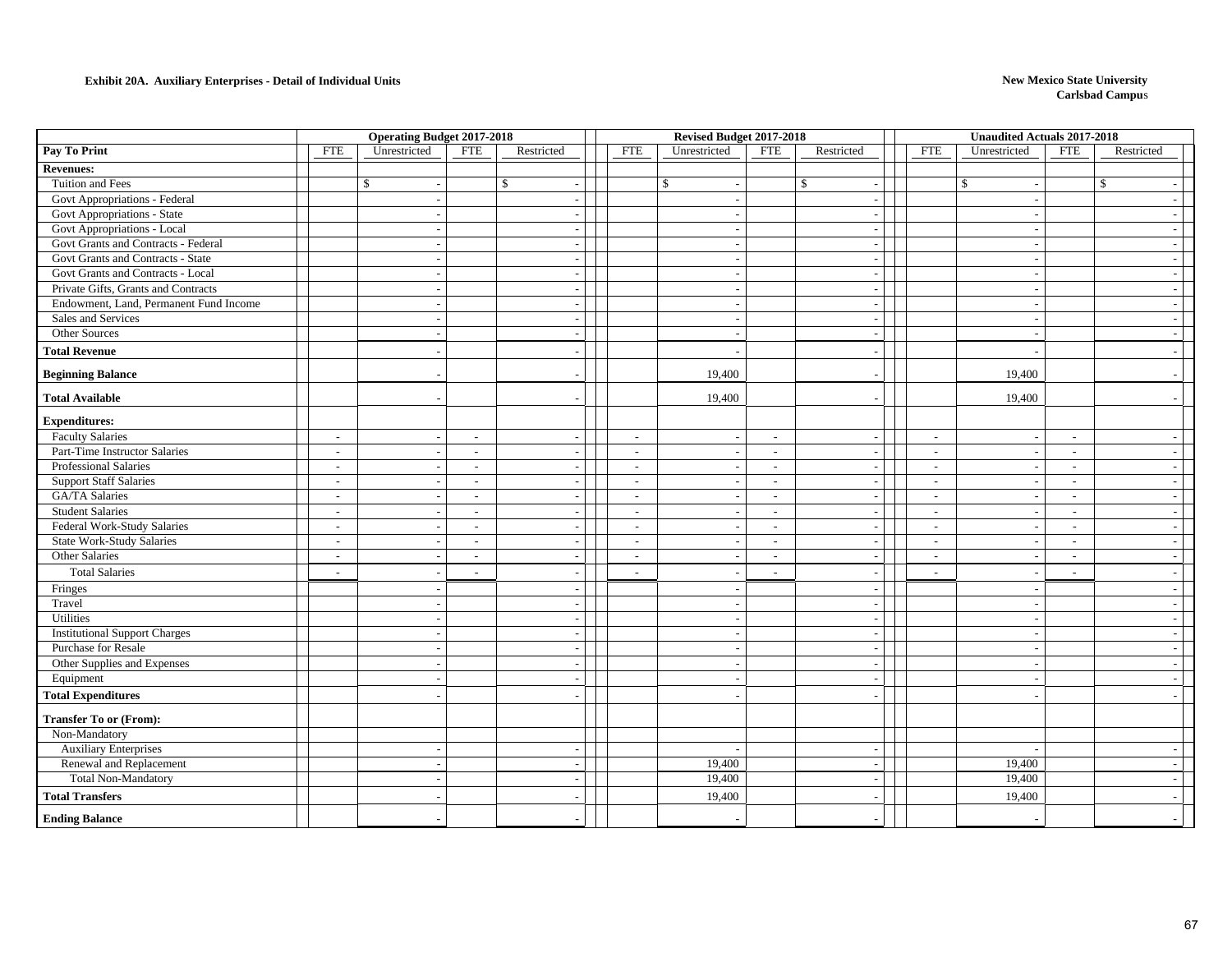## **Exhibit I. Summary of Capital Outlay** New Mexico State University

|                                             |                         | <b>Operating Budget 2017-2018</b> | Revised Budget 2017-2018 |                          | <b>Unaudited Actuals 2017-2018</b>        |                          |
|---------------------------------------------|-------------------------|-----------------------------------|--------------------------|--------------------------|-------------------------------------------|--------------------------|
|                                             | Unrestricted            | Restricted                        | Unrestricted             | Restricted               | Unrestricted                              | Restricted               |
|                                             |                         |                                   |                          |                          |                                           |                          |
| <b>Revenues</b>                             |                         |                                   |                          |                          |                                           |                          |
| Allocated                                   |                         |                                   |                          |                          |                                           |                          |
| All Revenue                                 | $\mathbb{S}$<br>500,000 | $\mathbb{S}$                      | $\mathcal{S}$<br>745,422 | $\mathbb{S}$             | $\mathbb{S}$<br>1,029,865<br>$\mathbb{S}$ |                          |
| Unallocated                                 |                         |                                   |                          |                          |                                           |                          |
| Other                                       | $\blacksquare$          | $\sim$                            | $\mathbf{r}$             | $\overline{\phantom{a}}$ |                                           |                          |
| <b>Total Revenues (Exh 1)</b>               | 500,000                 |                                   | 745,422                  | $\blacksquare$           | 1,029,865                                 |                          |
| <b>Beginning Balances (Exh 1)</b>           | 10,551,702              |                                   | 12,029,817               | $\overline{\phantom{a}}$ | 12,029,817                                |                          |
| <b>Total Available (Exh 1)</b>              | 11,051,702              | $\blacksquare$                    | 12,775,239               | $\blacksquare$           | 13,059,682                                |                          |
| <b>Expenditures</b>                         |                         |                                   |                          |                          |                                           |                          |
| Allocated                                   |                         |                                   |                          |                          |                                           |                          |
| <b>Minor Projects</b>                       |                         | $\sim$                            | 137,866                  | $\sim$                   | 138,343                                   | $\overline{\phantom{a}}$ |
| Major Projects                              | 1,500,000               | $\sim$                            | 1,111,802                | $\bar{a}$                | 900,557                                   | $\overline{\phantom{a}}$ |
| Unallocated                                 |                         |                                   |                          |                          |                                           |                          |
| <b>Minor Projects</b>                       | 350,000                 | $\sim$                            | 27,324                   | $\blacksquare$           | (10, 497)                                 | $\overline{\phantom{a}}$ |
| Major Projects                              | ÷                       | $\overline{\phantom{a}}$          |                          | $\overline{\phantom{a}}$ |                                           | $\overline{\phantom{a}}$ |
| <b>Total Expenditures</b> (Exh 1)           | 1,850,000               | $\blacksquare$                    | 1,276,992                | $\blacksquare$           | 1,028,403                                 | $\blacksquare$           |
| <b>Transfers</b>                            |                         |                                   |                          |                          |                                           |                          |
| Non-Mandatory                               |                         |                                   |                          |                          |                                           |                          |
| Unallocated                                 |                         |                                   |                          |                          |                                           |                          |
| I & G                                       | (450,000)               | $\overline{\phantom{a}}$          | (2,014,000)              | $\overline{\phantom{a}}$ | (2,014,000)                               | $\overline{\phantom{a}}$ |
| Subtotal Non-Mandatory                      | (450,000)               | $\overline{\phantom{a}}$          | (2,014,000)              | $\blacksquare$           | (2,014,000)                               | $\sim$                   |
| Required                                    |                         |                                   |                          |                          |                                           |                          |
| Allocated                                   |                         |                                   |                          |                          |                                           |                          |
| I & G                                       | (66, 417)               | $\sim$                            | (66, 417)                | ÷.                       | (66, 417)                                 | $\overline{\phantom{a}}$ |
| <b>Subtotal Required</b>                    | (66, 417)               | $\overline{\phantom{a}}$          | (66, 417)                | $\blacksquare$           | (66, 417)                                 | $\overline{\phantom{a}}$ |
|                                             |                         |                                   |                          |                          |                                           |                          |
| <b>Total Net Transfers (Exh 1)</b>          | (516, 417)              | $\blacksquare$                    | (2,080,417)              | $\blacksquare$           | (2,080,417)                               |                          |
| <b>Total Expenditures And Net Transfers</b> | 1,333,583               | $\blacksquare$                    | (803, 425)               |                          | (1,052,014)                               |                          |
| <b>Ending Balance (Exh 1)</b>               | 9,718,119               | $\blacksquare$                    | 13,578,664               | $\blacksquare$           | 14,111,696                                | $\overline{\phantom{a}}$ |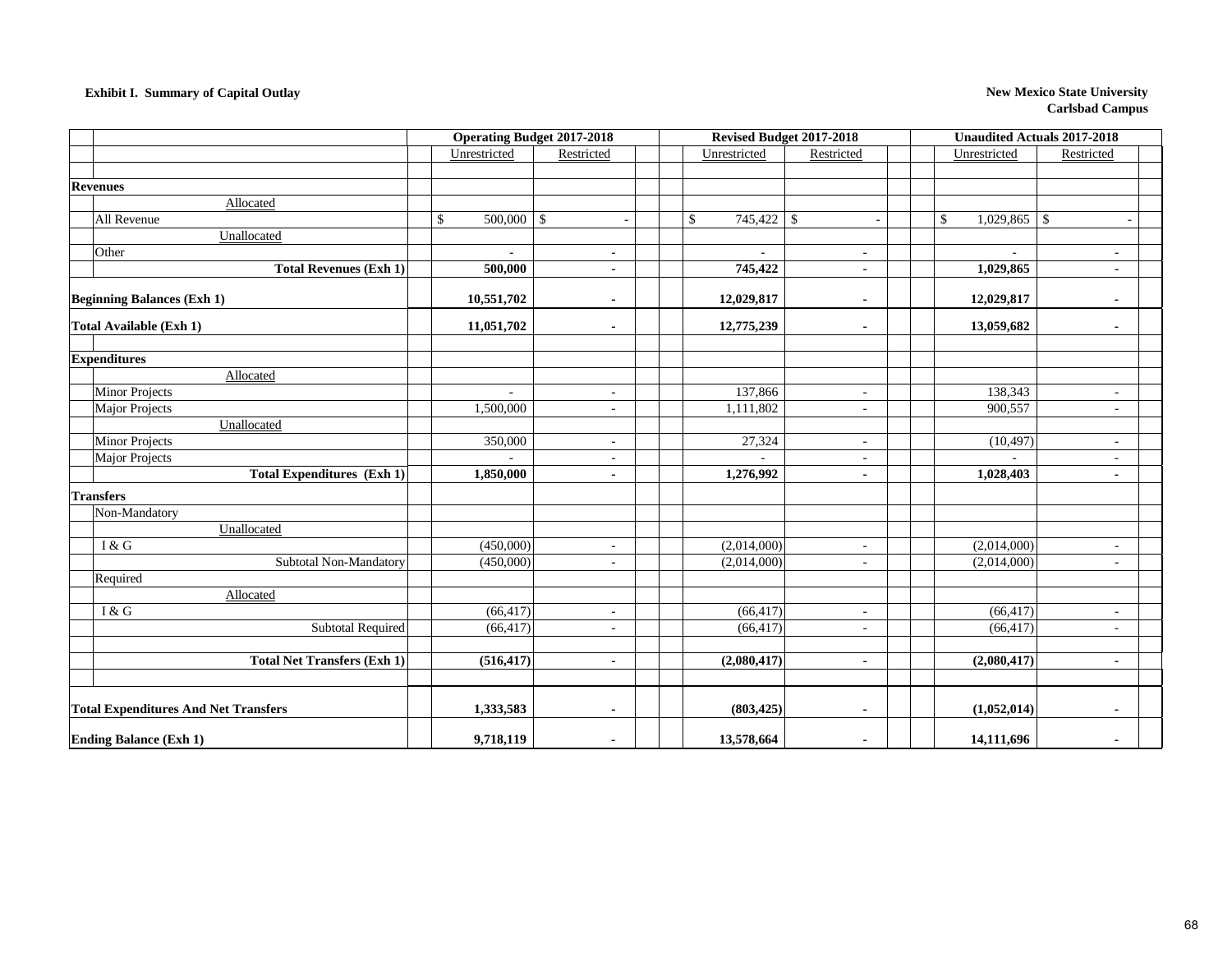## **Exhibit II. Summary of Renewals and Replacements New Mexico State University New Mexico State University**

|                                             |                | <b>Operating Budget 2017-2018</b> |                | Revised Budget 2017-2018       | <b>Unaudited Actuals 2017-2018</b>              |  |
|---------------------------------------------|----------------|-----------------------------------|----------------|--------------------------------|-------------------------------------------------|--|
|                                             | Unrestricted   | Restricted                        | Unrestricted   | Restricted                     | Unrestricted<br>Restricted                      |  |
|                                             |                |                                   |                |                                |                                                 |  |
| <b>Revenues</b>                             |                |                                   |                |                                |                                                 |  |
| <b>Investment Earnings</b>                  | $\mathbf S$    | $\mathbb{S}$                      | $\mathbb{S}$   | \$<br>$\overline{\phantom{a}}$ | $\boldsymbol{\mathsf{S}}$<br>$\mathbf{\hat{S}}$ |  |
| <b>Total Revenues (Exh 1)</b>               | $\blacksquare$ | $\blacksquare$                    | $\blacksquare$ | $\blacksquare$                 |                                                 |  |
| <b>Beginning Balances (Exh 1)</b>           | 7,848,465      |                                   | 8,050,522      |                                | 8,050,522                                       |  |
| <b>Total Available (Exh 1)</b>              | 7,848,465      | $\blacksquare$                    | 8,050,522      | $\blacksquare$                 | 8,050,522<br>٠                                  |  |
| <b>Expenditures</b>                         |                |                                   |                |                                |                                                 |  |
| Funds for Building Renewal                  | 1,000,000      | $\sim$                            | 35,000         | ٠                              | 111,839<br>$\overline{\phantom{a}}$             |  |
| Funds for Auxiliary Enterprises             |                | $\sim$                            |                | $\overline{a}$                 |                                                 |  |
| <b>Total Expenditures (Exh 1)</b>           | 1,000,000      | $\blacksquare$                    | 35,000         | $\blacksquare$                 | 111,839<br>$\blacksquare$                       |  |
|                                             |                |                                   |                |                                |                                                 |  |
| <b>Transfers</b>                            |                |                                   |                |                                |                                                 |  |
| Non-Mandatory                               |                |                                   |                |                                |                                                 |  |
| I & G                                       | (200,000)      | $\sim$                            | (1,786,000)    | $\overline{\phantom{a}}$       | (1,786,000)<br>$\overline{\phantom{a}}$         |  |
| <b>Auxiliary Enterprises</b>                |                |                                   | (183, 928)     | ÷                              | (183, 928)                                      |  |
| Subtotal Non-Mandatory                      | (200,000)      | $\overline{\phantom{a}}$          | (1,969,928)    | $\overline{\phantom{a}}$       | (1,969,928)<br>$\overline{\phantom{a}}$         |  |
| Required                                    |                |                                   |                |                                |                                                 |  |
| I & G                                       | (139, 526)     |                                   | (139, 526)     | $\overline{\phantom{a}}$       | (139, 526)                                      |  |
| Subtotal Required                           | (139, 526)     | $\overline{a}$                    | (139, 526)     | $\sim$                         | (139, 526)<br>٠                                 |  |
|                                             |                |                                   |                |                                |                                                 |  |
| <b>Total Net Transfers (Exh 1)</b>          | (339,526)      | $\blacksquare$                    | (2,109,454)    | $\blacksquare$                 | (2,109,454)<br>$\blacksquare$                   |  |
|                                             |                |                                   |                |                                |                                                 |  |
|                                             |                |                                   |                |                                |                                                 |  |
| <b>Total Expenditures And Net Transfers</b> | 660,474        | $\blacksquare$                    | (2,074,454)    | $\blacksquare$                 | (1,997,615)<br>$\blacksquare$                   |  |
|                                             |                |                                   |                |                                |                                                 |  |
| <b>Ending Balance (Exh 1)</b>               | 7,187,991      | $\blacksquare$                    | 10,124,976     | $\blacksquare$                 | 10,048,137<br>$\blacksquare$                    |  |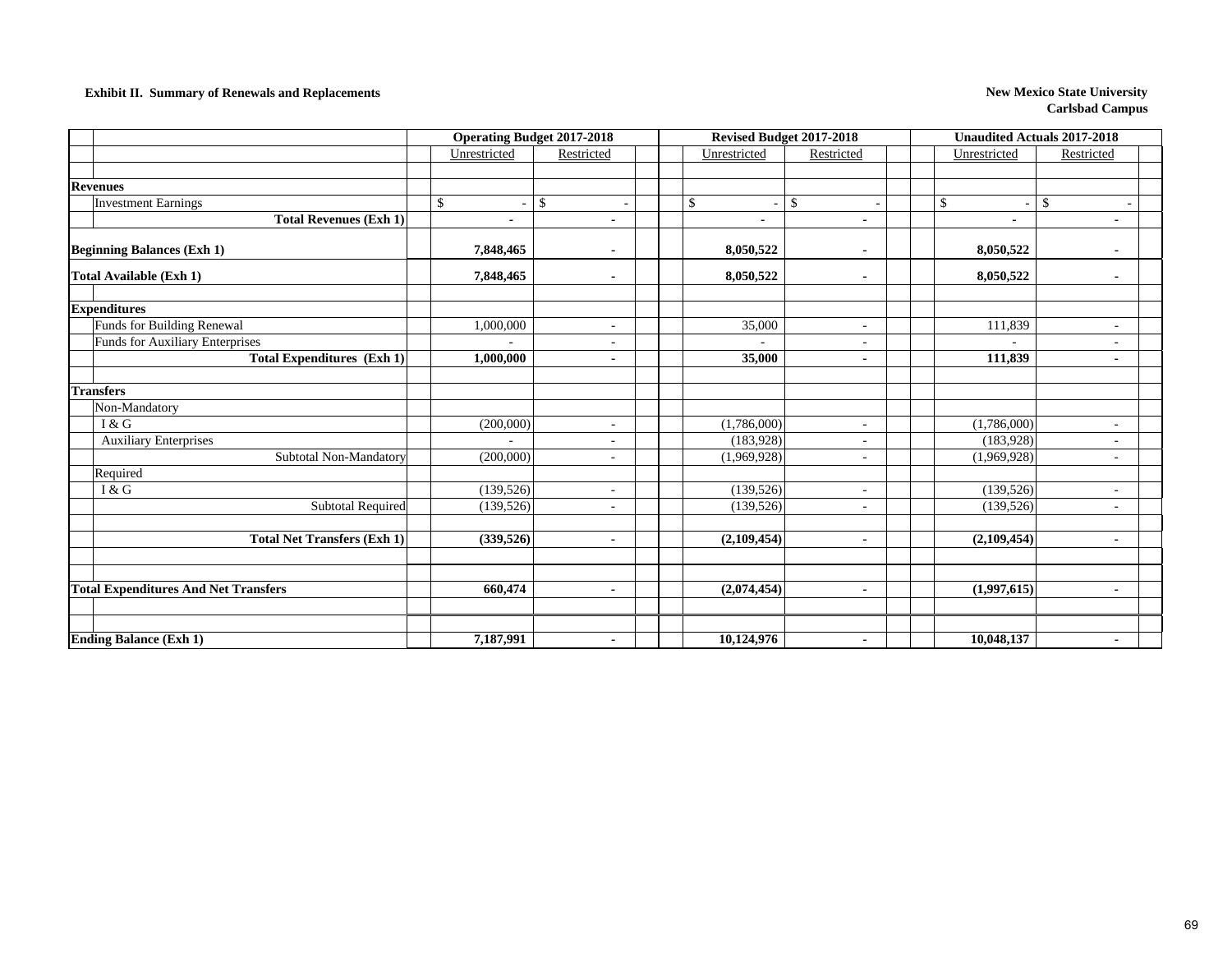#### **Exhibit a. Summary of Current Funds Revenue by Source New Mexico State University**

|                                        | <b>Operating Budget 2017-2018</b> |                          | Revised Budget 2017-2018    |                          | <b>Unaudited Actuals 2017-2018</b> |                           |
|----------------------------------------|-----------------------------------|--------------------------|-----------------------------|--------------------------|------------------------------------|---------------------------|
|                                        | Unrestricted                      | Restricted               | Unrestricted                | Restricted               | Unrestricted                       | Restricted                |
| <b>Total Current Funds Revenue</b>     |                                   |                          |                             |                          |                                    |                           |
| Instruction and General (Exh 2)        | 11,025,156                        | 1,292,711                | 12,578,724                  | 1,764,792                | 13,460,943                         | 1,537,653                 |
| Student Social & Cultural (Exh 15)     | 112,386                           | 6,700                    | 101,820                     |                          | 114,602                            |                           |
| Research (Exh 16)                      | $\sim$                            | $\sim$                   | $\sim$                      |                          | $\sim$                             |                           |
| Public Service (Exh 17)                | 216,600                           | 182,970                  | 216,600                     | 153,931                  | 216,600                            | 152,298                   |
| Internal Service Departments (Exh 18)  | 112,386                           |                          | 101,386                     |                          | 114,602                            |                           |
| Student Aid, Grants, Stipends (Exh 19) |                                   | 1,496,505                |                             | 1,496,505                |                                    | 1,358,166                 |
| Auxiliary Enterprises (Exh 20)         | 76,000                            |                          | 68,438                      |                          | 77,730                             |                           |
| <b>Total Current Funds Revenue</b>     | 11,542,528                        | 2,978,886                | 13,066,968                  | 3,415,228                | 13,984,477                         | 3,048,117                 |
|                                        |                                   |                          |                             |                          |                                    |                           |
| <b>Tuition And Fees Income</b>         |                                   |                          |                             |                          |                                    |                           |
| Instruction and General (Exh 2)        | 1,507,986                         | $\omega$                 | 1,114,024                   | $\blacksquare$           | 1,354,455                          | $\sim$                    |
| Student Social & Cultural (Exh 15)     | 112,386                           | $\sim$                   | 101,820                     | $\sim$                   | 114,602                            | $\mathbf{r}$              |
| Research (Exh 16)                      | $\sim$                            | $\sim$                   | $\mathcal{L}^{\mathcal{A}}$ | $\sim$                   | $\mathcal{L}$                      | $\overline{a}$            |
| Public Service (Exh 17)                | $\sim$                            | $\overline{\phantom{a}}$ | $\sim$                      | $\sim$                   | $\overline{\phantom{a}}$           | $\overline{\phantom{a}}$  |
| Internal Service Departments (Exh 18)  | 112,386                           | $\sim$                   | 101,386                     | $\sim$                   | 114,602                            | $\mathbb{L}^{\mathbb{N}}$ |
| Student Aid, Grants, Stipends (Exh 19) | $\sim$                            | $\sim$                   | $\sim$                      | $\sim$                   | $\sim$                             | $\mathbb{L}^{\mathbb{N}}$ |
| Auxiliary Enterprises (Exh 20)         | 41,000                            | $\sim$                   | 33,700                      | $\sim$                   | 36,325                             | $\sim$                    |
| <b>Total Tuition and Fees Income</b>   | 1,773,758                         | $\sim$                   | 1,350,930                   | $\overline{\phantom{a}}$ | 1,619,984                          | $\blacksquare$            |
|                                        |                                   |                          |                             |                          |                                    |                           |
| <b>Federal Govt Appropriations</b>     |                                   |                          |                             |                          |                                    |                           |
| Instruction and General (Exh 2)        | $\sim$                            | $\sim$                   | $\sim$                      | $\sim$                   | $\sim$                             | $\overline{\phantom{0}}$  |
| Student Social & Cultural (Exh 15)     | $\mathcal{L}$                     | $\mathcal{L}$            | $\sim$                      | $\sim$                   | $\sim$                             | $\sim$                    |
| Research (Exh 16)                      | $\sim$                            | $\sim$                   | $\sim$                      | $\sim$                   | $\sim$                             | $\sim$                    |
| Public Service (Exh 17)                | $\mathcal{L}$                     | $\mathcal{L}$            | $\overline{a}$              | $\sim$                   | $\sim$                             | $\overline{a}$            |
| Internal Service Departments (Exh 18)  | $\mathbb{L}$                      | $\mathbb{L}$             | $\blacksquare$              | $\sim$                   | $\sim$                             | $\overline{\phantom{a}}$  |
| Student Aid, Grants, Stipends (Exh 19) | $\sim$                            | $\sim$                   | $\sim$                      | $\sim$                   | $\sim$                             | $\sim$                    |
| Auxiliary Enterprises (Exh 20)         | $\sim$                            | $\sim$                   | $\sim$                      | $\sim$                   | $\sim$                             | $\sim$                    |
| <b>Total Fed Govt Appropriations</b>   | $\sim$                            | $\blacksquare$           | $\blacksquare$              | $\sim$                   | $\blacksquare$                     | $\blacksquare$            |
|                                        |                                   |                          |                             |                          |                                    |                           |
| <b>State Govt Appropriations</b>       |                                   |                          |                             |                          |                                    |                           |
| Instruction and General (Exh 2)        | 3,968,900                         | $\overline{\phantom{a}}$ | 3,971,380                   | $\overline{\phantom{a}}$ | 3,971,380                          | $\overline{\phantom{a}}$  |
| Student Social & Cultural (Exh 15)     | $\overline{\phantom{a}}$          | $\overline{\phantom{a}}$ | $\sim$                      | $\sim$                   | $\overline{\phantom{a}}$           | $\overline{\phantom{a}}$  |
| Research (Exh 16)                      |                                   | $\overline{\phantom{a}}$ |                             |                          |                                    | $\overline{a}$            |
| Public Service (Exh 17)                | 216,600                           | $\mathcal{L}$            | 216,600                     | $\blacksquare$           | 216,600                            | $\overline{a}$            |
| Internal Service Departments (Exh 18)  | $\overline{\phantom{a}}$          | $\overline{\phantom{a}}$ | $\mathbf{r}$                | $\sim$                   | $\mathbf{r}$                       | $\overline{a}$            |
| Student Aid, Grants, Stipends (Exh 19) | $\mathbb{Z}^2$                    | $\sim$                   | $\sim$                      | $\sim$                   | $\sim$                             | $\overline{\phantom{a}}$  |
| <b>Auxiliary Enterprises (Exh 20)</b>  | $\overline{a}$                    | $\sim$                   | $\overline{a}$              | $\sim$                   | $\overline{a}$                     | $\overline{\phantom{a}}$  |
| <b>Total State Govt Appropriations</b> | 4,185,500                         | $\blacksquare$           | 4,187,980                   | $\blacksquare$           | 4,187,980                          | $\mathbf{r}$              |
|                                        |                                   |                          |                             |                          |                                    |                           |
| <b>Local Govt Appropriations</b>       |                                   |                          |                             |                          |                                    |                           |
| Instruction and General (Exh 2)        | 5,500,000                         | $\mathbb{L}$             | 7,375,846                   | $\mathbb{L}$             | 7,940,391                          | $\sim$                    |
| Student Social & Cultural (Exh 15)     | $\sim$                            | $\sim$                   | $\sim$                      | $\sim$                   | $\sim$                             | $\sim$                    |
| Research (Exh 16)                      | $\sim$                            | $\sim$                   | $\sim$                      | $\sim$                   | $\sim$                             | $\overline{a}$            |
| Public Service (Exh 17)                | $\sim$                            | $\sim$                   | $\sim$                      | $\sim$                   | $\sim$                             | $\sim$                    |
| Internal Service Departments (Exh 18)  | $\overline{\phantom{a}}$          | $\omega$                 | $\overline{\phantom{a}}$    | $\sim$                   | $\sim$                             | $\overline{\phantom{a}}$  |
| Student Aid, Grants, Stipends (Exh 19) | $\sim$                            | $\sim$                   | $\overline{\phantom{a}}$    |                          | $\overline{\phantom{a}}$           | $\overline{a}$            |
| <b>Auxiliary Enterprises (Exh 20)</b>  |                                   | $\overline{\phantom{a}}$ |                             | $\sim$                   |                                    | $\overline{a}$            |
| <b>Total Local Govt Appropriations</b> | 5,500,000                         | $\sim$                   | 7,375,846                   | $\sim$                   | 7,940,391                          | $\mathbf{r}$              |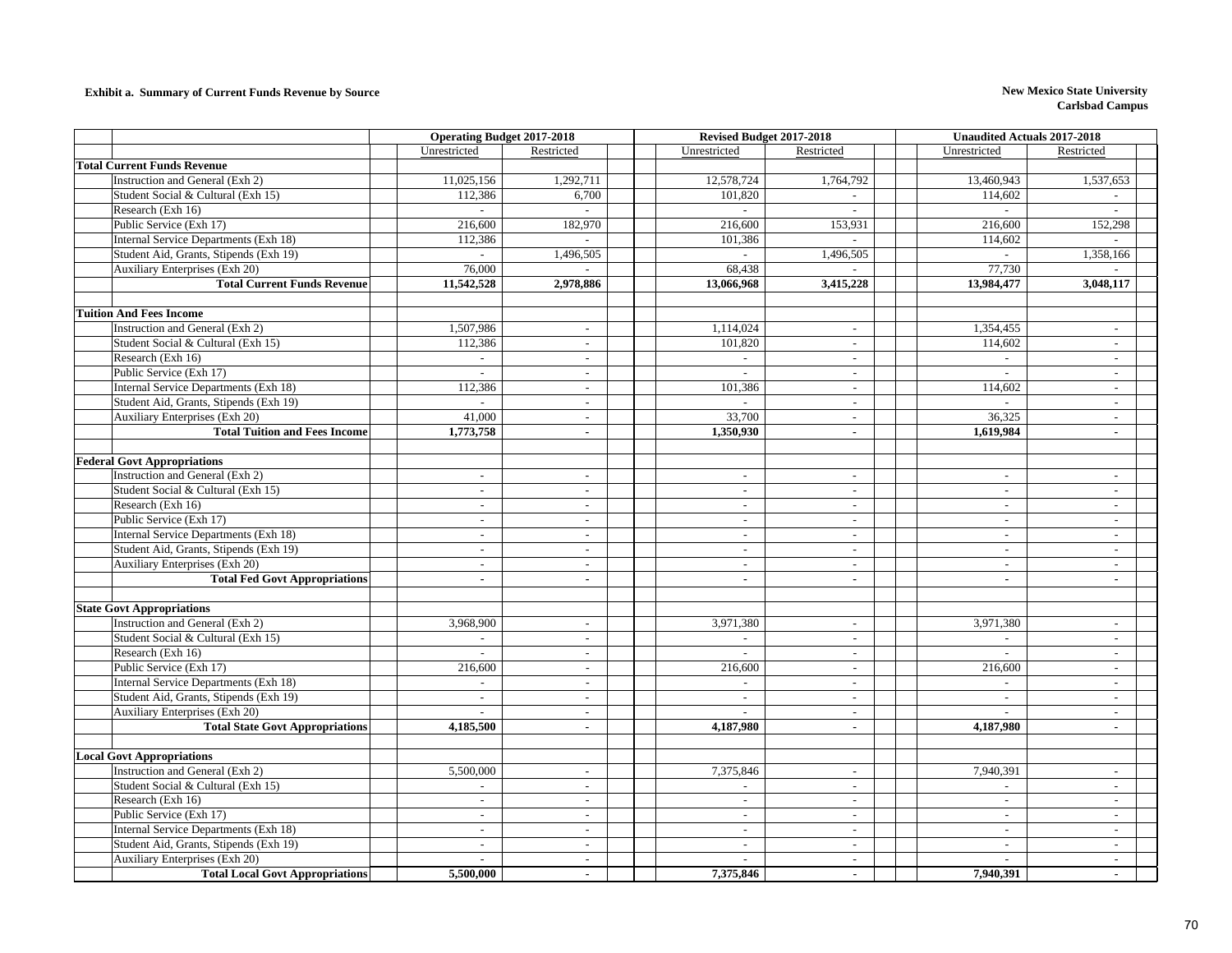#### **Exhibit a. Summary of Current Funds Revenue by Source New Mexico State University**

|                                                                                 | <b>Operating Budget 2017-2018</b> |                          | Revised Budget 2017-2018           |                                    | <b>Unaudited Actuals 2017-2018</b> |                          |
|---------------------------------------------------------------------------------|-----------------------------------|--------------------------|------------------------------------|------------------------------------|------------------------------------|--------------------------|
|                                                                                 | Unrestricted                      | Restricted               | Unrestricted                       | Restricted                         | Unrestricted                       | Restricted               |
| <b>Federal Govt Grants &amp; Contracts</b>                                      |                                   |                          |                                    |                                    |                                    |                          |
| Instruction and General (Exh 2)                                                 | $\sim$                            | 1,054,808                | $\sim$                             | 1,429,434                          | 424                                | 1,341,074                |
| Student Social & Cultural (Exh 15)                                              | $\omega$                          | $\sim$                   | $\sim$                             |                                    | $\mathbb{L}^+$                     |                          |
| Research (Exh 16)                                                               | $\sim$                            |                          | $\sim$                             |                                    | $\sim$                             |                          |
| Public Service (Exh 17)                                                         | $\sim$                            | 32,159                   | $\mathcal{L}_{\mathcal{A}}$        | 33,320                             | $\sim$                             | 24,604                   |
| Internal Service Departments (Exh 18)                                           | $\overline{\phantom{a}}$          |                          | $\overline{\phantom{a}}$           |                                    | $\overline{\phantom{a}}$           |                          |
| Student Aid, Grants, Stipends (Exh 19)                                          | $\overline{\phantom{a}}$          | 1,212,500                | $\overline{\phantom{a}}$           | 1,212,500                          | $\overline{\phantom{a}}$           | 1,168,592                |
| Auxiliary Enterprises (Exh 20)                                                  | $\mathbb{L}$                      |                          | $\overline{\phantom{a}}$           |                                    | $\blacksquare$                     |                          |
| Total Federal Govt G & C                                                        | $\blacksquare$                    | 2,299,467                | $\blacksquare$                     | 2,675,254                          | 424                                | 2,534,270                |
|                                                                                 |                                   |                          |                                    |                                    |                                    |                          |
| <b>State Govt Grants &amp; Contracts</b>                                        |                                   |                          |                                    |                                    |                                    |                          |
| Instruction and General (Exh 2)                                                 | $\sim$                            | 237,003                  | $\mathbb{L}^+$                     | 334,458                            | $\sim$                             | 192,608                  |
| Student Social & Cultural (Exh 15)                                              | $\sim$                            | 6,700                    | $\mathbb{L}^{\mathbb{N}}$          | $\sim$                             | $\sim$                             |                          |
| Research (Exh 16)                                                               | $\sim$                            | $\mathbb{Z}^2$           | $\mathbb{L}^+$                     | $\sim$                             | $\blacksquare$                     | $\sim$                   |
| Public Service (Exh 17)                                                         | $\sim$                            | 150,811                  | $\overline{\phantom{a}}$           | 120,611                            | $\overline{\phantom{a}}$           | 125,526                  |
| Internal Service Departments (Exh 18)                                           | $\sim$                            | $\mathbb{Z}^2$           | $\sim$                             | $\sim$                             | $\sim$                             |                          |
| Student Aid, Grants, Stipends (Exh 19)                                          | $\sim$                            | 247,830                  | $\sim$                             | 247,830                            | $\sim$                             | 183,838                  |
| Auxiliary Enterprises (Exh 20)                                                  | $\sim$                            |                          | $\sim$                             |                                    | $\sim$                             |                          |
| Total State Govt G & C                                                          | $\sim$                            | 642,344                  | $\blacksquare$                     | 702.899                            | $\sim$                             | 501.972                  |
|                                                                                 |                                   |                          |                                    |                                    |                                    |                          |
| <b>Local Govt Grants &amp; Contracts</b>                                        |                                   |                          |                                    |                                    |                                    |                          |
| Instruction and General (Exh 2)                                                 | $\omega$                          | $\sim$                   | $\overline{\phantom{a}}$           | $\sim$                             | $\overline{\phantom{a}}$           | $\sim$                   |
| Student Social & Cultural (Exh 15)                                              | $\mathbb{Z}^2$                    | $\mathbb{L}$             | $\blacksquare$                     | $\blacksquare$                     | $\blacksquare$                     | $\blacksquare$           |
| Research (Exh 16)                                                               | $\sim$                            | $\sim$                   | $\sim$                             | $\sim$                             | $\sim$                             | $\sim$                   |
| Public Service (Exh 17)                                                         | $\sim$                            | $\mathbb{L}$             | $\blacksquare$                     | $\blacksquare$                     | $\blacksquare$                     | $\sim$                   |
| Internal Service Departments (Exh 18)                                           | $\sim$                            | $\sim$                   | $\sim$                             | $\sim$                             | $\overline{\phantom{a}}$           | $\sim$                   |
| Student Aid, Grants, Stipends (Exh 19)                                          | $\mathcal{L}$                     | $\mathcal{L}$            | $\sim$                             | $\sim$                             | $\sim$                             | $\sim$                   |
| <b>Auxiliary Enterprises (Exh 20)</b>                                           | $\sim$                            | $\mathbb{L}$             | $\sim$                             | $\omega$                           | $\sim$                             | $\overline{\phantom{a}}$ |
| Total Local Govt G & C                                                          | $\sim$                            | $\sim$                   | $\blacksquare$                     | $\sim$                             | $\blacksquare$                     | $\sim$                   |
|                                                                                 |                                   |                          |                                    |                                    |                                    |                          |
| Private Gifts, Grants & Contracts                                               |                                   |                          |                                    |                                    |                                    |                          |
| Instruction and General (Exh 2)                                                 | $\overline{\phantom{a}}$          | 900                      | $\sim$                             | 900                                | $\sim$                             | 3,971                    |
| Student Social & Cultural (Exh 15)                                              | $\sim$                            | $\overline{\phantom{a}}$ | $\overline{\phantom{a}}$           | $\overline{\phantom{a}}$           | $\overline{\phantom{a}}$           | $\overline{\phantom{a}}$ |
| Research (Exh 16)                                                               | $\blacksquare$                    | $\sim$                   | $\sim$                             | $\sim$                             | $\sim$                             |                          |
| Public Service (Exh 17)                                                         | $\mathcal{L}$                     | $\mathbb{Z}^2$           | $\sim$                             | $\sim$                             | $\sim$                             | 2,168                    |
| Internal Service Departments (Exh 18)                                           | $\mathcal{L}$                     | $\sim$                   | $\blacksquare$                     |                                    | $\sim$                             | $\mathbf{r}$             |
| Student Aid, Grants, Stipends (Exh 19)                                          | $\mathcal{L}$                     | 30,000                   | $\sim$                             | 30,000                             | $\blacksquare$                     | $\mathcal{L}$            |
| Auxiliary Enterprises (Exh 20)                                                  | $\sim$                            |                          | $\sim$                             |                                    | $\sim$                             |                          |
| Total Private Gifts, G & C                                                      | $\mathbf{r}$                      | 30,900                   | $\blacksquare$                     | 30,900                             | $\blacksquare$                     | 6,139                    |
|                                                                                 |                                   |                          |                                    |                                    |                                    |                          |
| Endowment, Land & Perm Fund Income                                              |                                   |                          |                                    |                                    |                                    |                          |
| Instruction and General (Exh 2)                                                 |                                   |                          |                                    |                                    |                                    | $\sim$                   |
| Student Social & Cultural (Exh 15)                                              | $\sim$<br>$\sim$                  | $\blacksquare$<br>$\sim$ | $\overline{\phantom{a}}$<br>$\sim$ | $\overline{\phantom{a}}$<br>$\sim$ | $\overline{\phantom{a}}$<br>$\sim$ | $\sim$                   |
| Research (Exh 16)                                                               | $\sim$                            | $\sim$                   | $\mathcal{L}_{\mathcal{A}}$        | $\sim$                             | $\sim$                             | $\sim$                   |
| Public Service (Exh 17)                                                         |                                   |                          |                                    |                                    |                                    |                          |
|                                                                                 | $\sim$                            | $\sim$                   | $\sim$                             | $\sim$                             | $\sim$                             | $\sim$<br>$\sim$         |
| Internal Service Departments (Exh 18)<br>Student Aid, Grants, Stipends (Exh 19) | $\sim$                            | $\mathbb{L}$<br>6,175    | $\sim$                             | $\sim$                             | $\sim$                             |                          |
|                                                                                 | $\mathbb{L}$                      |                          | $\overline{\phantom{a}}$           | 6,175                              | $\overline{\phantom{a}}$           | 5,736                    |
| Auxiliary Enterprises (Exh 20)                                                  | $\overline{\phantom{a}}$          | $\mathbb{L}$             | $\overline{\phantom{a}}$           |                                    | $\overline{\phantom{a}}$           |                          |
| <b>Total Endowment, Land &amp; Perm Funds</b>                                   | $\mathbf{r}$                      | 6,175                    | $\mathbf{r}$                       | 6,175                              | $\blacksquare$                     | 5,736                    |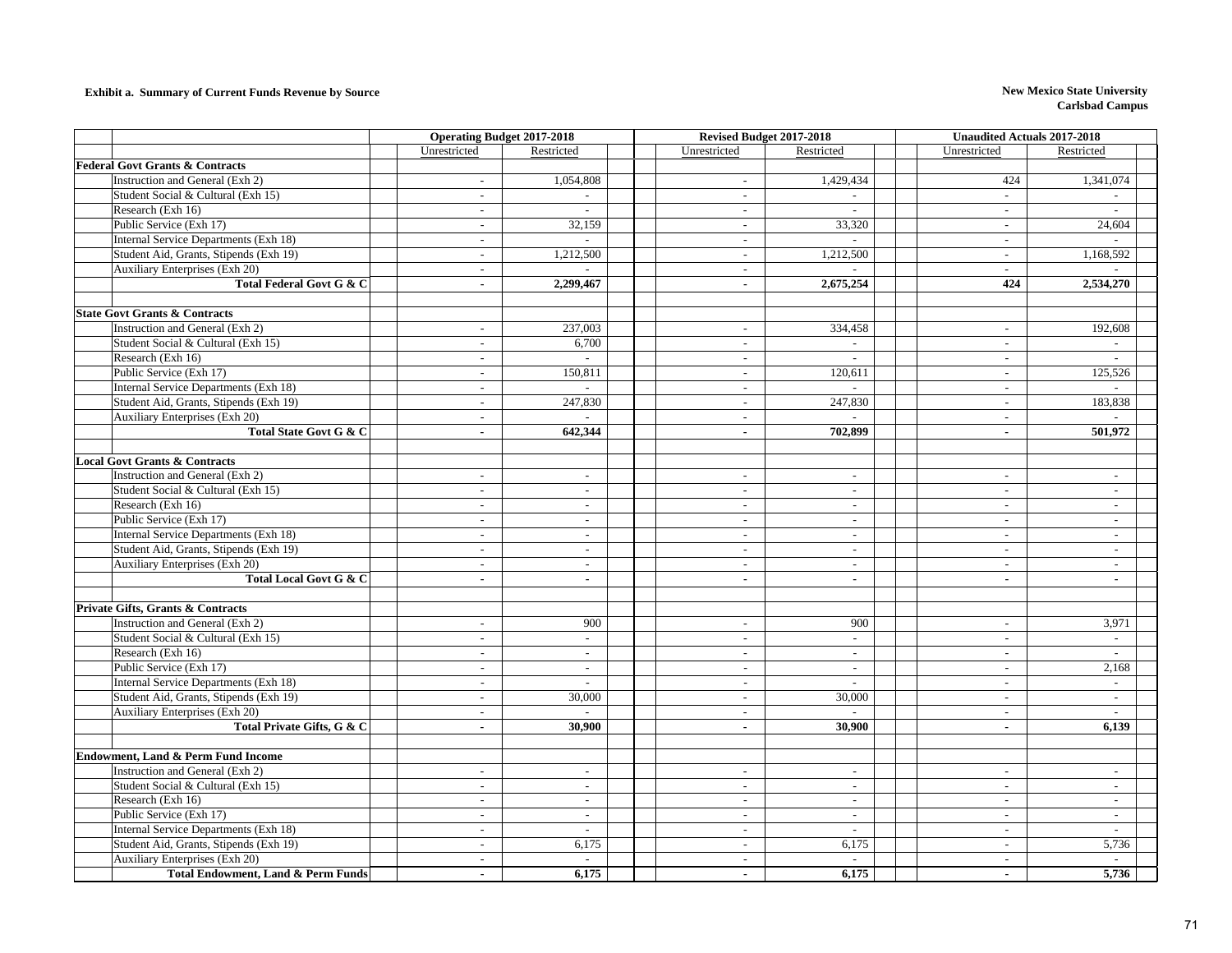#### **Exhibit a. Summary of Current Funds Revenue by Source New Mexico State University**

|                                                  | <b>Operating Budget 2017-2018</b> |                          | Revised Budget 2017-2018 |                          | <b>Unaudited Actuals 2017-2018</b> |                          |  |  |
|--------------------------------------------------|-----------------------------------|--------------------------|--------------------------|--------------------------|------------------------------------|--------------------------|--|--|
|                                                  | Unrestricted                      | Restricted               | Unrestricted             | Restricted               | Unrestricted                       | Restricted               |  |  |
| <b>Sales &amp; Services</b>                      |                                   |                          |                          |                          |                                    |                          |  |  |
| Instruction and General (Exh 2)                  | 2,270                             |                          | 2,180                    |                          | $\overline{\phantom{a}}$           |                          |  |  |
| Student Social & Cultural (Exh 15)               |                                   |                          | $\overline{\phantom{a}}$ |                          | $\overline{\phantom{a}}$           | Ξ.                       |  |  |
| Research (Exh 16)                                | $\overline{\phantom{a}}$          |                          | $\overline{\phantom{a}}$ |                          | $\overline{\phantom{a}}$           | Ξ.                       |  |  |
| Public Service (Exh 17)                          | $\overline{\phantom{a}}$          |                          | $\overline{\phantom{a}}$ |                          | $\overline{\phantom{a}}$           | $\overline{\phantom{0}}$ |  |  |
| Internal Service Departments (Exh 18)            | $\overline{\phantom{a}}$          |                          | $\overline{\phantom{a}}$ |                          | $\overline{\phantom{a}}$           | $\overline{\phantom{a}}$ |  |  |
| Student Aid, Grants, Stipends (Exh 19)           |                                   | $\overline{\phantom{a}}$ | $\overline{\phantom{a}}$ |                          |                                    | $\overline{\phantom{a}}$ |  |  |
| Auxiliary Enterprises (Exh 20)                   | 35,000                            | $\sim$                   | 34,738                   | $\overline{\phantom{a}}$ | 41.405                             | $\overline{\phantom{0}}$ |  |  |
| <b>Total Sales &amp; Services</b>                | 37,270                            | ٠                        | 36,918                   | $\overline{\phantom{a}}$ | 41,405                             | ٠                        |  |  |
|                                                  |                                   |                          |                          |                          |                                    |                          |  |  |
| <b>Other Sources</b>                             |                                   |                          |                          |                          |                                    |                          |  |  |
| Instruction and General (Exh 2)                  | 46,000                            | $\overline{\phantom{a}}$ | 115,294                  | $\sim$                   | 194,293                            | $\overline{a}$           |  |  |
| Student Social & Cultural (Exh 15)               | $\sim$                            | ٠                        |                          |                          |                                    | $\overline{\phantom{0}}$ |  |  |
| Research (Exh 16)                                | $\sim$                            | $\overline{\phantom{a}}$ | $\overline{\phantom{a}}$ |                          | $\sim$                             | $\overline{\phantom{a}}$ |  |  |
| Public Service (Exh 17)                          | $\overline{\phantom{a}}$          | $\overline{\phantom{a}}$ | $\sim$                   | $\overline{\phantom{a}}$ | $\sim$                             | $\overline{\phantom{a}}$ |  |  |
| Internal Service Departments (Exh 18)            | $\sim$                            | $\overline{\phantom{a}}$ | $\sim$                   | $\overline{\phantom{a}}$ | $\overline{\phantom{a}}$           | $\overline{\phantom{a}}$ |  |  |
| Student Aid, Grants, Stipends (Exh 19)           | $\overline{\phantom{a}}$          | $\overline{\phantom{a}}$ | $\overline{\phantom{a}}$ | $\blacksquare$           | $\overline{\phantom{a}}$           | $\overline{\phantom{0}}$ |  |  |
| Auxiliary Enterprises (Exh 20)                   | ٠                                 | ٠                        |                          |                          |                                    | ٠                        |  |  |
| <b>Total Other Sources</b>                       | 46,000                            | $\blacksquare$           | 115,294                  | $\sim$                   | 194,293                            | $\sim$                   |  |  |
|                                                  |                                   |                          |                          |                          |                                    |                          |  |  |
| <b>Total Current Funds Revenue (By Category)</b> |                                   |                          |                          |                          |                                    |                          |  |  |
| Tuition and Fees Income                          | 1,773,758                         | $\overline{a}$           | 1,350,930                |                          | 1,619,984                          | $\overline{\phantom{a}}$ |  |  |
| <b>Federal Govt Appropriations</b>               |                                   | $\overline{\phantom{a}}$ |                          | $\overline{\phantom{a}}$ |                                    | $\overline{\phantom{a}}$ |  |  |
| <b>State Govt Appropriations</b>                 | 4,185,500                         | $\overline{\phantom{a}}$ | 4,187,980                | $\overline{\phantom{a}}$ | 4,187,980                          | $\overline{\phantom{a}}$ |  |  |
| <b>Local Govt Appropriations</b>                 | 5,500,000                         | $\sim$                   | 7,375,846                |                          | 7,940,391                          | $\blacksquare$           |  |  |
| Federal Govt Grant & Contracts                   | $\overline{\phantom{a}}$          | 2,299,467                | $\overline{\phantom{a}}$ | 2,675,254                | 424                                | 2,534,270                |  |  |
| <b>State Govt Grant &amp; Contracts</b>          | $\overline{\phantom{a}}$          | 642,344                  | $\overline{\phantom{a}}$ | 702,899                  | $\sim$                             | 501,972                  |  |  |
| Local Govt Grant & Contracts                     | $\sim$                            |                          | $\overline{\phantom{a}}$ |                          | $\sim$                             |                          |  |  |
| Private Gifts, Grant & Contracts                 | $\overline{\phantom{a}}$          | 30,900                   | $\overline{\phantom{a}}$ | 30,900                   | $\overline{\phantom{a}}$           | 6,139                    |  |  |
| Endow, Land & Perm Fund Income                   |                                   | 6,175                    |                          | 6,175                    |                                    | 5,736                    |  |  |
| Sales & Services                                 | 37,270                            | $\overline{a}$           | 36,918                   |                          | 41,405                             |                          |  |  |
| <b>Other Sources</b>                             | 46,000                            |                          | 115,294                  |                          | 194,293                            |                          |  |  |
| <b>Total Current Funds Revenue</b>               | 11,542,528                        | 2,978,886                | 13,066,968               | 3,415,228                | 13,984,477                         | 3,048,117                |  |  |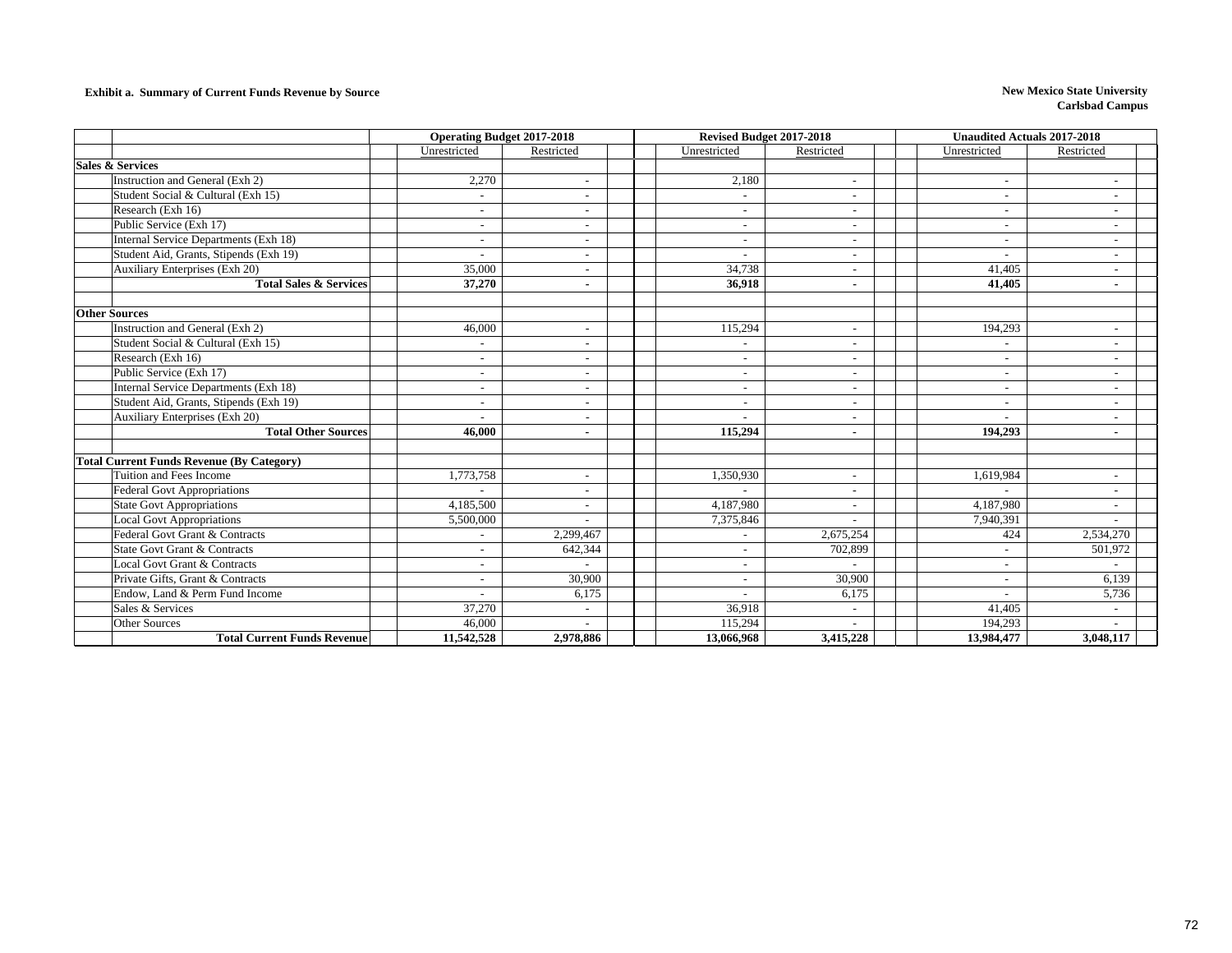#### **Exhibit b. Summary of Salaries in All Current Funds New Mexico State University**

|                                                |                             | <b>Operating Budget 2017-2018</b> |                     |                             |                          | Revised Budget 2017-2018    |                          |                |                | <b>Unaudited Actuals 2017-2018</b> |                          |                             |
|------------------------------------------------|-----------------------------|-----------------------------------|---------------------|-----------------------------|--------------------------|-----------------------------|--------------------------|----------------|----------------|------------------------------------|--------------------------|-----------------------------|
|                                                | <b>FTE</b>                  | Unrestricted                      | <b>FTE</b>          | Restricted                  | <b>FTE</b>               | Unrestricted                | <b>FTE</b>               | Restricted     | <b>FTE</b>     | Unrestricted                       | <b>FTE</b>               | Restricted                  |
| Summary of Total Salaries                      |                             |                                   |                     |                             |                          |                             |                          |                |                |                                    |                          |                             |
| Instruction (Exh 10)                           | 108.85                      | 3,090,015                         | 7.13                | 221,053                     | 128.47                   | 3,326,966                   | 8.32                     | 243,427        | 114.34         | 3,022,744                          | 7.20                     | 212,095                     |
| Academic Support (Exh 11)                      | 13.63                       | 403,934                           | 7.22                | 266,221                     | 11.34                    | 398,076                     | 10.43                    | 368,317        | 11.75          | 405,249                            | 10.40                    | 377,214                     |
| Student Services (Exh 12)                      | 21.32                       | 759,953                           | 0.64                | 10,300                      | 18.47                    | 641,165                     | 0.65                     | 10,500         | 18.64          | 644,135                            | 0.34                     | 5,343                       |
| Institutional Support (Exh 13)                 | 15.14                       | 596,758                           | 0.09                | 1,500                       | 14.41                    | 567,995                     | 1.92                     | 30,700         | 14.76          | 580,401                            | 0.49                     | 7,865                       |
| Operation & Maintenance of Plant (Exh 14)      | 18.11                       | 445,386                           | 0.07                | 1,100                       | 13.50                    | 389,301                     | $\equiv$                 | $\omega$       | 14.02          | 403,579                            | $\omega$                 | $\sim$                      |
| Student Social & Cultural (Exh 15)             | 1.00                        | 16,000                            | 0.42                | 6,700                       | 0.90                     | 14,397                      | $\sim$                   | $\sim$         | 0.80           | 12,817                             | $\omega$                 | $\sim$                      |
| Research (Exh 16)                              |                             |                                   | $\bar{\phantom{a}}$ |                             |                          |                             |                          |                |                |                                    | ÷.                       |                             |
| Public Service (Exh 17)                        | 3.68                        | 173,240                           | 2.46                | 89,124                      | 5.04                     | 237,954                     | 2.34                     | 86,690         | 4.68           | 219,056                            | 2.43                     | 88,642                      |
| Internal Service Departments (Exh 18)          | 6.13                        | 196,819                           | $\sim$              | $\sim$                      | 6.39                     | 199,031                     | $\omega$                 | $\sim$         | 6.29           | 194,601                            | $\mathbb{Z}^+$           | $\omega$                    |
| Auxiliary Enterprises (Exh 20)                 | 5.24                        | 134,184                           | $\omega$            | $\sim$                      | 3.51                     | 135,526                     | $\blacksquare$           | $\sim$         | 3.58           | 137,156                            | $\omega_{\rm c}$         | $\blacksquare$              |
| <b>Total of Salaries</b>                       | 193.10                      | 5,816,289                         | 18.03               | 595,998                     | 202.03                   | 5,910,411                   | 23.66                    | 739,634        | 188.86         | 5,619,738                          | 20.86                    | 691,159                     |
|                                                |                             |                                   |                     |                             |                          |                             |                          |                |                |                                    |                          |                             |
| <b>Faculty Salaries</b>                        |                             |                                   |                     |                             |                          |                             |                          |                |                |                                    |                          |                             |
| Instruction (Exh 10)                           | 42.90                       | 2,351,604                         | $\sim$              | $\sim$                      | 41.22                    | 2,262,080                   | $\sim$                   | $\sim$         | 37.70          | 2,068,198                          | $\mathcal{L}$            | $\sim$                      |
| Academic Support (Exh 11)                      | 1.20                        | 65,644                            | $\sim$              | $\sim$                      | 1.25                     | 68,194                      | $\omega$                 | $\omega$       | 1.20           | 65,644                             | $\omega$                 | $\sim$                      |
| Student Services (Exh 12)                      | $\sim$                      | $\sim$                            | $\sim$              | $\sim$                      | $\sim$                   | $\sim$                      | $\sim$                   | $\sim$         | $\sim$         | $\sim$                             | $\blacksquare$           | $\sim$                      |
| <b>Institutional Support (Exh 13)</b>          | $\equiv$                    | $\sim$                            | $\sim$              | $\mathcal{L}_{\mathcal{A}}$ | $\overline{a}$           | $\sim$                      | $\sim$                   | $\sim$         | $\overline{a}$ | $\blacksquare$                     | $\mathbf{r}$             | $\sim$                      |
| Operation & Maintenance of Plant (Exh 14)      | $\sim$                      | $\sim$                            | $\sim$              | $\overline{\phantom{a}}$    | $\overline{\phantom{a}}$ | $\blacksquare$              | $\sim$                   | $\sim$         | $\bar{a}$      |                                    | $\overline{a}$           | $\blacksquare$              |
| Student Social & Cultural (Exh 15)             | $\sim$                      | $\sim$                            | $\sim$              | $\sim$                      | $\overline{a}$           | $\omega$                    | $\overline{a}$           | $\overline{a}$ | $\overline{a}$ | $\overline{a}$                     | $\overline{a}$           | $\sim$                      |
| Research (Exh 16)                              | $\omega$                    | $\sim$                            | $\sim$              | $\sim$                      | $\sim$                   | $\sim$                      | $\omega$                 | $\sim$         | $\sim$         | $\overline{a}$                     | $\omega$                 | $\omega$                    |
| Public Service (Exh 17)                        | 2.63                        | 144,118                           | $\sim$              | $\blacksquare$              | 3.63                     | 199,140                     | $\blacksquare$           | $\sim$         | 3.33           | 182,603                            | $\blacksquare$           | $\blacksquare$              |
| Internal Service Departments (Exh 18)          | $\mathcal{L}_{\mathcal{A}}$ | $\sim$                            | $\sim$              | $\sim$                      | $\sim$                   | $\mathcal{L}_{\mathcal{A}}$ | $\sim$                   | $\sim$         | $\sim$         | $\sim$                             | $\sim$                   | $\sim$                      |
| Auxiliary Enterprises (Exh 20)                 |                             |                                   |                     | $\overline{\phantom{a}}$    |                          |                             |                          |                |                |                                    |                          | $\sim$                      |
| <b>Total of Faculty Salaries</b>               | 46.73                       | 2,561,366                         | $\mathbf{r}$        | $\mathbf{r}$                | 46.10                    | 2,529,414                   | $\mathbf{r}$             | $\mathbf{r}$   | 42.23          | 2,316,445                          | $\blacksquare$           | ÷.                          |
|                                                |                             |                                   |                     |                             |                          |                             |                          |                |                |                                    |                          |                             |
| <b>Part-Time Instructors Salaries</b>          |                             |                                   |                     |                             |                          |                             |                          |                |                |                                    |                          |                             |
| Instruction (Exh 10)                           | 60.21                       | 547,500                           | $\sim$              | $\sim$                      | 75.67                    | 700,096                     | 0.37                     | 3,437          | 65.18          | 603,263                            | 0.25                     | 2,291                       |
| Academic Support (Exh 11)                      | 3.25                        | 29,526                            | $\sim$              | $\omega$                    | $\sim$                   | $\sim$                      | 0.97                     | 9,000          | 0.24           | 2,250                              | 0.96                     | 8,892                       |
| Student Services (Exh 12)                      | $\mathbb{Z}^+$              | $\sim$                            | $\blacksquare$      | $\blacksquare$              | $\overline{a}$           | $\equiv$                    | $\overline{\phantom{a}}$ | $\omega$       | $\sim$         | $\overline{\phantom{a}}$           | $\overline{\phantom{a}}$ | $\omega$                    |
| Institutional Support (Exh 13)                 | $\mathcal{L}^{\mathcal{A}}$ | $\sim$                            | $\sim$              | $\mathcal{L}$               | $\overline{a}$           | $\sim$                      | $\sim$                   | $\mathcal{L}$  | $\overline{a}$ | $\sim$                             | $\omega$                 | $\mathcal{L}^{\mathcal{A}}$ |
| Operation & Maintenance of Plant (Exh 14)      | 4.23                        | 38,438                            | $\sim$              | $\overline{\phantom{a}}$    | $\overline{a}$           | $\sim$                      | $\overline{a}$           | $\overline{a}$ | $\sim$         | $\overline{a}$                     | $\overline{a}$           | $\overline{a}$              |
| Student Social & Cultural (Exh 15)             | $\blacksquare$              | $\sim$                            | $\sim$              | $\sim$                      | $\blacksquare$           | $\sim$                      | $\blacksquare$           | $\blacksquare$ | $\blacksquare$ | $\sim$                             | $\blacksquare$           | $\sim$                      |
| Research (Exh 16)                              | $\omega$                    | $\sim$                            | $\sim$              | $\omega$                    | $\overline{\phantom{a}}$ | $\sim$                      | $\sim$                   | $\sim$         | $\sim$         | $\sim$                             | $\mathcal{L}$            | $\sim$                      |
| Public Service (Exh 17)                        | $\sim$                      | $\blacksquare$                    | $\sim$              | $\blacksquare$              | $\overline{\phantom{a}}$ | $\blacksquare$              | $\sim$                   | $\blacksquare$ | $\sim$         | $\overline{\phantom{a}}$           | $\blacksquare$           | $\blacksquare$              |
| Internal Service Departments (Exh 18)          | $\mathcal{L}$               | $\overline{a}$                    | $\omega$            | $\omega$                    | $\overline{a}$           | $\omega$                    | $\sim$                   | $\mathcal{L}$  | $\mathcal{L}$  | $\overline{\phantom{a}}$           | $\omega$                 | $\omega$                    |
| Auxiliary Enterprises (Exh 20)                 | 2.20                        | 20,000                            | $\sim$              | $\mathbb{Z}^2$              | $\overline{\phantom{a}}$ | $\blacksquare$              | $\sim$                   | $\sim$         | $\sim$         | $\sim$                             | $\mathcal{L}$            | $\sim$                      |
| <b>Total of Part-Time Instructors Salaries</b> | 69.89                       | 635,464                           | $\sim$              | $\sim$                      | 75.67                    | 700,096                     | 1.34                     | 12,437         | 65.42          | 605,513                            | 1.21                     | 11,183                      |
|                                                |                             |                                   |                     |                             |                          |                             |                          |                |                |                                    |                          |                             |
| <b>Professional Salaries</b>                   |                             |                                   |                     |                             |                          |                             |                          |                |                |                                    |                          |                             |
| Instruction (Exh 10)                           | 2.86                        | 120,345                           | 2.99                | 126,000                     | 3.34                     | 142,111                     | 3.17                     | 135,212        | 2.81           | 119,794                            | 2.83                     | 120,591                     |
| Academic Support (Exh 11)                      | 4.01                        | 168,571                           | 5.23                | 220,108                     | 3.99                     | 169,621                     | 7.49                     | 318,576        | 4.01           | 170,624                            | 7.71                     | 328,203                     |
| Student Services (Exh 12)                      | 11.91                       | 502.162                           | $\sim$              | $\blacksquare$              | 9.41                     | 400.652                     | $\mathcal{L}$            | $\sim$         | 9.75           | 415.429                            | $\mathbb{Z}^+$           | $\omega$                    |
| <b>Institutional Support (Exh 13)</b>          | 12.38                       | 521,469                           | $\sim$              | $\omega$                    | 11.58                    | 493,128                     | $\blacksquare$           | $\overline{a}$ | 11.77          | 501,020                            | $\omega$                 | $\sim$                      |
| Operation & Maintenance of Plant (Exh 14)      | 1.22                        | 51,420                            | $\sim$              | $\mathbb{Z}^2$              | 1.20                     | 51,120                      | $\mathcal{L}$            | $\sim$         | 1.20           | 51,120                             | $\omega$                 | $\sim$                      |
| Student Social & Cultural (Exh 15)             | $\omega$                    |                                   | $\sim$              | $\overline{\phantom{a}}$    | $\overline{\phantom{a}}$ | $\blacksquare$              | $\sim$                   | $\sim$         | $\omega$       |                                    | ÷.                       | $\sim$                      |
| Research (Exh 16)                              | $\mathcal{L}^{\mathcal{A}}$ | $\sim$                            | $\sim$              | $\overline{a}$              | $\blacksquare$           | $\sim$                      | $\sim$                   | $\overline{a}$ | $\sim$         | $\overline{a}$                     | $\overline{a}$           | $\sim$                      |
| Public Service (Exh 17)                        | $\omega$                    | $\sim$                            | 1.47                | 61,770                      | $\sim$                   | $\mathcal{L}$               | 1.46                     | 62,422         | (0.05)         | (2, 130)                           | 1.45                     | 61,770                      |
| Internal Service Departments (Exh 18)          | 1.76                        | 74,085                            | $\sim$              | $\sim$                      | 1.83                     | 78,078                      | $\blacksquare$           | $\blacksquare$ | 1.73           | 73,485                             | $\blacksquare$           | $\blacksquare$              |
| Auxiliary Enterprises (Exh 20)                 | 2.08                        | 87,330                            | $\sim$              | $\sim$                      | 2.57                     | 109,546                     | $\sim$                   | $\sim$         | 2.58           | 109,601                            | $\sim$                   | $\sim$                      |
| <b>Total of Professional Salaries</b>          | 36.22                       | 1,525,382                         | 9.69                | 407,878                     | 33.92                    | 1,444,256                   | 12.12                    | 516,210        | 33.80          | 1,438,943                          | 11.99                    | 510,564                     |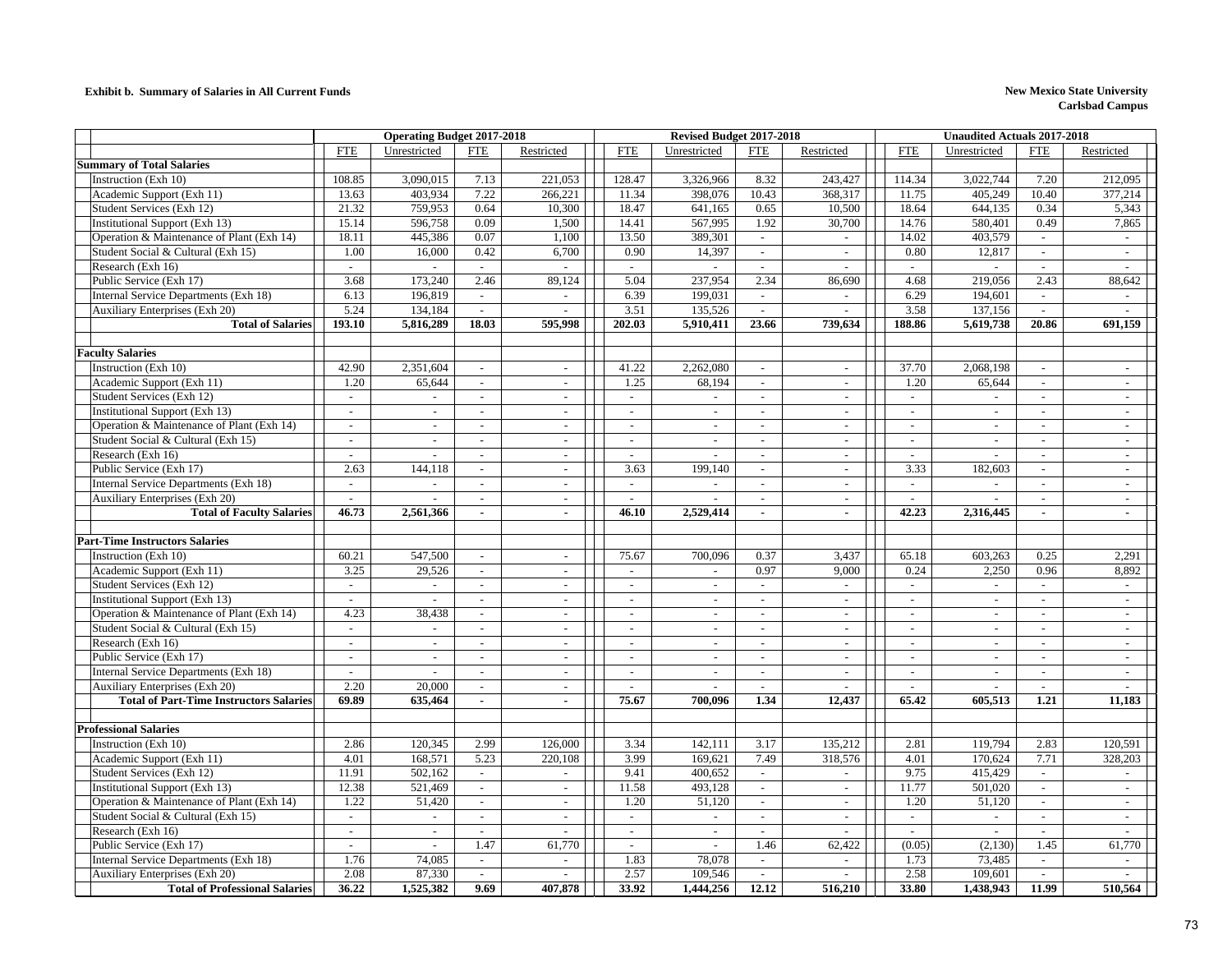#### **Exhibit b. Summary of Salaries in All Current Funds New Mexico State University**

|                                             |                             | <b>Operating Budget 2017-2018</b> |                          |                          |                          | Revised Budget 2017-2018 |                          |                          |                | <b>Unaudited Actuals 2017-2018</b> |                             |                          |
|---------------------------------------------|-----------------------------|-----------------------------------|--------------------------|--------------------------|--------------------------|--------------------------|--------------------------|--------------------------|----------------|------------------------------------|-----------------------------|--------------------------|
|                                             | <b>FTE</b>                  | Unrestricted                      | <b>FTE</b>               | Restricted               | <b>FTE</b>               | Unrestricted             | <b>FTE</b>               | Restricted               | <b>FTE</b>     | Unrestricted                       | <b>FTE</b>                  | Restricted               |
| <b>Support Staff Salaries</b>               |                             |                                   |                          |                          |                          |                          |                          |                          |                |                                    |                             |                          |
| Instruction (Exh 10)                        | 1.98                        | 55,434                            | 2.33                     | 65,277                   | 1.67                     | 45,970                   | 2.39                     | 65,792                   | 1.86           | 51,233                             | 2.12                        | 58,456                   |
| Academic Support (Exh 11)                   | 4.77                        | 133,793                           | 0.91                     | 25,564                   | 5.22                     | 143,589                  | 0.59                     | 16,109                   | 5.61           | 154,326                            | 0.74                        | 20,413                   |
| Student Services (Exh 12)                   | 8.88                        | 249,391                           | $\sim$                   | $\mathcal{L}$            | 8.16                     | 224,140                  | $\omega$                 | $\omega$                 | 7.43           | 204,245                            | $\sim$                      | $\sim$                   |
| Institutional Support (Exh 13)              | 2.60                        | 72,889                            | $\sim$                   | $\sim$                   | 2.57                     | 70,771                   | $\equiv$                 | $\sim$                   | 2.69           | 73,912                             | $\sim$                      | $\sim$                   |
| Operation & Maintenance of Plant (Exh 14)   | 12.66                       | 355,528                           | $\sim$                   | $\sim$                   | 12.23                    | 336,360                  | $\blacksquare$           | $\blacksquare$           | 12.75          | 350,544                            | $\equiv$                    | $\sim$                   |
| Student Social & Cultural (Exh 15)          | $\sim$                      | $\overline{\phantom{a}}$          | $\sim$                   | $\sim$                   | $\sim$                   | $\sim$                   | $\sim$                   | $\sim$                   | $\sim$         |                                    | $\sim$                      | $\sim$                   |
| Research (Exh 16)                           | $\omega$                    | $\sim$                            | $\overline{\phantom{a}}$ | $\overline{\phantom{a}}$ | $\bar{a}$                | $\overline{\phantom{a}}$ | $\overline{a}$           | $\mathcal{L}$            |                | $\sim$                             | $\overline{\phantom{a}}$    | $\sim$                   |
| Public Service (Exh 17)                     | 1.02                        | 28,622                            | 0.96                     | 26,854                   | 0.87                     | 23,870                   | 0.88                     | 24,268                   | 1.04           | 28,621                             | 0.98                        | 26,872                   |
| Internal Service Departments (Exh 18)       | 4.00                        | 112,434                           | $\sim$                   | $\sim$                   | 4.14                     | 113,867                  | $\sim$                   | $\sim$                   | 4.15           | 114,248                            | $\sim$                      | $\sim$                   |
| Auxiliary Enterprises (Exh 20)              | 0.96                        | 26,854                            | $\sim$                   |                          | 0.94                     | 25,980                   | $\sim$                   | $\blacksquare$           | 1.00           | 27,498                             | $\sim$                      | ÷,                       |
| <b>Total of Support Staff Salaries</b>      | 36.87                       | 1,034,945                         | 4.20                     | 117,695                  | 35.80                    | 984,547                  | 3.86                     | 106,169                  | 36.53          | 1,004,627                          | 3.84                        | 105,741                  |
|                                             |                             |                                   |                          |                          |                          |                          |                          |                          |                |                                    |                             |                          |
| <b>GA/TA Salaries</b>                       |                             |                                   |                          |                          |                          |                          |                          |                          |                |                                    |                             |                          |
| Instruction (Exh 10)                        | $\sim$                      | $\sim$                            | $\omega$                 | $\omega$                 | $\overline{a}$           | $\overline{a}$           | $\overline{a}$           | $\equiv$                 |                | $\overline{a}$                     | $\sim$                      | $\overline{a}$           |
| Academic Support (Exh 11)                   | $\sim$                      | $\sim$                            | $\sim$                   | $\sim$                   | 0.05                     | 1,785                    | $\sim$                   | $\sim$                   | $\sim$         | $\sim$                             | $\sim$                      | $\sim$                   |
| Student Services (Exh 12)                   | $\sim$                      | $\sim$                            | $\sim$                   | $\omega$                 | $\tilde{\phantom{a}}$    | $\sim$                   | $\sim$                   | $\blacksquare$           | $\sim$         | $\sim$                             | $\sim$                      | $\sim$                   |
| Institutional Support (Exh 13)              | $\mathcal{L}_{\mathcal{A}}$ | $\sim$                            | $\sim$                   | $\mathbb{L}$             | $\blacksquare$           | $\omega$                 | $\overline{a}$           | $\blacksquare$           | $\sim$         | $\blacksquare$                     | $\sim$                      | $\sim$                   |
| Operation & Maintenance of Plant (Exh 14)   | $\sim$                      | $\sim$                            | $\sim$                   | $\overline{\phantom{a}}$ | $\overline{a}$           | $\blacksquare$           | $\overline{a}$           | $\blacksquare$           | $\sim$         | $\sim$                             | $\sim$                      | $\overline{\phantom{a}}$ |
| Student Social & Cultural (Exh 15)          | $\sim$                      | $\sim$                            | $\sim$                   | $\omega$                 | $\overline{\phantom{a}}$ | $\sim$                   | $\sim$                   | $\sim$                   | $\sim$         | $\sim$                             | $\sim$                      | $\sim$                   |
| Research (Exh 16)                           | $\sim$                      | $\sim$                            | $\sim$                   | $\sim$                   | $\sim$                   | $\sim$                   | $\equiv$                 | $\equiv$                 | $\overline{a}$ | $\sim$                             | $\sim$                      | $\sim$                   |
| Public Service (Exh 17)                     | $\blacksquare$              | $\sim$                            | $\sim$                   | $\sim$                   | $\overline{\phantom{a}}$ | $\blacksquare$           | $\blacksquare$           | $\blacksquare$           | $\blacksquare$ | $\blacksquare$                     | $\blacksquare$              | $\sim$                   |
| Internal Service Departments (Exh 18)       | $\omega$                    | $\sim$                            | $\sim$                   | $\sim$                   | $\blacksquare$           | $\sim$                   | $\overline{\phantom{a}}$ | $\sim$                   | $\sim$         | $\sim$                             | $\sim$                      | $\sim$                   |
| Auxiliary Enterprises (Exh 20)              |                             |                                   |                          | $\sim$                   |                          |                          |                          | $\sim$                   |                | $\sim$                             |                             | $\sim$                   |
| <b>Total of GA/TA Salaries</b>              | $\mathbf{r}$                | $\sim$                            | $\mathbf{r}$             | $\blacksquare$           | 0.05                     | 1,785                    | $\overline{a}$           | ÷.                       | $\sim$         | $\overline{a}$                     | $\overline{a}$              | $\sim$                   |
|                                             |                             |                                   |                          |                          |                          |                          |                          |                          |                |                                    |                             |                          |
| <b>Student Salaries</b>                     |                             |                                   |                          |                          |                          |                          |                          |                          |                |                                    |                             |                          |
| Instruction (Exh 10)                        | 0.85                        | 13,632                            | 0.09                     | 1,376                    | 0.11                     | 1,778                    | 1.06                     | 16,886                   | 0.30           | 4,721                              | 1.16                        | 18,600                   |
| Academic Support (Exh 11)                   | 0.40                        | 6,400                             | $\sim$                   | $\sim$                   | 0.60                     | 9,705                    | $\sim$                   | $\sim$                   | 0.37           | 6,020                              | $\sim$                      | $\overline{\phantom{a}}$ |
| Student Services (Exh 12)                   | 0.53                        | 8,400                             | $\omega$                 | $\overline{\phantom{a}}$ | 0.46                     | 7,427                    | $\overline{\phantom{a}}$ | $\overline{\phantom{a}}$ | 1.22           | 19,481                             | $\equiv$                    | $\blacksquare$           |
| Institutional Support (Exh 13)              | 0.16                        | 2,400                             | $\sim$                   | $\mathcal{L}$            | 0.26                     | 4.096                    | $\omega$                 | $\mathbf{r}$             | 0.04           | 534                                | $\sim$                      | $\sim$                   |
| Operation & Maintenance of Plant (Exh 14)   | $\sim$                      |                                   | $\sim$                   | $\sim$                   | $\sim$                   | $\sim$                   | $\overline{a}$           | $\equiv$                 | $\overline{a}$ | $\sim$                             | $\sim$                      | $\sim$                   |
| Student Social & Cultural (Exh 15)          | 1.00                        | 16,000                            | $\omega$                 | $\blacksquare$           | 0.90                     | 14,397                   | $\blacksquare$           | $\blacksquare$           | 0.80           | 12,817                             | $\bar{\phantom{a}}$         | $\sim$                   |
| Research (Exh 16)                           | $\omega$                    |                                   | $\sim$                   | $\sim$                   | $\blacksquare$           | $\omega$                 | $\sim$                   | $\sim$                   | $\sim$         | $\sim$                             | $\mathbf{r}$                | $\sim$                   |
| Public Service (Exh 17)                     | 0.03                        | 500                               | $\blacksquare$           | $\blacksquare$           |                          | $\overline{\phantom{a}}$ | $\sim$                   | $\blacksquare$           |                |                                    | $\sim$                      | $\sim$                   |
| Internal Service Departments (Exh 18)       | $\mathbb{Z}^+$              | $\mathcal{L}^{\mathcal{A}}$       | $\omega$                 | $\omega$                 | 0.39                     | 6,204                    | $\mathbf{r}$             | $\mathbf{r}$             | 0.37           | 5,870                              | $\mathbb{Z}^+$              | $\overline{a}$           |
| Auxiliary Enterprises (Exh 20)              | $\omega$                    | $\sim$                            | $\sim$                   | $\overline{a}$           | $\mathbf{r}$             |                          | $\sim$                   | $\mathcal{L}$            |                | $\sim$                             | $\sim$                      | $\overline{a}$           |
| <b>Total of Student Salaries</b>            | 2.97                        | 47,332                            | 0.09                     | 1,376                    | 2.72                     | 43,607                   | 1.06                     | 16,886                   | 3.10           | 49,443                             | 1.16                        | 18,600                   |
|                                             |                             |                                   |                          |                          |                          |                          |                          |                          |                |                                    |                             |                          |
| <b>Federal Work Study Salaries</b>          |                             |                                   |                          |                          |                          |                          |                          |                          |                |                                    |                             |                          |
| Instruction (Exh 10)                        | $\sim$                      | $\blacksquare$                    | 0.30                     | 4,800                    | 0.22                     | 3,463                    | 0.82                     | 13,100                   | 0.20           | 3,182                              | 0.81                        | 12,898                   |
| Academic Support (Exh 11)                   | $\sim$                      | $\sim$                            | 0.23                     | 3,700                    | 0.03                     | 454                      | 0.11                     | 1,700                    | 0.07           | 1,114                              | 0.28                        | 4,515                    |
| Student Services (Exh 12)                   | $\sim$                      | $\sim$                            | 0.16                     | 2.600                    | 0.23                     | 3,634                    | 0.01                     | 200                      | $\sim$         | 34                                 | 0.01                        | 137                      |
| Institutional Support (Exh 13)              | $\sim$                      | $\sim$                            | $\omega$                 | $\sim$                   | $\sim$                   | $\mathbb{Z}^2$           | $\blacksquare$           | $\blacksquare$           | $\sim$         | $\sim$                             | $\mathcal{L}_{\mathcal{A}}$ | $\sim$                   |
| Operation & Maintenance of Plant (Exh 14)   | $\omega$                    | $\sim$                            | 0.07                     | 1,100                    | $\sim$                   | $\sim$                   | $\overline{\phantom{a}}$ | $\sim$                   | $\sim$         | $\omega$                           | $\omega$                    | $\sim$                   |
| Student Social & Cultural (Exh 15)          | $\sim$                      | $\sim$                            | $\omega$                 | $\overline{\phantom{a}}$ | $\overline{a}$           | $\omega$                 | $\overline{\phantom{a}}$ | $\mathcal{L}$            | $\sim$         | $\sim$                             | $\sim$                      | $\sim$                   |
| Research (Exh 16)                           | $\sim$                      | $\sim$                            | $\sim$                   | $\overline{a}$           | $\overline{a}$           | $\overline{a}$           | $\overline{a}$           | $\mathbf{r}$             | $\sim$         | $\sim$                             | $\overline{a}$              | $\sim$                   |
| Public Service (Exh 17)                     | $\omega$                    | $\omega$                          | $\sim$                   | $\sim$                   | $\sim$                   | $\omega$                 | $\mathcal{L}$            | $\equiv$                 | ÷.             | $\sim$                             | $\sim$                      | $\sim$                   |
| Internal Service Departments (Exh 18)       | $\blacksquare$              | $\sim$                            | $\sim$                   | $\overline{\phantom{a}}$ | $\overline{\phantom{a}}$ | $\blacksquare$           | $\blacksquare$           | $\blacksquare$           | $\sim$         | $\blacksquare$                     | $\blacksquare$              | ÷,                       |
| Auxiliary Enterprises (Exh 20)              | $\sim$                      | $\sim$                            | $\sim$                   | $\sim$                   | $\sim$                   | $\sim$                   | $\sim$                   | $\sim$                   |                | $\sim$                             | $\sim$                      | $\sim$                   |
| <b>Total of Federal Work Study Salaries</b> |                             | $\sim$                            | 0.76                     | 12,200                   | 0.48                     | 7,551                    | 0.94                     | 15,000                   | 0.27           | 4,330                              | 1.10                        | 17,550                   |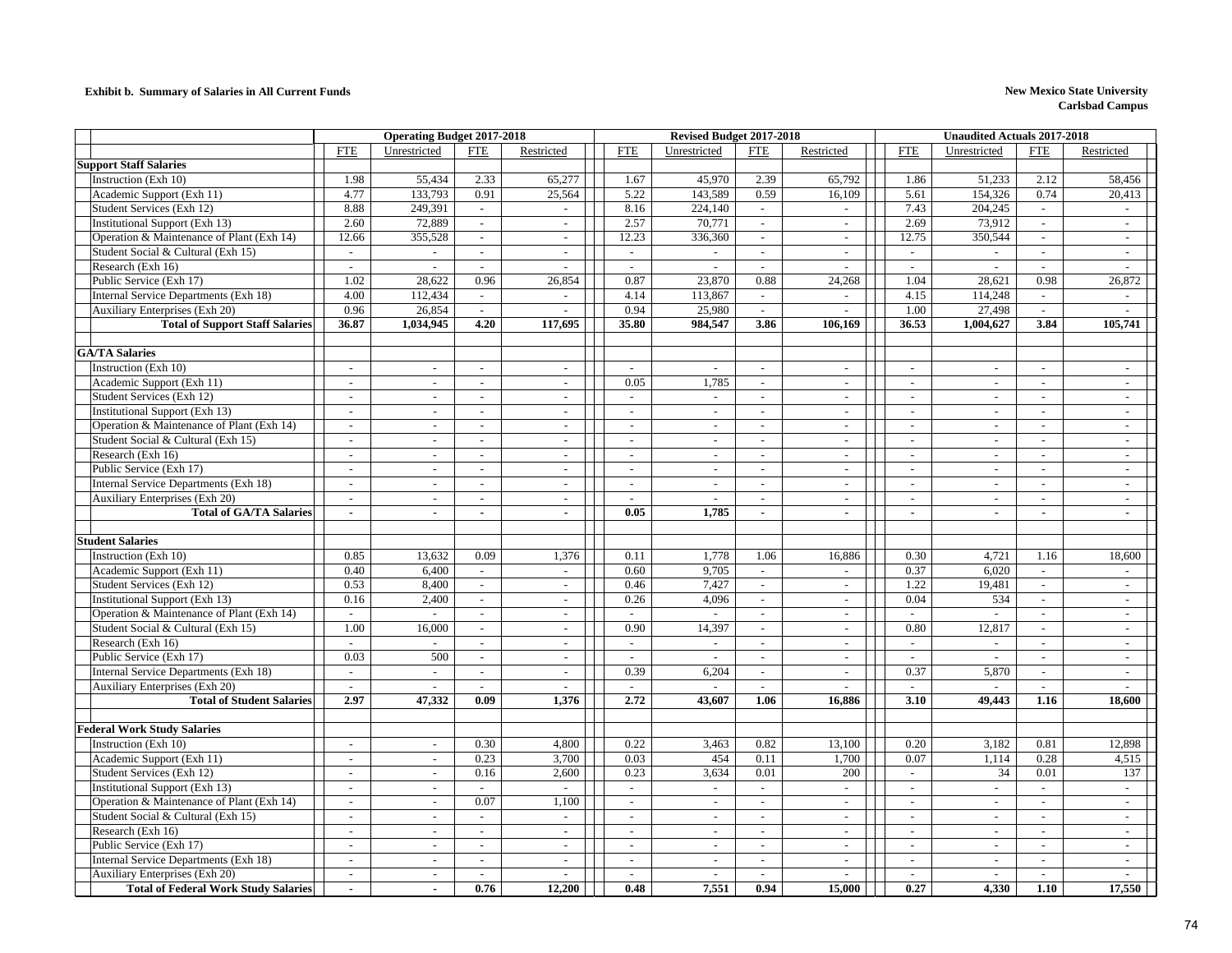#### **Exhibit b. Summary of Salaries in All Current Funds New Mexico State University**

|                                           |            | <b>Operating Budget 2017-2018</b> |                          |                          | Revised Budget 2017-2018<br><b>Unaudited Actuals 2017-2018</b> |              |                          |                          |            |                          |                          |                |
|-------------------------------------------|------------|-----------------------------------|--------------------------|--------------------------|----------------------------------------------------------------|--------------|--------------------------|--------------------------|------------|--------------------------|--------------------------|----------------|
|                                           | <b>FTE</b> | Unrestricted                      | <b>FTE</b>               | Restricted               | <b>FTE</b>                                                     | Unrestricted | <b>FTE</b>               | Restricted               | <b>FTE</b> | Unrestricted             | <b>FTE</b>               | Restricted     |
| <b>State Work Study Salaries</b>          |            |                                   |                          |                          |                                                                |              |                          |                          |            |                          |                          |                |
| Instruction (Exh 10)                      |            | $\sim$                            | 1.35                     | 21,600                   | 0.04                                                           | 674          | 0.44                     | 7,000                    | 0.05       | 843                      | 0.14                     | 2,249          |
| Academic Support (Exh 11)                 |            | $\sim$                            | 0.57                     | 9,100                    | 0.08                                                           | 1,292        | 1.04                     | 16,700                   | 0.14       | 2,241                    | 0.37                     | 5,976          |
| Student Services (Exh 12)                 |            | $\blacksquare$                    | 0.48                     | 7,700                    | 0.06                                                           | 996          | 0.64                     | 10,300                   | 0.13       | 1,952                    | 0.33                     | 5,206          |
| <b>Institutional Support (Exh 13)</b>     |            | $\sim$                            | 0.09                     | 1,500                    |                                                                | $\omega$     | 1.92                     | 30,700                   | 0.19       | 2,950                    | 0.49                     | 7,865          |
| Operation & Maintenance of Plant (Exh 14) |            | $\sim$                            | $\sim$                   | $\overline{a}$           | $\overline{a}$                                                 | $\sim$       |                          | $\sim$                   | $\sim$     | $\sim$                   | $\sim$                   | $\sim$         |
| Student Social & Cultural (Exh 15)        | $\sim$     | $\omega$                          | 0.42                     | 6,700                    | ÷,                                                             | $\sim$       | $\sim$                   | $\blacksquare$           |            | $\overline{\phantom{a}}$ | $\blacksquare$           | $\blacksquare$ |
| Research (Exh 16)                         |            | $\blacksquare$                    | $\sim$                   | $\overline{\phantom{a}}$ | $\overline{\phantom{a}}$                                       | $\sim$       | $\overline{\phantom{a}}$ | $\overline{\phantom{a}}$ |            | $\overline{\phantom{a}}$ | $\overline{\phantom{a}}$ | $\blacksquare$ |
| Public Service (Exh 17)                   |            | $\blacksquare$                    | 0.03                     | 500                      |                                                                | $\sim$       |                          | $\overline{\phantom{a}}$ |            | $\overline{\phantom{a}}$ |                          | $\sim$         |
| Internal Service Departments (Exh 18)     |            | $\blacksquare$                    | $\blacksquare$           | $\overline{\phantom{a}}$ | $\overline{\phantom{a}}$                                       | $\sim$       | $\overline{\phantom{a}}$ | $\sim$                   |            | $\overline{\phantom{a}}$ | $\sim$                   | $\blacksquare$ |
| Auxiliary Enterprises (Exh 20)            |            | $\sim$                            |                          |                          |                                                                | $\sim$       |                          |                          |            |                          |                          |                |
| <b>Total of State Work Study Salaries</b> |            | $\overline{\phantom{a}}$          | 2.94                     | 47,100                   | 0.18                                                           | 2,962        | 4.04                     | 64,700                   | 0.51       | 7.986                    | 1.33                     | 21,296         |
|                                           |            |                                   |                          |                          |                                                                |              |                          |                          |            |                          |                          |                |
| <b>Other Salaries</b>                     |            |                                   |                          |                          |                                                                |              |                          |                          |            |                          |                          |                |
| Instruction (Exh 10)                      | 0.05       | 1,500                             | 0.07                     | 2,000                    | 6.20                                                           | 170,794      | 0.07                     | 2,000                    | 6.24       | 171,510                  | (0.11)                   | (2,990)        |
| Academic Support (Exh 11)                 |            | $\sim$                            | 0.28                     | 7,749                    | 0.12                                                           | 3,436        | 0.23                     | 6,232                    | 0.11       | 3,030                    | 0.34                     | 9,215          |
| Student Services (Exh 12)                 |            | $\sim$                            | $\sim$                   | $\sim$                   | 0.15                                                           | 4,316        | $\sim$                   | $\sim$                   | 0.11       | 2,994                    | $\sim$                   |                |
| Institutional Support (Exh 13)            |            | $\blacksquare$                    | $\blacksquare$           | ÷.                       |                                                                | $\sim$       |                          | $\sim$                   | 0.07       | 1,985                    | $\overline{a}$           | $\blacksquare$ |
| Operation & Maintenance of Plant (Exh 14) |            | $\sim$                            | $\sim$                   | $\overline{\phantom{a}}$ | 0.07                                                           | 1,821        | $\overline{\phantom{a}}$ | $\sim$                   | 0.07       | 1,915                    | $\sim$                   | $\sim$         |
| Student Social & Cultural (Exh 15)        |            | $\blacksquare$                    | $\overline{\phantom{a}}$ | $\overline{\phantom{a}}$ |                                                                | $\sim$       | $\overline{\phantom{a}}$ | $\overline{\phantom{a}}$ |            | $\sim$                   |                          | $\blacksquare$ |
| Research (Exh 16)                         |            | $\sim$                            | ٠                        | $\sim$                   |                                                                | $\sim$       |                          | $\sim$                   |            |                          | $\sim$                   | $\sim$         |
| Public Service (Exh 17)                   |            | $\sim$                            | $\sim$                   | $\blacksquare$           | 0.54                                                           | 14,944       | $\sim$                   | $\sim$                   | 0.36       | 9,962                    | $\sim$                   | $\overline{a}$ |
| Internal Service Departments (Exh 18)     | 0.37       | 10,300                            | $\sim$                   |                          | 0.03                                                           | 882          | $\sim$                   |                          | 0.04       | 998                      | $\sim$                   | $\sim$         |
| <b>Auxiliary Enterprises (Exh 20)</b>     |            |                                   | $\overline{\phantom{a}}$ |                          |                                                                |              |                          |                          |            | 57                       |                          |                |
| <b>Total of Other Salaries</b>            | 0.42       | 11,800                            | 0.35                     | 9.749                    | 7.11                                                           | 196,193      | 0.30                     | 8,232                    | 7.00       | 192,451                  | 0.23                     | 6,225          |
|                                           |            |                                   |                          |                          |                                                                |              |                          |                          |            |                          |                          |                |
| <b>Summary of Salaries (By Type)</b>      |            |                                   |                          |                          |                                                                |              |                          |                          |            |                          |                          |                |
| <b>Faculty Salaries</b>                   | 46.73      | 2,561,366                         | $\sim$                   | ÷.                       | 46.10                                                          | 2,529,414    | $\sim$                   | $\sim$                   | 42.23      | 2,316,445                | $\sim$                   |                |
| Part-Time Instructors Salaries            | 69.89      | 635,464                           | $\sim$                   | ٠                        | 75.67                                                          | 700,096      | 1.34                     | 12,437                   | 65.42      | 605,513                  | 1.21                     | 11.183         |
| <b>Professional Salaries</b>              | 36.22      | 1,525,382                         | 9.69                     | 407,878                  | 33.92                                                          | 1,444,256    | 12.12                    | 516,210                  | 33.80      | 1,438,943                | 11.99                    | 510,564        |
| <b>Support Staff Salaries</b>             | 36.87      | 1,034,945                         | 4.20                     | 117,695                  | 35.80                                                          | 984,547      | 3.86                     | 106,169                  | 36.53      | 1,004,627                | 3.84                     | 105,741        |
| <b>GA/TA Salaries</b>                     |            |                                   | ÷                        |                          | 0.05                                                           | 1,785        |                          |                          |            |                          |                          |                |
| <b>Student Salaries</b>                   | 2.97       | 47,332                            | 0.09                     | 1,376                    | 2.72                                                           | 43,607       | 1.06                     | 16,886                   | 3.10       | 49,443                   | 1.16                     | 18,600         |
| Federal Work Study Salaries               | $\sim$     | $\sim$                            | 0.76                     | 12,200                   | 0.48                                                           | 7,551        | 0.94                     | 15,000                   | 0.27       | 4,330                    | 1.10                     | 17,550         |
| <b>State Work Study Salaries</b>          |            |                                   | 2.94                     | 47,100                   | 0.18                                                           | 2,962        | 4.04                     | 64,700                   | 0.51       | 7,986                    | 1.33                     | 21,296         |
| Other Salaries                            | 0.42       | 11,800                            | 0.35                     | 9,749                    | 7.11                                                           | 196,193      | 0.30                     | 8,232                    | 7.00       | 192,451                  | 0.23                     | 6,225          |
| <b>Total of Salaries (By Type)</b>        | 193.10     | 5,816,289                         | 18.03                    | 595,998                  | 202.03                                                         | 5,910,411    | 23.66                    | 739,634                  | 188.86     | 5,619,738                | 20.86                    | 691,159        |